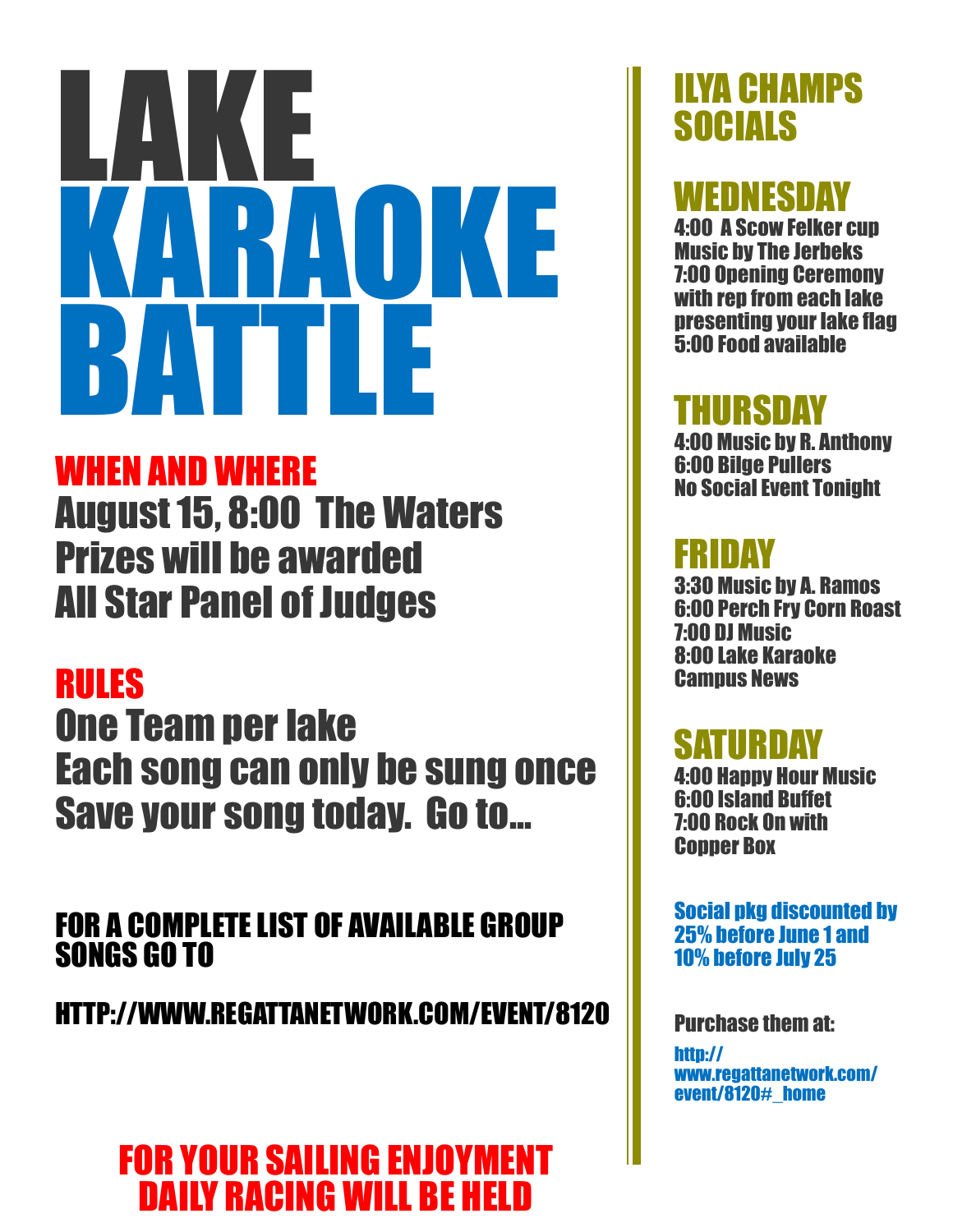3:00 AM MATCHBOX 20 5:15 WHO 12:51 STROKES 45 SHINEDOWN 1982 RANDY TRAVIS 1985 BOWLING FOR SOUP 1999 PRINCE #1 NELLY (I CALLED HER) TENNESSEE TIM DUGGER (I JUST WANNA) FLY SUGAR RAY (KISSED YOU) GOOD NIGHT GLORIANA '03 BONNIE & CLYDE JAY-Z & BEYONCE KNOWLES 1 2 STEP CIARA 1 THING AMERICAL CONTROL CONTROL CONTROL CONTROL CONTROL CONTROL CONTROL CONTROL CONTROL CONTROL CONTROL CONTROL CONTROL CONTROL CONTROL CONTROL CONTROL CONTROL CONTROL CONTROL CONTROL CONTROL CONTROL CONTROL CONTROL CONTR 1,000 FACES RANDY MONTANA 1,2,3,4 PLAIN WHITE T'S 10,000 PROMISES BACKSTREET BOYS 18 AND LIFE SKID ROW 21 QUESTIONS 50 CENT 24 HOURS AT A TIME MARSHALL TUCKER BAND 24'S T.I. 25 OR 6 TO 4 CHICAGO 40 Y 20 JOSE JOSE 59TH STREET BRIDGE FEELIN' GROOVY SIMON & GARFUNKEL 634-5789 BLUES BROTHERS 7 DAYS CRAIG DAVID **7 THINGS** MILEY CYRUS 867-5309 JENNY TOMMY TUTONE 8TH OF NOVEMBER BIG AND RICH 8TH WORLD WONDER **KIMBERLY LOCKE** 9 TO 5 DOLLY PARTON 9 TO 5 DOLLY PARTON 98 TEARS MYSTERIANS 99 RED BALLOONS NENA A BEAUTIFUL MORNING **RASCALS** A BEAUTIFUL MORNING **YOUNG RASCALS** A BOY NAMED SUE **A BOY NAMED SUE A BOY NAMED SUE** A CHILD IS BORN STANDARD A DIOS LE PIDO JUANES

4 MINUTES And the US of the MADONNA & JUSTIN TIMBERLAKE & TIMBALANI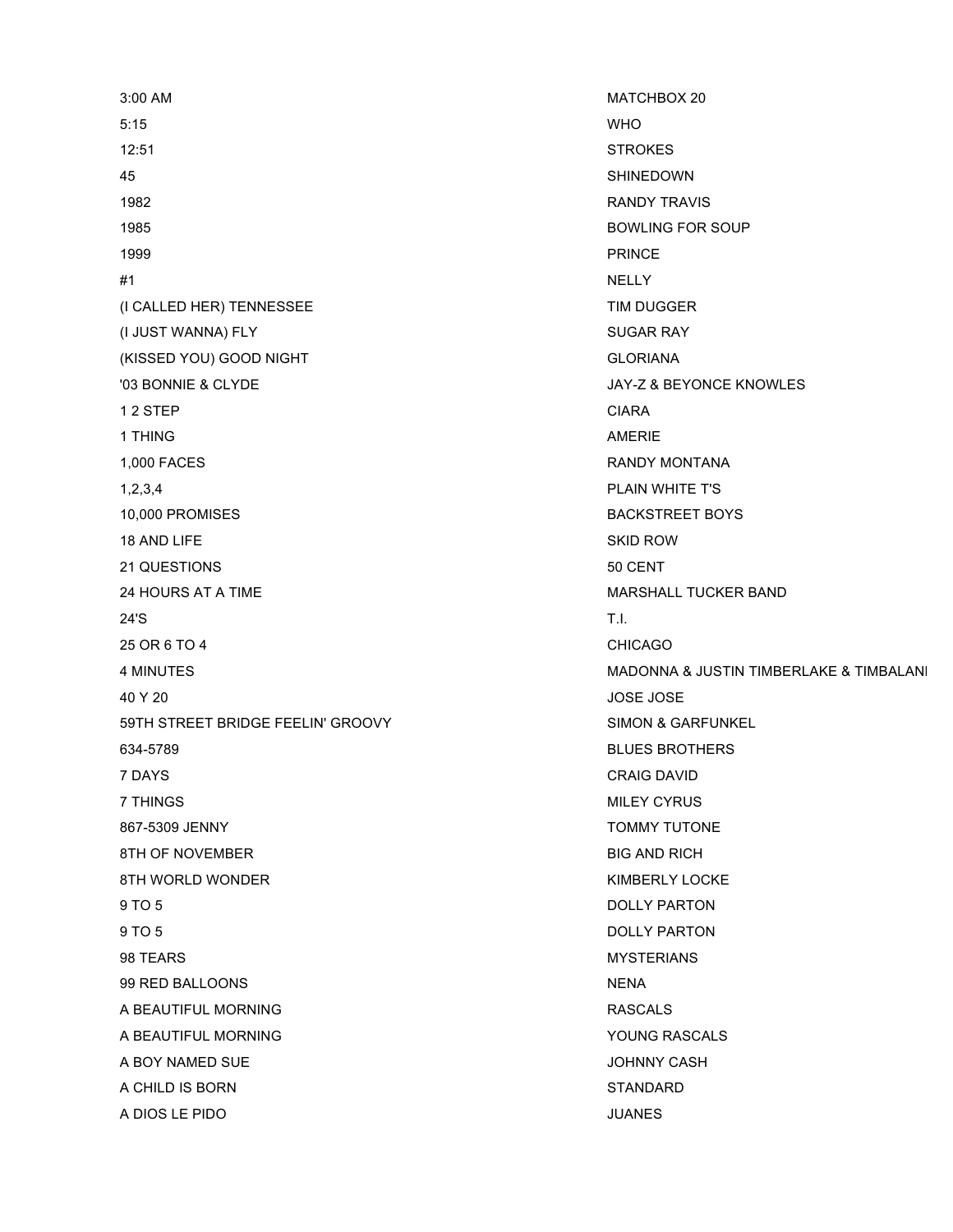A FEW OLD COUNTRY BOYS A RANDY TRAVIS A FOOL SUCH AS I HANK SNOW A GIRL LIKE YOU ALL AND THE SERIES OF THE SERIES OF THE SERIES OF THE SERIES OF THE SERIES OF THE SERIES OF THE SERIES OF THE SERIES OF THE SERIES OF THE SERIES OF THE SERIES OF THE SERIES OF THE SERIES OF THE SERIES OF TH A GIRL'S GOTTA DO **MINDY MCCREADY** A GIRL'S GOTTA DO **MINDY MCCREADY** A GOOD HEARTED WOMAN WILLIE NELSON / WAYLON JENNINGS A GOOD MAN EMERSON DRIVE A LITTLE BIT LONGER **STATE AND RESERVE THE STATE ASSAULT A** LITTLE BIT LONGER A LITTLE BIT OF LOVE **WYNONNA JUDD** A LITTLE BIT STRONGER SARA EVANS A LITTLE GASOLINE TERRI CLARK A LITTLE LESS CONVERSATION ELVIS PRESLEY A LITTLE LESS LONELY **A LITTLE LESS LONELY** A LITTLE LESS SIXTEEN CANDLES FALL OUT BOY A LITTLE TOO LATE TO A LITTLE TO BE A LITTLE TO BE A LITTLE TO BE A LITTLE TO BY KEITH A LOVE BIZZARE SHEILA E A MAN AND A WOMAN ENGLEBERT HUMPERDINCK A MAN I'LL NEVER BE BOSTON BOSTON A MAN I'LL NEVER BE A MAN I'LL NEVER BE A MAN LIKE ME RANDY HOUSER A MANSION ON THE HILL **A MANSION ON THE HILL** A MATTER OF TRUST BILLY JOEL AND THE STATE AND THE STATE AND THE BILLY JOEL A MATTER OF TRUST A MATTER OF TRUST A MOMENT LIKE THIS KELLY CLARKSON A NATURAL WOMAN ARETHA FRANKLIN A NEW DAY HAS COME CELINE DION A PICTURE OF ME (WITHOUT YOU) LORRIE MORGAN A PRAISE CHORUS JIMMY EAT WORLD A REAL FINE PLACE TO START SARA EVANS A SATISFIED MIND PORTER WAGONER A SONG FOR THE LONELY CHERR CHERR CHERR CHERR CHERR CHERR CHERR A SORTA FAIRYTALE TORI AMOS A THOUSAND DAYS CLAY AIKEN A THOUSAND MILES VANESSA CARLTON A THOUSAND MILES FROM HERE **Example 20 YOM CONSTRUCTS** DWIGHT YOAKAM A THOUSAND OCEANS TORI AMOS A THOUSAND YEARS **PERRI, CHRISTINA** A TISKET A TASKET ELLA FITZGERALD A VECES TU A VECES YO JULIO IGLESIAS A VERY SPECIAL LOVE SONG CHARLIE RICH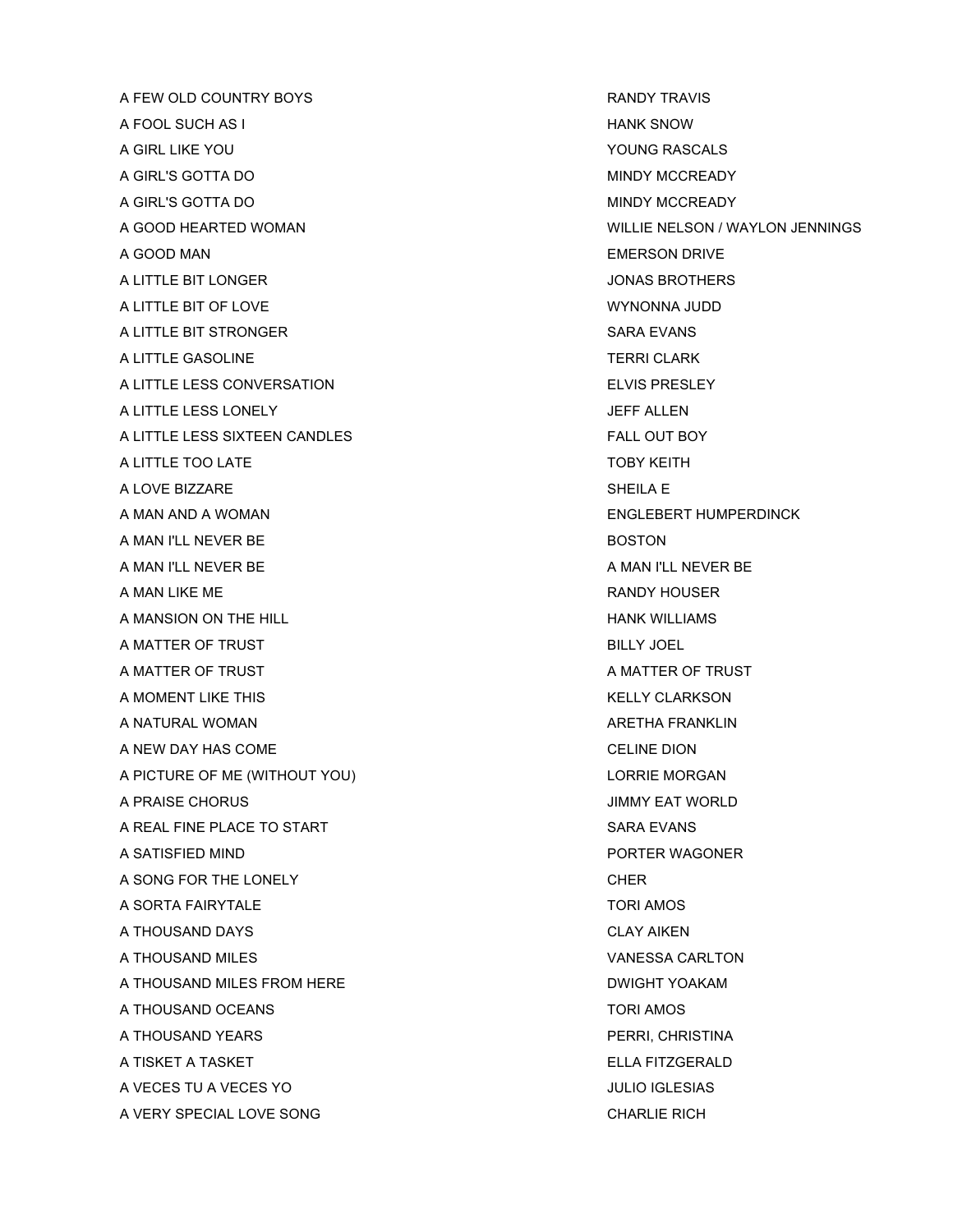A VIEW TO KILL **A VIEW TO KILL A VIEW TO KILL** A WHITE SPORT COAT AND A PINK CARNATION MARTY ROBBINS A WOMAN'S WORTH ALICIA KEYS A WONDER LIKE YOU GOT CONTROL CONTROL AND RICKY NELSON ABACAB PHIL COLLINS ABILENE GEORGE HAMILTON ABRACADABRA STEVE MILLER BAND ABRAZAME JULIO IGLESIAS ABSOLUTELY (STORY OF A GIRL) NINE DAYS ACCIDENTALLY IN LOVE **COUNTING CROWS** ACCORDING TO YOU ACCORDING TO YOU ACE OF SPADES MOTORHEAD ACHY BREAKY HEART **BILLY RAY CYRUS** ACHY BREAKY HEART **BILLY RAY CYRUS** ACHY BREAKY SONG WEIRD AL YANKOVIC ACROSS THE UNIVERSE **BEATLES** ACROSS THE UNIVERSE FIONA APPLE ACT NATURALLY **BUCK OWENS** ADDICTED BLAKE SHELTON ADDICTED **ENRIQUE IGLESIAS** ADDICTED TO LOVE A ROBERT PALMER AND A ROBERT PALMER ADDICTED TO SPUDS(ADDICTED TO LOVE) WEIRD AL YANKOVIC ADDICTED TO YOU ALL AND THE MADAME MAYHEM ADIA SARAH MCLACHLAN ADON OLAM JEWISH FAVORITES ADRENALINE GAVIN ROSSDALE AFRICA TOTO AFTER ALL AL JARREAU AND AL JARREAU AL JARREAU AL JARREAU AL JARREAU AL JARREAU AL JARREAU AL JARREAU AL JARREAU AFTER ALL **CHER** AFTER CLOSING TIME **BARBARA MANDRELL** AFTER MIDNIGHT ERIC CLAPTON AFTER THE LOVIN ENGELSERT HUMPERDINCK AFTER THE MUSIC FADES SHAUN GROVES AFTER YOU'VE GONE FRANK SINATRA AFTERNOON DELIGHT STARLAND VOCAL BAND AGAIN **AGAIN LENNY KRAVITZ** AGAINST ALL ODDS **MARIAH CAREY** AGAINST ALL ODDS **PHIL COLLINS** AGAINST THE GRAIN GARTH BROOKS AGAINST THE WIND **BOB SEGER**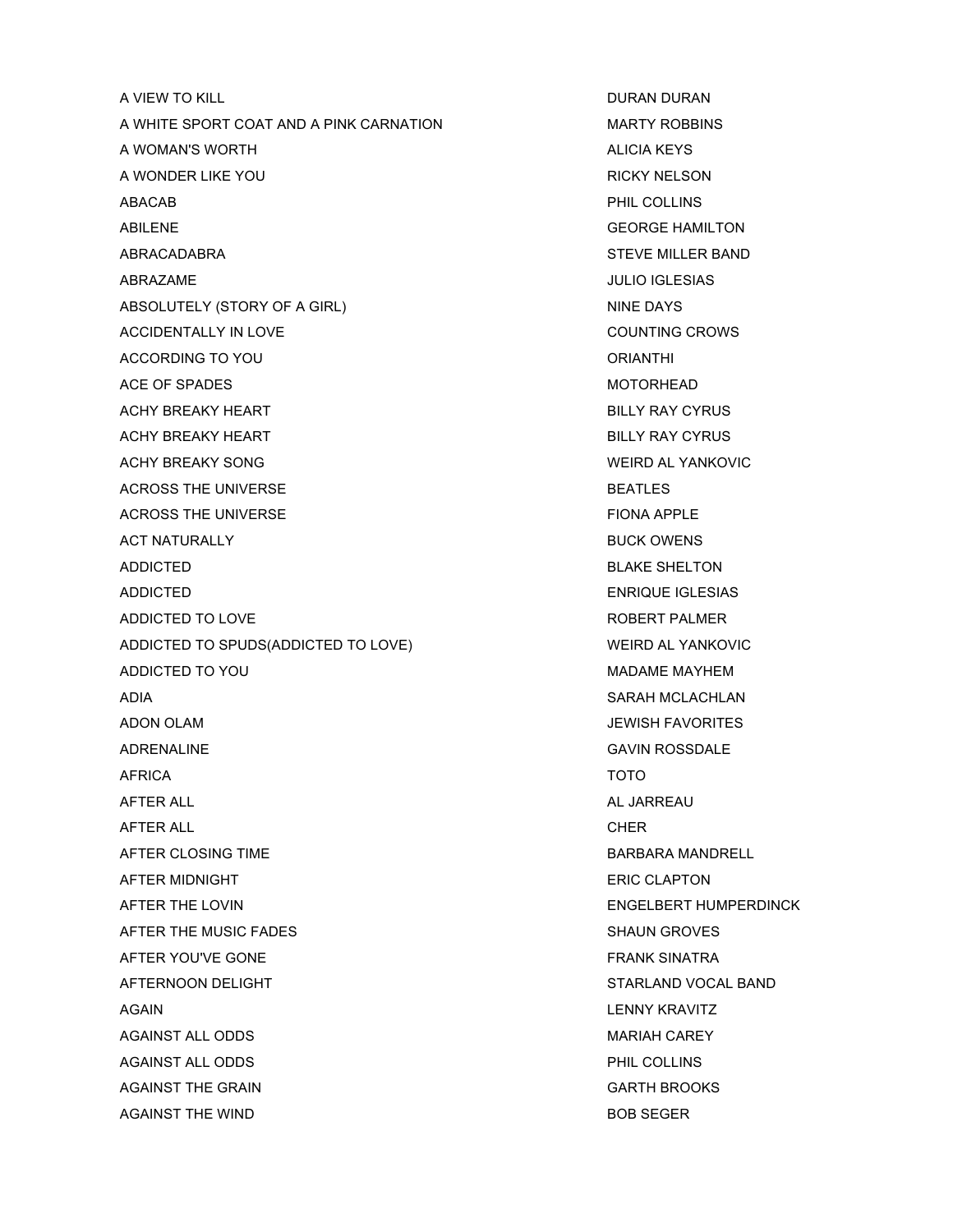AHAB THE ARAB **RAY STEVENS** AIN'T GOIN' DOWN ('TIL THE SUN COMES UP) GARTH BROOKS AIN'T GOT NOTHIN' BUT THE BLUES ROBIN FORD AIN'T IT FUNNY JENNIFER LOPEZ AIN'T IT FUNNY (HOW TIME SLIPS AWAY) WILLIE NELSON AIN'T NO SUNSHINE BILL WITHERS AIN'T NO WAY ARETHA FRANKLIN AIN'T NO WAY TO TREAT A LADY THE REDDY HELEN REDDY AINT NOTHING LIKE THE REAL THING GAYE, MARVIN AND TAMMI TERRELL AIN'T NOTHING LIKE THE REAL THING MARVIN GAYE AND TAMMI TERRELL AIN'T NOTHING WRONG **HOUSTON** AIN'T THAT A SHAME FATS DOMINO AIN'T WASTIN' TIME NO MORE ALLMAN BROTHERS AIR FORCE ONES NELLY AIRPLANES (DUET HALEY WILLIAMSON) B.O.B AIRPLANES (M-F DUET) B.O.B / HALEY WILLIAMS AL KOL ELEH JEWISH FAVORITES ALABAMA SONG DOORS DOORS ALAN JACKSON BAREFOOTIN' ALCOHOL ALCOHOL AND REAL ALCOHOL ALCOHOL AND REAL ALCOHOL AND REAL ALCOHOL. ALEJANDRO LADY GAGA ALIBIS TRACY LAWRENCE ALIMONY(MONY MONY) WEIRD AL YANKOVIC ALISON ELVIS COSTELLO ALIVE THE STATE OF EXAMPLE AND THE STATE OF STATE AND THE STATE OF STATE OF STATE OF EXAMPLE AND THE STATE OF STATE OF STATE OF STATE OF STATE OF STATE OF STATE OF STATE OF STATE OF STATE OF STATE OF STATE OF STATE OF STAT ALIVE **ALIVE** ALIVE **KENNY WAYNE SHEPHERD** ALIVE POD ALIVE AND KICKING SIMPLE MINDS ALL ABOUT LOVIN' YOU ALL ABOUT LOVIN' YOU ALL ALONG THE WATCHTOWER **CONGLESS IN THE WATCH TO A CONGLESS IN THE WATCH** ALL AT ONCE THE STATE OF THE SERVICE OF THE STATE OF THE WHITNEY HOUSTON. ALL BY MYSELF CELINE DION ALL BY MYSELF **ERIC CARTMAN** ALL DAY AND ALL OF THE NIGHT **KINGS** KINKS ALL FALL DOWN SHAWN COLVIN ALL FALLS DOWN GENERAL AND THE SERVICE OF THE SERVICE OF THE SERVICE OF THE SERVICE OF THE SERVICE OF THE SERVICE OF THE SERVICE OF THE SERVICE OF THE SERVICE OF THE SERVICE OF THE SERVICE OF THE SERVICE OF THE SERVICE OF ALL FIRED UP **PAT BENATAR** ALL FOR LOVE **BRYAN ADAMS** ALL FOR LOVE **ROD STEWART** ALL FOR YOU JANET JACKSON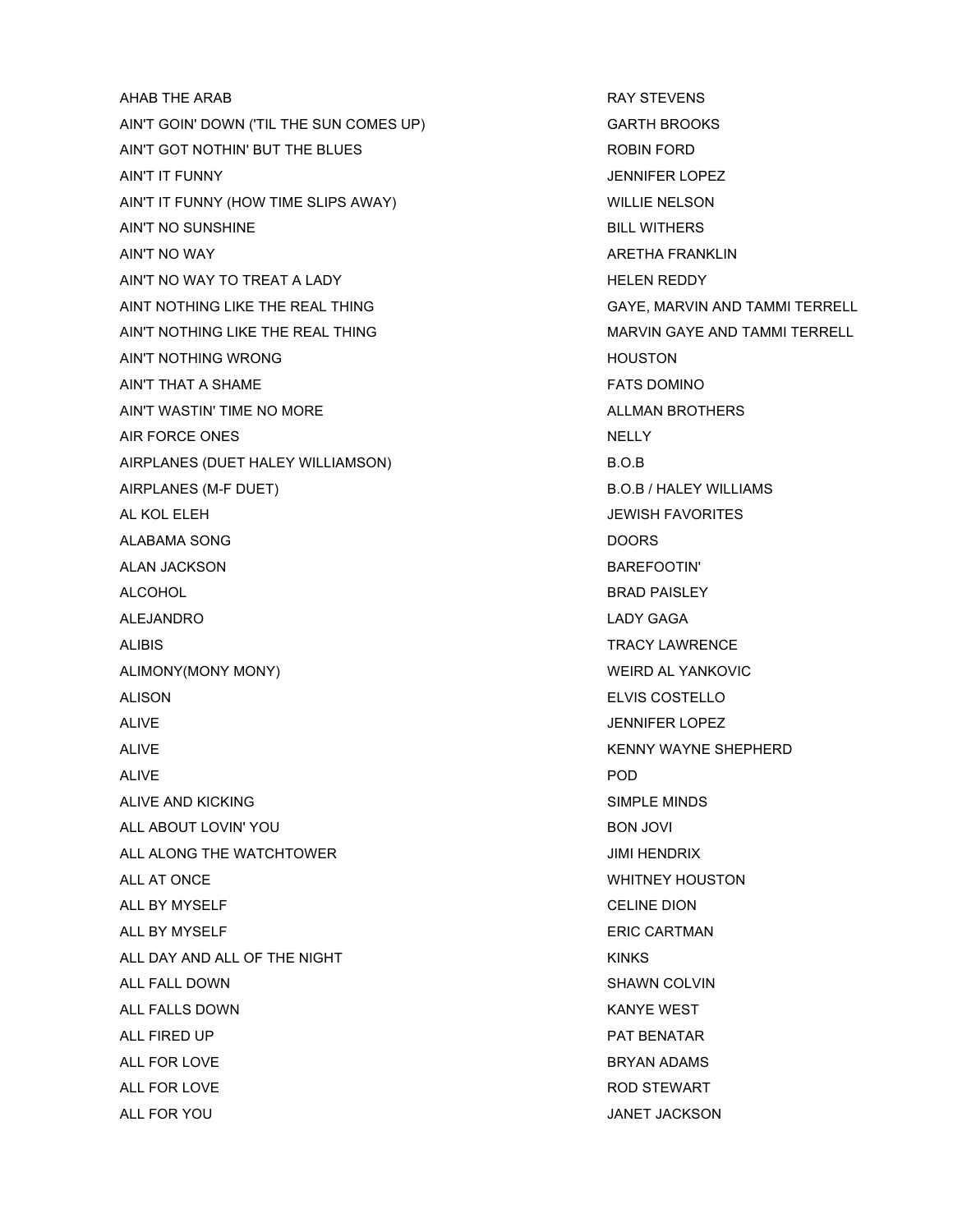ALL I ASK OF YOU PHANTOM OF THE OPERA ALL I EVER NEED IS YOU CHER CHER ALL I HAVE **SEPARATE SERVICES** AND THE SERVICES OF SERVICES AND THE SERVICES AND THE SERVICES OF SERVICES AND THE SERVICES OF SERVICES AND THE SERVICES OF SERVICES AND THE SERVICES OF SERVICES AND THE SERVICES OF SERVICES ALL I HAVE TO DO IS DREAM ALL I HAVE TO DO IS DREAM AND THE SECOND THAT A RESERVED BROTHERS ALL I HAVE TO DO IS DREAM **EVERLY BROTHERS** ALL I HAVE TO GIVE **BACKSTREET BOYS** ALL I REALLY WANT THE REALLY AND THE REALLY AND THE REALLY AND THE REAL ASSESS TO A REAL ASSESS TO A REAL ASSESS TO A REAL ASSESS TO A REAL ASSESS TO A REAL ASSESS TO A REAL ASSESS TO A REAL ASSESS TO A REAL ASSESS TO A RE ALL I REALLY WANT TO DO **CHER** ALL I WANNA DO **SHERYL CROW** ALL I WANT STAIND ALL I WANT IS EVERYTHING **MINDY MCCREADY** ALL I WANT IS YOU GALL I WANT IS YOU ALL I WANT TO DO SUGARLAND ALL IN YOUR MIND **ALL IN YOUR MIND** ALL IS FAIR IN LOVE **BARBRA STREISAND** ALL JACKED UP GRETCHEN WILSON ALL JUST TO GET TO YOU ALL PAT GREEN ALL MY EX'S LIVE IN TEXAS GEORGE STRAIT ALL MY FRIENDS SAY **LUKE BRYAN** ALL MY LIFE **K-CI & JOJO** ALL MY LOVING **BEATLES** ALL MY ROWDY FRIENDS **ALL MY ROWDY FRIENDS** ALL NIGHT LONG LIONEL RICHIE ALL NIGHTER COMIN' VINCE GILL ALL OF ME DUET ALL OF ME GENERAL ALL OF ME GENERAL ALL OF ME GENERAL ALL OF ME GENERAL ALL OF ME GENERAL ALL OF ME GENERAL ALL OF ME GENERAL ALL OF ME GENERAL ALL OF ME GENERAL ALL OF ME GENERAL ALL OF ME GENERAL ALL OF ME GENERAL ALL OF ALL OF ME WILLIE NELSON ALL OF ME WILLIE NELSON ALL OR NOTHING **CHER** ALL OR NOTHING AT ALL **FRANK SINATRA** ALL OUT OF LOVE AIR SUPPLY ALL RIGHT NOW FREE ALL SHOOK UP ALL SHOOK UP ALL SHOOK UP ALL SHOOK UP ALL SHOOK UP ALL SHOOK UP ALL SHOOK UP ALL SHOOK UP ALL SHOOK UP ALL STAR SMASH MOUTH ALL STAR SMASHMOUTH ALL SUMMER LONG THE ROCK CONGRESS OF THE ROCK CONGRESS OF THE ROCK CONGRESS OF THE ROCK CONGRESS OF THE ROCK CONGRESS OF THE ROCK CONGRESS OF THE ROCK CONGRESS OF THE ROCK CONGRESS OF THE ROCK CONGRESS OF THE ROCK CONGRESS ALL THAT'S LEFT THRICE AND THRICE ALL THE REASONS WHY **ALL THE REASONS WHY** ALL THE RIGHT MOVES **ONE REPUBLIC** 

ALL I EVER NEED IS YOU ALL I EVER NEED IS YOU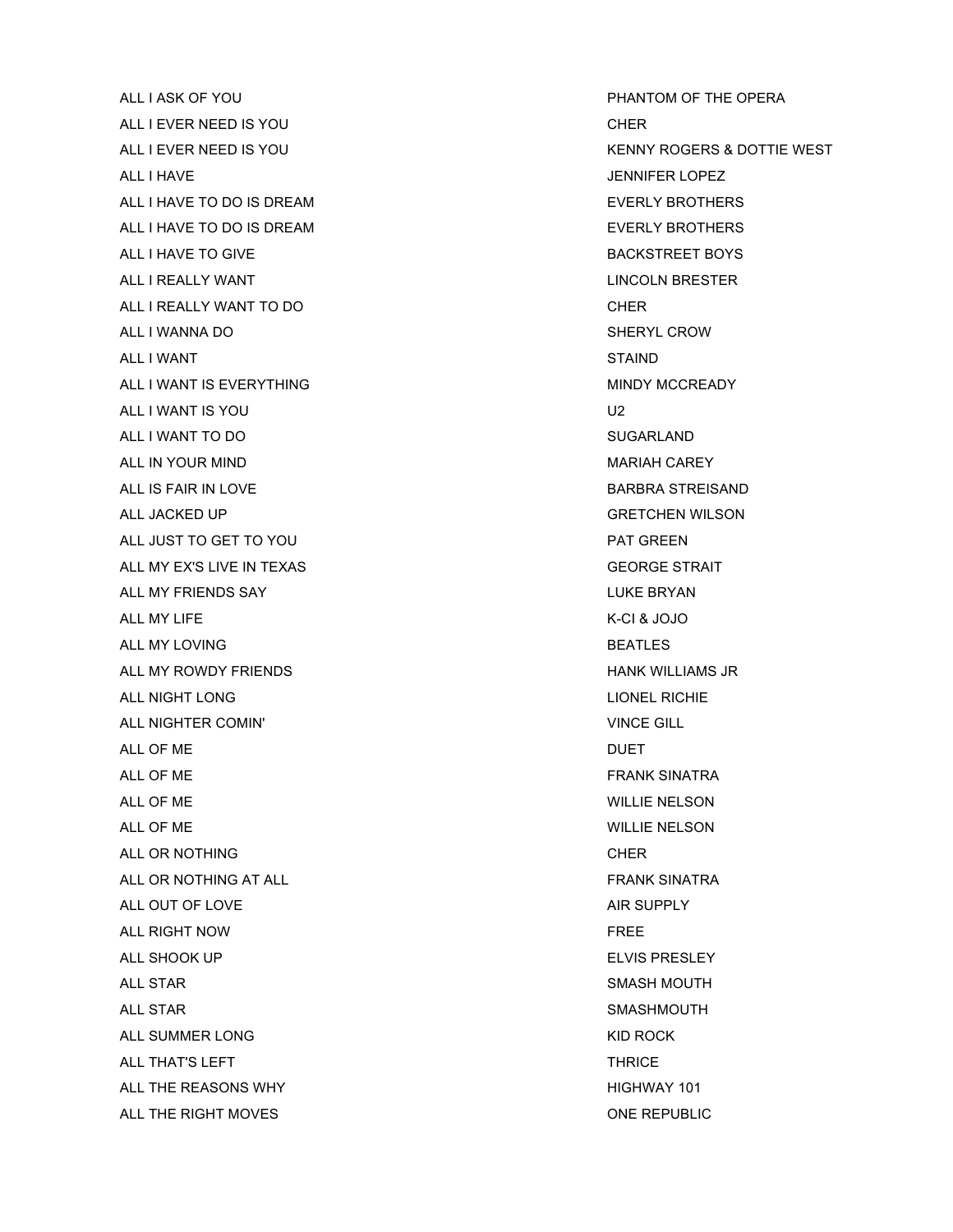ALL THE RIGHT PLACES **Example 20 and 20 and 20 and 20 and 20 and 20 and 20 and 20 and 20 and 20 and 20 and 20 and 20 and 20 and 20 and 20 and 20 and 20 and 20 and 20 and 20 and 20 and 20 and 20 and 20 and 20 and 20 and 20** ALL THE SMALL THINGS **BLINK 182** ALL THE WAY **FRANK SINATRA** ALL THESE THINGSS THAT I'VE DONE THIS ISSUED AND RESERVED AND RESERVED AND RESERVED AND RESERVED AND RESERVED AT A SAFE IN A SAFE ISSUED ASSAULT. THE SAFE IS A SAFE IS A SAFE IS A SAFE IS A SAFE IS A SAFE IS A SAFE IS A SA ALL YOU NEED IS LOVE **BEATLES** ALLEY OOP A GENERAL CONTROLLY WOOD ARGYLES ALMOST HOME **MARY CHAPIN CARPENTER** ALMOST LIKE BEING IN LOVE THE SECOND STATE RANK SINATRA ALMOST PARADISE **MIKE RENO & ANN WILSON** ALMOST PERSUADED **DAVID HOUSTON** ALOHA OE FAREWELL TO THEE ANDY WILLIAMS ALONE THE RESERVE THE RESERVE THE RESERVE THE RESERVE THE RESERVE THE RESERVE THE RESERVE THE RESERVE THE RESERVE THE RESERVE THE RESERVE THE RESERVE THE RESERVE THE RESERVE THE RESERVE THE RESERVE THE RESERVE THE RESERVE ALONE AGAIN NATURALLY **GILBERT O'SULLIVAN** ALONE I BREAK KORN AND THE SERVICE OF THE SERVICE OF THE SERVICE OF THE SERVICE OF THE SERVICE OF THE SERVICE OF THE SERVICE OF THE SERVICE OF THE SERVICE OF THE SERVICE OF THE SERVICE OF THE SERVICE OF THE SERVICE OF THE ALONE WITH YOU ALONE HE SURE ALONE WITH YOU ALONE WITH YOU GALONE WITH YOU ALONG CAME JONES AND RAY STEVENS ALONG COMES A WOMAN CHICAGO ALONG CHICAGO ALPHABET SONG KIDS ALPHABET STREET AND RESERVE THE STREET AND RESERVE THE STREET AND RESERVE THE STREET AND RESERVE THE STREET AND RESERVE THE STREET AND RESERVE THE STREET AND RESERVE THE STREET AND RESERVE THE STREET AND RESERVE THE STREET ALREADY DMX ALREADY GONE THE REAL MILLION CONTROL CONTROL CONTROL AND MILLION CONTROL CONTROL CONTROL CONTROL CONTROL CONTROL CONTROL CONTROL CONTROL CONTROL CONTROL CONTROL CONTROL CONTROL CONTROL CONTROL CONTROL CONTROL CONTROL CONT ALREADY GONE **SUGARLAND** ALRIGHT DARIUS WALKER AND THE SERVICE OF THE SERVICE OF THE SERVICE OF THE SERVICE OF THE SERVICE OF THE SERVICE OF THE SERVICE OF THE SERVICE OF THE SERVICE OF THE SERVICE OF THE SERVICE OF THE SERVICE OF THE SERVICE OF T ALRIGHT WITH ME **KRIS ALEN** ALWAYS ATLANTIC STARR AND ALWAYS ALWAYS **BLINK 182** ALWAYS PATSY CLINE ALWAYS SALIVA ALWAYS AND FOREVER **HEAT WAVE** ALWAYS AND FOREVER LUTHER VANDROSS ALWAYS BE MY BABY **MARIAH CAREY** ALWAYS ON MY MIND **ALWAYS ON MY MIND** ALWAYS ON YOUR SIDE SHERYL CROW / STING ALWAYS SOMETHING THERE TO REMIND ME NAKED EYES ALWAYS SUMMER THE SUMMER THE SERVICE SUMMER THE SERVICE SUMMER ALWAYS THE LOVE SONGS THE LOVE SONGS THE LOVE SONGS THE LOVE SONGS THE LOVE SONGS THE SAND AM I BLUE GEORGE STRAIT AM I BLUE (YES I'M BLUE) VARIOUS

AM I EASY TO FORGET THE SERVICE SERVICE SERVICES AND LOST THE ENGLEBERT HUMPERDINCK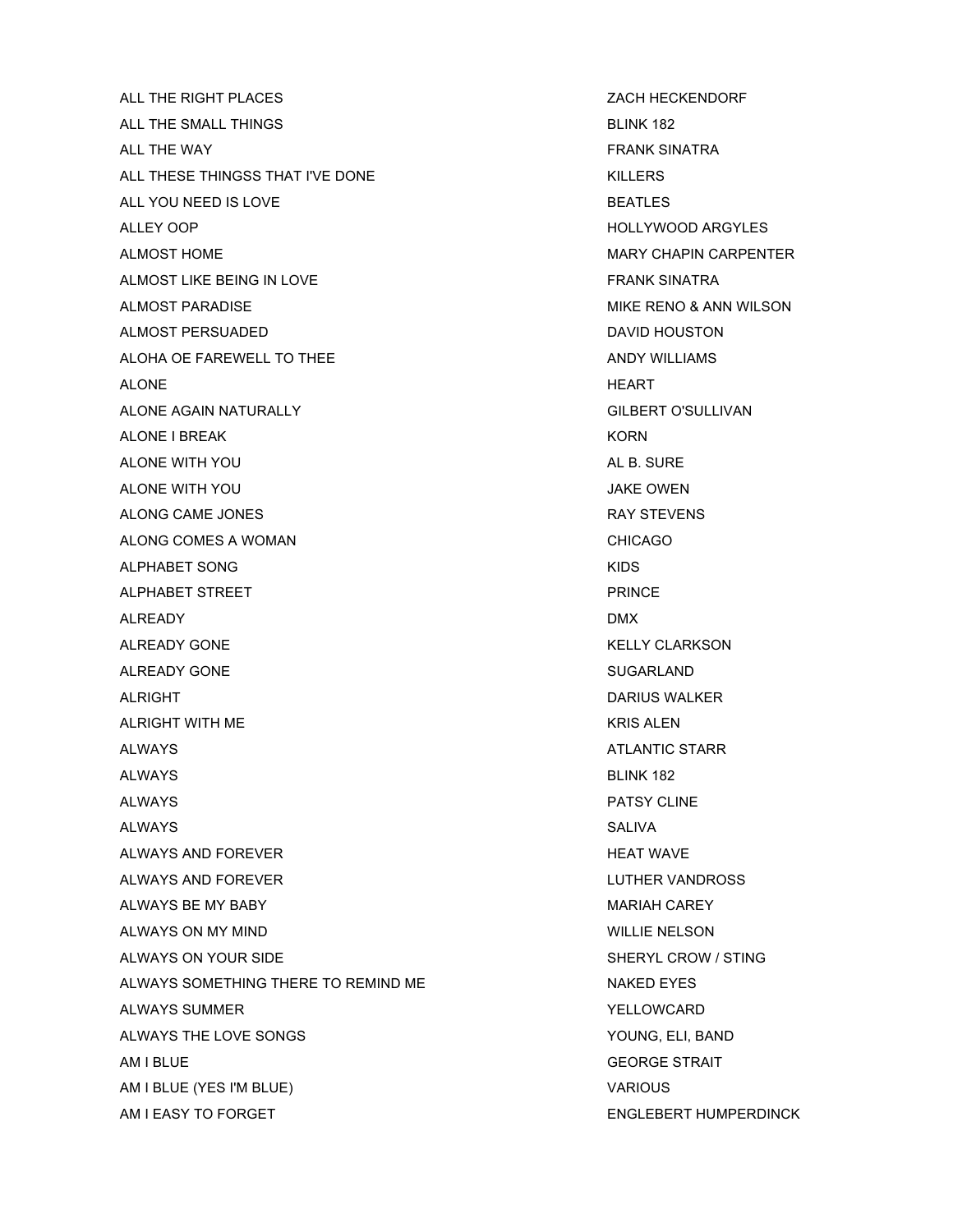AMANDA BOSTON AMANDA DON WILLIAMS AMAR Y QUERER JOSE JOSE AMAZED LONESTAR AMAZING AMAZING AND A SUMMIT A SUMMIT A SUMMIT A SUMMIT A SUMMIT AND A SUMMIT ASSAULT A SUMMIT AND A SUMMIT ASSAULT A SUMMIT AND A SUMMIT A SUMMIT A SUMMIT AND A SUMMIT ASSAULT A SUMMIT AND A SUMMIT A SUMMIT A SUMMIT AND A AMAZING EYES GOOD OLD WAR AMAZING GRACE GOSPEL AMAZING GRACE **TRADITIONAL** AMAZING GRACE VCD AMERICA DEUCE AMERICA NEIL DIAMOND AMERICA THE BEAUTIFUL **AMERICA THE BEAUTIFUL PATRIOTIC** AMERICA THE BEAUTIFUL **AMERICA THE BEAUTIFUL** WHITNEY HOUSTON AMERICAN BOY **ESTELLE & KANYE WEST** AMERICAN DAYDREAM ELECTRIC GUEST AMERICAN HONKY TONK BAR ASSOCIATION GARTH BROOKS AMERICAN IDIOT **GREEN DAY** AMERICAN MADE **OAK RIDGE BOYS** AMERICAN PIE DON MCLEAN AMERICAN PIE **MADONNA** AMERICAN SOLDIER TOBY KEITH AMERICAN TRILOGY **ELVIS PRESLEY** AMERICAN WOMAN GUESS WHO AMERICA'S SUITEHEARTS FALL OUT BOY AMIE CHARGUE AND A SERVICE SERVICE SERVICE SERVICE PURE PRAIRIE LEAGUE AMIGOS PARA SIEMPRE FRIEND FOR LIFE AMISH PARADISE(GANGSTA'S PARADISE) WEIRD AL YANKOVIC AMOR AMOR AMOR LATIN HITS AMOR ETERNO JUAN GABRIEL AMSTERDAM GUSTER ANCHORS AWEIGH PATRIOTIC AND SHE SAID (2006 METS ANTHEM) LUCAS PRATA AND THE GRASS WON'T PAY NO MIND NEIL DIAMOND AND WHEN I DIE GEREAL AND SERVED AND STRUCK AND STRUCK AND SWEAT & TEARS AND YOUR BIRD CAN SING BEATLES ANGEL ANGEL ANGEL ANGEL ANGEL ANGEL ANGEL ANGEL ANGEL ANGEL ANGEL ANGEL ANGEL ANGEL ANGEL ANGEL ANGEL ANGEL ANGEL ANGEL ANGEL ANGEL ANGEL ANGEL ANGEL ANGEL ANGEL ANGEL ANGEL ANGEL ANGEL ANGEL ANGEL ANGEL ANGEL ANGEL ANGEL ANGEL AKON ANGEL LIONEL RICHIE ANGEL SARA ANGEL SARAH MCLACHLAN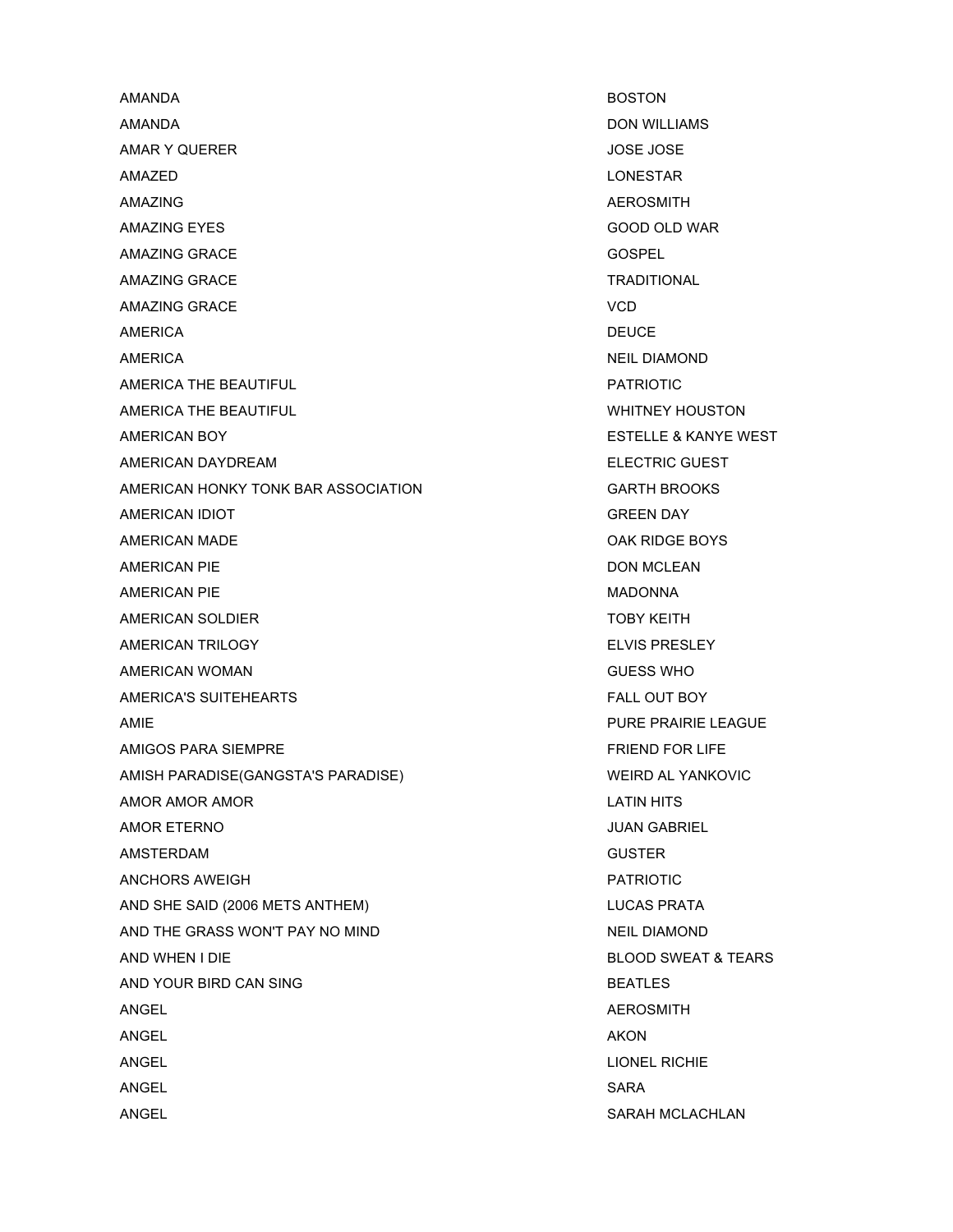ANGEL SHAGGY ANGEL TYRESE FEAT. CANDACE ANGEL BABY ROSIE & ORIGINALS ANGEL EYES JEFF HEALEY BAND ANGEL EYES LOVE AND THEFT ANGEL EYES STANDARD STANDARD ANGEL FLYING TOO CLOSE TO THE GROUND WILLIE NELSON ANGEL OF HARLEM U2 ANGEL OF THE MORNING **CONSIDERENT AND A SET OF THE MORNING** ANGELS JESSICA SIMPSON ANGELS WOULD FALL **ANGELS WOULD FALL** ANIMAL DEFINITION OF THE SERVICE OF THE SERVICE OF THE SERVICE OF THE SERVICE OF THE SERVICE OF THE SERVICE OF ANNIE'S SONG JOHN DENVER ANNIVERSARY SONG TONY! TONY! TONY! TONY! ANOTHER BRICK IN THE WALL **PINK FLOYD** ANOTHER DAY IN PARADISE **ANOTHER DAY IN PARADISE** ANOTHER LONELY SONG TAMMY WYNETTE ANOTHER ONE BITES THE DUST AND RESIDENT AND RULE ON A REAL PROPERTY. ANOTHER ONE RIDES THE BUS WEIRD AL YANKOVIC ANOTHER ROUND FAT JOE FEAT. CHRIS BROWN ANOTHER SATURDAY NIGHT CAT STEVENS ANOTHER SOMEBODY DONE SOMEBODY BJ THOMAS ANSWER THE PHONE SUGAR RAY ANSWER TO NO ONE AND TO THE COLT FORD FEAT JJ LAWHORN ANTHEM CHESS ANTHEM OF OUR DYING DAY STORY OF THE YEAR ANTICIPATION CARLY SIMON ANY DREAM WILL DO JOSEPH & TECHNICOLOR ANY MAN OF MINE SHANIA TWAIN ANY OTHER WAY CELINE DION ANY WAY YOU WANT IT **ANY WAY YOU WANT IT** ANYONE CAN WHISTLE ANYONE CAN WHISTLE ANYONE WHO HAD A HEART **ROB WHITE** ANYTHING BUT MINE AND THE RESERVE THE RESERVED ON A SERVED AND THE RESERVED ON A SERVED ON A SERVED ON A SERVED ON A SERVED ON A SERVED ON A SERVED ON A SERVED ON A SERVED ON A SERVED ON A SERVED ON A SERVED ON A SERVED ON ANYTHING FOR YOU GLORIA ESTEFAN ANYTHING FOR YOUR LOVE **ERIC CLAPTON** ANYTHING YOU CAN DO ANNIE GET YOUR GUN ANYTIME EDDIE ARNOLD ANYTIME ANYPLACE AND ANYTIME ANY ANYTIME ANY ANYTIME ANY ALL AND ANYTIME ANY ANYTIME ANY ANY ANY ANY ANY ANY A ANYTIME YOU NEED A FRIEND A SAND AND MARIAH CAREY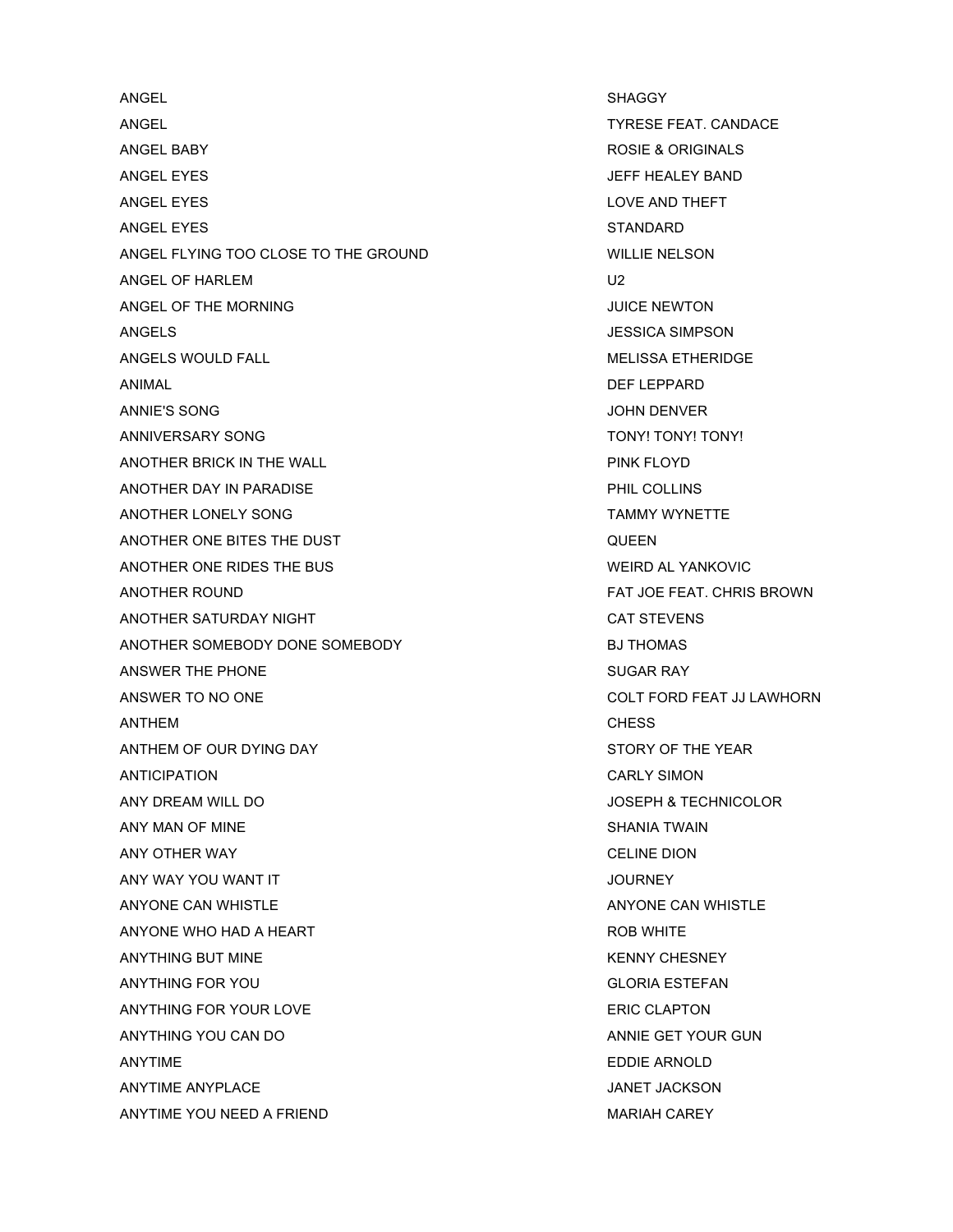ANYWAY MARTINA MCBRIDE ANYWAY THAT YOU WANT ME TROGGS ANYWHERE FOR YOU GOT A CONTROLLER BOYS ANYWHERE THE BOYS AND THE BOYS AND THE BOYS AND THE BOYS AND THE BOYS AND THE BOYS A-OK NEAL MCCOY AQUARIUS 5TH DIMENSION AQUARIUS / LET THE SUNSHINE IN FIFTH DIMENSION ARE THE GOOD TIMES REALLY OVER **MERLE HAGGARD** ARE YOU GOING MY WAY LENNY KRAVITZ ARE YOU GONNA BE MY GIRL GONNA ARE SERVICE AND A LIFT ARE YOU LONESOME TONIGHT ELVIS PRESLEY ARE YOU SURE HANK DONE IT THIS WAY ALABAMA ARMAGEDDON IT AND RESERVE THE SERVE OF THE SERVE OF THE SERVE OF THE SERVE OF THE SERVE OF THE SERVE OF THE SERVE OF THE SERVE OF THE SERVE OF THE SERVE OF THE SERVE OF THE SERVE OF THE SERVE OF THE SERVE OF THE SERVE OF T ARTHUR'S THEME **CHRISTOPHER CROSS** AS GOOD AS I ONCE WAS TOBY KEITH AS LONG AS WE GOT EACH OTHER BJ THOMAS / DUSTY SPRINGFIELD AS LONG AS YOU LOVE ME BACKSTREET BOYS AS TEARS GO BY **ROLLING STONES** AS TIME GOES BY JIMMY DURANTE ASEREJE KETCHUP ASEREJE ASHES BY NOW LEE ANN WOMACK ASHES OF LOVE **DESERT ROSE BAND** ASI ES LA VIDA ELEFANTE AT LAST ETTA JAMES AT SEVENTEEN JANIS IAN AT THE END OF THE DAY A RELOCATE THE SAME AND THE SAME ASSESSED. THE SAME ASSESSED ASSESSED. AT THE TOP DANNY & THE JUNIORS AT THIS MOMENT AND RESERVE THE STATE IN THE BILLY VERA AULD LANG SYNE TRADITIONAL AUSTRALIA JONAS BROTHERS AUTHORITY SONG GENERAL MELLENCAMP AND THE SALE OF SALE AND THE SALE OF SALE AND THE SALE OF SALE AND THE SALE OF SALE AND THE SALE OF SALE OF SALE AND THE SALE OF SALE OF SALE OF SALE OF SALE OF SALE OF SALE OF SALE OF SAL AUTUMN LEAVES AND THE STANDARD STANDARD AVE MARIA NEWSLET AND DAVID BISBALL AND THE MARIA AWAY FROM ME **AWAY FROM ME** AWFUL BEAUTIFUL LIFE **DARRYL WORLEY** AY BAY BAY HURRICANE CHRISP AND RELEASED AT A STATE OF THE SERIES OF THE SERIES OF THE SERIES OF THE SERIES OF THE SERIES OF THE SERIES OF THE SERIES OF THE SERIES OF THE SERIES OF THE SERIES OF THE SERIES OF THE SERIES OF BAA BAA BLACK SHEEP KIDS BABA O'REILLY WHO BABE STYX BABY **BIEBER, JUSTIN** BABY FABOLOUS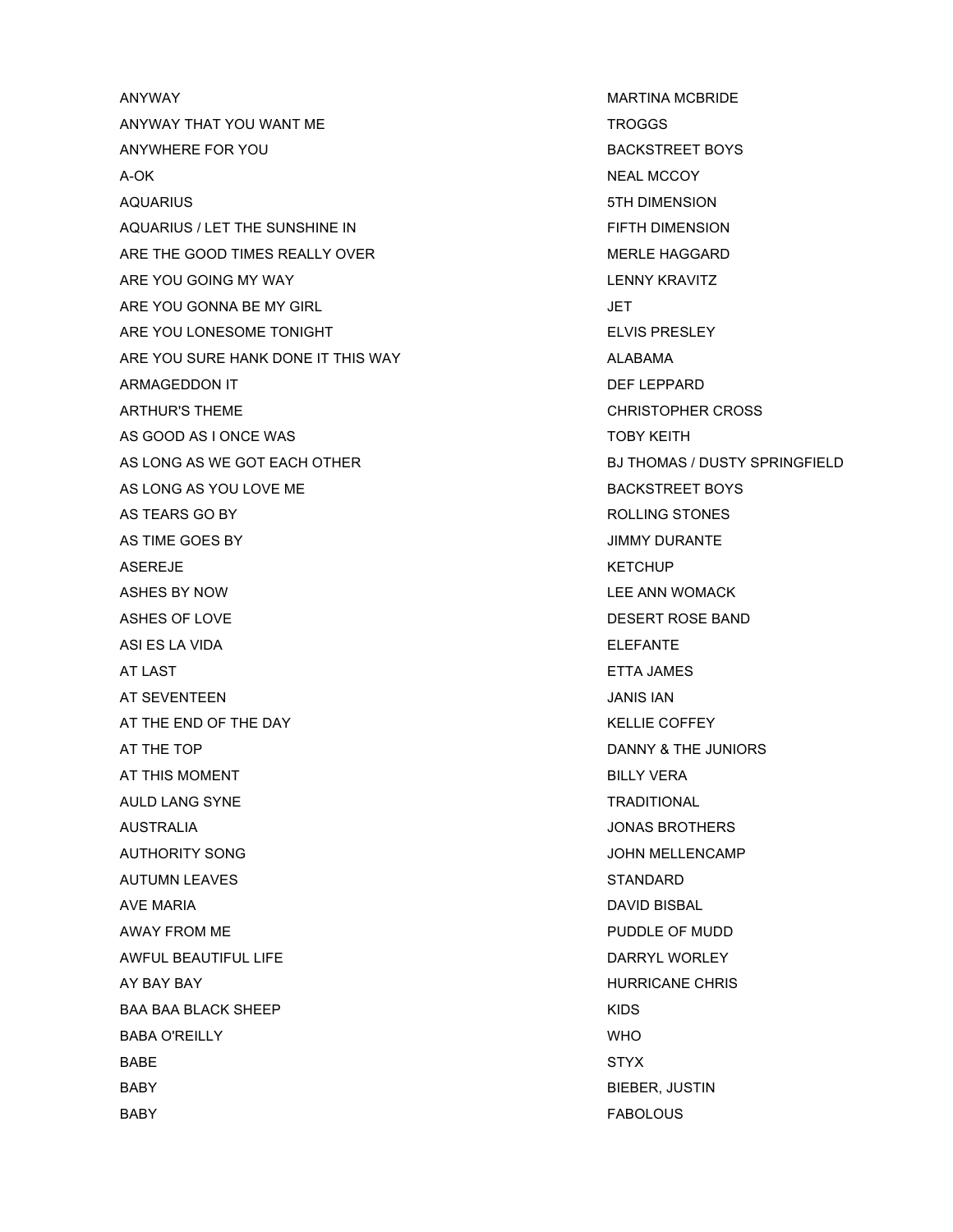BABY BE MINE **BABY BE MINE** BABY BOY GERM PAUL AND RESERVE THE SEAL OF SEAL BEYONCE / SEAN PAUL BABY COME BACK PLAYER PLAYER BABY COME HOME BUSH BABY DON'T GET HOOKED ON ME MAC DAVIS BABY DON'T GO GALLER THAT THE RESERVE THAT THE RESERVE THAT THE RESERVE THAT THE RESERVE THAT THE RESERVE THAT THE RESERVE THAT THE RESERVE THAT THE RESERVE THAT THE RESERVE THAT THE RESERVE THAT THE RESERVE THAT THE RESER BABY GOT BACK SIR MIX A LOT BABY I LOVE U! *JENNIFER LOPEZ* BABY I NEED YOUR LOVIN' SALE AND THE SALE OF THE SALE OF THE SALE OF THE SALE OF THE SALE OF THE SALE OF THE SALE OF THE SALE OF THE SALE OF THE SALE OF THE SALE OF THE SALE OF THE SALE OF THE SALE OF THE SALE OF THE SALE BABY I'M A WANT YOU SAND BREAD BABY I'M IN LOVE THALIA BABY I'M MISSING YOU **Example 20 and 20 and 20 and 20 and 20 and 20 and 20 and 20 and 20 and 20 and 20 and 20 and 20 and 20 and 20 and 20 and 20 and 20 and 20 and 20 and 20 and 20 and 20 and 20 and 20 and 20 and 20 and 20** BABY I'M YOURS GARE IN THE SAND RESERVE TO A SAND RESERVE TO BARBARA LEWIS BABY I'M YOURS GARE IN THE SAND RESERVE TO A BARBRA LEWIS BABY IT'S YOU SERVE TO BE SERVED AND TO SERVED ON A SERVED ON A SERVED ON A SERVED ON A SERVED ON A SERVED ON A BABY LIKES TO ROCK IT TRACTORS BABY LOVE SUPREMES BABY NOW THAT I'VE FOUND YOU **FOUNDATIONS** BABY ONE MORE TIME **BRITNEY SPEARS** BABY THE RAIN MUST FALL GLEN YARBOROUGH BABY YOU & I K. MICHELLE FEAT. R. KELLY BABYLON DAVID GRAY BACK GENERAL BACK COLT FORD WITH JAKE OWEN BACK AT ONE GENERAL BRIAN MCKNIGHT BACK DOOR MAN DOORS CONSERVERS AND DOORS BACK IN BLACK AC/DC AC/DC AC/DC AC/DC AC/DC AC/DC BACK IN MY BABY'S ARMS FALL ASSESSED A REPORT OF PATSY CLINE BACK IN THE USSR BEATLES BACK IN THE USSR BEATLES BACK OF THE BOTTOM DRAWER CHELY WRIGHT BACK STABBERS O'JAYS BACK THEN GENERAL BACK THEN MIKE JONES BACK TO DECEMBER TAYLOR SWIFT BACK WHEN TIM MCGRAW BACKSIDE OF THIRTY **EXECUTE A SET OF THIRTY** SOME SET OF THIRTY BACKWATER **MEAT PUPPETS** BAD BAD SALES AND THE SALES OF THE SALES AND MICHAEL JACKSON BAD AS I WANT TO SALE IN THE SALE OF THE MATT JENKINS WAT TO MATT JENKINS BAD BAD LEROY BROWN **International CONTROL** BAD BLOOD NEIL SEDAKA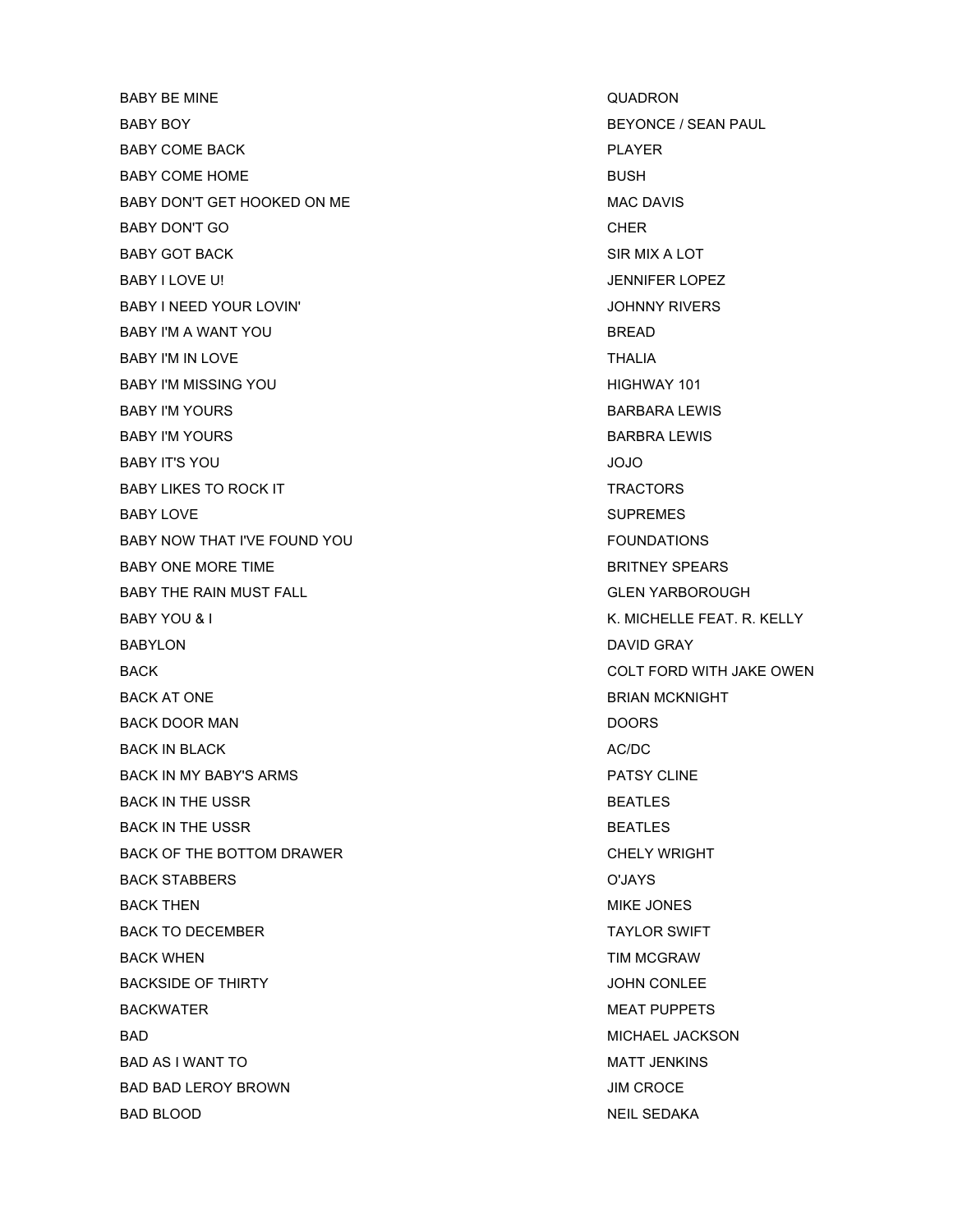BAD BOY THIS BAD BOY THAT GO BOYS BAD BOYS BAD BOYS GLORIA ESTEFAN BAD CARD BOB MARLEY BAD COMPANY **BAD COMPANY BAD COMPANY** BAD DAY DANIEL POWTER BAD GIRLS **DONNA SUMMER** BAD IN EACH OTHER FEIST BAD MAMA JAMA CARL CARLTON BAD MAN R KELLY BAD MEDICINE **BON JOVI** BAD MOON RISING CREEDENCE CLEARWATER BAD TO THE BONE GEORGE THOROGOOD BADGE ERIC CLAPTON BAILAMOS **ENRIQUE IGLESIAS** BALL AND CHAIN PAUL OVERSTREET BALLAD OF DWIGHT FRY **ALICE COOPER** BALLAD OF MONA LISA **PANIC AT THE DISCO** BANANA BOAT **HARRY BELAFONTE** BANANA BOAT SONG (DAY-O) SANATA HARRY BELAFONTE BAND OF GOLD FREDA PAYNE BAND ON THE RUN PAUL MCCARTNEY BANG BANG CHER BANG THE DRUM ALL DAY TO BE SEEN ON A TODD RUNDGREN BANGARANG SKRILLEX FEAT. SIRAH BARBIE GIRL AQUA BARENAKED JENNIFER LOVE HEWITT BARRACUDA HEART BASKET CASE GREEN DAY BASKET CASE GREEN DAY BATTLE HYMN OF THE REPUBLIC **MORE ASSAULT A REPUBLIC CHOIR** BATTLE HYMN OF THE REPUBLIC **EXECUTE A PATRIOTIC** PATRIOTIC BATTLE OF NEW ORLEANS **STATE OF NEW ORLEANS** BATTLEFIELD **SALES IN THE SET OF STARKS** SPARKS JORDIN SPARKS BAWITDABA KID ROCK BE CAREFUL **RICKY MARTIN** BE MY ESCAPE **RELIENT K** BE MY LOVER ALICE COOPER BE MY LOVER (DANCE MIX) **LA BOUCHE** 

BAD LUCK GENERAL BAD LUCK HAROLD MELVIN & BLUENOTES BAD MOON RISING CREEDANCE CLEARWATER REVIVAL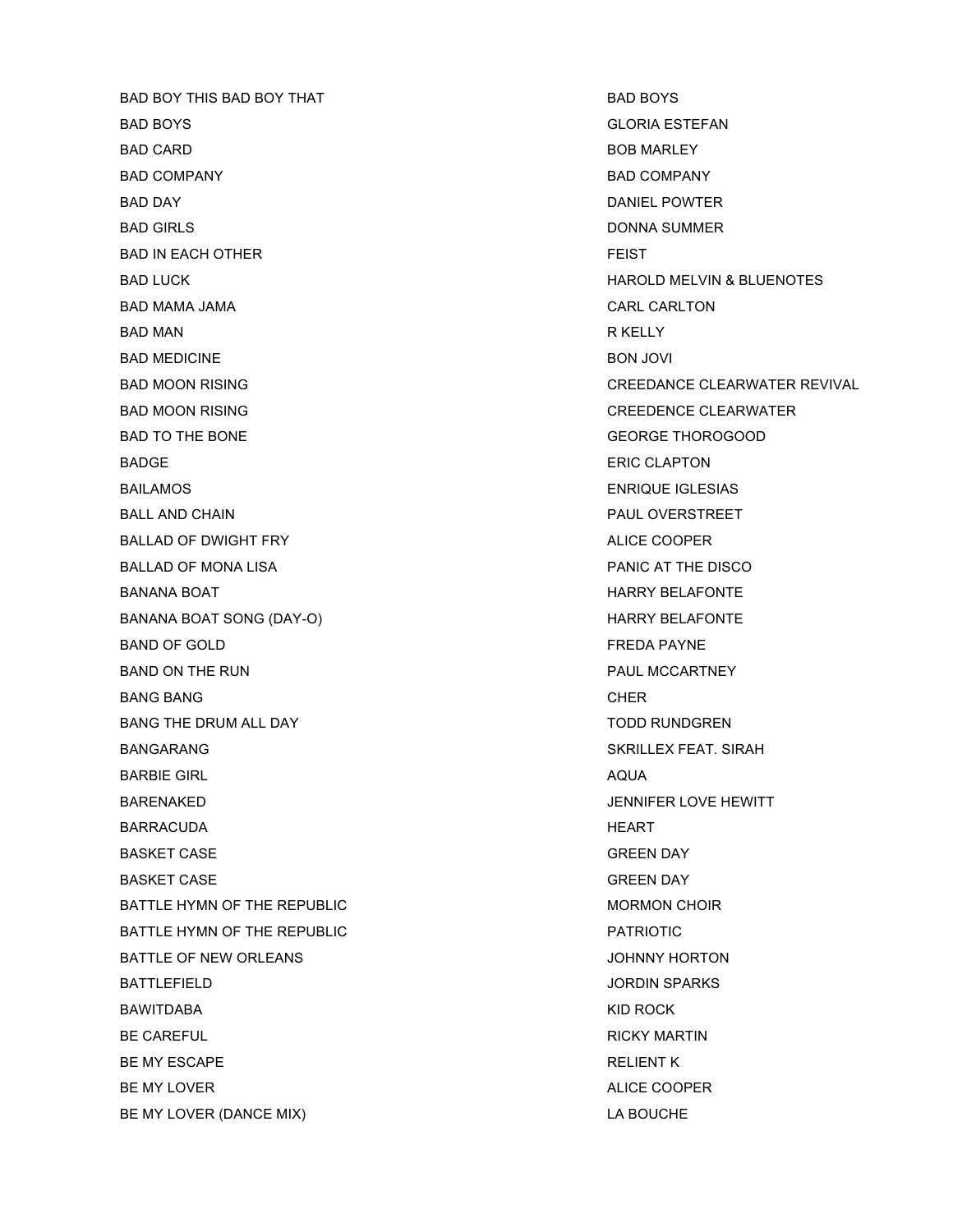BE OUR GUEST **BEAUTY & THE BEAST** BE WITH YOU ENRIQUE IGLESIAS BE WITHOUT YOU GOT A CONTROL TO BE WITHOUT YOU BEAST OF BURDEN **ROLLING STONES** BEAT GOES ON SONNY & CHER BEAT IT **EXECUTES A RESERVE ASSESSED ASSESSED.** MICHAEL JACKSON BEAUTIFUL 10 YEARS 10 YEARS BEAUTIFUL **BEAUTIFUL** BEAUTIFUL **CHRISTINA AGUILERA** BEAUTIFUL DAY U2 BEAUTIFUL EVERY TIME **EXECUTE AND INCOMEDIATE SERVICE** BRICE BEAUTIFUL EYES TAYLOR SWIFT BEAUTIFUL GIRLS VAN HALEN BEAUTIFUL GOODBYE **GEAUTIFUL GOODBYE All the COODBYE COODBYE** *BEAUTIFUL GOODBYE* BEAUTIFUL LIFE ACE OF BASE AND THE SERVICE OF BASE ACE OF BASE AND THE SERVICE OF BASE ACE OF BASE BEAUTIFUL LOSER BOB SEGER BEAUTIFUL MONSTER NEYO BEAUTIFUL SINNER NICKI MINAJ BEAUTIFUL SOUL **AUTOR CONTRACT CONTRACT SOUL** SEASE MCCARTNEY BEAUTIFUL STRANGERS **MADONNA** BEAUTIFUL SUNDAY **DANIEL BOONE** BEAUTY AND THE BEAST **BEAUTY AND THE BEAUTY** AND THE BEAST BEAUTY AND THE BEAST CELINE DION & PEABO BRYSON BEAUTY SCHOOL DROPOUT AND REACHER SCHOOL OR SEASE AND REASE BECAUSE I GOT HIGH AFROMAN AFROMAN BECAUSE OF YOU DECOMBER 1989 DEGREES BECAUSE OF YOU GET A CONTROL CLARKSON AND RELLY CLARKSON BECAUSE YOU LOVE ME CELINE DION CELINE DION BEDROCK THE REDROCK TO A REDROCK THE REDROCK TO A REDROCK THE REDROCK TO A REDROCK THE REDROCK TO A REDROCK THE REDROCK THE REDROCK THE REDROCK THE REDROCK THE REDROCK THE REDROCK THE REDROCK THE REDROCK THE REDROCK THE RE BEEN DOWN SO LONG DOORS DOORS BEEP PUSSYCAT DOLLS BEER AND BONES GEER AND BONES AND SOME ASSAULT AND SERVICE AND SOME ASSAULT AND MUCHAEL MONTGOMERY BEER DRINKERS AND HELL RAISERS **EXAMPLE AND A SET AND A SET OF** BEER FOR MY HORSES WILLIE NELSON BEER IN MEXICO **KENNY CHESNEY** BEER MAN TRENT WILLMAN BEERS AGO **TOBY KEITH** BEEZ IN THE TRAP NICKI MINAJ FEAT 2 CHAINZ BEFORE HE CHEATS **CARRIE UNDERWOOD** 

BECAUSE OF YOU GET A REBA MCENTIRE / KELLY CLARKSON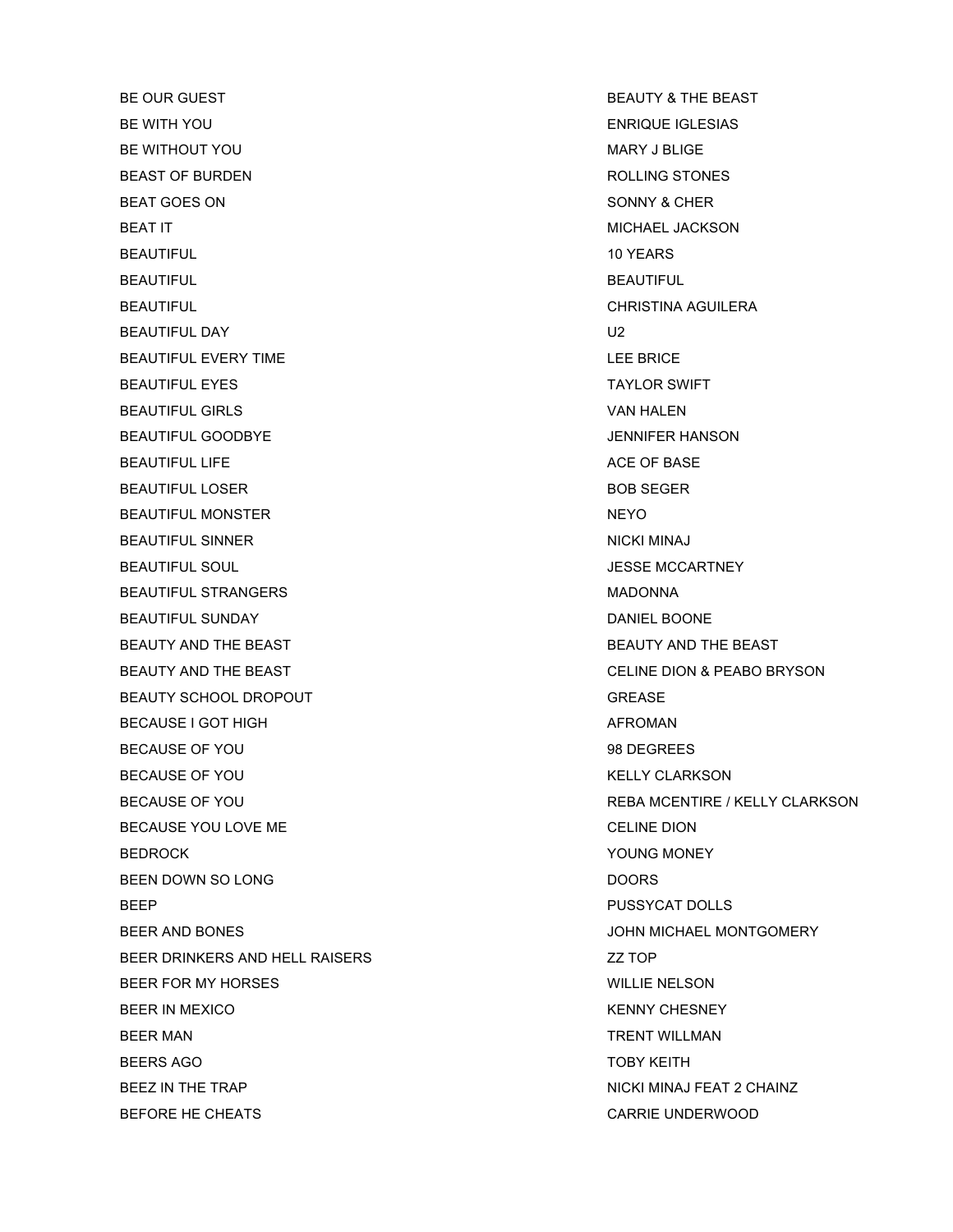BEFORE I DIE KIRK FRANKLIN BEFORE THE NEXT TEARDROP FALLS FREDDIE FENDER BEFORE YOU KILL US ALL **RANDY TRAVIS** BEFORE YOUR LOVE THE RELEASE OF THE RELEASE AND HE RELEASED AND HE RELEASED AND HE RELEASED AT A RELEASED AND HE RELEASED AT A RELEASED AND HE RELEASED AT A RELEASED AND HE RELEASED AT A RELEASED AND HE RELEASED AT A RELEA BEGIN THE BEGUINE **BING CROSBY** BEGINNINGS CHICAGO BEHIND BLUE EYES **LIMP BIZKIT** BEHIND BLUE EYES THE WHO BEHIND BLUE EYES WHO BEHIND CLOSED DOORS **CHARLIE RICH** BEHIND THESE HAZEL EYES KELLY CLARKSON BEI MIR EIST DU SCHON KIM CAMES BEING ALIVE AND LIVIN' **CRAIG MORGAN** BEING FOR THE BENEFIT OF MR. KITE **BEATLES** BELIEVE CHER CHER BELIEVE ME BABY (I LIED) TRISHA YEARWOOD BELLA (SHE'S ALL I EVER HAD) SALL AND SELLA (SHE'S ALL I EVER HAD) BEN MICHAEL JACKSON BEND ME SHAPE ME AMERICAN BREED BENT BENT SERVICES AND RESERVE AND RESERVE AND MATCHBOX 20 BESAME MUCHO STEVE LAWRENCE & E GORME BEST DAY, THE TAYLOR SWIFT BEST DAYS (THE REST OF OUR LIVES) COLTON, GRAHAM BEST FRIEND BRANDY BEST I EVER HAD VERTICAL HORIZON BEST OF BOTH WORLDS **EXAMPLE SET OF BOTH WORLDS** BEST OF ME ANTHONY HAMILTON BEST OF ME BRYAN ADAMS BEST OF MY LOVE **EAGLES** BEST OF YOU GET ALL THE SERVICE OF A SERVICE OF THE SERVICE OF THE SERVICE OF THE SERVICE OF THE SERVICE OF THE SERVICE OF THE SERVICE OF THE SERVICE OF THE SERVICE OF THE SERVICE OF THE SERVICE OF THE SERVICE OF THE SERVI BET ON IT GET ON IT A GENERAL SCHOOL MUSICAL 2 BETCHA BY GOLLY WOW STYLISTICS BETCHA SAY THAT GLORIA ESTEFAN BETH KISS BETTE DAVIS EYES **KIM CAMES** BETTE DAVIS EYES **KIM CARNES** BETTER BOW WOW FEAT. T-PAIN BETTER K'NAAN BETTER CLASS OF LOSER **RANDY TRAVIS** BETTER IN TIME **EXECUTE A RESERVE THE SECONAL EXECUTE A** LEONAL LEWIS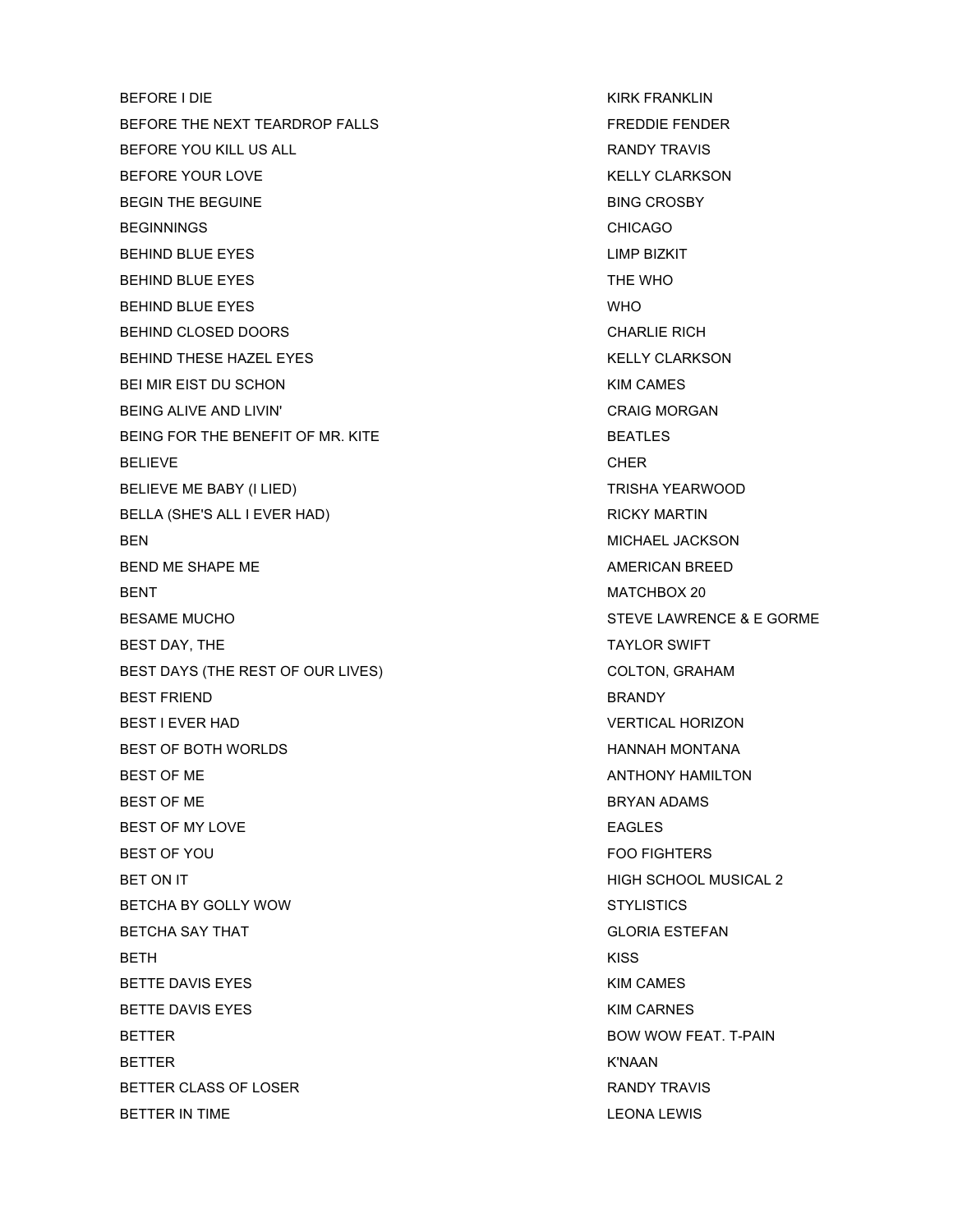BETTER MAN GERMAN CLINT BLACK BETTY LOU'S GETTIN' OUT TONIGHT **BOB SEGER** BETWEEN THE SHEETS **ISLEY BROS.** BEULAH LAND GOSPEL BEYOND THE SEA BOBBY DARIN BEYOND THE SEA BOBBY DARIN BIG BAD JOHN JIMMY DEAN BIG BROTHER KABAH BIG DEAL **LEANN RIMES** BIG GIRLS DON'T CRY **FERGIE** BIG GREEN TRACTOR ALDEAN, JASON BIG GREEN TRACTOR **ALDEAN** JASON ALDEAN BIG MACHINE GOO GOO DOLLS BIG POPPA NOTORIOUS BIG BIG STAR KENNY CHESNEY BIG TEN INCH RECORD **AEROSMITH** BIG YELLOW TAXI COUNTING CROWS BIGGER THAN THE BEATLES **SECURE 12 SET ASSESSED ASSAULT** SO SOFTERN AND THE SECURE 2001 FOR SALES AND THE SECURE 2001 FOR SALES AND THE SECURE 2001 FOR SALES AND THE SALES AND THE SECURE 2012 FOR SALES AND THE SALES AND TH BIGGER THAN US **HANNA MONTANA** BILLIE JEAN MICHAEL JACKSON BILLION DOLLAR BABIES ALICE COOPER BILLIONAIRE BRUNO MARS BILLIONAIRE **EXECUTE IN A SUBSETION CONTRACT CONTRAVIE MCCOY** / BRUNO MARS BILLS BILLS BILLS DESTINYS CHILD BING BANG BOOM HIGHWAY 101 BINGO KIDS BITCH BROOKS NET AND THE BEST OF THE BROOKS OF THE BROOKS OF THE BROOKS OF THE BROOKS OF THE BROOKS OF THE BROOKS OF THE BROOKS OF THE BROOKS OF THE BROOKS OF THE BROOKS OF THE BROOKS OF THE BROOKS OF THE BROOKS OF THE BRO BITCH BAD LUPE FIASCO BLACK CAT **SECULIAR SECURE 2018 12 AND SECURE 2019 12 AND SECURE 3 AND SECURE 3 AND SECURE 3 AND SECURE 3 AND SECURE 3 AND SECURE 3 AND SECURE 3 AND SECURE 3 AND SECURE 3 AND SECURE 3 AND SECURE 3 AND SECURE 3 AND SECURE 3** BLACK COW STEELY DAN BLACK DOG LED ZEPPELIN BLACK GOLD **ESPERANZA SPALDING** BLACK HORSE AND A CHERRY TREE K.T. TUNSTALL BLACK MAGIC WOMAN SANTANA SANTANA BLACK OR WHITE **MICHAEL JACKSON** MICHAEL JACKSON BLACK SHEEP **SECULIAR SHEEP** JOHN ANDERSON BLACK VELVET **ALANNAH MYLES** BLACK VELVET THE ROBIN LEE ROBIN LEE BLACK WATER **BLACK WATER BLACK WATER** BLACKBIRD BEATLES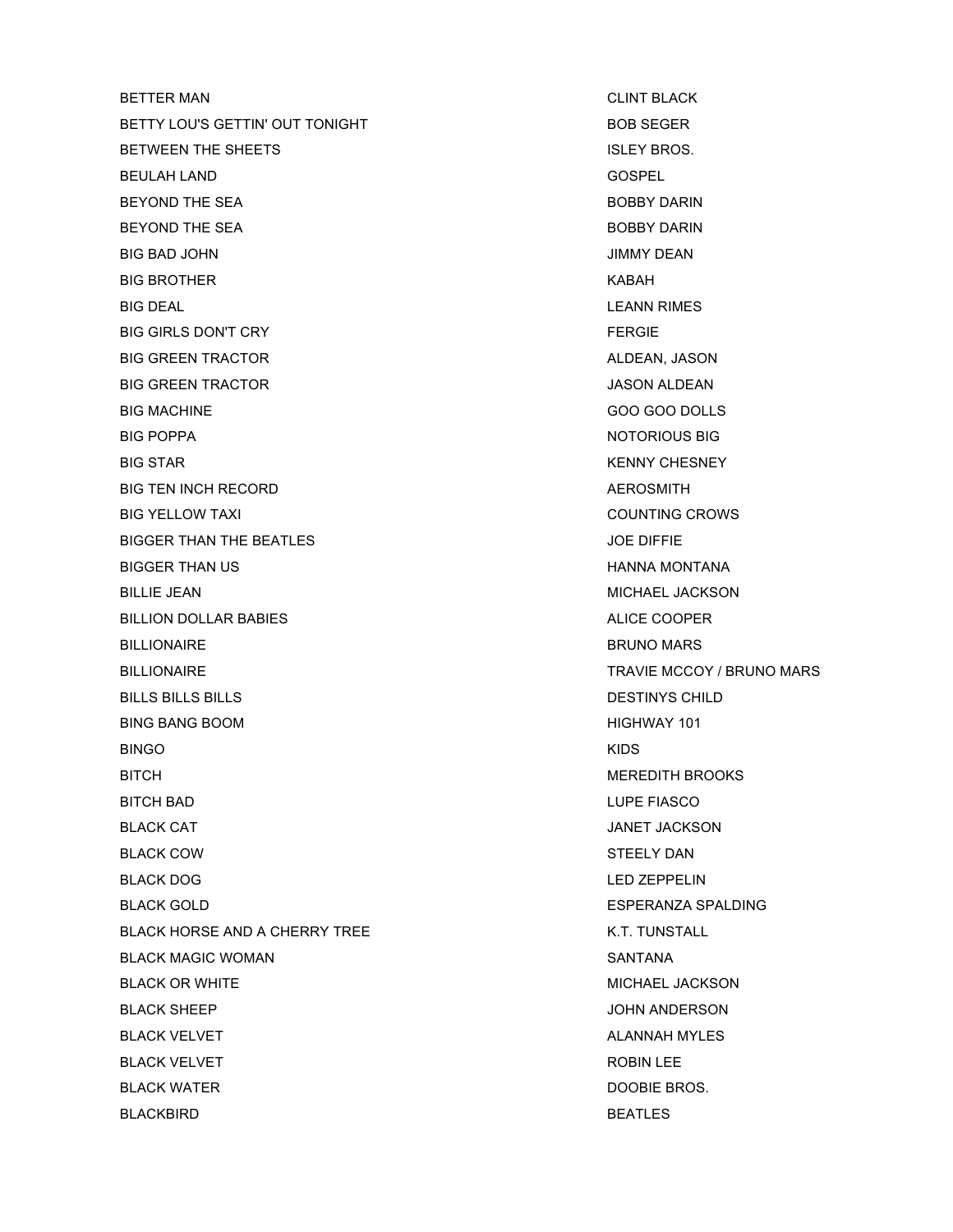BLAH BLAH BLAH KE\$HA BLAME IT JAMIE FOXX BLAME IT ON MAMA THE JENKINS BLAME IT ON MY YOUTH STANDARD BLAME IT ON THE SUN BLAME IT ON THE SUN BLAME IT ON YOUR HEART **PATTY LOVELESS** BLAZE OF GLORY **BON JOVI** BLEEDING LOVE **LEWIS, LEONA** BLESS THE BROKEN ROAD **RASCAL FLATTS** BLESS YOU GENERAL BOOST CONTROL IN TO BE SERVED AND TO BE SERVED AND TO BE SERVED ASSESS TO BE SERVED ASSESS TO BE SERVED ASSESS TO BE SERVED ASSESS TO BE SERVED ASSESS TO BE SERVED ASSESS TO BE SERVED ASSESS TO BE SERVED BLESSED MARTINA MCBRIDE BLOOD **IN THIS MOMENT** BLOOD FOR POPPIES **GARBAGE** BLOW KE\$HA BLOWIN' ME UP **DEVELOP DEVELOPS DEVELOPS DEVELOPS JC CHASEZ** BLOWING KISSES IN THE WIND **PAULA ABDUL** BLUE **A PERFECT CIRCLE** BLUE **EIFFEL 65** BLUE **EXAMPLE EN ALL AND A SET AND A SET AND A SET AND A SET AND A SET AND A SET AND A SET AND A SET AND A SET AND A SET AND A SET AND A SET AND A SET AND A SET AND A SET AND A SET AND A SET AND A SET AND A SET AND A SET A** BLUE BAYOU LINDA RONSTADT BLUE BAYOU **ROY ORBISON** BLUE CHRISTMAS CHARGE CHRISTMAS SONGS BLUE CHRISTMAS ELVIS PRESLEY BLUE CLEAR SKY GEORGE STRAIT BLUE EYES BLUE THE STATE OF THE SERIES OF THE STATE OF THE STATE OF THE STATE OF THE STATE OF THE STATE OF THE STATE OF THE STATE OF THE STATE OF THE STATE OF THE STATE OF THE STATE OF THE STATE OF THE STATE OF THE STATE O BLUE EYES CRYING IN THE RAIN WILLIE NELSON BLUE HAWAII ELVIS PRESLEY BLUE JEAN BLUES JEFF HEALEY BAND BLUE JEAN BLUES ZZ TOP BLUE JEANS YASMEEN BLUE MONDAY **FATS DOMINO** BLUE MOON GERMENT WAS SERVED FOR MEL TORMER AND MEL TORMER. BLUE ON BLACK THE SHEPHERD SHEPHERD ASSAULT A SHEPHERD SHEPHERD SHEPHERD BLUE SKIES WILLIE NELSON BLUE SUEDE SHOES ELVIS PRESLEY BLUE SUEDE SHOES WILLIE NELSON BLUE VELVET **BOBBY VINTON** BLUES POWER **ERIC CLAPTON** BLURRY **PUDDLE OF MUDD** BOBBIE SUE OAK RIDGE BOYS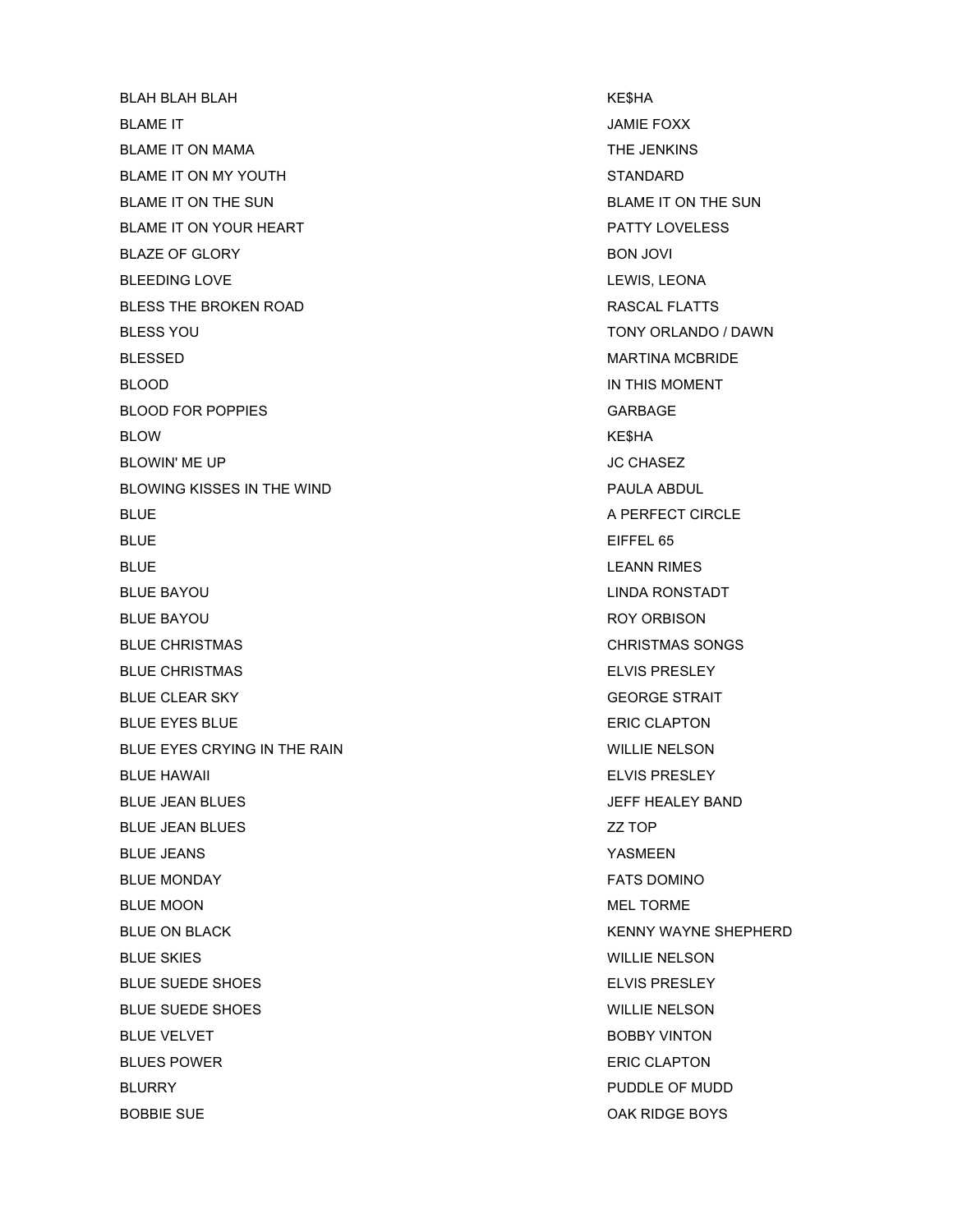BODY & SOUL STANDARD BOGGER THAN MY BODY JOHN MAYER BOHEMIAN RHAPSODY QUEEN BONFIRE CHILDISH GAMBINO BOOGIE CHILD BEE GEES BOOGIE WOOGIE BUGLE BOY BETTE MIDLER BOOGIE WOOGIE BUGLE BOY THE ANDREW SISTERS BOOGIE WOOGIE DANCING SHOES CLAUDJA BARRY BOOK OF LOVE NONDERING AND A SERIES AND MONOTONES BOOM BOOM POW **BLACK EYED PEAS** BOOT SCOOTIN' BOOGIE **BROOKS AND DUNN** BOOTYLICIOUS **DESTINY'S CHILD** BOP DAN SEALS BOP TO THE TOP **HIGH SCHOOL MUSICAL** BORDERLINE MADONNA BORN FREE KID ROCK NOT A RESERVE TO A RESERVE THE ROCK OF A RESERVE TO A RESERVE THE ROCK OF A RESERVE TO A RESERVE THE RESERVE TO A RESERVE THE RESERVE THAT A RESERVE THE RESERVE THAT A RESERVE THAT A RESERVE THAT A RESER BORN IN THE USA BRUCE SPRINGSTEEN BORN ON THE BAYOU CREEDENCE CLEARWATER BORN THIS WAY LADY GAGA BORN TO BE ALIVE **HERNANDEZ PATRICK** BORN TO BE ALIVE **PATRICK HERNANDEZ** BORN TO BE BLUE **SECULIE ASSAULT AS A SECULIAR SECULIAR SECULIAR SECULIAR SECULIAR SECULIAR SECULIAR SECULIAR SECULIAR SECULIAR SECULIAR SECULIAR SECULIAR SECULIAR SECULIAR SECULIAR SECULIAR SECULIAR SECULIAR SECULIAR SECU** BORN TO BE WILD STEPPENWOLF BORN TO BOOGIE **HANK WILLIAMS JR.** BORN TO MAKE YOU HAPPY BRITNEY SPEARS BORN TO RUN BRUCE SPRINGSTEEN BORN UNDER A BAD SIGN GERAL CREAM CREAM BOSSA NOVA BABY ELVIS PRESLEY BOSSY KELIS / TOO SHORT BOSTON AUGUSTANA AUGUSTANA AUGUSTANA AUGUSTANA AUGUSTANA AUGUSTANA AUGUSTANA AUGUSTANA AUGUSTANA AUGUSTANA AUGUSTANA BOTH SIDES NOW JONI MITCHELL BOUNCE SARAH CONNOR BOUQUET OF ROSES **EDDIE ARNOLD** BOY FROM NEW YORK CITY **AD LIBS** AD LIBS BOY FROM NEW YORK CITY **THE AD LIBS** BOYFRIEND **ASHLEE SIMPSON** BOYS **BOYS** BOYS **BRITNEY SPEARS** BOYS IN THE HOOD **DYNAMITE HACK BRANDY** LOOKING GLASS BRASS MONKEY **BEASTIE BOYS**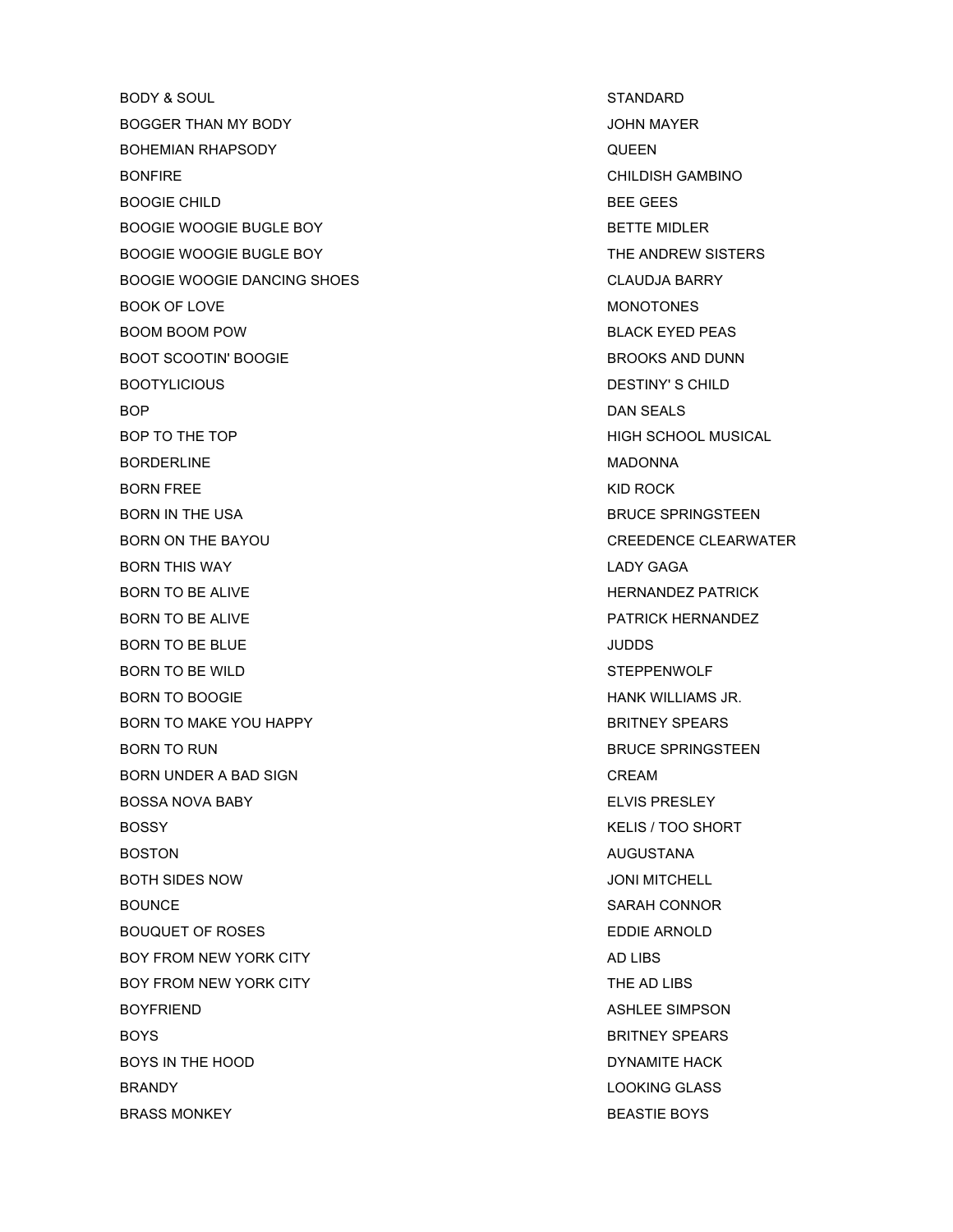BREAK DOWN HERE **In the set of the set of the set of the set of the set of the set of the set of the set of the set of the set of the set of the set of the set of the set of the set of the set of the set of the set of the** BREAK IT TO ME GENTLY **SECULIAR ASSAULT A CONSTRUCT OF A CONSTRUCT OF A CONSTRUCT OF A CONSTRUCT OF A CONSTRUCT** BREAK ON THROUGH **DOORS** BREAK YOUR HEART TAIO CRUZ BREAKAWAY KELLY CLARKSON BREAKDOWN SEETHER BREAKEVEN THE SCRIPT BREAKFAST AT TIFFANY'S DEEP BLUE SOMETHING BREAKING FREE **HIGH SCHOOL MUSICAL** BREAKING UP IS HARD TO DO NEIL SEDAKA BREATH BREAKING BENJAMIN BREATH OF LIFE FLORENCE + THE MACHINE BREATHE **FABOLOUS** BREATHE FAITH HILL SERVICES IN THE SERVICE OF THE SERVICE OF THE SERVICE OF THE SERVICE OF THE SERVICE OF THE SERVICE OF THE SERVICE OF THE SERVICE OF THE SERVICE OF THE SERVICE OF THE SERVICE OF THE SERVICE OF THE SERVICE BREATHE **BRANCH** MICHELLE BRANCH BREATHE **REBECCA ST. JAMES** BREATHE **TAYLOR SWIFT** BREATHE STRETCH SHAKE MASE BREATHE YOU IN GENERAL BENTLEY AND REAL BENTLEY AND REAL BENTLEY BREATHE YOUR NAME SIXPENCE NONE THE RICHER BREATHING **EXECUTIVE INTERNATIONAL EXECUTIVE INTERNATIONAL EXECUTIVE IN THE EXECUTIVE INTERNATIONAL EXECUTIVE INTERNATIONAL EXECUTIVE INTERNATIONAL EXECUTIVE IN THE EXECUTIVE INTERNATIONAL EXECUTIVE INTERNATIONAL EXECUTIVE** BREATHLESS **CORINNE BAILEY RAE** BREATHLESS CORRS BRICK HOUSE **COMMODORES** BRIDGE OVER TROUBLED WATERS SIMON & GARFUNKEL BRIGHT LIGHTS MATCHBOX 20 BRING HIM HOME **EXAMPLES** STATES AND THE STATE OF THE STATES AND LES MISERABLES BRING IT ON HOME **EXAMPLE BIG TOWN** BRING ME TO LIFE **EVANESCENCE** BRING ON THE RAIN GERAL AND RESINA TIM MCGRAW AND MESSINA TIM MCGRAW BRINGIN' ON THE HEARTBREAK DEFINITION OF THE LEPPARD BRINGING OUT THE ELVIS **FAITH HILL** BROADWAY GOO GOO DOLLS BROKEN SEETHER SEETHER SEETHER SEETHER BROKEN HEARTED ME ANNE MURRAY BROKEN LADY LARRY GATLIN BROKENHEARTSVILLE **GEET SEE ALSO ENICHOLS** BROTHER JUKEBOX NARK CHESNUTT BROTHER LOVE'S TRAVELING SALVATION SHOW NEIL DIAMOND BROWN CHICKEN BROWN COW **TRACE ADKINS**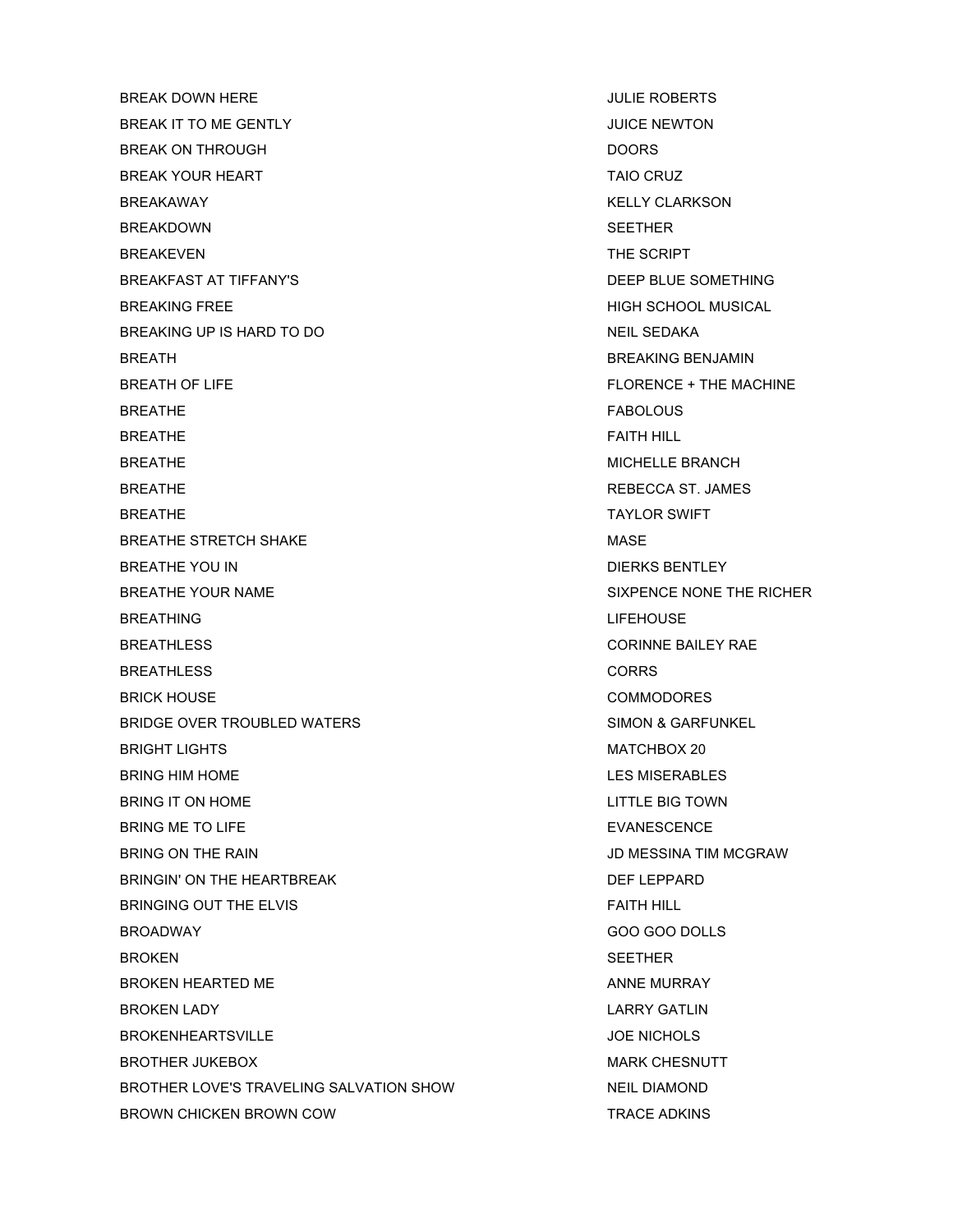BROWN EYED GIRL GIRE VAN MORRISON BROWN EYED WOMAN BILL MEDLEY BROWN SUGAR ROLLING STONES BUBBLEGOOSE WYCLIFF BUBBLETOES JACK JOHNSON BUBBLY **COLBIE CAILLAT** BUFFALO SOLDIER **BOB MARLEY** BUG A BOO DESTINYS CHILD BUILD ME UP BUTTERCUP **FOUNDATIONS** BUILDING A MYSTERY SARAH MCLACHLAN BUILDING BRIDGES **BROOKS AND DUNN** BULLETPROOF LAROUX BULLITPROOF **PACIFIER** BUMP BUMP BUMP **BUMP** BUNGALOW BILL **BEATLES** BUNGLE IN THE JUNGLE **SECURE 19 SET ASSAULT** SET A SET AND TULL **JETHRO TULL** BURN USHER BURNIN UP **SURNIN UP** JONAS BROTHERS BURNIN UP **SURNIN UP** JONAS BROTHERS BURNIN' UP JONAS BROTHERS BURNING BRIGHT SHINEDOWN SHINEDOWN BURNING DOWN THE HOUSE TALKING HEADS BURNING IN THE SUN BLUE MERLE BURNING LOVE **ELVIS PRESLEY** BUS STOP **HOLLIES** BUSS IT WIDE OPEN LIL KEE BUST A MOVE THE STATE OF THE SERVICE SERVICE SERVICE SERVICE SERVICE SERVICE SERVICE SERVICE SERVICE SERVICE S BUST YOUR WINDOWS JAZMINE SULLIVAN BUT I WILL FAITH HILL FAITH HILL BUT IT'S BETTER IF YOU DO **EXAMPLE A SECOND THE DISCO** PANIC AT THE DISCO BUTTERFLIES MICHAEL JACKSON BUTTERFLY **CORINNE BAILEY RAE** BUTTERFLY **CRAZY TOWN** BUTTERFLY KISSES **BUTTERFLY KISSES** BUTTON UP YOUR OVERCOAT DUET BUTTONS PUSSYCAT DOLLS / SNOOP BUY U A DRANK (SHAWTY SNAPPIN) T-PAIN BYE BYE BYE THE STATE OF THE STATE OF THE STATE OF THE STATE OF THE STATE OF THE STATE OF THE STATE OF THE STATE OF THE STATE OF THE STATE OF THE STATE OF THE STATE OF THE STATE OF THE STATE OF THE STATE OF THE STATE OF TH BYE BYE LOVE THE RESERVED ON A SERIES AND RESERVED BYE BYE BYE LOVE C AQUILERA, LIL'KIM, KYA, PINK LADY MARMALADE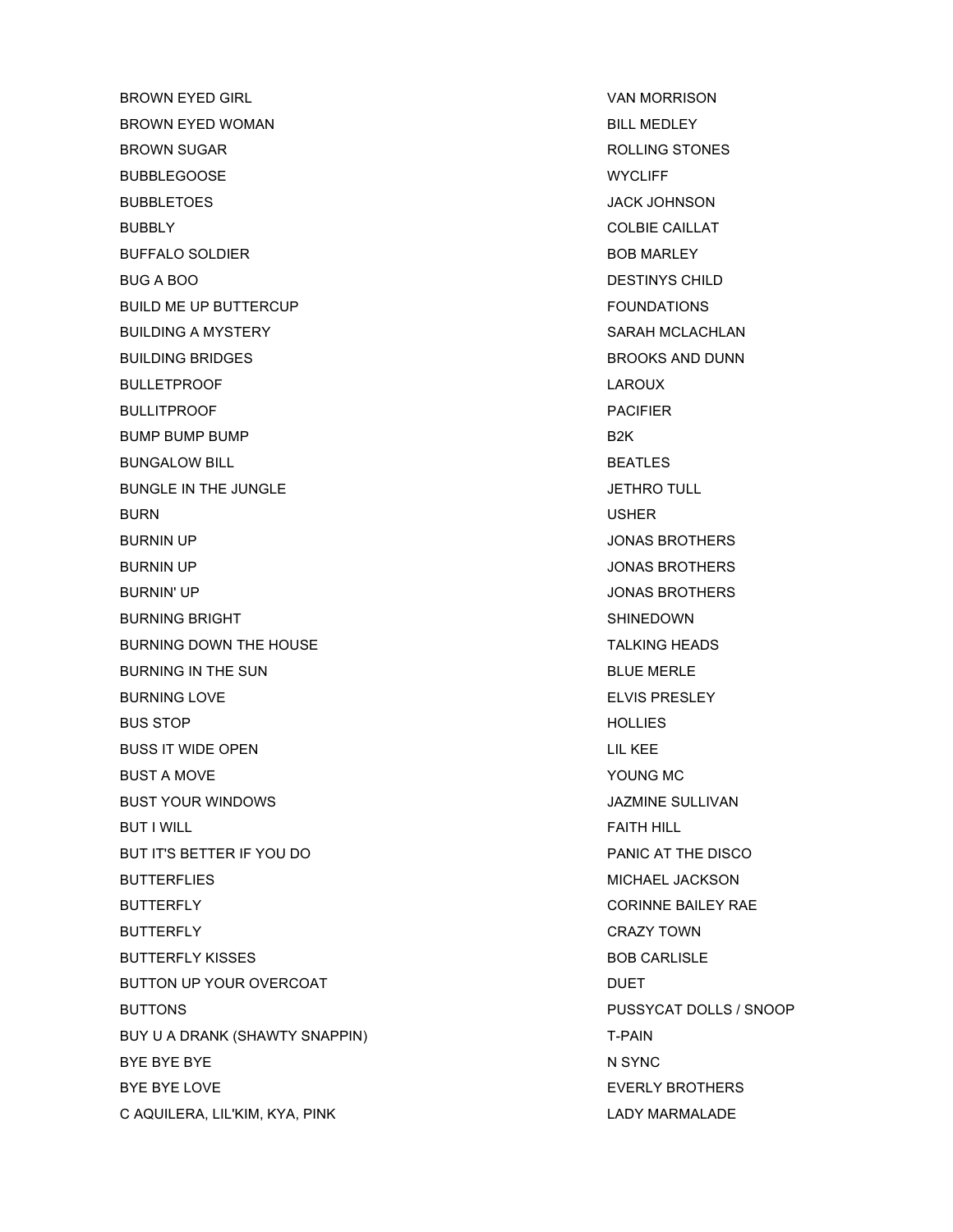CAB DRIVER **CAB DRIVER MILLS BROTHERS** CABARET LIZA MINELLI CADILLAC ON 22'S **DAVID BANNER** CAISSONS SONG PATRIOTIC CALENDAR GIRL NEIL SEDAKA NEIL SEDAKA CALIDO Y FRIO **FRANCO DE VITA ANTIQUO E VITA** CALIFORNIA DREAMIN' **MAMAS / PAPAS** MAMAS / PAPAS CALIFORNIA GIRLS **BEACH BOYS** CALIFORNIA GIRLS BEACH BOYS CALIFORNIA GIRLS GRETCHEN WILSON CALIFORNIA GURLS **KATY PERRY** CALIFORNICATION RED HOT CHILI PEPPERS CALL ME BLONDIE CALL ME LE CLICK CALL ME HOPELESS, BUT NOT ROMANTIC **ALL ASSESS AND A REALLY MAYDAY PARADE** CALL ME IRRESPONSIBLE **FRANK SINATRA** CALL ME THE BREEZE **LYNYRD SKYNYRD** CALL ME WHEN YOU'RE SOBER **EVALUATION** EVANESCENCE CALL MY JOB ALBERT KING CALL THE MAN CELINE DION CAN I TAKE YOU HOME **SECURE TABLE TO A SECURE THE SECURE TABLE TO A SECURE TABLE FOXX** CAN' T GET YOU OUT OF MY HEAD KILEY MINOGUE CAN U HEAR ME NOW LIL KIM CAN YOU FEEL IT **FAMILY FORCE 5** CAN YOU HEAR ME WHEN I TALK TO YOU ASHLEY GEARING CANDLE IN THE WIND **ELTON JOHN** CANDY KISSES GEORGE MORGAN CANDY MAN SAMMY DAVIS JR CANDY SHOP 50 CENT CANNONBALL DAMIEN RICE CAN'T BE TAMED GALLEY CONSULTER THE TAME OF THE CONSULTER STATE OF THE CONSULTER STATE OF THE CONSULTER STATE O CAN'T BUY ME LOVE **BEATLES** CAN'T FIGHT THE MOONLIGHT **LEANN RIMES** CAN'T FIND MY WAY BACK HOME BLIND FAITH CAN'T GET ENOUGH GAN'T GET ENOUGH CAN'T GET ENOUGH OF YOUR LOVE **BARRY WHITE** CAN'T GET YOU OUT OF MY HEAD KYLIE MINOGUE CAN'T HELP FALLING IN LOVE **ELVIS PRESLEY** CAN'T HOLD US DOWN CHRISTINA AGUILERA CAN'T KEEP IT UP CAT STEVENS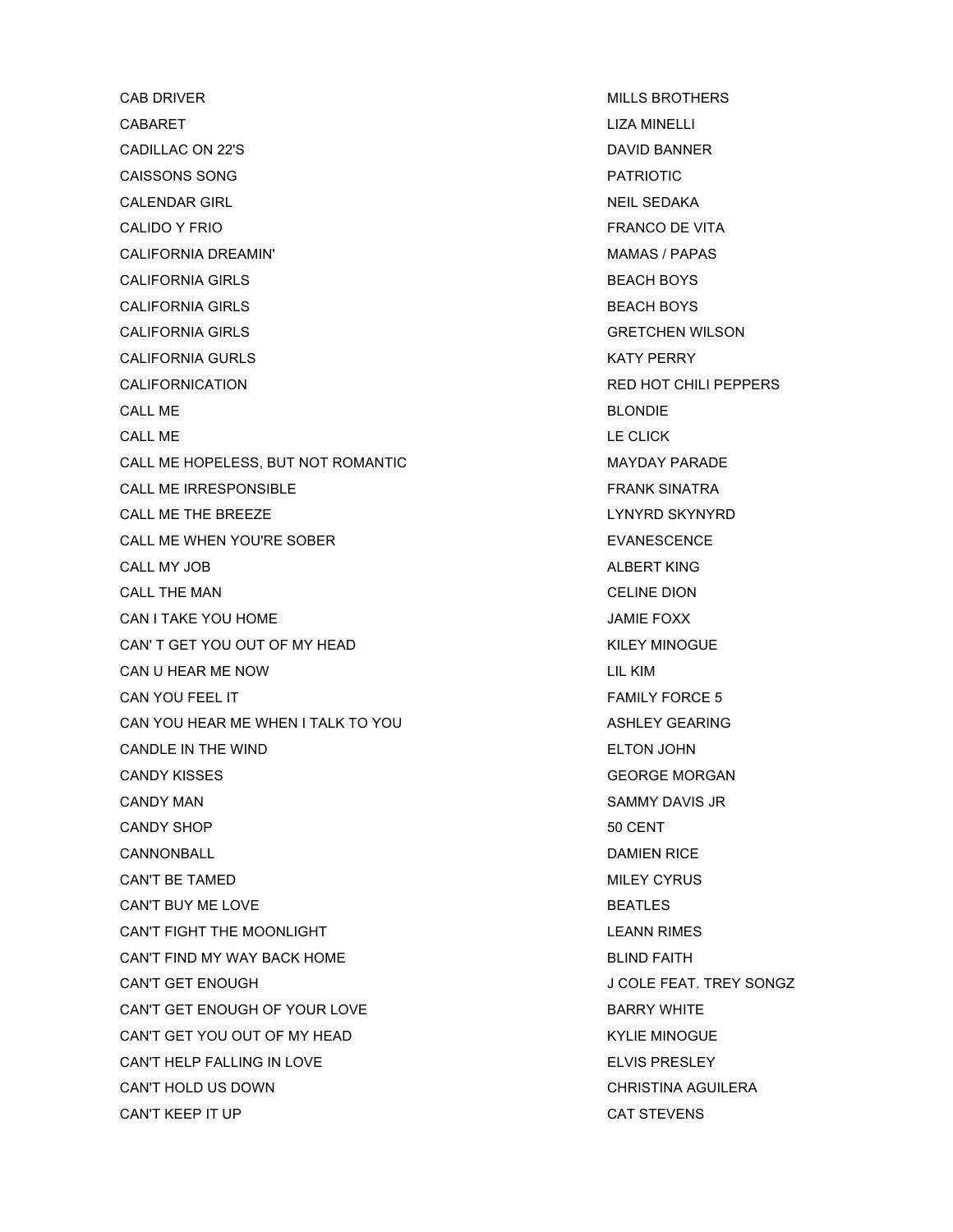CAN'T LEAVE EM ALONE CHARA CHARA CHARA CHARA CAN'T LET GO GALLERY AND THE CONTROL CAN'T LET GO GAN A MARIAH CAREY CAN'T SMILE WITHOUT YOU GARRY MANILOW CAN'T STAND LOSING YOU **CAN'T STAND LOSING YOU** CAN'T STAY AWAY FROM YOU GAN'T STAY AWAY FROM YOU CAN'T STOP CHILI PEPPERS CAN'T STOP FALLING IN LOVE **CAN'T STOP FALLING** IN LOVE CAN'T STOP THIS THING WE STARTED **EXAMPLE ADDITION** BRYAN ADAMS CAN'T TAKE MY EYES OFF YOU FRANKIE VALLI CAN'T TOUCH THIS GONE CAN'T TOUCH THIS AND THE CONSTRUCTION OF THE CONSTRUCTION OF THE CONSTRUCTION OF THE CONSTRUCTION OF THE CONSTRUCTION OF THE CONSTRUCTION OF THE CONSTRUCTION OF THE CONSTRUCTION OF THE CONSTRUCTION OF CAN'T WE BE FRIENDS LINDA RONSTADT CAN'T YOU SEE **MARSHALL TUCKER BAND** CAR WASH CHRISTINA AGUILERA CARA MIA JAY & THE AMERICANS CARA MIRA JAY & THE AMERICANS CAREFREE HIGHWAY GORDON LIGHTFOOT CARELESS WHISPER GEORGE MICHAEL CARELESS WHISPER SEETHER CARELESS WHISPER WHO ARE AN INTERNATIONAL STATE OF THE WHOLE WHAM CAROLINA IN MY MIND JAMES TAYLOR CARRY ON MY WAYWARD SON KANSAS CARRY OUT **TIMBALAND** CARRYING YOU'RE LOVE WITH ME GEORGE STRAIT CASABLANCA BERNIE HIGGINS CASE OF THE EX MYA CASES YO GOTTI FEAT. 2 CHAINZ CASEY JONES GRATEFUL DEAD CAT SCRATCH FEVER TED NUGENT CATER 2 U DESTINYS CHILD CATHERINE DAVID NAIL FEAT. WILL HOGE CATHY'S CLOWN EVERLY BROTHERS CAT'S IN THE CRADLE **Example 1** and the contract of the HARRY CHAPIN CAUGHT UP USHER CELEBRATE JORDIN SPARKS CELEBRATION **KOOL & GANG** CENTERFOLD J GEILS BAND CERCA DE TI BARRIO BOYZZ CHAIN HANG LOW JIBBS CHAIN OF FOOLS ARETHA FRANKLIN CHAINS PATTY LOVELESS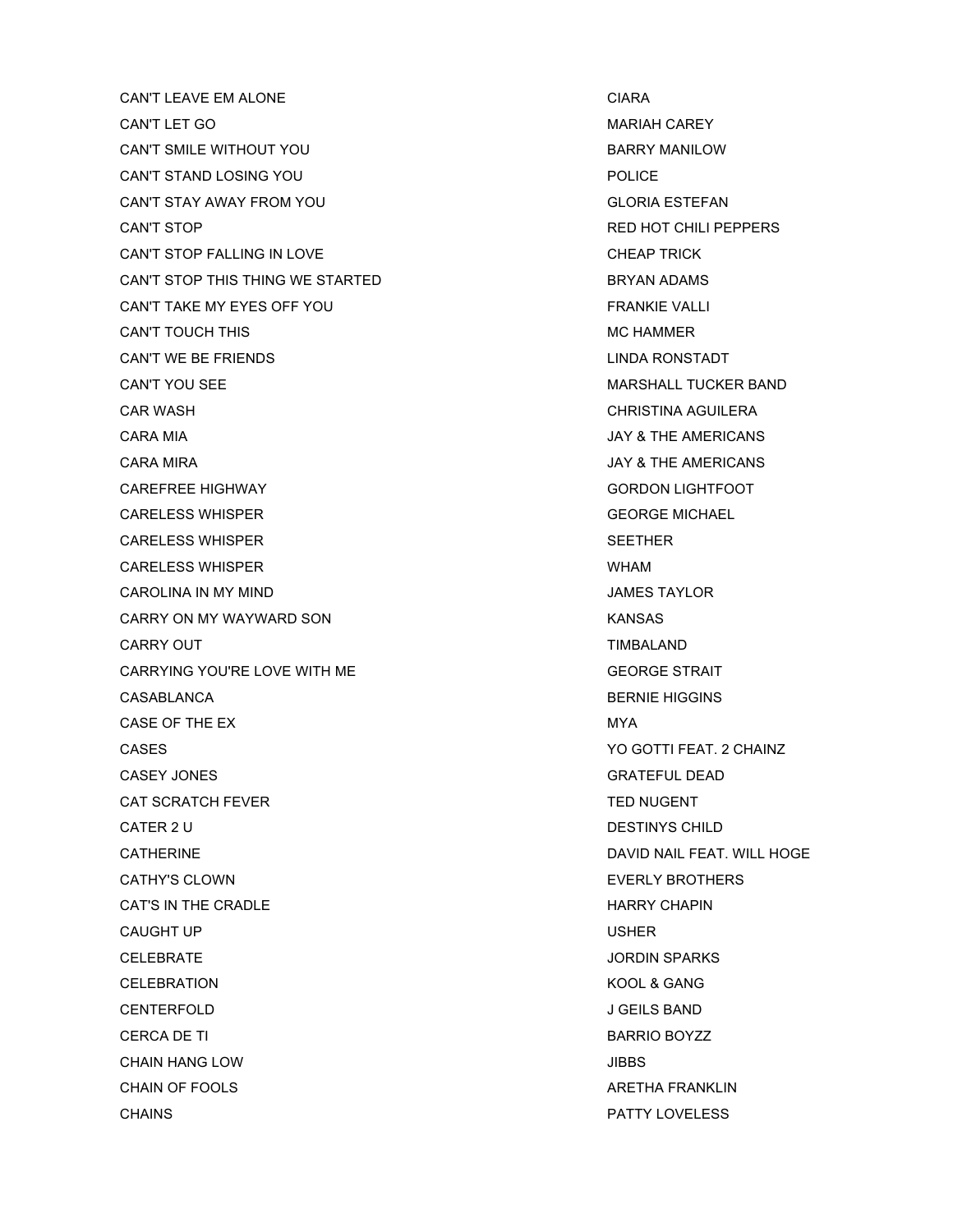CHAINS OF LOVE **RYAN ADAMS** CHANCES ARE **GET A CHANCES ARE CHANCES ARE** CHANGE **TAYLOR SWIFT** CHANGE OF HEART **ERIC CARTMAN** CHANGE THE WORLD **ERIC CLAPTON** CHANGES 2PAC CHANGES DAVID BOWIE CHANTILLY LACE BIG BOPPER CHANUKAH SONG, THE ADAM SANDLER ADAM SANDLER CHARLENE **ANTHONY HAMILTON** CHASING CARS SNOW PATROL CHASING PAVEMENTS ADELE CHASING THE SUN GALLERY CHASING THE WANTED CHATAHOOCHIE ALAN JACKSON CHATAHOOCHIE CHATTAHOOCHEE ALAN JACKSON CHATTAHOOCHEE CHEAPEST MOTEL **TRACY BYRD** CHEATED ON ME GAVIN DEGRAW CHECK ON IT BEYONCE CHECK YES OR NO GEORGE STRAIT CHEEK TO CHEEK FRANK SINATRA CHEEK TO CHEEK THE CHEEK TO CHEEK THE CHEEK TO CHEEK THE CHEEK THE CHEEK THE CHEEK THE CHEEK THE CHEEK THE CHE CHELSEA DAGGER FRATELLIS CHELSEA MORNING **CHELSEA MORNING** CHERISH MADONNA CHERRY BOMB JOHN MELLENCAMP CHERRY CHERRY NEIL DIAMOND CHERRY PIE **MARVIN & JOHNNY** CHEVY VAN SAMMY JOHNS CHICAGO FRANK SINATRA CHICKEN FRIED ZAC BROWN BAND CHICKS DIG IT CHRIS CAGLE CHILL FACTOR **MERLE HAGGARD** CHILL OF AN EARLY FALL **GEORGE STRAIT** CHINA GROVE **DOOBIE BROTHERS** CHIQUITA ABBA CHISELED IN STONE VERN GOSDIN CHOCOLATE SALTY BALLS CHEF (SOUTH PARK) CHOUX PASTRY HEART **CHOUX ASSESSED ASSAULT** CORINNE BAILEY RAE CHROME **TRACE ADKINS** CHUG A LUG ROGER MILLER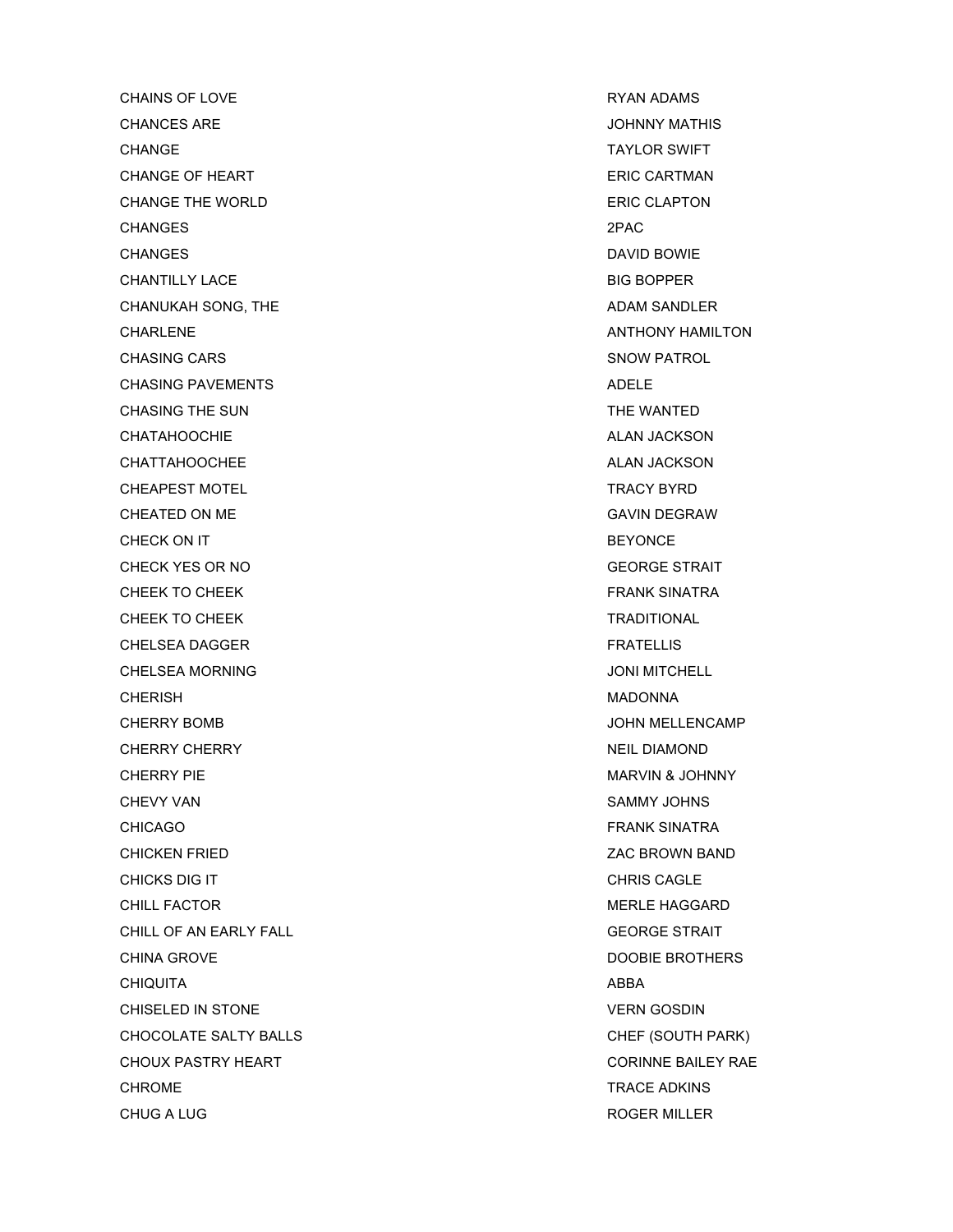CHURCH OF YOUR HEART **ROXETTE** CIRCLE THE DRAIN **KATIE PERRY** CIRCULO DE AMOR EL GRAN SILENCIO CIRCUS BRITNEY SPEARS CIRCUS SPEARS, BRITNEY CITY OF NEW ORLEANS **ARLO GUTHRIE** CITY OF NEW ORLEANS WILLIE NELSON CLASS REUNION LONESTAR CLEANING OUT MY CLOSET **EMINEM** CLIMB MILEY CYRUS CLOCKS COLDPLAY CLOSE MY EYES FOREVER LITA FORD & OZZY CLOSE TO YOU CARPENTERS CLOSER NE-YO CLOSER NINE INCH NAILS CLOSER TO THE EDGE THIRTY SECONDS TO MAR CLOSER YOU GET ALABAMA CLOSER YOU GET CLOSURE CHEVELLE CLUMSY FERGIE COAL MINER'S DAUGHTER LORETTA LYNN COALMINE SARA EVANS COCAINE ERIC CLAPTON COCHISE AUDIOSLAVE COCONUT WOMAN **HARRY BELAFONTE** COLD CROSSFADE COLD AND EMPTY **EXAMPLE 2008** 2008 2012 12:30 XID ROCK COLD AS ICE **FOREIGNER** COLD COLD HEART **HANK WILLIAMS** COLD CRUSH ESTELLE COLD DAY IN HELL GARY MOORE COLD GIN KISS COLD SHOT STEVIE RAY VAUGHN COLDER WEATHER **EXAMPLE 2008** 22 AC BROWN BAND COLOR MY WORLD CHICAGO COLORS OF THE WIND **EXECUTE A SET ASSESSED ASSAULT** POCAHONTAS COMADRE COMPADRE KING AFRICA COME A LITTLE BIT CLOSER **COME A LITTLE BIT CLOSER JAY & THE AMERICANS** COME A LITTLE BIT CLOSER GONE A LITTLE BIT CLOSER COME AND TALK TO ME JODECI COME AWAY WITH ME NORAH JONES AND THE RELATIONS OF A RELATION ON A RELATION OF A RELATION OF A RELATION OF A RELATION OF A RELATION OF A RELATION OF A RELATION OF A RELATION OF A RELATION OF A RELATION OF A RELATION OF A R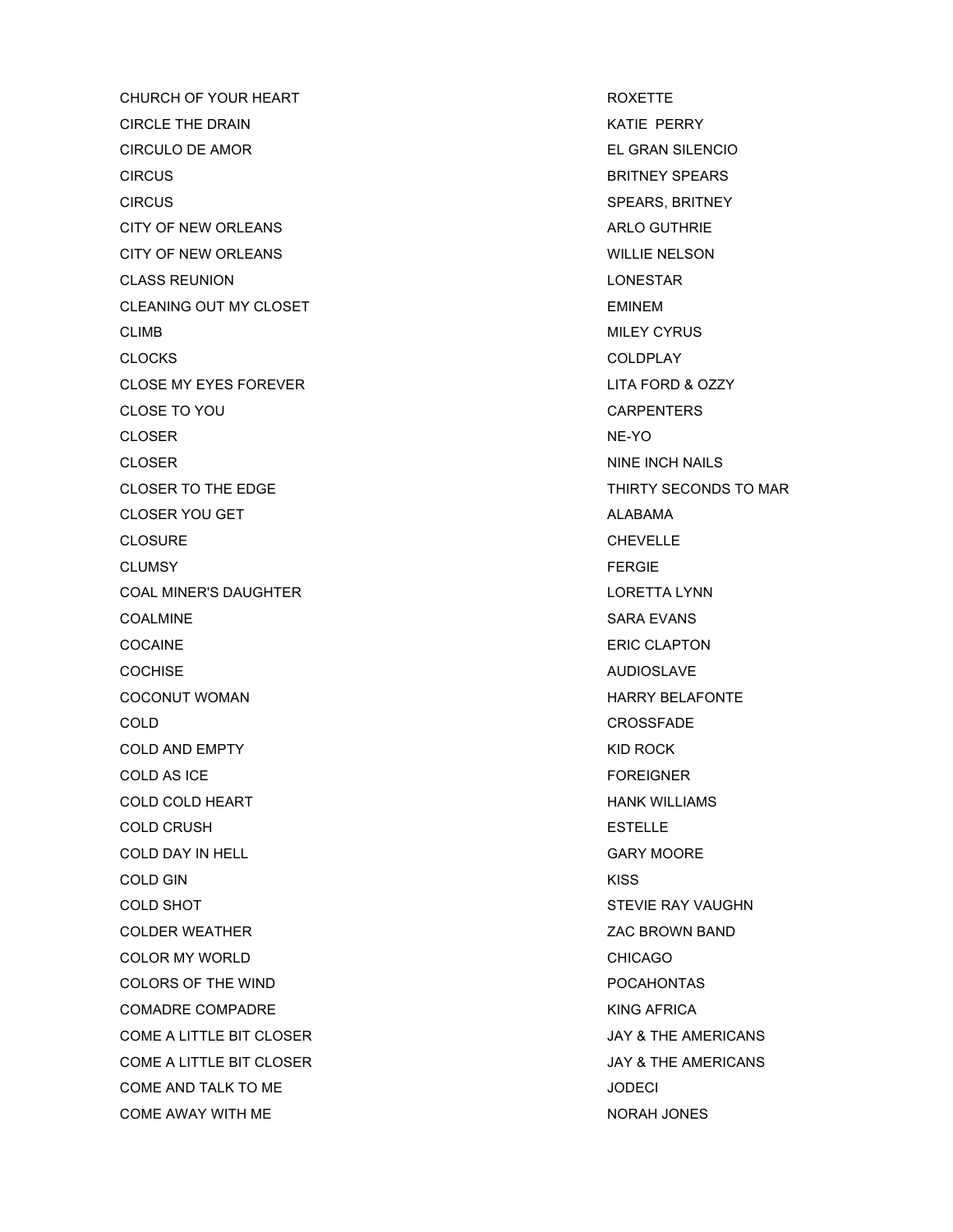COME BACK TO ME DAVID COOK COME BACK TO ME THE SAME OF THE SERVICE OF THE SAME OF THE SAME OF THE SAME OF THE SAME OF THE SAME OF THE SAME OF THE SAME OF THE SAME OF THE SAME OF THE SAME OF THE SAME OF THE SAME OF THE SAME OF THE SAME OF THE SAME OF COME CLOSE TO ME COMMON COME DANCING KINKS COME FLY WITH ME **FRANK SINATRA** COME GO WITH ME **EXPOSE COME INTO MY WORLD COME INTO A LIMIT COME INTO A LIMIT COME INTO A LIMIT COME INTO A LIMIT COME INTO A LIMIT COME INTO A LIMIT COME INTO A LIMIT COME INTO A LIMIT COME INTO A LIMIT COME INTO A LIMIT COME INTO A LIMIT COME** COME LIVE WITH ME **ROY CLARK** COME NEXT MONDAY KT OSLIN COME NOW IS THE TIME TO WORSHIP VINEYARD COME ON A CONE NICKI MINAJ COME ON AND GET MY LOVE DISCOVERING THE RESERVE DISCOVERING AND ROBB COME ON GET HIGHER **MATT NATHANSON** COME ON GET HIGHER NATHANSON, MATT COME ON IN COME ON IN COME ON IN COME ON IN COME ON IN COME ON IN COME ON IN COME ON IN COME ON IN COME ON IN COME ON OVER CHRISTINA AGUILERA COME ON OVER SHANIA TWAIN COME ON UP RASCALS COME RAIN OR COME SHINE STANDARDS COME SAIL AWAY ERIC CARTMAN COME SATURDAY MORNING **SANDFIFERS** SANDPIPERS COME TO ME DIDDY / NICOLE SCHERZINGER COME TO MY WINDOW GONE TO MY WINDOW COME TO POPPA BOB SEGER COMFORTABLE SWAGG **COMFORTABLE SWAGG** COMIN' AFTER YOUR LOVE THE REAL HOOKS COMING FOR CHRISTMAS USHER COMING OUT OF THE DARK GLORIA ESTEFAN COMMANDER KELLY ROWLAND-DAVI GUETTE COMO LA FLOR COMO LA FLORE COMO LA FLORE COMO LA FLORE COMO LA SELENA COMO OLVIBDAR **OLGA TANON** COMPLICATED AVRIL LAVIGNE CONCRETE ANGEL **ANGEL ANGEL ANGEL ANGEL ANGEL** MARTINA MCBRIDE CONFESSIONS 2 USHER CONFIDENCE MAN JEFF HEALEY BAND CONGA GLORIA ESTEFAN CONQUISTADOR PROCOL **Example 2018** HARUM HARUM CONSIDER YOURSELF OLIVER CONTROL JANET JACKSON

COME ON UP TO THE HOUSE WILLIE NELSON, SHERYL CROW & LUKAS NELSON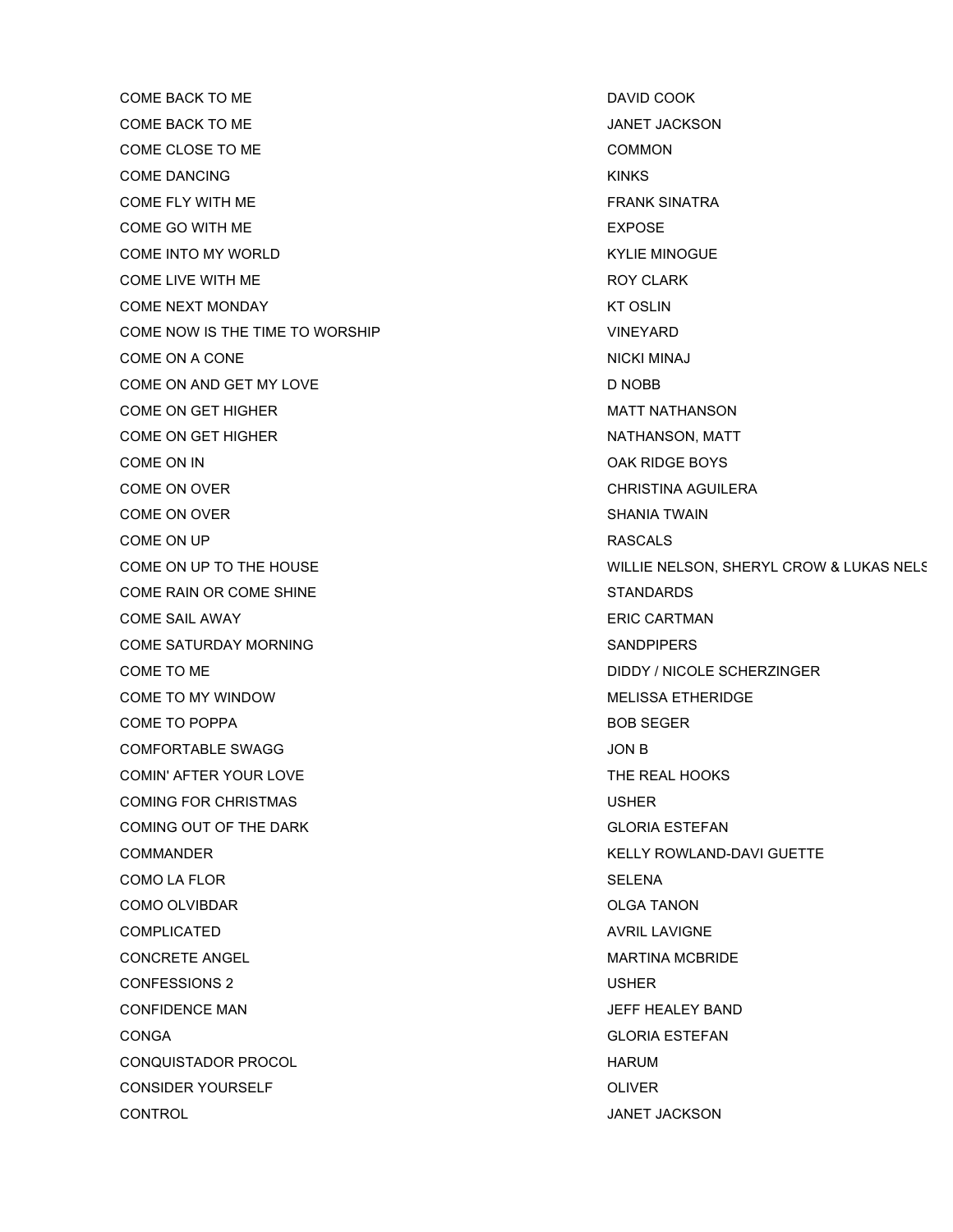COOL JERK CAPITOLS COOLER THAN ME **MIKE POSNER** COP THAT S\*\*T SACTO THAT STATES AND TIMBALAND COPACABANA BARRY MANILOW CORNER OF THE SKY PIPPEN CORNFIELDS ALLEN & ASHCRAFT COSAS DEL AMOR LATIN HITS COULD I HAVE THIS DANCE **AND ANNE MURRAY** ANNE MURRAY COULD IT BE I'M FALLING IN LOVE **EXAMPLE A SET ASSESSED ASSESSED AT A REPORT OF PROPERTY** COULD YOU BE LOVE **BOB MARLEY** COUNT YOUR BLESSINGS BING CROSBY COUNTRY BOY **AROON LEWIS COUNTRY BOY** COUNTRY BOY IN ME **OUTSHYNE** COUNTRY GIRL CAROLINA CHOCOLATE DROPS COVER GIRL NEW KIDS ON THE BLOCK COWBOY TAKE ME AWAY **DIXIE CHICKS** COWBOYS LIKE US GEORGE STRAIT **CRACKLIN' ROSIE NEIL DIAMOND** CRANK DAT SOULJA BOY CRASH AND BURN SAVAGE GARDEN CRASH HERE TONIGHT TOBY KEITH CRASHIN' A PARTY LUMIDEE CRAWLING LINKIN PARK CRAZIER TAYLOR SWIFT **CRAZY BRITNEY SPEARS CRAZY** PATSY CLINE CRAZY (BABY) **RAHSAAN PATTERSON** CRAZY ABOUT HER **ROD STEWART CRAZY ARMS RAY PRICE** CRAZY FOR YOU MADONNA CRAZY GIRL ELI YOUNG BAND CRAZY HE CALLS ME ELLA FITZGERALD CRAZY IN LOVE **EXAMPLE 2008** CRAZY IN LOVE CRAZY IN LOVE UNIVERSITY OF A SERVICE OF A SERVICE OF A SERVICE OF A SERVICE OF A SERVICE OF A SERVICE OF A SERVICE OF A SERVICE OF A SERVICE OF A SERVICE OF A SERVICE OF A SERVICE OF A SERVICE OF A SERVICE OF A SERVICE OF CRAZY LITTLE THING CALLED LOVE **CONTACT CONTACT CONTROL** CRAZY ON YOU GAS AND THE CRAZY ON YOU CRAZY ONE MORE TIME **KIP MOORE KIP MOORE** CRAZY RAP **AFROMAN** CRAZY TRAIN OZZY OSBOURNE

COULD I HAVE THIS KISS FOREVER WHITNEY HOUSTON & ENRIQUE IGLESIAS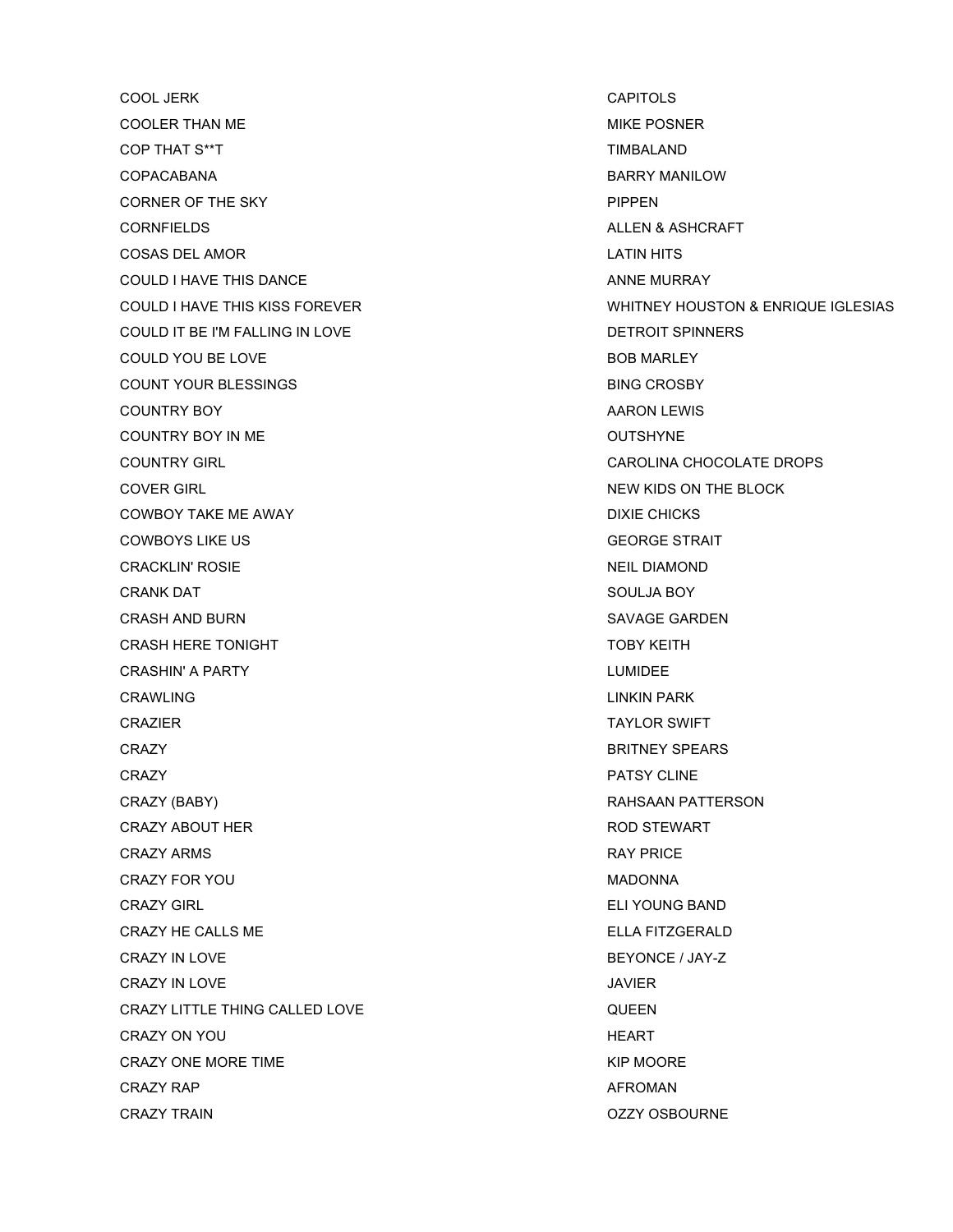CRAZY WOMEN LEANN RIMES CREAM PRINCE CREATURES 311 CREEQUE ALLEY **A CONSUMING THE CONSUMING A CREEQUE ALLEY MAMAS / PAPAS** CROCODILE ROCK ELTON JOHN CROSSROADS CREAM CROSSTOWN TRAFFIC **CROSSTOWN TRAFFIC** CROWDED JEANNIE ORTEGA / PAPOOSE CRUEL TO BE KIND NICK LOWE CRUMBLIN' DOWN JOHN MELLENCAMP CRUSH ARCHULETA, DAVID CRY FAITH HILL CRY CRY CRY NORTH CRY CRY CRY CRY HIGHWAY 101 CRY LIKE A BABY BOXTOPS CRY ME A RIVER BARBRA STREISAND CRY ME A RIVER GENERAL BURGER AND THE SERVICE OF A GENERAL ME A RIVER. CRY ME A RIVER **CRY ME A RIVER** CRYING **ROY ORBISON** CRYSTAL BLUE PERSUASION TOMMY JAMES CU-CU-RRU-CU-CU-PALOMA LATIN HITS CUIDATE LA OREJA DE VAN GOGH CUM ON FEEL THE NOIZE CUM ON FEEL THE NOIZE CUTS LIKE A KNIFE **BRYAN ADAMS** DA BUTT $\qquad \qquad \qquad \qquad$  EU DADDY DON'T YOU WALK SO FAST WAYNE NEWTON DADDY'S HANDS NOTE OF THE SERVICE OF THE SERVICE OF THE SERVICE OF THE SERVICE OF THE SERVICE OF THE SERVICE OF THE SERVICE OF THE SERVICE OF THE SERVICE OF THE SERVICE OF THE SERVICE OF THE SERVICE OF THE SERVICE OF THE S DADDY'S HOME SHEP & THE LIMELIGHTS DADDY'S LITTLE GIRL STANDARD DADDY'S MONEY NOTES AND RICOCHET AND RICOCHET AND RICOCHET AND RICOCHET AND RICOCHET AND RICOCHET AND RICOCHET DALLAS ALAN JACKSON ALAN JACKSON ALAN JACKSON ALAN JACKSON ALAN JACKSON ALAN JACKSON ALAN JACKSON ALAN JACKSON DAMN RIGHT I'VE GOT THE BLUES BUDDY GUY DAMN! YOUNGBLOODZ / LIL JON DANCE GARTH BROOKS DANCE DANCE DANCE CHIC DANCE DANCE DANCE STEVE MILLER BAND DANCE THE NIGHT AWAY VAN HALEN DANCIN' IN THE MOONLIGHT **KING HARVEST** DANCING IN THE DARK BRUCE SPRINGSTEEN DANCING IN THE STREET SALE AND THE STREET SALE AND THE STREET SALE AND THE STREET SALE AND THE STREET SALE ASSAULT AND MARTHA REEVES & VENDELLAS DANCING QUEEN ABBA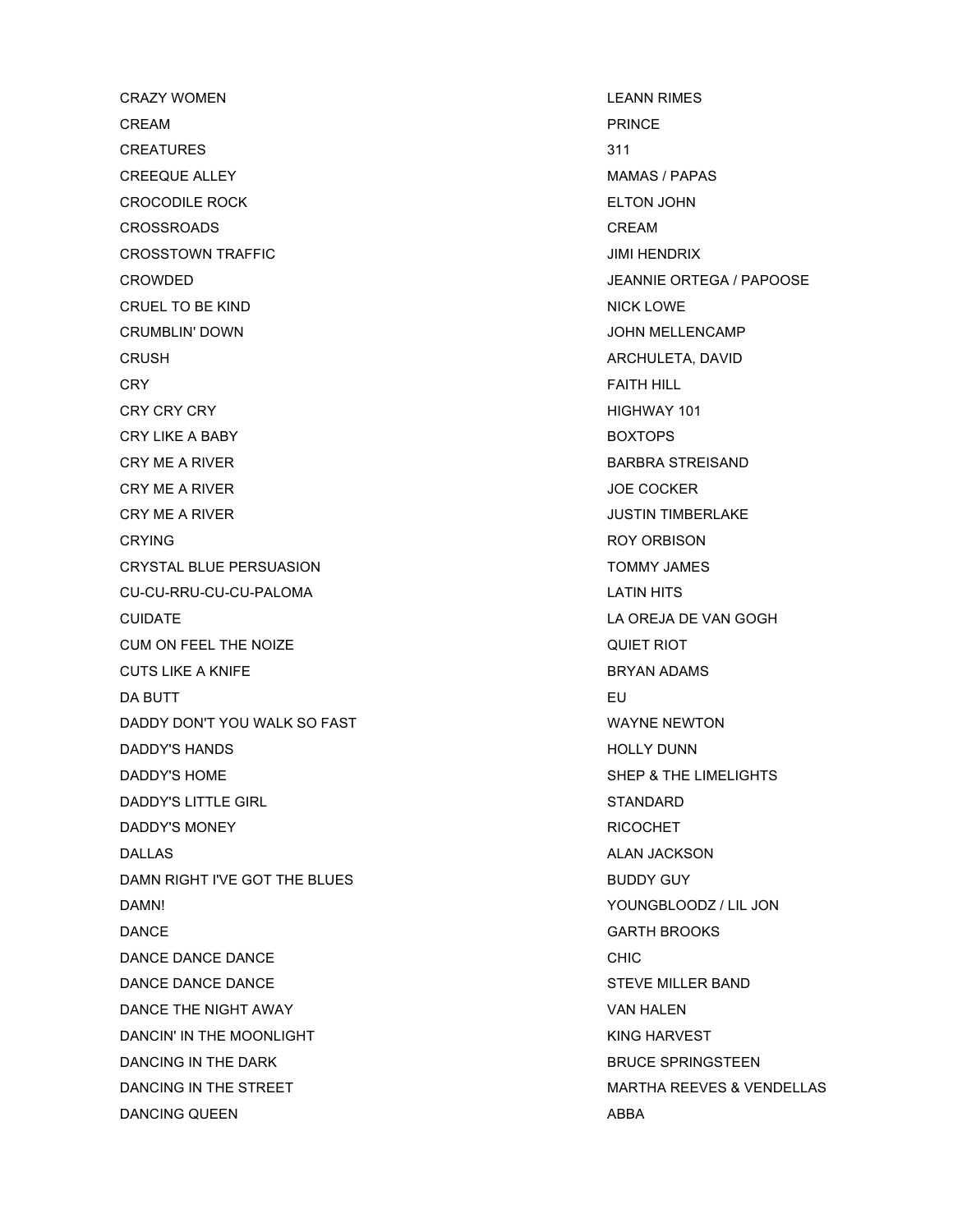DANG ME ROGER MILLER DANGEROUS **Example 20 and 20 and 20 and 20 and 20 and 20 and 20 and 20 and 20 and 20 and 20 and 20 and 20 and 20 and 20 and 20 and 20 and 20 and 20 and 20 and 20 and 20 and 20 and 20 and 20 and 20 and 20 and 20 and 20 and** DANIEL WILSON PHILLIPS DANNY BOY **IRISH STANDARDS** DANNY BOY STANDARD DANNY'S SONG KENNY LOGGINS DARE YOU TO MOVE SWITCHFOOT DARK END OF THE STREET CAMPBELL / MANN DARK LADY CHER DARLING BE HOME SOON LOVIN' SPOONFUL DAWNED ON ME WILCO. THE WILCO. THE WILCO. THE WILCO. THE WILCO. THE WILCO. THE WILCO. DAY DREAM BELIEVER MONKEES DAYDREAM **DAYDREAM** LOVIN' SPOONFUL DAYDREAM BELIEVER MONTH AND THE SERVICE SERVICE STATES AND MONTHLES DAYDREAMER DAVID CASSIDY DAYDREAMIN' TATYANA ALI DAYDREAMS ABOUT NIGHT THINGS **EXAMPLE A RONNIE MILSAP** DAYENU JEWISH FAVORITES DAYS GO BY **KEITH URBAN** DAZED AND CONFUSED LED ZEPPELIN DE DO DO DO DE DA DA DA POLICE DE LA NOCHE A LA MANANA ELEFANTE DEACON BLUES STEELY DAN DEAD BABIES ALICE COOPER DEAD LEAVES WHITE STRIPES DEAR ME LORRIE MORGAN DEAR MR FANTASY TRAFFIC DEAR PRUDENCE **BEATLES** DEBO HACERLO JUAN GABRIEL DECEMBER 63' THE FOUR SEASONS DECODE **PARAMORE** DEDICATED TO THE ONE I LOVE MANNS AND THE ONE I LOVE DEDICATED TO THE ONE I LOVE SHIRELLES DEEP WATER **CARL SMITH** DEJA VU BEYONCE / JAYZ DEJAME ENTRAR CARLOS VIVES DEL SHANNON RUNAWAY DELICIOUS SURPRISE JO DEE MESSINA DELILAH TOM JONES DELIVERANCE BUBBA SPARXXX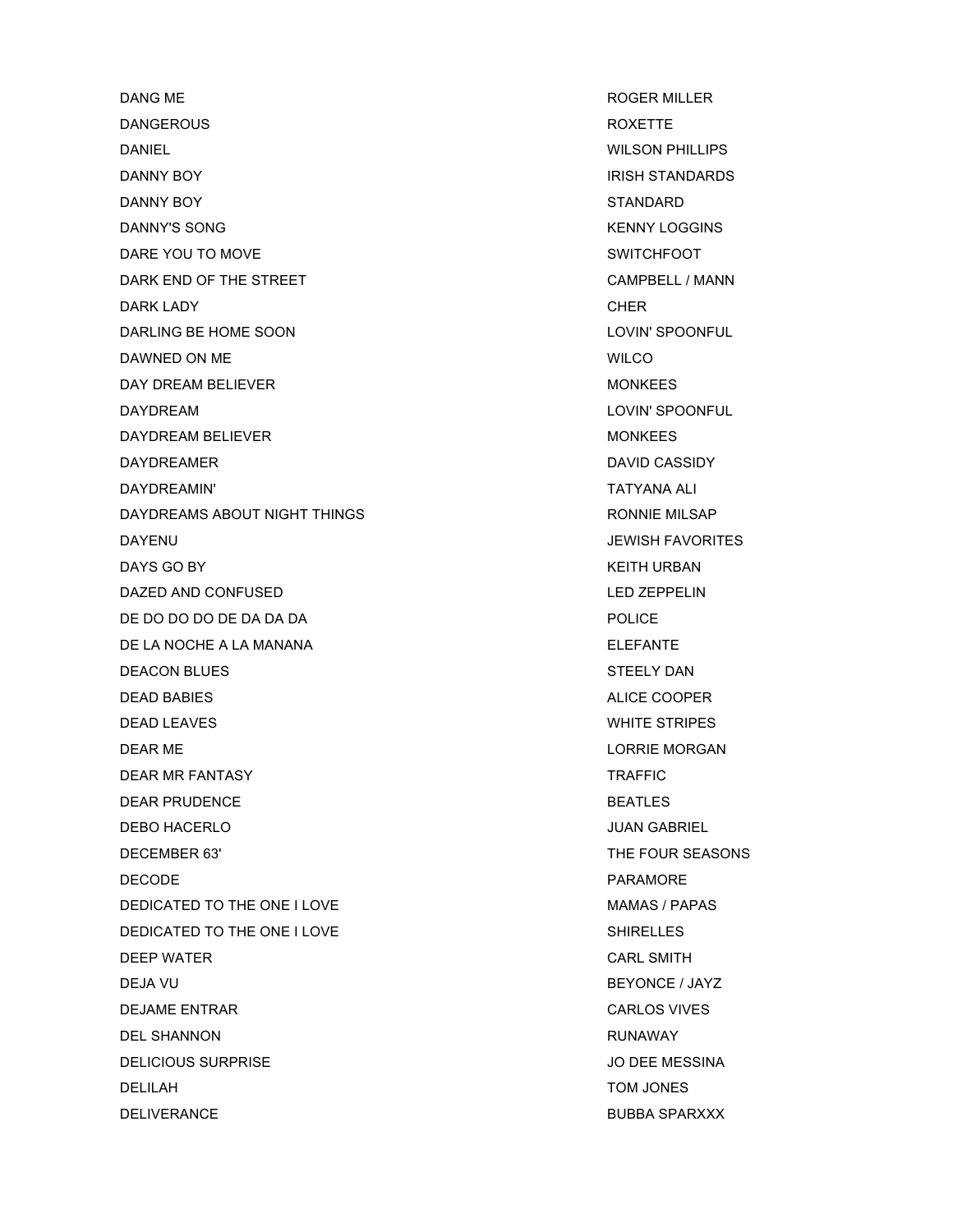DELTA DAWN TANYA TUCKER DEMONS IMAGINE DRAGONS DESIRE U2 DESPERADO ALICE COOPER DESPERADO A EAGLES EN ENGLAND EAGLES DESTINY'S CHILD SURVIVOR DETROIT CITY **BOBBY BARE** DETROIT ROCK CITY **EXAMPLE 20 IN THE SET AND RESISTENT** RISS DEVIL WENT DOWN TO GEORGIA CHARLIE DANIELS DEVIL WOMAN CLIFF RICHARDS DEVIL WOMAN MARTY ROBBINS DIAMOND EYES SHINEDOWN DIAMONDS AND PEARLS **PRINCE** DIAMONDS ARE A GIRL'S BEST FRIEND **MARILY MONDS** ARE A GIRL'S BEST FRIEND DIAMONDS ARE FOREVER SHIRLEY BASSEY DIAMONDS ON THE INSIDE **BEN HARPER** DIANA PAUL ANKA DIARY ALICIA KEYS DIARY BREAD DID I SHAVE MY LEGS FOR THIS DEANA CARTER DID YOU EVER HAVE TO MAKE UP YOUR MIND? LOVIN' SPOONFUL DIDN'T WE FRANK SINATRA DIDO THANK YOU DIE ANOTHER DAY MADONNA DIGGIN' UP BONES **RANDY TRAVIS** DILEMMA NELLY DIMELO (SPANISH) MARC ANTHONY DING DONG THE WITCH IS DEAD WIZARD OF OZ DIP IT LOW CHRISTINA MILIAN DIRT ANTHEM ROAD JASON ALDEAN DIRT OFF YOUR SHOULDER **JAY-Z** DIRTY DEEDS JOAN JETT DIRTY DEEDS DONE DIRT CHEAP AC/DC DIRTY LOVE FRANK ZAPPA DIRTY PICTURE TAIO CRUZ DIRTY RAIN GENERAL BROWN CONTROL CONTROL IN THE RYAN ADAMS CONTROL IN THE RYAN ADAMS DIRTY WATER STANDELLS DIRTY WHITE BOY FOREIGNER DISCO INFERNO TRAMMPS DISCO NIGHTS GQ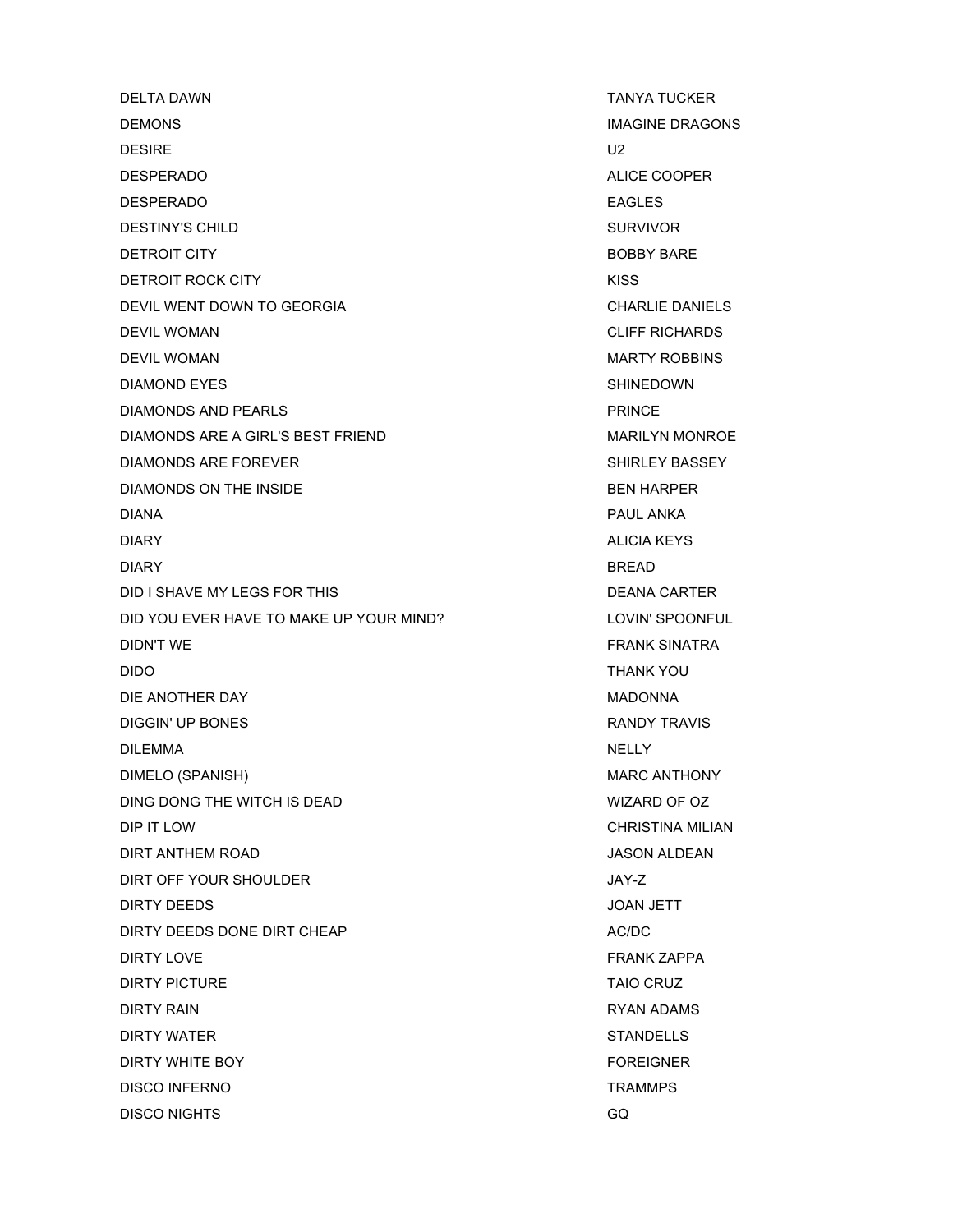DISEASE MATCHBOX 20 DISPARATE YOUTH SANTIGOLD DISTANT DRUMS JIM REEVES & PATSY CLINE DISTURBIA RIHANNA D-I-V-O-R-C-E TAMMY WYNETTE DIXIE CHICKEN LITTLE FEAT DJ GOT US FALLING IN LOVE USHER / PITBULL DJ PLAY A LOVE SONG DI PLAY A LOVE SONG A LOVE SONG A LOVE ON A LOVE ON A LOVE ON A LOVE ON A LOVE ON A LOVE O DO I HAVE TO CRY FOR YOU NICK CARTER NICK CARTER DO I HAVE TO SAY THE WORDS? BRYAN ADAMS DO I MAKE YOU PROUD TAYLOR HICKS DO IT TO IT CHERISH DO MY THING **ESTELLE** DO RE MI SOUND OF MUSIC DO THAT AND RESERVE THE RESERVE THAT A RESERVE THAT A RESERVE THAT A RESERVE THAT A RESERVE THAT A RESERVE THAT DO THAT TO ME ONE MORE TIME CAPTAIN & TENNILLE DO WAH DIDDY NANFRED MANN DO YA THINK I'M SEXY? ROD STEWART DO YOU BELIEVE IN MAGIC **LOUISE AND A SECULAR SPOONFUL** DO YOU BELIEVE IN MAGIC DO YOU HEAR WHAT I HEAR CARRIE UNDERWOOD DO YOU KNOW WHAT I MEAN LEE MICHAELS DO YOU REALLY WANT TO HURT ME CULTURE CLUB DO YOU REMEMBER JAY SEAN DO YOU REMEMBER PHIL COLLINS DO YOU WANNA DANCE **MAMAS ISSUES** DO YOU WANT FRIES WITH THAT TIM MCGRAW DO YOUR EARS HANG LOW NOTE: THE RESERVE THAT THE RESERVE THAT THE RESERVE THAT THE RESERVE THAT THE RESERVE TH DOCK OF THE BAY **OTIS REDDING** DOCTOR MY EYES **DOCTOR AND RESERVE ASSAULT A** SUMPLE AND MOVING A SUMPLE AND MOVING A SUMPLE AND MOVING A SUMPLE A DOEA ANYBODY REALLY KNOW WHAT TIME IT IS CHICAGO DOES FORT WORTH EVER CROSS YOUR MIND GEORGE STRAIT DOES MY RING BURN YOUR FINGER LEE ANN WOMACK DOES YOUR MOTHER KNOW ABBA DOESN'T REALLY MATTER JANET JACKSON DOIN' COUNTRY COUNTRY CRAIG MORRISON DOING TOO MUCH DOING TOO MUCH PAULA DEANDA / BABY BASH DON'T ELVIS PRESLEY DON'T ANSWER ME ALAN PARSONS PROJECT DON'T ASK ME NO QUESTIONS LYNYRD SKYNYRD DON'T BE CRUEL SERVICE SERVICE SERVICE SERVICE SERVICE SERVICE SERVICE SERVICE SERVICE SERVICE SERVICE SERVICE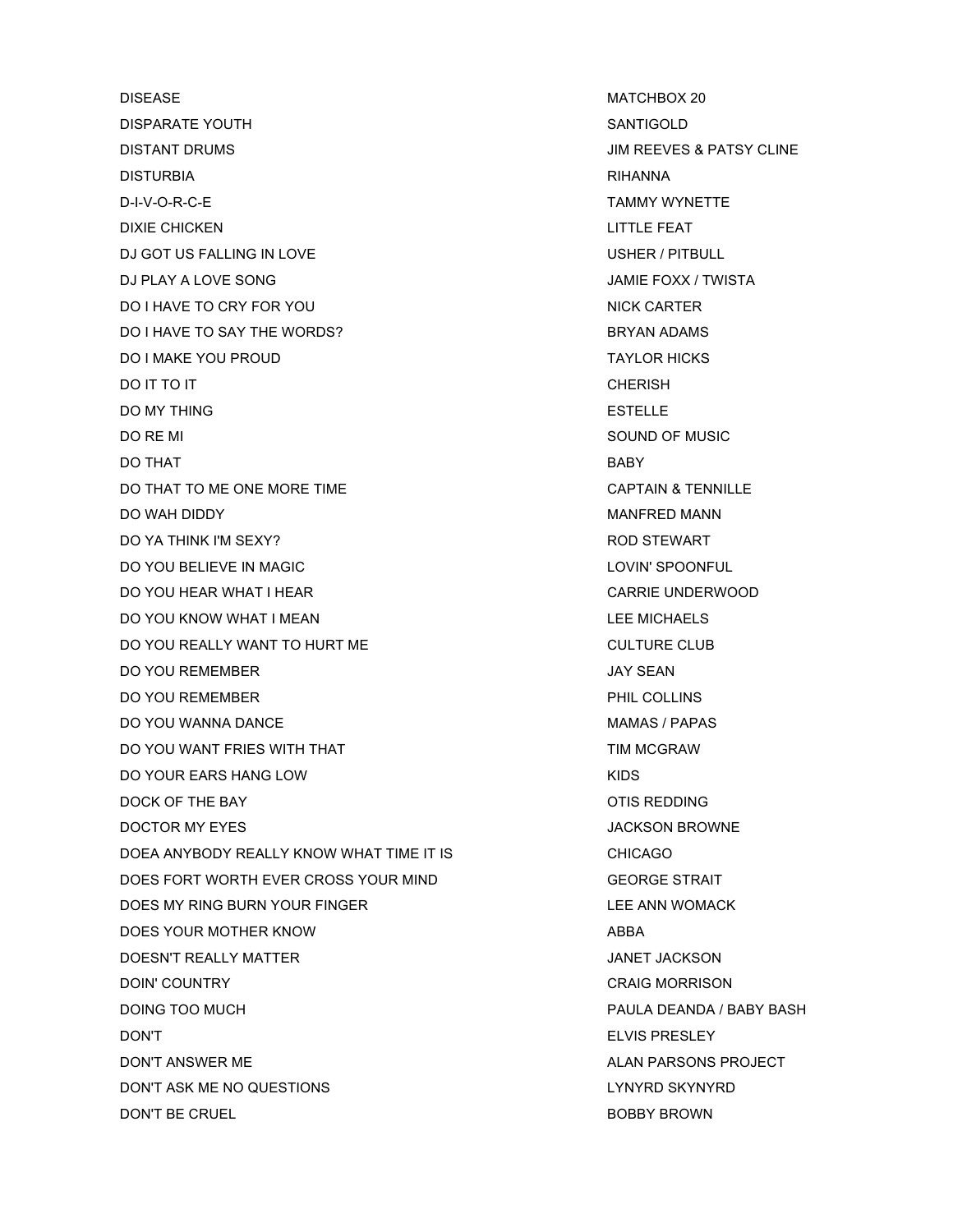DON'T BE CRUEL THE CONTROL CONTROL ELVIS PRESLEY DON'T BE CRUEL JUDDS DON'T BE STUPID SHANIA TWAIN DON'T BELIEVE EVERYTHING YOU THINK LEE BRICE DON'T BLINK KENNY CHESNEY DON'T BRING ME DOWN ANIMALS DON'T BRING ME DOWN **ELO** DON'T CHA PUSSYCAT DOLLS DON'T CRY FOR ME ARGENTINA EVITA DON'T CRY OUT LOUD **MELISSA MANCHESTER** DON'T DO ME LIKE THAT TOM PETTY DON'T DREAM IT'S OVER **CROWDED HOUSE** DON'T DROP THAT THUN THUN FINATTICZ DON'T DUMB ME DOWN NEWTON MIKA NEWTON DON'T FENCE ME IN BING CROSBY DON'T FORGET ABOUT US A MARIAH CAREY MARIAH CAREY DON'T FORGET TO REMEMBER ME BEE GEES DON'T FORGET TO REMEMBER ME CARRIE UNDERWOOD DON'T GET AROUND MUCH ANYMORE NAT KING COLE DON'T GO BREAKIN MY HEART ELTON JOHN & KIKI DEE DON'T IT MAKE MY BROWN EYES BLUE **CRYSTAL GAYLE** DON'T JUDGE ME CHRIS BROWN DON'T KNOW MUCH LINDA RONSTADT & AARON NEVILLE DON'T KNOW WHY NORAH JONES DON'T LEAVE ME BACKSTREET BOYS DON'T LEAVE ME THIS WAY **Example 20 YO FOR THIS WAY THE STATE OF A STATE OF A STATE OF A STATE OF A STATE OF A ST** DON'T LET GO MEL TILLIS & SHERRY BRYCE DON'T LET ME BE LONELY TONIGHT **SEEMS TAYLOR** JAMES TAYLOR DON'T LET ME GET ME DON'T LET OUR LOVE START SLIPPIN AWAY VINCE GILL DON'T LET THE SUN GO DOWN ON ME ELTON JOHN DON'T LIE BLACK EYED PEAS DON'T LOOK BACK WYNONNA JUDD DON'T MAKE IT SO HARD ON ME SAM & DAVE DON'T MESS WITH MY MAN NIVEA DON'T MISS YOUR LIFE **A SECURE 1999 TO A SECURE 2012 THE VASSAR** DON'T PASS ME BY BEATLES DON'T PHUNK WITH MY HEART **BLACK EYED PEAS** DON'T ROCK THE BOAT **BOB MARLEY** DON'T ROCK THE JUKEBOX ALAN JACKSON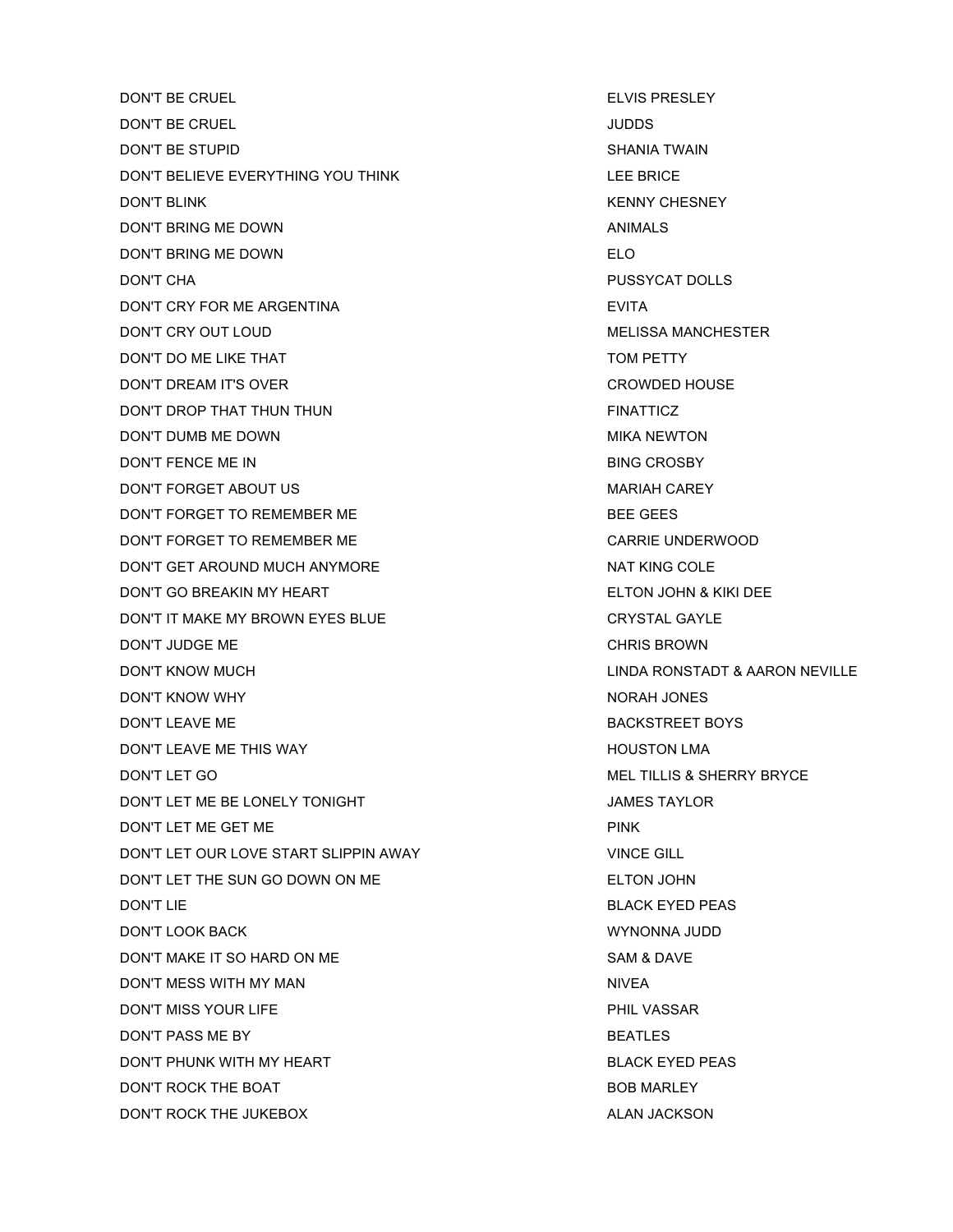DON'T SAY NO JUST SAY YES AVANT DON'T SAY NOTHING BAD COOKIES DON'T SPEAK NO DOUBT DON'T STAND SO CLOSE TO ME **EXAMPLE TO ME** POLICE DON'T STOP FLEETWOOD MAC DON'T STOP (COLOR ON THE WALLS) FOSTER THE PEOPLE DON'T STOP BELIEVIN' GLEE DON'T STOP DANCING **CREED** DON'T STOP ME NOW GUEEN DON'T STOP THE MUSIC **EXECUTE THE MUSIC RIHANNA** DON'T TELL ME AVRIL LAVIGNE DON'T TELL ME MADONNA DON'T TELL ME WHAT TO DO **EXAMPLE THE SERVICE SERVICE SERVICE SERVICE SERVICE SERVICE SERVICE SERVICE SERVICE** DON'T THINK TWICE IT'S ALRIGHT ERIC CLAPTON DON'T TOUCH ME THERE **REBA MCENTIRE REBA MCENTIRE** DON'T TRUST ME 3OH!3 DON'T WANNA THINK ABOUT YOU SIMPLE PLAN DON'T WANT TO LOSE YOU NOW GLORIA ESTEFAN DON'T WORRY **CHINGY** DON'T WORRY ABOUT A THING STEVIE WONDER DON'T WORRY BE HAPPY **BOBBY MCFERRIN** DOO WAP (THAT THING) LAURYN HILL DOO WHA DIDDY MANFRED MANN DOUBLE VISION FOREIGNER DOWN MOTOGRATER DOWN SOCIALBURN DOWN AT THE TWIST AND SHOUT **A REPORT OF A REPORT OF A REPORT OF A REPORT OF A REPORT OF A REPORT OF A REPORT O** DOWN BY THE RIVER NEIL YOUNG DOWN BY THE STATION FOUR PREPS DOWN HOME ALABAMA AND THE RESERVE THAT A RESERVE THE RESERVE THAT A RESERVE THAT A RESERVE THAT AND A RESERVE THAT AND A RESERVE THAT AND THE RESERVE THAT A RESERVE THAT AND A RESERVE THAT AND A RESERVE THAT AND A RESERVE DOWN ON MY KNEES TRISHA YEARWOOD DOWN TO MY LAST TEARDROP TANYA TUCKER DOWNTIME **TYRONE VAUGHAN** DOWNTOWN TRAIN GENERAL BURGERY AND STRAIN ROD STEWART DR. FEELGOOD AND A SERIES AND A SERIES ON A SERIES AND THE MOTLEY CRUE DRAGGIN' THE LINE TOMMY JAMES DRAMA QUEEN **EXAMPLE 2018 12:00 INCREDIT CONTRACT CONTRACT AND LINDSAY LOHAN** DRAW ME CLOSE TO YOU GALLERY AND THE MARVIN WINANS DREAM HE LOVES U NOT

DON'T YOU WANNA STAY JASON ALDEAN WITH KELLY CLARKSON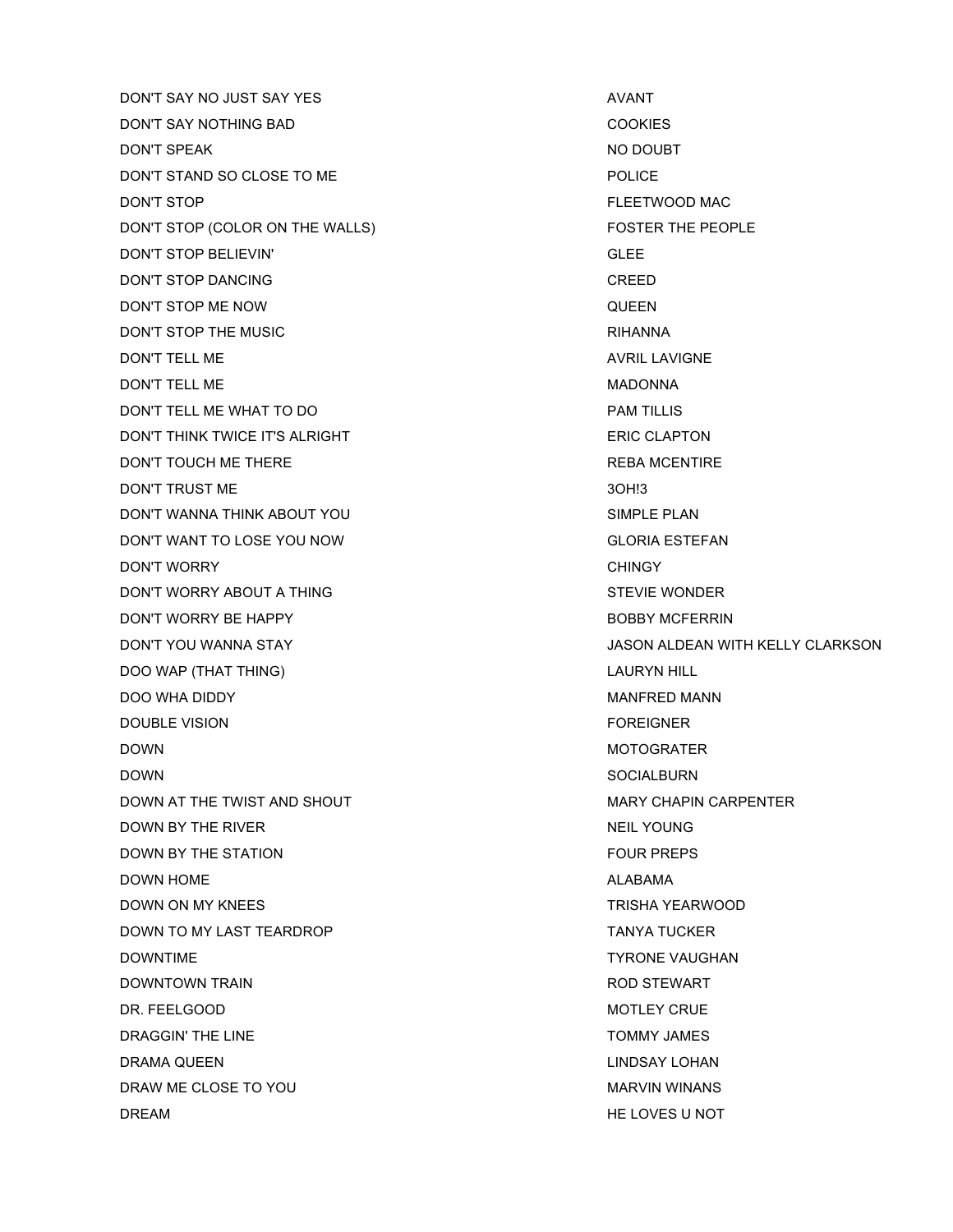DREAM A LIITLE DREAN OF ME MANAS / PAPAS DREAM A LITTLE DREAM OF ME MAG ASS MAMA CASS DREAM BABY ROY ORBISON DREAM IS A WISH YOUR HEART MAKES CONDERTELLA DREAM ON ALL AND THE SERIES OF THE SERIES ON A REPOSITION AND ALL ALL AND A REPOSITION OF THE SERIES OF THE SERIES OF THE SERIES OF THE SERIES OF THE SERIES OF THE SERIES OF THE SERIES OF THE SERIES OF THE SERIES OF THE SE DREAM WARRIORS **DOKKEN** DREAM WEAVER GARY WRIGHT DREAM YOUR WAY TO ME SHANNON LAWSON DREAMIN VANESSA WILLIAMS DREAMLOVER **MARIAH CAREY** DREAMS DIANA DEGARMO DREAMS FLEETWOOD MAC **DREAMS** MOLLY HATCHETT DREAMS OF THE EVERYDAY HOUSEWIFE GLEN CAMPBELL DREAMS TO REMEMBER **OTIS REDDING** DRINKIN' BONE TRACY BYRD DRINKIN' CHAMPAGNE GEORGE STRAIT **DRIVE CARS** DRIVE **INCUBUS** DRIVE ME CRAZY KEVIN LYTTLE DRIVIN' MY LIFE AWAY EDDIE RABBITT DROP IT LIKE IT'S HOT SNOOP DOGG SNOOP DOGG DROPS OF JUPITER TRAIN TRAIN DROWN CAROLINA LIAR DROWNING CRAZY TOWN DROWNING (FACE DOWN) SAVING ABEL DROWNING AGAIN T-PAIN DRUNKER THAN ME TRENT TOMLINSON DUDE (LOOKS LIKE A LADY) AEROSMITH DUMAS WALKER KENTUCKY HEADHUNTERS DUMB GIRLS LUCY WOODWARD DUST IN THE WIND **KANSAS** D'YER MAK'ER LED ZEPPELIN DYNAMITE TAIO CRUZ EAGLE WHEN SHE FLIES **EXECUTES** DOLLY PARTON EARS HANG LOW **TRADITIONAL** EASE ON DOWN THE ROAD **EASE ON DOWN THE ROAD MICHAEL JACKSON** / DIANA ROSS EASY FOR ME TO SAY **CLINT BLACK & LISA HARTMAN** EASY LOVER **EASY LOVER PHILIP BAILEY & P COLLINS** EASY LOVING FREDDY WELLER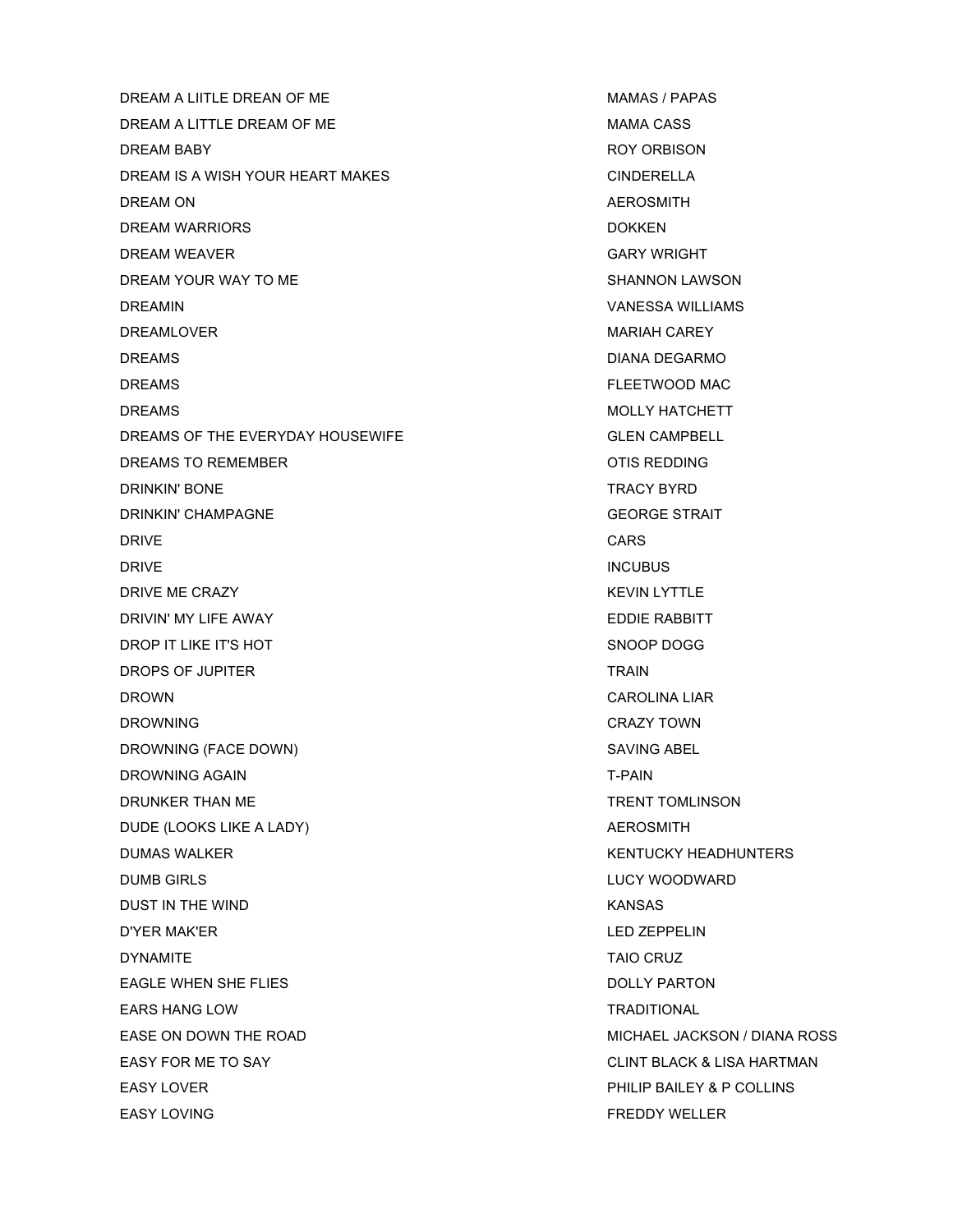EASY TO BE HARD THREE DOG NIGHT EAT IT(BEAT IT) WEIRD AL YANKOVIC EBONY AND IVORY **PAUL MCCARTNEY** ECHO TRAPT EDGE OF A BROKEN HEART VIXEN WIXEN EIGHT DAYS A WEEK **BEATLES** EIGHTEEN ALICE COOPER EIGHTEEN WHEELS AND A DOZEN ROSES KATHY MATTEA EL BAILE DEL GORILA NEL SOLO DE L'ANNEL ANNEL A MELODY EL BAILE DEL SAPITO COMPLICES EL CERRITO PLACE THE RESOLUTION OF THE RESOLUTION OF THE RESOLUTION OF THE RESOLUTION OF THE RESOLUTION OF THE RESOLUTION OF THE RESOLUTION OF THE RESOLUTION OF THE RESOLUTION OF THE RESOLUTION OF THE RESOLUTION OF THE RES EL CONDO PASA SIMON & GARFUNKEL EL LADRON ALICIA VILLARREAL EL PASO MARTY ROBBINS EL TRISTE JOSE JOSE ELECTRIC AVE **EDDIE GRANT** ELECTRIC BOOGIE **ELECTRIC BOOGIE** ELECTRICAL STORM U2 ELEVATION U2 ELVIRA OAK RIDGE BOYS ELVIS AND ANDY CONFEDERATE RAILROAD EMBRACEABLE YOU FRANK SINATRA EMOTION DESTINYS CHILD EMOTIONAL RESCUE **EMOTIONAL RESCUE ROLLING STONES EMOTIONS** MARIAH CAREY EN LA FIESTA MANDO YO THALIA EN MI SOLEDAD LATIN HITS ENCHANTMENT CORINNE BAILEY RAE END OF THE ROAD BOYZ II MEN END OF THE WORLD SKEETER DAVIS ENDLESS LOVE DIANA ROSS & LIONEL RICHIE ENDLESS LOVE **MARIAH CAREY** ENEMY SEVENDUST ENERGY KERI HILSON ENGELBERT THE ELEPHANT TOM PAXTON ENOUGH CRYIN' MARY J BLIGE / BROOK ENTER SANDMAN METALLICA ERES TU ET ES EN ENGLAND EN ESPECIAL EN ENGLAND EN ESPECIAL EN ESPECIAL EN ESPECIAL EN ENGLAND EN ESPECIAL EN ESPECIAL EN ENGLAND EN ENGLAND EN ENGLAND EN ENGLAND EN ENGLAND EN EN ENGLAND EN ENGLAND EN ENGLAND EN ENGLAND E EROTIC CITY **PRINCE** ESCAPADE JANET JACKSON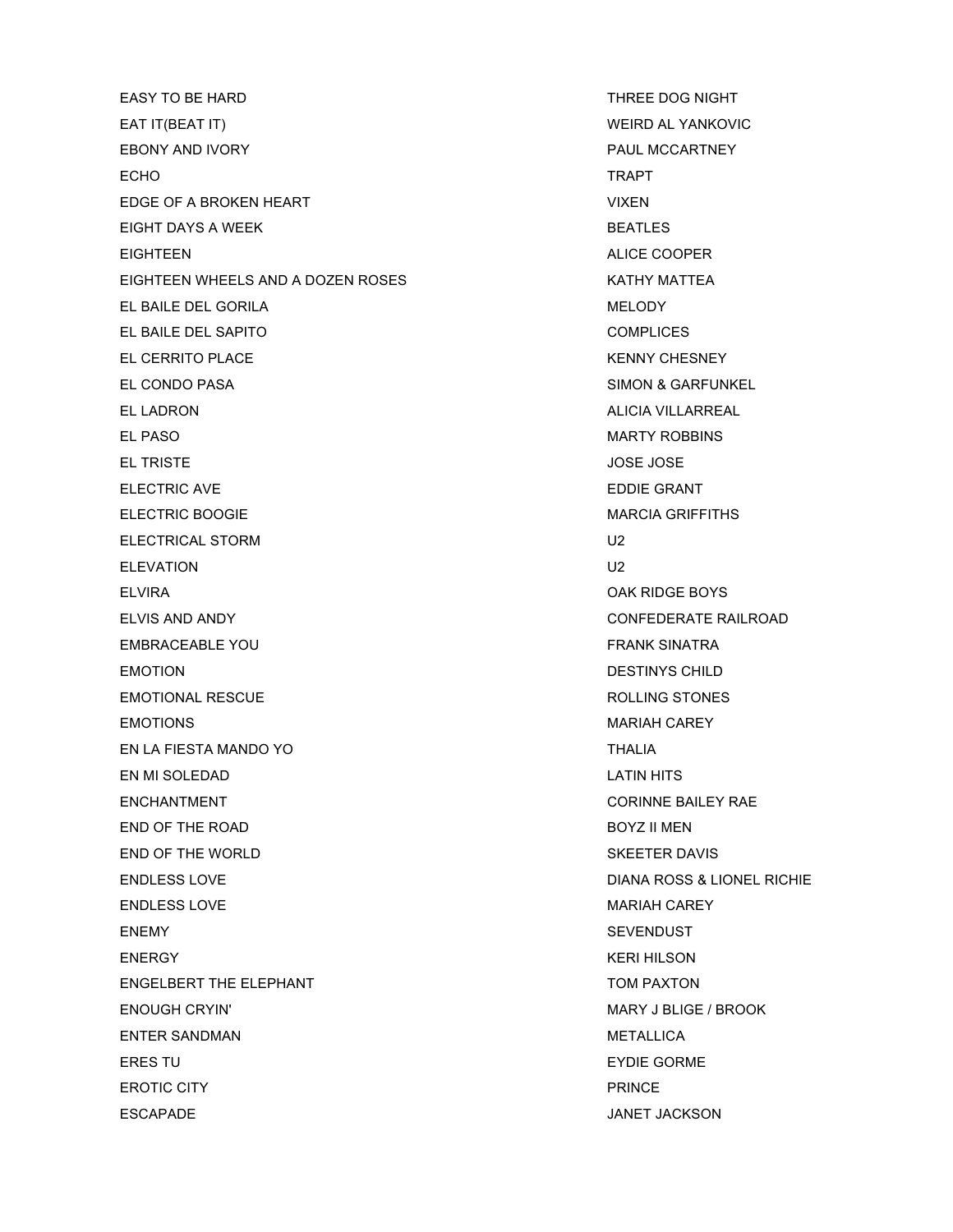ESCAPE - PINA COLADA SONG RUPERT HOLMES ESO ES EL AMOR LATIN HITS ESP BEE GEES ETERNAL FLAME BANGLES EVEN BETTER THAN THE REAL THING U2 EVEN IF IT BREAKS YOUR HEART ELI YOUNG BAND EVEN NOW GARRY MANILOW EVEN THE NIGHTS ARE BETTER AIR SUPPLY EVERGREEN BARBRA STREISAND EVERY BREATH I TAKE GENE PITNEY EVERY BREATH YOU TAKE THE POLICE POLICE EVERY DAY IS A WINDING ROAD SHERYL CROW EVERY FRIDAY AFTERNOON **CRAIG MORGAN** EVERY LITTLE STEP **BOBBY BROWN** EVERY LITTLE THING SHE DOES IS MAGIC **EXECUTE ASSESSED FOLICE** EVERY MORNING **SUPER RAY** EVERY ONCE IN A WHILE **EXECUTE A SECULIAR SECURE A SECULAR BLACKHAWK** EVERY ROSE HAS IT'S THORN **EXECUTE ASSAULT** POISON EVERY TIME I CLOSE MY EYES **BABYFACE** EVERY TIME I HEAR YOUR NAME KEITH ANDERSON EVERY WOMAN IN THE WORLD **AIR SUPPLY** EVERYBODY BACKSTREET BOYS EVERYBODY HAS THE BLUES THE RESERVE THE SERVER MERLE HAGGARD EVERYBODY KNOWS TRISHA YEARWOOD EVERYBODY LOVES A RAIN SONG BUTHOMAS EVERYBODY LOVES SOMEBODY DEAN MARTIN EVERYBODY NEEDS SOMEBODY BLUES BROTHERS EVERYBODY PLAYS THE FOOL ARROR MEVILLE EVERYBODY TALKS NEON TREES EVERYDAY HIGH SCHOOL MUSICAL 2 EVERYDAY PHIL COLLINS EVERYDAY WOMAN CHRIS WALKER EVERYTHING **ALANIS MORISSETTE** EVERYTHING **STEREO FUSE** EVERYTHING ABOUT YOU GET A GOOD TO BE A GOOD MALL AND SOLY KID JOE EVERYTHING BUT YOU GALLER THE MOORE THAT IS A REPORT OF THE MOORE THAT IS A REPORT OF THE MOORE THAT IS A REPORT OF THE MOORE THAT IS A REPORT OF THE MOORE OF THE MOORE OF THE MOORE OF THE MOORE OF THE MOORE OF THE MOORE O EVERYTHING HAPPENS TO ME STANDARD EVERYTHING I OWN BREAD EVERYTHING IS EVERYTHING LAURYN HILL EVERYTHING YOU WANT THE SERVERTICAL HORIZON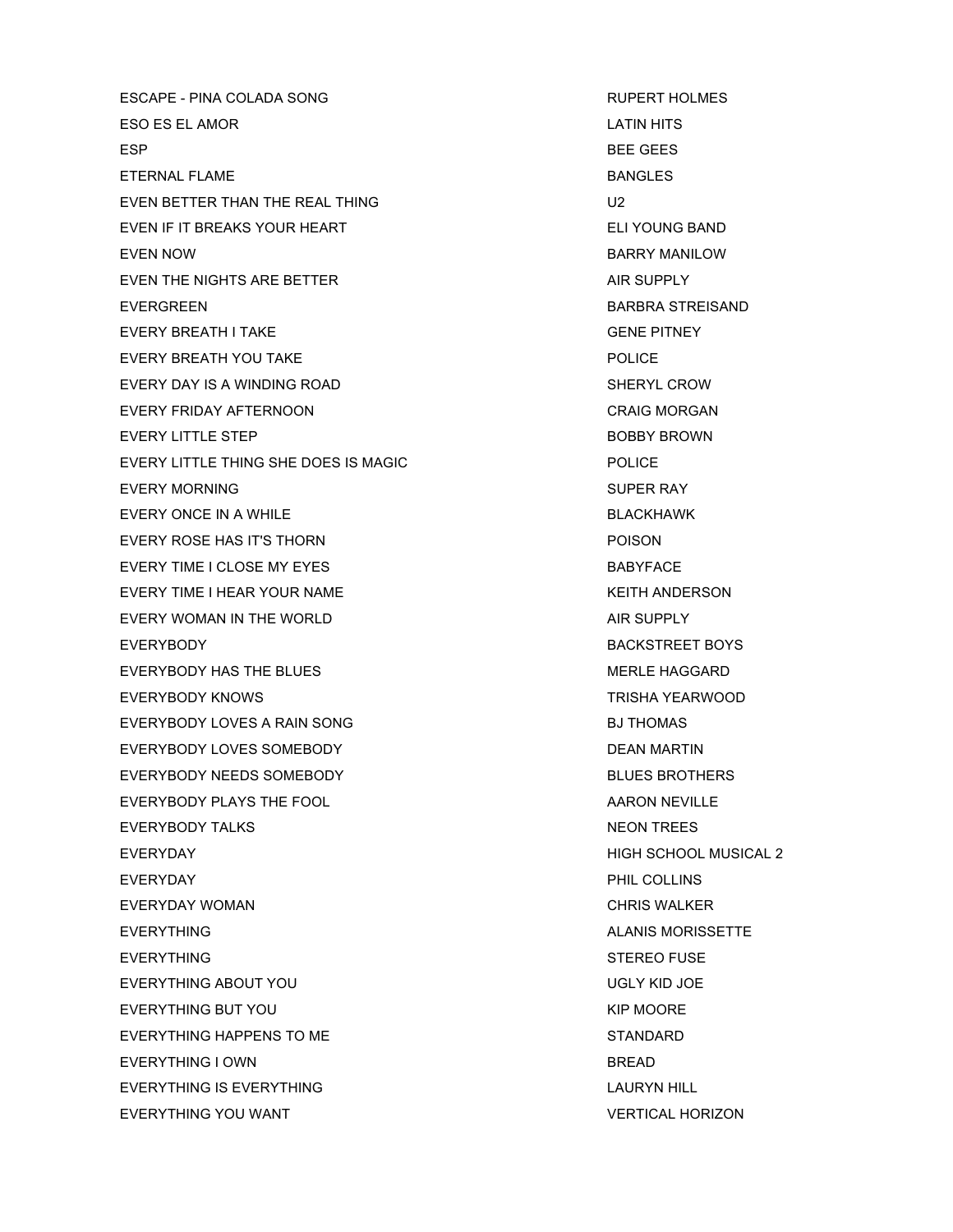EVERYTIME **BRITNEY SPEARS** EVERYWHERE **EXERYWHERE** MICHELLE BRANCH EX-FACTOR **LAURYN HILL** EXPRESS YOURSELF MADONNA EXPRESSWAY TO YOUR HEART SOUL SURVIVORS EYE IN THE SKY ALAN PARSONS PROJECT EYE OF THE TIGER SURVIOR F\*\*KING PERFECT FINK FABULOUS **ALLEY AND READ ASSESSED ASSAULT** A SERVER THAN HIGH SCHOOL MUSICAL 2 FADED LOVE 808 WILLS FADING LIKE A FLOWER THE ROXETTE ROXETTE FAITH GEORGE MICHAEL FAITHFULLY JOURNEY **FAITHLESS LOVE LINDA RONSTADT** FALL FOR YOU SECONDHAND SERENADE **FALL OUT** POLICE FALL TO PIECES AVRIL LAVIGNE FALL TO PIECES THE REVOLVER IN THE SERVICE OF THE VELVET REVOLVER. **FALLEN** SARAH MCLACHLAN FALLIN' ALICIA KEYS FALLIN' NEVER FELT SO GOOD SHAWN CAMP **FALLING** MEGAN REDMOND FALLING IN LIFEHOUSE FALLING IN LOVE **AEROSMITH** FALLING IN LOVE (UH OH) GLORIA ESTEFAN FALLING UP **MELISSA ETHERIDGE** FALLS ON ME FUEL FAME **EXAME DAVID BOWIE FAME IRENE CARA** FAME SANTIGOLD FAMILY AFFAIR MARY JISO AND THE SERVE TO A STATE OF THE MARY JISO AND MARY JISO AND MARY JISO AND THE STATE OF THE STATE OF THE STATE OF THE STATE OF THE STATE OF THE STATE OF THE STATE OF THE STATE OF THE STATE OF THE STA FAMILY AFFAIR SALY / FAMILY STONE FAMILY MAN CRAIG CAMPBELL FAMILY PORTRAIT **PINK FAMILY TRADITION GENERAL CONSUMING THE SERVICE OF A SERVICE OF A SERVICE OF A SERVICE OF A SERVICE OF A SERVICE OF A SERVICE OF A SERVICE OF A SERVICE OF A SERVICE OF A SERVICE OF A SERVICE OF A SERVICE OF A SERVICE OF A FAMILY TRADITION GENERAL CONSUMING THE CONSUMING WILLIAMS, HANK JR.** FAMILY TREE **EXAMPLE TRANSPORTED TO A REPORT OF A REPORT OF A REPORT OF A REPORT OF A REPORT OF A REPORT OF A REPORT OF A REPORT OF A REPORT OF A REPORT OF A REPORT OF A REPORT OF A REPORT OF A REPORT OF A REPORT OF A REPO** FAMOUS IN A SMALL TOWN **EXAMPLE A SMALL TOWN** FAMOUS LAST WORDS OF A FOOL GEORGE STRAIT FANCY **REBA MCENTIRE**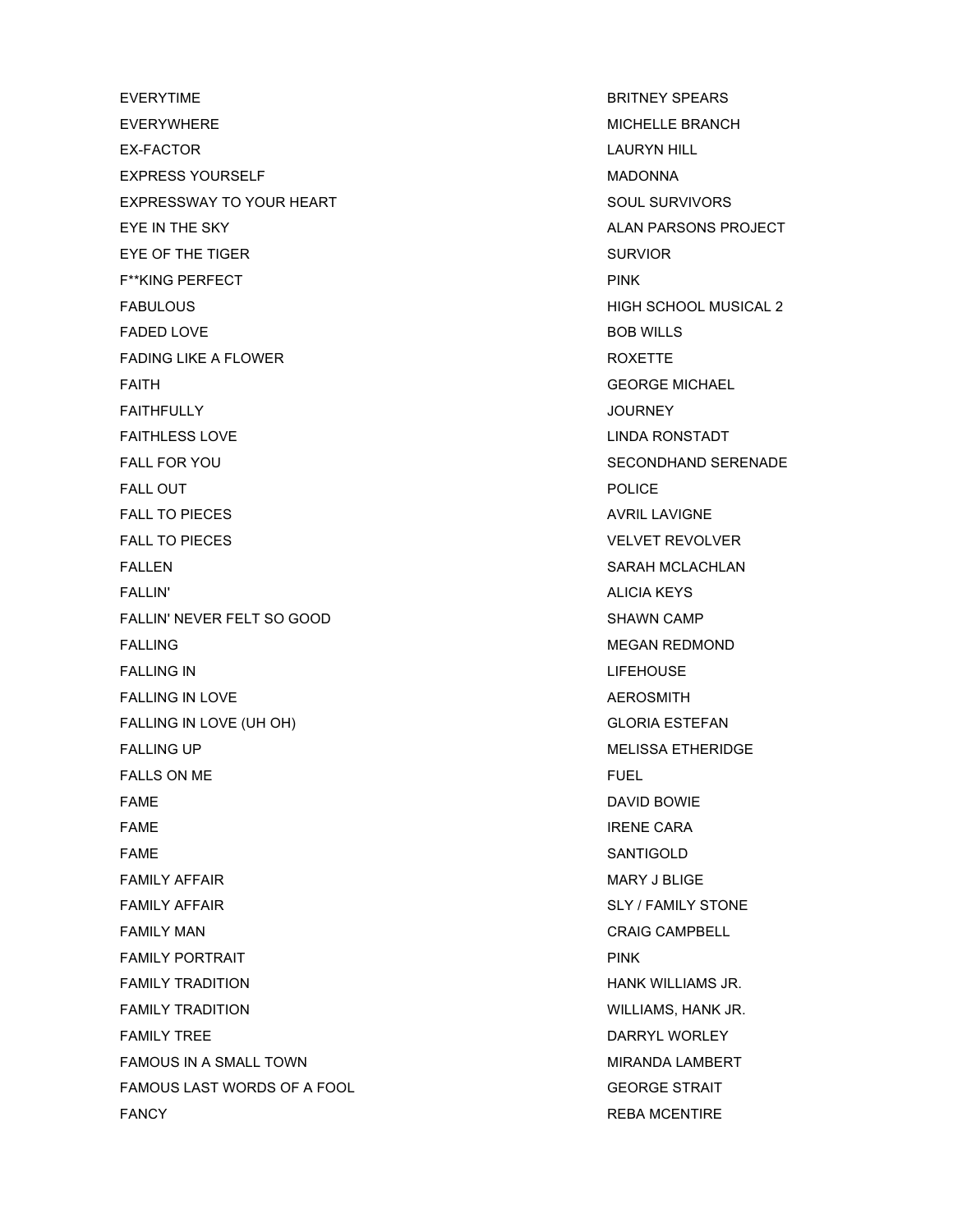**FANTASY** MARIAH CAREY FAR AWAY NICKELBACK NEWSLET AND THE RELEASE OF THE RELEASE OF THE RELEASE OF THE RELEASE OF THE RELEASE OF THE FAR BEHIND CANDLEBOX FAREWELL RIHANNA FARTHER OUTSPOKEN FASCINATED COMPANY B FAST AS YOU GAS AND THE SERVICE OF THE SERVICE OF THE SERVICE OF THE SERVICE OF THE SERVICE OF THE SERVICE OF THE SERVICE OF THE SERVICE OF THE SERVICE OF THE SERVICE OF THE SERVICE OF THE SERVICE OF THE SERVICE OF THE SER FAST CAR TRACY CHAPMAN FAST CARS FASTER WOMEN CURREN\$Y FEAT. DAZ FAT BOTTOMED GIRLS QUEEN FAT LIP SUM 41 FAT(BAD) WEIRD AL YANKOVIC FATHER & SON GAT STEVENS **FEARLESS** TAYLOR SWIFT FEED JAKE **PIRATES OF THE MISSISSIPPI** FEED MY FRANKENSTEIN **ALICE COOPER FEEL** ROBBIE WILLIAMS FEEL GOOD TIME **PINK** FEEL IT BOY **BEENIE MAN** FEEL LIKE MAKIN' LOVE NED GERBLANSKY FEEL THE TIDE **THE TIME IS A SONS** SONS **FEEL THE TIDE** FEEL YOUR LOVE TONIGHT VAN HALEN FEELIN' ALRIGHT AND RESERVE THE STATE OF THE STATE OF THE STATE OF THE STATE OF THE STATE OF THE STATE OF THE STATE OF THE STATE OF THE STATE OF THE STATE OF THE STATE OF THE STATE OF THE STATE OF THE STATE OF THE STATE OF FEELIN' SINGLE THE R. KELLY R. KELLY R. KELLY FEELIN' SO GOOD JENNIFER LOPEZ FEELIN' WAY TOO DAMN NICKELBACK NICKELBACK FEELING STRONGER EVERY DAY **CHICAGO** FEELING THIS **EXECUTE IS A RESIDENT OF A RESIDENT OF A RESIDENT OF A RESIDENT OF A RESIDENT OF A RESIDENT OF A RESIDENT OF A RESIDENT OF A RESIDENT OF A RESIDENT OF A RESIDENT OF A RESIDENT OF A RESIDENT OF A RESIDENT OF A** FEELINGS ALBERT MORRIS **FEELS LIKE FIRE** SANTANA & DIDO FEELS LIKE THE FIRST TIME FOREIGNER **FEELS LIKE TODAY RASCAL FLATTS** FEELS SO GOOD **REMY MA / NE YO** FELT GOOD ON MY LIPS THE SAME CONSUMING THE SERVICE OF THE SAME CONSUMING THE SAME CONSUMING THE SAME CONSUMING THE SAME CONSUMING THE SAME CONSUMING THE SAME CONSUMING THE SAME CONSUMING THE SAME CONSUMING THE SAME CONSUM FERGALICIOUS FERGIE FERNANDO ABBA FEVER DUET DE LA BRITANNIA DE LA BRITANNIA DE LA BRITANNIA DE LA BRITANNIA DE LA BRITANNIA DE LA BRITANNIA DE L FIESTA R KELLY FIFTEEN TAYLOR SWIFT FIFTY WAYS TO LEAVE YOUR LOVER SIMON & GAREUNKEL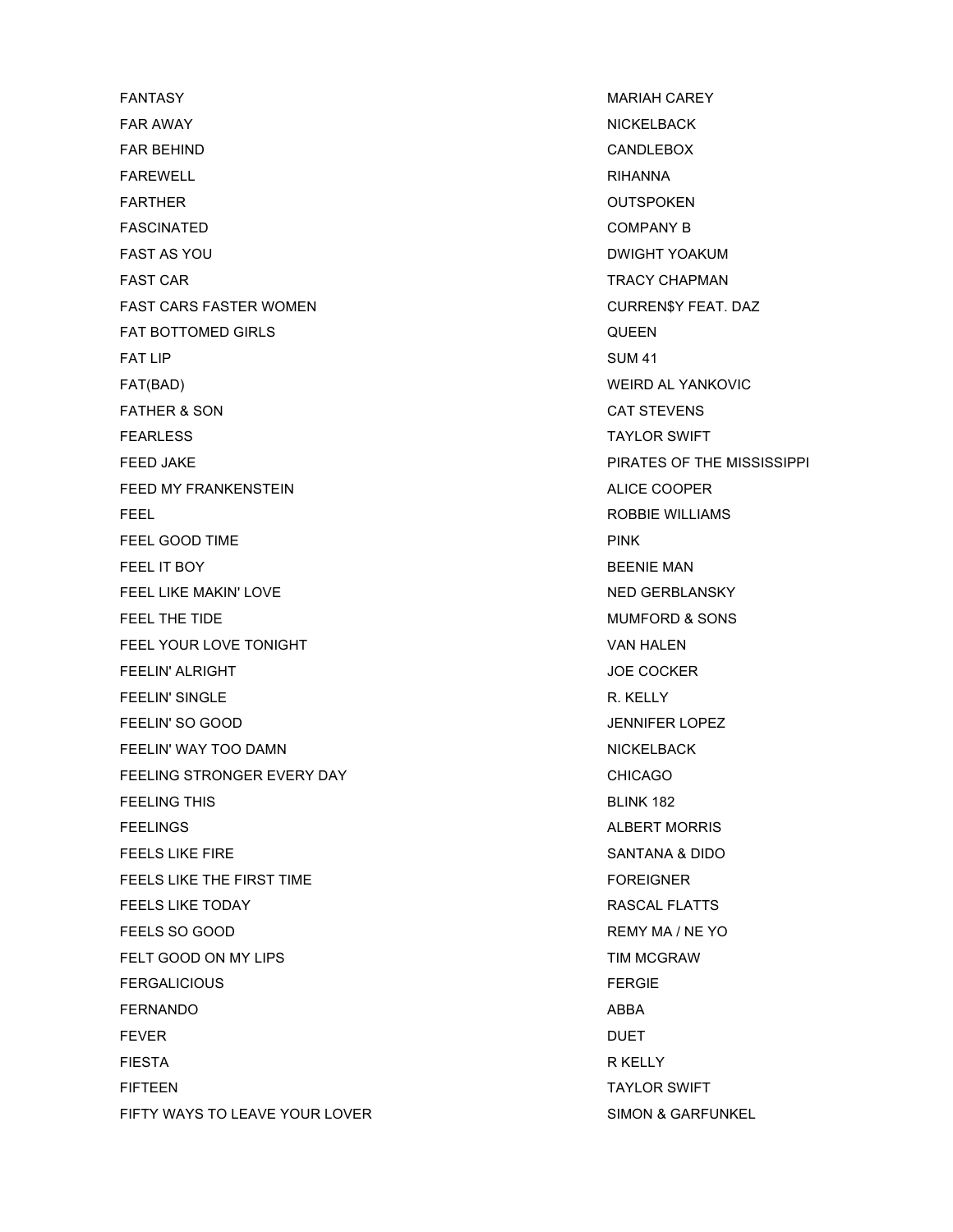FIGHT FOR YOUR RIGHT TO PARTY **EXAMPLE TO A REAST AND REAST IE BOYS** FIGHT FOR YOUR RIGHT TO PARTY **EXAMPLE TO A REAST ASSAULT** BOYS FIGURED YOU OUT NICKELBACK FILL MY CUP **PAUL COLEMAN TRIO** FIND ME A BABY JOSH TURNER FIND YOUR LOVE DRAKE FINE AGAIN SEETHER FINE BY ME AND Y GRAMMAR FIRE JIMI HENDRIX FIRE JOE BUDDEN AND THE SERVICE SERVICE SERVICE SERVICE SERVICE SERVICE SERVICE SERVICE SERVICE SERVICE SERVICE FIRE AND ICE **PAT BENATAR** FIRE AND RAIN GENERAL CONTROL CONTROL CONTROL CONTROL CONTROL CONTROL CONTROL CONTROL CONTROL CONTROL CONTROL CONTROL CONTROL CONTROL CONTROL CONTROL CONTROL CONTROL CONTROL CONTROL CONTROL CONTROL CONTROL CONTROL CONTROL FIRE AND WATER **WILSON PICKETT** FIRE DOWN BELOW **BOB SEGER** FIRE LAKE BOB SEGER FIREWORK **EXAMPLE 2008 KATY PERRY** FIRST STRAW 311 FIRST TIME EVER I SAW YOUR FACE **ROBERTA FLACK** FIVE MINUTES **ALCOHOL EXECUTES LORRIE MORGAN** FIVE O'CLOCK WORLD **HAL KETCHUM** FIXING A HOLE SEATLES FLAP YOUR WINGS NELLY **FLASHDANCE IRENE CARA** FLAVOR OF THE WEAK AMERICAN HI-FI FLIP FLOP & FLY JOE TURNER FLOAT ON MODEST MOUSE FLOETIC FLOETRY FLOWERS SWEET FEMALE ATTITUDE FLOWERS ON THE WALL **STATLER BROTHERS** FLY HILLARY DUFF FLY AWAY FFH FLY AWAY LENNY KRAVITZ FLY BY NIGHT & IN THE MOOD RUSH FLY LIKE AN EAGLE **STEVE MILLER BAND** FLY ME TO THE MOON **FRANK SINATRA** FOLLOW ME UNCLE KRACKER FOLLOW YOU DOWN GIN BLOSSOMS GIN BLOSSOMS FOLLOWING THE FEELING **M** BANDY & B HOBBS FOLSOM PRISON BLUES **SECURE 2018 TO A SECURE 2019 TO A SECURE 2019 TO A SECURE 2019** FOOLIN' DEF LEPPARD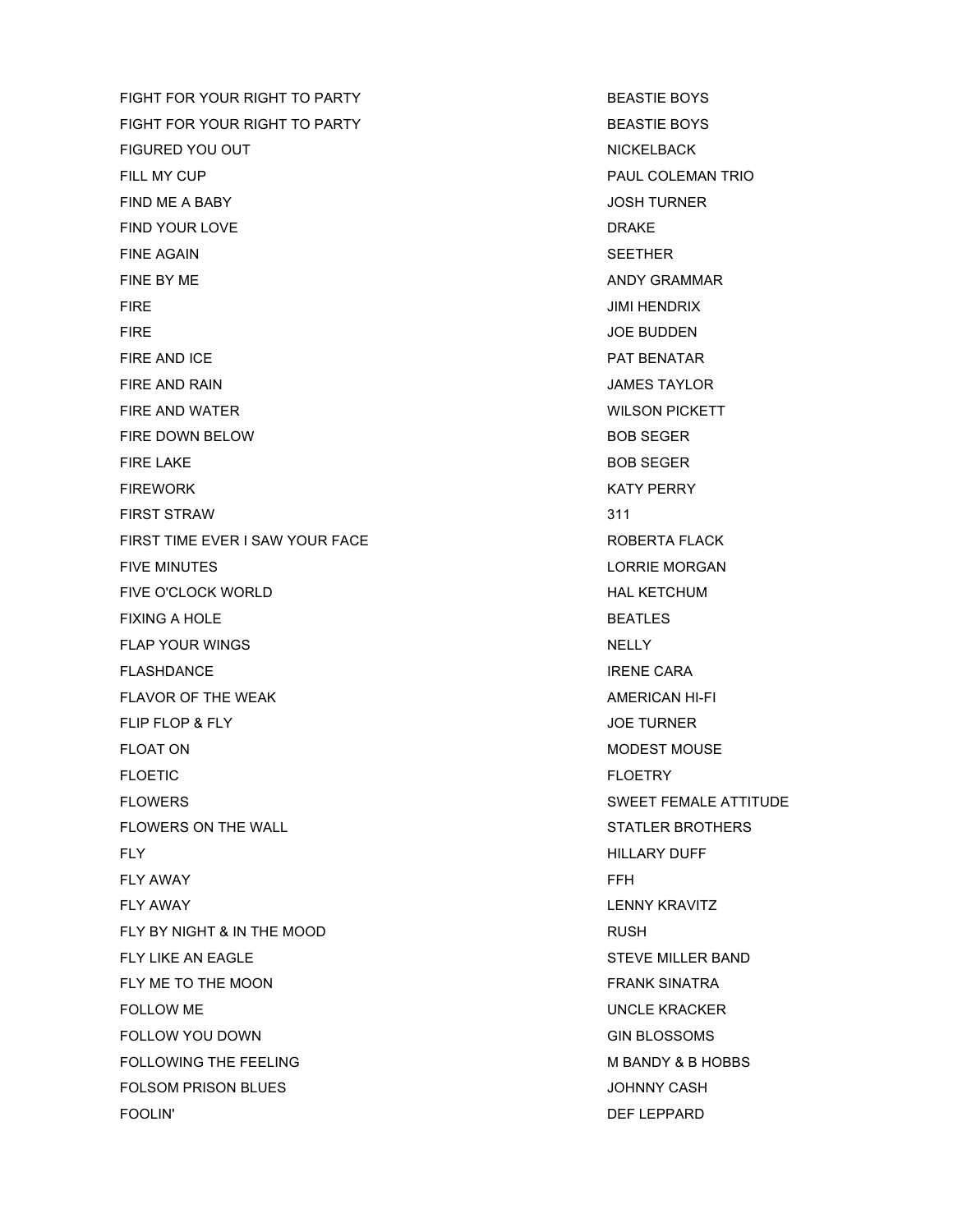FOOLISH ASHANTI FOOLISH GAMES JEWEL FOOLS RUSH IN FRANK SINATRA FOOTLOOSE TO A RESERVE THE SERVE OF THE SERVE TO A RESERVE THE RESERVE TO A RESERVE THE RESERVE TO A RESERVE THE SERVE THAT A RESERVE THE SERVE THAT A RESERVE THAT A RESERVE THAT A RESERVE THAT A RESERVE THAT A RESERVE THA FOOTSTEPS STEVE LAWRENCE FOR HE'S A JOLLY GOOD FELLOW TRADITIONAL FOR MY BROKEN HEART **REBA MCENTIRE** FOR NO ONE **BEATLES** FOR ONCE IN MY LIFE **STEVIE WONDER** FOR THE FIRST TIME **KENNY LOGGINS** FOR THE FIRST TIME THE SCRIPT THE SCRIPT FOR THE GOOD TIMES **EXAMPLE AND TIMES RAY PRICE** FOR THE GOOD TIMES TO A RESERVE THE LITTLE WILLIES FOR THE LOVE OF MONEY **SECURE ASSESSED ASSESSED A** CUAYS FOR WHAT IT'S WORTH BUFFALO SPRINGFIELD FOR YOU GET A GET A LOCAL CONTROL AND THE RESERVE AND THE RESERVE AND THE RESERVE ASSESSMENT OF THE RESERVE AND THE RESERVE AND THE RESERVE AND THE RESERVE AND THE RESERVE AND THE RESERVE AND THE RESERVE AND THE RESERVE AN FOR YOUR ENTERTAINMENT **ADAM LAMBERT** FOR YOUR EYES ONLY GENERAL BOOST SHEENA EASTON FOREVER **CHRIS BOWN** FOREVER AND ALWAYS **TAYLOR SWIFT** FOREVER AND AMEN TRAVIS TRITT FOREVER AND EVER AMEN **RANDY TRAVIS** FOREVER AND EVER AMEN SILK SILK FOREVER AND FOR ALWAYS SHANIA TWAIN FOREVER EVERYDAY LEE ANN WOMACK FOREVER IN BLUE JEANS NEIL DIAMOND FOREVER MY LADY JODECI FOREVER YOUNG THE ROD STEWART CONTROL IN THE ROD STEWART FOREVER YOURS ALEX DAY FOREVER'S AS FAR AS I'LL GO ALABAMA FORGET ME NOTS FORGET AND THE RUSHEN FORGET YOU GEE-LO GREEN FORGIVEN ALANIS MORISSETTE FOXY LADY JIMI HENDRIX FREE BIRD LYNYRD SKYNYRD FREE RIDE EDGAR WINTER **FREECHILD** MUST FREEK-A-LEEK PETEY PABLO **FREEZE** PAY THE GIRL FREEZE FRAME JUST A SELLS BAND JUST A SELLS BAND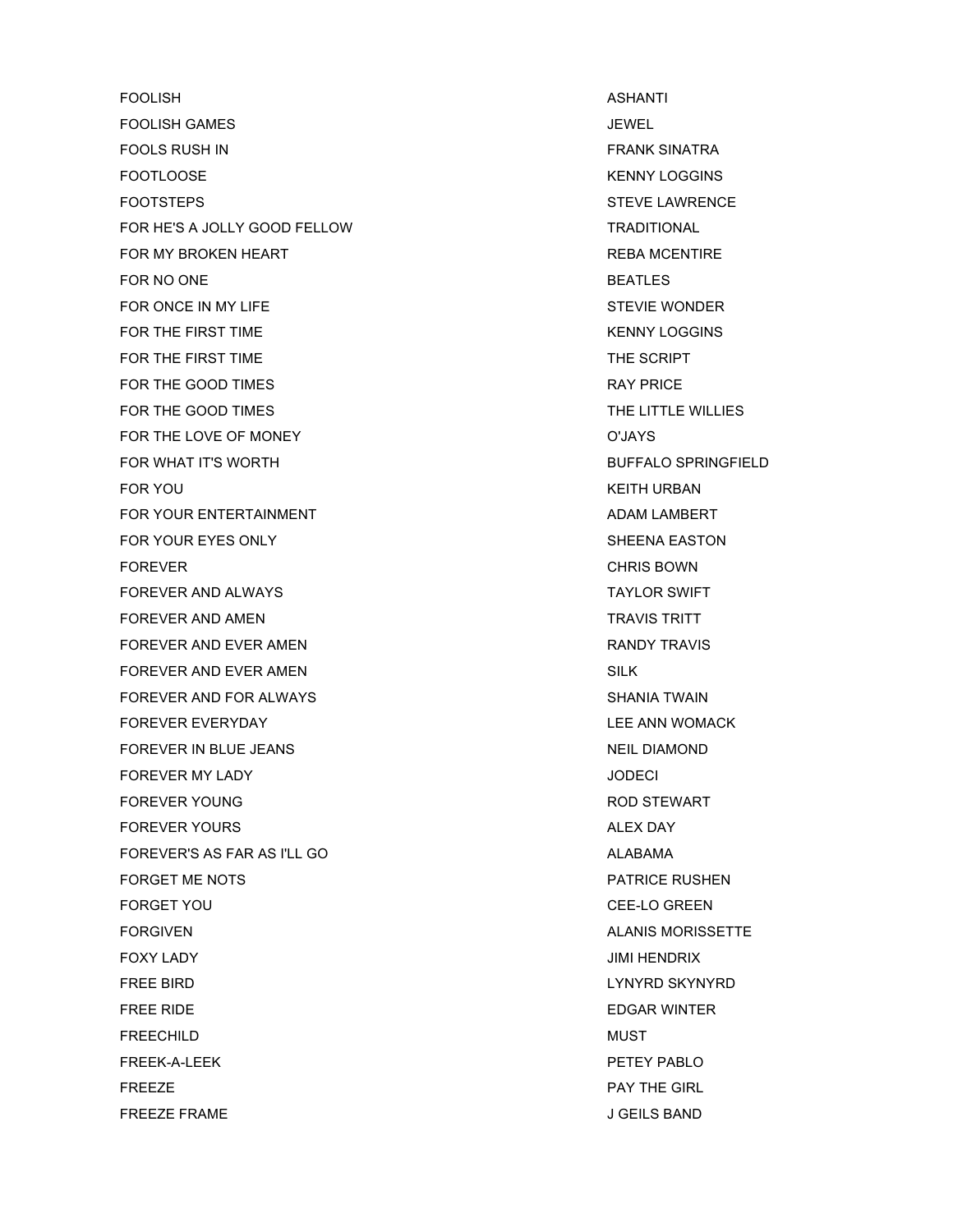FRENESI LINDA RONSTADT FRIDAY NIGHT **LADY ANTEBELLUM** FRIDAY NIGHT **The CONSTRUCT CONSTRUCT CONSTRUCT CONSTRUCT** THE VOUNG GUNZ FRIEND LIKE ME ALADDIN AND THE SERIEND LIKE ME FRIEND OF THE DEVIL GRATEFUL DEAD FRIENDS IN LOW PLACES **EXAMPLE A SET AND A RESIDENT ASSAULT A** GARTH BROOKS FRIENDS WILL BE FRIENDS **EXAMPLE ASSESSED ASSESSED AT A REPORT OF A REPORT OF A REPORT OF A REPORT OF A REPORT OF A REPORT OF A REPORT OF A REPORT OF A REPORT OF A REPORT OF A REPORT OF A REPORT OF A REPORT OF A REPORT OF** FROM A DISTANCE **BETTE MIDLER** FROM A TABLE AWAY SUNNY SWEENEY FROM RUSSIA WITH LOVE **MATT MONRO** FROM THE BEGINNING **EXECUTE EXECUTE EMERSON LAKE & PALMER** FROM THE BOTTOM OF MY BROKEN HEART BRITNEY SPEARS FROM THIS MOMENT SHANIA TWAIN FROSTY THE SNOWMAN TRADITIONAL FUN FUN FUN BEACH BOYS FUNKY COLD MEDINA TONE LOC FUNKY NASSAU **BLUES BROTHERS** FUNKY TOWN **EXAMPLE 2008 LIPPS INC** FUNNY FACE DONNA FARGO FUNNY FAMILIAR FORGOTTEN FEELINGS ENGLEBERT HUMPERDINCK GAMBLER **CONSIDER SERVICES** CONSIDER THE RESERVE OF STRUCK AND RESERVE TO A SERVICE OF STRUCK AND RESERVE TO A SERVICE OF STRUCK AND THE RESERVE OF STRUCK AND THE RESERVE OF STRUCK AND RESERVE OF STRUCK AND RESERVE OF STRU GAME OVER **CONSUMING THE CONSUMING OVER CONSUMING THE CONSUMING THE CONSUMING THE CONSUMING THE CONSUMING THE CONSUMING THE CONSUMING THE CONSUMING THE CONSUMING THE CONSUMING THE CONSUMING THE CONSUMING THE CONSUMING TH** GAMES PEOPLE PLAY FREDDY WELLER GANGSTA LOVIN' EVER THE SALE OF THE SALE OF THE SALE OF THE SALE OF THE SALE OF THE SALE OF THE SALE OF THE SALE OF THE SALE OF THE SALE OF THE SALE OF THE SALE OF THE SALE OF THE SALE OF THE SALE OF THE SALE OF THE SALE O GANGSTER'S PARADISE COOLIO FEATUREING LV GARDEN PARTY **EXAMPLE 2018 THE SET ASSESSED FOR A RICKY NELSON** GENERATION LANDSLIDE ALICE COOPER GENIE IN A BOTTLE **CHRISTINA AGUILERA** GENTLE ON MY MIND GENTLE ON MY MIND GEORGE STRAIT **TWANG** GEORGIA CLAY JOSH KELLEY GEORGIA ON MY MIND **RAY CHARLES** GEORGIA ON MY MIND **WILLIE NELSON** WILLIE NELSON GEORGIA RAIN TRISHA YEARWOOD GEORGY GIRL SEEKERS GET BACK BEATLES GET BUSY SEAN PAUL GET DOWN BACKSTREET BOYS GET DOWN TONIGHT AND RESOLUTION OF THE SUNSHINE BAND GET DOWN TONIGHT GET HERE OLETA ADAMS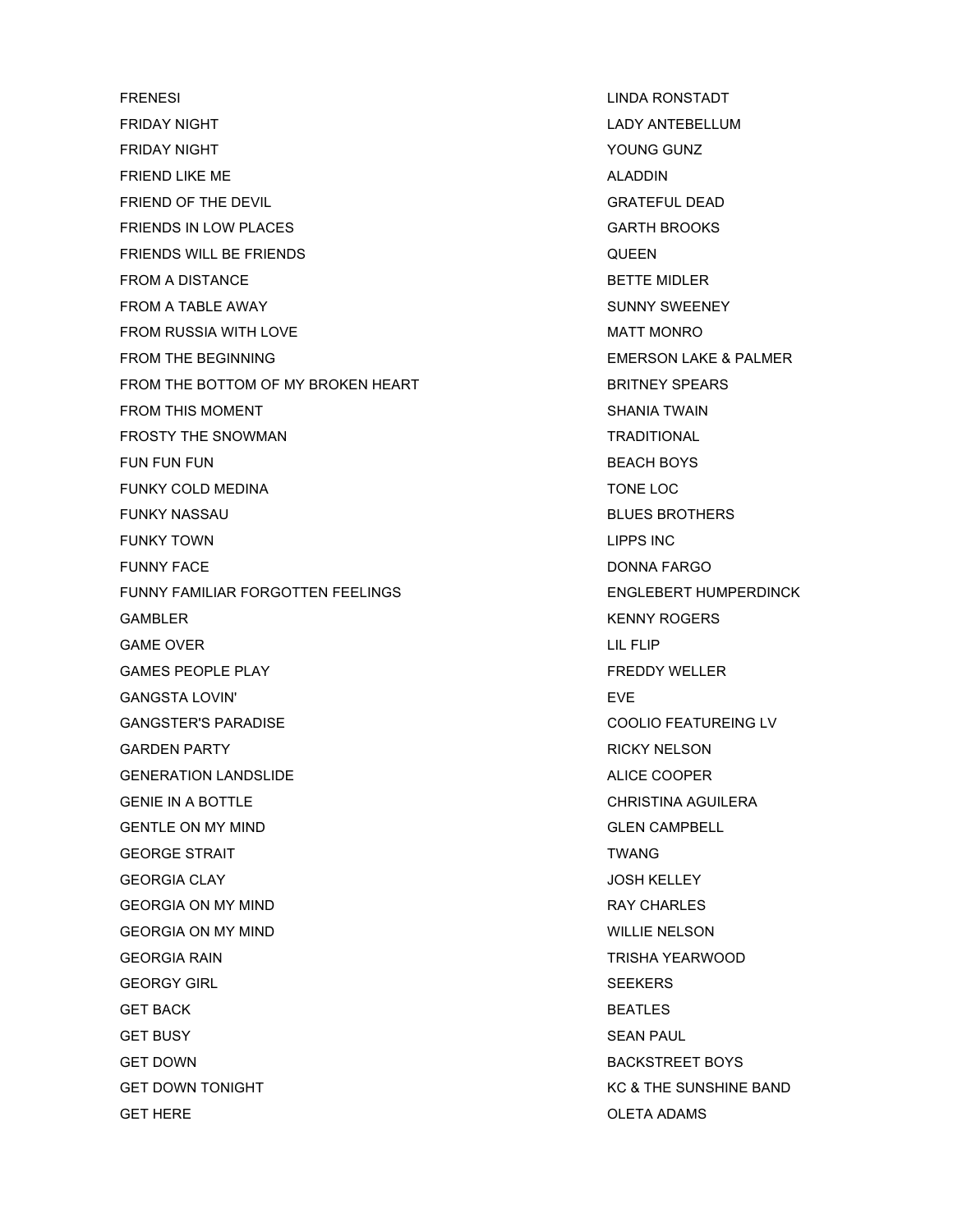GET IT DADDY SLEEPER AGENT GET IT POPPIN FAT JOE GET IT SHAWTY LLOYD GET IT TOGETHER **BEASTIE BOYS** GET ME TO THE CHURCH ON TIME MY FAIR LADY GET NO BETTER CASSIDY GET OFF MY CLOUD GET OF A LOCAL CONTROLLING STONES GET ON YOUR FEET GLORIA ESTEFAN GET OUT OF MY DREAMS **BILLY OCEAN** GET OVER IT **EAGLES** GET OVER YOURSELF **EDEN'S CRUSH** GET RIGHT AND RESIDENCE IN A SERIES OF STRUCK AND THE SERIES OF STRUCK AND SERIES OF STRUCK AND SERIES OF STRUCK GET THE PARTY STARTED **EXECUTES** PINK GET UP GET UP CLARA / CHAMILLIONAIRE GET UP NATE DOGG GET UP STAND UP A RESERVED ON A RESERVED ON A RESERVED ON A RESERVED ON A BOB MARLEY GET'CHA HEAD IN THE GAME **HEAD IN THE GAME HIGH SCHOOL MUSICAL** GETTIN' JIGGY WIT IT WILL SMITH GETTING BETTER GETTING AND THE SEATLES GETTING' THERE TERRI CLARK GETTING TO KNOW YOU GETTING A LATER TO KING & I GETTING TO KNOW YOU GETTING TO KNOW YOU GHOSTBUSTERS **RAY PARKER JR** GIGOLO **RICK CANNON** GIMME BACK MY BULLETS **LYNYRD SKYNYRD** GIMME GIMME GIMME **ABBA** GIMME GIMME GOOD LOVIN' CRAZY ELEPHANT GIMME SOME LOVIN BLUES BROTHERS GIMME THAT CHRIS BROWN / LIL WAYNE GIMME THE LIGHT SEAN PAUL SEAN PAUL SEAN PAUL GIMME THREE STEPS LYNYRD SKYNYRD SAN A LYNYRD SKYNYRD SAN A LYNYRD SKYNYRD SA'S LYNYRD SA'S LYNYRD SA'S LYNYRD GIN AND JUICE SNOOP DOGG GIN, SMOKE, LIES TURNPIKE TROUBADOURS GIRL BEATLES GIRL FROM IMPANEMA **FRANK SINATRA** GIRL I'M A BAD BOY FAT JOE GIRL NEXT DOOR SAVING JANE GIRL TALK THE TRANSPORTED TRANSPORTED TO A SECOND TRANSPORTED TRANSPORTED TRANSPORTED TRANSPORTED TRANSPORTED TRANSPORTED TRANSPORTED TRANSPORTED TRANSPORTED TRANSPORTED TRANSPORTED TRANSPORTED TRANSPORTED TRANSPORTED TRAN GIRL YOU'LL BE A WOMAN SOON NEIL DIAMOND GIRLFRIEND AVRIL LAVIGNE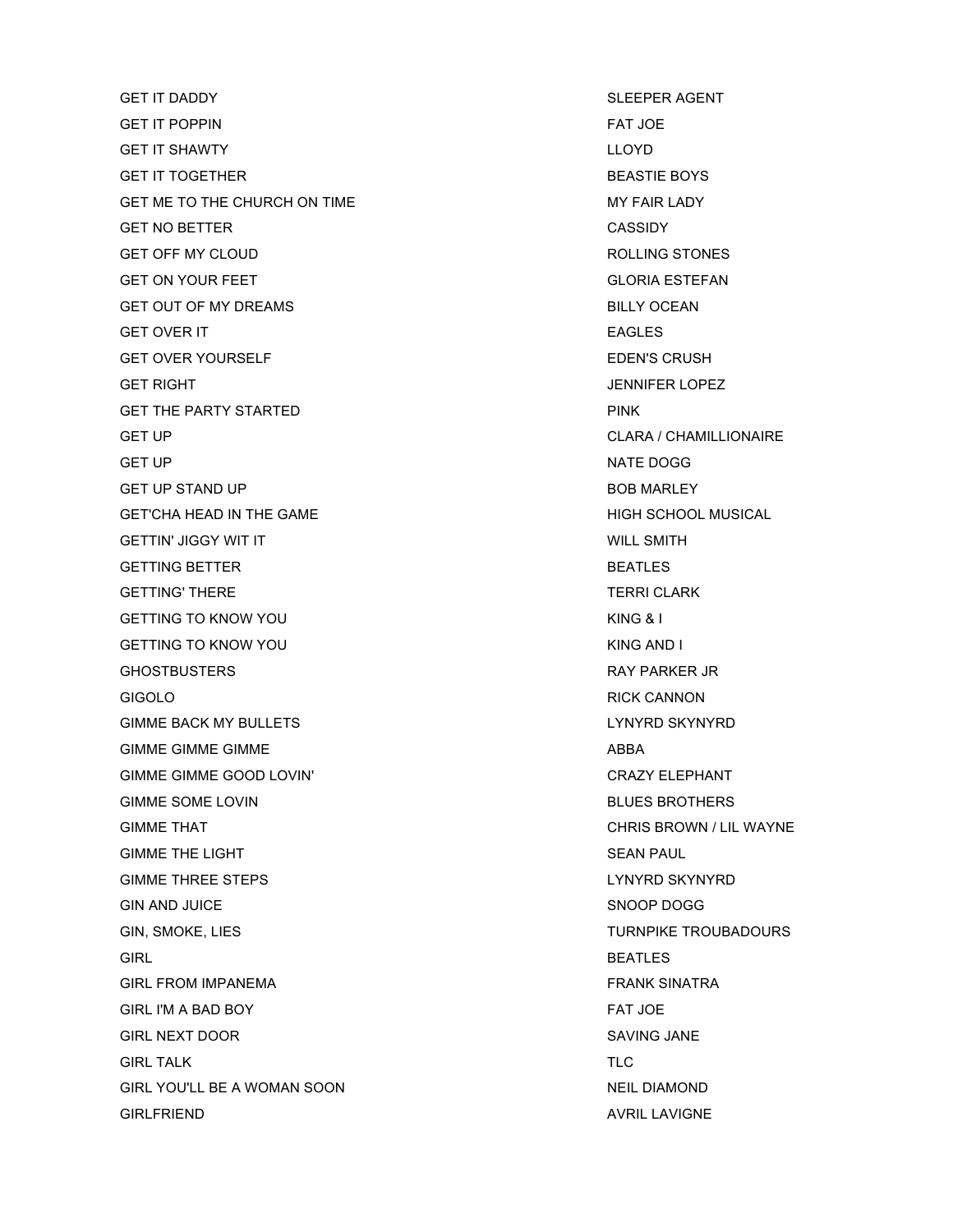GIRLFRIEND NSYNC GIRLS GIRLS GIRLS GIRLS AND THE STATE OF THE STATE OF THE STATE OF THE STATE OF THE STATE OF THE STATE OF THE STATE OF THE STATE OF THE STATE OF THE STATE OF THE STATE OF THE STATE OF THE STATE OF THE STATE OF THE STATE OF GIRLS JUST WANNA HAVE FUN CHARGE AND CYNDI LAUPER GIRLS LIE TOO TERRI CLARK GIRLS ON FILM GIRLS ON FILM GIVE A LITTLE BIT GOO GOO DOLLS GIVE A LITTLE LOVE **SECURE 1999** THE SECURE 1999 STATE 1999 STATE 1999 STATE 1999 STATE 1999 STATE 1999 STATE 199 GIVE A LITTLE MORE **MAROON 5** GIVE A LITTLE WHISTLE **STANDARD** GIVE IT AWAY GEORGE STRAIT GIVE IT AWAY RED HOT CHILI PEPPERS GIVE IT TO ME GIVE IT TO ME GIVE IT UP K-CI GIVE IT UP TO ME SEAN PAUL SEAN PAUL GIVE ME HIS LAST CHANCE **LIONEL CARTWRIGHT** GIVE ME JUST ONE NIGHT **A SET A SET A SET A SET A SET A SET A SET A SET A SET A SET A SET A SET AND SET A SET A** GIVE ME ONE REASON **TRACY CHAPMAN** GIVEN TO FLY PEARL JAM GIVES YOU HELL **ALL-AMERICAN REJECTS** GLAMOROUS FERGIE GLASS ONION BEATLES GLITTER IN THE AIR **PINK** GLORIA LAURA BRANIGAN GLORIA VAN MORRISON GLORY DAYS GUNNER SERVICE SPRINGSTEEN GLYCERINE **BUSH** GO ALL THE WAY **RASPBERRIES** GO GIRL YO GOTTI GO HARDER THE STATE OF THE SERVICE SERVICE SERVICE SERVICE SERVICE SERVICE SERVICE SERVICE SERVICE SERVICE SERVICE GO WHERE YOU WANNA GO **1999 SEEMS TO STALL AND STH DIMENSION** GOD BLESS AMERICA CELINE DION GOD BLESS AMERICA **PATRIOTIC** GOD BLESS AMERICA VCD GOD BLESS AMERICA & WE WILL ROCK YOU STANDARD GOD BLESS THE CHILD GOD BLOOD SWEAT & TEARS GOD BLESS THE CHILD **SHANIA TWAIN** GOD BLESS THE USA LEE GREENWOOD GOD BLESS THE USA PATRIOTIC AND THE USA PATRIOTIC SERVICE SERVICE SERVICE SERVICE SERVICE SERVICE SERVICE SERVICE SERVICE SERVICE SERVICE SERVICE SERVICE SERVICE SERVICE SERVICE SERVICE SERVICE SERVICE SERVICE SERVICE SERV GOD GAVE ROCK 'N ROLL TO YOU GOD GAVE ROCK 'N ROLL TO YOU GOD HANDS TONY OLSON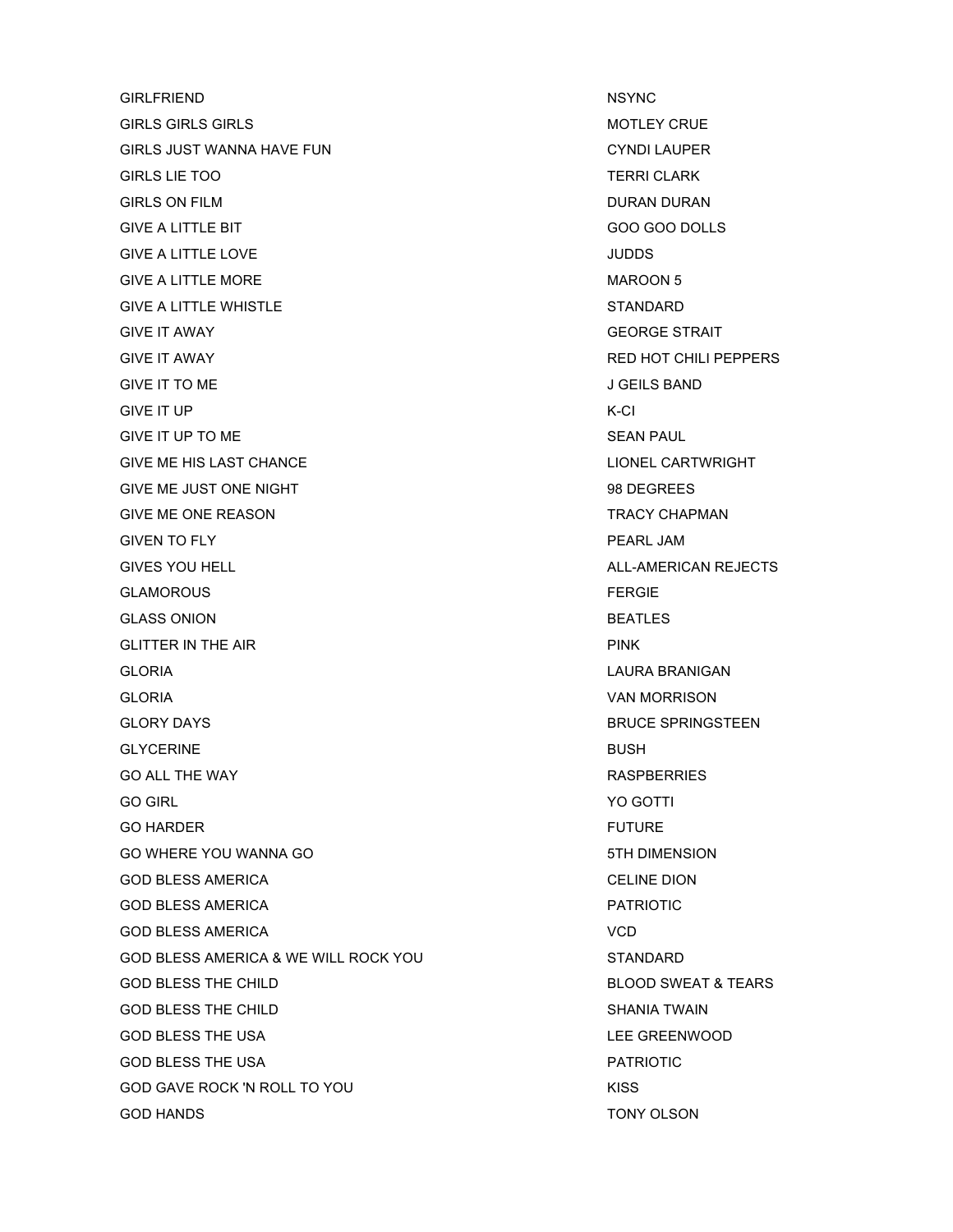GOD MUST HAVE SPENT ALABAMA ALABAMA GOD MUST HAVE SPENT NSYNC GOD REST YE MERRY GENTLEMEN **RASCAL FLATTS** GOD'S WILL GOD'S WILL GOD'S WILL GOD'S WILL GOD'S WILL GOD'S WILL GOD'S WILL GOD'S WILL GOD'S WILL GOD'S WILL GOD GOIN BACK TO MIAMI BLUES BROTHERS GOIN' DOWN YUNG JOC GOIN' UP TO THE COUNTRY **CANNED HEAT** GOING WHERE THE LONELY GO **MERLE HAGGARD** GOLD DIGGER KAYNE WEST GOLDEN SLUMBERS **BEATLES** GOLDENEYE TINA TURNER GOLDFINGER SHIRLEY BASSEY GOLDIE A\$AP ROCKY GONE CRAZY ALAN JACKSON GONNA COME BACK AS A COUNTRY SONG ALAN JACKSON GONNA DIE YOUNG DIERKS BENTLEY GOOD GOOD CHUCK BERRY CHUCK BERRY GOOD FOR ME BOB SEGER GOOD FRIEND NINE DAYS GOOD GOLLY MISS MOLLY **AND COOP COOL** COOP GOLLY MISS MOLLY GOOD LOVE **MARY J. BLIGE** GOOD LOVIN' YOUNG RASCALS GOOD LOVIN' (MAKES IT RIGHT) TAMMY WYNETTE GOOD LUCK CHARM **ELVIS PRESLEY** GOOD LUCK WITH THAT **ZACH PAXSON** GOOD MORNING HEARTACHE STANDARD GOOD MORNING STARSHINE **A STARBER STARSHING** GOOD THING FINE YOUNG CANNIBALS GOOD TIME GOOD TIME A SANDWARD SOME SANDWARD SOME SANDWARD SANDWARD SANDWARD SANDWARD SANDWARD SANDWARD SANDWARD SANDWARD SANDWARD SANDWARD SANDWARD SANDWARD SANDWARD SANDWARD SANDWARD SANDWARD SANDWARD SANDWARD SANDWARD S GOOD TIME **GOOD TIME SECULIAR SECURE AND A SECULAR SECURE AND A SECULAR SECURE AND A SECURE AND A SECURE AND A SECURE AND A SECURE AND A SECURE AND A SECURE AND A SECURE AND A SECURE AND A SECURE AND A SECURE AND A SECUR** GOOD TIME GOOD TIME A RELATION CONTINUES. THE CONTRACT OWN CITY & CARLY RAE JEPSEN GOOD TIME CHARLIE ALBERT KING GOOD TIMES **CHIC** GOOD TIMES CHARLIE'S GOT THE BLUES DANNY O'KEEFE GOOD VIBRATIONS WILSON PHILLIPS GOODBYE EARL **DIXIE CHICKS** GOODBYE TO ROMANCE **COODBYE TO ROMANCE COODBYE TO ROMANCE** GOODBYE TO YOU GOODBYE TO YOU ALL THE SERANCH SERANCH AND THE SERANCH SERANCH SERANCH SERANCH GOODBYE TO YOU GOODBY TO YOU SCANDAL GOODIES CONTROL CONTROL CONTROL CONTROL CONTROL CONTROL CONTROL CONTROL CONTROL CONTROL CONTROL CONTROL CONTROL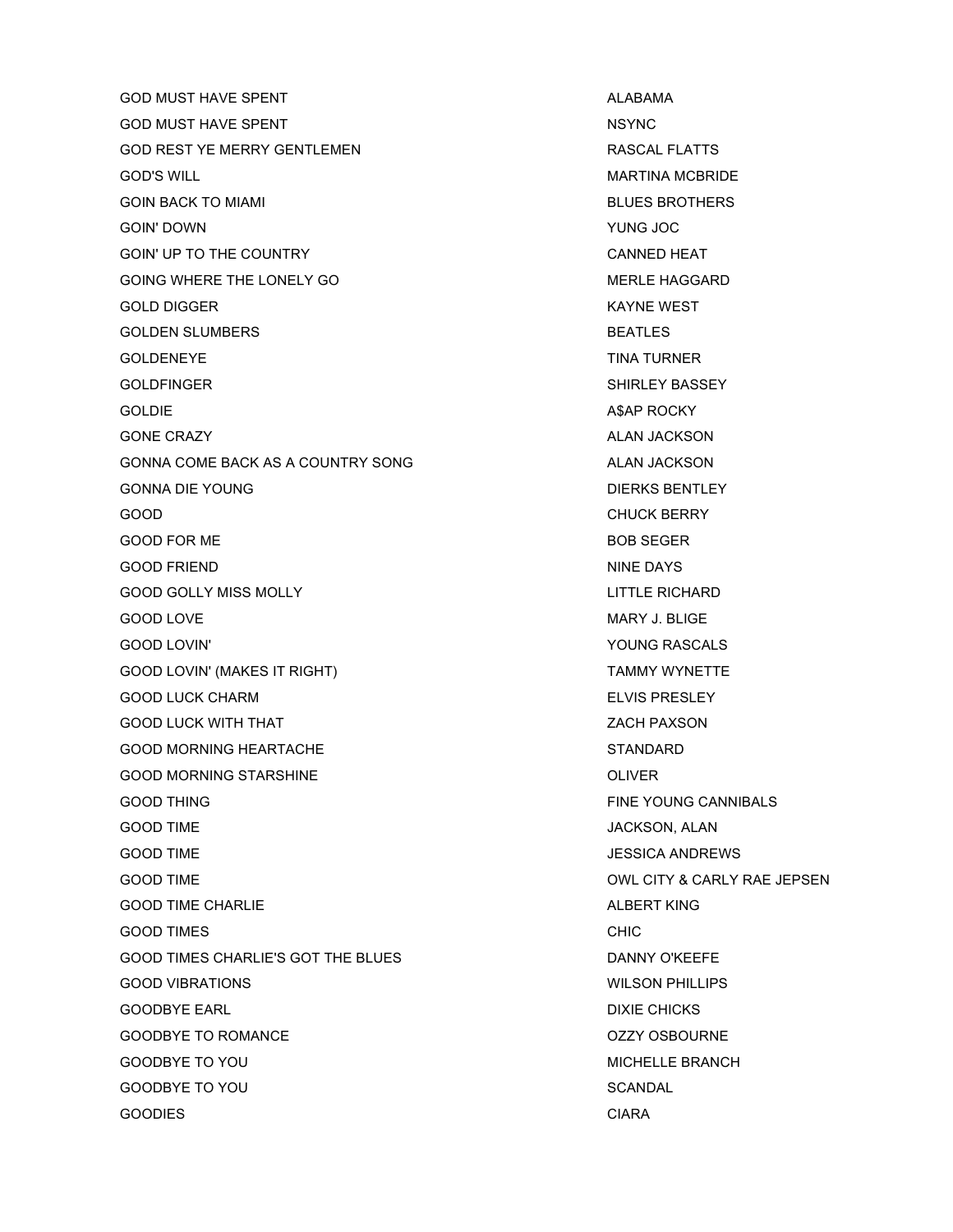GOODNIGHT AND GOODBYE JONAS BROTHERS GOODNIGHT MY LOVE THE SAME SERVING SERVING A SERVING SERVING A SERVING SERVING SERVING SERVING SERVING SERVING GOODNIGHT SWEETHEART **DAVID KERSH** GOODNIGHT SWEETHEART SERVICES AND SPANIELS GOODY GOODY FRANKIE LYMON & THE TEENS GOSSIP FOLKS MISSY ELLIOTT GOT ME GOING CRAZY **SEE A REPORT OF STATE AND STATE OF STATE AND ACCOUNT OF STATE AND STATE AND STATE AND STATE A** GOT MY MIND SET ON YOU GEORGE HARRISON GOTTA BE SOMEBODY NICKELBACK GOTTA GETCHA **JERMAINE DUPRI** GRADUATION (FRIENDS FOREVER) VITAMIN C GRAND OLD FLAG GEORGE COHEN GRANDPA JUDDS GRANDPA JUDDS GRANDPA THE JUDDS GRAPEFRUIT DIET(ZOOT SUIT RIOT) 
WEIRD AL YANKOVIC GREASE BEE GEES GREASE GREASE GREAT BALLS OF FIRE THE SERIES OF STREET AND THE SERIES OF STREET AND THE SERIES OF STREET AND THE SERIES OF STREET AND THE SERIES OF STREET AND THE SERIES OF STREET AND THE SERIES OF STREET AND THE SERIES OF STREET AND TH GREAT LIGHT OF THE WORLD GREAT LIGHT OF THE WORLD GREAT PRETENDER PLATTERS GREATER IS HE JANNA LONG GREATEST LOVE OF ALL **WHITNEY HOUSTON** GREED GODSMACK GREEN DOLPHIN STREET AND RESIDENCE IN A STREET AND THE LONDON GREEN GRASS GROWS TRADITIONAL GREEN GREEN BROTHERS FOUR GREEN GREEN GRASS OF HOME TOM JONES GREEN LIGHT **READING THE CONSTRUCTION CONSTRUCTS** OF READING THE READING THE READING THE READING THE READING THE R GREEN RIVER CREEDENCE CLEARWATER GREEN-EYED LADY GEREEN-EYED LADY SUGARLOAF GRENADE MARS, BRUNO GROOVE IS IN THE HEART **DEE-LITE** GROOVIN' GROOVIN' SALES AND THE SERVICE OF THE SERVICE OF THE SERVICE OF THE SERVICE OF THE SERVICE OF THE SERVICE OF THE SERVICE OF THE SERVICE OF THE SERVICE OF THE SERVICE OF THE SERVICE OF THE SERVICE OF THE SERVICE OF GROOVY KIND OF LOVE **PHIL COLLINS** GUANTANAMERA SPANISH GUARDIAN **ALANIS MORISSETTE** GUESS WHAT SYLEENA JOHNSON GUIDING LIGHTS GUIDING LIGHTS AND REALLY AND LIGHTS AND REALLY AND LIGHTS AND REALLY AND LIGHTS AND REALLY AND LIGHTS AND REALLY AND LIGHTS AND REALLY AND LIGHTS AND REALLY AND LIGHTS AND REALLY AND REALLY AND REALLY AND R GUITAR SLINGER VINCE GILL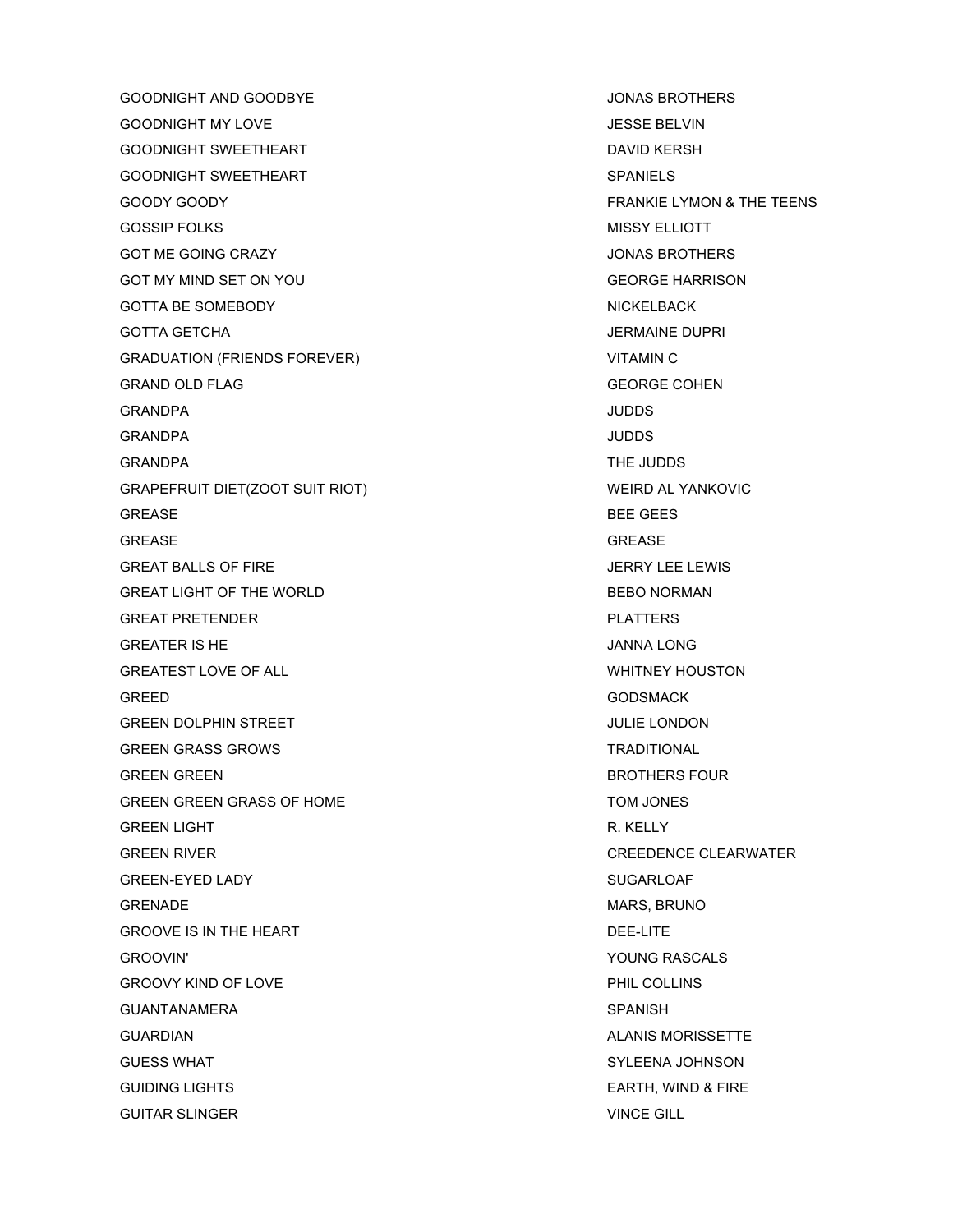GUITARS AND CADILLACS **EXECUTE A SECULO A RESIDENT OF A SECULO AND SECUTE A RESIDENT YOAKAM** GUYS DO IT ALL THE TIME MINDY MCCREADY GYPSIES TRAMPS AND THIEVES **CHER** HABLAME DE FRENTE ANA GABRIEL HAIR OF THE DOG NAZARETH HAKUNA MATATA DISNEY HAKUNA MATATA LION KING HALF A HEART TATTOO JENNIFER HANSON HALF AS MUCH **HANK WILLIAMS** HALF BREED CHER HALFWAY TO PARADISE **BOBBY VINTON** HALLELUJAH I LOVE HER SO RAY CHARLES HALLELUYA JEWISH FAVORITES HALO BEYONCE HAMMER TO FALL QUEEN HAND IN MY POCKET **ALANIS MORISSETTE** HAND JIVE JOHNNY OTIS HANDS JEWEL HANDS CLEAN ALANIS MORISSETTE HANDS DOWN DASHBOARD CONFESSIONAL HANG ON SLOOPY THE MCCOYS HANG ON TO YOUR LOVE SADE SADE SADE HANGIN' AROUND WHITES HANGING BY A MOMENT THE RELEASE AND LIFEHOUSE HANGING TOUGH NEW KIDS ON THE BLOCK HANKY PANKY NARODIO AND TOMMY JAMES HANNAH MONTANA DON'T WALK AWAY HANNAH MONTANA DREAM HANNAH MONTANA SPOTLIGHT HANUKAH MEDLEY JEWISH FAVORITES HAPPINESS IS A WARM GUN BEATLES HAPPY SAVING JANE / ASHANTI HAPPY BIRTHDAY TRADITIONAL HAPPY BIRTHDAY SWEET SIXTEEN NEIL SEDAKA HAPPY TOGETHER TURTLES HARD RIHANNA / YOUNG JEEZY HARD DAYS NIGHT BEATLES HARD HABIT TO BREAK CHICAGO HARD HEADED WOMAN CAT STEVENS HARD TO BE HUMBLE **MAC DAVIS**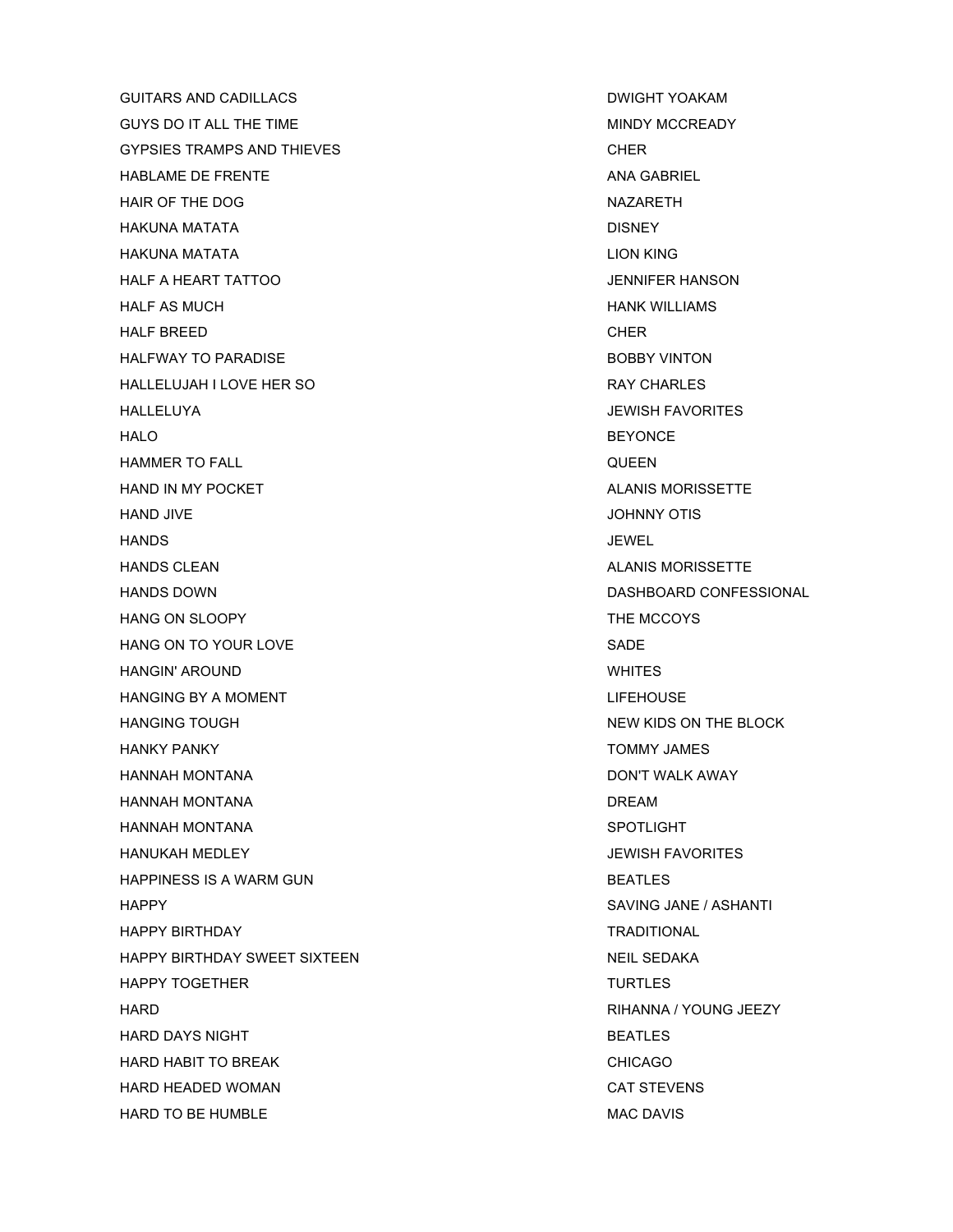HARD TO HANDLE **Example 10 and 20 and 20 and 20 and 20 and 20 and 20 and 20 and 20 and 20 and 20 and 20 and 20 and 20 and 20 and 20 and 20 and 20 and 20 and 20 and 20 and 20 and 20 and 20 and 20 and 20 and 20 and 20 and 20** HARD TO HANDLE THE BLACK CROWS HARD TO LOVE THE RESERVE AND TO LOVE THE RESERVE AND TO LOVE THE RESERVE AND TO LOVE HARD TO SAY I'M SORRY CHICAGO HARD WORKIN' MAN BROOKS AND DUNN HARDEN MY HEART QUARTERFLASH HARDEST PART **International Contract Contract Contract Contract Contract Contract Contract Contract Contract Contract Contract Contract Contract Contract Contract Contract Contract Contract Contract Contract Contract Contr** HARLEM SHUFFLE **External state of the state of the state of the state of the state of the state of the state of the state of the state of the state of the state of the state of the state of the state of the state of the st** HARMONY ELTON JOHN **HARPER VALLEY PTA JEANNIE C RILEY** HARRIETT JONES ERIC BENÉT H-A-R-R-I-G-A-N IRISH STANDARDS HARVEST MOON NEIL YOUNG HAS ANYBODY SEEN AMY JOHN WIGGINS & AUDREY WIGGINS HASHPIPE WEEZER HATIVKA JEWISH FAVORITES HAULED OFF AND KISSED ME STEVE HOLY HAVA NAGILA JEWISH FAVORITES HAVE A DREAM ABBA HAVE I TOLD YOU LATELY **Example 20 YOU ALLOCATE CONTROLS AND STEWART** HAVE MERCY JUDDS HAVE YOU EVER **BRANDY** HAVE YOU EVER LOVED A WOMAN DEREK & THE DOMINOS HAVE YOU EVER LOVED A WOMAN ERIC CLAPTON HAVE YOU EVER SEEN THE RAIN CREEDENCE CLEARWATER HAVE YOURSELF A MERRY LITTLE CHRISTMAS CHRISTINA AGUILERA HAVEINU SHALOM ALEICHEM JEWISH FAVORITES HAVEN'T PLAYED THIS SONG IN YEARS NEIL DIAMOND HAVIN' A PARTY NETWORK IN THE SOUTHSIDE JOHNNY HAVING MY BABY PAUL ANKA HE GETS THAT FROM ME **REBA MCENTIRE** HE LOVES U NOT - (NO GRAPHICS!!) DREAM HE OUGHTA KNOW THAT BY NOW LEE ANN WOMACK HE STOPPED LOVING HER TODAY GEORGE JONES HE TALKS TO ME LORRIE MORGAN AND THE TALKS TO ME HE WAS REALLY SAYING SOMETHING **VELVETTES** HE WASN'T MAN ENOUGH TO THE WASN'T MAN ENOUGH HEAD AND SHOULDERS, KNEES AND TOES KIDS HEAD GAMES FOREIGNER HEAD ON COLLISION NEW ROUND GLORY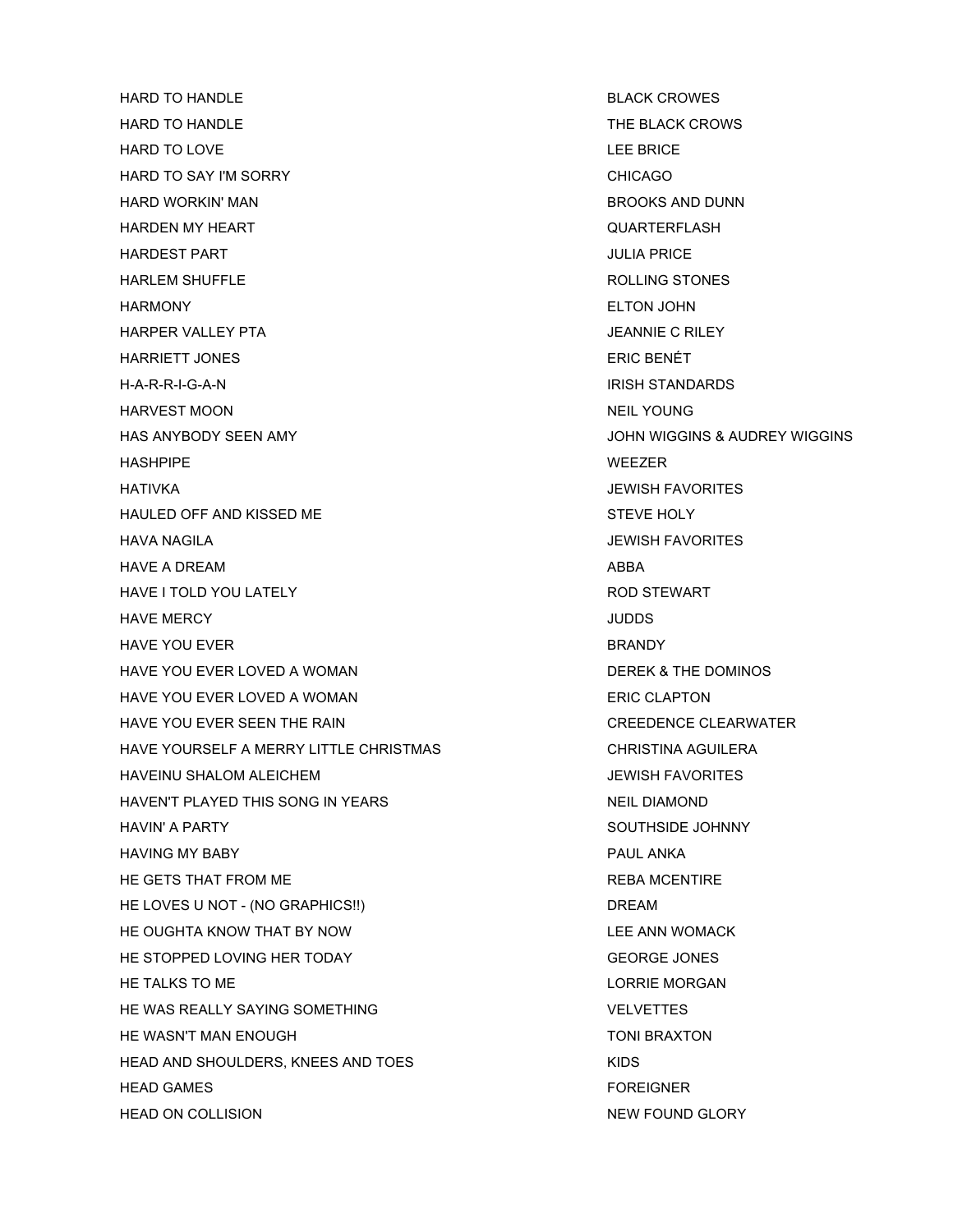HEADED FOR THE FUTURE NEIL DIAMOND HEADS CAROLINA TAILS CALIFORNIA JO DEE MESSINA HEADSPRUNG LL COOL J HEART AND SOUL HUEY LEWIS / NEWS HEART FULL OF SOUL YARDBIRDS HEART LIKE MINE THE STATE MIRANDA LAMBERT HEART OF A LONELY GIRL DIERKS BENTLEY HEART OF GLASS BLONDIE HEART OF GOLD **NEIL YOUNG** HEART OF STONE CHERREN AND THE STONE CHERREN ASSAULT A STOLEN. HEART OVER MIND **LORRIE MORGAN** HEARTACHE JAMEY JOHNSON HEARTACHE TONIGHT **EAGLES** HEARTACHES BY THE NUMBERS **EXECUTE A SET A SET AND REAR THE SET AND REA** HEARTBEAT SLOWING DOWN THE ALL-AMERICAN REJECTS HEARTBREAK HOTEL THEARTBREAK HOTEL THEART SELVIS PRESLEY HEARTBREAK HOTEL **WHITNEY HOUSTON** HEARTBREAKER LED ZEPPELIN HEARTBREAKER PAT BENATAR HEARTBROKE **RICKY SKAGGS** HEARTLAND GEORGE STRAIT HEARTLESS WEST, KANYE HEARTS ARE GONNA ROLL **A CONTACT A CONTACT A CONTACT AND HAL KETCHUM** HEAT OF THE NIGHT BRYAN ADAMS HEATWAVE MARTHA REEVES & VENDELLAS HEAVEN BRYAN ADAMS HEAVEN DU SAMMY DESCRIPTION OF THE SAMMY DUS AMMY HEAVEN LOS LONELY BOYS HEAVEN HELP ME WYNONNA HEAVEN IS A PLACE ON EARTH BELINDA CARLISLE HEAVEN MUST HAVE SENT YOU POINTER BONNIE HEIGH HO SNOW WHITE HELL SQUIRREL NUT ZIPPERS HE'LL HAVE TO GO JIM REEVES HELL IS FOR CHILDREN **PAT BENATAR** HE'LL NEVER KNOW LAURA IZIBOR HELLA GOOD NO DOUBT HELLO AGAIN NEIL DIAMOND HELLO BEAUTIFUL JONAS BROTHERS HELLO DARLIN' CONWAY TWITTY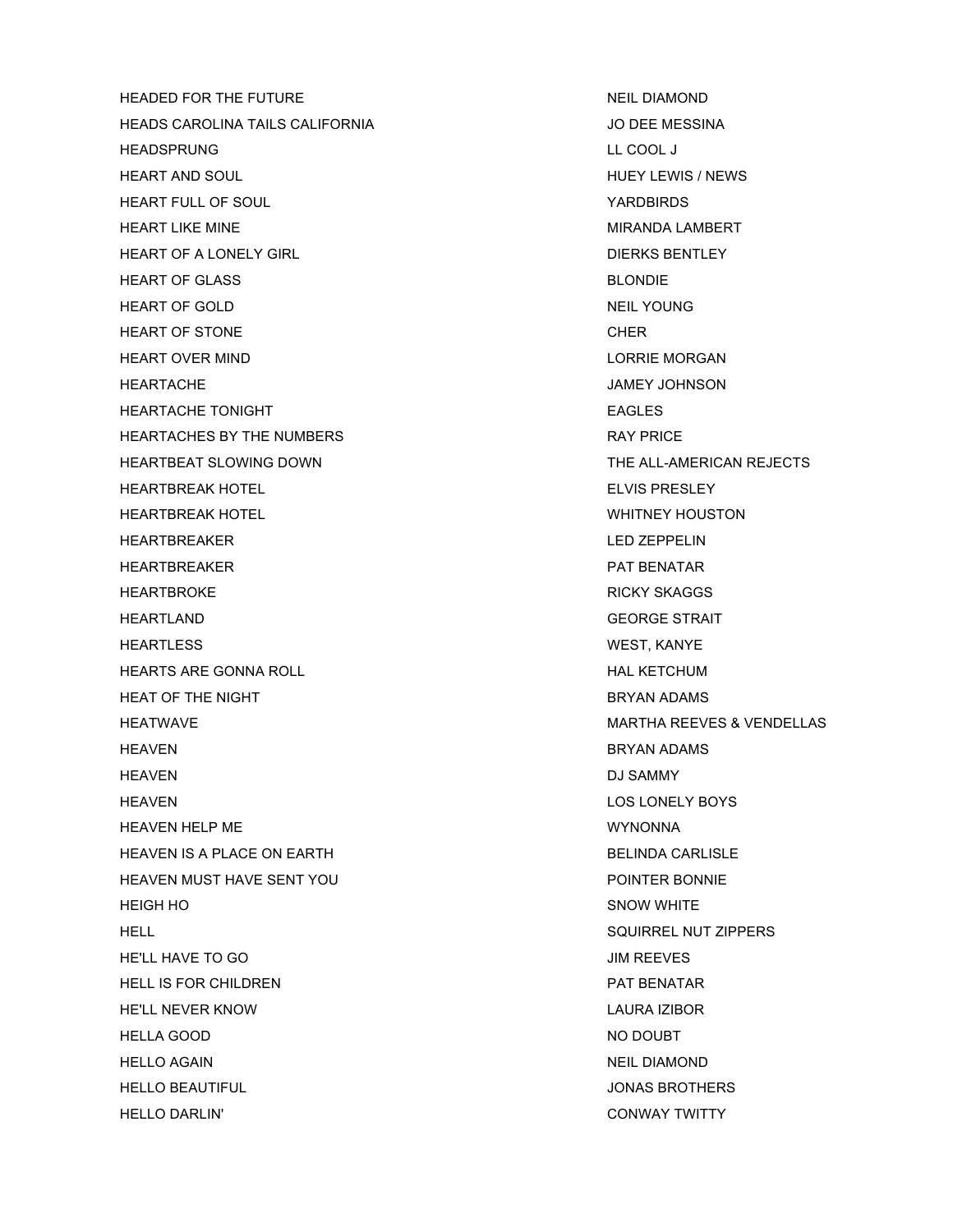HELLO DOLLY LOUIS ARMSTRONG HELLO GOD **DOLLY PARTON** HELLO GOODBYE BEATLES HELLO HOORAY ALICE COOPER HELLO I LOVE YOU DOORS HELLO L.O.V.E. JOHN MICHAEL MONTGOMERY HELLO MARY LOU **RICKY NELSON** HELLO STRANGER BARBARA LEWIS HELLO TROUBLE **DESERT ROSE BAND** HELLO WALLS **FARON YOUNG** HELLO WORLD **LADY ANTEBELLUM** HELLS BELLS AC/DC HELP BEATLES HELP ME JONI MITCHELL HELP ME NICK CARTER NICK CARTER HELP ME I THINK I'M FALLING **The CONING STATE AND A SET OF A SET OF A SET OF A SET OF A SET OF A SET OF A SET O** HELP ME MAKE IT THROUGH THE NIGHT **RAY PRICE** HEMORRHAGE **FUEL** HER DIAMONDS **ROB THOMAS** HER STRUT **BOB SEGER** HERE AND NOW **LUTHER VANDROSS** HERE BY ME 3 DOORS DOWN HERE COMES THE RAIN **MAYERICKS** HERE COMES THE RAIN AGAIN **EURYTHMICS** HERE COMES THE SUN BEATLES HERE FOR THE PARTY GRETCHEN WILSON HERE I AM AIR SUPPLY HERE I GO AGAIN **MARIO** HERE THERE AND EVERYWHERE **BEATLES BEATLES** HERE WE ARE ALABAMA ALABAMA ARE ALABAMA ALABAMA ALABAMA ARE ARE ALABAMA ALABAMA ARE ARE ARE ALABAMA ARE ARE ARE HERE WE ARE GLORIA ESTEFAN HERE WE GO NSYNC HERE WE GO AGAIN **DEMI LOVATO** HERE WITH ME **DIDO** HERE WITHOUT YOU 3 DOORS DOWN HERE YOU COME AGAIN **DOLLY PARTON** HERE'S A QUARTER TRAVIS TRITT HERE'S SOME LOVE TANYA TUCKER HERE'S THAT RAINY DAY STANDARD STANDARD HERE'S TO THE NIGHT **EVERY** EVERY TO THE NIGHT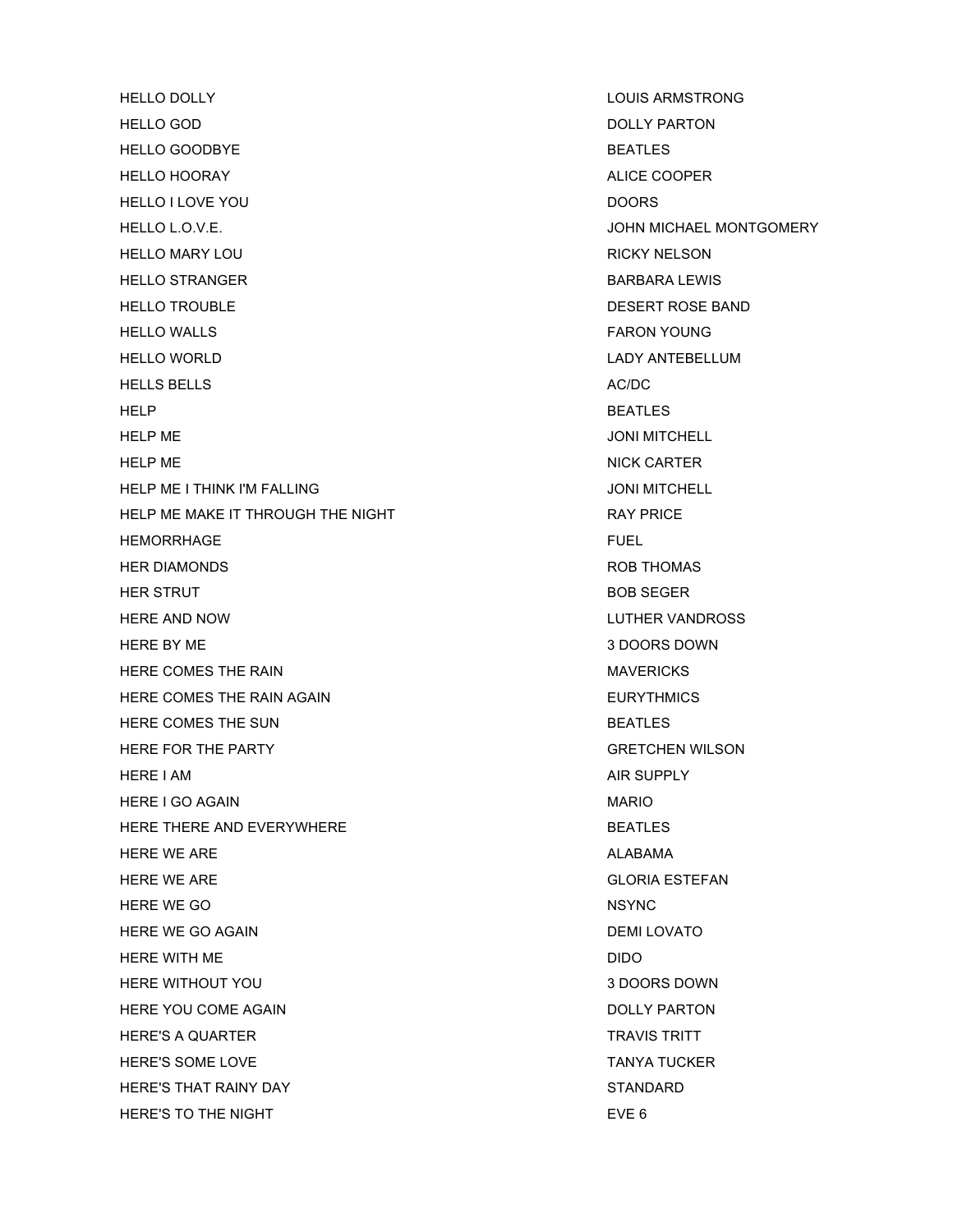HERO ENRIQUE IGLESIAS HERO MARIAH CAREY HE'S A HEARTACHE JANIE FRICKIE HE'S A REBEL CRYSTALS HE'S A TRAMP LADY AND THE TRAMP HE'S GOT THE WHOLE WORLD **TRADITIONAL** HEY BABY NO DOUBT HEY BABY TED NUGENT HEY BARTENDER BLUES BROTHERS HEY BIG SPENDER SWEET CHARITY HEY GIRL JOHN LEGEND HEY GOOD LOOKIN HANK WILLIAMS JR. HEY GOOD LOOKIN WILLIAMS JR, HANK HEY JEALOUS LOVER THE STATE STATE STATES AND THE STATE STATES AND THE STATE STATES AND THE STATES AND THE STATES HEY JOE JIMI HENDRIX HEY JUDE **BEATLES** HEY LITTLE GIRL SANDICATE OF SOUND HEY LITTLE GIRL HEY MA CAM'RON HEY MAMA BLACK EYED PEAS HEY PACHUCO ROYAL CROWN REVUE HEY PRETTY GIRL **A CONSERVERT CONTROL CONSERVERT CONTROL** HEY SOUL SISTER TRAIN TRAIN HEY STEPHEN TAYLOR SWIFT HEY THERE DELILAH **PLAIN WHITE T'S** HEY TONIGHT CREEDENCE CLEARWATER HEY YA OUTKAST HIDDEN AWAY JOSH GROBAN HIGH ENOUGH DAMN YANKEES HIGH HOPES FRANK SINATRA HIGHER CREED HIGHER TAIO CRUZ HIGHWAY 40 BLUES **RICKY SKAGGS** HIGHWAY TO HELL **AC/DC** HIGHWAYMAN WILLIE NELSON HIPPY HIPPY SHAKE SWINGING BLUE JEANS HIPS DON'T LIE SHAKIRA SHAKIRA SHAKIRA SHAKIRA SHAKIRA SHAKIRA SHAKIRA SHAKIRA SHAKIRA SHAKIRA SHAKIRA SHAKIRA HIT 'EM UP STYLE OOPS BLU CANTRELL HIT ME WITH YOUR BEST SHOT PAT BENATAR

HERO CHAS KROEGER JOSEY SCOTT HEY BABY (DROP IT TO THE FLOOR HEY BABY (DROP IT TO THE FLOOR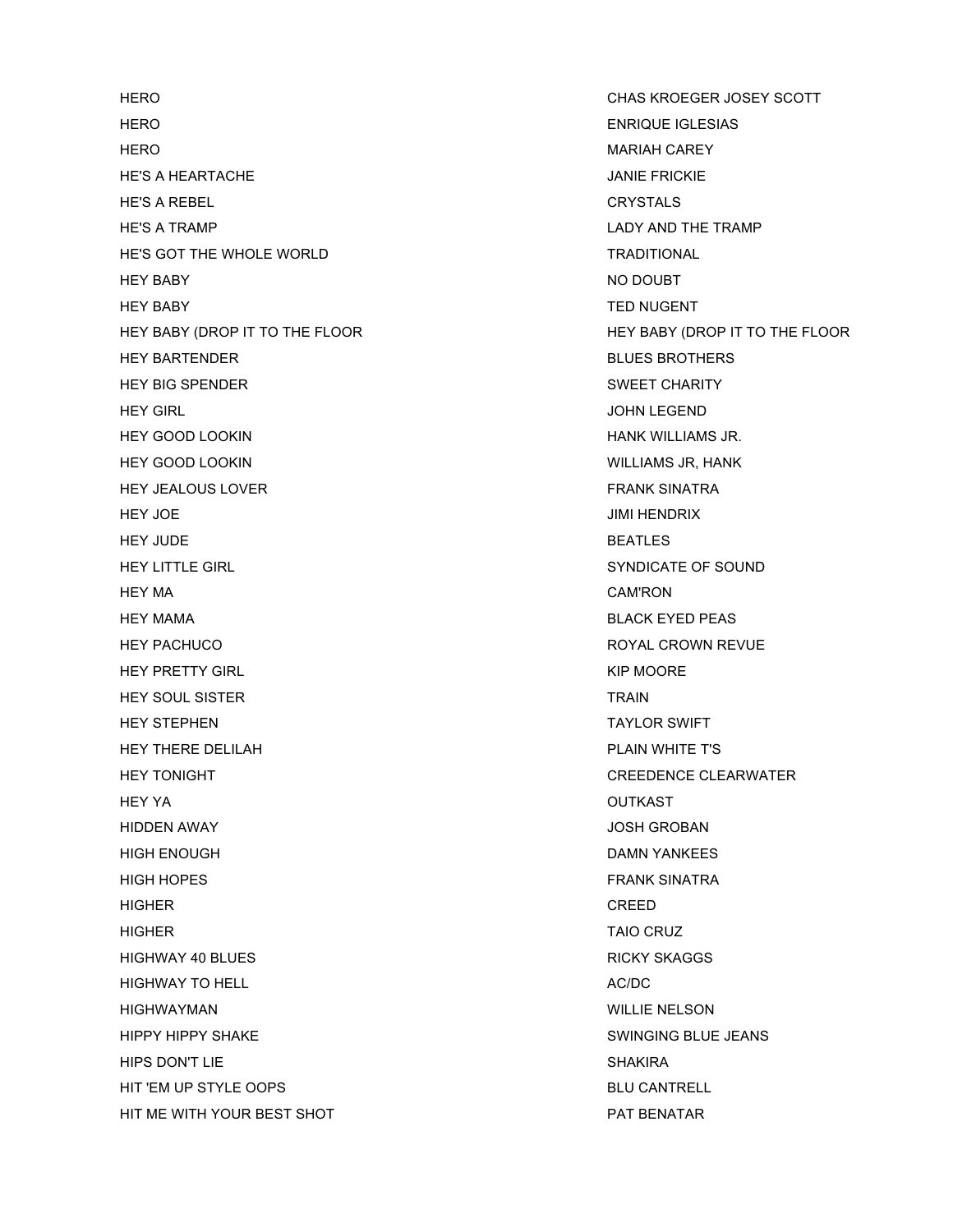HIT THAT OFFSPRING HIT THE FREEWAY TONI BRAXTON HIT THE LIGHTS JAY SEAN FEAT. LIL WAYNE HOEDOWN THROWDOWN HANNAH MONTANA HOLD A WOMAN BUCKY COVINGTON HOLD IT AGAINST ME **BRITNEY SPEARS** HOLD ME, THRILL ME, KISS ME JOHNNY MATHIS HOLD ON GOOD CHARLOTTE HOLD ON JONAS BROTHERS HOLD ON LOOSELY 38 SPECIAL HOLD ON TO WHAT YOU BELIEVE **MUMFORD & SONS** HOLD THE LINE TOTO HOLD YOUR HEAD UP ARGENT HOLDIN' HEAVEN TRACY BYRD HOLDING HER AND LOVING YOU **EARL THOMAS CONLEY** HOLE IN THE HEAD SUGABABES HOLIDAE INN GHINGY AND THE STATE OF THE STATE OF THE STATE OF THE STATE OF THE STATE OF THE STATE OF THE STATE OF THE STATE OF THE STATE OF THE STATE OF THE STATE OF THE STATE OF THE STATE OF THE STATE OF THE STATE OF THE HOLIDAY BEE GEES HOLIDAY MADONNA HOLLABACK GIRL GWEN STEFANI HOLLY HOLY NEIL DIAMOND HOLLYWOOD MADONNA HOLLYWOOD MICHAEL BUBLE HOLLYWOOD NIGHTS **BOB SEGER** HOLLYWOOD SWINGING KOOL / GANG HOLY **NICHOLE NORDEMAN** HOLY IS YOUR NAME CAEDMON'S CALL HOLY WATER BIG AND RICH HOME **CHRIS DAUGHTRY** HOME DAUGHTRY NEWSFILM AND THE RESERVE OF THE RESERVE OF THE RESERVE OF THE RESERVE OF THE RESERVE OF THE RESERVE OF THE RESERVE OF THE RESERVE OF THE RESERVE OF THE RESERVE OF THE RESERVE OF THE RESERVE OF THE RESERVE OF HOME **HOME** DIERKS BENTLEY HOME GOO GOO DOLLS HOME THREE DAYS GRACE HOME SWEET HOME MOTO AND THE MOTOR CRUE MOTOR CRUE HOME TO YOU JOHN MICHAEL MONTGOMERY HOMEBOY ERIC CHURCH HOMECOMING '63 KEITH WHITLEY HOMETOWN HONEYMOON ALABAMA HOMEWARD BOUND **SIMON & GARFUNKEL** HOMEWRECKER GRETCHEN WILSON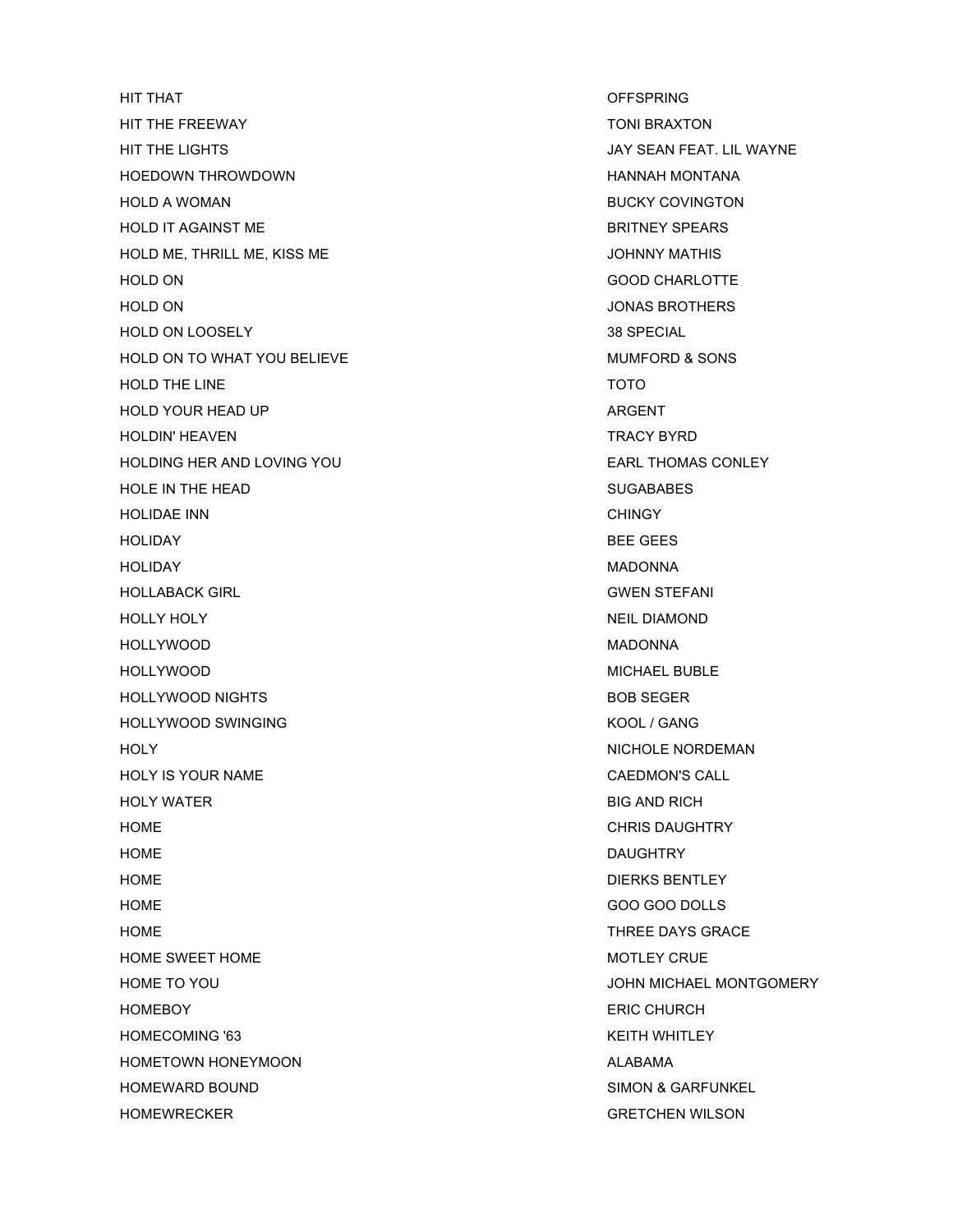HONESTY BILLY JOEL HONESTY **Example 20 Interval 20 Interval 20 Interval 20 Interval 20 Interval 20 Interval 20 Interval 20 Interval 20 Interval 20 Interval 20 Interval 20 Interval 20 Interval 20 Interval 20 Interval 20 Interval 20 Interval 2** HONEY BEE SHELTON, BLAKE HONEY I'M HOME SHANIA TWAIN HONKY TONK BABY HIGHWAY 101 HONKY TONK BADONKADONK TRACE ADKINS HONKY TONK BLUES PIRATES OF THE MISSISSIPPI HONKY TONK HEART **HIGHWAY 101** HONKY TONK WOMAN ROLLING STONES HONKY TONKIN' HANK WILLIAMS JR HOOK BLUES TRAVELER HOPE FAITH EVANS HOPELESSLY DEVOTED TO YOU GREASE HOPELESSLY DEVOTED TO YOU **OLIVIA NEWTON JOHN** HOPELESSLY YOURS LEE GREENWOOD HOT AND WET **112 / LUDACRIS** HOT BLOODED FOREIGNER HOT FOR TEACHER VAN HALEN VAN HALEN HOT GIRLS IN LOVE **LOVERS** AND THE LOVER SET ON THE LOVER BOY HOT IN HERRE NELLY NELLY NELLY HOT LEGS ROD STEWART HOT N COLD KATY PERRY HOT ROD LINCOLN **COMMANDER CODY** HOT STUFF DONNA SUMMER HOTEL CALIFORNIA EAGLES HOTEL CALIFORNIA EAGLES HOTTER THAN FIREWORKS THE STATE OF THE STATE THAN THE STATE OF THE STATE OF THE STATE OF THE STATE OF THE STATE HOUND DOG ELVIS PRESLEY HOUSE OF THE RISING SUN ANIMALS HOUSE THAT BUILT ME, THE LAMBERT, MIRANDA HOW ABOUT YOU GOT THE SAME SERVES TO THE STATE OF THE STATE OF THE STATE OF THE STATE OF THE STATE OF THE STATE OF THE STATE OF THE STATE OF THE STATE OF THE STATE OF THE STATE OF THE STATE OF THE STATE OF THE STATE OF THE HOW ABOUT YOU GALLERY AND STAIND STAIND HOW AM I DOIN **DIERKS BENTLEY** HOW AM I SUPPOSED TO LIVE WITHOUT YOU MICHAEL BOLTON HOW CAN I BE SURE THE SURFER SERVICE SERVICE SERVICE SERVICES AND TO LOCAL THE SURFER SERVICE SERVICE SERVICES HOW CAN I LIVE **ILL NINO** HOW CAN YOU MEND A BROKEN HEART **ALL GREEN** AL GREEN HOW CAN YOU MEND A BROKEN HEART **BEE GEES** HOW COME YOU DON'T CALL ME ALICIA KEYS HOW COME YOU NEVER GO THERE FEIST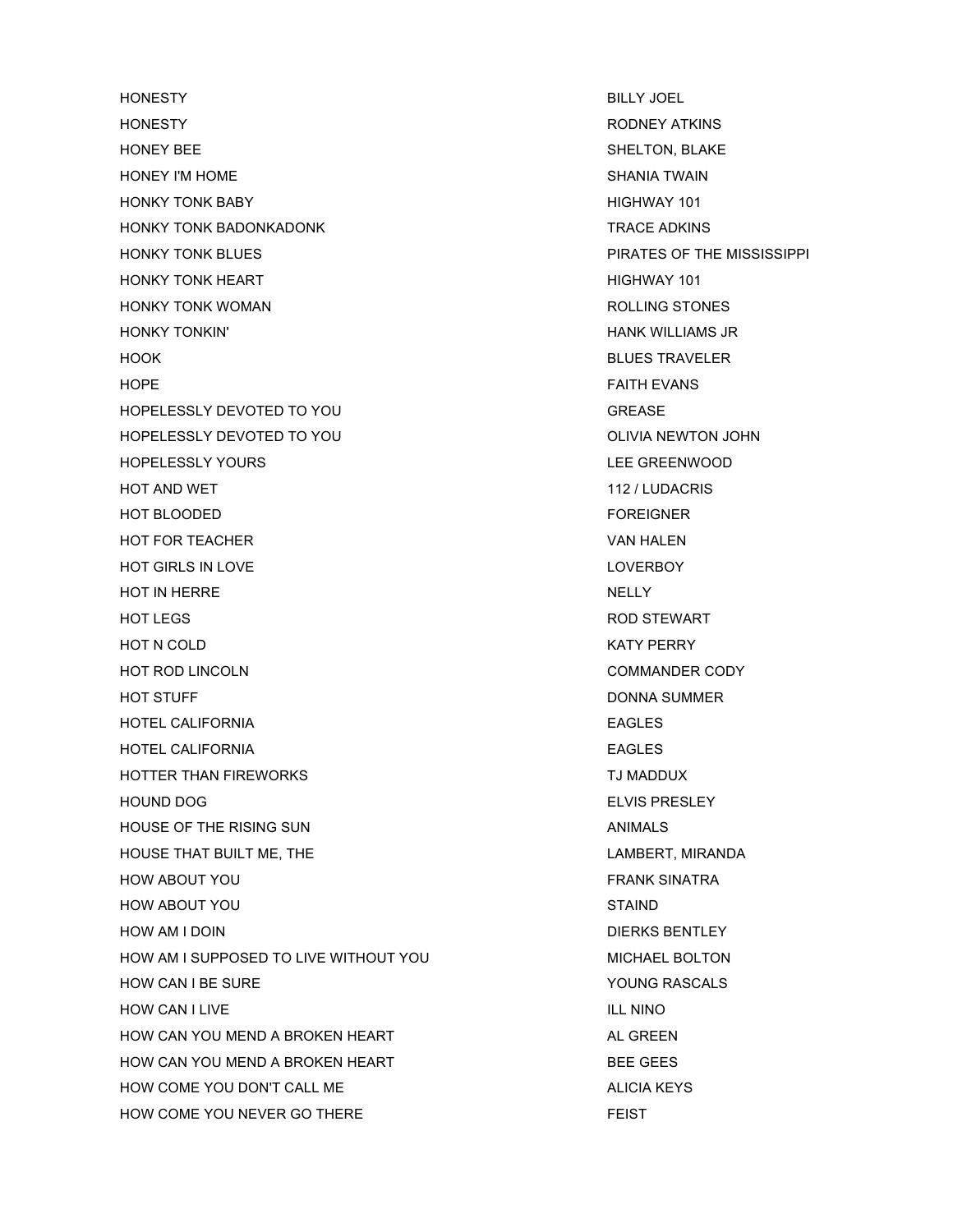HOW DEEP IS YOUR LOVE **BEE GEES** HOW DEEP IS YOUR LOVE **DRU HILL** HOW DO I LIVE LEANN RIMES HOW DO I LIVE TRISHA YEARWOOD HOW DO I LIVE WITHOUT YOUR LOVE LEANN RIMES HOW DO YOU FALL IN LOVE **ALABAMA** HOW DO YOU KEEP THE MUSIC **All and Separation Control Control Control Control Control Control Control Control Control Control Control Control Control Control Control Control Control Control Control Control Control Control** HOW DO YOU LIKE ME NOW TOBY KEITH HOW DO YOU WANT IT 2PAC HOW DOES IT LOOK STEVEN CURTIS CHAPMAN HOW FAR GENERAL BURGER IN THE SERVICE OF THE MARTINA MCBRIDE HOW GREAT THOU ART VCD HOW INSENSITIVE **STANDARD** HOW TO DEAL **FRANKIE J** HOW TO SAVE A LIFE FRAY HOW WE DO GAME / 50 CENT HOW WILL I KNOW WILL I KNOW WHITNEY HOUSTON HOW YOU GONNA ACT LIKE THAT TYRESE HOW YOU REMIND ME NICKELBACK HUMAN TOUCH **BRUCE SPRINGSTEEN** HUMPTY DUMPTY **AND A SET A SET A SET AND A SET AND A SET AND A SET AND A SET AND A SET AND A SET AND A SET AND A** HUNGRY HEART **BRUCE SPRINGSTEEN** HUNGRY LIKE THE WOLF **DURAN DURAN DURAN** HURT CHRISTINA AGUILERA HURT ME LEANN RIMES HURT SO GOOD DESCRIPTION OF THE SOLUTION OF THE SOLUTION OF THE SOLUTION OF THE SOLUTION OF THE SOLUTION OF THE SOLUTION OF THE SOLUTION OF THE SOLUTION OF THE SOLUTION OF THE SOLUTION OF THE SOLUTION OF THE SOLUTION OF TH HURTS LIKE HEAVEN COLDPLAY HUSH LL COOL J HUSTLIN' RICK ROSS HYPNOTIZE NOTORIOUS BIG HYPNOTIZED FLEETWOOD MAC HYSTERIA DEF LEPPARD I AIN'T GONNA EAT OUT MY HEART ANYMORE THE SAME SERVICE OF A SERIES YOUNG RASCALS I AIN'T NO QUITTER CRAIG WAYNE BOYD FEAT. DAVID FRAISER I AIN'T THE ONE LAND THE SAME LAND THE ONE LAND THE ONE LAND THE SAME LAND THE SAME LAND THE SAME LAND THE SAME LAND THE SAME LAND THE SAME LAND THE SAME LAND THE SAME LAND THE SAME LAND THE SAME LAND THE SAME LAND THE SAM **I AM** GINNY OWENS I AM MARY J BLIGE I AM I SAID NEIL DIAMOND I AM MADE OF YOU **RICKY MARTIN** I AM MINE **PEARL JAM**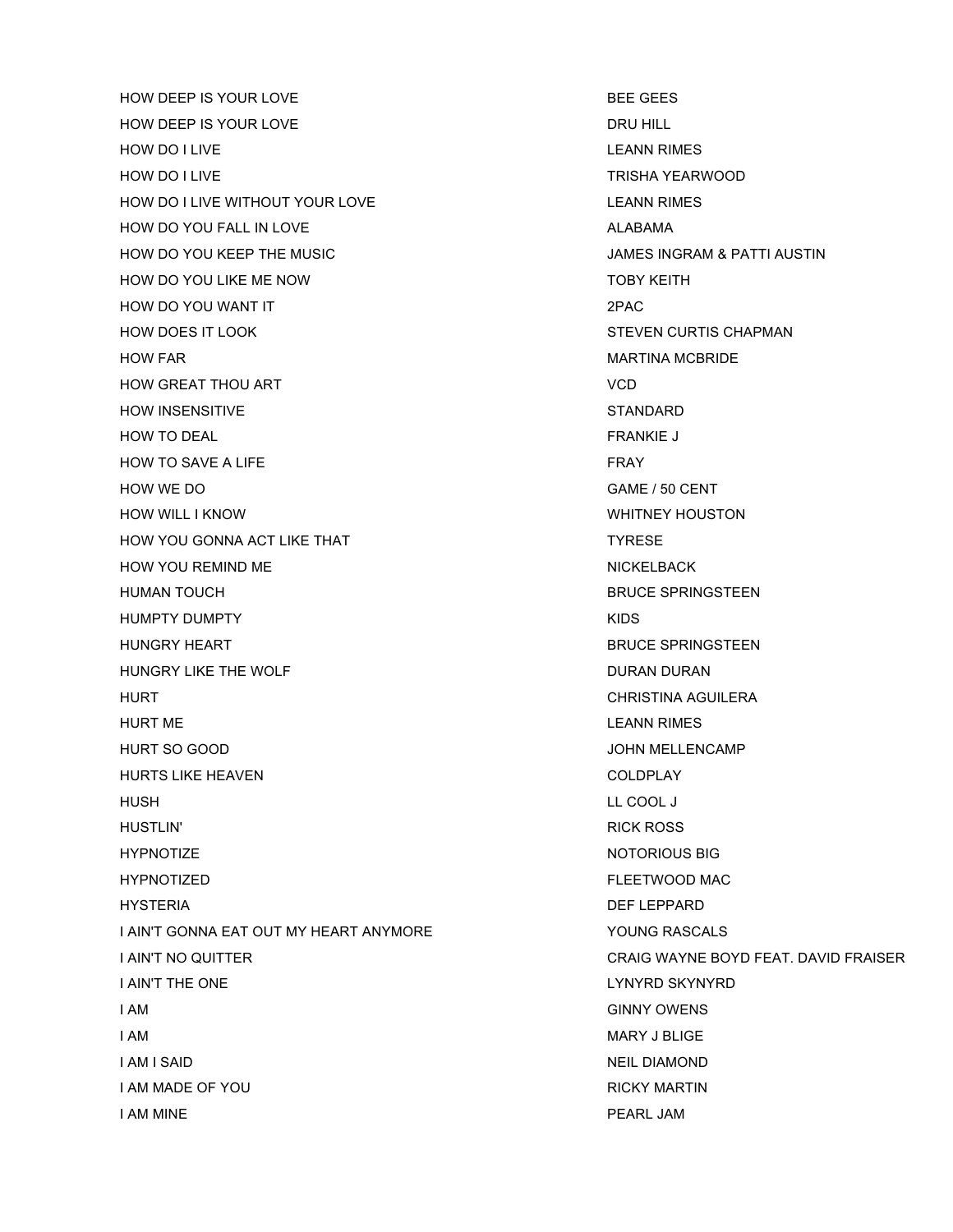I BELIEVE DIAMOND RIO I BELIEVE FANTASIA ETA ETA ETA ETA ERREGIA ERREGIA ERREGIA ERREGIA ERREGIA ERREGIA ERREGIA ERREGIA ERREGIA ERR I BELIEVE AND YOU AND ME I BELIEVE AND YOU AND ME **I BELIEVE I CAN FLY R. KELLY** I BELIEVE IN A THING CALLED LOVE DARKNESS I CAN DREAM ABOUT YOU GAN HARTMAN DAN HARTMAN I CAN HELP BILLY SWAN **I CAN LOVE YOU BETTER DIXIE CHICKS** I CAN SEE CLEARLY NOW **INTERNATION CONSUMING THE SET OF STATE OF STATE OF STATE OF STATE OF STATE OF STATE OF S** I CAN SEE CLEARLY NOW **IN THE SEE ASSESSED AS A CONSTRUCT OF A CONSTRUCT OF A CONSTRUCT OF A CONSTRUCT OF A CONSTRUCTION I CAN SEE FOR MILES** WHO I CAN STILL BREATHE **HALI HICKS** I CAN'T BE YOUR FRIEND **RUSHLOW** I CAN'T DANCE GENESIS I CAN'T DO THAT ANYMORE FAITH HILL I CAN'T DRIVE 55 SAMMY HAGAR I CAN'T GIVE YOU ANYTHING BUT LOVE **ANY ASSEMENT ASSEMARY CLOONEY** I CAN'T HELP IT **HANK WILLIAMS** I CAN'T LOVE YOU BACK **EASTON CORBIN** I CAN'T MAKE YOU LOVE ME ADELE ADELE I CAN'T SLEEP CLAY WALKER I CAN'T STOP LOVING YOU GANG THE STOP STOP ON THE STOP OF THE STOP OF THE STOP OF THE STOP OF THE STOP OF THE STOP OF THE STOP OF THE STOP OF THE STOP OF THE STOP OF THE STOP OF THE STOP OF THE STOP OF THE STOP OF THE STOP I CAN'T STOP THIS THING WE STARTED **EXAMPLE ADAMS** I CAN'T TAKE MY EYES OFF OF YOU IT A CONSIDER THIGH SCHOOL MUSICAL I CAN'T TAKE MY EYES OFF OF YOU LAURYN HILL I CAN'T TAKE YOU ANYWHERE SCOTTY EMERICK I CAN'T TELL YOU WHY EAGLES I CARE 4 U AALIYAH I COULD NOT ASK FOR MORE **EDWIN MCCAIN** I COULD NOT ASK FOR MORE SARA EVANS I COULD WRITE A BOOK STANDARD I COUNT THE MINUTES **EXECUTE A RICKY MARTIN** I CROSS MY HEART **GEORGE STRAIT** I D LIKE TO **CORINNE BAILEY RAE** I DIDN'T GET TO SLEEP AT ALL STATES AND THE DIMENSION I DIDN'T KNOW MY OWN STRENGTH LORRIE MORGAN I DISAPPEAR METALLICA I DO COLBIE CAILLAT I DO I DO I DO I DO I DO I DO ABBA I DO IT FOR YOU GOT BRYAN ADAMS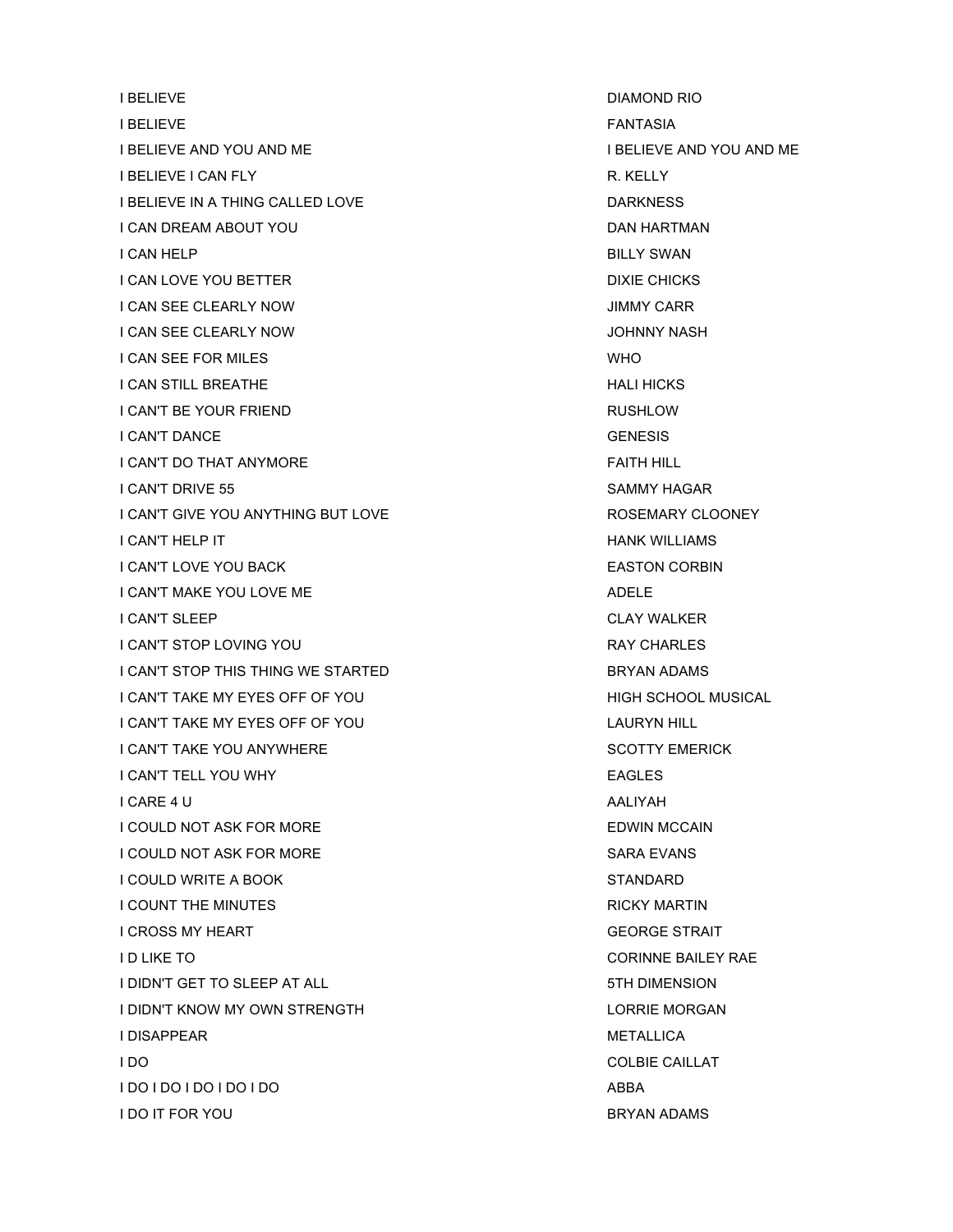**I DO NOT HOOK UP CLARKSON, KELLY** I DO(CHERISH YOU) 98 DEGREES I DON'T BELIEVE IN GOODBYE SAWYER BROWN I DON'T CARE FALL OUT BOY I DON'T DANCE **HIGH SCHOOL MUSICAL 2** I DON'T FEEL LIKE LOVING YOU TODAY GRETCHEN WILSON I DON'T GIVE AND THE STATE AND THE STATE AND A VRIL LAVIGNE I DON'T LIKE TO SLEEP ALONE PAUL ANKA I DON'T WANNA CRY **MARIAH CAREY** MARIAH CAREY I DON'T WANNA KNOW WARE AND THE SERVE OF THE SERVE OF THE MARIO WINANS I DON'T WANT TO TONI BRAXTON I DON'T WANT TO BE In the set of the set of the set of the set of the set of the set of the set of the set of the set of the set of the set of the set of the set of the set of the set of the set of the set of the set of th I DON'T WANT TO GO AVALON I DON'T WANT TO HAVE TO MARRY YOU JAMES BROWN & H CORNELIUS I DON'T WANT TO LIVE WITHOUT YOU FOREIGNER I DON'T WANT TO MISS A THING ALL THE RESONANCE ASSESSMENT A REPOSMENT AND ALL THE RESONANCE ASSESSMENT ASSESSMENT ASSESSMENT ASSESSMENT ASSESSMENT ASSESSMENT AND A REPOSMENT AND A REPOSMENT AND A REPOSMENT ASSESSMENT ASSES I DREAMED A DREAM LES MISERABLE I DRINK ALONE GEORGE THOROGOOD I FALL TO PIECES PATSY CLINE I FEEL THE EARTH MOVE CAROLE KING I FEEL THE EARTH MOVE **MARTIKA** I FINALLY FOUND SOMEONE **BARBRA STREISAND & BRYAN ADAMS** I FOUGHT THE LAW **BOBBY FULLER FOUR** I FOUND SOMEONE CHERACH CHERACH CHERACH CHERACH CHERACH CHERACH CHERACH CHERACH CHERACH CHERACH CHERACH CHERACH I GET A KICK OUT OF YOU GOT A CHARGE TO BE A GOT A FRANK SINATRA **I GET LOST** ERIC CLAPTON **I GIVE YOU TAKE MARIA MARIA I GO BACK KENNY CHESNEY I GO TO EXTREMES BILLY JOEL I GOT A FEELING BLACK EYED PEAS** I GOT A NAME **I** A NAME **I GOT I.D.** PEARL JAM I GOT MY MIND MADE UP **INSTANT FUNK** I GOT SOUL AND I'M SUPER BAD JAMES BROWN I GOT YOU ANITA CARTER & W JENNINGS I GOT YOU JAMES BROWN **I GOT YOU BABE** CHER CHER I GOT YOU BABE SONNY & CHER I GOTTA GO MY OWN WAY **A MODE CONSUMING THE CONSUMING A MODE CONSUMING A MODE CONSUMING A MODE CONSUMING A MODE CONSUMING A MODE CONSUMING A MODE CONSUMING A MODE CONSUMING A MODE CONSUMING A MODE CONSUMING A MODE CONSUMIN** I HAD THE CRAZIEST DREAM FRANK SINATRA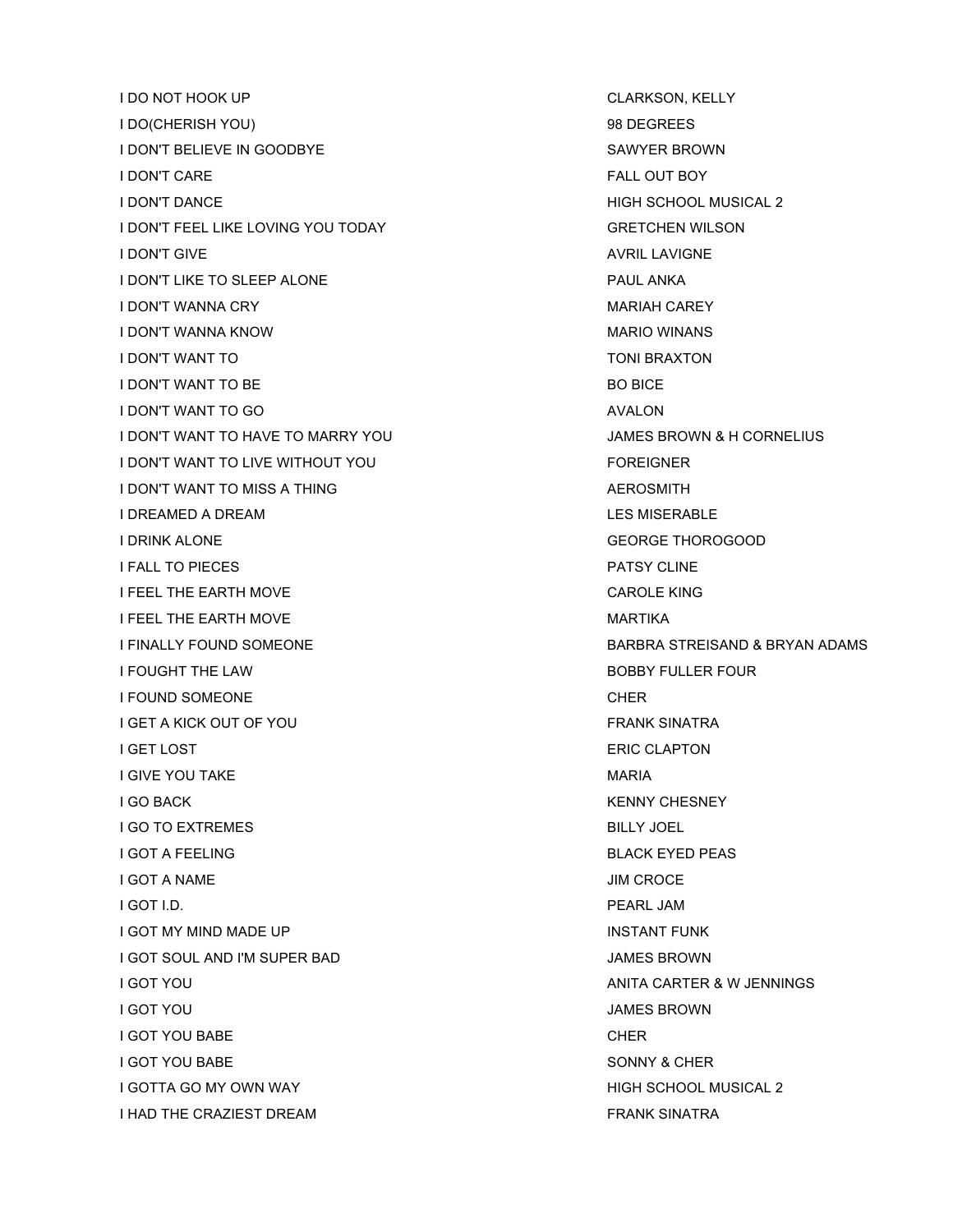**I HATE EVERYTHING GEORGE STRAIT** I HATE EVERYTHING ABOUT YOU THATE DAYS GRACE I HATE MYSELF FOR LOVING YOU JOAN JETT I HATE THIS PART PUSSYCAT DOLLS I HAVE NOTHING WHITNEY HOUSTON I HEAR YOU KNOCKIN' DAVE EDMUNDS I HEARD IT THROUGH THE GRAPEVINE **CREAD ACCIDENT CREEDENCE CLEARWATER** I HEARD IT THROUGH THE GRAPEVINE MARVIN GAYE **I HEART?** TAYLOR SWIFT I HONESTLY LOVE YOU **OLIVIA NEWTON JOHN** I HOPE YOU DANCE **LEE ANN WOMACK** I JUST CALLED TO SAY I LOVE YOU STEVIE WONDER I JUST CAN'T STOP LOVING YOU GARRETT I JUST CAN'T STOP LOVING YOU GANG A SAND MICHAEL JACKSON I JUST CAN'T WAIT TO BE KING DISNEY DISNEY I JUST WANNA BE MAD TERRI CLARK I JUST WANNA LIVE GOOD CHARLOTTE I JUST WANT TO CELEBRATE **RARE EARTH** I KEEP LOOKING SARA EVANS I KISSED A GIRL KATY PERRY KATY PERRY I KNEW I LOVED YOU SAVAGE GARDEN AND THE SAVAGE GARDEN I KNEW THE BRIDE NICK LOWE I KNOW A LITTLE LYNYRD SKYNYRD I KNOW HIM SO WELL CHESS CHESS I KNOW I'M LOSIN' YOU ROD STEWART I KNOW THERE'S SOMETHING GOING ON FRIDA I KNOW U SEE IT YUNG JOC **I KNOW WHAT BOYS LIKE WAITRESSES** I KNOW WHAT YOU WANT **Example 20 YOU WANT A SUBSTA RHYMES** / MARIAH CAREY I LEFT MY HEART IN SAN FRANCISCO **TONY BENNETT** I LEFT SOMETHING TURNED ON AT HOME TRACY ADKINS I LIKE DREAMIN' KENNY NOLAN **I LIKE GIRLS THAT DRINK BEER TOBY KEITH** I LIKE IT ENRIQUE IGLESIAS / PITBULL I LIKE IT I LOVE IT THE STATE OF THE STATE OF THE STATE OF THE STATE OF THE STATE OF THE STATE OF THE STATE OF **I LIKE THAT HOUSTON** I LOOK TO YOU WHITNEY HOUSTON **I LOVE A RAINY NIGHT EDDIE RABBITT** I LOVE MUSIC O'JAYS I LOVE MY FRIEND CHARLIE RICH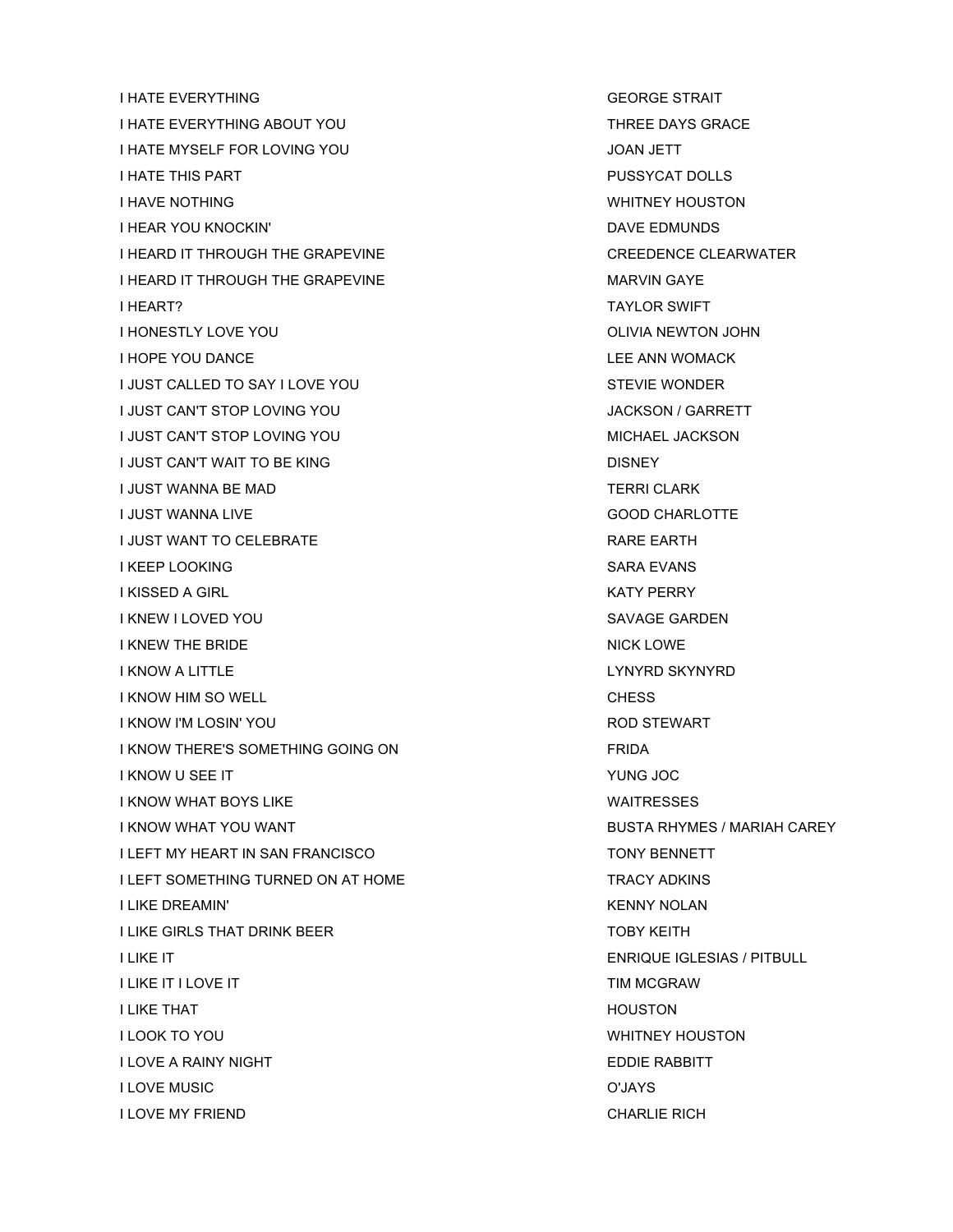I LOVE MY LIFE JAMIE O'NEAL **I LOVE PARIS FRANK SINATRA** I LOVE ROCK AND ROLL **I** And the second of the second of the second of the second of the second of the second of the second of the second of the second of the second of the second of the second of the second of the second I LOVE THE DEAD ALICE COOPER AND THE REAL COOPER ALICE COOPER I LOVE THE WAY YOU LOVE ME **JOHN MICHAEL MONTGOMERY** I LOVE THE WAY YOU LOVE ME MICHAEL MONTGOMERY I LOVE THIS BAR TOBY KEITH **I LOVE TO BOOGIE THE SECOND SECOND TELESTIC SECOND TELEX I LOVE YOU GET A RELEASE AND RELEASE AND MARTINA MCBRIDE I LOVE YOU BECAUSE LEGAL ASSAULT A SECOND PAYALLY AND RESERVE THE LEGAL AND LEON PAYALLY I LOVE YOU THIS MUCH AND RELATED AT A RELATION CONTROL CONTROL OF A RELATION CONTROL OF A RELATION OF A RELATION** I LOVE YOU TRULY ALANGER AND TRULY A CONTROLLER A CONTROLLER AND A CONTROLLER AND ALANGER AND A CONTROLLER AND A CONTROLLER AND A CONTROLLER AND A CONTROLLER AND A CONTROLLER AND A CONTROLLER AND A CONTROLLER AND A CONTROL **I LOVED HER FIRST THEARTLAND I MADE IT** KEVIN RUDOLF I MAY HATE MYSELF IN THE MORNING **LEE ANN WOMACK** I MELT WITH YOU **MODERN ENGLISH IMISS YOU AARON HALL** I MISS YOU BLINK 182 I NEED A GIRL PT 1 P DIDDY USHER LOON I NEED TO KNOW GO AND THE SAME CONTROL OF THE SAME CONTROL OF THE SAME CONTROL OF THE SAME CONTROL OF THE SAME CONTROL OF THE SAME CONTROL OF THE SAME CONTROL OF THE SAME CONTROL OF THE SAME CONTROL OF THE SAME CONTROL OF I NEED YOU FAITH HILL / TIM MCGRAW I NEED YOU LEANN RIMES I NEVER CRY ALICE COOPER I ONLY HAVE EYES FOR YOU IN THE SAME ONLY HAVE EXAMING THE SAME ONLY HAVE A SAME ONLY HAVE A SAME ONLY HAVE A SAME ONLY HAVE A SAME ONLY HAVE A SAME ONLY HAVE A SAME ONLY HAVE A SAME ONLY HAVE A SAME ONLY HAVE A SAME ONLY I ONLY HAVE EYES FOR YOU THE FLAMINGOS I ONLY WANNA BE WITH YOU **Example 20 YOU AT A REAL HOOTIE & THE BLOWFISH** I PLAY THE ROAD **ZAC BROWN BAND** I PUT A SPELL ON YOU CREEDANCE CLEARWATER I REALLY DON'T WANT TO KNOW ELVIS PRESLEY I RUN TO YOU LADY ANTEBELLUM I SAW HER AGAIN MAMAS / PAPAS I SAW HER STANDING THERE **Example 20 and 20 and 20 and 20 and 20 and 20 and 20 and 20 and 20 and 20 and 20 and 30 and 30 and 30 and 30 and 30 and 30 and 30 and 30 and 30 and 30 and 30 and 30 and 30 and 30 and 30 and 30 and** I SAW THE LIGHT TODD RUNDGREN I SEE YOU BABY GROOVE ARMADA **I SEE YOUR SMILE GLORIA ESTEFAN** I SHOT THE SHERIFF **BOB MARLEY** I SHOT THE SHERIFF **ERIC CLAPTON** I SHOULD BE DRU HILL I SHOULD HAVE KNOWN BETTER BEATLES I STARTED A JOKE A LOCAL BEE GEES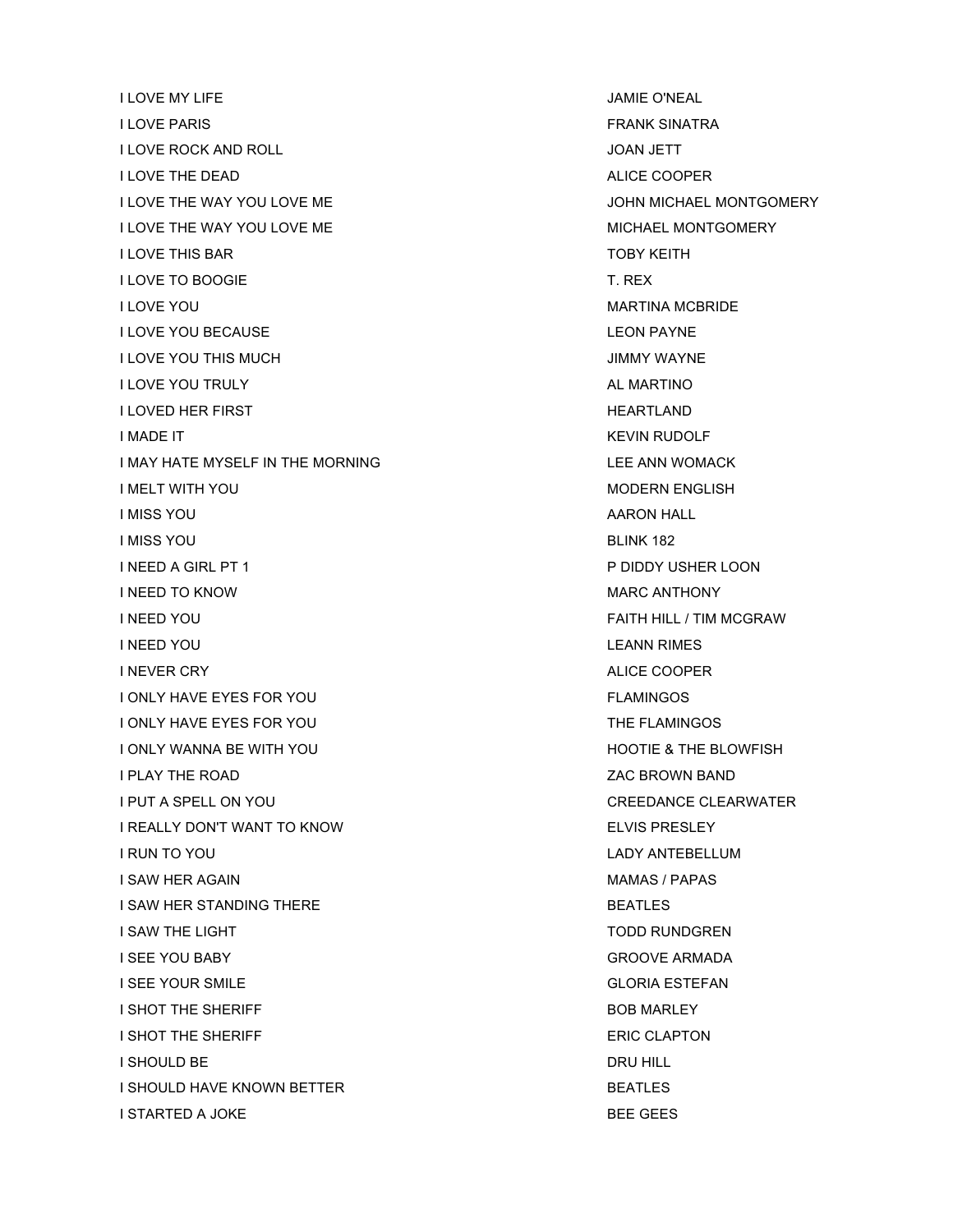**I STAY IN LOVE THE STATE OF A REAL PROPERTY CONTROLLER WARIAH CAREY I STILL BELIEVE MARIAH CAREY** I STILL BELIEVE IN YOU VINCE GILL I STILL HAVEN'T FOUND WHAT I'M LOOKING FOR U2 I SURE CAN SMELL THE RAIN BLACKHAWK I SWEAR ALL 4 ONE I SWEAR JOHN MICHAEL MONTGOMERY I TELL IT LIKE IT USED TO BE THE STATE TO A T GRAHAM BROWN **I THINK I LOVE YOU PARTRIDGE FAMILY** I THINK I'LL JUST STAY HERE AND DRINK MERLE HAGGARD I THINK I'M IN LOVE **JESSICA SIMPSON** I TOLD YOU SO CARRIE UNDERWOOD I TOUCH MYSELF **DIVINYLS I TRY** MACY GRAY I TRY TO THINK ABOUT ELVIS THIS RESERVED AND THE PATTY LOVELESS I TURN TO YOU GALLACTER AND THE CHRISTINA AGUILERA I WALK THE LINE IN A RESERVE THE LINE IS A RESERVE TO A RESERVE THE STATE OF THE STATE OF THE STATE OF THE STA I WANNA BE AROUND TONY BENNETT I WANNA DANCE WITH SOMEBODY **WHITNEY HOUSTON** I WANNA DO IT ALL THE SERIES OF THE SERIES OF THE SERIES OF TERRI CLARK I WANNA HOLD YOUR HAND BEATLES I WANNA KNOW JOE I WANNA KNOW WHAT LOVE IS **Example 20 YO FOREIGNER** I WANT A NEW DRUG HUEY LEWIS AND A LOCAL CONTROL AND HUEY LEWIS I WANT A NEW DUCK(I WANT A NEW DRUG) WEIRD AL YANKOVIC I WANT IT ALL QUEEN **I WANT IT THAT WAY BACKSTREET BOYS** I WANT TO COME OVER MELISSA ETHERIDGE I WANT TO GO WITH YOU GO AND THE SERVICE SERVICE SERVICE SERVICE SERVICE SERVICE SERVICE SERVICE SERVICE SERVICE I WANT TO LIVE IN A RESERVE TO LIVE IT A RESERVE TO LIVE IT A RESERVE TO LIVE IT AND TO LIVE IT AND TO LIVE I WANT TO SPEND MY LIFETIME LOVING YOU TARENA & M ANTHONY I WANT TO TAKE YOU HIGHER SLY & FAMILY STONE I WANT YOU GALLACKSON AND THE SERVICE SERVICE SERVICE SERVICE SERVICE SERVICE SERVICE SERVICE SERVICE SERVICE I WANT YOU BAD COLLIN RAYE I WANT YOU I NEED YOU I LOVE YOU ELLET A SAND HELLET THAT THE RESLEY THAT A LATER SERVICE AND HELLET A LATER SERVICE AT A LATER SERVICE AND THAT A LATER SERVICE AND HELLET A LATER SERVICE AND HELLET A LATER SERVICE AND HEL I WANT YOU TO NEED ME CELINE DION I WANT YOU TO WANT ME CHEAP TRICK I WANT YOUR SEX GEORGE MICHAEL I WATCHED IT ALL (ON MY ROAD) **LIONEL CARTWRIGHT** I WILL ALWAYS LOVE YOU DOLLY PARTON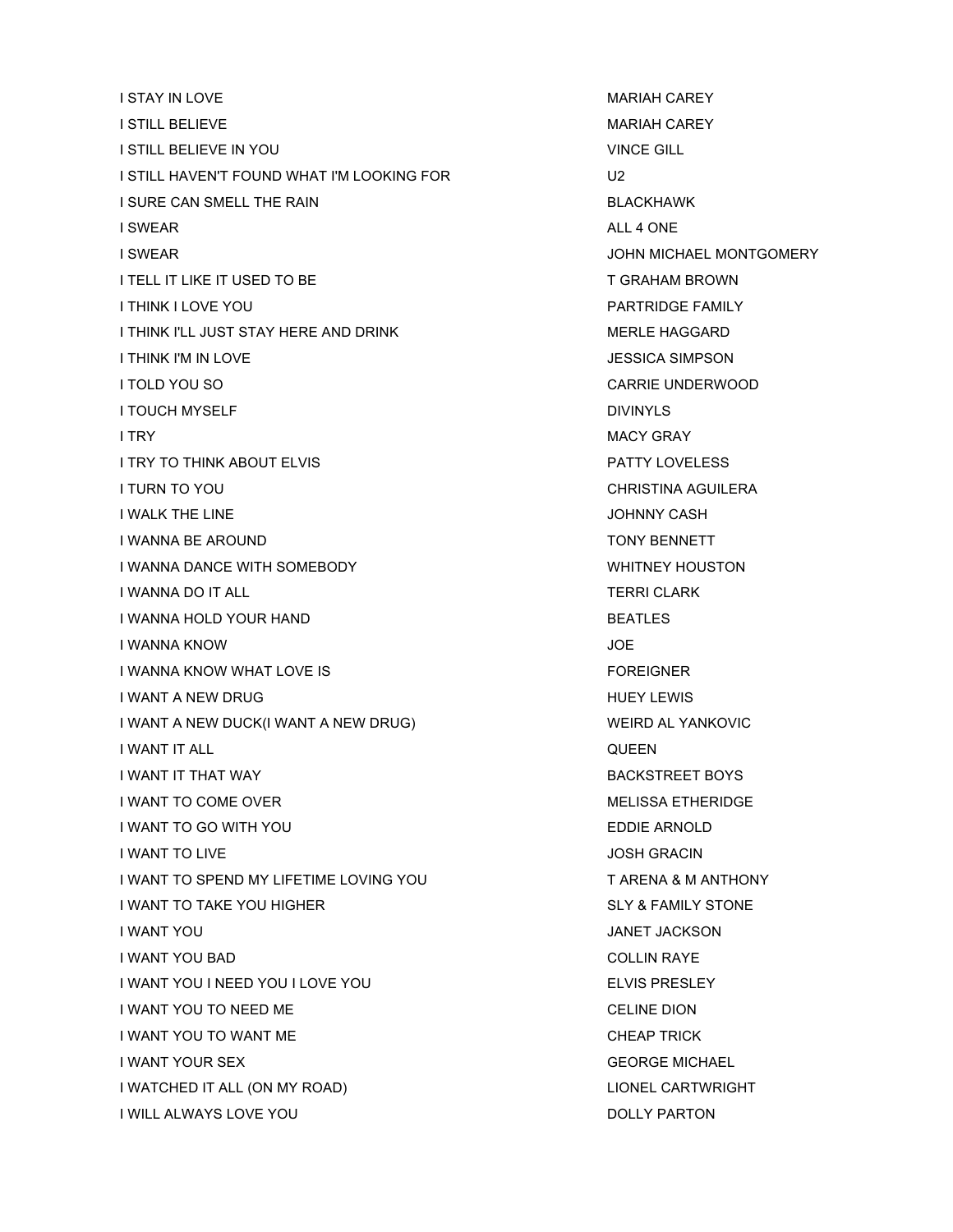**I WILL ALWAYS LOVE YOU WHITNEY HOUSTON** I WILL BE LEONA LEWIS **I WILL BUT** SHEDAISY I WILL CARRY YOU CLAY AIKEN I WILL COME TO YOU A LOCAL COME TO YOU A LOCAL COME TO YOU AND A LOCAL COME TO YOU AND A LOCAL COME TO YOU AND I WILL FOLLOW U2 I WILL REMEMBER YOU SARAH MCLACHLAN I WILL SURVIVE CHANTAY SAVAGE I WILL SURVIVE GLORIA GAYNOR **I WISH I WISH I WISH I WISH I WISH I WISH I WISH I WISH I WISH I WISH I WISH I WISH I WISH I WISH I WISH I WISH** I WISH I KNEW ALEX BOYD I WISH THAT I COULD HURT THAT WAY AGAIN THAT THAT WAY AGAIN **I WISH YOU'D STAY BRAD PAISLEY** I WONDER DO YOU EVER THINK OF ME KEITH WHITLEY I WON'T BACK DOWN TOM PETTY I WON'T GROW UP **PETER PAN** I WON'T LET GO **RASCAL FLATTS** I WON'T NEED YOU ANYMORE THE RANDY TRAVIS I WON'T SAY DISNEY I WOULD CRY AMY DALLEY I WOULD DIE 4 YOU PRINCE I WOULDN'T BE A MAN **INCLUSION CONTRACT OF A MANUAL CONTRACT OF A MANUAL CONTRACT OF A MANUAL CONTRACT OF A MANU** I WRITE SINS NOT TRAGEDIES **EXECUTE A SEXUAL THE REPORT OF A SEXUAL PRANIC AT THE DISCO** I WRITE THE SONGS **BARRY MANILOW** I95 SONG AUGUST AND THE SPURS ICE CREAM SARAH MCLACHLAN I'D BE BETTER OFF IN A PINE BOX DOUG STONE I'D LIKE TO TEACH THE WORLD TO SING NEW SEEKERS I'D LOVE TO BE YOUR LAST GRETCHEN WILSON I'D RATHER RIDE AROUND WITH YOU REBA MCENTIRE I'D REALLY LOVE TO SEE YOU TONIGHT ENGLAND DAN / COLEY IF A READ AND INTERNATIONAL CONTINUES OF THE READ AND INTERNATIONAL CONTINUES. **IF** JANET JACKSON IF HEAVEN WASN'T SO FAR AWAY JUSTIN MOORE IF I AIN'T GOT YOU ALICIA KEYS IF I CAN'T HAVE YOU GALLER SEE GEES IF I COULD TURN BACK TIME CHER CHER IF I DIDN'T HAVE YOU DISNEY IF I DIE TOMORROW **MOTLEY CRUE** IF I DON'T HAVE YOU GOT CONTROLLED TO BACKSTREET BOYS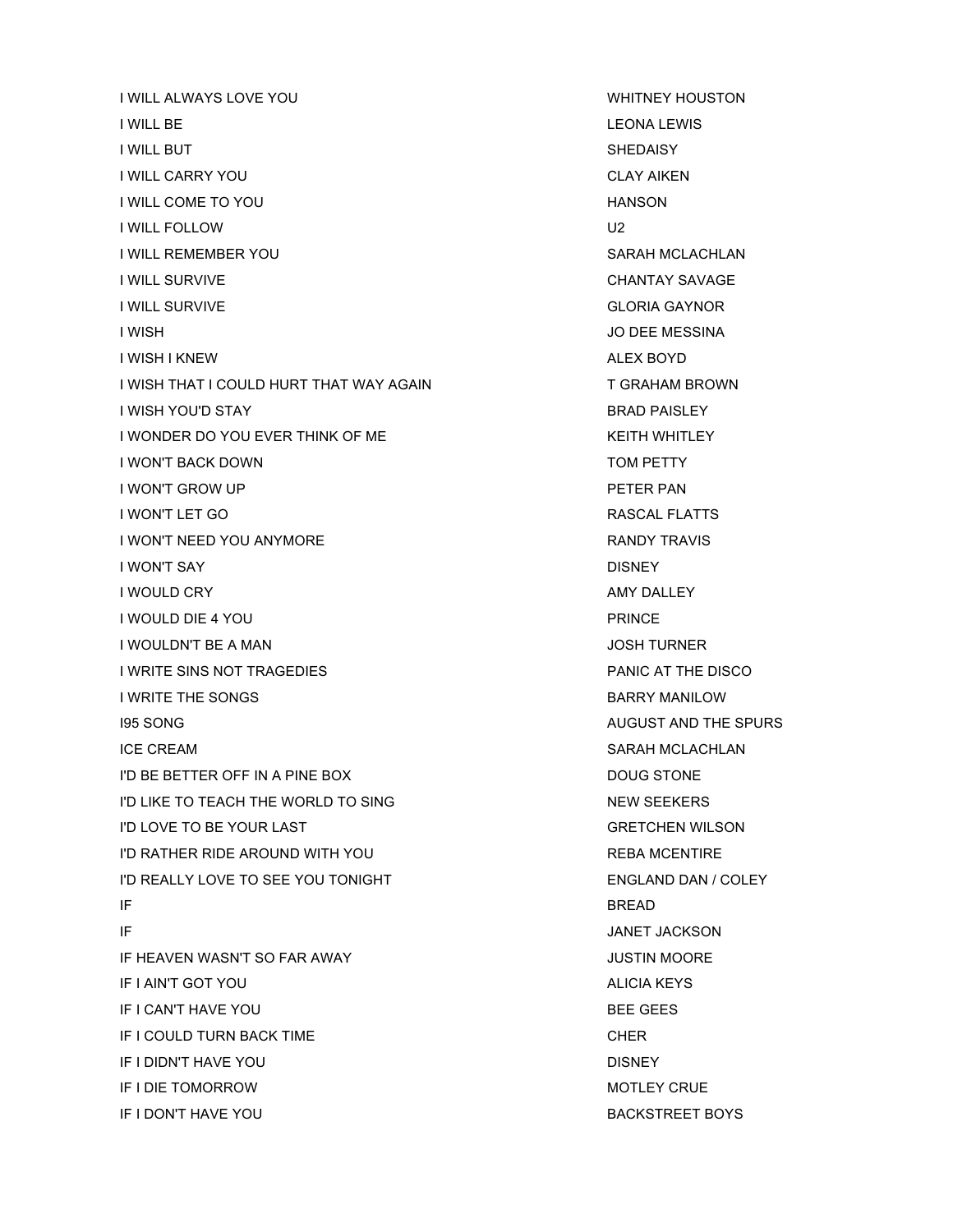IF I HAD \$1000000 BARENAKED LADIES IF I HAD YOU ADAM LAMBERT IF I RULED THE WORLD NAS **IF I TOLD YOU THAT WHITNEY HOUSTON** IF I WANTED SOMEONE DAWS IF I WERE A BOY **BEYONCE** IF I WERE A RICH MAN ASPECT OF LOVE IF I WERE A RICH MAN FIDDLER ON THE ROOF IF I'M NOT IN LOVE **KATHY TROCCOLI** IF ITS LOVE TRAIN IF LOVING YOU IS WRONG LUTHER INGRAM IF MY HEART HAD WINDOWS PATTY LOVELESS IF ONLY I JON MCLAUGHLIN IF ONLY I HAD A BRAIN WIZARD OF OZ IF THIS ISN'T LOVE **The STATE OF A STATE OF A STATE OF A STATE OF A STATE OF A STATE OF A STATE OF A STATE OF A** IF TODAY WAS YOUR LAST DAY NICKELBACK IF U SEEK AMY SPEARS, BRITNEY IF WE EVER MEET AGAIN TIMBALAND / KATY PERRY IF WE MAKE IT THROUGH DECEMBER MERLE HAGGARD IF YOU COULD READ MY MIND GORDON LIGHTFOOT IF YOU DON'T KNOW ME BY NOW SIMPLY RED IF YOU EVER LEAVE ME BARBRA STREISAND & VINCE GILL IF YOU EVER STOP LOVING ME MONTGOMERY GENTRY IF YOU HAD MY LOVE IN A RESERVE TO A RESERVE THE VOULD BE INTERNATIONAL SERVER AND THE VEHICLE THAT IN A VEHICLE IF YOU LEAVE ME NOW CHICAGO IF YOU LOVE ME (LET ME KNOW) ELVIS PRESLEY IF YOU REALLY LOVE ME STEVIE WONDER IF YOU'RE GOING THROUGH HELL RODNEY ATKINS IF YOU'RE GONE MATCHBOX 20 IF YOU'RE HAPPY AND YOU KNOW IT **A SET A SET A SET AND SET A** KIDS IF YOU'RE NOT IN IT FOR LOVE SHANIA TWAIN IGNITION R KELLY IKO IKO **BELLE STARS** IKO IKO IKO DIXIE CUPS I'LL BE **EDWIN MCCAIN I'LL BE GOOD FOR YOU GOOD FOR YOU AND RESIDENT AND RESIDENT AND RESIDENT ASSAULT AND RESIDENT ASSAULT AND RESIDENT ASSAULT AND RESIDENT ASSAULT ASSAULT AND RESIDENT ASSAULT ASSAULT ASSAULT ASSAULT ASSAULT ASSAULT ASSAULT** I'LL BE LOVING YOU NEW YOU ALL BE LOCK AND BE A LOCK ON THE BLOCK AND A LOCK ON THE BLOCK AND A LOCK ON THE BLOCK I'LL BE SEEING YOU GALL AND THE SEEING YOU I'LL BE THERE **MARIAH CAREY & TREY LORENZ I'LL BE THERE FOR YOU BON JOVING**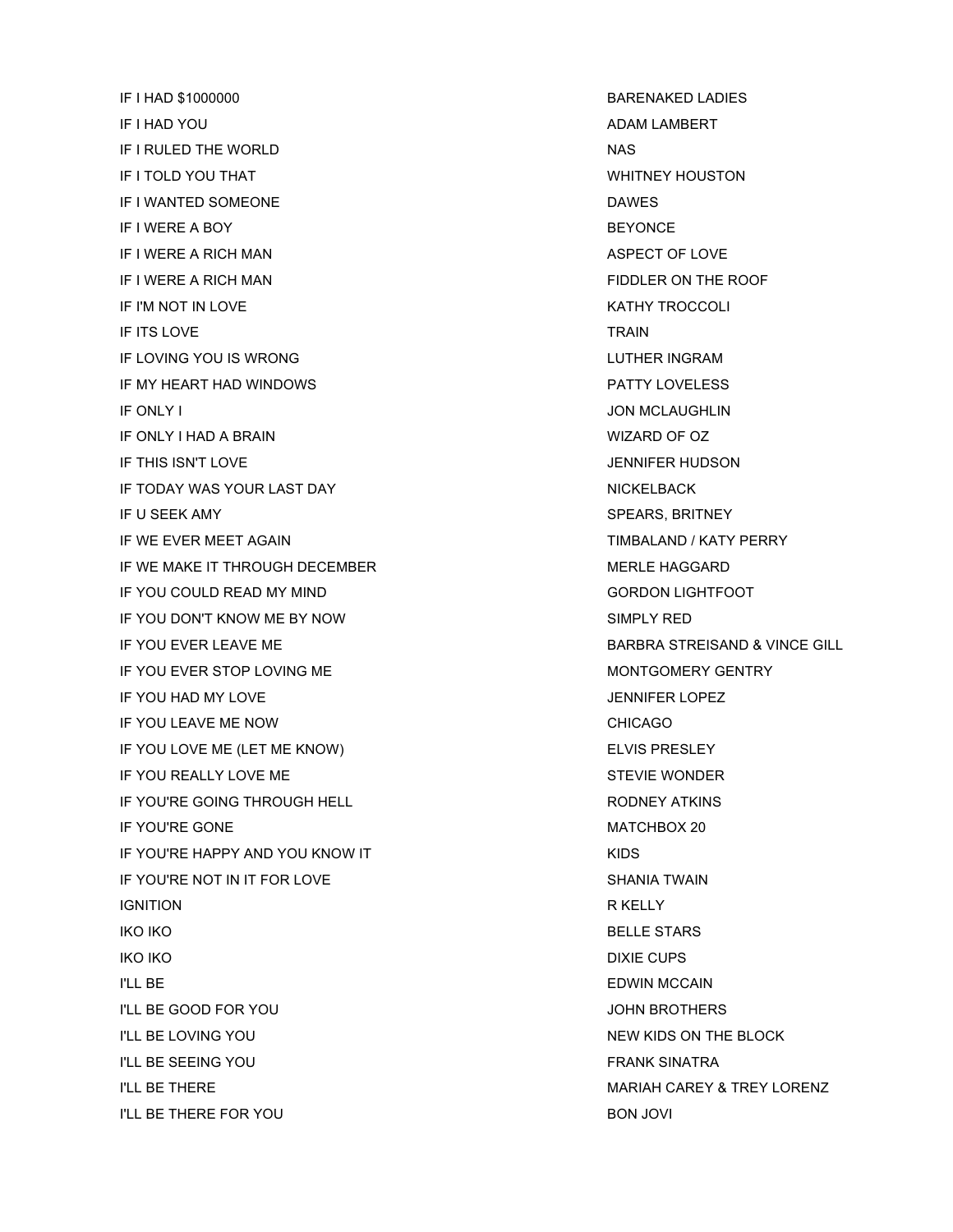I'LL BE THERE FOR YOU **REMBRANDTS** I'LL COME BACK AS ANOTHER WOMAN TANYA TUCKER I'LL FLY AWAY GOSPEL I'LL LEAVE THIS WORLD LOVING YOU **RICKY VAN SHELTON** I'LL NEVER BREAK YOUR HEART BACKSTREET BOYS I'LL NEVER LET YOU GO (ANGEL EYES) STEELHEART I'LL STAND BY YOU GARAGE UNDERWOOD I'LL STILL BE LOVING YOU A CONSIDER THE RESTLESS HEART **I'LL STILL LOVE YOU MORE TRISHA YEARWOOD I'LL STOP LOVING YOU GET A CONSIDER A CONSIDER A CONSIDER A CONSIDERATION CONSIDERATION CONSIDERATION** I'LL STRING ALONG WITH YOU STANDARD I'LL SURVIVE **B B KING** I'LL TAKE YOU HOME AGAIN KATHLEEN ISSUED TO A STANDARDS **I'LL TAKE YOU THERE GENERAL PUBLIC** I'M A BELIEVER SMASH MOUTH I'M A KING BEE SLIM HARPO I'M A KING BEEBACK DOOR MAN MEDLEY FRANK MARINO I'M A LITTLE TEAPOT I'M A MAN CHICAGO **I'M ALINVE** CELINE DION I'M ALIVE **NEIL DIAMOND** I'M ALREADY THERE LONESTAR I'M ALRIGHT JO DEE MESSINA I'M BAD I'M NATIONWIDE ZZ TOP I'M COMING HOME CINDERELLA I'M COMING OUT **DIANA ROSS** I'M DOING ME FANTASIA I'M EIGHTEEN ALICE COOPER I'M EVERY WOMAN WHITNEY HOUSTON I'M GLAD JENNIFER LOPEZ I'M GONNA GETCHA GOOD SHANIA TWAIN I'M GONNA HAUNT YOU FRED SCHNEIDER I'M GONNA LOVE YOU JUST A LITTLE BIT MORE BARRY WHITE I'M GONNA MAKE YOU LOVE ME SUPREMES / TEMPTATIONS I'M GONNA TAKE THAT MOUNTAIN **REBA MCENTIRE** I'M GONNA WASH THAT MAN SOUTH PACIFIC I'M HENRY THE VIII I AM **HERMAN'S HERMITS** I'M HOLDING ON TO LOVE **SHANIA TWAIN** I'M IN THE MOOD **SAN THE MOOD SAN THE MOOD SAN THE MOOD** I'M JUST A GIRL DEANA CARTER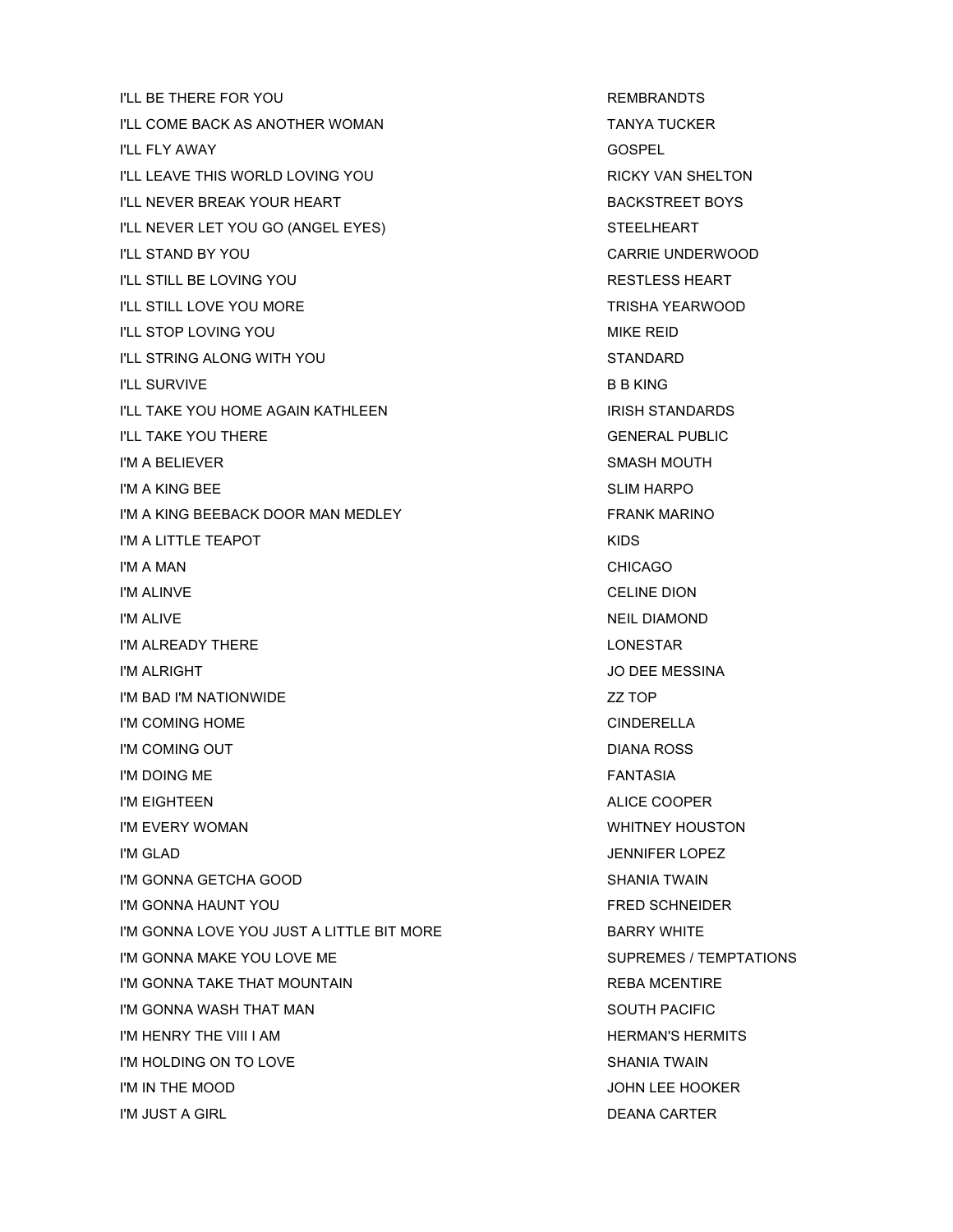I'M LIKE A BIRD NELLY FURTADO I'M LOVING YOU MORE EVERY DAY LEELA JAMES I'M MOVIN' ON HANK SNOW I'M NO STRANGER TO THE RAIN THE RAIN THE STRANGER OF THE RAIN I'M NOT ASHAMED NEWBOYS I'M NOT GONNA DO ANYTHING WITHOUT YOU MARK WILLIS & JAMIE O'NEAL I'M OLD FASHIONED STANDARD I'M ON THE OUTSIDE LITTLE ANTHONY & IMPERIALS I'M ONLY ME WHEN I'M WITH YOU TAYLOR SWIFT I'M READY CHERIE **I'M REAL INTERNATIONAL SERVICES** I'M SO EXCITED **POINTER SISTERS I'M SO GLAD CREAM** I'M SO LONESOME I COULD CRY **A COULD COULD COULD A COULD COULD A** COULD A COULD A COULD A COULD A COULD A COULD A I'M SO PROUD TODD RUNDGREN I'M SORRY BRENDA LEE I'M STILL HERE JOHN RZEZNIK I'M THAT KIND OF GIRL PATTY LOVELESS I'M TOO SEXY And the state of the state of the state of the state of the state of the state of the state of the state of the state of the state of the state of the state of the state of the state of the state of the state I'M WITH YOU AVRIL LAVIGNE I'M YOUR ANGEL CELINE DION AND R KELLY I'M YOUR CAPTAIN GRAND FUNK RAILROAD I'M YOURS NATURE IS A RELEASE OF THE METHOD MANUSCRIPT OF THE METHOD MANUSCRIPT OF THE METHOD MANUSCRIPT OF TH IMAGINATION DEAN MARTIN IMAGINE BLUES TRAVELER **IMAGINE** JOHN LENNON IMAGINE THAT NEXT IMMA BE **BLACK EYED PEAS** IMPOSSIBLE KANYE WEST / TWISTA / KEYSHIA COLE **IMPOSSIBLE** SHONTELLE IN A GADDA DA VIDA IRON BUTTERFLY IN A LETTER TO YOU EDDY RAVEN IN A LITTLE WHILE WHILE THE UNCLE KRACKER IN A REAL LOVE **PHIL VASSAR** IN ANOTHER'S EYES GARTH BROOKS IN ANOTHER'S EYES T. YEARWOOD & G. BROOKS IN CHRIST BIG DADDY WEAVE IN DA CLUB 50 CENT IN MY DAUGHTER'S EYES **MARTINA MCBRIDE** IN MY DREAMS RICK TREVINO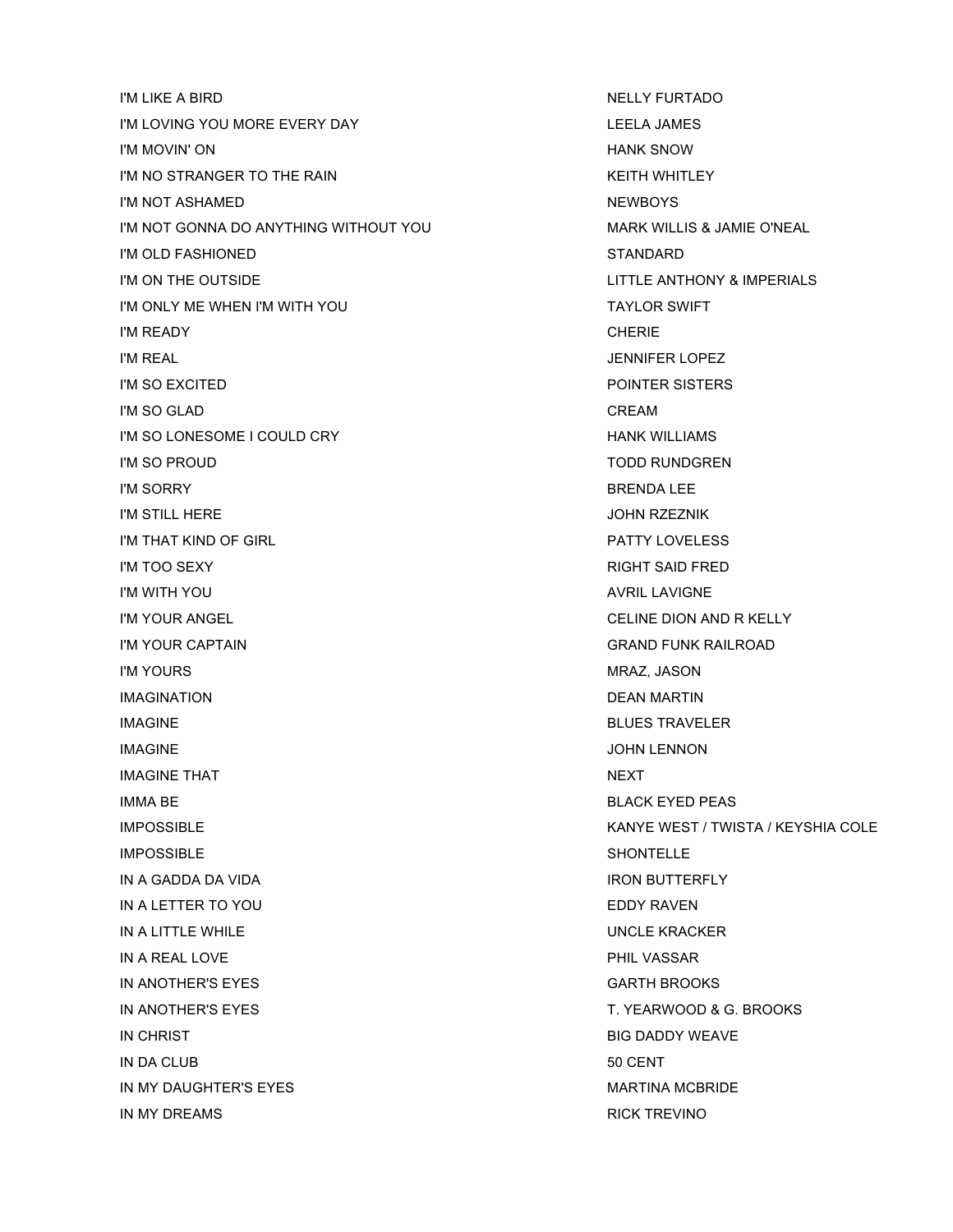IN MY HEAD JASON DERULO IN MY LIFE BEATLES IN THE AIR TONIGHT **PHIL COLLINS** IN THE END LINKIN PARK IN THE GARDEN GOSPEL AND THE GARDEN IN THE HALLS OF MONTEZUMA **EXAMPLE 2018 PATRIOTIC** IN THE HEART OF A WOMAN BILLY RAY CYRUS IN THE MIDNIGHT HOUR **Example 20 YOU CONTROL** WILSON PICKETT IN THE STILL OF THE NIGHT FIVE SATINS IN THE WEE SMALL HOURS **IN THE WEE SMALL HOURS** IN THE YEAR 2525 **ZAGER & EVANS** IN YOUR EYES KYLIE MINOGUE INDEPENDENT WOMAN DESTINYS CHILD INNERVISION SYSTEM OF A DOWN INNOCENCE SARAH BUXTON INNUENDO QUEEN INSANE IN THE BRAIN **CYPRESS HILL** INSEPERABLE NATALIE COLE **INSIDE OUT** VONRAY INSIDE YOUR HEAVEN CARRIE UNDERWOOD INTERSTATE LOVE SONG STONE TEMPLE PILOTS INTO THE GREAT WIDE OPEN TOM PETTY INTO THE NIGHT BENNY MARDONIS INVINCIBLE **Invincible** MGK FEAT ESTER DEAN INVISIBLE SUN POLICE **INVISIBLE TOUCH PHIL COLLINS** IRON LION ZION BOB MARLEY IRON MAN BLACK SABBATH IRONIC **ALANIS MORISSETTE** IRREPLACEABLE BEYONCE IRREPLACEABLE AND INTERNATIONAL SERVICE IN THE BEYONCE IRRESISTIBLE FORCE **ALCOHOLOGY CONTROLLER IN THE STATE OF A SET ADDICTION** IS ANYBODY GOING TO SAN ANTONE **CHARLIE PRIDE** IS IT MY BODY ALICE COOPER IS IT OVER YET WYNONNA JUDD IS SOMEBODY GOING TO SAN ANTONE STANDARD STANDARD IS THERE LIFE OUT THERE **REBA MCENTIRE** IS THIS LOVE **BOB MARLEY** IS THIS LOVE WHITESNAKE ISLAND GIRL ELTON JOHN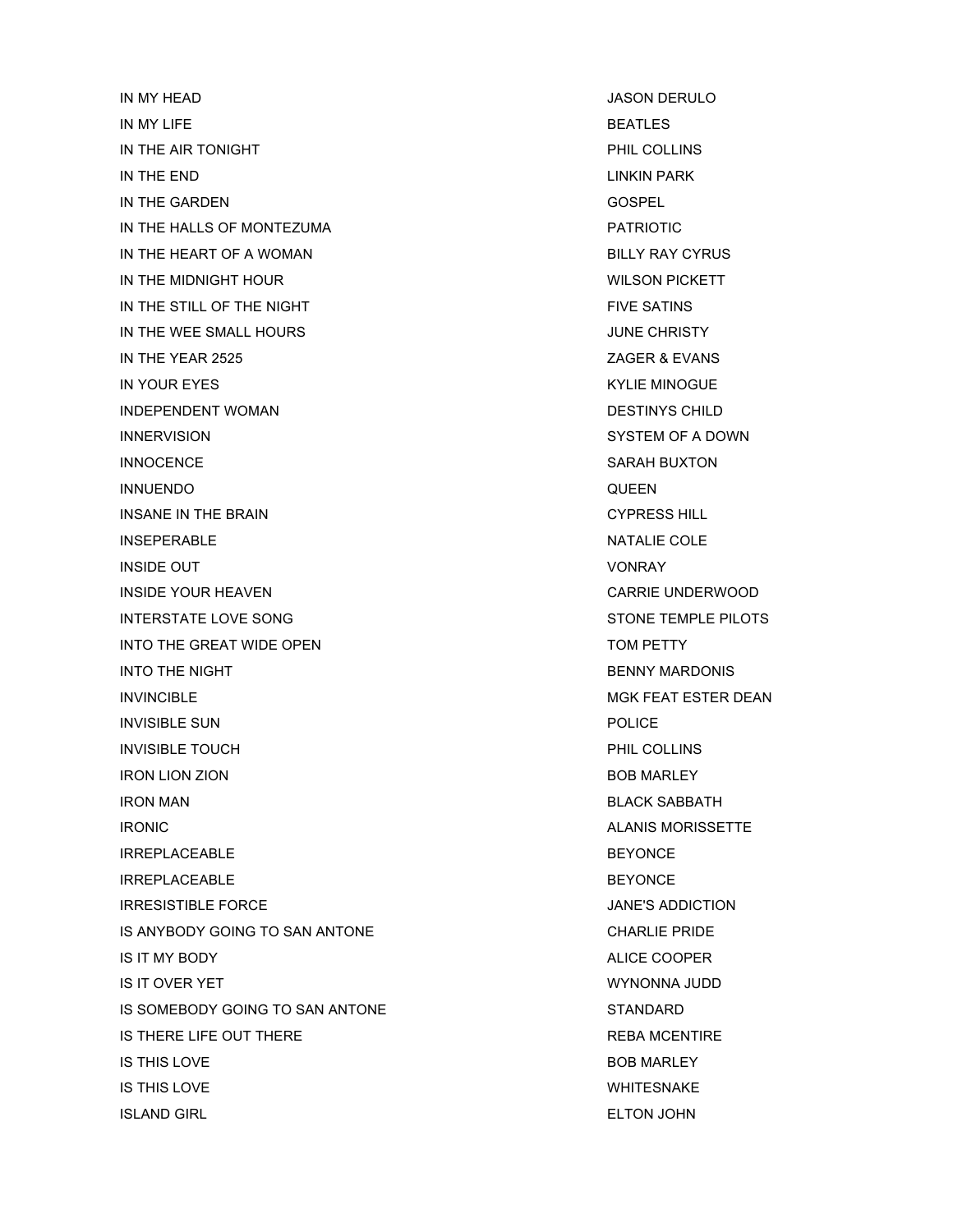ISLAND IN THE SUN NOTIFIED ASSESSED AS A RELATION OF THE SUN HARRY BELAFONTE ISLANDS IN THE STREAM THE STREAM THE STREAM THE STREAM THE STREAM THE STREAM THE STREAM THE STREAM THE STREAM T IT COULD HAPPEN TO YOU GOT THE STATE OF THE STATE SINATRA IT DON'T MATTER TO ME BREAD IT DON'T MATTER TO THE SUN GARTH BROOKS & CHRIS GAINES IT FEELS SO GOOD SONIQUE IT HAD TO BE YOU A REAL PROPERTY CONNICK JR IT HAPPENS SUGARLAND IT IS YOU NEWBOYS IT JUST DON'T FEEL LIKE XMAS (WITHOUT YOU) RIHANNA IT MATTERS TO ME FAITH HILL AND THE STATE STATE AND THE STATE AND THE STATE AND THE STATE AND THE STATE AND THE STATE AND THE STATE AND THE STATE AND THE STATE AND THE STATE AND THE STATE AND THE STATE AND THE STATE AND TH IT MIGHT AS WELL RAIN UNTIL **CAROLE KING** IT MIGHT BE YOU STEPHEN BISHOP IT MUST HAVE BEEN LOVE **A SECULAR SECURE A SECURE THE ROXETTE** IT TAKES TWO **ROB BASE** IT TURNS ME INSIDE OUT A REAL PROPERTY OF THE GREENWOOD IT WAS A VERY GOOD YEAR FRANK SINATRA IT WASN'T ME SHAGGY SHAGGY IT'LL GO AWAY KEVIN DENNEY IT'S A HARD LIFE **The CONTRACT OF A HARD LIFE** IT'S A KIND OF MAGIC QUEEN IT'S A LITTLE TOO LATE A LITTLE TO LATE A LITTLE TO LATE A LITTLE TO LATE A LITTLE TO LATE A LITTLE TO LATE A LI IT'S A MISTAKE MEN AT WORK IT'S ALL A GAME IT'S ALL A GAME IT'S ALL COMING BACK TO ME NOW CELINE DION IT'S ALL IN THE GAME TO A RESERVE TO A RESERVE TO A RESERVE TO A RESERVE TO A RESERVE TO A RESERVE TO A RESERVE TO A RESERVE TO A RESERVE THAT A RESERVE TO A RESERVE THAT A RESERVE THAT A RESERVE THAT A RESERVE THAT A RESE IT'S ALL OVER NOW ROLLING STONES IT'S ALL THE THINGS SHE SAID T.A.T.U. IT'S ALRIGHT THIRD DAY AND THIRD DAY IT'S AMERICA ATKINS, RODNEY IT'S BEEN A GREAT AFTERNOON MERLE HAGGARD IT'S BEEN AWHILE **STAIND** IT'S BEEN YOU RIGHT DOWN THE LINE GALL CONTROL TO SAFE A SERRY RAFFERTY IT'S COMPLICATED A DAY TO REMEMBER IT'S FIVE O'CLOCK SOMEWHERE ALAN JACKSON / JIMMY BUFFET IT'S GONNA BE ME N SYNC IT'S GONNA TAKE A MIRACLE **Example 20 and 20 and 20 and 20 and 20 and 20 and 20 and 20 and 20 and 20 and 20 and 20 and 20 and 20 and 20 and 20 and 20 and 20 and 20 and 20 and 20 and 20 and 20 and 20 and 20 and 20 and 20 an** IT'S LIKE THAT MARIAH CAREY AND THE SERIES OF THE MARIAH CAREY MARIAH CAREY IT'S ME K-CI & JOJO IT'S MY LIFE BON JOVI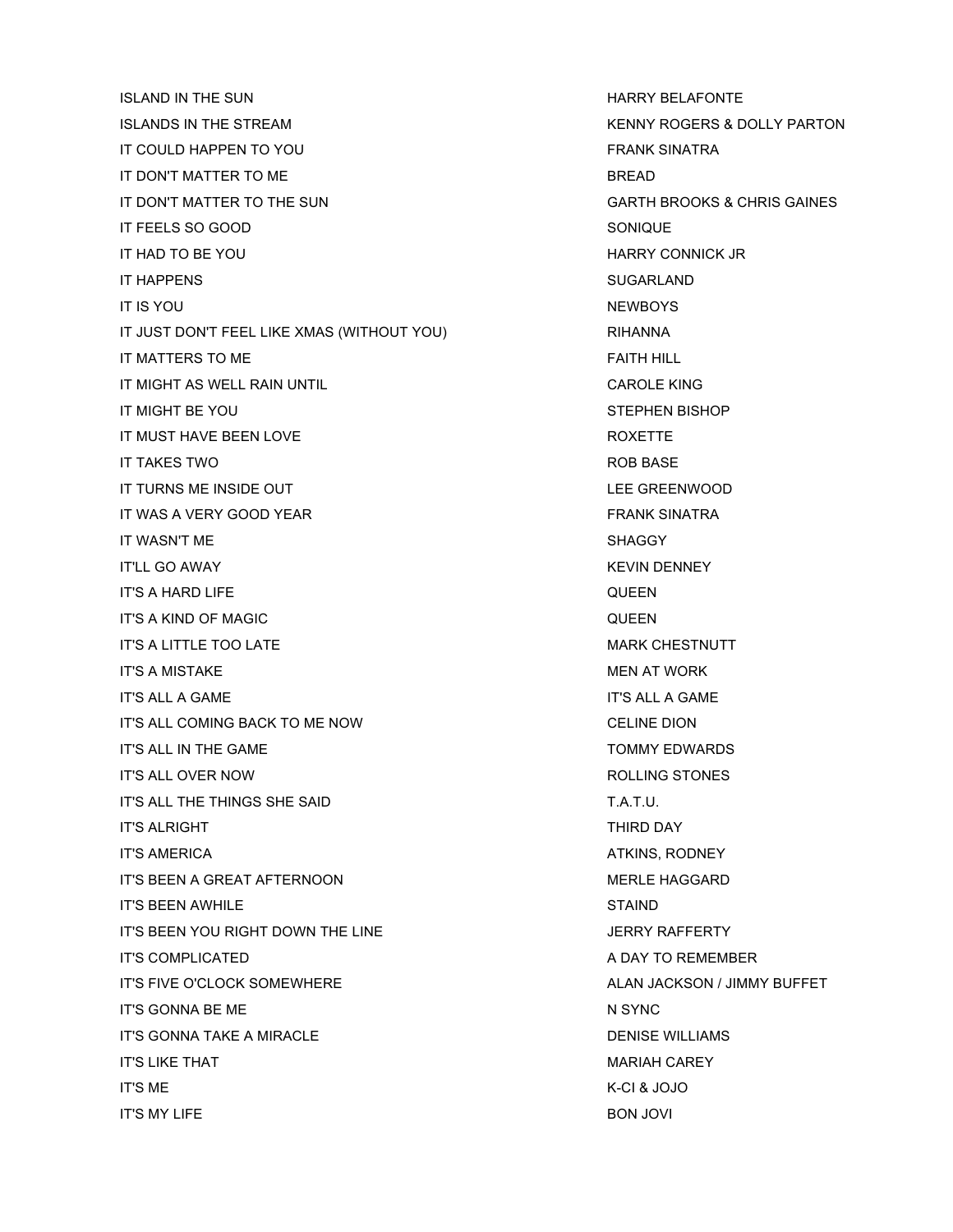IT'S MY PARTY LESLIE GORE IT'S MY TIME **MARTINA MCBRIDE** IT'S NOT FOR ME TO SAY JOHNNY MATHIS ITS NOT OVER CHRIS DAUGHTRY IT'S NOT RIGHT BUT IT'S OKAY WHITNEY HOUSTON IT'S NOT UNUSUAL TOM JONES IT'S NOW OR NEVER **ELVIS PRESLEY** IT'S ON R. KELLY IT'S ONLY A PAPER MOON A RESERVED BY A RESERVED AND MAT "KING" COLE IT'S ONLY A PAPER MOON NAT KING COLE IT'S ONLY LIFE THE SHINS IT'S ONLY LOVE **BRYAN ADAMS** IT'S ONLY MAKE BELIEVE **CONWAY TWITTY** IT'S ONLY ROCK AND ROLL **AND ROLL ROLLING STONES** IT'S RAINING MEN WEATHER GIRLS IT'S RAINING, IT'S POURING KIDS IT'S SO EASY LINDA RONSTADT IT'S STILL ROCK N ROLL TO ME BILLY JOEL IT'S SUCH A PRETTY WORLD TODAY WYNN STEWART IT'S TIME IMAGINE DRAGONS IT'S TOO LATE CAROLE KING IT'S UP TO YOU RICKY NELSON IT'S YOUR CALL **AND REBA MCENTIRE** IT'S YOUR LOVE FAITH HILL AND RESERVE TO A STATE OF THE STATE OF THE STATE OF THE STATE OF THE STATE OF THE ST I'VE BEEN EVERYWHERE THE HANK SNOW HANK SNOW I'VE BEEN LONELY TOO LONG A CONSIDER A SERIES AND RASCALS I'VE BEEN LONELY TOO LONG YOUNG RASCALS I'VE BEEN LOVING YOU TOO LONG OT A LOCAL CONG CONGRESS OF IS REDDING I'VE BEEN WORKING ON THE RAILROAD **KIDS** I'VE GOT RYTHYM ELLA FITZGERALD I'VE GOT THE MUSIC IN ME I'VE GOT THE WORLD ON A STRING FANK SINATRA I'VE GOT THIS FEELING BLAKE WISE I'VE GOT TO USE MY IMAGINATION GLADYS KNIGHT & PIPS I'VE GOTTA BE ME SAMMY DAVIS JR I'VE GOTTA GET A MESSAGE TO YOU BEE GEES I'VE HAD THE TIME OF MY LIFE JENNIFER WARNES & BILL MEDLEY I'VE JUST SEEN A FACE BEATLES I'VE NEVER BEEN TO ME CHARLENE

JA DA SINGERS UNLIMITED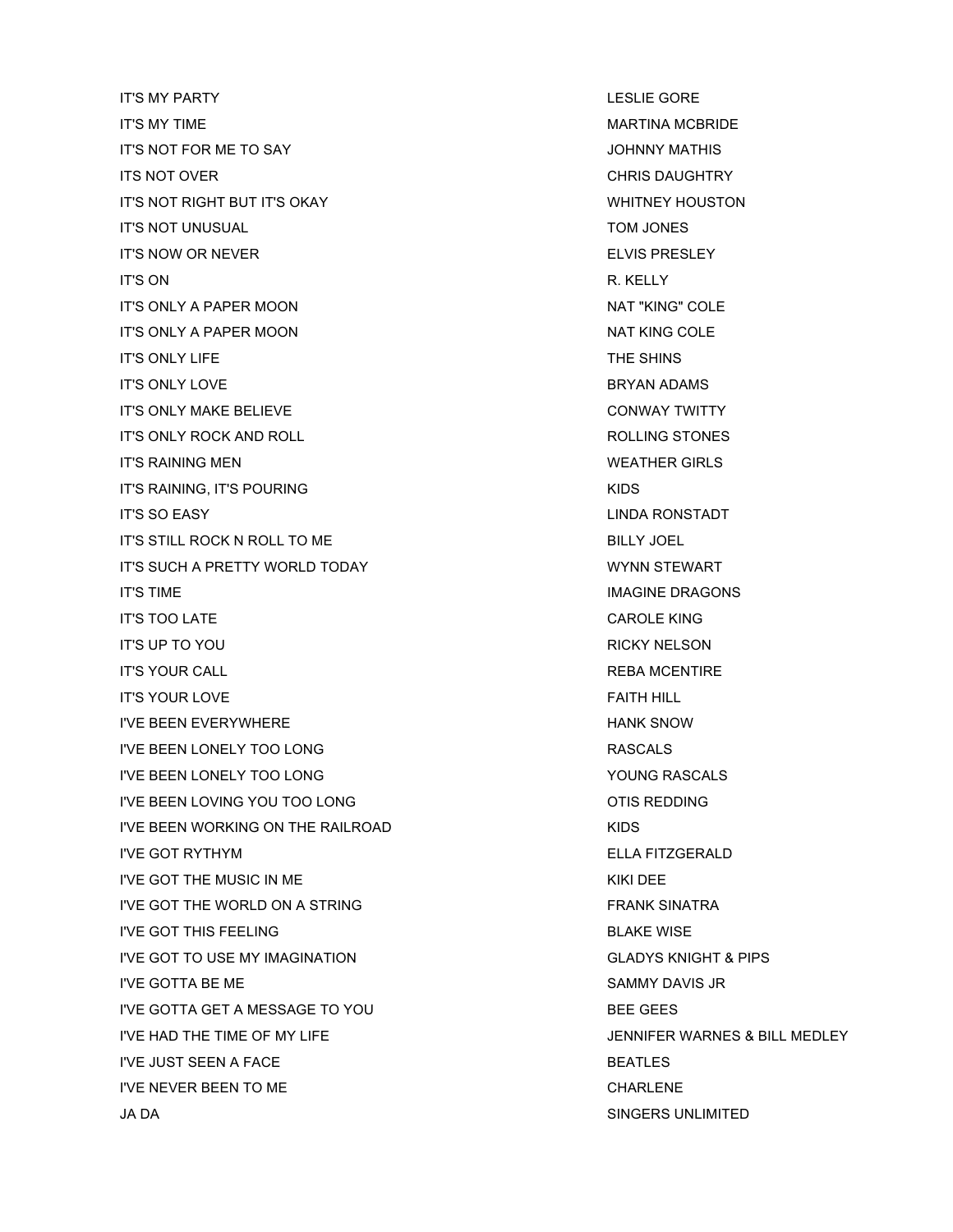JACK AND DIANE JOHN MELLENCAMP JACK AND JILL KIDS JADED AEROSMITH JAILHOUSE ROCK BLUES BROTHERS JAILHOUSE ROCK **ELVIS PRESLEY** JAMAICA FAREWELL **HARRY BELAFONTE** JAMBALAYA HANK WILLIAMS JAMES DEAN DANIEL BEDINGFIELD JAMIE'S CRYIN' VAN HALEN JAMMING BOB MARLEY JANET JACKSON ALL FOR YOU JASON ALDEAN THE TRUTH JASON MICHAEL CARROLL **A CONTROLL CARROLL** AND THURRY HOME JEALOUS AGAIN BLACK CROWES JEALOUS BONE PATTY LOVELESS JELLYHEAD CRUSH JENNY FROM THE BLOCK **The STATE SERVICE SERVICE SERVICE SERVICE SERVICE SERVICE SERVICE SERVICE SERVICE SERVICE** JEOPARDY GREG KIHN BAND JEREMY PEARL JAM JERUSHALAYIM SHEL ZAHAV JEWISH FAVORITES JESSIE'S GIRL RICK SPRINGFIELD JESUS HE KNOWS ME PHIL COLLINS JESUS IS JUST ALRIGHT DOOBIE BROTHERS JESUS IS LIFE STEVEN CURTIS CHAPMAN JESUS TAKE THE WHEEL CARRIE UNDERWOOD JESUS WALKS KANYE WEST JESUS, ELVIS AND ME BUDDY JEWEL JESUS, TAKE THE WHEEL CARRIE UNDERWOOD JET AIRLINER STEVE MILLER BAND JINGLE BELL ROCK CHRISTMAS SONGS JINGLE BELLS CHRISTMAS SONGS JIVE TALKIN' BEE GEES JOHN J. BLANCHARD ANTHONY SMITH JOHN THE REVELATOR GENERAL BLUES BROTHERS JOHNNY ANGEL NEWSLEY FARANCE SHELLY FABARES JOHNNY B GOODE CHUCK BERRY JOLENE DESCRIPTION AND RESERVE THE DOLLY PARTON AND LOCAL VIOLENCE OF A SERVE THE DOLLY PARTON. JONES BILLY PAUL JOURNEY TO CENTER OF YOUR MIND AMBOY DUKES

JIMMY MACK MARTHA REEVES & VENDELLAS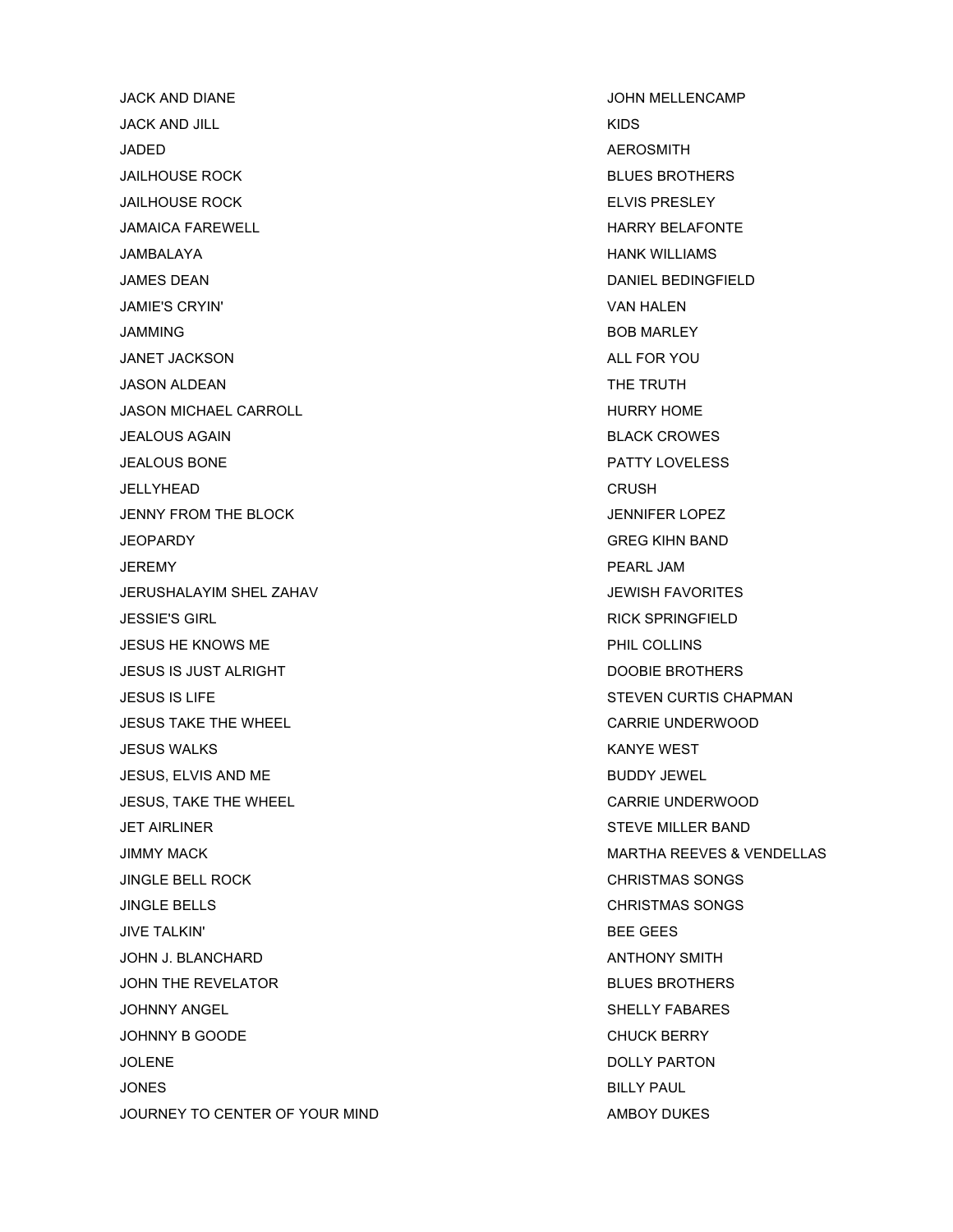JOURNEY TO CENTER OF YOUR MIND TED NUGENT & AMBOY DUKES JOY TO THE WORLD THREE DOG NIGHT JOYRIDE ROXETTE JUDY IN DISGUISE JOHN FRED JUKEBOX HERO FOREIGNER JUKEBOX WITH A COUNTRY SONG **DOUG STONE** JUMP VAN HALEN JUMP AROUND **HOUSE OF PAIN** JUMP IN LINE THE HARRY BELAFONTE JUMP JIVE AND WAIL **BRIAN SETZER** JUMPER THIRD EYE BLIND JUMPIN' JACK FLASH ROLLING STONES JUMPIN JUMPIN DESTINYS CHILD JUNGLE LOVE THE STEVE MILLER BAND JUST A DREAM CARRIE UNDERWOOD JUST A DREAM NELLY JUST A FRIEND 2002 **MARIO** JUST A GIGOLO DAVID LEE ROTH JUST ANOTHER DREAM **CATHY DENNIS** JUST ANOTHER WOMAN IN ME AND ANNE MURRAY JUST AROUND THE RIVERBEND **EXAMPLE 20 YO FOOT A REPORT OF A RIGHT AND REPORT OF A RIGHT AND REPORT OF A RIGHT A** JUST BE A MAN ABOUT IT TO LOOKING A MANUSIC BRAXTON. JUST CAN'T LAST NATALIE MERCHANT JUST DANCE LADY GAGA & COLBY O'DONIS JUST DON'T WANT TO BE LONELY **A CONTROLLY CONTROLLY CONTROLLY** MAIN INGREDIENT JUST FEEL BETTER SANTANA / STEVE TYLER JUST GOT PAID JOHNNY KEMP JUST IN CASE FORRESTER SISTERS JUST LIKE A PILL PINK JUST LIKE JESSE JAMES CHER CHER CHER JUST LIKE YOU 3 DAYS GRACE JUST MIGHT (MAKE ME BELIEVE) SUGARLAND JUST MY IMAGINATION TEMPTATIONS JUST ONCE JAMES INGRAM JUST ONCE QUINCY JONES JUST ONE OF THOSE THINGS STANDARD JUST SAY YES **HIGHWAY 101** JUST THE GIRL **CLICK FIVE** JUST THE WAY YOU ARE **BILLY JOEL** JUST THE WAY YOU ARE **BRUNO MARS**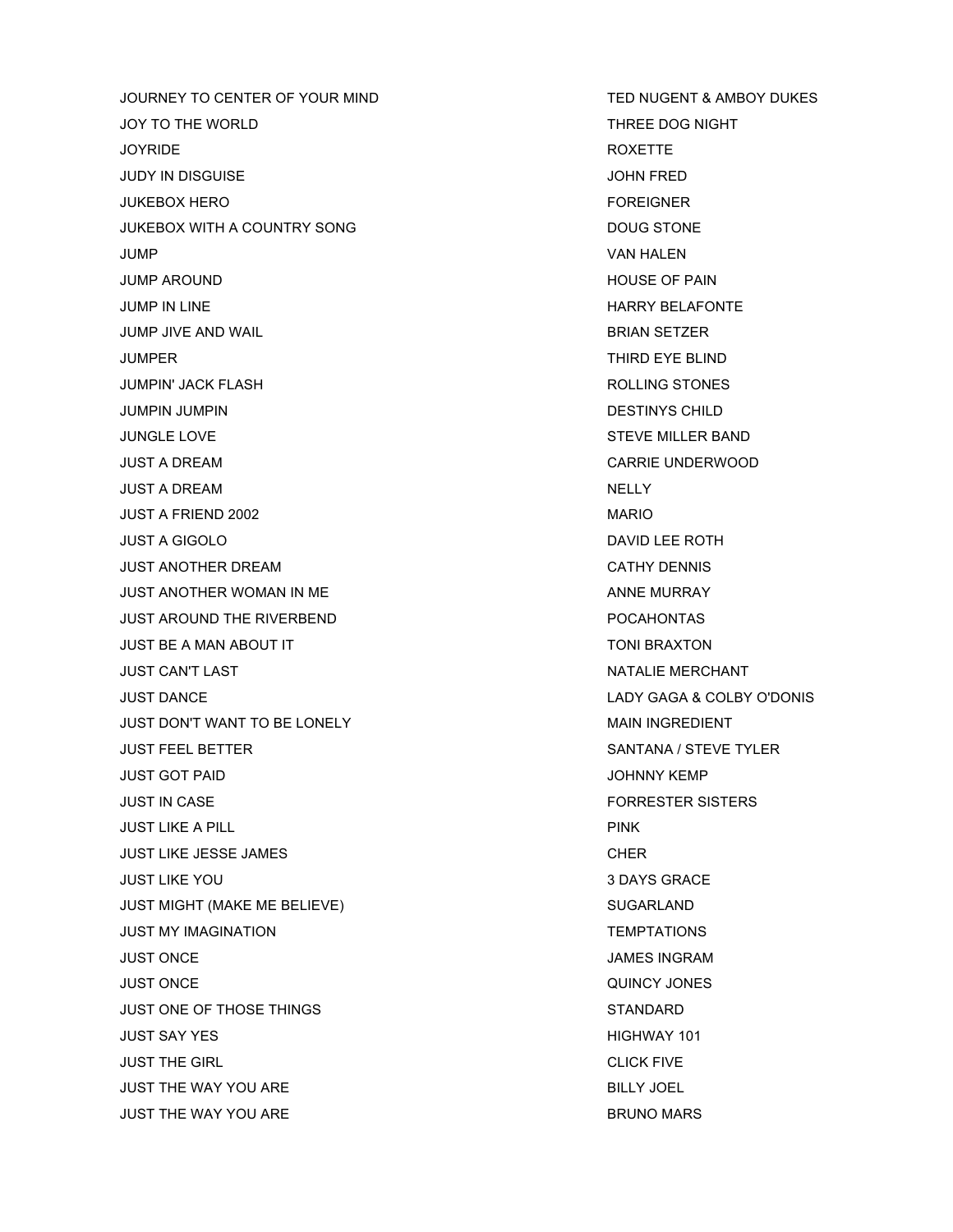JUST TO HEAR YOU SAY THAT YOU LOVE ME FAITH HILL & TIM MCGRAW JUST TO SEE YOU SMILE THE TIM MCGRAW JUST WHAT THE DOCTOR ORDERED TED NUGENT KANSAS CITY LIGHTS STEVE WARINER STEVE WARINER KARMA ALICIA KEYSALICIA KEYSALICIA KEYSALICIA KEYSALICIA KEYSALICIA KEYSALICIA KEYS KARMA LLOYD BANKS KASHMIR LED ZEPPELIN KATMANDU BOB SEGER KEEP IN MIND **LOCASH COWBOYS** KEEP ON LOVING YOU GET A REAL PROSPECTIVE CONSUMING THE REO SPEEDWAGON KEEP PLAYIN' THAT ROCK N ROLL **EDGAR WINTER** KEEP THE CHANGE **HANK WILLIAMS JR.** KEEP THE FIRE BURNIN' THE REAL THEORY OF THE SURVIVE STATE AND RECOMMENDENT REO SPEEDWAGON KEEP YOUR HANDS TO YOURSELF GEORGIA SATELLITES KEEP YOUR HANDS TO YOURSELF SAWYER BROWN KEG IN THE CLOSET **KENNY CHESNEY** KEITH URBAN TIL SUMMER COMES AROUND KENNY'S DEAD **MASTER P** KENTUCKY WOMAN NEIL DIAMOND KEROSENE MIRANDA LAMBERT KEY LARGO BERTIE HIGGINS KID IS HOT TONIGHT LOVER TO A 1999 THE RESERVED OF THE RESERVED OF THE RESERVED OF THE RESERVED OF THE RESERVED OF THE RESERVED OF THE RESERVED OF THE RESERVED OF THE RESERVED OF THE RESERVED OF THE RESERVED OF THE RESERVE KIDS (SAY THE DARNDEST THINGS) TAMMY WYNETTE KIDS WANNA ROCK BRYAN ADAMS KILLER QUEEN QUEEN KILLING ME SOFTLY FUGEES KILLING ME SOFTLY **ROBERTA FLACK** KIND OF A DRAG BUCKINGHAMS KING OF ANYTHING SARA BAREILLAS KING OF PAIN **POLICE** KING OF THE CASTLE THE STATE STATE OF THE CONTROL CONTROL CONTROL CONTROL CONTROL CONTROL CONTROL CONTROL CONTROL CONTROL CONTROL CONTROL CONTROL CONTROL CONTROL CONTROL CONTROL CONTROL CONTROL CONTROL CONTROL CONTROL CONT KING OF THE ROAD ROGER MILLER KISS PRINCE KISS A GIRL **URBAN, KEITH** KISS AND SAY GOODBYE **MANHATTENS** KISS FROM A ROSE SEAL KISS GOODBYE LITTLE BIG TOWN KISS ME SIXPENCE NONE THE RICHER KISS ME AND I'M DOWN GARY ALLAN KISS ME DEADLY AND THE SERIES OF THE SERIES OF THE SERIES OF THE SERIES OF THE SERIES OF THE SERIES OF THE SERIES OF THE SERIES OF THE SERIES OF THE SERIES OF THE SERIES OF THE SERIES OF THE SERIES OF THE SERIES OF THE SER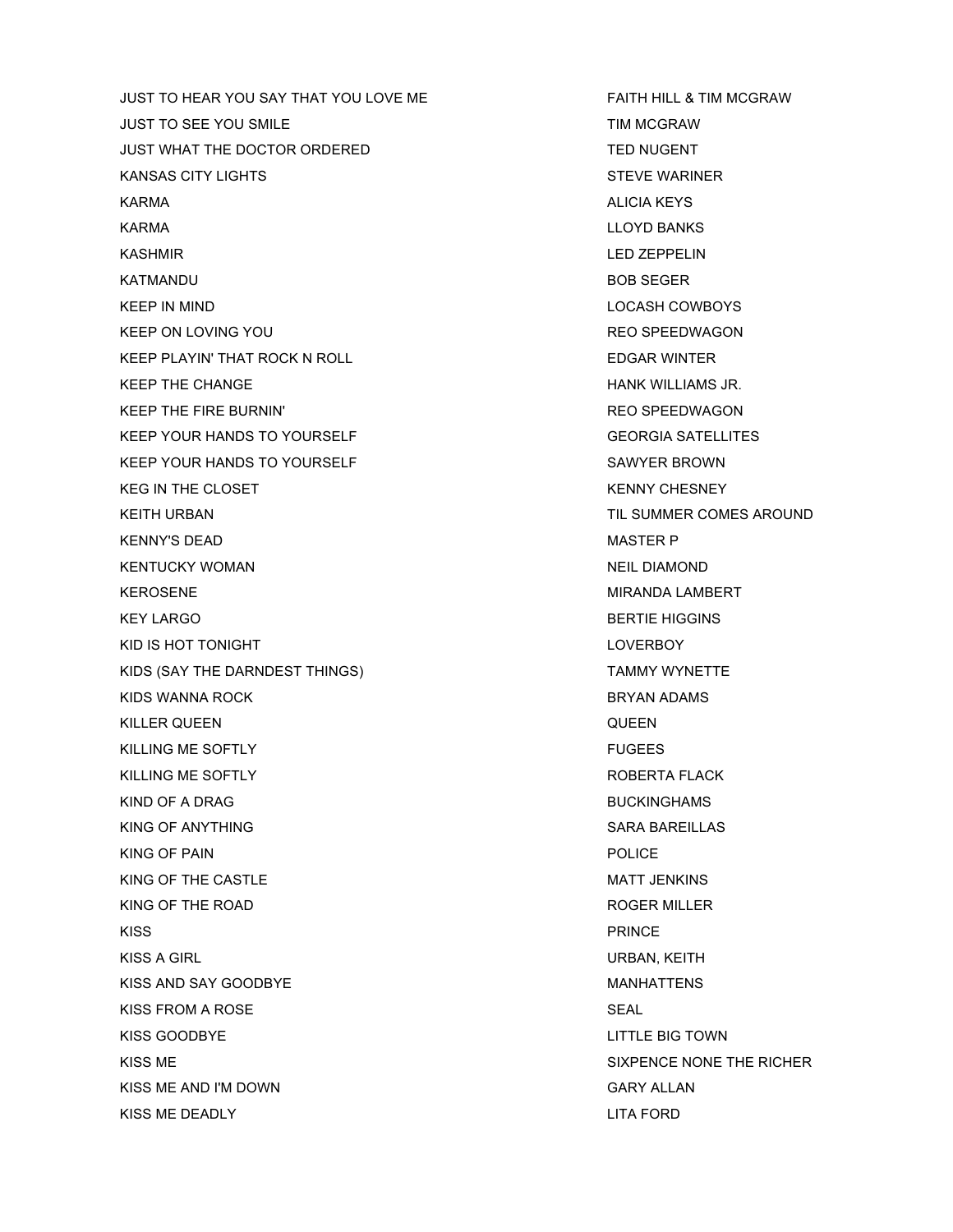KISS ME THROUGH THE PHONE SOULJA BAY KISS ON MY LIST **HALL & OATES** KISS YOU ALL OVER **EXILE** KISSIN' U GALAXISIN' U MIRANDA COSGROVE KISSING A FOOL GEORGE MICHAEL KNOCK KNOCK MONICA KNOCK THREE TIMES BILLY CRASH CRADDOCK KNOCKIN ON HEAVENS DOOR BOB DYLAN KNOCKIN' ON HEAVEN'S DOOR GUNS N ROSES KNOWING ME KNOWING YOU ABBA KODACHROME **PAUL SIMON** KOKOMO BEACH BOYS KRYPTONITE 3 NOTES AND THE SERVICE SERVICE SERVICE SERVICE SERVICE SERVICE SERVICE SERVICE SERVICE SERVICE SERVICE SERVICE SERVICE SERVICE SERVICE SERVICE SERVICE SERVICE SERVICE SERVICE SERVICE SERVICE SERVICE SERVICE SER KYLES MOM'S A BITCH ERIC CARTMAN L.A. WOMAN DOORS L.O.V.E. ASHLEE SIMPSON LA BAMBA **RICHIE VALENS** LA CARACHA SELENA LA CIGARRA LINDA RONSTADT LA COPA DE LA VIDA DE LA VIDA DE LA COPA DE LA VIDA DE LA COPA DE LA COPA DE LA COPA DE LA COPA DE LA COPA DE LA DIFERENCIA JUAN GABRIEL LA ISLE BONITA **MADONNA** LA LA CHARGE SIMPSON LA PLAYA LA OREJA DE VAN GOGH LADIES LOVE COUNTRY BOYS TRACE ADKINS LADIES NIGHT **KOOL / GANG** LADY KENNY ROGERS LADY LITTLE RIVER BAND LADY ANTEBELLUM NEED YOU NOW LADY IN RED CHRIS DEBURGH LADY IS A TRAMP FRANK SINATRA LADY LOVE **LADY LOVE LOU RAWLS** LADY LOVE **EXAMPLE A ROBIN TROWER** LADY MADONNA BEATLES LADY MARMALADE CHRISTINA AGUILERA LADY MARMALADE **And the USA CONTROL** CONTROL AND PATTI LABELLE LADYKILLER MAROON 5 LAND OF CONFUSION **PHIL COLLINS** LANDSLIDE DIXIE CHICKS LAST CHRISTMAS TAYLOR SWIFT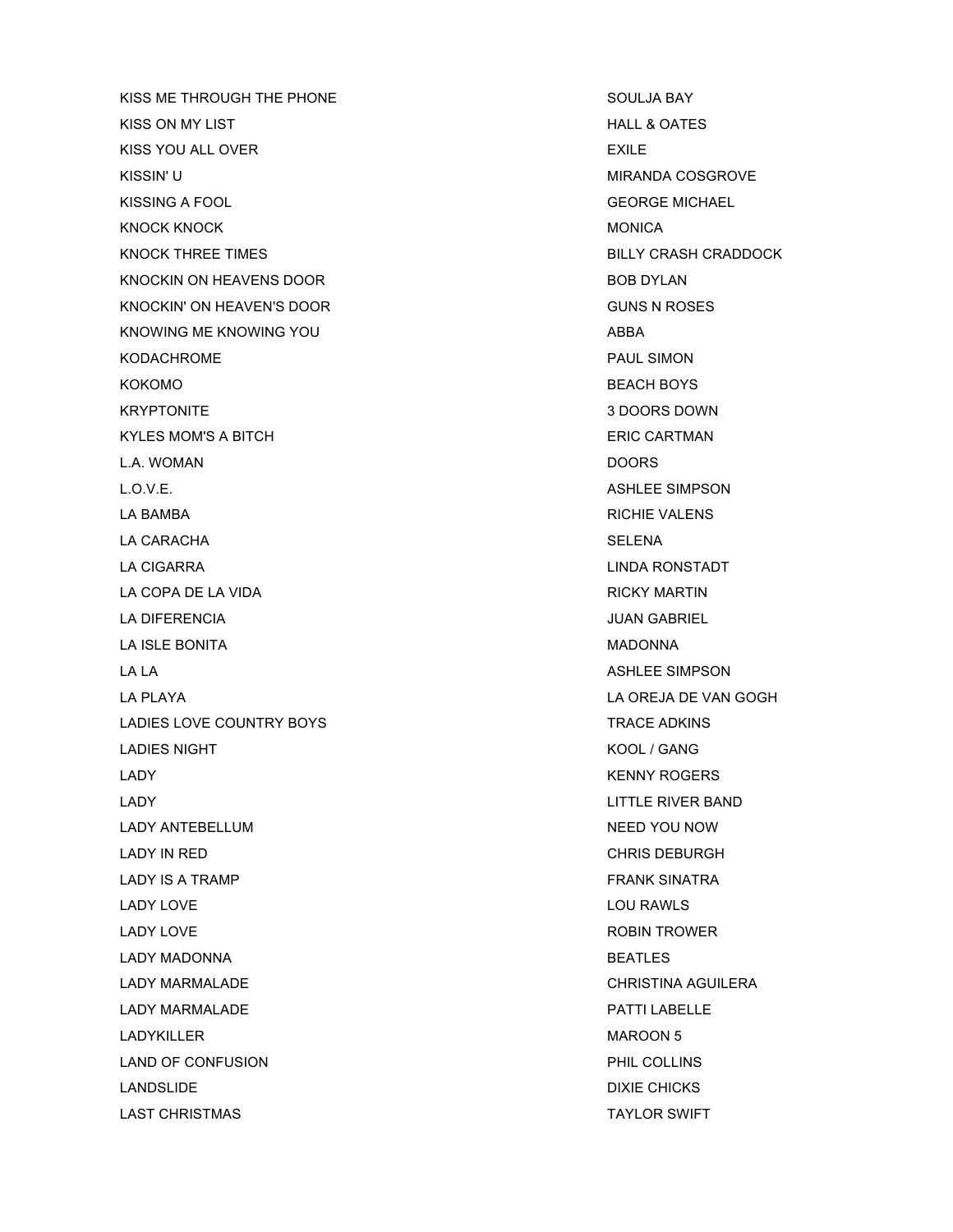LAST DANCE **DONNA SUMMERS** LAST DANCE & THE HUSTLE & ON THE RADIO SELENA LAST DAY OF MY LIFE **A CONSTRUCTED A CONSTRUCT OF A CONSTRUCT OF A CONSTRUCT OF A CONSTRUCT OF A CONSTRUCT OF A** LAST DOLLAR (FLY AWAY) TIM MCGRAW LAST KISS PEARL JAM LAST NAME CARRIE UNDERWOOD LAST NIGHT I DIDN'T GET TO SLEEP AT ALL **1998 12 THE STATE AT ALL** 5TH DIMENSION LAST NIGHT OF THE WORLD **EXECUTE A SET OF THE WORLD** LAST ONE STANDING **EMERSON DRIVE** LAST THING I NEED FIRST THING THIS MORN WILLIE NELSON LAST TRAIN HOME **LOST READS** LATELY ANITA BAKER LATELY STEVIE WONDER LATELY TRACY BYRD LAUGHTER IN THE RAIN NEIL SEDAKA LAURA STANDARDS LAY IT ON THE LINE TRIUMPH LAY IT ONTHE LINE TRIUMPH LAYLA ERIC CLAPTON LAZY LOVE NE-YO NE-YO NE-YO NE-YO NE-YO NE-YO NE-YO NE-YO NE-YO NE-YO NE-YO NE-YO NE-YO NE-YO NEED AT A SAFE A LEADER OF THE PACK SHANGRI-LAS LEAN BACK TERROR SQUAD LEAN ON ME BILL WITHERS LEAN ON ME SEAL LEARNING TO LIVE AGAIN GARTH BROOKS LEATHER AND LACE STEVIE NICKS / DON HENLEY LEAVE A LITTLE ROOM FOR GOD NEIL DIAMOND LEAVE A TENDER MOMENT ALONE BILLY JOEL LEAVE GET OUT **A SECOND TEAM OF A SECOND CONTROL** LEAVE THE LIGHTS ON **MEIKO** LEAVE THE PIECES WRECKERS LEAVIN' TONY TONI TONE LEAVING NEW YORK **REM** LEAVING ON A JET PLANE PETER PAUL & MARY LEAVING TO STAY JOHNNY LANG LEGS ZZ TOP LES BICYCLETTES DE BELSIZE ENGLEBERT HUMPERDINCK LES CHAMPS ELYSEES DANIELE VIDAL LESSON IN LEAVIN' JO DEE MESSINA LET 'ER RIP DIXIE CHICKS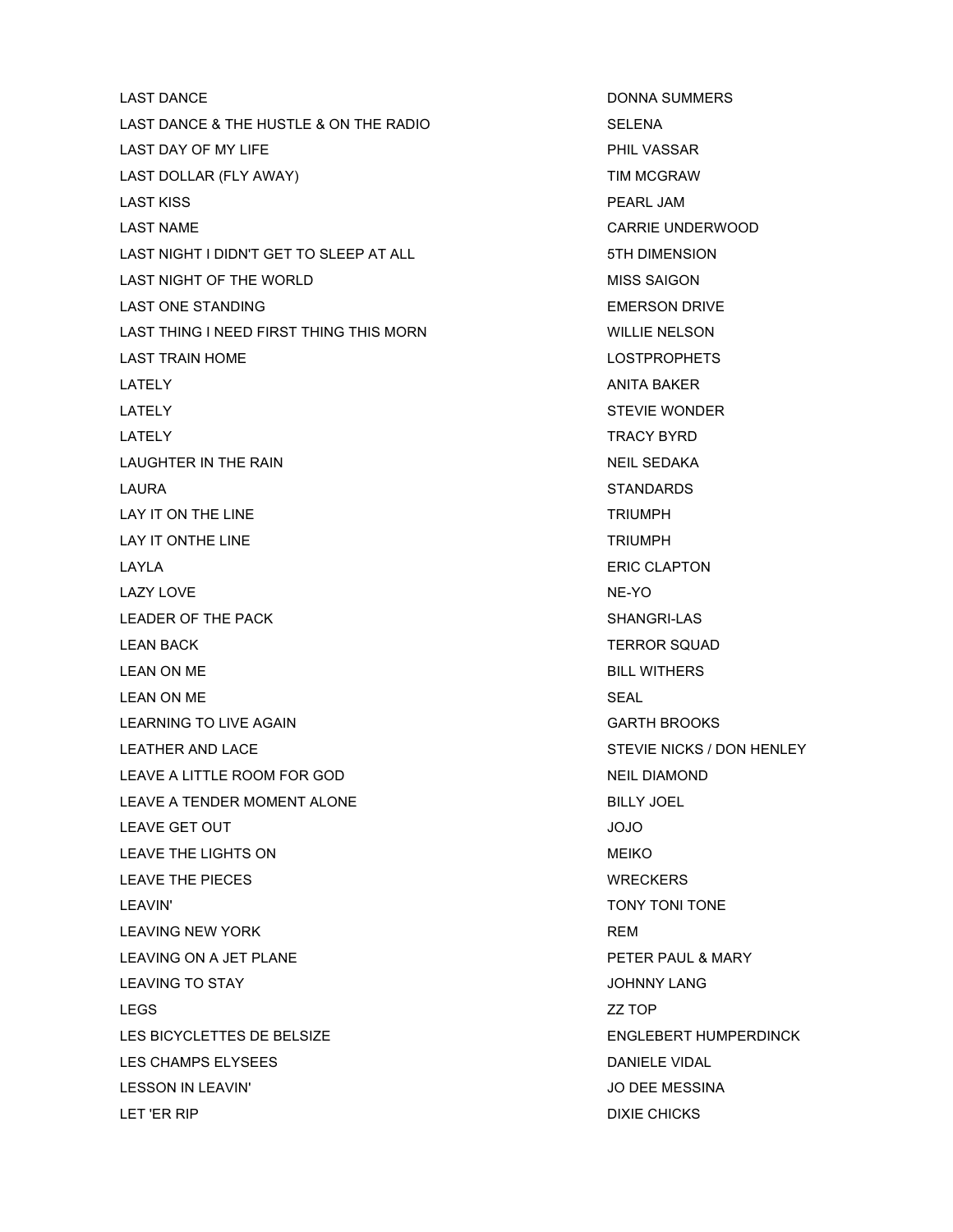LET HER IN JOHN TRAVOLTA LET HIM RUN WILD **BEACH BOYS** LET IT BE  $\begin{array}{ccc} \text{BERTing} & \text{BERTing} \end{array}$ LET IT BLEED ROLLING STONES LET IT GO KEYSHIA COLE LET IT GROW **ERIC CLAPTON** LET IT RAIN ERIC CLAPTON LET IT RIDE **BTO** LET ME BE MYSELF **A SECULIE 1 SECULIE 2** 3 DOORS DOWN LET ME BE THERE ELVIS PRESLEY LET ME BE THERE **OLIVIA NEWTON JOHN** LET ME BE YOUR TEDDY BEAR ELVIS PRESLEY LET ME BLOW YA MIND **EVELOW THE SECT OF STEAM** EVE FEAT GWEN STEFANI LET ME GO 3 DOORS DOWN LET ME HOLD YOU GOT A CONSIDER THE BOW WOW BOW WOW LET ME LOVE YOU GALL THE SAME CONTROL AND MARIO LET ME TELL YOU ABOUT LOVE **SECURE ASSESSED ASSESSED.** JUDDS LET THE GOOD TIMES ROLL TANYA TUCKER LET THE METER RUN CHARLIE MARS LET THE MUSIC PLAY SHANNON LET U GO ASHLEY PARKER ANGEL LET'S BE US AGAIN LONESTAR LET'S CALL THE WHOLE THING OFF STANDARD LET'S DO IT A RESERVED ON THE SERVED ON THE SERVED ON THE SERVED ON THE SERVED ON THE SERVED ON THE SERVED ON T LETS FALL IN LOVE **FRANK SINATRA** LET'S GET AWAY THE CONTROL CONTROL CONTROL CONTROL CONTROL CONTROL CONTROL CONTROL CONTROL CONTROL CONTROL CONTROL CONTROL CONTROL CONTROL CONTROL CONTROL CONTROL CONTROL CONTROL CONTROL CONTROL CONTROL CONTROL CONTROL CON LET'S GET DOWN BOW WOW LET'S GET IT STARTED AND THE STARTED SERIES AND THE BLACK EYED PEAS LET'S GET OVER THEM TOGETHER MEANDY & B HOBBS LET'S GET ROCKED DEF LEPPARD LET'S GET TOGETHER YOUNG BLOODS LET'S GO CRAZY PRINCE LET'S GROOVE EARTH WIND & FIRE LET'S HEAR IT FOR THE BOY **Example 20 IT STATES AND A REAR IT FOR THE BOY** DENISE WILLIAMS LET'S MAKE LOVE **FAITH HILL & TIM MCGRAW** LET'S MEET BY THE RIVER GOSPEL LET'S STAY TOGETHER **AL GREEN** AL GREEN LET'S WAIT AWHILE **A SEAL AND THE SEAL ASSESSED AT A SEAL AND THE SEAL ASSESSED A** 

LET ME OUT FUTURE LEADERS OF THE WORLD LETTER TO MY SON DON TRIP FEAT. CEE LO GREEN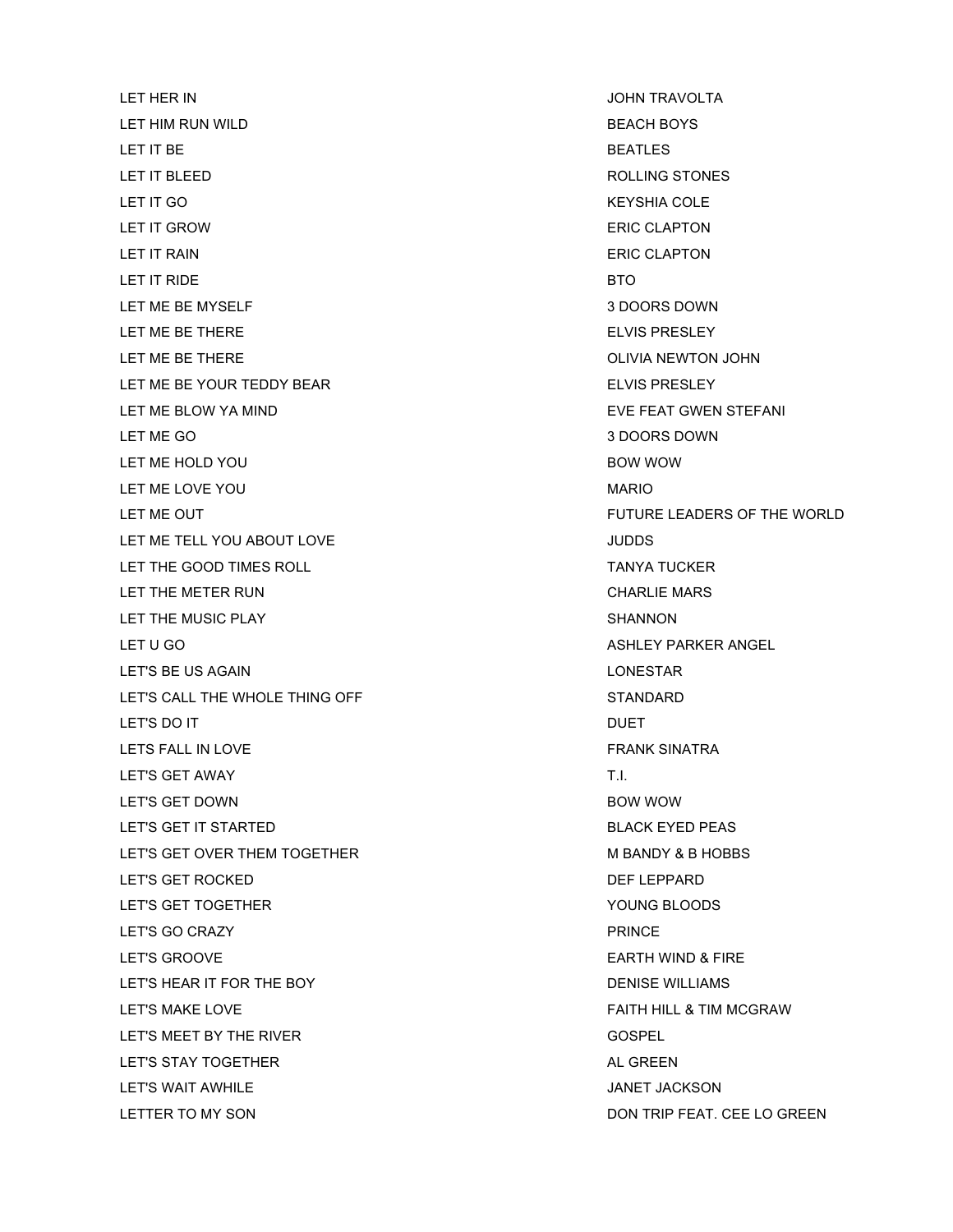LETTERS TO LONDON GRANGER SMITH LETTING GO SUZY BOGGUSS LICENCE TO KILL GLADYS KNIGHT LIFE AFTER YOU CHRIS DAUGHTRY LIFE GOES ON **LEANN** RIMES LIFE IN THE FAST LANE EAGLES LIFE IS A HIGHWAY RASCAL FLATTS LIFE IS A HIGHWAY TOM COCHRANE LIFE KEEPS BRINGIN' ME DOWN ALAN JACKSON LIFE'S LITTLE UPS AND DOWNS THE RICKY VAN SHELTON LIFE'S WHAT YOU MAKE IT **HANNAH MONTANA** LIFESTYLES OF THE RICH AND FAMOUS GOOD CHARLOTTE LIGHT MY FIRE DOORS LIGHT ON DAVID COOK LIGHT YOUR ASS ON FIRE **BUSTA RHYMES** LIGHTNING CRASHES **LIGHTNING** CRASHES LIGHTS JOURNEY LIGHTS WENT OUT IN GEORGIA VIKI LAWERANCE LIKE A G6 FAR EAST MOVEMENT LIKE A ROCK BOB SEGER LIKE A ROLLING STONE **BOB DYLAN** LIKE A STAR CORINNE BAILEY RAE LIKE A STONE AUDIOSLAVE LIKE A SURGEON(LIKE A VIRGIN) WEIRD AL YANKOVIC LIKE A VIRGIN NADONNA NA MADONNA NA MADONNA NA MADONNA NA MADONNA NA MADONNA NA MADONNA NA MADONNA MATAMA NA MA LIKE SOMEONE IN LOVE STANDARD LIKE THE WAY I DO GOOD CONTROL CONTROL CONTROL CONTROL CONTROL CONTROL CONTROL CONTROL CONTROL CONTROL CONTROL CONTROL CONTROL CONTROL CONTROL CONTROL CONTROL CONTROL CONTROL CONTROL CONTROL CONTROL CONTROL CONTROL CONTROL LIKE WE NEVER LOVED AT ALL **FAITH HILL** LIKE WE NEVER SAID GOODBYE CLAY WALKER LIL' RED RIDING HOOD SAM THE SHAM & PHAROHS LIMBO ROCK CHUBBY CHECKER LION SLEEPS TONIGHT TO A RESERVE TO A RESERVE TO A RESERVE TO A RESERVE TO A RESERVE TO A RESERVE TO A RESERVE LIPS OF AN ANGEL **HINDER** LIPSTICK ON YOUR COLLAR CONNIE FRANCIS LISTEN TO YOUR HEART DHT LITTLE BO PEEP AND A SERVICE SERVICE SERVICE SERVICE SERVICE SERVICE SERVICE SERVICE SERVICE SERVICE SERVICE S LITTLE BUNNY FOO FOO KIDS LITTLE GOODBYES SHEDAISY LITTLE GREEN APPLES O.C. SMITH

LETTERS FROM HOME JOHN MICHAEL MONTGOMERY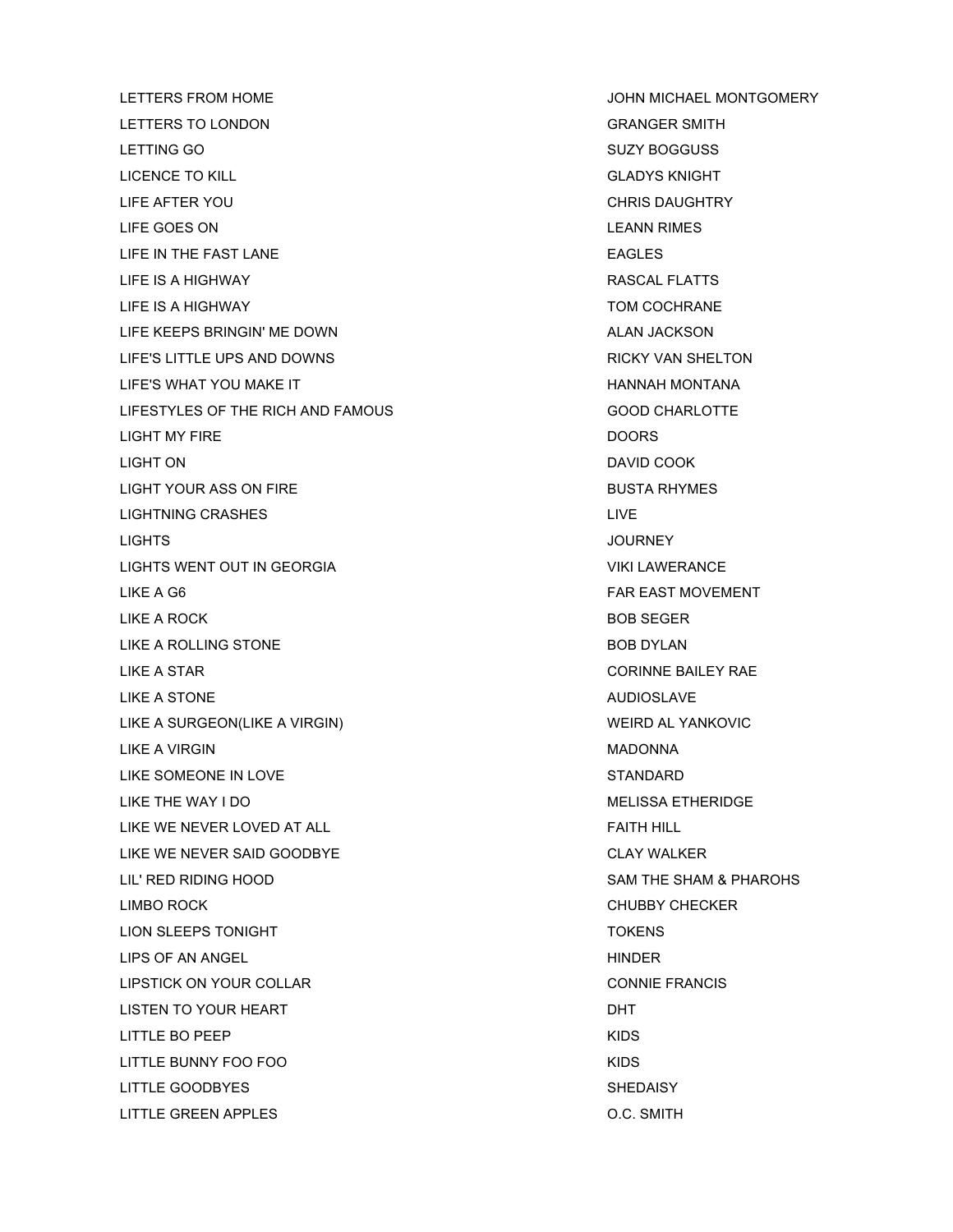LITTLE MISS LOVER **JUMI HENDRIX** LITTLE MOMENTS AND RESERVE THE MOMENTS AND RESERVE THE BRAD PAISLEY LITTLE OLE WINE DRINKING ME LITTLE SISTER QUEENS OF THE STONE AGE LITTLE THINGS MEAN A LOT **KATHY KALLEN** LITTLE WHITE CHURCH **LITTLE BIG TOWN** LIVE A LIE DEFAULT LIVE A LITTLE THE RESIDENCE OF THE RESIDENCE AND A RESIDENCE OF THE RESIDENCE OF THE RESIDENCE OF THE RESIDENCE OF THE RESIDENCE OF THE RESIDENCE OF THE RESIDENCE OF THE RESIDENCE OF THE RESIDENCE OF THE RESIDENCE OF THE R LIVE AND LET DIE GUNS N ROSES LIVE AND LET DIE WINGS LIVE LIKE YOU WERE DYING **BROOKS AND DUNN** LIVE YOUR LIFE THE TRANSPORTED THE TRANSPORT OF THE TRANSPORTED THE SERIES OF THE SERIES OF THE SERIES OF THE SERIES OF THE SERIES OF THE SERIES OF THE SERIES OF THE SERIES OF THE SERIES OF THE SERIES OF THE SERIES OF THE LIVIN' LA VIDA LOCA RICKY MARTIN LIVIN' LA VIDA LOCA (SPANISH) RICKY MARTIN LIVIN' ON A PRAYER BON JOVI LIVIN ON THE EDGE **AEROSMITH** LIVING IN AMERICA **JAMES BROWN** LIVING IN FAST FORWARD **KENNY CHESNEY** LIVING IN THE PROMISELAND WILLIE NELSON LIVING IT UP BELL / JAMES LIVING ON A PRAYER JON BON JOVI LIVING PROOF RICKY VAN SHELTON LO DUDO JOSE JOSE LOCKED UP AKON A A LOCKED UP A LOCKED UP A LOCKED AND A LOCKED UP A LOCKED AT LOCKED A LOCKED AND A LOCKED AT L LOCO-MOTION LITTLE EVA LOLA KINKS LOLLIPOP CHORDETTES LONDON BRIDGE **FERGIE** LONDON BRIDGE KIDS LONELY DAYS BEE GEES LONELY TEARDROPS JACKIE WILSON LONESOME DAY DESCRIPTION AND RELATED AT A RELATION BRUCE SPRINGSTEEN LONESOME LOSER LITTLE RIVER BAND LONG BLACK TRAIN JOSH TURNER LONG COOL WOMAN IN A BLACK DRESS HOLLIES LONG HAIRED COUNTRY BOY **CHARLIE DANIELS** LONG TRAIN RUNNIN' DOOBIE BROTHERS LONG WAY AROUND **EAGLE EXE CHERRY** LONGFELLOW SERENADE NEIL DIAMOND LONGVIEW GREEN DAY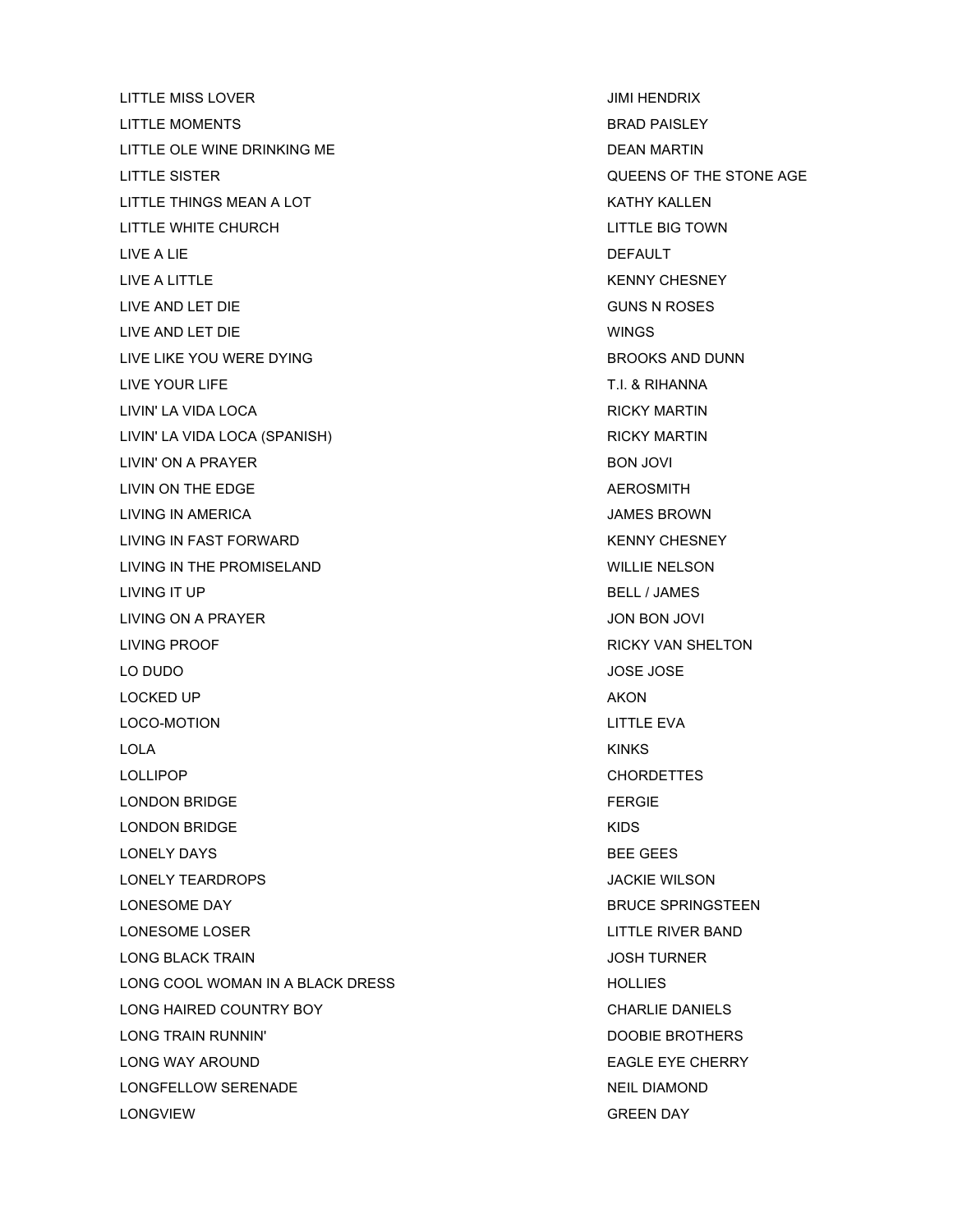LOOK AT HER GO THE PAIN FEAT. CHRIS BROWN LOOK AT LITTLE SISTER STEVIE RAY VAUGHN LOOK AT ME. I'M SANDRA DEE GREASE GREASE LOOK AT US VINCE GILL LOOK AWAY CHICAGO LOOK HEART NO HANDS **EXAMPLE 2018 THE RANDY TRAVIS** LOOK IT UP ASHTON SHEPHERD LOOKIN' FOR LOVE **JOHNNY LEE** LOOKIN OUT MY BACK DOOR CREEDENCE CLEARWATER LOOKING FOR A NEW LOVE **A SECURE 10 YOU ALLOCATE A SECURE 10** YOU ALLOCATE JODY WATLEY LOOKING THROUGH YOUR EYES LEANN RIMES LOOKS LIKE WE MADE IT STEPHANIE MILLS LOOKS THAT KILL **AND REACT AND REACT AND REACT OF A REACT OF A REACT OF A REACT OF A REACT OF A REACT OF A REACT OF A** LORD'S PRAYER THE RESERVED ON A 200 STATE OF THE RESERVED ON A 200 STATE OF THE RESERVED ON A 200 STATE OF THE LOSE CONTROL CONTROL CONTROL CONTROL CONTROL CONTROL CONTROL CONTROL CONTROL CONTROL CONTROL CONTROL CONTROL CONTROL CONTROL CONTROL CONTROL CONTROL CONTROL CONTROL CONTROL CONTROL CONTROL CONTROL CONTROL CONTROL CONTROL C LOSE MY BREATH DESTINYS CHILD LOSE YOURSELF EMINEMENT CONTROL EMINEMENT CONTROL EMINEMENT CONTROL EMINEMENT CONTROL EMINEMENT CONTROL EMIT LOST AND FOUND **BROOKS AND DUNN** LOST IN LOVE **AIR SUPPLY** LOST IN THE FIFTIES TONIGHT **RONNIE MILSAP** LOST IN THIS MOMENT **BIG & RICH** LOST IN YOU GARTH BROOKS & CHRIS GAINES LOST IN YOU GET ALLOWED A CONTROLLER THREE DAYS GRACE LOST IN YOUR EYES GARTH BROOKS LOST WITHOUT YOUR LOVE **BREAD** LOUIE LOUIE NAME OF THE SERVICE OF THE SERVICE OF THE SERVICE OF THE SERVICE OF THE SERVICE OF THE SERVICE OF THE SERVICE OF THE SERVICE OF THE SERVICE OF THE SERVICE OF THE SERVICE OF THE SERVICE OF THE SERVICE OF THE SER LOUIE LOUIE THE KINGSMAN LOVE SUGARLAND L-O-V-E NAT KING COLE LOVE A LITTLE BIGGER CARTER'S CHORD LOVE AND MARRIAGE **FRANK SINATRA** LOVE AND UNDERSTANDING CHER LOVE AT FIRST SIGHT KYLIE MINOGUE LOVE AT FIRST SIGHT MARY BLIGE LOVE CALLS KEM LOVE CAN BUILD A BRIDGE **A SERIET A SERIET A SERIET A SERIET A SERIET A SERIET A SERIET A SERIET A SERIET A SU** LOVE CHANGE EVERYTHING **PHANTOM OF THE OPERA** LOVE DON'T COST A THING THE SERVICE OF SALE AND THE SERVICE OF SALE AND THE SERVICE OF SALE AND THE SERVICE OF SALE AND THE SERVICE OF SALE AND THE SERVICE OF SALE AND THE SERVICE OF SALE AND THE SERVICE OF SALE AND THE SE LOVE DON'T RUN STEVE HOLY LOVE GAME LADY GAGA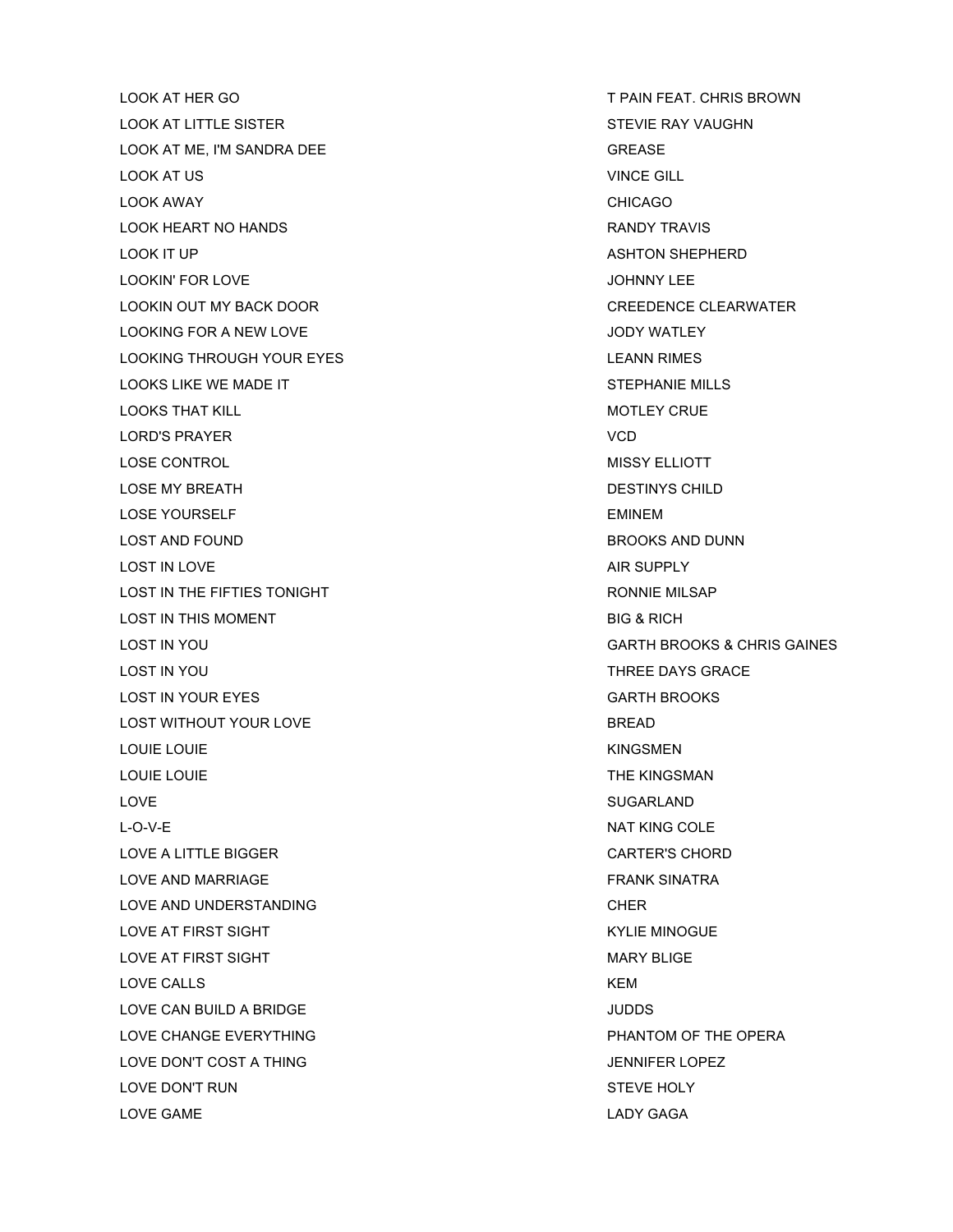LOVE GETS ME EVERY TIME SHANIA TWAIN LOVE GRAVY **CHEF (SOUTH PARK)** LOVE GROWS (WHERE MY ROSEMARY GOES) EDISON LIGHTHOUSE LOVE HER MADLY DOORS LOVE HURTS **CHER** LOVE HURTS NAZARETH LOVE IN THE FIRST DEGREE ALABAMA LOVE IN THIS CLUB USHER LOVE IN VAIN **KEB 'MO** LOVE IS VANESSA WILLIAMS & B MCKNIGHT LOVE IS A BATTLEFIELD **EXECUTE A BATTLEFIELD PAT BENATAR** LOVE IS A HURTING THING **LOU RAWLS** LOVE IS A WONDERFUL THING **MICHAEL BOLTON** LOVE IS ALIVE **GARY WRIGHT** LOVE IS IN THE AIR **In the SILE CONSTRUCT CONTACT A** SUMMISSION OF A SUMMISSION OF A SUMMISSION OF A SUMMISSION OF A SUMMISSION OF A SUMMISSION OF A SUMMISSION OF A SUMMISSION OF A SUMMISSION OF A SUMMISSION OF A SUMMISSIO LOVE IS THE ANSWER **ENGLAND DAN & J.F. COLEY** LOVE IS THE DRUG **ROXY MUSIC** LOVE LETTERS STANDARD LOVE LIES BLEEDING **ELTON JOHN** LOVE LIKE THIS FAITH EVANS LOVE LIKE THIS TANYA MADISON LOVE LOVES A LONG NIGHT CRAIG MORGAN LOVE MACHINE **MIRACLES** LOVE ME COLLIN RAYE LOVE ME ELVIS PRESLEY LOVE ME BAD JAMES DURBIN LOVE ME DO BEATLES LOVE ME TENDER ELVIS PRESLEY LOVE ME TWO TIMES **EXECUTE A SET OF STATE AND THE SET OF STATE AND THE SET OF STATE AND THE SET OF STATE AND T** LOVE NEVER FAILS **KEM** LOVE OF MY LIFE THE SERVE AND THE SERVE AND THE SERVE AND THE SERVE AND THE SERVER AND THE SERVER AND THE SERVER AND THE SERVER AND THE SERVER AND THE SERVER AND THE SERVER AND THE SERVER AND THE SERVER AND THE SERVER AND LOVE OF MY LIFE SANTANA LOVE ON MY MIND **XSCAPE** LOVE ON THE ROCKS NEIL DIAMOND LOVE POTION #9 SEARCHERS LOVE SHACK B52S LOVE SHACK B52'S LOVE SO RIGHT **BEE GEES** LOVE SONG SARA BAREILLES LOVE STINKS J GEILS BAND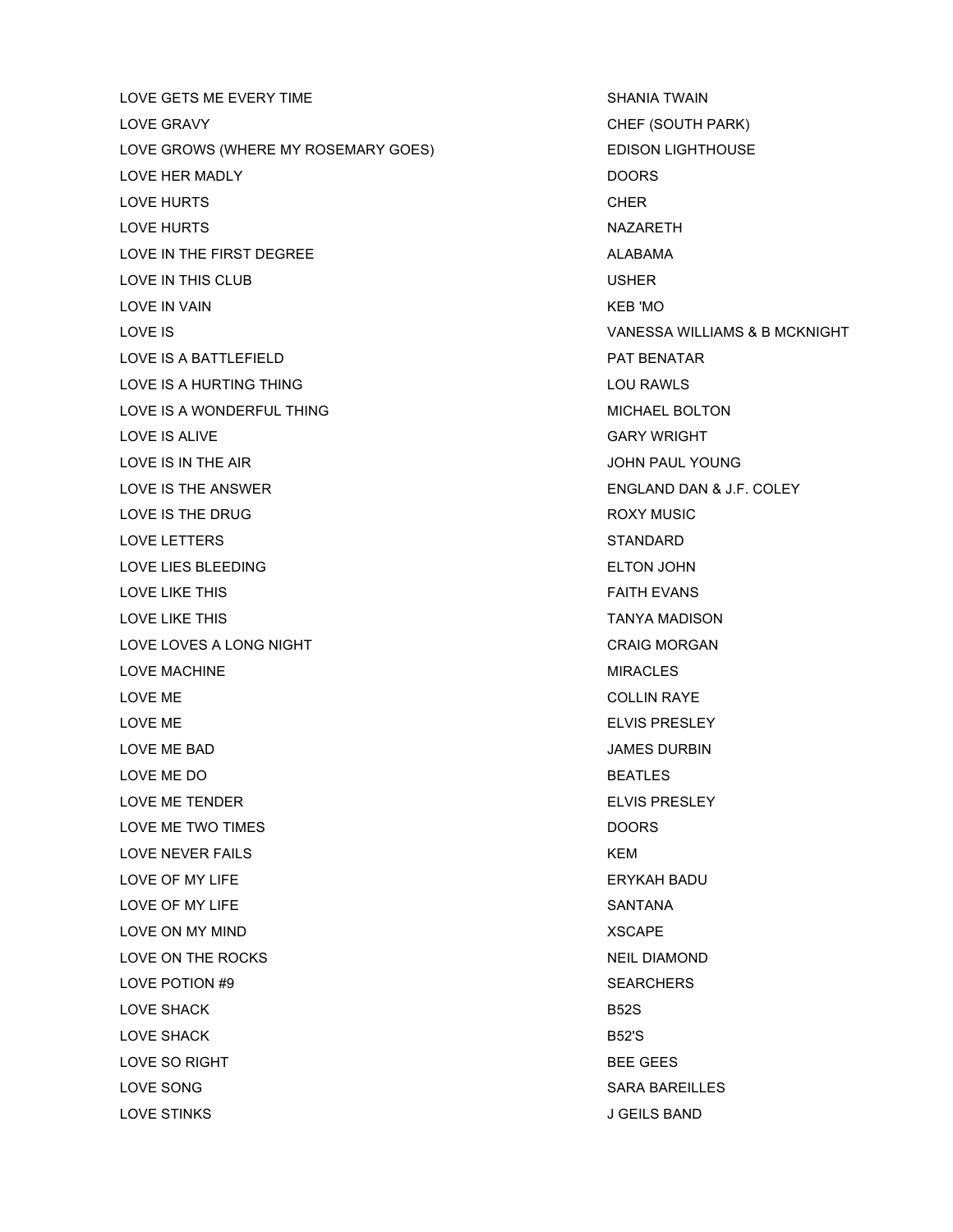LOVE STORY TAYLOR LOVE STORY **TAYLOR SWIFT** LOVE STRUCK BABY STEVIE RAY VAUGHAN LOVE TAKES TIME **MARIAH CAREY** LOVE THE WAY WE USED TO THE RESIDENCE OF STRILL BESTELLE LOVE THE WAY YOU LIE THE WAY TO LIKE A SAFE THE WAY YOU LIE LOVE TRAIN O'JAYS LOVE WILL JORDIN SPARKS LOVE WILL KEEP US TOGETHER CAPTAIN & TENNILLE LOVE WILL NEVER DO JANET JACKSON LOVE YOU GALLACE THE SERVICE OF THE SERVICE OF THE SERVICE OF THE SERVICE OF THE SERVICE OF THE SERVICE OF THE LOVE YOU FOR A DAY A RICKY MARTIN LOVEBUG JONAS BROTHERS LOVEFOOL CARDIGANS LOVEGAME LADY GAGA LOVELY STRANGER **ERIC CLAPTON** LOVERGIRL TEENA MARIE LOVE'S GONNA MAKE IT ALRIGHT GEORGE STRAIT LOVESICK BLUES GEORGE STRAIT LOVESICK BLUES HANK WILLIAMS JR. LOVIN' ALL NIGHT PATTY LOVELESS LOVIN' YOU GALLACE THE SAME REPORT ON THE SERVICE OF THE MINNE RIPPERTON LOVING ARMS **DIXIE CHICKS** LOVING HER WAS EASIER THAN ANYTHING TOMPBELL & GLASER BROS LOVING YOU ELVIS PRESLEY LOW FLO RIDA LOW FOO FIGHTERS LOW KELLY CLARKSON LUCILLE **KENNY ROGERS** LUCILLE LITTLE RICHARD LUCK BE A LADY FRANK SINATRA LUCKENBACH TEXAS WAYLON JENNINGS LUCKY MELISSA ETHERIDGE LUCKY STRIKE NATURAL BILITY OF THE MAROON 5 LUCY IN THE SKY WITH DIAMONDS BEATLES LUKA SUZANNE VEGA LUKA SUZANNE VEGA LULLABY SHAWN MULLINS LULLABY IN BLUE **Example 20 and 20 and 20 and 20 and 20 and 20 and 20 and 20 and 20 and 20 and 20 and 20 and 20 and 20 and 20 and 20 and 20 and 20 and 20 and 20 and 20 and 20 and 20 and 20 and 20 and 20 and 20 and 20 and 2** LULLABY OF BROADWAY ANDREWS SISTERS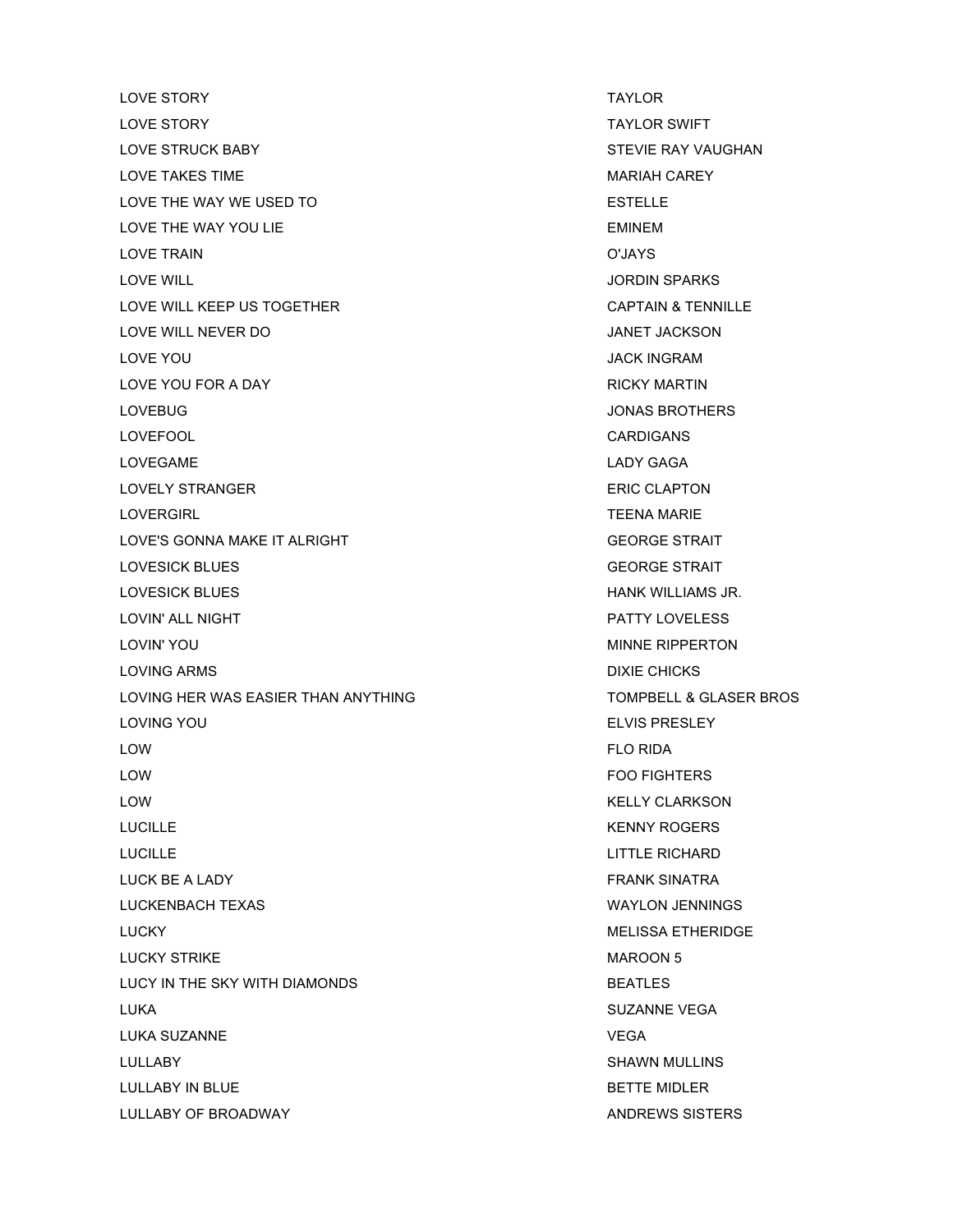LUMP **PRESIDENTS OF THE USA** LUV LIES AND ALL AND A LOCAL AND A LOCAL AND A LOCAL AND A LOCAL AND A LOCAL AND A LOCAL AND A LOCAL AND A LOCAL AND A LOCAL AND A LOCAL AND A LOCAL AND A LOCAL AND A LOCAL AND A LOCAL AND A LOCAL AND A LOCAL AND A LOCAL A LUXURIOUS GWEN STEFANI LYIN' EYES **EAGLES** MAC THE KNIFE BOBBY DARIN MACARENA GROVE GRASS BOYZ MACARENA LOS DEL RIOS MACHINERY SHEENA EASTON MACHO MAN VILLAGE PEOPLE MACK THE KNIFE **BOBBY DARIN** MACNAMARA'S BAND INISH STANDARDS IN THE STANDARDS MAD NE-YO MADE LOVE LATELY DAY 26 MADE YOU LOOK NAS MAGGIE MAY ROD STEWART MAGIC **And Contain the Container of the Container Studies and Container Studies (Container Studies Studies 1990)** MAGIC BUS **WHO** MAGIC CARPET RIDE STEPPENWOLF MAGIC MAN **MAGIC MAN** MAGIC MOMENTS **PERRY COMO** MAGIC STICK LIL KIM / 50 CENT MAINSTREET BOB SEGER MAKE HER FEEL GOOD TEALS AND TEAIRRA MARI MAKE IT ALRIGHT CARL THOMAS MAKE IT EASY ON YOURSELF **A CONSIDER SERVIS ASSESSED** THE MAKE IT EASY ON YOURSELF MAKE IT HAPPEN **MARIAH CAREY** MAKE IT MINE **All and the United States of the United States of the United States of the United States of the U** MAKE IT WITH YOU GOT A CONTROL TO BREAD A SERIES AND THE BREAD BREAD. MAKE IT WORK **MICHALA TODD** MAKE ME BETTER FABOLOUS / NE-YO MAKE ME SMILE **AND STATES IN THE SMILE CHICAGO** MAKE SOME NOISE **HANNA MONTANA** MAKE SOMEONE HAPPY STANDARDS MAKE THE WORLD GO AWAY **EDDIE ARNOLD** MAKE YOU SAY OOH GEES ALL ALL AND THE METH SWEAT MAKING BELIEVE **KITTY WELLS** MAKING LOVE OUT OF NOTHING AT ALL **AIR SUPPLY** MAKING MEMORIES **FRANKIE LAINE** MAKING MEMORIES OF US **KEITH URBAN** 

MAM LOOK AT BUBU HARRY BELAFONTE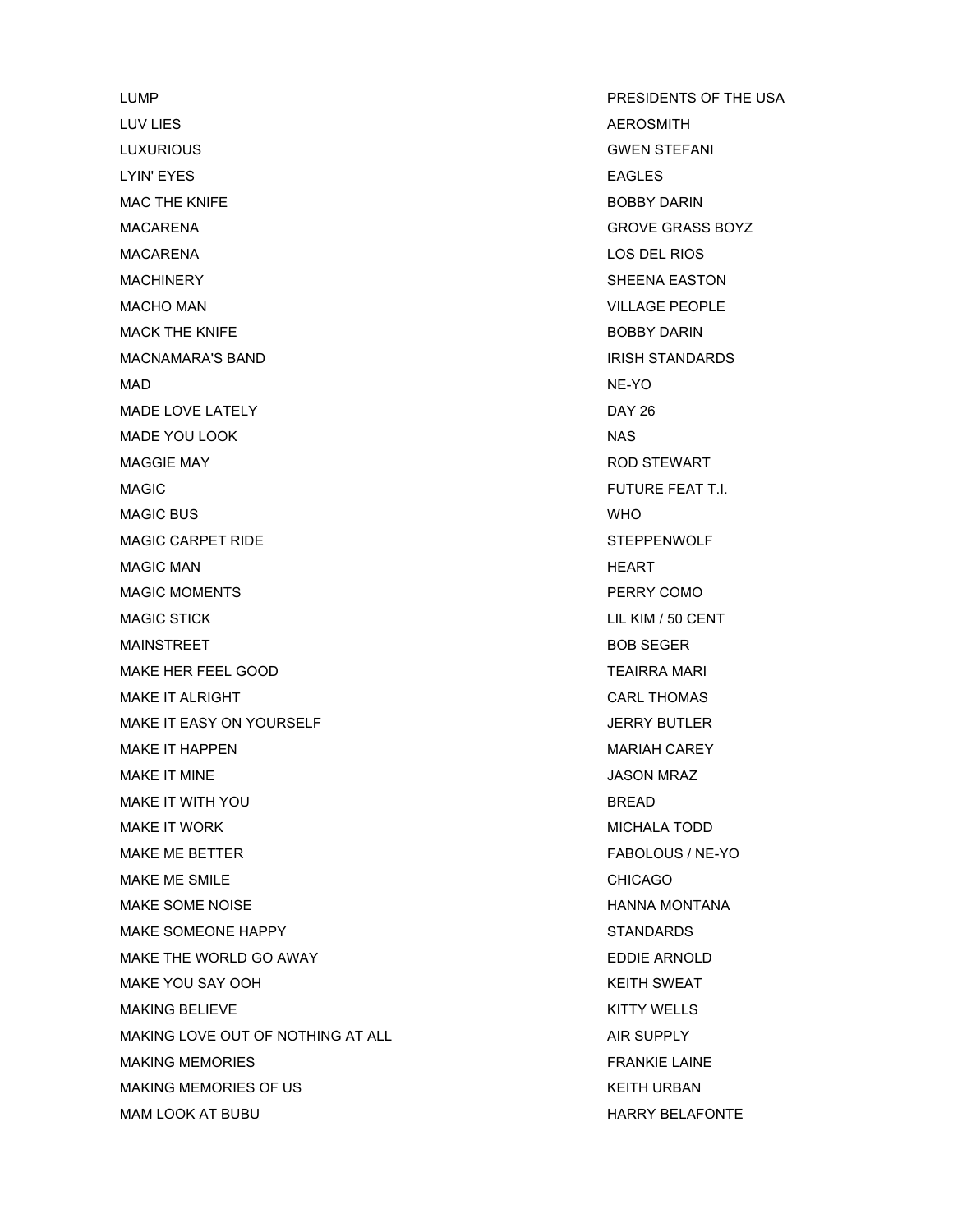MAMA CAN'T BUY YOU LOVE ELTON JOHN MAMA HE'S CRAZY **SECULIAR SECURITY CONTROL** MAMA HE'S CRAZY JUDDS MAMA MIA ABBA MAMA SAID SHIRELLES MAMAS DON'T LET YOUR BABIES WILLIE NELSON & WIENNINGS MAMBO #5 LOU BEGA MAN I FEEL LIKE A WOMAN SHANIA TWAIN MAN OF CONSTANT SORROW GALLER CHARM CITY DEVILS MAN OF MY WORD GOLIN RAYE MAN ON THE MOON **R.E.M.** MAN ON THE MOON REM MAN TO MAN GARY ALLAN MAN WHO CAN'T BE MOVED, THE SCRIPT MANDY JONAS BROTHERS MANEATER NELLY FURTADO MANIC DEPRESSION JIMI HENDRIX MANIC MONDAY BANGELS MANIC MONDAY BANGLES MARGARITAVILLE **A CONSTRUCTED A CONSTRUCT OF A CONSTRUCT OF A CONSTRUCT OF A CONSTRUCT OF A CONSTRUCT OF A CONSTRUCTION** MARIA BLONDIE MARIA **WEST SIDE STORY** MARIA MARIA SANTANA MARIA SHUT UP AND KISS ME WILLIE NELSON MARRIAGE MADE IN HOLLYWOOD **BONNIE RAITT** MARRY ME **TRAIN** MARY HAD A LITTLE LAMB **KIDS** MASSACHUSETTS BEE GEES MASTERPIECE ATLANTIC STARR AND THE MASTER STARR AND THE MASTER OF A SET OF A SET OF A SET OF A SET OF A SET OF A SET OF A SET OF A SET OF A SET OF A SET OF A SET OF A SET OF A SET OF A SET OF A SET OF A SET OF A SET OF A S MATERIAL GIRL NATURAL GIRL MADONNA NATURAL GIRL MADONNA MAYBE ENRIGUE IGLESIAS MAYBE IT WAS MEMPHIS **EXECUTE A SET A SET A SET AND RESIDENT PAM TILLIS** MAYBE NEXT YEAR COREY SMITH MAYBE YOUR BABY'S GOT THE BLUES **SAMPLE SERVICES** MAYBELLINE CHUCK BERRY MAYBERRY RASCAL FLATTS MAYONESA CHOCOLATE ME & JULIO DOWN BY THE SCHOOLYARD SIMON & GARFUNKEL ME & U CASSIE

MATBE HE'LL NOTICE HER NOW MINDY MCCREADY & ROBBIE MCDONALD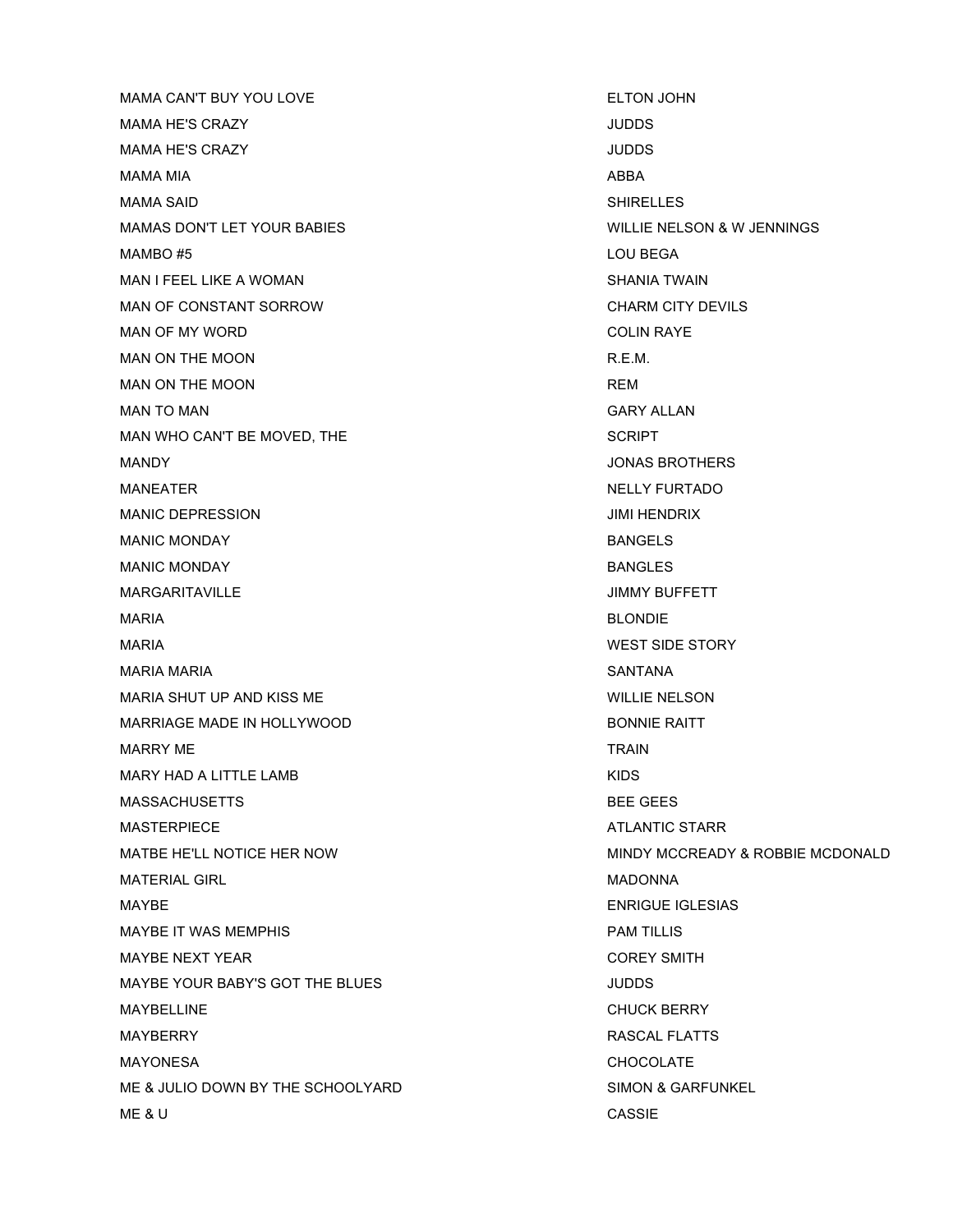ME AND BOBBY MCGEE AND THE SERVICE STATES AND STANDARD ME AND SUPLIN ME AND MRS JONES BILLY PAUL ME AND MY GANG RASCAL FLATTS ME AND THE ELEPHANT **BOBBY GOLDSBORO** ME AND YOU AND A DOG NAMED BOO LOBO LOBO ME BASTA DE DE LOS EN 1999 E LOS EN 1999 E LOS EN 1999 E LOS E LOS E LOS E LOS E LOS ESTE DE LOS ESTE DE LOS E ME LOVE GEAN KINGSTON SEAN KINGSTON ME MYSELF AND I BEYONCE ME SO HORNY 2008 22 LIVE CREW ME TOO TOBY KEITH ME WITHOUT YOU GO TOBY TOBY MALL TO BE A TOBY MALL TO BE A TOBY MALL. ME, MY HEART AND I ASHLEY GEARING MEAN TAYLOR SWIFT MEAN TO ME LINDA RONSTADT MEANT TO LIVE SWITCHFOOT MEET ME IN ST LOUIS **A ST LOUIS A ST LOUIS AND A ST LOUIS** A ST LOUIS AND MEET ME IN ST LOUIS MEET VIRGINIA TRAIN TRAIN MEGALOMANIAC **INCUBUS** MELISSA ALLE AND ALLE AND ALLE AND ALLE AND ALLE AND ALLE AND ALLE AND ALLE AND ALLE AND ALLE AND ALLE AND ALLE MEMORY CATS MEN DON'T CHANGE AMY DALLEY MENDING FENCES **RESTLESS HEART** MENDOCINO COUNTY LINE WILLIE NELSON MERCEDES BENZ JANIS JOPLIN MERCY DUFFY MERCY MERCY MERCY **AND READ ASSESS** MERCY MERCY MERCY BUCKINGHAMS MERRY OLD LAND OF OZ WIZARD OF OZ MESMERIZE JA RULE MESSAGE IN A BOTTLE POLICE MEW YORK NEW YORK FRANK SINATRA MEXICAN BLACKBIRD **WEXICAN BLACKBIRD AND A STATE OF A STATE OF A STATE OF A STATE OF A STATE OF A STATE OF A STATE OF A STATE OF A STATE OF A STATE OF A STATE OF A STATE OF A STATE OF A STATE OF A STATE OF A STATE OF A S** MI MEDIA MITAD ROY RULZ MI VIDA LOCA PAM TILLIS MICHELLE BRANCH ALL YOU WANTED MIDNIGHT CONFESSION GRASS ROOTS MIDNIGHT RAMBLER **ALLMAN BROTHERS** MIDNIGHT RIDER **ALLMAN BROTHERS** MIDNIGHT RIDER GREG ALLMAN MIDNIGHT SPECIAL **AND ALL AND A SECOND CONSUMING A SECOND VIOLATION** OF A SUMPLET OF A SUMPLET OF A SUMPLET OF A SUMPLET OF A SUMPLET OF A SUMPLET OF A SUMPLET OF A SUMPLET OF A SUMPLET OF A SUMPLET OF A SUMPLET OF A SUMPL MIDNIGHT TRAIN TO GEORGIA GLADYS KNIGHT & PIPS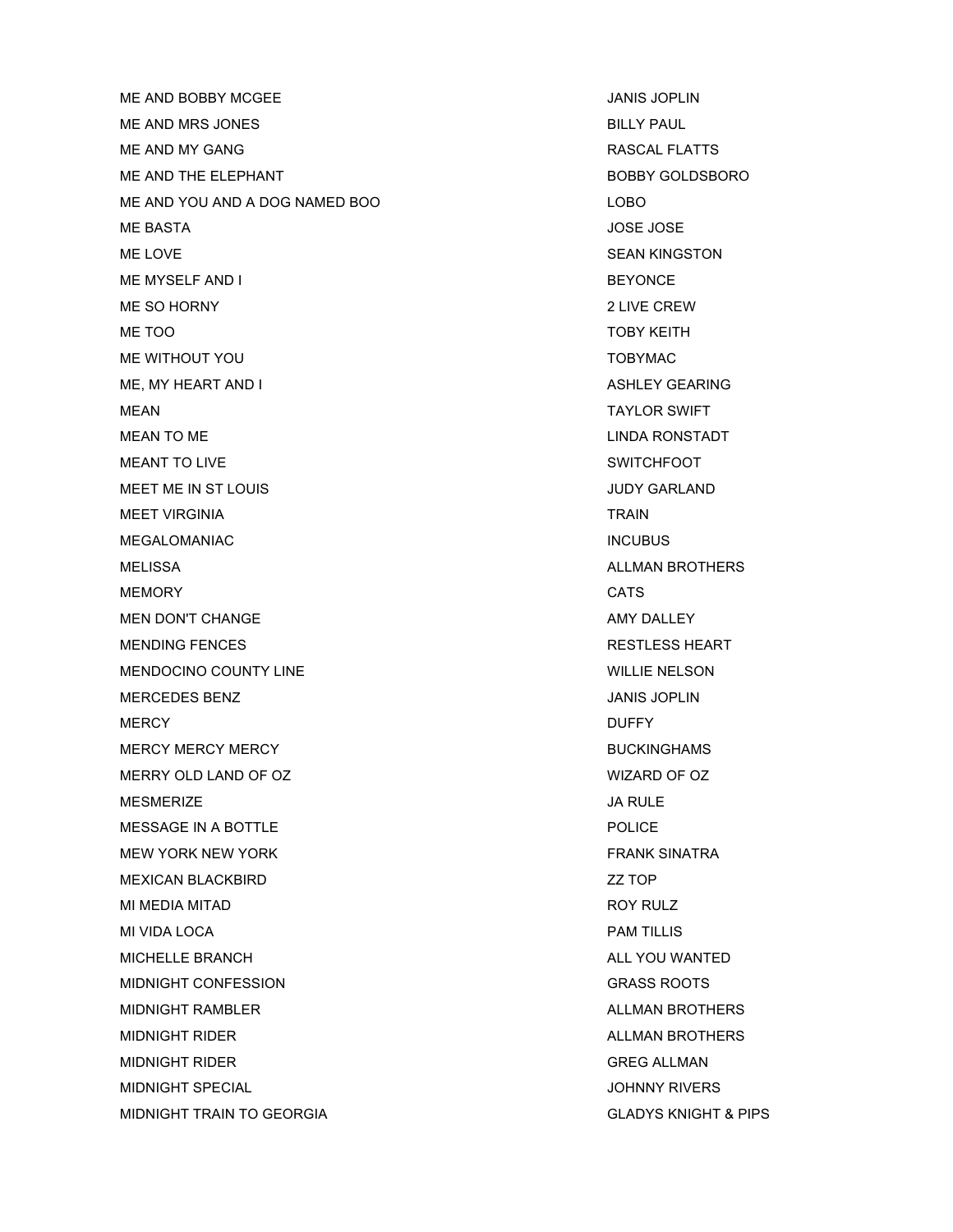MILKSHAKE KELIS MILLION MILES FUEL MIND YOUR OWN BUSINESS **HANK WILLIAMS JR** MINE TAYLOR SWIFT MINIMUM DAY COLD WAR KIDS MINNIE THE MOOCHER **BLUES BROTHERS** MIO PAULINA RUBIO MIRROR MAN THE HUMAN LEAGUE MISERY MAROON 5 MISLED CELINE DION MISS INDEPENDENT THE RESERVE OF THE RESERVE AND MISS INDEPENDENT MISS INDEPENDENT NE-YO MISS MY LOVE ANTOINE DUNN MISS YOU ALIYAH ALIYAH ALIYAH ALIYAH ALIYAH ALIYAH ALIYAH ALIYAH ALIYAH ALIYAH ALIYAH ALIYAH ALIYAH ALIYAH ALI MISS YOU ERIC CLAPTON MISS YOU GENERAL BURGES AND ROLLING STONES MISS YOU LIKE CRAZY NATALIE COLE MISS YOU MUCH GENERAL MISS YOU MUCH AND THE SAME OF THE SAME OF THE SAME OF THE SAME OF THE SAME OF THE SAME O MISSISSIPPI GIRL FAITH HILL FAITH HILL MISTY BLUE THE ENGLEBERT HUMPERDINCK MISUNDERSTOOD BON JOVI MMM BOP **HANSON** MODERN MAN MODERN MAN MICHAEL PETERSON MODERN WOMAN BILLY JOEL MOLLY MALONE COCKLES AND MUSSELS IN THE RESERVE THAT IN THE RESERVE THAT IN THE RESERVE THAT AND THE RESERVE TH MONA LISA ENGLEBERT HUMPERDINCK MONDAY MONDAY MAMAS / PAPAS MONDAY MORNING CHURCH ALAN JACKSON MONEY PINK FLOYD MONEY MAKER **MAKER LUDACRIS** / PHARRELL MONEY MONEY MONEY ABBA MONO COURTNEY LOVE MONSTER IN MY PANTS FRED SCHNEIDER MONSTER MASH BOBBY PICKETT MONY MONY TOMMY JAMES MOON RIVER AND THE SERVICE SERVICE SERVICES AND AND Y WILLIAMS MOONDANCE VAN MORRISON MOONLIGHT SERENADE GLENN MILLER MOONRAKER SHIRLEY BASSEY MOONSHADOW CAT STEVENS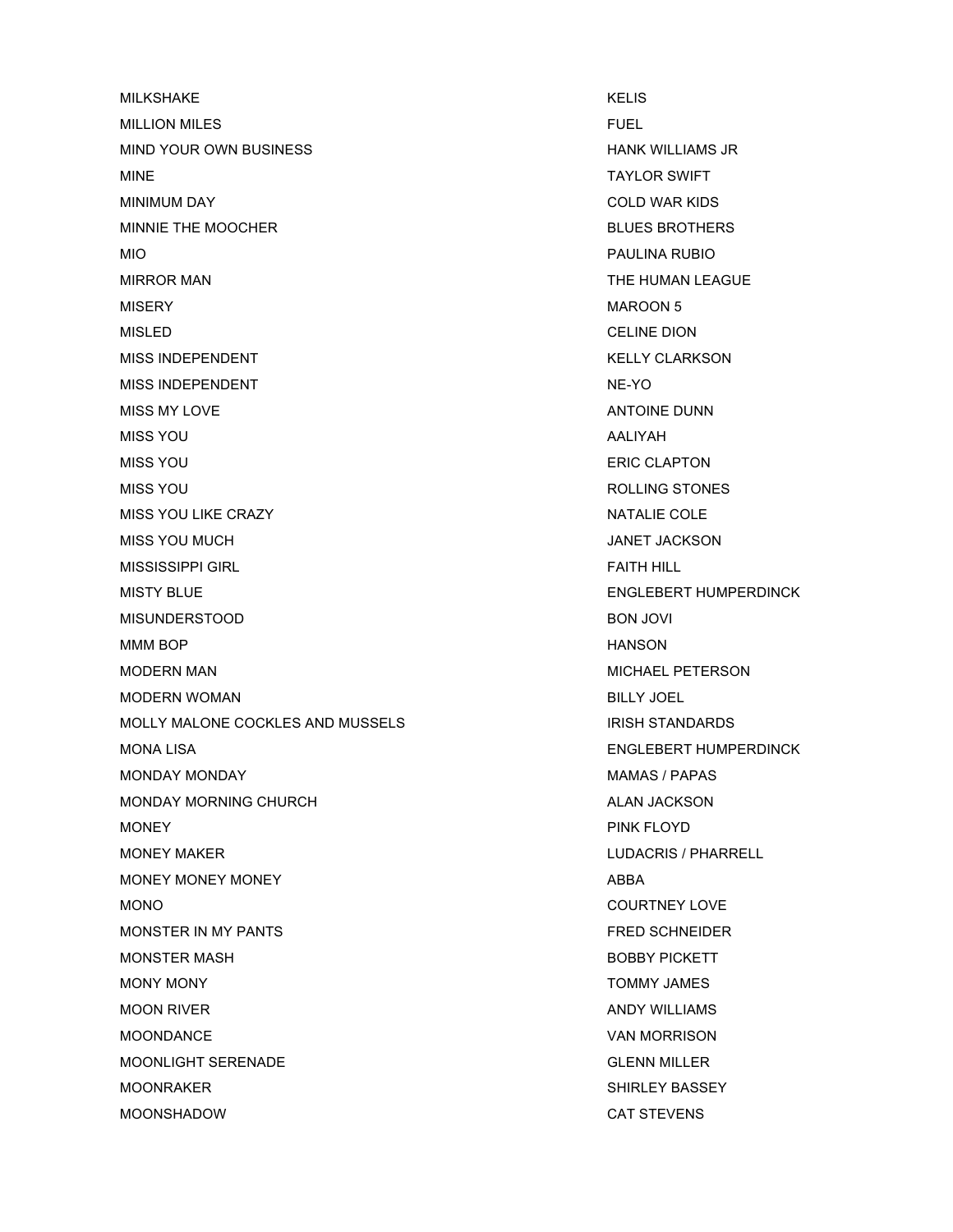MORE AND Y WILLIAMS MORE STANDARD NOTE: MORE USHER MORE (THEME FROM MONDO CANE) FRANK SINATRA MORE I DRINK SHELTON, BLAKE MORE LIFE **EXECUTE RANDY TRAVIS FEAT. DON HENLEY** MORE LOVE MORE POWER JEFF DEYO MORE THAN A MEMORY **EXECUTE A MORE THAN A MEMORY GARTH BROOKS** MORE THAN WORDS **EXTREME** MORE TO LIFE STACIE ORRICO MORE TODAY THAN YESTERDAY SPIRAL STAIRCASE MORNING AFTER THE MAURE OF THE MAURE OF THE MAURE OF MAURE OF MAURE OF MAURE OF THE MAIL OF THE MAIL OF THE MA MORNING HAS BROKEN CAT STEVENS MORNING TRAIN (NINE TO FIVE) SHEENA EASTON MOST GIRLS PINK MOTHER IN LAW **ERNIE K DOE** MOTHER'S DAY KELLIE PICKLER MOTHER'S LITTLE HELPER **ROLLING STONES** MOUNTAIN MUSIC **ALABAMA** MOUTH MERRIL BAINBRIDGE MOVE FROM THE HOOD **LUTHER ALLISON** MOVE IT ON OVER **HANK WILLIAMS** MOVE THIS **TECHNOTRONICS** MOVE YA BODY NINA SKY MOVIN' ON BAD COMPANY MOVING MOUNTAINS **NOW SERVICE SERVICES** USHER MR BIG STUFF JEAN KNIGHT MR BOJANGLES NITTY GRITTY DIRT BAND MR MELODY NATALIE COLE MR MOM **NATURAL SERVICE STARK SERVICES** SERVICES AND MR MOM **LONESTAR** MR SANDMAN EMMYLOU HARRIS MR. BRIGHTSIDE **KILLERS** MR. LONELY **BOBBY VINTON** MRS ROBINSON SIMON & GARFUNKEL MRS. BROWN YOU'VE GOT A LOVELY DAUGHTER HERMAN'S HERMITS MS JACKSON OUTKAST MUD ON THE TIRES **BRAD PAISLEY** MUJER PEQUENA ROBERTO CARLOS MURDER ON MUSIC ROW GEORGE STRAIT MUSIC MADONNA NEWSPAPE RELATIONS OF MADONNA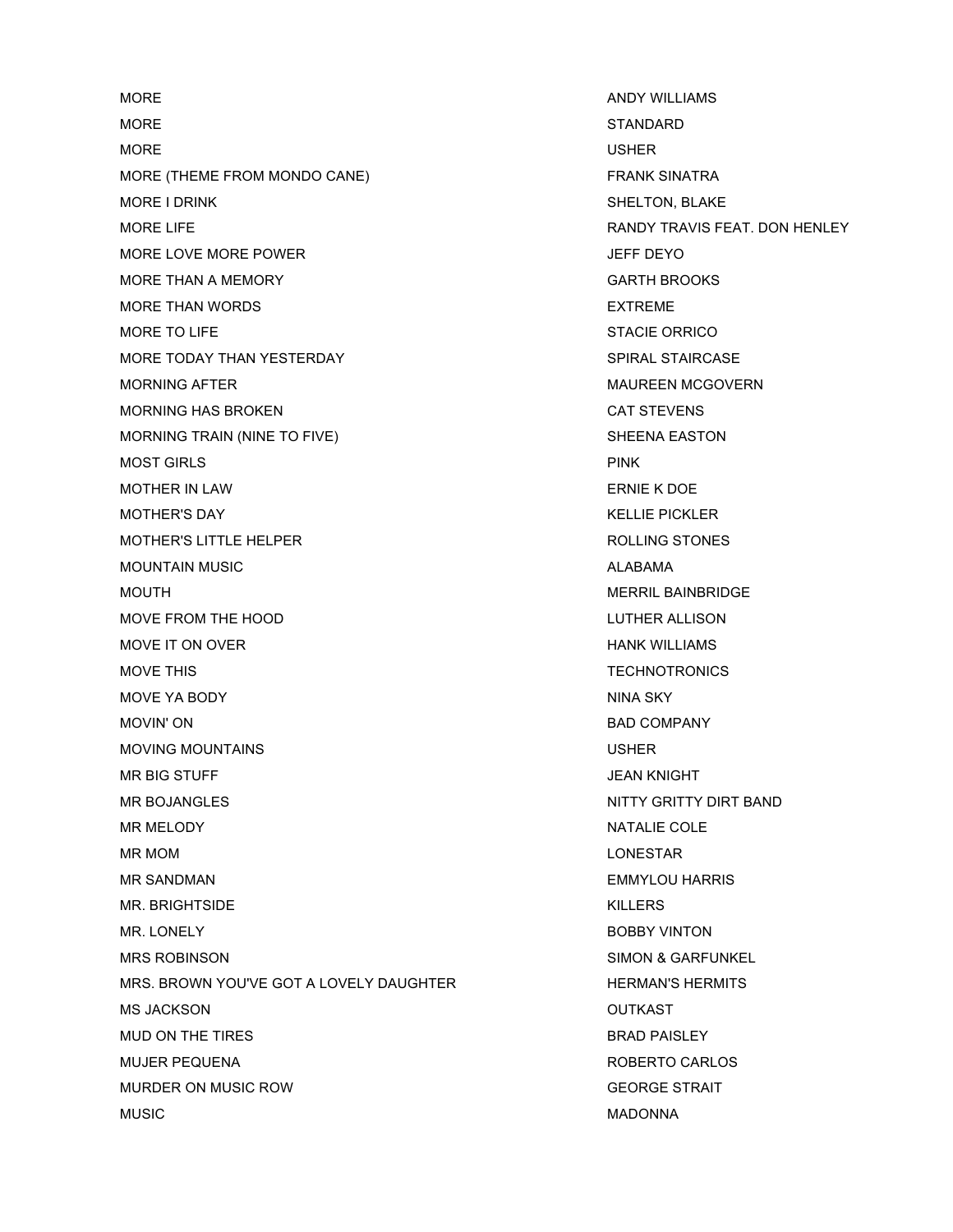MUST BE NICE **LYLE JENNINGS** MUST HAVE DONE SOMETHING RIGHT **RELIGION CONTROLLER WAS ARRIVED FOR A RELIENT K** MUSTANG SALLY RASCALS MUSTANG SALLY WILSON PICKETT MY BABY LOVES LOVIN' WHITE PLAINS MY BABY LOVES ME MARTINA MCBRIDE MY BAND D12 MY BEST FRIENDS GIRL **CARS** MY BOLOGNA(MY SHARONA) WEIRD AL YANKOVIC MY BONNIE TRADITIONAL MY BOO USHER MY BOYFRIEND'S BACK ANGELS MY CHERIE AMOUR **STEVIE WONDER** MY COUNTRY TIS OF THEE **EXECUTE A TEST OF THE PATRIOTIC** MY DARLING CLEMENTINE **KIDS** MY DESTINY GERMANY AND RESTINY AND RESTINY AND RESTINY AND RESTINY AND RESTINY AND RESTINY AND RESTINY AND RESTING ASSESSMENT OF THE STATE OF THE STATE OF THE STATE OF THE STATE OF THE STATE OF THE STATE OF THE STATE OF TH MY DING-A-LING CHUCK BERRY CHUCK BERRY MY EVERYTHING 88 PEGREES MY FAVORITE MISTAKE SHERYL CROW MY FIRST KISS 3OH!3 / KE\$HA MY FIRST NIGHT WITH YOU GO AND THE STATE OF THE MYA MY FRIENDS OVER YOU NEW YOU ALLOWED A SERVICE OF A SERVICE OF A SERVICE OF A SERVICE OF A SERVICE OF A SERVICE OF A SERVICE OF A SERVICE OF A SERVICE OF A SERVICE OF A SERVICE OF A SERVICE OF A SERVICE OF A SERVICE OF A SE MY FUNNY VALENTINE THE RESERVE OF THE RESERVE SINATRA MY FUNNY VALENTINE LINDA RONSTADT MY GENERATION WHO MY GIRL TEMPTATIONS MY GIVE A DAMN'S BUSTED **A MALLE A DAMN'S BUSTED JO DEE MESSINA** MY GODDESS THE EXIES MY GROWN UP CHRISTMAS LIST **KELLY CLARKSON** MY GUY AND THE SERVICE OF THE SERVICE OF THE SERVICE OF THE MARY WELLS AND MARY WELLS MY HAPPY ENDING AVRIL LAVIGNE MY HEART BELONGS TO ME BARBRA STREISAND MY HEART CAN'T TELL YOU NO GALLERY AND STEWART MY HEART CRIES FOR YOU GUY MITCHELL MY HEART WILL GO ON CELINE DION MY HEROS WILL ALWAYS BE COWBOYS WILLIE NELSON MY HOMETOWN BRUCE SPRINGSTEEN MY HOPE DAVID CROWDER BAND MY HUMPS BLACK EYED PEAS

MY ELUSIVE DREAMS **WHITNEY HOUSTON / TAMMY WYNETTE**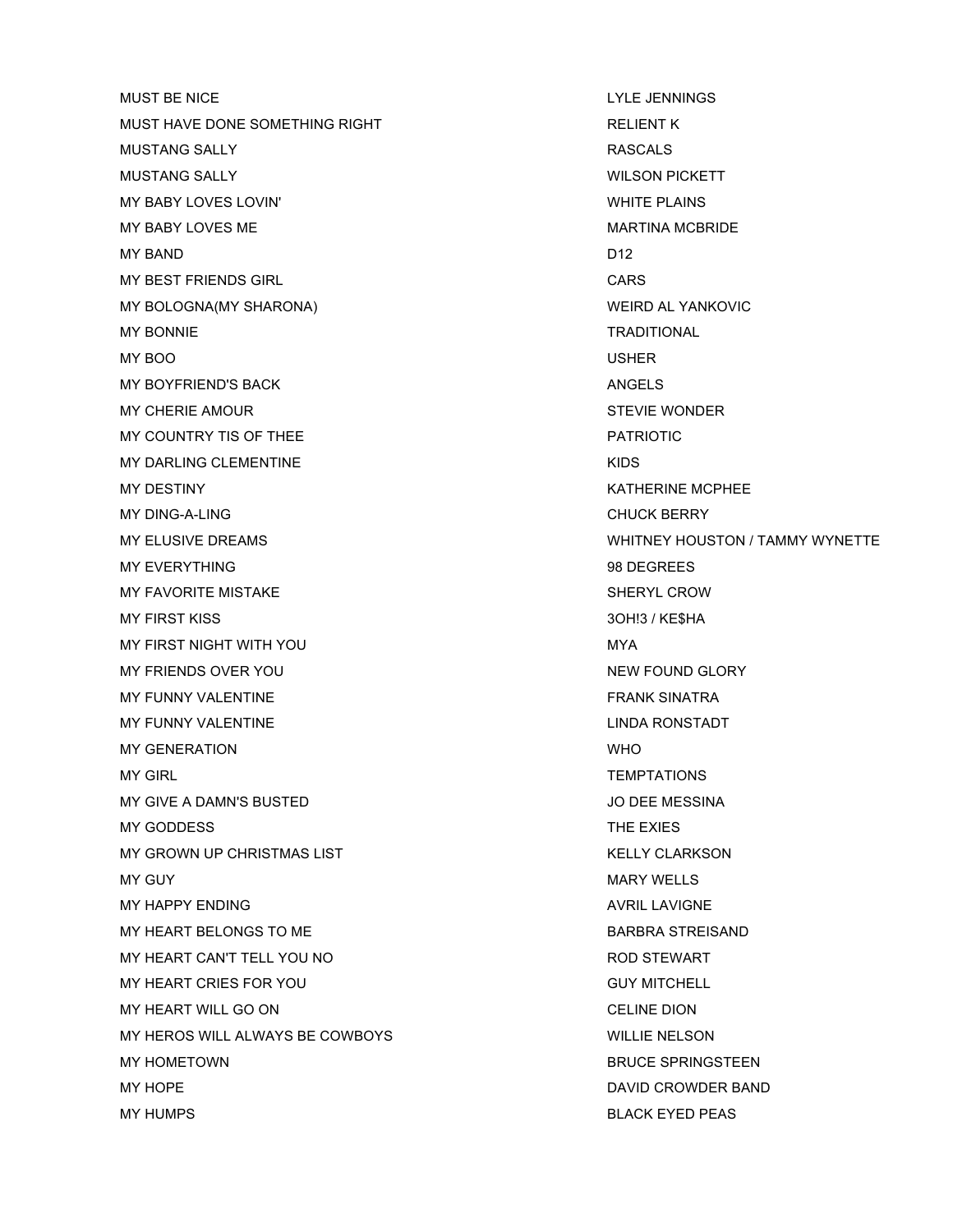MY IMMORTAL **EXAMPLE SERVICE SERVICE SERVICE** MY KIND OF GIRL COLLIN RAYE MY KIND OF LOVE THE SANDÉ EMELI SANDÉ MY KIND OF TOWN FRANK SINATRA MY KIND OF WOMAN MY KIND OF MAN VINCE GILL MY LAST NAME DIERKS BENTLEY MY LIFE BILLY JOEL AND THE BILLY JOEL AND THE BILLY JOEL AND THE BILLY JOEL AND THE BILLY JOEL AND THE BILLY JOEL AND THE BILLY JOEL AND THE BILLY JOEL AND THE BILLY JOEL AND THE BILLY JOEL AND THE BILLY JOEL AND THE BILLY MY LIFE WOULD SUCK WITHOUT YOU GALLY CLARKSON MY LITTLE GIRL TIM MCGRAW MY LOVE **A STATE OF A STATE OF A STATE OF A STATE OF A STATE OF A STATE OF A STATE OF A STATE OF A STATE OF A ST** MY LOVE **PAUL MCCARTNEY** MY LOVE **PETULA CLARK** MY LOVE FOLLOWS YOU WHERE YOU GO ALISON KRAUSS & UNION STATION MY LOVE IS LIKE WO MYA MY LOVIN' EN VOGUE MY MARIA BROOKS AND DUNN MY NAME IS EMINEM MY NECK MY BACK AND THE SERIES OF THE SERIES WAS ARRESTED FOR A SERIES OF THE SERIES OF THE SERIES OF THE SERIES OF THE SERIES OF THE SERIES OF THE SERIES OF THE SERIES OF THE SERIES OF THE SERIES OF THE SERIES OF THE SERI MY OLD MAN RODNEY ATKINS MY ONE & ONLY LOVE STANDARD MY ONLY WISH (THIS YEAR) BRITNEY SPEARS MY PRAYER **PLATTERS** MY PREROGATIVE **BRITNEY SPEARS** MY ROMANCE STANDARD STANDARD MY SACRIFICE **CREED** MY SHARONA KNACK KNACK MY STRONGEST WEAKNESS WYNONNA JUDD MY SWEET LORD GEORGE HARRISON MY WAY GENERAL MANUSING THE SERVICE OF THE SERVICE OF THE SERVICE OF THE SERVICE OF THE SERVICE OF THE SERVICE OF THE SERVICE OF THE SERVICE OF THE SERVICE OF THE SERVICE OF THE SERVICE OF THE SERVICE OF THE SERVICE OF THE MY WEAKNESS **KRIS ALLEN** MY WILD IRISH ROSE IN A 1990 STANDARD WAS STANDARDS IRISH STANDARDS MY WISH GENERAL FLATTS AND RESIDENCE IN A SAFEKEEPING CONTROL IN A SAFEKEEPING OF THE RASCAL FLATTS MY WOMAN MY WOMAN MY WIFE MARTY ROBBINS MYSTERIOUS WAYS **U2** NA NA HEY HEY STEAM STEAM STEAM AND THE STEAM STEAM STEAM STEAM STEAM STEAM STEAM STEAM STEAM STEAM STEAM STEAM NA NA HEY HEY KISS HIM GOODBYE STEAM NA NA NA 112 / SUPERCAT NAKED MARQUES HOUSTON NAKED WITHOUT YOU GO TAYLOR DAYNE NASTY JANET JACKSON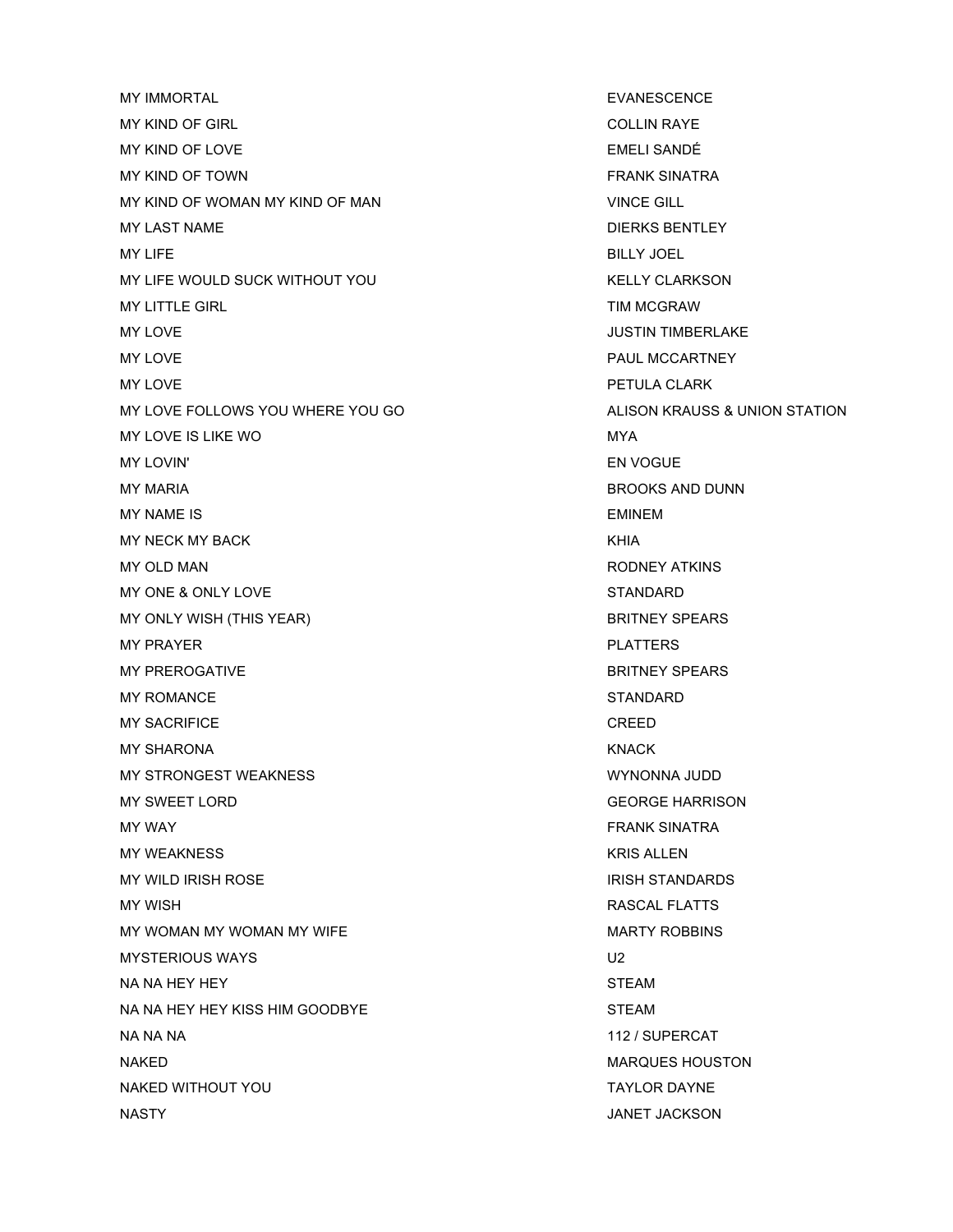NASTY GIRL NASTY GIRL NITTY NASTY GIRL NITTY AND THE SERIES OF THE SERIES OF THE SERIES OF THE SERIES OF THE S NASTY GIRL VANITY 6 NATIVE NEW YORKER ODYSSEY NATURAL MYSTIC **BOB MARLEY** NATURALLY SELENA GOMEZ NAUGHTY GIRL BEYONCE NEED A BOSS SHAREEFA / LUDACRIS NEED YOU TONIGHT IN A SERVER SERVER TO A SERVER SERVER TO A SERVER SERVER TO A SERVER TO A SERVER TO A SERVER TO NEITHER ONE OF US GLADYS KNIGHT & PIPS NEON CHRIS YOUNG NEON MOON BROOKS AND DUNN NEON MOON GARTH BROOKS NEON MOONLIGHT **ROSCO MARTINEZ** NEVER A TIME **PHIL COLLINS** NEVER ENDING SONG OF LOVE BONNIE DELANEY NEVER EVER **CIARA** NEVER GONNA LEAVE THIS BED MAROON 5 NEVER KNEW LONELY **AMANDA PEREZ** NEVER KNEW LONELY **VINCE GILL** NEVER LET YOU GO B.O.B. NEVER LET YOU GO JUSTIN BIEBER NEVER MY LOVE **1999 STH DIMENSION** NEVER MY LOVE ASSOCIATION NEVER SAW A MIRACLE CURTIS STIGERS NEVER SAY GOODBYE BON JOVI NEVER SAY NEVER FRAY THE SAN ASSESSMENT OF THE SAN ASSESSMENT OF THE SAN ASSESSMENT OF THE SAN ASSESSMENT OF THE SAN ASSESSMENT OF THE SAN ASSESSMENT OF THE SAN ASSESSMENT OF THE SAN ASSESSMENT OF THE SAN ASSESSMENT OF THE NEVER SAY NEVER JUSIN BIEBER NEVER SHOULD'VE LET YOU GO HI-FIVE NEW KID IN TOWN **EAGLES** NEW LOOKS FROM AN OLD LOVER **BJ THOMAS** NEW ORLEANS **BLUES BROTHERS** NEW STRINGS NEW STRINGS AND REGISTER A STRINGS AND REGISTER A STRINGS AND REGISTER A STRING OF STRING AND REGISTER A STRING OF STRING AND REGISTER A STRING OF STRING AND REGISTER A STRING OF STRING AND REGISTER A STRING OF NEW YEAR'S DAY U2 NEW YORK SERVICE SERVICE SERVICE SERVICE SERVICE SERVICE SERVICE SERVICE SERVICE SERVICE SERVICE SERVICE SERVICE NEW YORK MINING DISASTER 1941 BEE GEES NEW YORK NEW YORK FRANK SINATRA NEXT BIG THING **VINCE GILL** NICE N EASY FRANK SINATRA NICE TO BE WITH YOU GALLERY GALLERY NIGHT FEVER **BEE GEES**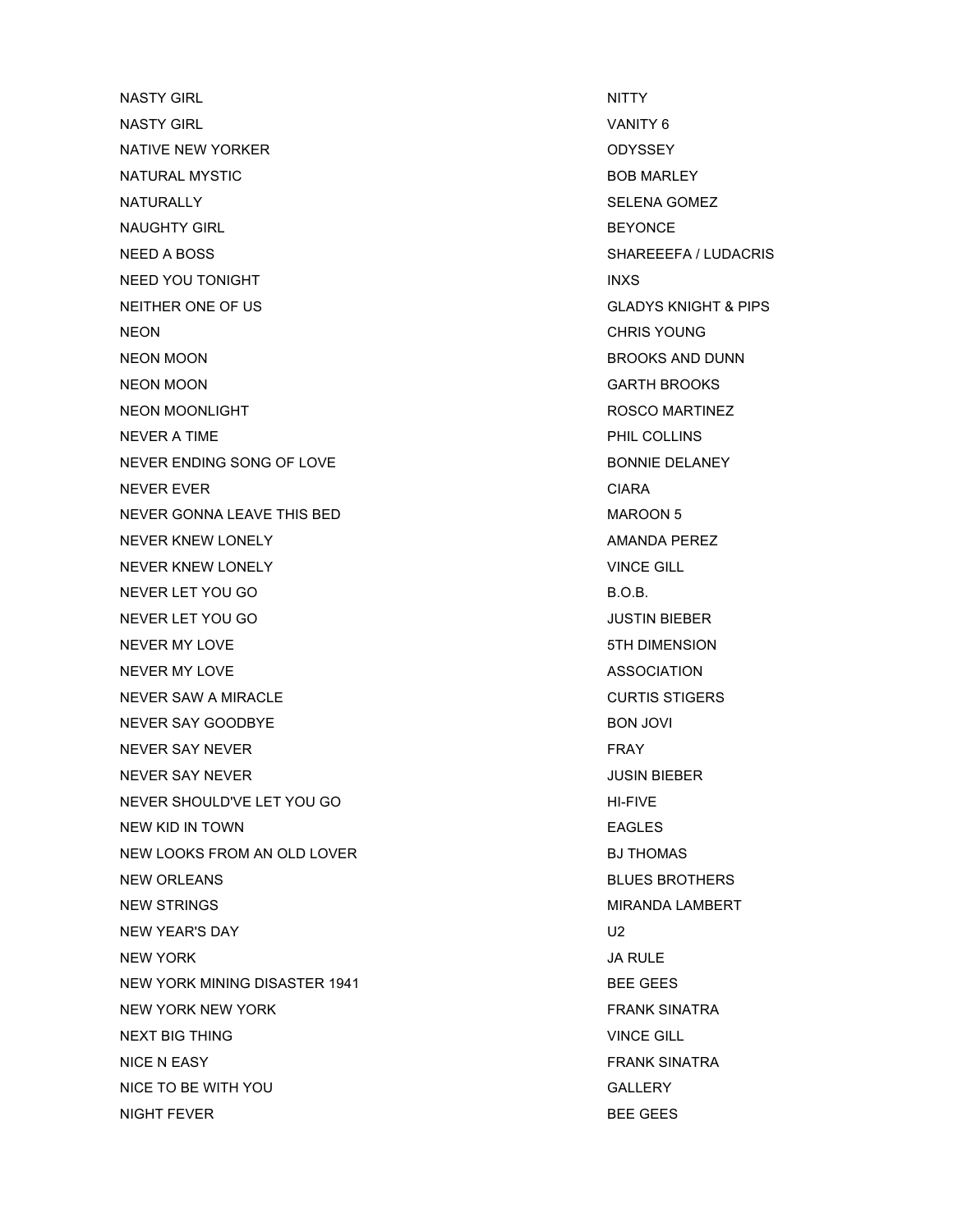NIGHT MOVES **BOB SEGER** NIGHT THE LIGHTS WENT OUT IN GEORGIA REBA MCENTIRE NIGHTS IN WHITE SATIN **MOODY BLUES** NIGHTS ON BROADWAY **BEE GEES** NINETEEN SOMETHIN' NEWSLET WARE SOMETHING A SALE OF THE MARK WILLS WARK WILLS NO AIR JORDIN SPARKS NO ALIBIES ERIC CLAPTON NO BETTER LOVE THE SERIES OF THE SERIES OF THE SERIES OF THE SERIES OF THE SERIES OF THE SERIES OF THE SERIES OF THE SERIES OF THE SERIES OF THE SERIES OF THE SERIES OF THE SERIES OF THE SERIES OF THE SERIES OF THE SERIES NO BETTER THAN THIS JB AND THE MOONSHINE BAND NO FEAR TERRI CLARK TERRI CLARK NO GREATER LOVE **RACHAEL LAMPA** NO LOVE **KEVON EDMONDS** NO MATTER WHAT **BADFINGER** NO MONEY MO PROBLEMS NOTORIOUS BIG NO MORE I LOVE YOU'S **ANNIE LENNOX** ANNIE LENNOX NO ONE ALICIA AND A LICIA NO ONE ALICIA KEYS NO ONE ELSE ON EARTH WYNONNA JUDD NO ONE KNOWS QUEENS OF THE STONE AGE NO ONE LIKE YOU SCORPIONS NO ONE NEEDS TO KNOW SHANIA TWAIN NO PLACE LIKE HOME **RANDY TRAVIS** NO PLACE THAT FAR SARA EVANS NO PROBLEM LIL SCRAPPY NO RESOLUTION SEETHER NO SCRUBS TLC NO SLEEP TIL BROOKLYN BEASTIE BOYS NO SUBSTITUTE & OH KATHY LEE CHEF (SOUTH PARK) NO SURPRISE DAUGHTRY NO SURRENDER TAPROOT NO TELL LOVER **CHICAGO** NO TENGO DINERO JUAN GABRIEL NO WOMAN NO CRY BOB MARLEY NOBODY SYLVIA NOBODY BUT ME **HUMAN BEINZ** NOBODY DOES IT BETTER CARLY SIMON NOBODY LOVES ME LIKE YOU DO WE HOUSTON & F JACKSON NOBODY WANTS TO BE LONELY **RICKY MARTIN** NOBODY'S FOOL And the state of the state of the state of the MIRANDA LAMBERT MIRANDA LAMBERT NOBODY'S PERFECT **HANNA MONTANA**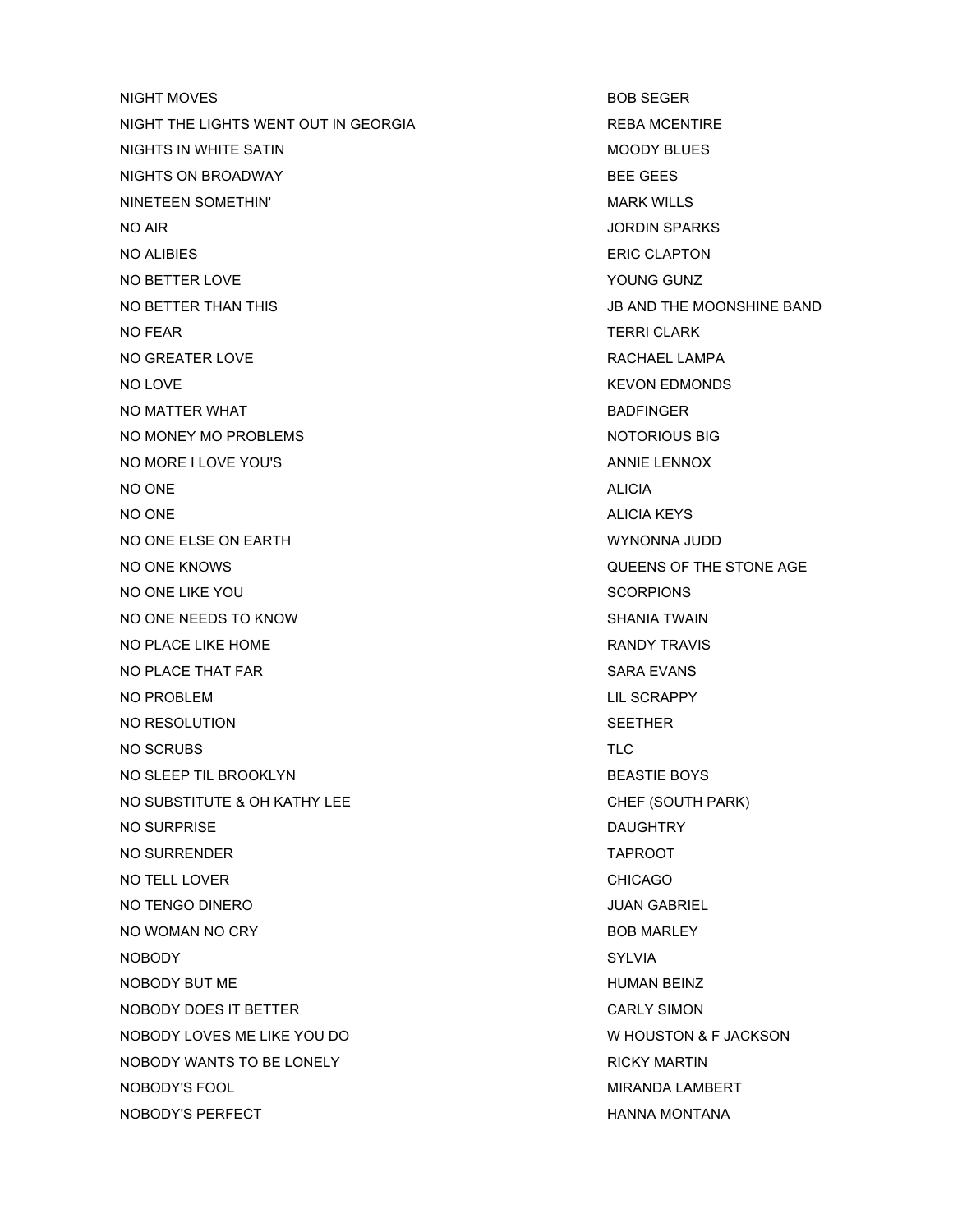NOBODY'S SUPPOSED TO BE HERE DEBORAH COX NOLIA CLAP JUVENILE NORWEGIAN WOOD BEATLES NOT BROKEN GOO GOO DOLLS NOT ENOUGH LOVE IN THE WORLD **EXAMPLE AND THE SECTION** D. HESLEY NOT GONNA GET US T.A.T.U. NOTHIN BOUT LOVE MAKES SENSE LEANN RIMES NOTHIN' BUT A GOOD TIME **EXAMPLE A SECURITY POISON** NOTHIN BUT COWBOY BOOTS BLUE COUNTRY NOTHIN' LIKE A WOMAN LATHAN MOORE NOTHIN' LIKE A WOMAN NOTHIN' ON YOU B.O.B / BRUNO MARS NOTHIN TO LOSE AND TO LOSE A SERVER TO LOSE A SUITE OF THE SERVER OF THE SERVER OF THE SERVER OF THE SERVER OF THE SERVER OF THE SERVER OF THE SERVER OF THE SERVER OF THE SERVER OF THE SERVER OF THE SERVER OF THE SERVER OF NOTHING COMPARES THIRD DAY NOTHING COMPARES 2 U SINEAD O'CONNER NOTHING COULD COME BETWEEN US THEORY OF A DEADMAN NOTHING EVEN MATTERS LAURYN HILL NOTHING ON BUT THE RADIO GARY ALLAN NOTHING REALLY MATTERS **MADONNA** NOTHING SHORT OF DYING TRAVIS TRITT NOW I KNOW LORI WHITE NOWHERE MAN BEATLES O COMPONENT CONSUMING THE COMPONENT COMPONENT COMPONENT COMPONENT COMPONENT COMPONENT COMPONENT COMPONENT COMP OBJECT OF MY DESIRE STARPOINT OBJECTION TANGO NATURAL SHAKIRA NG MASA NG SHAKIRA NA SHAKIRA NA SHAKIRA NA SHAKIRA NA SHAKIRA NA SHAKIRA NA SHAKIRA NA SHAKIRA NA SHAKIRA NA SHAKIRA NA SHAKIRA NA SHAKIRA NA SHAKIRA NA SHAKIRA NA SHAKIRA NA SHAKIRA NA SHA OB-LA-DI OB-LA-DA BEATLES OBSESSION FRANKIE J OCEAN AVENUE THE SERVICE OF THE SERVICE OF THE SERVICE OF THE SERVICE OF THE SERVICE OF THE SERVICE OF THE SERVICE OF THE SERVICE OF THE SERVICE OF THE SERVICE OF THE SERVICE OF THE SERVICE OF THE SERVICE OF THE SERVICE OF OCEAN FLOOR AUDIO ADRENALINE OCEAN FRONT PROPERTY **Example 20 and 20 and 20 and 20 and 20 and 20 and 20 and 20 and 20 and 20 and 20 and 20 and 20 and 20 and 20 and 20 and 20 and 20 and 20 and 20 and 20 and 20 and 20 and 20 and 20 and 20 and 20 and 20** ODE TO BILLY JOE GENTRY AND THE SERVICE OF A SAFEKEEPING AND THE BOBBIE GENTRY ODE TO MY CAR ADAM SANDLER ADAM SANDLER OFF THE WALL **MICHAEL JACKSON** OFFICIALLY MISSING YOU **TAMIA** OFFISHALL BEAUTIFUL **AKON** OH BOY BUDDY HOLLY OH CAROL NEIL SEDAKA NEIL SEDAKA NEIL SEDAKA NEIL SEDAKA NEIL SEDAKA NEIL SEDAKA NEIL SEDAKA NEIL SEDAKA NEIL SEDAKA NEIL SEDAKA NEIL SEDAKA NEIL SEDAKA NEIL SEDAKA NEIL SEDAKA NEIL SEDAKA NEIL SEDAKA NEIL SEDAKA NEIL SEDA OH DEAR! WHAT CAN THE MOTHER BE? KIDS OH GIRL CHI-LITES OH GIRL CIARA OH GIRL JOHN PAUL YOUNG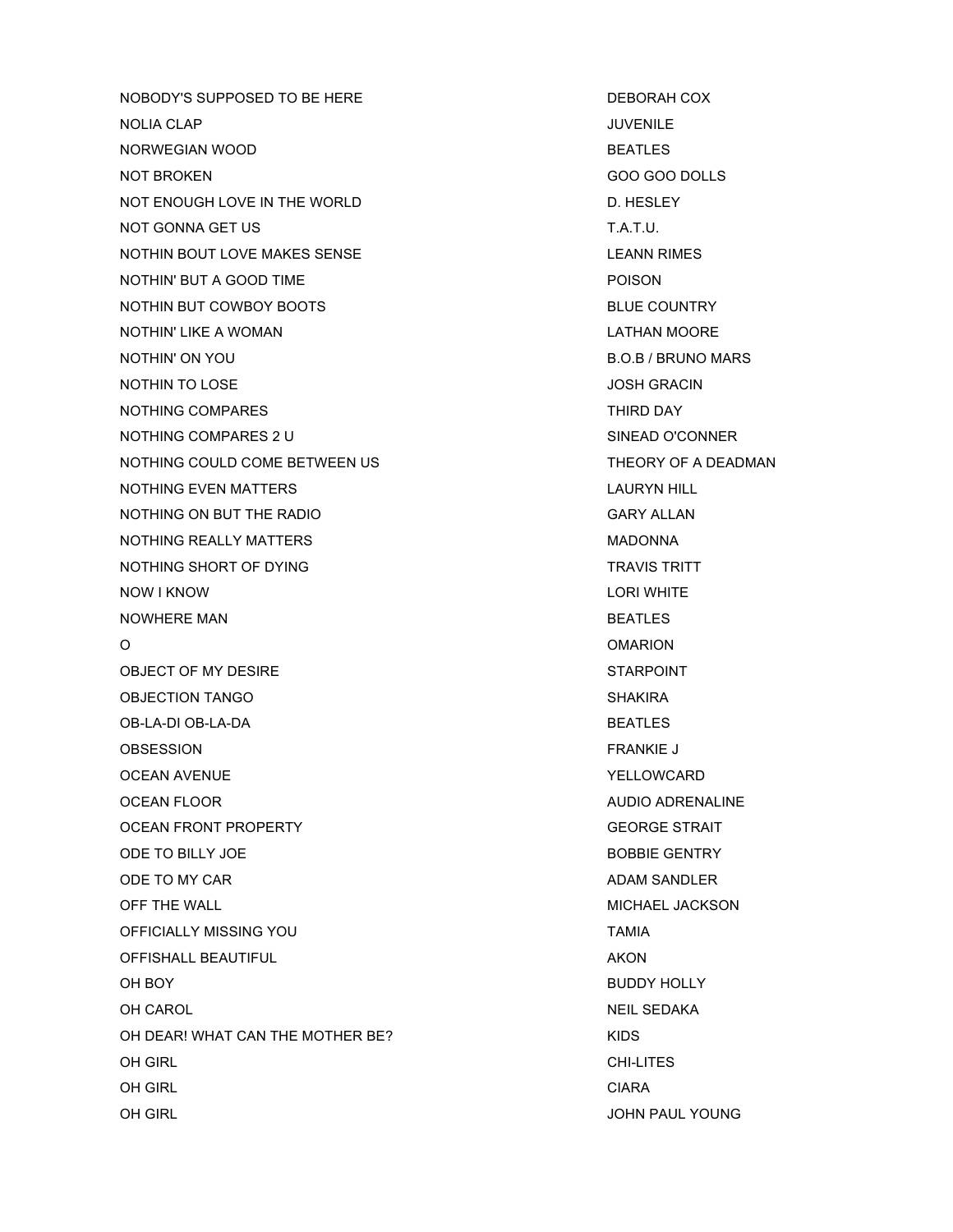OH LONESOME ME DON GIBSON OH LONESOME ME KENTUCKY HEADHUNTERS OH LOOK AT ME NOW STANDARD OH SHERRIE STEVE PERRY OH SUSANNA KIDS OH VERY YOUNG CAT STEVENS OH WELL, OH WELL MAYDAY PARADE OH WHAT A NIGHT DECEMBER 1963 FRANKIE VALLI OH YEAH BIG TYMERS OIF 'N PRIPITCHOK JEWISH FAVORITES OKAY NIVEA OKIE FROM MUSKOGEE AND THE MERLE HAGGARD OLD CAPE COD **PATTI PAGE** OLD COUNTRY **MARK CHESNUTT** OLD FLAMES CAN'T HOLD A CANDLE TO YOU DOLLY PARTON OLD HOME TOWN GLEN CAMPBELL OLD LOVE **ERIC CLAPTON** OLD MACDONALD **KIDS** OLD MACDONALD HAD A FARM TRADITIONAL OLD SCHOOL CHUCK WICKS OLD SONGS THE ROOTS & BETTY WRIGHT OLD TIME ROCK & ROLL BOB SEGER OLD TIME ROCK N ROLL BOB SEGER OLDER THAN MY YEARS **CHERIE** OMG USHER / WILL.I.AM ON A SLOW BOAT TO CHINA STANDARD STANDARD ON AND ON STEPHEN BISHOP ON BROADWAY **THE DRIFTERS** ON MY OWN LES MISERABLES ON THE BEACH CHRIS REA ON THE FLOOR GOVERNMENT CONSUMING THE RESERVE THAT A SERVER THE RESERVE THAT A SERVER AND THE RESERVE THAT A SERVER AND THE RESERVE THAT A SERVER OF THE RESERVE THAT A SERVER OF THE RESERVE THAT A SERVER OF THE RESERVE THA ON THE RADIO DONNA SUMMER ON THE ROAD AGAIN WILLIE NELSON ON THE STREET WHERE YOU LIVE MY FAIR LADY ON THE SUNNY SIDE OF THE STREET FRANK SINATRA ON THE WAY DOWN GALLER WAY THE WAY DOWN RYAN CABRERA ON THE WINGS OF LOVE THE SERVICE ON THE WINGS OF LOVE ON TOP OF OLD SMOKIE TRADITIONAL ONCE A DAY CONNIE SMITH

ONCE IN A BLUE MOON EARL THOMAS CONLEY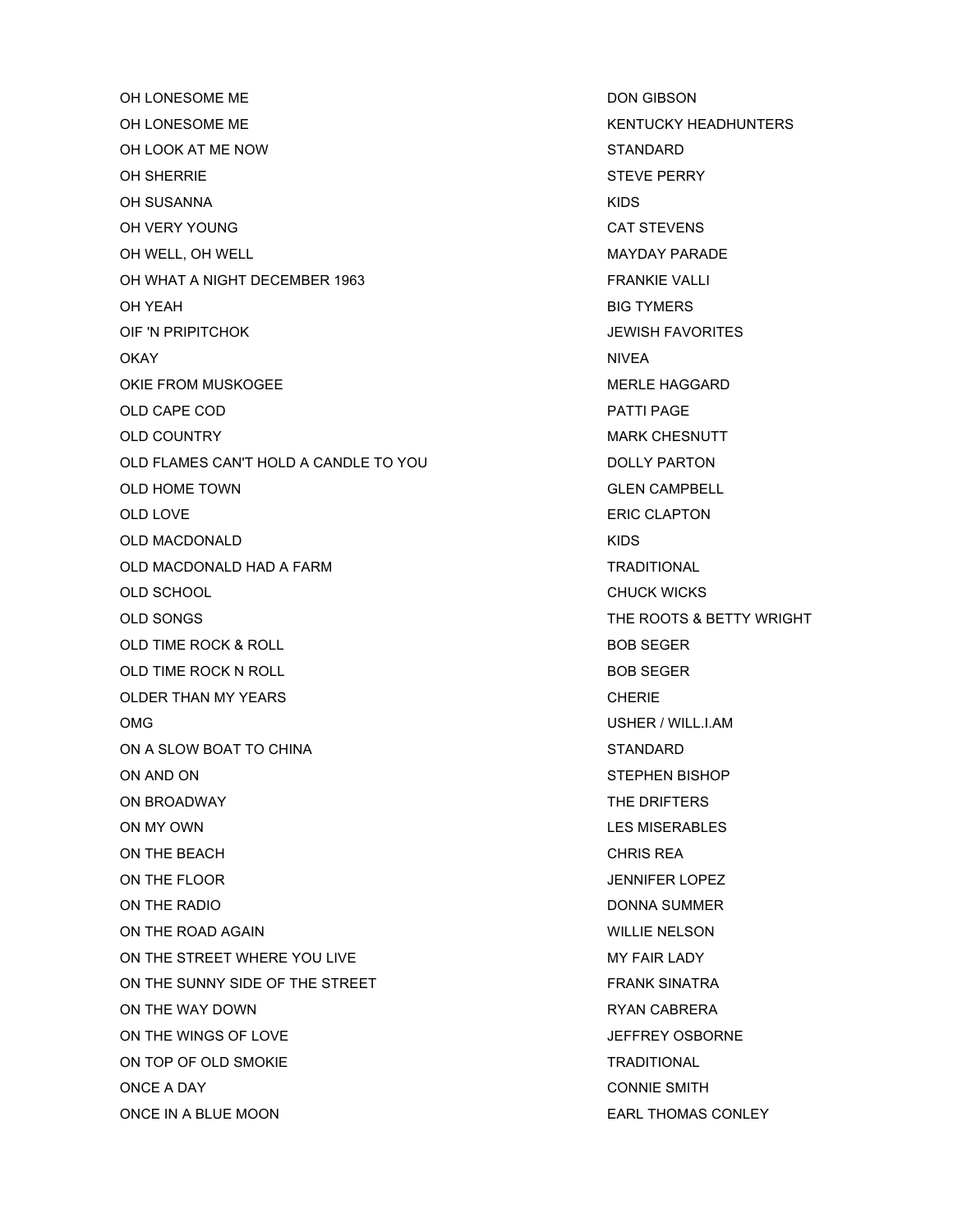ONCE IN A LIFETIME **KEITH URBAN** ONCE YOU'VE LOVED SOMEBODY DIXIE CHICKS ONE CREED AND CREED AND LOCAL CREED AND LOCAL CREED AND LOCAL CREED AND LOCAL CREED AND LOCAL CREED AND LOCAL CREED ONE THE FAITH HILL CONE ONE U2 ONE BOY ONE GIRL GALLIN RAYE ONE CALL AWAY **CHINGY CHINGY** ONE FINE DAY CAROLE KING ONE FINE DAY **CHIFFONS** ONE FOR MY BABY FRANK SINATRA ONE HEART CELINE DION ONE HONEST HEART **REBA MCENTIRE** ONE HUNDRED AND TWO **SECURE 10** ONE HUNDRED AND TWO ONE IN A MILLION **HANNA MONTANA** ONE IN A MILLION DESCRIPTION AND LARRY GRAHAM ONE IN A MILLION NEYO ONE IN A MILLION YOU **LARRY GRAHAM** ONE IN EVERY CROWD **MONTGOMERY GENTRY** ONE LAST BREATH CREED ONE LESS BELL TO ANSWER 5TH DIMENSION ONE LOVE **BOB MARLEY** ONE MAN TANK ONE MIC NAS ONE MOMENT IN TIME WHITNEY HOUSTON ONE MORE DANCE BOYZ II MEN ONE MORE FOR MY BABY **LYNN FRANKLIN** ONE MORE MINUTE AUTHORITY ZERO ONE MORE NIGHT **MAROON 5** ONE MORE NIGHT **PHIL COLLINS** ONE OF A KIND PAIR OF FOOLS SERVICE SERVICES AND BARBARA MANDRELL ONE OF THESE NIGHTS **EAGLES** ONE OF THOSE DAYS WHITNEY HOUSTON ONE PART, TWO PART THE SERVICE OF THE SERVICE ONE PART TIM MCGRAW ONE SECOND CHANCE THE SECOND ONE SECOND CHANCE ONE STEP AT A TIME SPARKS, JORDAN ONE THING FINGER ELEVEN ONE THING LEADS TO ANOTHER FIXX ONE TIME **SECURE TIME** JUSTIN BIEBER ONE TIN SOLDIER COVEN ONE VISION GUEEN AND THE VISION CONSTRUCTION ON THE VISION OF A SAMPLE OF A SAMPLE OF A SAMPLE OF A SAMPLE OF A SAMPLE OF A SAMPLE OF A SAMPLE OF A SAMPLE OF A SAMPLE OF A SAMPLE OF A SAMPLE OF A SAMPLE OF A SAMPLE OF A SA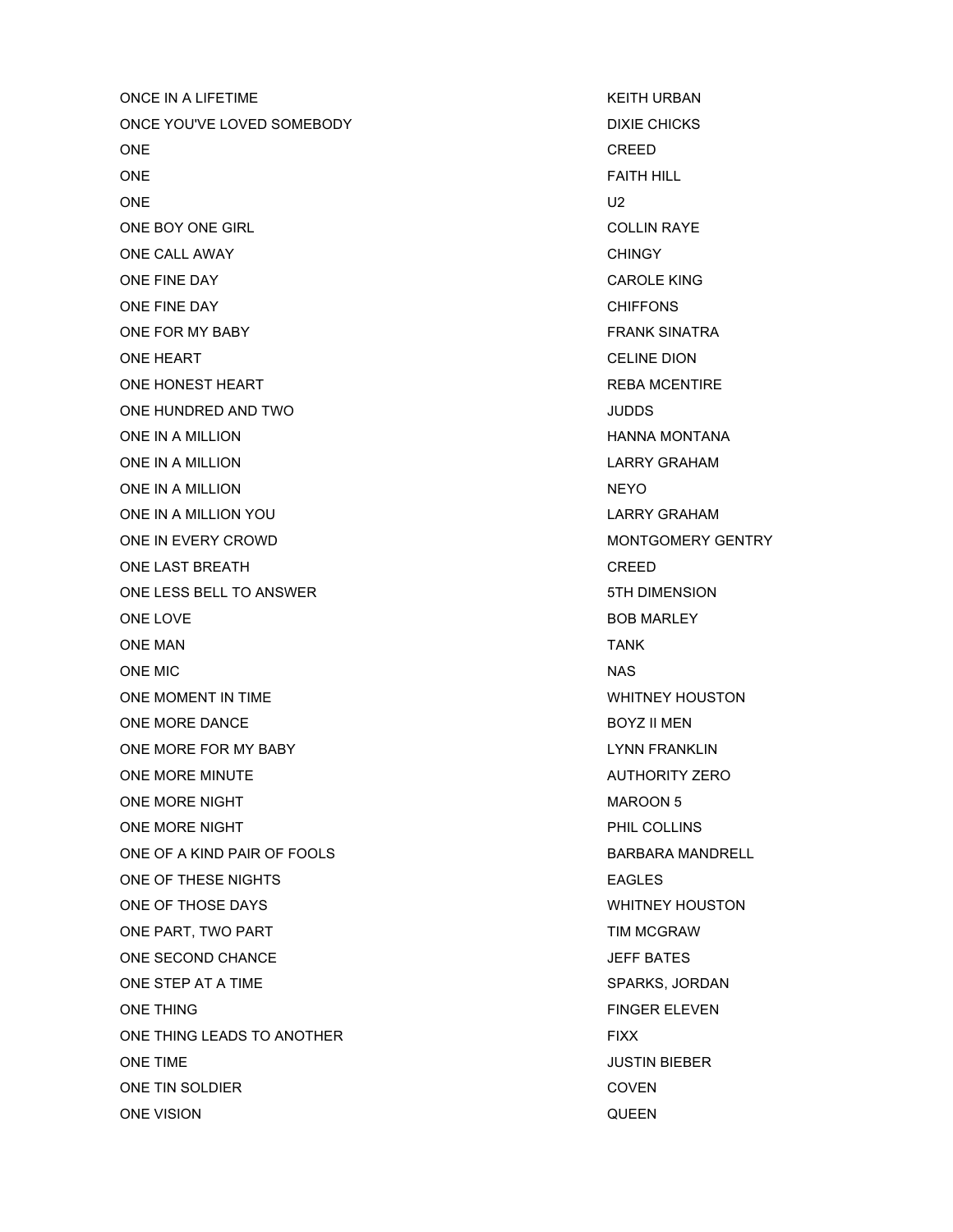ONE WAY OR ANOTHER **BLONDIE** ONE WAY OUT ALLMAN BROTHERS AND RESERVE THE SERVICE ONE WAS ALLMAN BROTHERS. ONE WAY TICKET TO THE BLUES NEIL SEDAKA ONE WILD NIGHT **BON JOVI BON JOVI** ONE WING JORDIN SPARKS ONE WING IN THE FIRE TRENT TOMLINSON ONEC BITTEN TWICE SHY GREAT WHITE ONLINE BRAD PAISLEY ONLY GIRL IN THE WORLD **RIMAL CONLY GIRL IN THE WORLD** ONLY GIRLS **RIMAGING CONLA** ONLY GOD KNOWS WHY **EXAMPLE A SECOND THE ROCK** KID ROCK ONLY LOVE WYNONNA JUDD ONLY LOVE CAN BREAK A HEART GENE PITNEY ONLY MAN SHE WANT **POPCAAN** ONLY ONE JON B ONLY ONE ROAD CELINE DION ONLY ONE WOMAN BEE GEES ONLY THE GOOD DIE YOUNG BILLY JOEL ONLY THE LONELY ROY ORBISON ONLY TIME ENYA ONLY U ASHANTI ANG ASHANTI ANG ASHANTI ANG ASHANTI ANG ASHANTI ANG ASHANTI ANG ASHANTI ANG ASHANTI ANG ASHANTI ONLY WOMEN BLEED ALICE COOPER ONLY YOU DISCOVERING THE CONTROL CONTROL CONTROL CONTROL CONTROL CONTROL CONTROL CONTROL CONTROL CONTROL CONTROL CONTROL CONTROL CONTROL CONTROL CONTROL CONTROL CONTROL CONTROL CONTROL CONTROL CONTROL CONTROL CONTROL CONTR ONLY YOU KNOW ERIC CLAPTON OOH! NARY J BLIGE OOPS... I DID IT AGAIN BRITNEY SPEARS OPEN ARMS JOURNEY OPEN INVITATION SANTANA OPEN YOUR EYES ALTER BRIDGE OPEN YOUR HEART **MADONNA** OPERATOR NAMEL AND THE SERVICE OF STATISTIC MANUAL MANUAL TEAMS FER OPP NAUGHTY BY NATURE ORDINARY MIRACLE **SARAH MCLACHLAN** ORDINARY PEOPLE AND THE SERVICE ORDINARY PEOPLE ORDINARY WORLD **DURAN DURAN DURAN DURAN** OSE SHALOM **DEWISH FAVORITES** OTHERSIDE **RED HOT CHILI PEPPERS** OUR COUNTRY **OUR COUNTRY COUNTRY COUNTRY MELLENCAMP, JOHN COUGAR** OUR DAY WILL COME **RUBY & THE ROMANTICS** OUR LIVES THE CALLING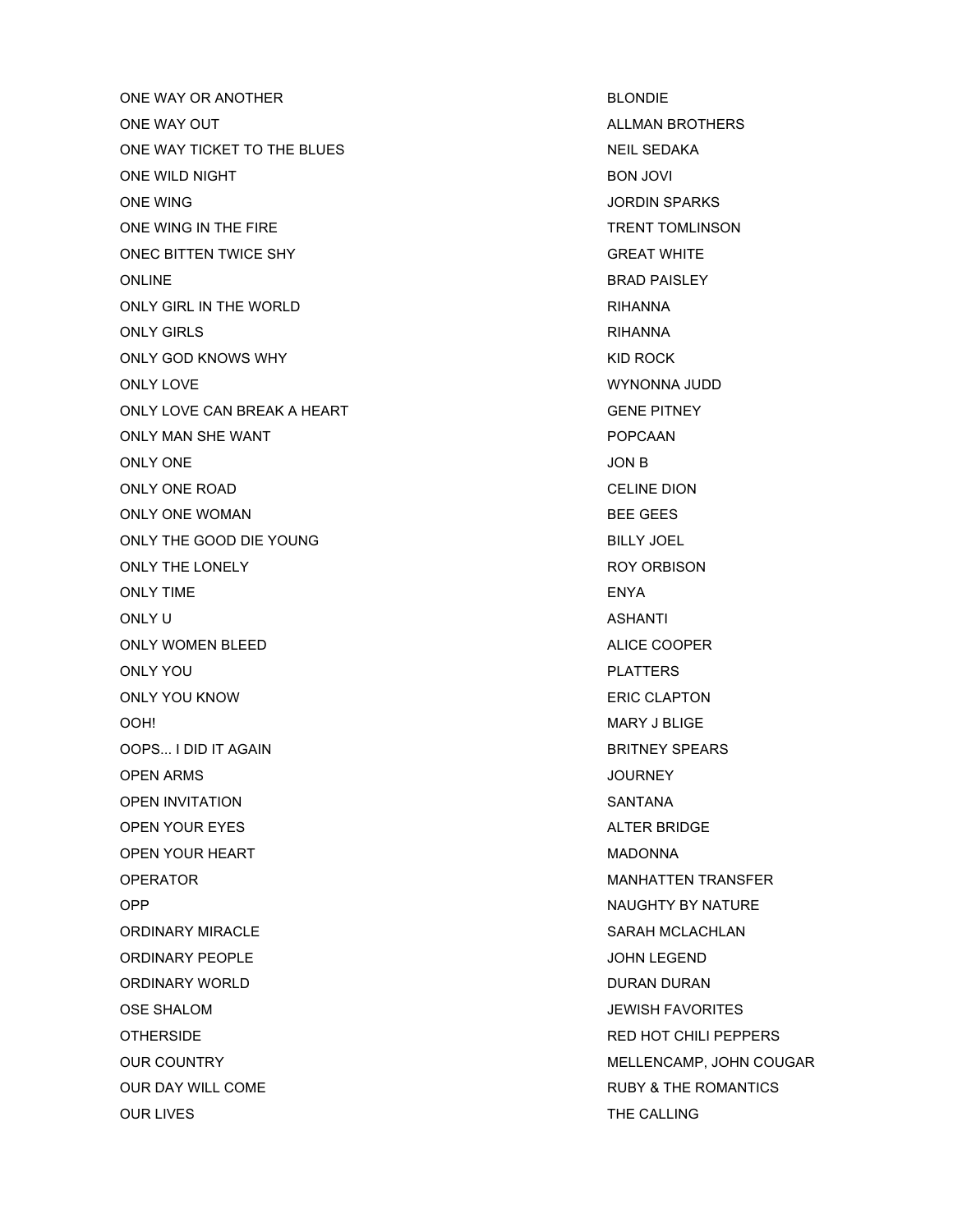OUR LOVE IS ON THE FAULTLINE CRYSTAL GAYLE OUR SONG TAYLOR SWIFT AND RELEASED AT A STRUCK SWIFT AND RELEASED AT A STRUCK SWIFT AND RELEASED AT A STRUCK SWIFT AND RELEASED AT A STRUCK SWIFT AND RELEASED AT A STRUCK SWIFT AND RELEASED AT A STRUCK SWIFT AND RELEASED A OUT LAST NIGHT CHESNEY, KENNY OUT LAST NIGHT KENNY CHESNEY OUT OF CONTROL HOOBASTANK OUT OF THIS CLUB **PUSSYCAT DOLLS FTG R KELLY** OUTBOUND PLANE And the state of the state of the state of the state of the state of the state of the state of the state of the state of the state of the state of the state of the state of the state of the state of the stat OUTLAW 50 CENT OUTSIDE WOMAN BLUES **CREAM** OUTSIDE WOMAN BLUES **ERIC CLAPTON** OUTTATHAWAY **THE VINES** OVER **CONSUMING THE CONSUMING OVER LINDSAY LOHAN** OVER AND OVER NELLY & TIM MCGRAW OVER IT GENERAL BEGINNING TO A SERIES OF THE MAIN SERIES OF THE MAIN SERIES OF THE MAIN SERIES OF THE MAIN SERIES OF THE MAIN SERIES OF THE MAIN SERIES OF THE MAIN SERIES OF THE MAIN SERIES OF THE MAIN SERIES OF THE MAIN S OVER MY HEAD (CABLE CAR) FRAY OVER THE RAINBOW JUDY GARLAND OVER THE RAINBOW SAM HARRIS OVER YOU DAUGHTRY OVERJOYED **STEVIE WONDER** OVERKILL **OVERKILL** AND **A SECURE AT WORK MEN AT WORK** OVERNIGHT CELEBRITY **TWISTA** OVERNIGHT SUCCESS GEORGE STRAIT OYE ME CANTO GLORIA ESTEFAN OYE MI CANTO NORE NORTH THE STATE OF THE STATE OF THE STATE OF THE STATE OF THE STATE OF THE STATE OF THE STATE OF THE STATE OF THE STATE OF THE STATE OF THE STATE OF THE STATE OF THE STATE OF THE STATE OF THE STATE OF THE PAIN JIMMY EAT WORLD PAINT IT BLACK **ROLLING STONES** PAINT ME A BIRMINGHAM TRACY LAWRENCE PALOMA BLANCA LATIN HITS PANDORA'S BOX **AEROSMITH** PAPA DON'T PREACH MADONNA PAPA LOVED MAMA GARTH BROOKS PARADISE LL COOL J PARADISE BY THE DASHBOARD LIGHT MEATLOAF PARADISE CITY GUNS N ROSES PARALYZER FINGER ELEVEN PARANOID BLACK SABBATH PARIS LA OREJA DE VAN GOGH PART OF THE HEART OF THE SKY DISNEY DISNEY PART OF YOUR WORLD **THE LITTLE MERMAID** PARTY FOR TWO SHANIA TWAIN TWO SHANIA TWAIN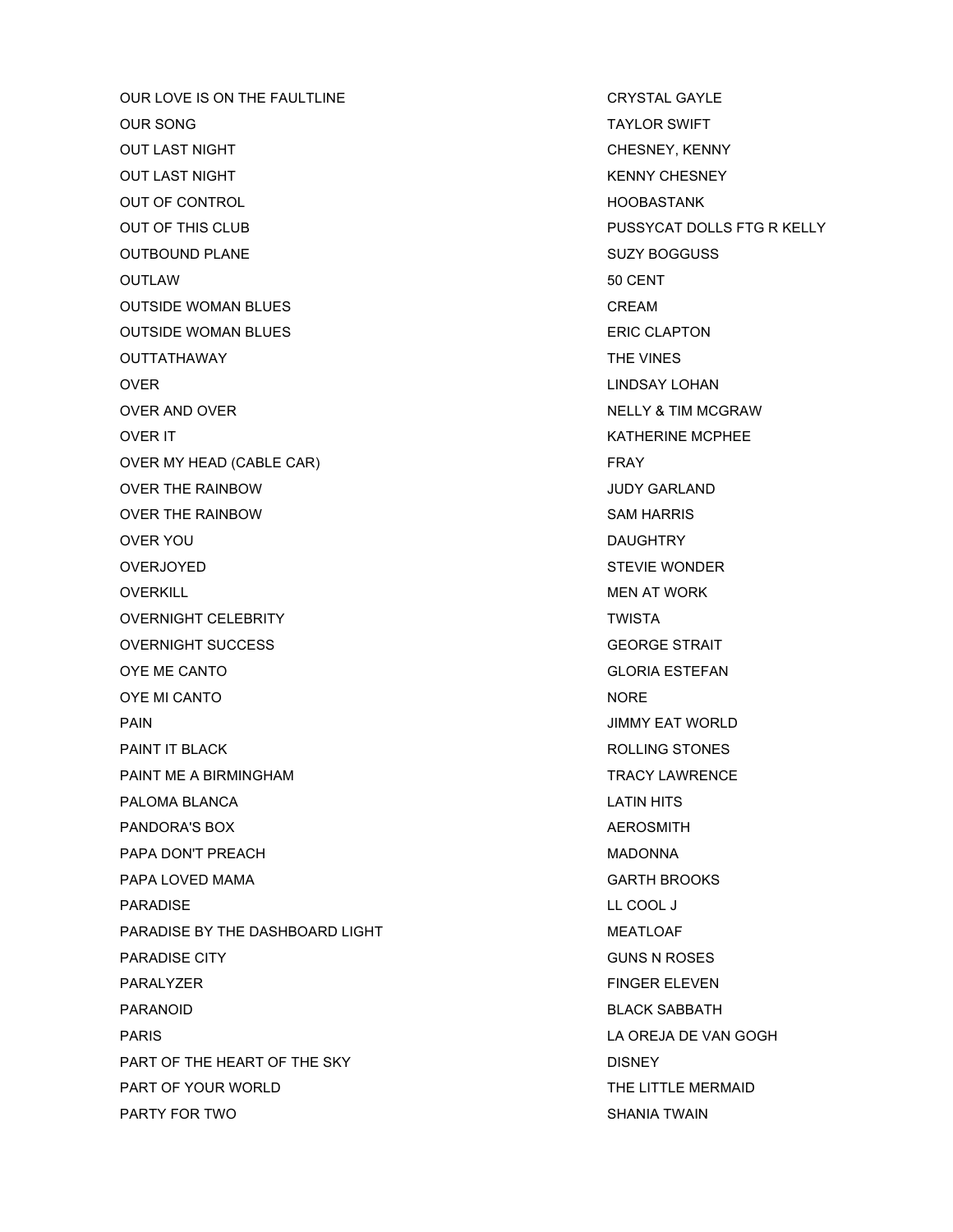PARTY LIKE A ROCKSTAR SHOP BOYZ PARTY TO DAMASCUS WYCLEF JEAN PARTY TRAIN GAP BAND PASS THAT DUTCH GENERAL MISSY ELLIOTT PASSIONATE KISSES AND THE RESERVE THAN A SERIES MARY CHAPIN CARPENTER PASSIVE A PERFECT CIRCLE PAUL REVERE **BEASTIE BOYS** PAYPHONE THE RESERVE OF THE MAROON 5 FEAT. WIZ KHALIFA PEACE IN THE VALLEY (THERE'LL BE) RED FOLEY PEACE TRAIN CAT STEVENS PEACEFUL EASY FEELING THE RESERVE EAGLES PEACHES AND CREAM 112 PEACHES AND CREAM **IKETTES** PEG O' MY HEART **IRISH STANDARDS** PEGGY SUE **BUDDY HOLLY** PENNY LANE BEATLES PEOPLE **BARBRA STREISAND** PEOPLE ARE CRAZY **BILLY CURRINGTON** PEOPLE ARE CRAZY **CURRINGTON, BILLY** PEOPLE ARE STRANGE **DOORS** PEOPLE GOT TO BE FREE YOUNG RASCALS PERFECT SARA EVANS PERFECT SIMPLE PLAN PERFIDIA TRIO LOS PANCHOS PERSONAL JESUS NARILYN MANSON PHANTOM OF THE OPERA **PHANTOM OF THE OPERA** PHONY CALLS **WEIRD AL YANKOVIC** PHOTOGRAPH DEF LEPPARD PHYSICAL ATTRACTION **MADONNA** PIANO MAN BILLY JOEL PICE OF ST. CAR ADAM SANDLER PICTURE **KID ROCK / CROW** PICTURE TO BURN TAYLOR SWIFT PIECE OF MY HEART FAITH HILL FAITH HILL PIECE OF MY HEART JANIS JOPLIN PIECES OF ME ASHLEE SIMPSON PIMP 50 CENT PIMPIN' ALL OVER THE WORLD **LUDACRIS** PINBALL WIZARD WHO PINK HOUSES AND RESERVE THE STATE OF THE STATE OF THE STATE OF THE STATE OF THE STATE OF THE STATE OF THE STATE OF THE STATE OF THE STATE OF THE STATE OF THE STATE OF THE STATE OF THE STATE OF THE STATE OF THE STATE OF THE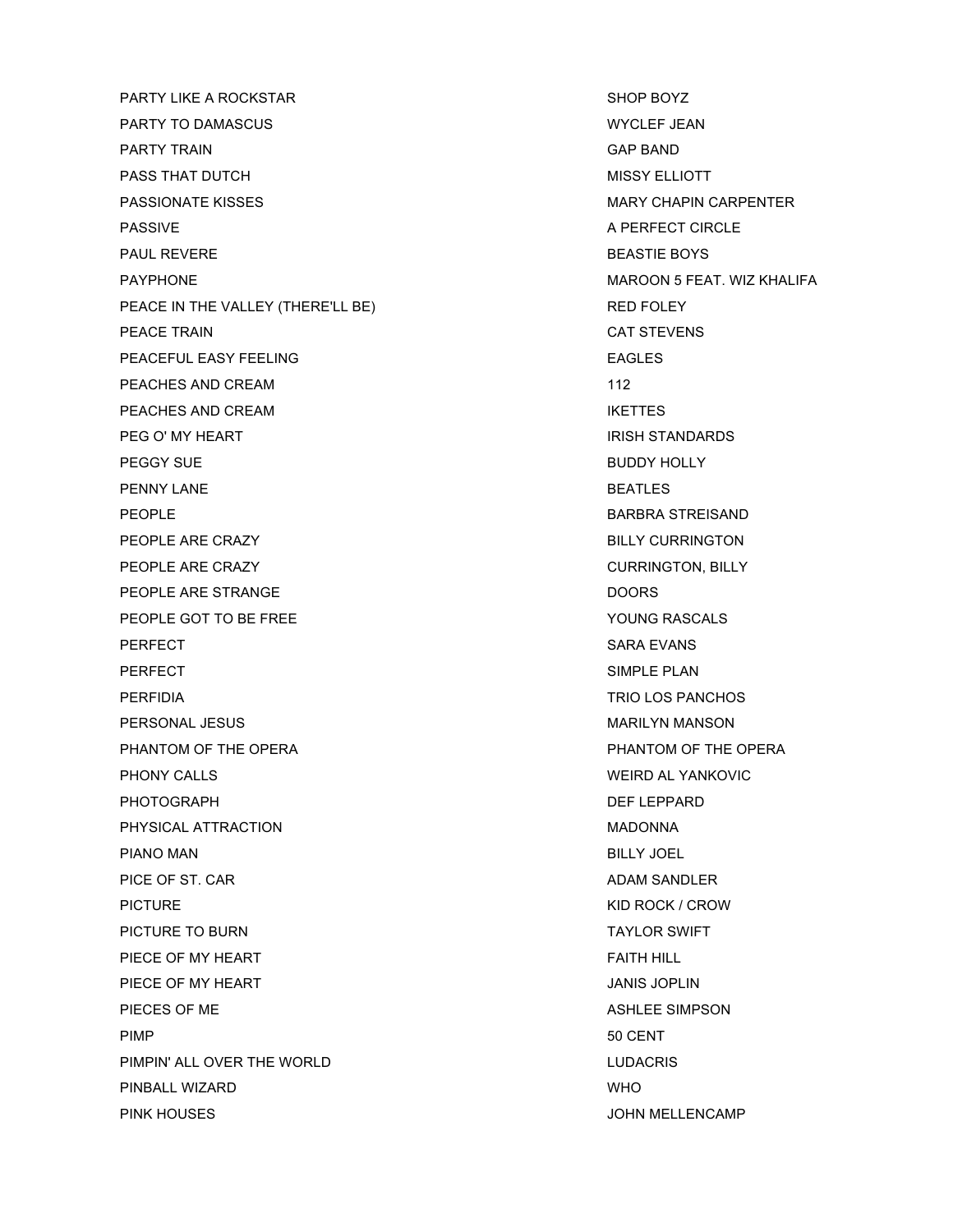PITIFUL BLINDSIDE PLAY **SERVICE SERVICE SERVICE SERVICE SERVICE SERVICE SERVICE SERVICE SERVICE SERVICE SERVICE SERVICE SERVICE SERVICE SERVICE SERVICE SERVICE SERVICE SERVICE SERVICE SERVICE SERVICE SERVICE SERVICE SERVICE SERVICE SERVICE** PLAY ME NEIL DIAMOND PLAY SOMETHING COUNTRY **BROOKS** AND DUNN PLAYBOYS OF THE SOUTHWESTERN WORLD BLAKE SHELTON PLAYING GOD **PARAMORE** PLEASE BE MINE **SECURE ASSESSED FOR A SECURE ASSESSED FOR A SECURE A** JONAS BROTHERS PLEASE COME TO BOSTON DAVE LOGGINS PLEASE COME TO BOSTON **Example 20 YO FOR THE SERVICE SERVICE SERVICE SERVICE SERVICE SERVICE SERVICE SERVICE SERVICE SERVICE SERVICE SERVICE SERVICE SERVICE SERVICE SERVICE SERVICE SERVICE SERVICE SERVICE SERVICE SERVICE S** PLEASE DON'T GO **MIKE POSNER** PLEASE DON'T LEAVE ME **PINK** PLEASE FORGIVE ME **BRYAN ADAMS** PLEASE HELP ME I'M FALLING THE HANK LOCKLING THANK LOCKLING PLEASE MR POSTMAN MARVELETTES PLEASE PLEASE ME BEATLES PLEASE REMEMBER ME THE STATE STATE STATE TIM MCGRAW PLEASURE PRINCIPAL **And the Contract of Contract Contract Contract On the Contract On America** JANET JACKSON PLUSH STONE TEMPLE PILOTS PMS DOLLY PARTON PO' FOLKS ANTHONY HAMILTON POCKET FULL OF GOLD **VINCE GILL** POEM TAPROOT POINT OF LIGHT **RANDY TRAVIS** POISON BEL BIV BEVOE POISON WHISKEY LYNYRD SKYNYRD POKER FACE LADY GAGA POLK SALAD ANNIE TONY JOE WHITE POLKA DOTS & MOONBEAMS STANDARD PON DE REPLAY **RIHANNA** PONCHO AND LEFTY **WILLIE NELSON** POOR POOR PITIFUL ME TERRI CLARK POP A TOP A TOP A TOP A TOP A TOP ALAN JACKSON ALAN JACKSON POP LIFE PRINCE PORCH PEOPLE **BORROWED BLUE** POSTCARD FROM PARIS THE BAND PERRY POUR SOME SUGAR ON ME DEF LEPPARD POWER OF LOVE **CELINE DION** POWER OF LOVE **LUTHER VANDROSS** PRACTICE LIFE AND RESERVE AND ANDY GRIGGS / MCBRIDE **PRAY CONSTRUCTED AT A RESIDENT CONSTRUCTED AND A RESIDENT CONSTRUCTION OF A RESIDENT CONSTRUCTION OF A RESIDENT**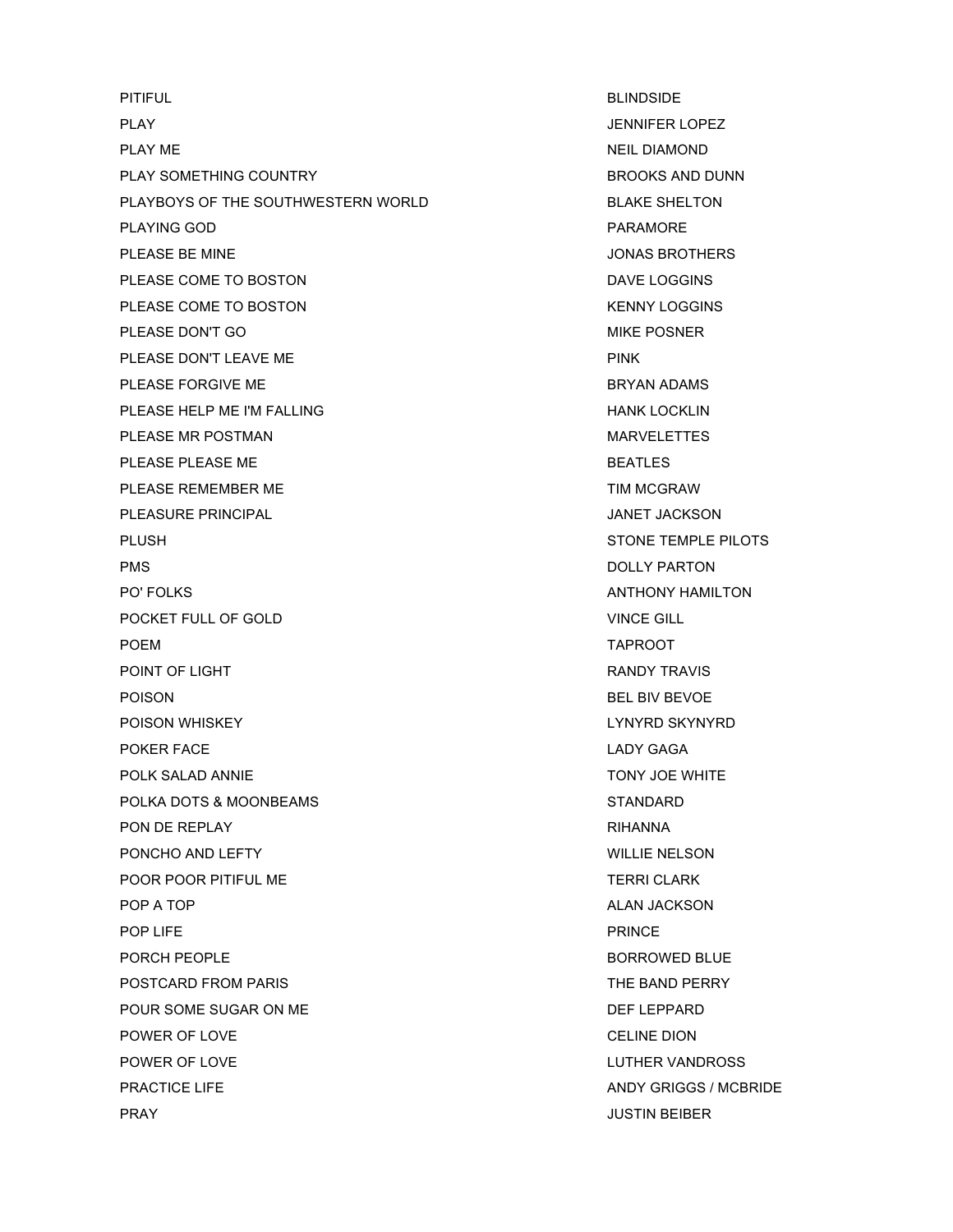PRECIOUS AND FEW CLIMAX PREDICTABLE GOOD CHARLOTTE PRETTY BABY VANESSA CARLTON PRETTY FLY (FOR A WHITE GUY) **CHARGE A MAKE A SET A CHARGE A** CHARGE OFFSPRING PRETTY LITTLE ADRIANA VINCE GILL PRETTY WOMAN **ROY ORBISON** PRINCESS OF CHINA COLDPLAY & RIHANNA PRISONER OF LOVE THE STATE OF A SERIES AND THE STATE OF LOVE THE STATE OF A STATE OF A STATE OF A STATE OF A ST PRIVATE EMOTION **RICKY MARTIN** PROMISCUOUS **NELLY FURTADO / TIMBALAND** PROUD MARY CREEDANCE CLEARWATER REVIVAL PUDDLE OF MUDD BLURRY PULLING ME BACK **CHINGY** PULLING MUSCLES FROM A SHELL SQUEEZE PUMP IT **BLACK EYED PEAS** PUMP IT UP **ELVIS COSTELLO** PUMP UP THE JAM TECHNOTRONICS PUMPED UP KICKS FOSTER THE PEOPLE PUNK ROCK 101 BOWLING FOR SOUP PUPPY LOVE **PUPPY LOVE** PURE PLEASURE SEEKER MOLOKO MOLOKO PURPLE HAZE **BUDDY MILES** PURPLE HAZE **Intervention of the contract of the contract of the contract of the contract of the contract of the contract of the contract of the contract of the contract of the contract of the contract of the contract of t** PURPLE PEOPLE EATER SHEB WALLEY PURPLE RAIN **PURPLE RAIN** PUSH NATCHBOX 20 PUSHIN TOO HARD SEEDS PUT A LID ON IT SALE OF THE SOURT ALLOWS AND THE SOURT ALLOWS AND SOUR RELATIONS OF THE SALE OF THE SALE OF THE SALE OF THE SALE OF THE SALE OF THE SALE OF THE SALE OF THE SALE OF THE SALE OF THE SALE OF THE SALE OF THE SA PUT A LITTLE LOVE IN YOUR HEART ALL CREEN & ANNIE LENNOX PUT IT OFF UNTIL TOMORROW THE SERVICE OF SERVICE SERVICES AND METALLS PUT ON A HAPPY FACE **BUT ON A HAPPY FACE** PUT THE BLAME ON MAME STANDARD STANDARD PUT YOUR HAND IN THE HAND OCEAN PUT YOUR HEAD ON MY SHOULDER PUT YOUR HEAD ON MY SHOULDER PUT YOUR LIGHTS ON SANTANA PUT YOUR RECORDS ON **CORINNE BAILEY RAE** PUTTIN' ON THE RITZ TACO PYRO KINGS OF LEON QUANDO, QUANDO, QUANDO ENGELBERT HUMPERDINCK QUE EL RITMO NO PARE PATY MANTEROLA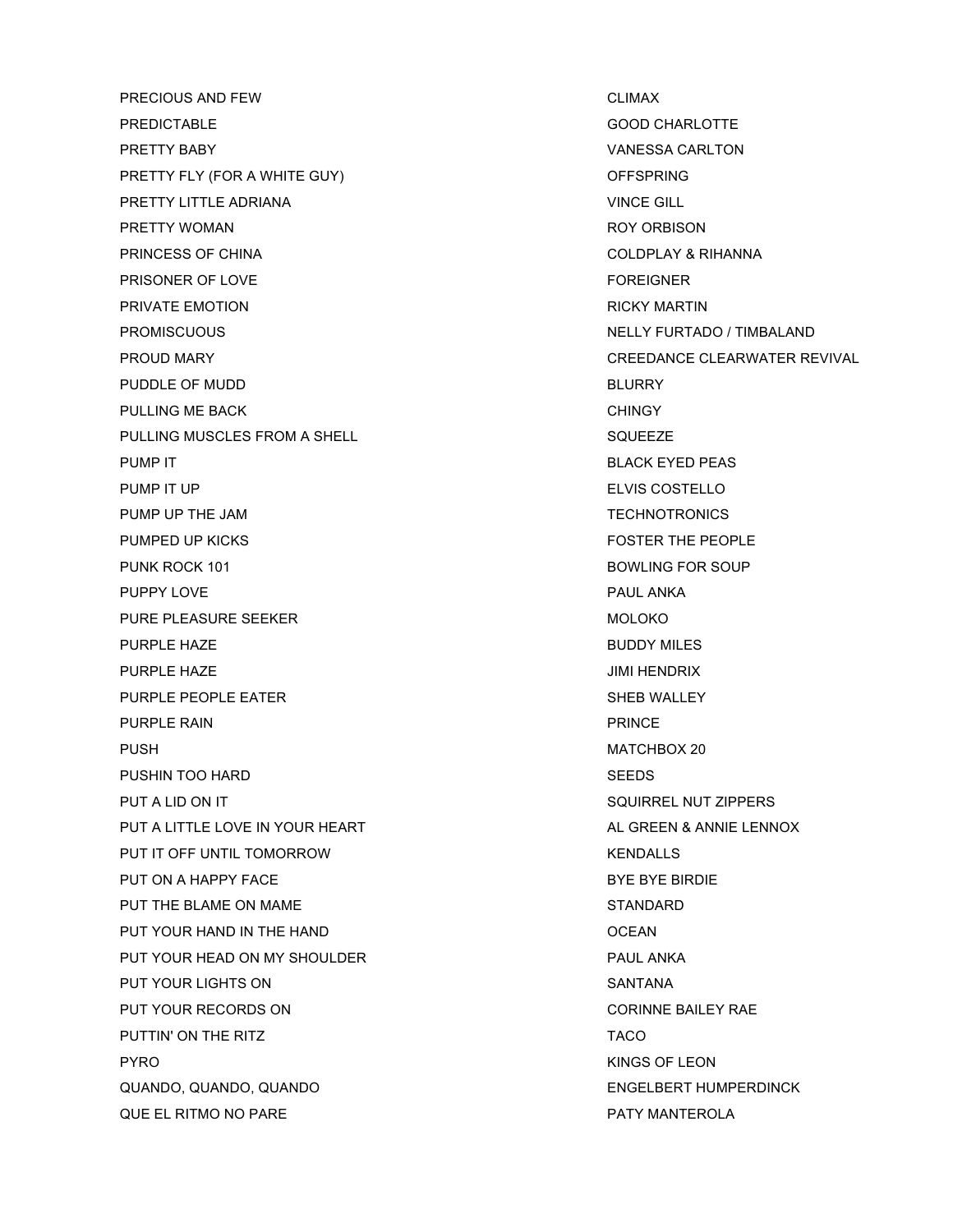QUE LA DETENGAN DAVID CIVERA DAVID CIVERA QUE SERA SERA DORIS DAY QUEEN OF THE SILVER DOLLAR DOYLE HOLLY QUESTION 67 & 68 CHICAGO QUIT PLAYING GAMES WITH MY HEART **BACKSTREET BOYS** R.O.C.K. IN THE U.S.A. **In the U.S.A. COMPLEMENT WAS SERVED ASSESSED.** The U.S.A. **JOHN MELLENCAMP** RADAR LOVE GOLDEN EARRING RADIO GA GA QUEEN RADIOACTIVE **IMAGINE** DRAGONS RADIOACTIVE **KINGS OF LEON** RAGGED OLD FLAG JOHNNY CASH RAGS TO RICHES TO RICHES TO RESERVE TO A LOCAL TO A LOCAL TO A LOCAL TO A LOCAL TO A LOCAL TO A LOCAL TO A LOCAL TO A LOCAL TO A LOCAL TO A LOCAL TO A LOCAL TO A LOCAL TO A LOCAL TO A LOCAL TO A LOCAL TO A LOCAL TO A LOCAL RAIN ON ME ASHANTI RAINBOW IN THE DARK DIO RAINBOW MAN **International Contract Contract Contract Contract Contract Contract Contract Contract Contract Contract Contract Contract Contract Contract Contract Contract Contract Contract Contract Contract Contract Contra** RAINDROPS KEEP FALLING ON MY HEAD BJ THOMAS RAINDROPS WILL FALL TAMYRA GRAY RAINING ON SUNDAY **KEITH URBAN** RAINY DAY WOMEN WAYLON JENNINGS RAISE UP SALIVA RAISE YOUR GLASS **PINK** RAMBLIN' FEVER THE RESERVE THAN A STREET AND RESERVE THE RESERVE THAN A STREET AND MERLE HAGGARD RAMBLIN MAN ALLMAN BROTHERS NAMEL IN THE RAMBLIN MAN RAPED AND FREEZING ALICE COOPER ALICE COOPER RAPPER'S DELIGHT SUGAR HILL GANG RASPBERRY BERET THE PRINCE SERVICE SERVICE SERVICE. RAWHIDE **BLUES BROTHERS** REACH OUT **NAS FEAT. MARY J. BLIGE** READY **CAT STEVENS** READY FOR LOVE **BAD COMPANY** READY TO RUN DIXIE CHICKS REAL GOOD MAN TIM MCGRAW REAL LOVE **ERIC BENÉT** REAL REAL REAL JESUS JONES RE-ALIGN GODSMACK GODSMACK REALIZE COLBIE CAILLAT RED DIRT **GRANGER SMITH** RED RAG TOP **TIM MCGRAW** RED RED WINE UB40 RED SOLO CUP **KEITH, TOBY**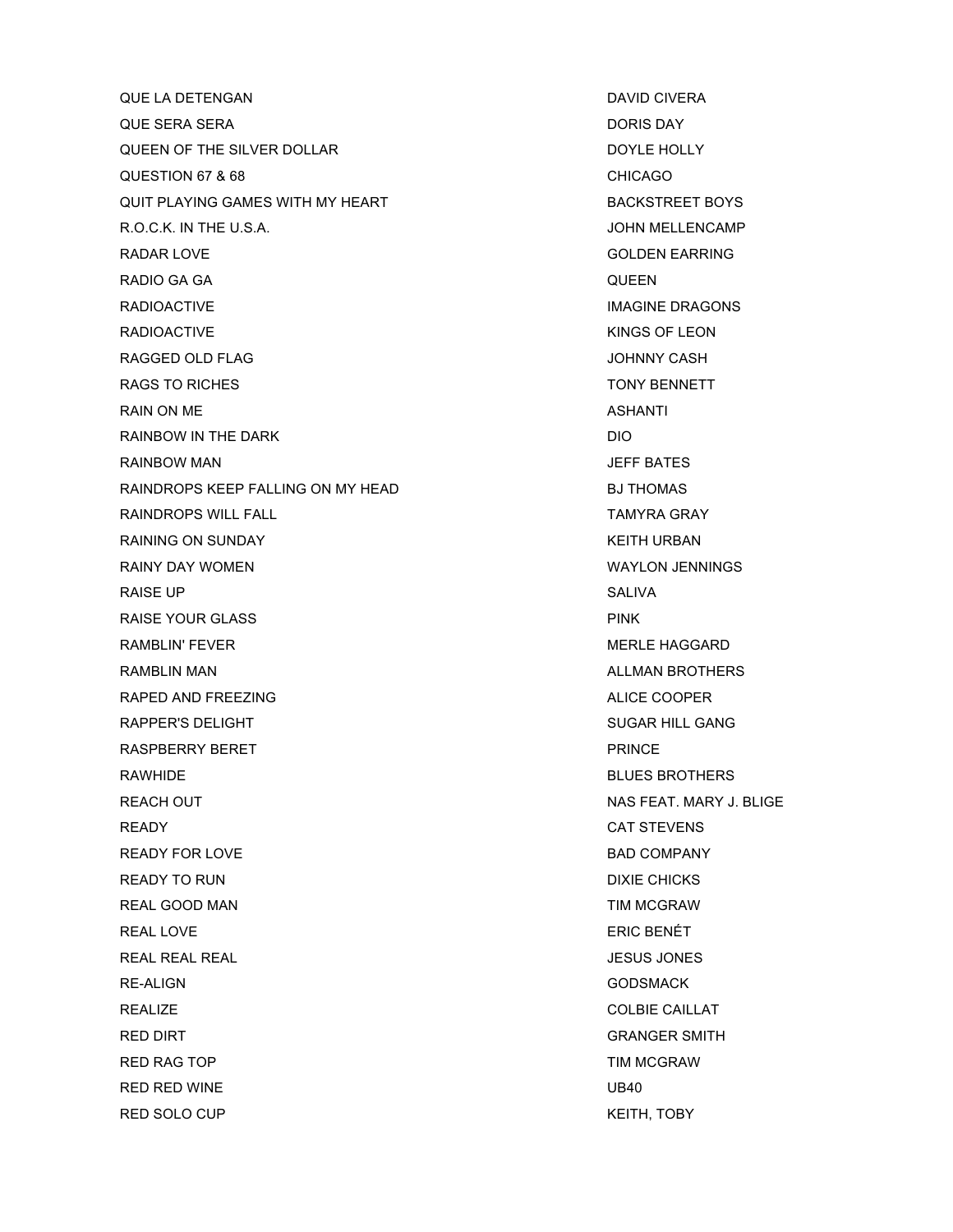REDEEMER NICOLE MULLEN REDNECK WOMAN GRETCHEN WILSON REDNECK YACHT CLUB CRAIG MORGAN REFLECTION **MULAN** REFLECTIONS OF MY LIFE **A REFLECTIONS OF MY LIFE** A REFLECTIONS OF MY LIFE REHAB AMY WINEHOUSE RELEASE ME ENGELSERT HUMPERDINCK RELEASE ME WILSON PHILLIPS RELIGHT MY FIRE **HARTMAN DAN** REMEMBER DISTURBED REMEMBER ME HOOBASTANK REMEMBER ME **All and Service Contract Contract Contract Contract Contract Contract Contract Contract Contract Contract Contract Contract Contract Contract Contract Contract Contract Contract Contract Contract Contract Cont** REMEMBER WHEN ALAN JACKSON ALAN JACKSON REMEMBER WHEN IT RAINED **SECURE 2018 10 STATE AND REMEMBER WHEN IT RAINED** RENEGADE **DAUGHTRY** REQUEST LINE **BLACK EXECUTES BLACK EXED PEAS** RESCUE ME **FONTELLA BASS** RESISTANCE THE MUSE AND THE MUSE THE MUSE RESPECT ARETHA FRANKLIN RESPECT **BLUES BROTHERS** RETURN TO ME DEAN MARTIN RETURN TO SENDER THE SENSITION OF THE SERVICE SERVICE SERVICE SERVICE SERVICE SERVICE SERVICE SERVICE SERVICE S REUNITED PEACHES & HERB REVOLUTION **BEATLES** REVON THE RED LINE FOREIGNER RHINESTONE COWBOY **GLEN CAMPBELL** RHYTHM IS GONNA GET YOU GLORIA ESTEFAN RHYTHM OF LOVE **PLAIN WHITE T'S** RICH GIRL GUESS AND THE GENERAL STEP AND STEED AND STEED AND STEED AND STEED AND STEED AND STEED AND STEED AND STEED AND STEED AND STEED AND STEED AND STEED AND STEED AND STEED AND STEED AND STEED AND STEED AND STEED AND S RICKY WEIRD AL YANKOVIC RIDE CAPTAIN RIDE **BLUES IMAGE** RIDE THE WILD WEST **DAVID WOOD** RIDE WITH ME NELLY RIDERS IN THE SKY **BLUES BROTHERS** RIDERS ON THE STORM DOORS RIDIN' CHAMILLIONAIRE RIDIN' SOLO JASON DERULO RIDIN WITH THE LEGEND **KEITH BRYANT** RIDING WITH THE KING **ERIC CLAPTON** RIGHT BACK WHERE WE STARTED FROM THE SAME OF A MAXINE NIGHTINGALE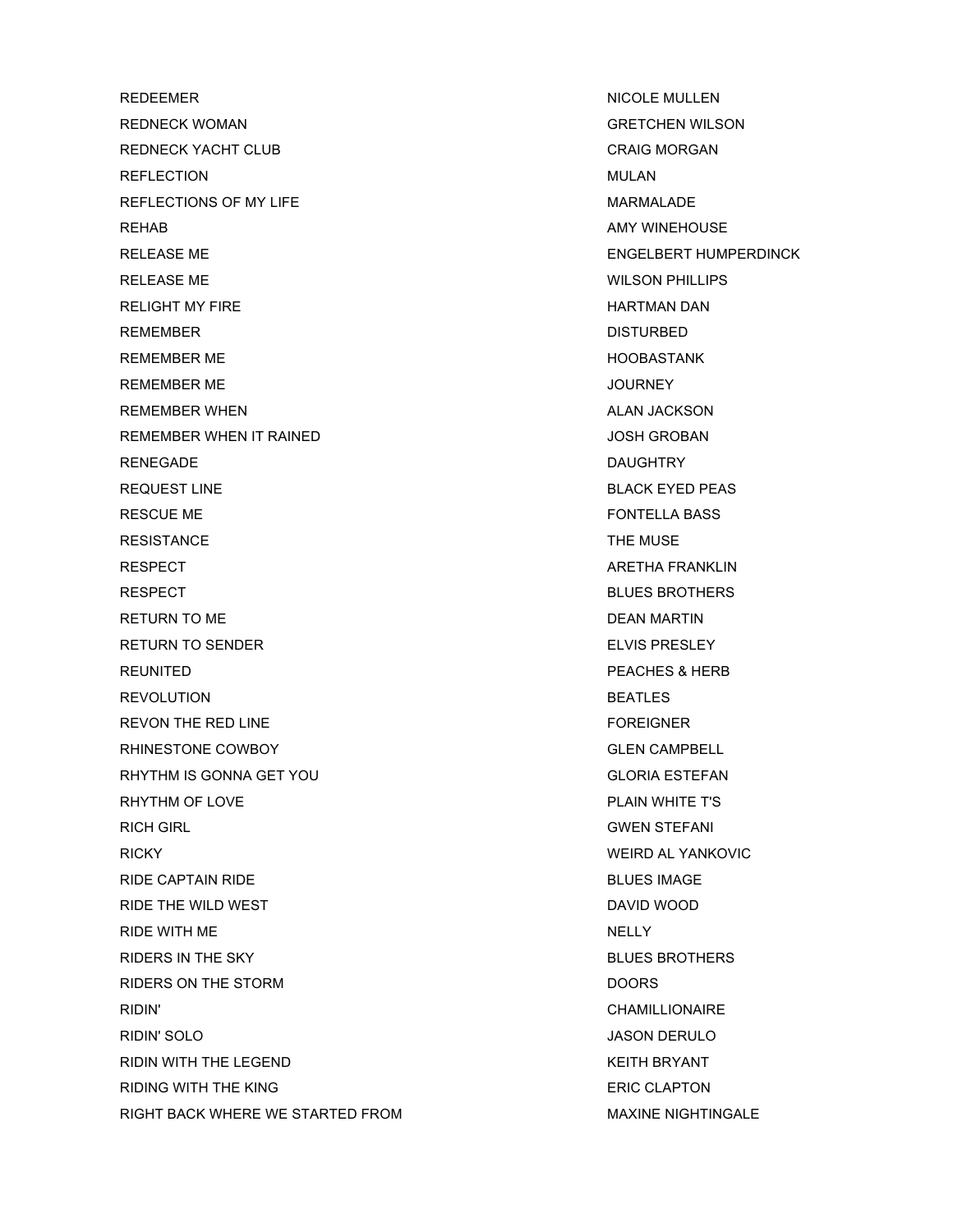RIGHT DOWN THE LINE **BONNIE RAITT** RIGHT HERE STAIND RIGHT HERE (DEPARTED) BRANDY RIGHT HERE RIGHT NOW JESUS JONES RIGHT NOW GARTH BROOKS & CHRIS GAINES RIGHT NOW (NA NA NA) AKON RIGHT OR WRONG WANDA JACKSON RIGHT ROUND FLO RIDA & KESHA RIGHT TIME OF THE NIGHT **THE STATE STATES** SERVICES A SERVICE OF THE NIGHT RIGHT WHERE YOU WANT ME **All and Secure 19 YOU WANT ME**  $\sim$  JESSE MCCARTNEY RING MY BELL ANITA WARD ANITA WARD ANITA WARD ANITA WARD ANITA WARD ANITA WARD ANITA WARD ANITA WARD ANITA WARD RING OF FIRE JOHNNY CASH RING THE ALARM **BEYONCE** RIO DURAN DURAN DURAN DURAN DURAN DURAN DURAN DURAN DURAN DURAN DURAN DURAN DURAN DURAN DURAN DURAN DURAN DURAN RIVER OF DREAMS BILLY JOEL ROADHOUSE BLUES DOORS ROAM B52S ROCK AND ROLL **EXECUTE AND ROLL** THE ROCK AND ROLL **LED ZEPPELIN** ROCK AND ROLL ALL NIGHT **KISS** ROCK AND ROLL MUSIC **BEATLES** ROCK AND ROLL MUSIC **CHUCK BERRY** ROCK AND ROLL NEVER FORGETS BOB SEGER ROCK AROUND THE CLOCK **BILL HALEY** ROCK CANDY **ROOK CANDY ROOK CANDY** ROCK ME GENTLY **ANDY KIM** ROCK ME ON THE WATER **A ROOM IN THE WATER JACKSON BROWNE** ROCK MY WORLD **BROOKS** AND DUNN ROCK N' ME STEVE MILLER BAND ROCK N ROLL HOOCHIE KOO KOOL HOOGHIE KOOL ALS HOOGHIE KOOL HOOGHIE KOOL HOOGHIE KOOL HOOGHIE KOOL HOOGHIE KOOL ROCK OF AGES DEFINITION CONTROL IN THE REPORT OF A SECOND USE OF A SECOND SECOND USE OF A SECOND SECOND USE OF A SECOND SECOND SECOND SECOND SECOND SECOND SECOND SECOND SECOND SECOND SECOND SECOND SECOND SECOND SECOND SECO ROCK STAR NEWSLET AND RESERVE THE MONTANA MONTANA HANNA MONTANA ROCK STEADY **EXECUTE A SET ALCOHOL CONTRACT A SET ASSESS** WHISPERS ROCK THAT BODY GOODS AND RELACK-EYED PEAS ROCK THIS COUNTRY **SHANIA TWAIN** ROCK THIS TOWN STRAY CATS ROCK WIT U ASHANTI ASHANTI ASHANTI ASHANTI ASHANTI ASHANTI ASHANTI ASHANTI ASHANTI ASHANTI ASHANTI ASHANTI ASHANTI ASHANTI ASHANTI ASHANTI ASHANTI ASHANTI ASHANTI ASHANTI ASHANTI ASHANTI ASHANTI ASHANTI ASHANTI ASHANTI ASH ROCK YA BODY **MVP** ROCK YOU BABY TOBY KEITH ROCK YOU LIKE A HURRICANE SCORPIONS ROCK YOUR BODY **A ROCK YOUR BOOT AND ROCK YOUR BOOT**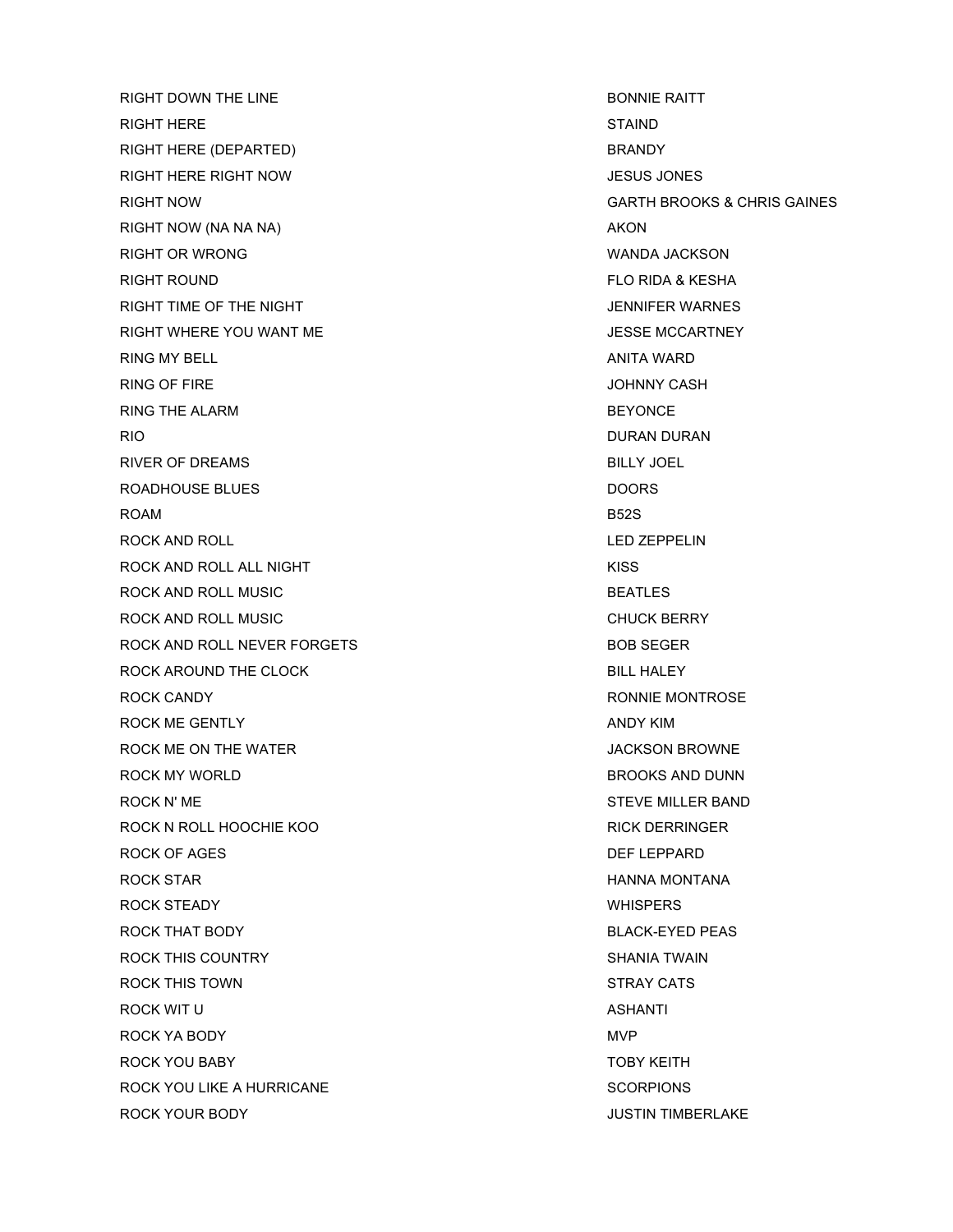ROCKAWAY (THE ROCKIN' CHAIR SONG) KELLIE PICKLER ROCKET MAN ELTON JOHN ROCKET MAN GENERAL MIKE POSNER FEAT. BUN B ROCKIN ROBIN BOBBY DAY ROCKIN' ROBIN JACKIE WILSON ROCKING PNEUMONIA **HUEY SMITH & THE CLOWNS** ROCKS THAT YOU CAN'T MOVE **EXAMPLE AND ROCKS THAT YOU CAN'T MOVE** ROCKSTAR NICKELBACK NEWSLET AND RELEASED AT A RELEASED ASSAULT A LIMIT OF A RELEASED AT A LIMIT OF A LIMIT OF A ROCKY MOUNTAIN WAY **Example 20 YOS AND THE WALSH** ROJENKES MIT MANDLIN JEWISH FAVORITES ROLL ON BIG MAMA **SECURE 2008 THE STAMPLEY JOE STAMPLEY** ROLL OVER BEETHOVEN **CHUCK BERRY** ROLLIN' IN MY SWEET BABY'S ARMS **BUCK OWENS** ROLLING IN THE DEEP ADELE AND THE USE AND THE USE OF A SAMELE AND THE USE OF A SAME ASSAULT AND THE USE OF A SAME ASSAULT. ROLLOVER DJ JET ROLY POLY **EXAMPLE SERVICES BOB WILLS** ROMAN HOLIDAY NICKI MINAJ NA SANTA TA SANTA NICKI MINAJ NA SANTA A MICKI MINAJ NICKI MINAJ NA SANTA TA SANTA TA SANTA TA SANTA TA SANTA TA SANTA TA SANTA TA SANTA TA SANTA TA SANTA TA SANTA TA SANTA TA SANTA TA SANTA TA SA ROMEO DOLLY PARTON ROPE FOO FIGHTERS ROSE BETTE MIDLER ROSE COLORED GLASSES **And CONLETE COLORED GLASSES JOHN CONLEE** ROSE GARDEN LYNN ANDERSON ROSES OUTKAST ROUN' THE GLOBE NAPPY ROOTS ROUND AND ROUND **SELENA GOMEZ** ROUTE 66 NATALIE COLE ROW ROW YOUR BOAT THE ROW ROW ROW YOUR BOAT ROXANNE POLICE RUB ME THE RIGHT WAY **BRAD MARTIN** RUBBER BAND MAN T.I. RUBBERBAND MAN SPINNERS RUBY TUESDAY **ROLLING STONES** RUDE BOY **RIHANNA** RUDOLPH CHRISTMAS SONGS RUMOR HAS IT **RUMOR HAS IT** RUMORS LINDSAY LOHAN RUMORS TIMEX SOCIAL CLUB RUMOUR HAS IT ADELE RUN AROUND **BLUES TRAVELER** RUN AWAY **REAL MCCOY REAL MCCOY**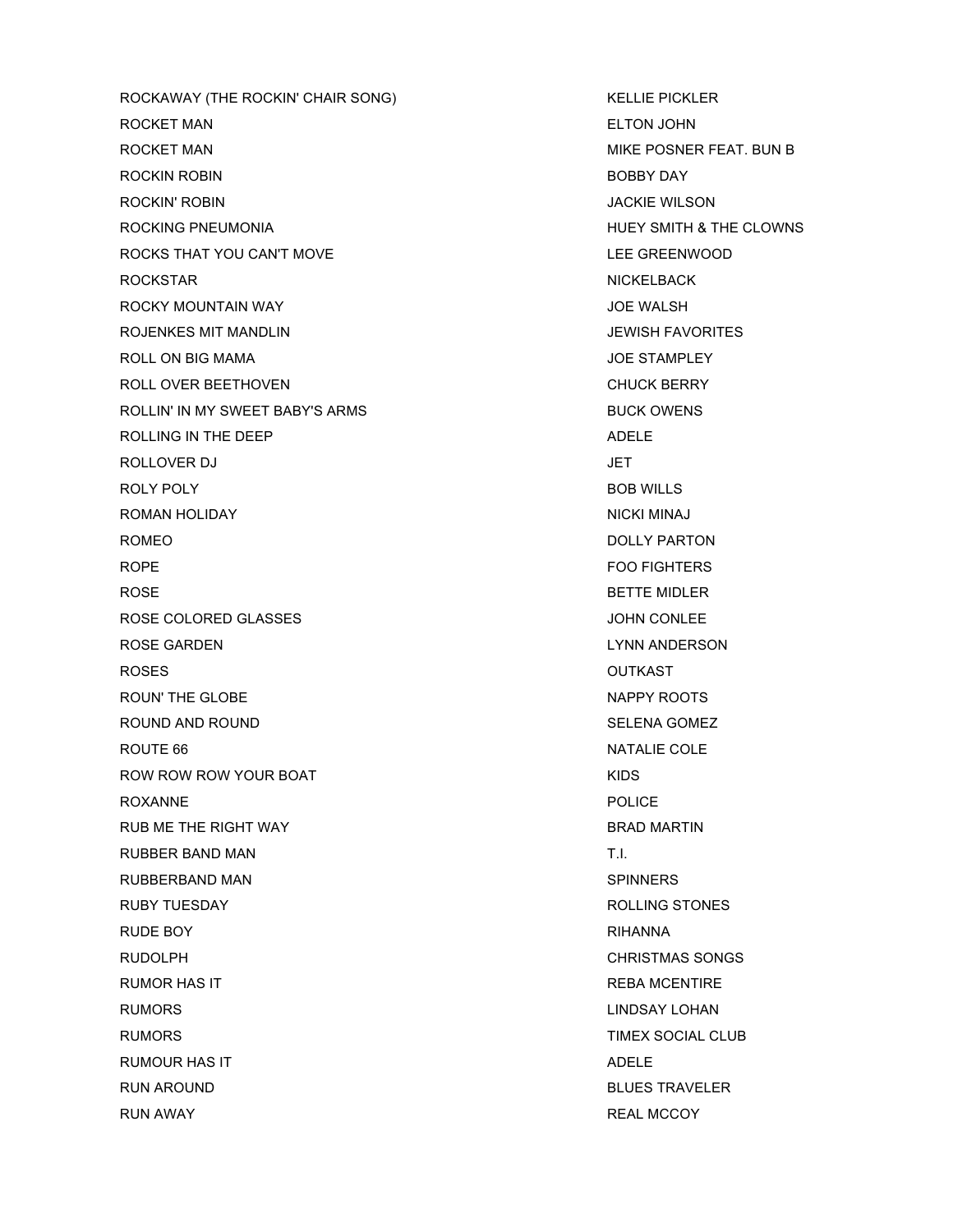RUN AWAY SARAH JAROSZ RUN AWAY THE MCCOYS RUN FOR YOUR LIFE SEATLES RUN IT CHRIS BROWN RUN RUN RUDOPLH BRYAN ADAMS RUN RUN RUN RYAN TYLER RUN TO THE HILLS **IRON MAIDEN** RUN TO YOU GALLER SERVAN ADAMS AND RESERVE AND RESERVE AND RESERVE AND RESERVE AND RESERVE AND RESERVE AND RESERVE AND RESERVE AND RESERVE AND RESERVE AND RESERVE AND RESERVE AND RESERVE AND RESERVE AND RESERVE AND RESERVE RUNAROUND SUE **EXAMPLE SUBSEX IN THE BELMONTS** RUNAWAY BON JOVI RUNAWAY TRAIN DAWN SEARS RUNNIN' WITH THE DEVIL **EXECUTE IS A RESERVE TO A RESERVE THE SET OF A RESERVE THE SET OF A RESERVE THE SET OF A RESERVE THE SET OF A VAN HALEN** RUNNING NO DOUBT RUNNING FROM ME TRUSTCOMPANY RUNNING ON FAITH **ERIC CLAPTON** RUNNING ON ICE BILLY JOEL RUSH RUSH PAULA ABDUL S.E.X. LYFE JENNINGS S.O.S. SO.S. S. All the state of the state of the state of the state of the state of the state of the state of the state of the state of the state of the state of the state of the state of the state of the state of the sta S.O.S. (RESCUE ME) RIHANNA SABBATH BLOODY SABBATH BLACK SABBATH SABOTAGE BOYS AND THE BOYS AND THE BOYS AND THE BOYS AND THE BOYS AND THE BOYS AND THE BOYS AND THE BOYS AND THE BOYS SAD EYES **ROBERT JOHN** SAFETY LINE SAFETY LINE SIXPENCE NONE THE RICHER SAIL ON COMMODORES SAILING **ROD STEWART** SAINT PATRICK'S DAY ISSUED AND THE STANDARD BAINT PATRICK'S DAY SAINTS & ANGELS SAINTS & ANGELS SALLY THE CAMEL **TRADITIONAL** TRADITIONAL SALT SHAKER YOU CONTROLLED A SALT SHAKER WING YANG TWINS SAME DAMN TIME **FUTURE** SAME MISTAKES THE BLACK LILLIES SAME OLE LOVE ANITA BAKER SAN ANTONIO ROSE SAN ANTONIO ROSE SANDM RIHANNA SANDY GREASE SANDY SANDY SANDY SANDY SANDY SANDY SANDY SANDY SANDY SANDY SANDY SANDY SANDY SANDY SANDY SANDY SANDY SANDY SANDY SANDY SANDY SANDY SANDY SANDY SANDY SANDY SANDY SANDY SANDY SANDY SANDY SANDY SANDY SANDY SANDY SANTA CLAUS IS COMING TO TOWN CHRISTMAS SONGS SARA SMILE **HALL & OATES** SATIN DOLL STANDARD STANDARD SATIN SHEETS **SATING SATING A SECURE 2018 12 SEAMER PRUETT**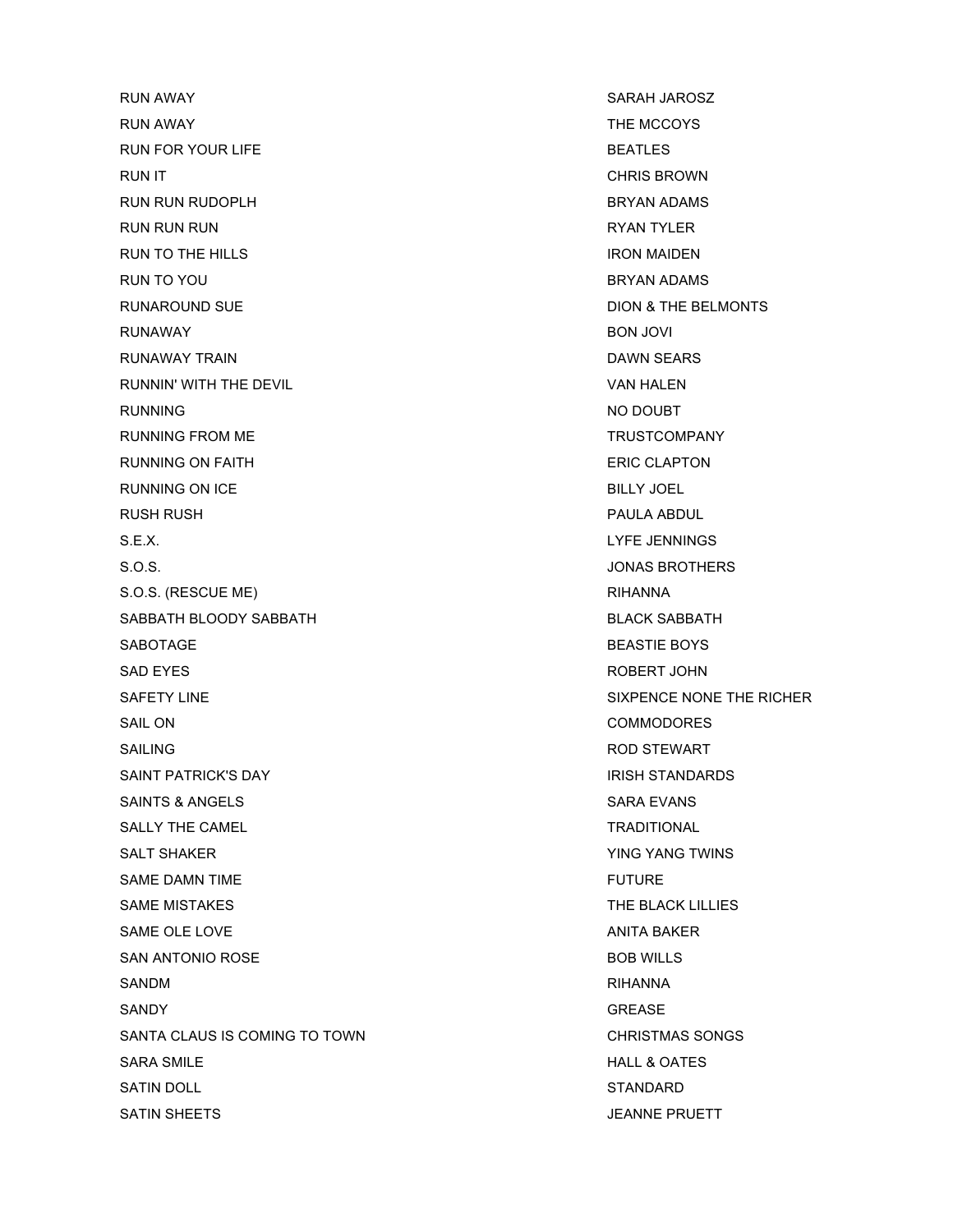SATISFACTION **ROLLING STONES** SATISFIED RICHARD MARX SATURDAY IN THE PARK **CHICAGO** SATURDAY NIGHT BAY CITY ROLLERS SATURDAY NIGHT WADE BOWEN SATURDAY NIGHT SPECIAL LYNYRD SKYNYRD SATURDAY NIGHT'S ALRIGHT ELTON JOHN ELTON JOHN SAVE A HORSE RIDE A COWBOY **BIG AND RICH** SAVE IT FOR A RAINY DAY STEPHEN BISHOP SAVE ME DAMAGE PLAN SAVE ME QUEEN SAVE ME UNWRITTEN LAW SAVE THE BEST FOR LAST **VANESSA WILLIAMS** SAVE THE BEST FOR LAST **VANESSA WILLIAMS** SAVE UP ALL YOUR TEARS CHER CHER SAVED BY THE ZERO FIXX SAVING ALL MY LOVE FOR YOU WHITNEY HOUSTON SAY AAH TREY SONGZ SAY GOODBYE **CHRIS BROWN** SAY HELLO TO GOODBYE SHONTELLE SAY I CHRISTINA MILIAN / YOUNG JEEZY SAY IT ISN'T SO **BON JOVI** BON JOVI SAY IT RIGHT NELLY FURTADO SAY MY NAME DESTINYS CHILD SAY YOU SAY ME LIONEL RICHIE SAY YOU WILL FOREIGNER SCANDALOUS MIS-TEEQ SCARLET RIBBONS FOR HER HAIR BROWNS SCHISM TOOL SCHOOL DAYS GERRY CHUCK BERRY CHUCK BERRY CHUCK BERRY SCHOOLS OUT **ALICE COOPER** SCHOOL'S OUT **EVE TO ADAM** SCOTCH AND SODA STANDARD STANDARD SE ME OLVIDO OTRA VEZ **A ME OLVIDO OTRA VEZ** A ME OLVIDO OTRA VEZ A ME OLVIDO OTRA VEZ A ME OLVIDO OTRA VEZ A ME SEA CRUISE FRANKIE FORD SEA OF LOVE THE SEA OF LOVE THE SEA OF LOVE THE SEA OF LOVE THE SEA OF LOVE THE SEA OF LOVE THE SEA OF LOVE THE SEA OF LOVE THE SEA OF LOVE THE SEA OF LOVE THE SEA OF LOVE THE SEA OF LOVE THE SEA OF LOVE THE SEA OF LOVE TH SEAL OUR FATE GLORIA ESTEFAN SEARCHIN' LYNYRD SKYNYRD SECKY CHICK DAVID GUETTA NEWSLET WAS CONSUMING A SECOND DAVID GUETTA

SAY SAY SAY PAUL MCCARTNEY / MICHAEL JACKSON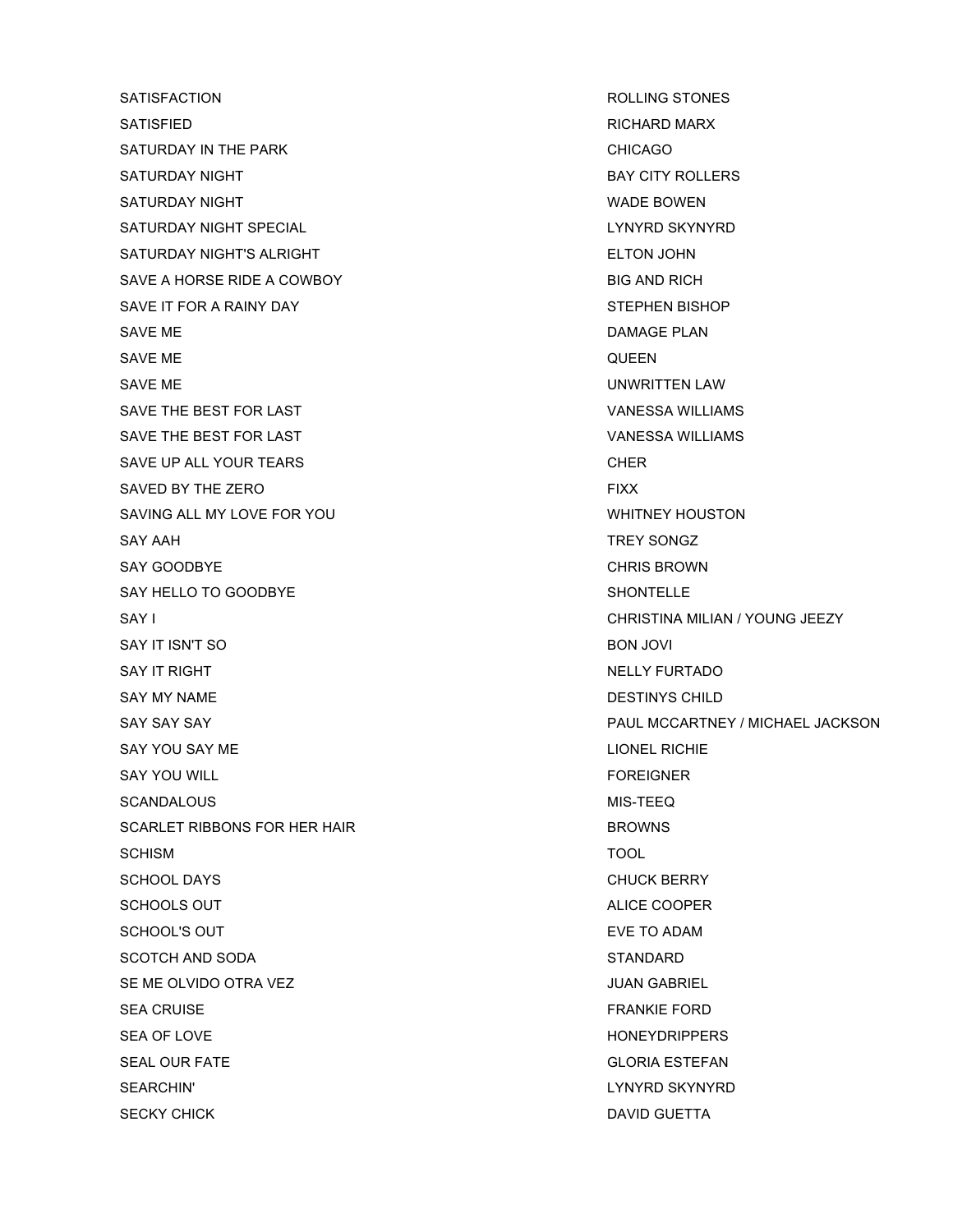SECOND CHANCE SECOND CHANCE SHINEDOWN SECOND HAND ROSE SECOND AND ROSE SECOND HAND ROSE SECOND TIME AROUND **FRANK SINATRA** SECRET AGENT MAN GERET AGENT MAN AND THE SECRET AGENT MAN SECRETS ONE REPUBLIC SEE YOU AGAIN MILEY CYRUS SEE YOU IN SEPTEMBER HAPPENINGS SELLING THE DRAMA LIVE AND LIVE SEND IN THE CLOWNS ALITTLE NIGHT MUSIC SEND ME THE PILLOW YOU DREAM ON THE REAL PROPERTY AND HANK LOCKLIN SENTIMENTAL JOURNEY **DUET** SEPARATE LIVES **PHIL COLLINS & M MARTIN** SEPARATE WAYS ELVIS PRESLEY SEPTEMBER MORN NEIL DIAMOND SEPTEMBER SONG FRANK SINATRA SEPTEMBER SONG WALTER HOUSTON SERENADE SERENADE STEVE MILLER BAND SERENITY GODSMACK GERENITY SET ME FREE VELVET REVOLVER SETTLE FOR A SLOWDOWN DIERKS BENTLEY SEVEN DAVID BOWIE SEVEN REVIS AND A SEVEN REVIS AND A SEVEN REVIS SEVEN BRIDGES ROAD **EAGLES** SEVEN SPANISH ANGELS WILLIE NELSON SEVEN THINGS AND RESERVE THE SEVEN THINGS AND RESERVE THE SEXUAL MILEY CYRUS SEVENTH SON JOHNNY RIVERS SEX AND CANDY GET A RELATION OF A SEX AND CANDY MARCY PLAYGROUND. SEX ON FIRE KINGS OF LEON SEXY AND I KNOW IT **LAND AND I KNOW IT** SEXY BACK GEREE AND RESERVE A SEXY BACK AND RESERVE A SUSTIN TIMBERLAKE SEXY EYES DR HOOK AND THE SEXY EYES AND THE SEXY EXPLOSIVE DR HOOK SEXY LOVE NE-YO SHABADABADA OV7 SHADOW **ASHLEE SIMPSON** SHADOW **COLBIE CAILLAT** SHADOW OF YOUR SMILE TONY BENNETT SHADOWS OF THE NIGHT **PAT BENATAR** SHAKE A TAIL FEATHER **BLUES BROTHERS** SHAKE IT OFF MARIAH CAREY

SHAKE SHAKE SHAKE KACKER KALL AND THE SUNSHINE BAND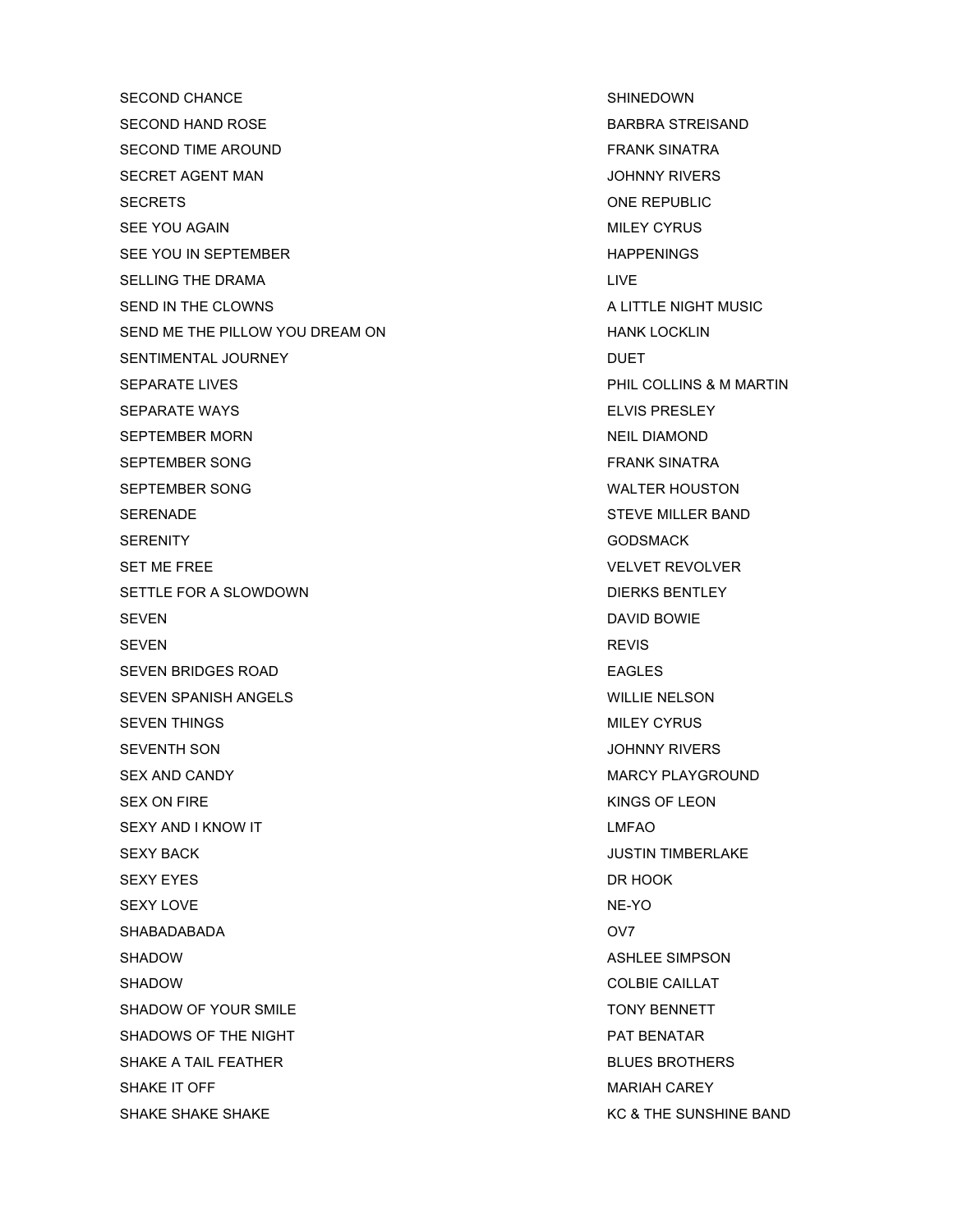SHAKE THE SUGAR TREE **PAM TILLIS** SHAKE YA TAILFEATHER NELLY NELLY NELLY SHAKE YOU DOWN GREGORY ABBOTT SHAKE YOUR BON BON RICKY MARTIN SHAKEDOWN BOB SEGER SHAKIN EDDIE MONEY SHALOM ALEICHEM **GEERGEN ALEICHEM JEWISH FAVORITES** SHAME ON THE MOON SHAME OF THE MOON SHARE MY LOVE **R** KELLY SHAWTY **EXAMPLES ASSESSED ASSESSED ASSESSED ASSESSED ASSESSED ASSESSED AND LIKELY TO A PLIES / T-PAIN** SH-BOOM CREW CUTS SH-BOOM **THE CREW CUTS** SHE ELVIS COSTELLO SHE BLINDED ME WITH SCIENCE THOMAS DOLBY SHE CALLED ME BABY **CHARLIE RICH** SHE CAUGHT THE KATY **BLUES BROTHERS** SHE DON'T LETOYA SHE DON'T KNOW SHE'S BEAUTIFUL SAMMY KERSHAW SHE DON'T LOVE NOBODY DESERT ROSE BAND SHE DON'T TELL ME TO **MONTGOMERY GENTRY** SHE DRIVES LIKE CRAZY WEIRD AL YANKOVIC SHE EVEN WOKE ME UP TO SAY GOODBYE JUNEAU ALL SERRY LEE LEWIS SHE GOT HER OWN NE-YO NE-YO NE-YO NE-YO NE-YO NE-YO NE-YO NE-YO NE-YO NE-YO NE-YO NE-YO NE-YO NEED AT A SAFE ASSAULT A SAFE ASSAULT A SAFE ASSAULT A SAFE ASSAULT A SAFE ASSAULT A SAFE ASSAULT A SAFE ASSAULT A SAFE ASSAULT SHE GOT THE GOLD MINE **SHE GOLD MINE** SHE GOT THE GOLD MINE SHE HATES ME PUDDLE OF MUDD SHE IS HIS ONLY NEED WYNONNA JUDD SHE LET HERSELF GO GEORGE STRAIT SHE LOVES YOU GET A CONTROL CONTROL CONTROL CONTROL BEATLES SHE THINKS HIS NAME WAS JOHN **REBA MCENTIRE** SHE THINKS I STILL CARE GEORGE JONES SHE WILL BE LOVED SHE WARDON 5 SHELF GENERAL MELRIC SHELF SHELF SHELF SHELF SHELF SHELF SHELF SHELF SHELF SHELF SHELF SHELF SHELF SHELF SHELF SHE'LL BE COMING ROUND THE MOUNTAIN TRADITIONAL SHE'S A MIRACLE **EXILE** SHE'S ALL I EVER HAD **RICKY MARTIN** SHE'S ALWAYS A WOMAN TO ME BILLY JOEL SHES COUNTRY **ALDEAN, JASON** SHE'S COUNTRY GALLERY AND SHE'S COUNTRY SHE'S COUNTRY AND THE SERVICE OF SHE'S COUNTRY AND THE SHEET OF SHEET AND THE SHEET OF SHEET AND THE SHEET OF SHEET AND THE SHEET OF SHEET AND THE SHEET OF SHEET AND THE SHEET OF SHE SHE'S EVERYTHING **BRAD PAISLEY** SHE'S GOT IT ALL KENNY CHESNEY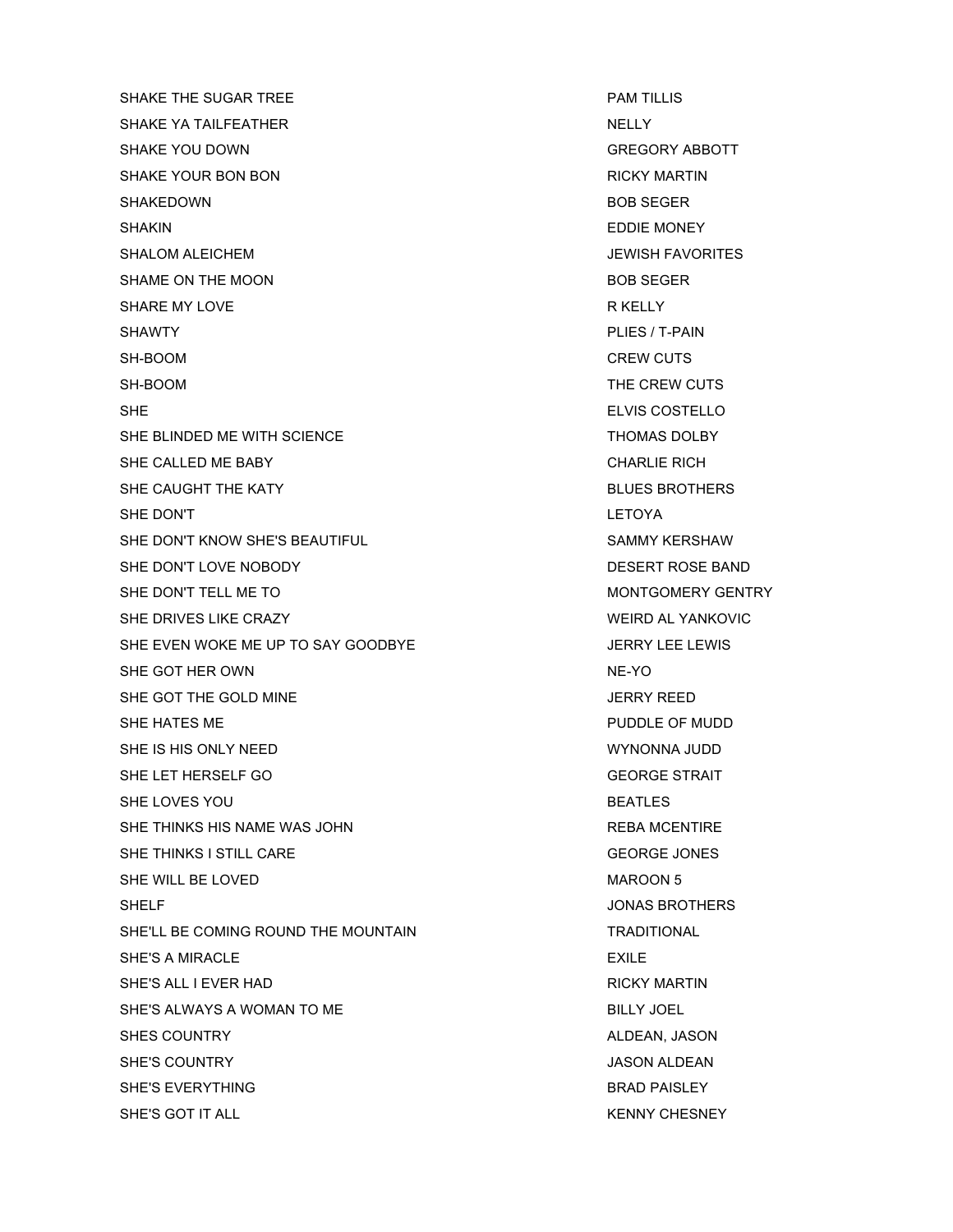SHE'S GOT IT GOING ON LEWIS COPELAND SHE'S GOT THE RHYTHM ALAN JACKSON SHE'S GOT YOU PATSY CLINE SHE'S IN LOVE WITH THE BOY TRISHA YEARWOOD SHE'S LEAVING HOME **BEATLES** SHE'S LIKE THE WIND **EXECUTE THE WIND SHE'S LIKE THE WIND** SHE'S NOT CRYING ANYMORE **Example 20 and 20 and 20 and 20 and 20 and 20 and 20 and 20 and 20 and 20 and 20 and 20** SHE'S TAKEN A SHINE THE STAKEN AS SHINE TO A SHINE SHE'S TAKEN A SHINE TO A SHINE TO A SHINE TO A SHINE TO A SHINE TO A SHINE TO A SHINE TO A SHINE TO A SHINE TO A SHINE TO A SHINE TO A SHINE TO A SHINE TO A SHINE TO A SHI SHIFTING THE ATMOSPHERE **SHIFTING THE ATMOSPHERE** SHILO NEIL DIAMOND SHOOP SHOOP SONG CHER SHOOTING STAR BAD COMPANY SHOP AROUND SMOKEY ROBINSON SHORT D\*CK MAN 20 FINGERS 20 FINGERS SHORT PEOPLE **EXECUTE A SHORT PEOPLE RANDY NEWMAN** SHORT SKIRT LONG COAT CAKE SHORTY WANNA RIDE **WANNA RIDE SHORTY WANNA RIDE** SHOTGUN GIRL GIRLS AND THE SHOTGUN GIRLS AND THE SHOTGUN GIRLS AND THE SHOTGUN GIRLS SHO-TIME (PLEASURE THING) T- PAIN SHOULD I STAY GABRIELLE SHOULD I TELL THEM SHOULD I TELL THEM SHOULDER LEAN YOUNG DRO / T. I. SHOULD'VE SAID NO TAYLOR SWIFT SHOUT ANIMAL HOUSE SHOUT SHOUT **ISLEY BROTHERS** SHOUT **TEARS FOR FEARS** SHOW AND TELL AL WILSON AND TELL AL WILSON AL WILSON SHOW GIRL **SHOW GIRL** SHOW GIRL SHOW GIRL SHOW GIRL SHOW GIRL SHOW GIRL SHOW GIRL SHOW GIRL SHOW GIRL SHOW GIRL SHOW ME COVER GIRLS SHOW ME THE MEANING **BACKSTREET BOYS** SHOW ME THE WAY **PETER FRAMPTON** SHOW ME WHAT I'M LOOKING FOR **CAROLINA LIAR** SHOW ME YOUR GLORY THIRD DAY SHOW STOPPER DANITY KANE SHOWER ME WITH YOUR LOVE SHOWER SURFACE SHUT UP BLACK EYED PEAS SHUT UP SIMPLE PLAN SHUT YOUR MOUTH GET A RELATED A SHUT YOUR MOUTH A SHUT YOUR MADE IN LONDON SI TU ME FALTAS (SPANISH) SI TU ME FALTAS (SPANISH) SICK THINGS ALICE COOPER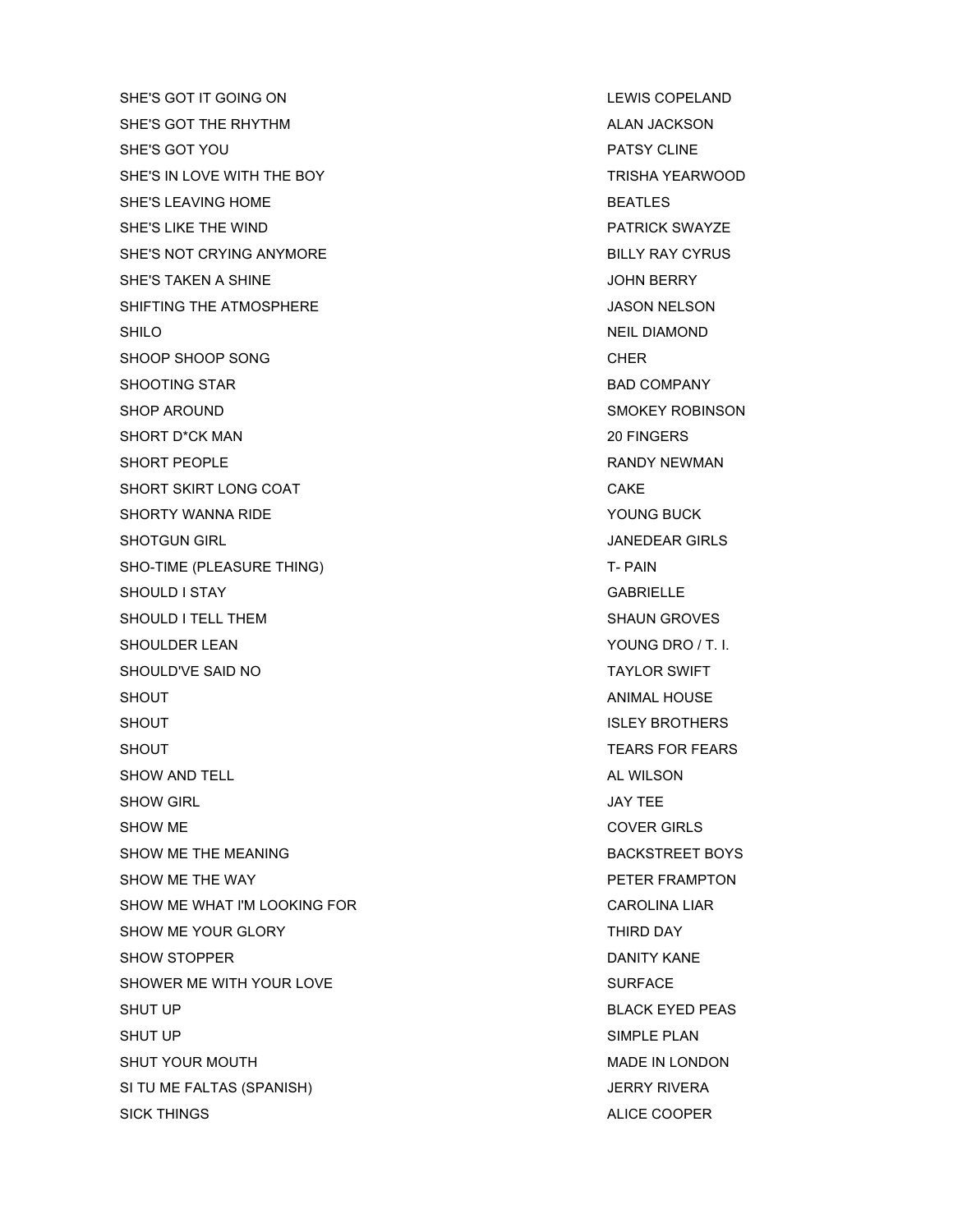SIDE BY SIDE GARY CROSBY SIDEWAYS **DIERKS** SIEMPRE EM MI MENTE **Australia et al. 1999. ISBN 9-10-10-10-10-2** JUAN GABRIEL SIGN O' THE TIMES **EXAMPLE 2018 12:30 THE TIMES** SIGN YOUR NAME TERENCE TRENT DARBY SIGNS FIVE MAN ELECTRICAL BAND SIGNS SIGNS SURFACE SIGNS SOMETIME STRUCK STRUCK SIGNS SIGNS SIGNS OF LOVE MAKIN' THE SERVICE OF LOVE OF A SERVICE OF THE SERVICE OF THE SERVICE OF THE SERVICE OF THE SERVICE OF THE SERVICE OF THE SERVICE OF THE SERVICE OF THE SERVICE OF THE SERVICE OF THE SERVICE OF THE SERVICE OF SILENCED BY THE NIGHT **KEANE** SILENT LUCIDITY **SILENT LUCIDITY CULLENT ASSESS** SILENT NIGHT **CHRISTMAS SONGS** SILVER SPRINGS FLEETWOOD MAC SIMAN TOV JEWISH FAVORITES SIMPLE KIND OF LIFE NO DOUBT SIMPLE LIFE CAROLYN DAWN JOHNSON SIMPLE MAN **SIMPLE MAN** SIMPLE MAN SHINEDOWN SIMPLE SONG THE SHINS SIMPLY IRRESISTIBLE **External of the SIMPLY IRRESISTIBLE ROBERT PALMER** SIMULTANEOUS CHEF (SOUTH PARK) SIN CITY GENERAL BROOKS SIN CITY SINCE I FELL FOR YOU LARRY WELCH SINCE I FELL FOR YOU LENNY WELCH SINCE YOU BEEN GONE THE STATE OF THE SECOND HERITA CLARKSON. SINCE YOU'VE BEEN GONE **RAINBOW** SING 7TH HEAVEN SING A HAPPY SONG THE SERVICE OF SAMPLE SING A HAPPY SONG SING ALLELUIA CITY ON A HILL SING IT **REBECCA BLACK** SINGING IN THE RAIN GENE KELLY GENE KELLY SINGING THE BLUES GUY MITCHELL SINGLE NEW KIDS ON THE BLOCK SINGLE FOR THE REST OF MY LIFE ISYSS SINGLE LADIES (PUT A RING ON IT) BEYONCE SIR DUKE SALE STEVIE WONDER STEVIE WONDER SISTER GOLDEN HAIR AMERICA SITTING CAT STEVENS SIX DAYS ON THE ROAD DAVE DUDLEY SIXTEEN CANDLES **CRESTS** SIXTEEN CANDLES GRASS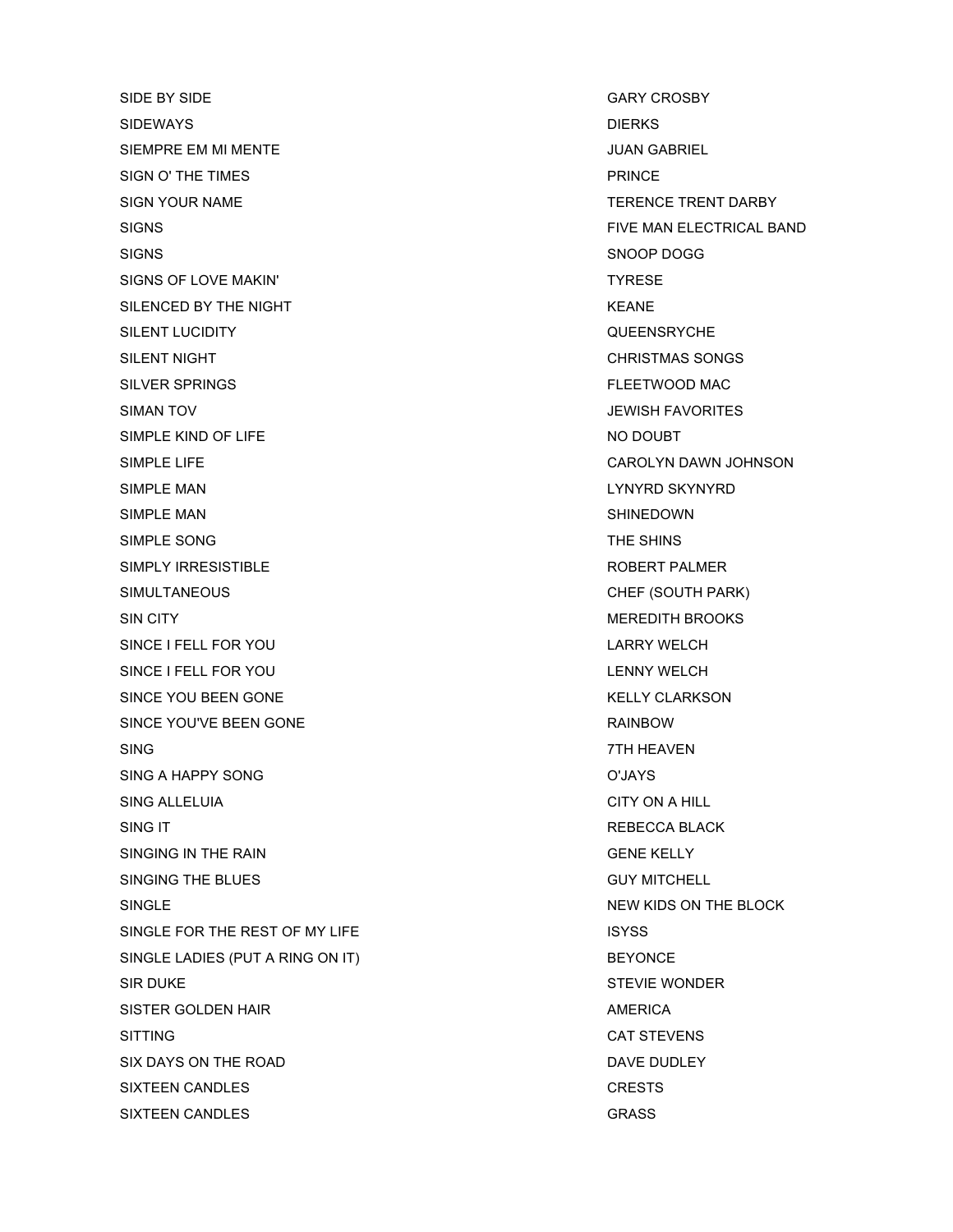SIXTEEN TONS TENNESSEE ERNIE FORD SK8TER BOI AVRIL LAVIGNE SLEDGEHAMMER PETER GABRIEL SLEEPIN' WITH THE RADIO ON CHARLEY MCCLAIN SLEEPY LITTLE TOWN GET A SERVE TO MAKE THE SERVE TO A SERVE THE SERVE TO A SERVE THE SERVE TO A SERVE THE SERVE SLIDE GOO GOO DOLLS SLIDE ALONG SIDE NAME OF SHIFTY SLIP SLIDING AWAY SIMON & GARFUNKEL SLOW HAND **SLOW HAND CONWAY TWITTY** SLOW JAMZ **TWISTA** SLOW MOTION **SLOW SOLOW AND THE SERVICE SERVICE** SLOWLY BOYZ II MEN SMALL TOWN GALL TOWN THE STATE OF THE SMALL TOWN THE SMALL TOWN THE SMALL TOWN THE SMALL TOWN THE SMALL TOWN THE SMALL TOWN THE SMALL TOWN THE SMALL TOWN THE SMALL TOWN THE SMALL TOWN THE SMALL TOWN THE SMALL THE SMALL THA SMELLS LIKE NIRVANA WEIRD AL YANKOVIC SMELLS LIKE TEEN SPIRIT NIRVANA SMOKE GETS IN YOUR EYES **EXAMPLE ASSESSED ASSAULT** SMOKE GETS IN YOUR EYES SMOKE GETS IN YOUR EYES THE PLATTERS SMOKE ON THE WATER **DEEP PURPLE** SMOKIN' GUN **ROBERT CRAY** SMOKING CIGARETTES **TWEET** SMOKING GUN **SMOKING** GUN SMOKING IN THE BOYS ROOM **BROWNSVILLE STATION** SMOOTH SANTANA SANTANA SANTANA SANTANA SANTANA SANTANA SANTANA SANTANA SANTANA SANTANA SANTANA SANTANA SANTANA SMOOTH CRIMINAL ALIEN AND THE SMOOTH CRIMINAL SNAP YO FINGERS LILL JON / E-40 / SEAN PAUL SNAPBACKS & TATTOOS DRIICKY GRAHAM SNOWBIRD ANNE MURRAY SO CALLED LIFE MONTGOMERY GENTRY SO COLD BREAKING BENJAMIN SO EDEN KATRINA SO FAR AWAY **CAROLE KING** SO FAR AWAY CROSSFADE SO FAR AWAY **ROD STEWART** SO FAR AWAY STAIND AND RESERVE THE STAIN STAIN STAIN STAIN STAIN STAIN STAIN STAIN STAIN STAIN STAIN STAIN STAIN STAIN STAIN STAIN STAIN STAIN STAIN STAIN STAIN STAIN STAIN STAIN STAIN STAIN STAIN STAIN STAIN STAIN STAIN S SO FAR SO GOOD THORNLEY SO GOOD B.O.B SO GOOD DESTINYS CHILD SO LONELY POLICE SO PURE ALANIS MORISSETTE

SNAKES ON A PLANE COBRA STARSHIP / GYM CLASS HEROES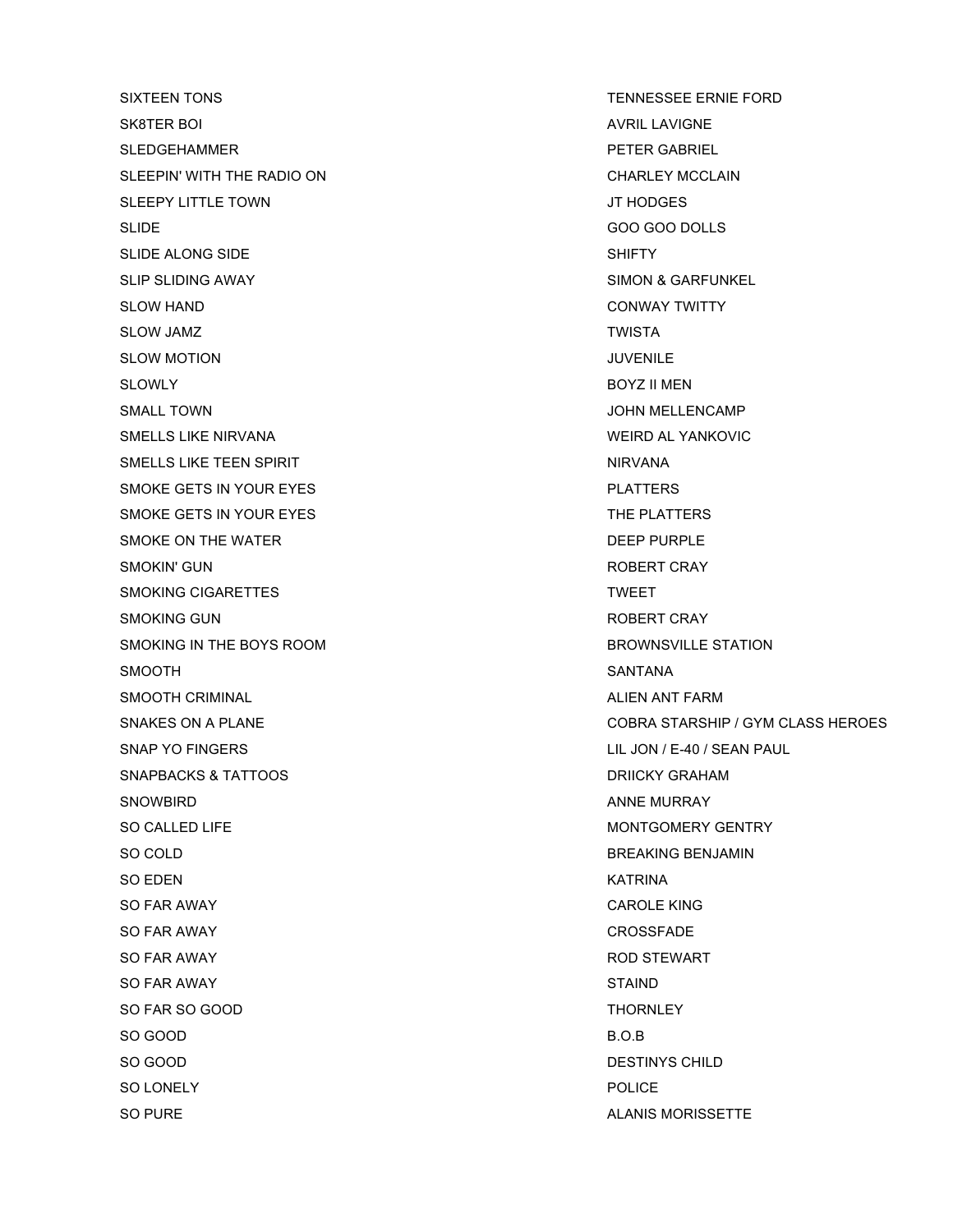SO THIS IS LOVE **DISNEY** SO WHAT GO WHAT THE SO WHAT THE SO WHAT THE SO WHAT THE SO WHAT THE SO WHAT THE SO WHAT THE SO WHAT THE SO WHAT THE SO WHAT THE SO WHO IS A SO WHAT THE SO WHO IS A SO WHO IS A SO WHO IS A SO WHO IS A SO WHO IS A SO WHO IS SO WHAT **PINK** SO WHAT'CHA WANT **BEASTIE BOYS** SO WRONG PATSY CLINE SO YESTERDAY HILLARY DUFF SO YOU DON'T HAVE TO LOVE ME ANYMORE ALAN JACKSON SOAK UP THE SUN SHERYL CROW SOBER PINK PINK AND A SOBER PINK SOLD SOLD SOLD SOLD SOLD SOLD ASSAULT A SAMPLE OF THE SOLD SOLD SOLD ASSAULT A SAMPLE OF THE SOLD SAMPLE OF THE SAMPLE OF THE SAMPLE OF THE SAMPLE OF THE SAMPLE OF THE SAMPLE OF THE SAMPLE OF THE SAMPLE OF THE SAMPLE OF TH SOLDIER DESTINYS CHILD SOLDIER OF LOVE SADE SOLITAIRE CLAY AIKEN SOLITARY MAN NEIL DIAMOND SOLO IYAZ SOME BEACH BLAKE SHELTON SOME FOLKS ALICE COOPER SOME GIRLS **SOME GIRLS SOME GIRLS** SOME GUYS HAVE ALL THE LUCK **ROD STEWART** SOME KIND OF FRIEND BARRY MANILOW SOME KIND OF WONDERFUL GRAND FUNK RAILROAD SOME PEOPLE **SOME PEOPLE** SOME WHERE OUT THERE **Example 2018** CINDA RONSTADT & JAMES INGRAM SOMEBODY BRYAN ADAMS SOMEBODY **REBA MCENTIRE** SOMEBODY LIED **RICKY VAN SHELTON** SOMEBODY TO LOVE **SOME ALL ASSESS** SOME BOOK TO LOVE SOMEBODY TOLD ME **KILLERS** SOMEBODY'S GONNA LOVE YOU LEE GREENWOOD SOMEBODY'S HEARTBREAK HEARTBREAK HUNTER HAYES SOMEDAY NARIAH CAREY NARIAH CAREY NARIAH CAREY SOMEDAY NICKELBACK SOMEDAY'S GONE THE ALL AMERICAN REJECTS SOMEHOW **SOME HOW SOME AND SOME HOW SOME HOW SOME AND SOME HOW SOME** SOMEONE COULD LOSE A HEART TONIGHT EDDIE RABBITT SOMEONE ELSE'S TROUBLE NOW **EXAMPLE 101** HIGHWAY 101 SOMEONE LIKE YOU ADELE SOMEONE TO WATCH OVER ME FRANK SINATRA SOMETHIN' 'BOUT A TRUCK THE SOMETHIN' 'BOUT A TRUCK SOMETHING **BEATLES**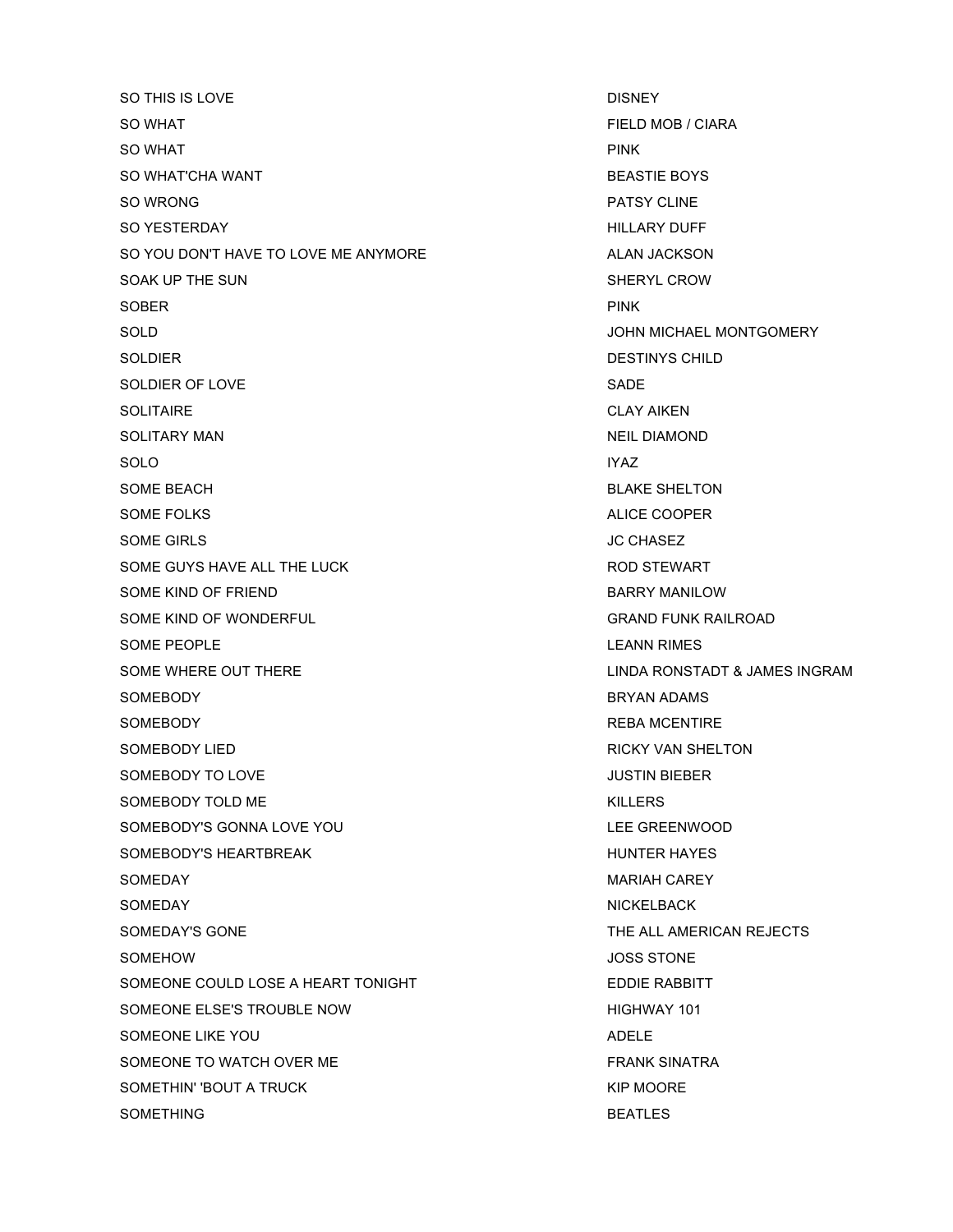SOMETHING LASGO SOMETHING ABOUT YOU BABY I LIKE CAMPBELL / COOLIDGE SOMETHING BOUT LOVE **DAVID ARCHULETA** SOMETHING IN RED **SOMETHING** IN RED **LORRIE MORGAN** SOMETHING STUPID FRANK & NANCY SINATRA SOMETHING TO BE PROUD OF THE MONTGOMERY GENTRY SOMETHING TO BELIEVE IN THE RESERVE TO A RESERVE THE RESERVE TO A RESERVE THE RESERVE TO A RESERVE THE RESERVE SOMETHING TO TALK ABOUT **EXAMPLE A SOMETHING TO TALK ABOUT** SOMETHING WORTH LEAVING BEHIND **EXAMPLE AND REAVIOUS CONTROL** LEE ANN WOMACK SOMETHINGS GOT A HOLD ON ME ETTA JAMES SOMETHING'S GOTTA GIVE **EXAMPLE AND SOMETHING'S** COTTA GIVE SOMETIMES **BRITNEY SPEARS** SOMETIMES LOVE JUST AIN'T ENOUGH **ALL ACCOMPT AT A THE PATTI SMITH** / DON HENLEY SOMEWHERE SOMEWHERE SAND SOMEWHERE SAND A STREIS AND SAND A STREIS AND SAND A STREIS AND SAND A STREIGHT AND A STREIGHT AND A STREIGHT AND A STREIGHT AND A STREIGHT AND A STREIGHT AND A STREIGHT AND A STREIGHT AND A STREIG SOMEWHERE IN MY BROKEN HEART BILLY DEAN SOMEWHERE MY LOVE **SOMEWHERE MY LOVE** SOMEWHERE OTHER THAN THE NIGHT GARTH BROOKS SOMEWHERE OUT THERE **LARCE ASSESSED AS A RUBBEL RONSTADT & J INGRAM** SOMEWHERE OUT THERE **Example 2018** CONSTANT LINDA RONSTADT SOMEWHERE THAT'S GREEN LITTLE SHOP OF HORRORS SOMEWHERE TONIGHT **SOMEWHERE TONIGHT** SOMEWHERE WITH YOU GOT A CHESNEY THAT IS A REAL MOVING WHEN WE ARRIVE CHESNEY SON OF A PREACHER MAN DUSTY SPRINGFIELD SONG REMEMBERS WHEN TRISHA YEARWOOD SONG SUNG BLUE NEIL DIAMOND SONGS ABOUT RAIN GARY ALLAN SONGS FOR SALE **SONGS FOR SALE** AND RANGELER AND SONGS FOR SALE AND MOMACK AND RANGELER AND MOMACK SONGS LIKE THIS GARRIE UNDERWOOD SONNY BOBBY HEBB SOOLAIMON NEIL DIAMOND SOONER OR LATER SOONER OR LATER SENSIES AND THE SENSIES ON THE BREAKING BENJAMIN SOONER OR LATER GRASS ROOTS SOPHISTICATED LADY **SOPHISTICATED** AND **SOPHISTICATED** SORRY BUCKCHERRY BORRY SORRY BUCKCHERRY SORRY 2004 REUBEN STUDDARD SOS ABBA SOS RIHANNA SOUL DOCTOR FOREIGNER SOUL MAN BLUES BROTHERS SOUL MAN SAM & DAVE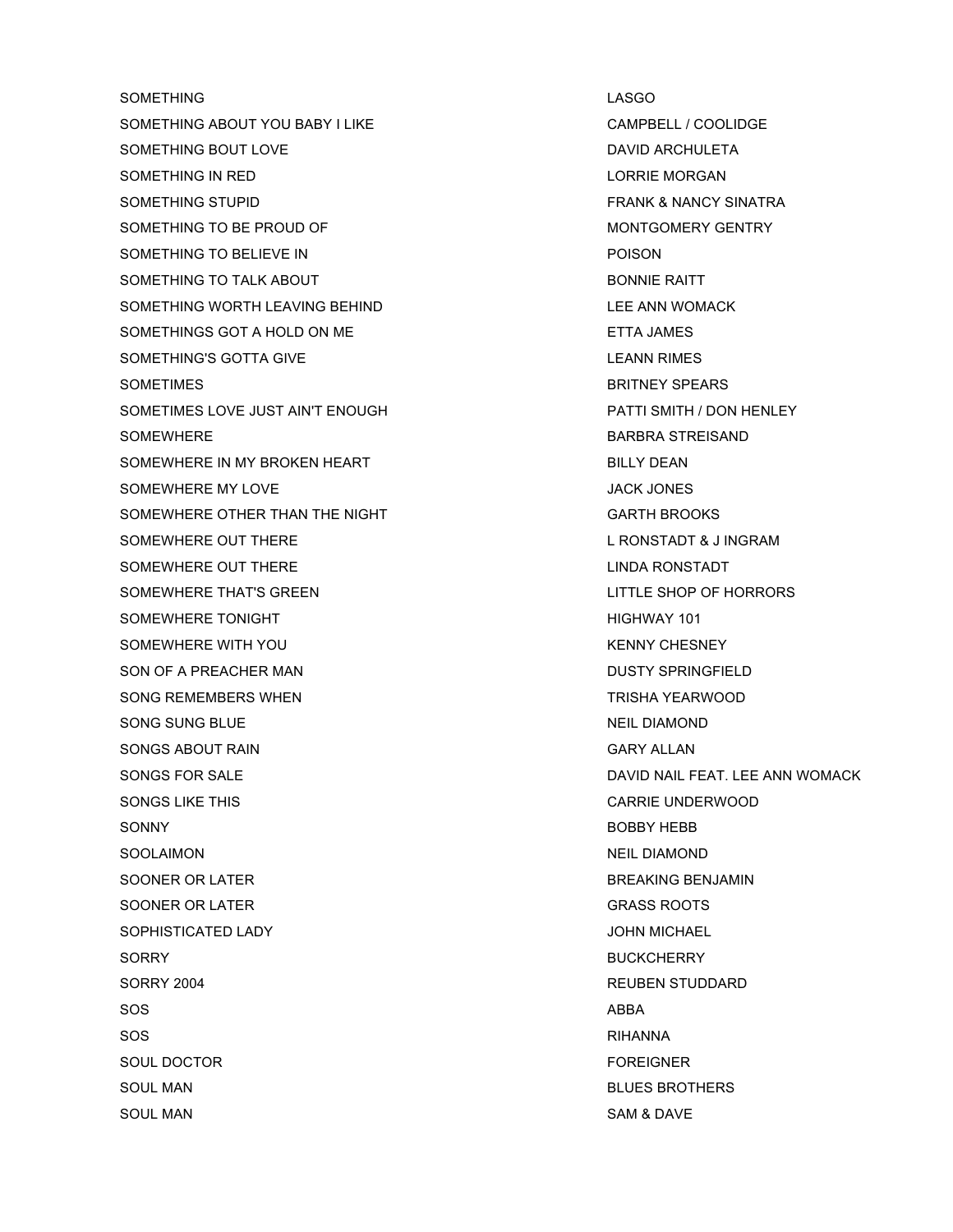SOULMATE NATASHA BEDINGFIELD SOUND OF MUSIC SOUND OF MUSIC SOUND OF SILENCE SIMON & GARFUNKEL SOUTHERN MAN NEIL YOUNG SOUTHERN NIGHTS **SOUTHERN SOUTHERN AND SOUTHERN AND SOUTHERN** AND SOUTHERN AND SOUTHERN AND SOLEN CAMPBELL SOUTHSIDE LEOYD SOUTHSIDE **MOBY & GWEN STEFANI** SOVEREIGN LIGHT CAFÉ **Extra light and the south of the south of the south of the south of the south of the south of the south of the south of the south of the south of the south of the south of the south of the south of th** SPACE COWBOY STEVE MILLER BAND SPACE ODDITY DAVID BOWIE SPACETRUCKIN' **DEEP PURPLE** SPANISH EYES **AL MARTINO** SPANISH EYES ENGLEBERT HUMPERDINCK SPANISH EYES **RICKY MARTIN** SPECIAL GARBAGE SPEECHLESS CIARA SPEECHLESS LADY GAGA SPEED MONTGOMERY GENTRY SPEED OF SOUND COLDFLAY SPEND IT SEE ALL AND TITY BOI AKA 2 CHAINZ SPIDERS AND SNAKES **SPIDERS AND SNAKES** SPILL THE WINE WARRACTED ASSESSED AND THE WINE WARE WARE ASSESSED. SPIN LIFEHOUSE SPINNING WHEEL SERVICES AND SUCCESS OF STRANGERS AND SUCCESS AND SUCCESS OF SWEAT & TEARS SPIRIT'S IN THE MATERIAL WORLD **Example 20 SET ASSAULT** SPIRIT'S IN THE MATERIAL WORLD SPLASH WATERFALLS LUDACRIS SPLISH SPLASH BOBBY DARIN SPOKEN FOR **MERCY ME** SPOOKY CLASSICS IV SPOOKY THE CLASSIC IV SQUARES OUT YOUR CIRCLE SALE AND ROCKO FEAT. FUTURE STACY'S MOM **STACY'S MOM EXAMPLE 20 FOUNTAINS OF WAYNE** STAIRWAY TO HEAVEN **EXECUTE A SECURE 25 YO FOR A STAIRWAY TO HEAVEN** STAN EMINEMENT CONTROL CONTROL CONTROL CONTROL CONTROL CONTROL CONTROL CONTROL CONTROL CONTROL CONTROL CONTROL CONTROL CONTROL CONTROL CONTROL CONTROL CONTROL CONTROL CONTROL CONTROL CONTROL CONTROL CONTROL CONTROL CONTROL STAND BY ME BEN E. KING STAND BY YOUR MAN TAMMY WYNETTE STAND UP DEFINITION OF THE UP OF THE UP OF THE UP OF THE UP OF THE UP OF THE UP OF THE UP OF THE UP OF THE UP OF THE UP OF THE UP OF THE UP OF THE UP OF THE UP OF THE UP OF THE UP OF THE UP OF THE UP OF THE UP OF THE UP OF STAND UP **LUDACRIS** STANDING IN LINE **STANDING IN LINE** STANDING STILL STANDING STILL STANDING STILL STANDING STILL STANDING STILL STANDING STILL STANDING STILL STAND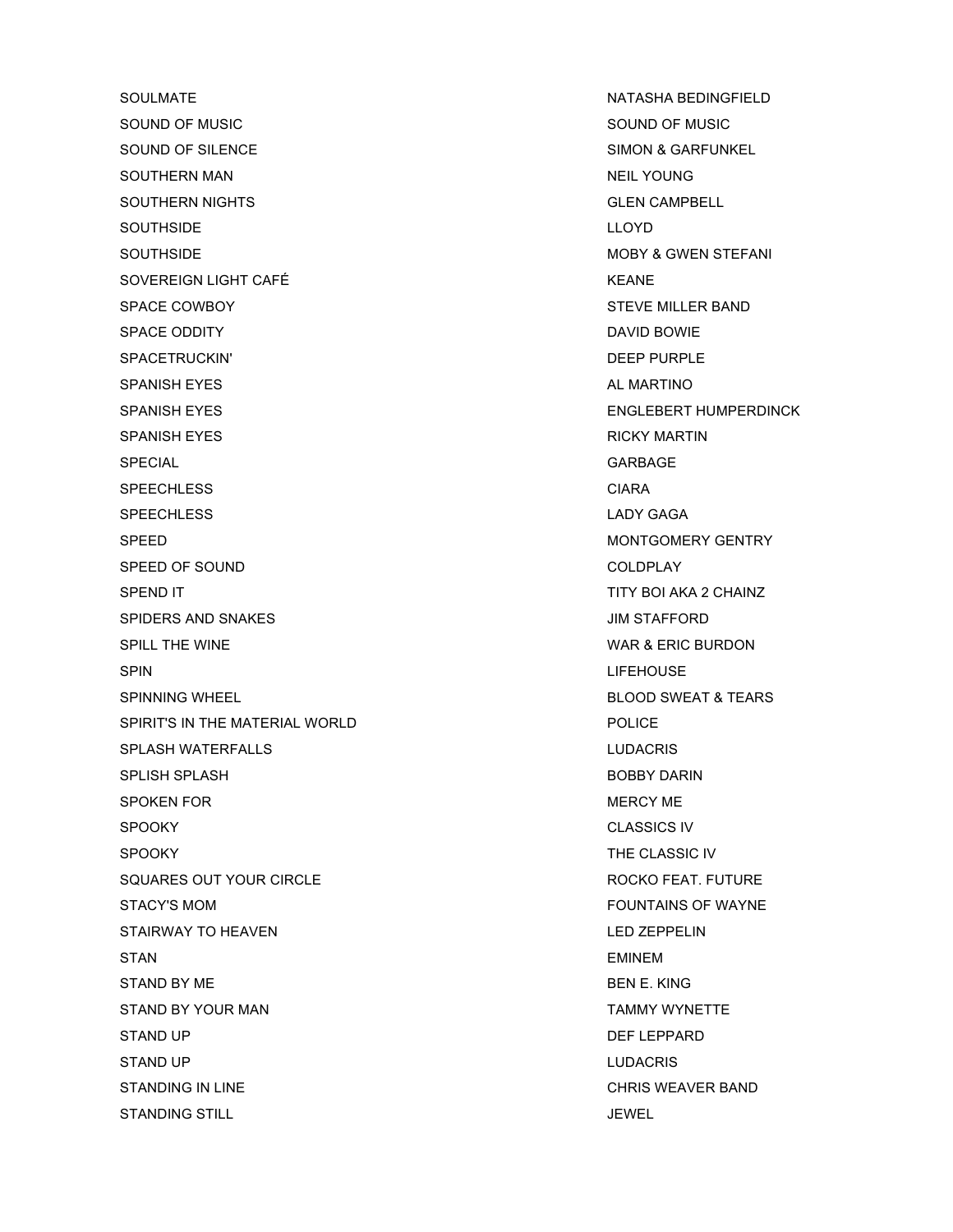STAR SPANGLED BANNER **PATRIOTIC** STAR SPANGLED BANNER VCD VCD STARDUST EXAMPLE STANDARD STANDARD STARRY EYED **ELLIE GOULDING** STARS FELL ON ALABAMA FRANK SINATRA STARS ON THE WATER GEORGE STRAIT STARS ON THE WATER GEORGE STRAIT STARS OVER TEXAS TRACY LAWRENCE STARSHINE STARSHINE STARSHINE SWEETWATER RAIN STARSHIPS NICKI MINAJ NICKI MINAJ NICKI MINAJ NICKI MINAJ NICKI MINAJ NICKI MINAJ NICKI MINAJ NICKI MINAJ NICKI MINAJ NICKI MINAJ NICKI MINAJ NICKI MINAJ NICKI MINAJ NICKI MINAJ NICKI MINAJ NICKI MINAJ NICKI MINAJ NICKI MI START ME UP **ROLLING STONES** START OF SOMETHING NEW **HIGH SCHOOL MUSICAL** STARTING OVER AGAIN **REBA MCENTIRE** STAY **ETERNAL** STAY JODECI STAY **MAURICE WILLIAMS** STAY SUGARLAND STAY DOWN NARY J BLIGE STAY WITH ME **ROD STEWART** STAY WITH ME TONIGHT **STAY WITH ME TONIGHT** STAY YOUNG CONSISTENCE ON A STAY YOUNG STAYING ALIVE **BEE GEES** STAYS IN MEXICO **TOBY KEITH** STEAL AWAY ROBBIE DUPREE STEALIN' URIAH HEEP STEAM TY HERNDON STEAMY WINDOWS **TIMA TURNER** STELLA BY STARLIGHT FRANK SINATRA STEP BY STEP CRESTS STEP BY STEP NEW KIDS ON THE BLOCK STEP THAT STEP SAWYER BROWN STEPPIN' NARVA KING NARVA KING NARVA KING NARVA KING NARVA KING NARVA KING NARVA KING NARVA KING NARVA KING NA STEVE MCQUEEN SHERYL CROW STICKWITU PUSSYCAT DOLLS STIFF UPPER LIP AC/DC AC/DC STILL COMMODORES STILL A LITTLE CHICKEN LEFT ON THAT BONE CRAIG MORGAN STILL FRAME TRAPT STILL GOT THE BLUES GARY MOORE GARY MOORE STILL HERE **BRIAN CULBERTSON** STILL HOLDING ON CLINT BLACK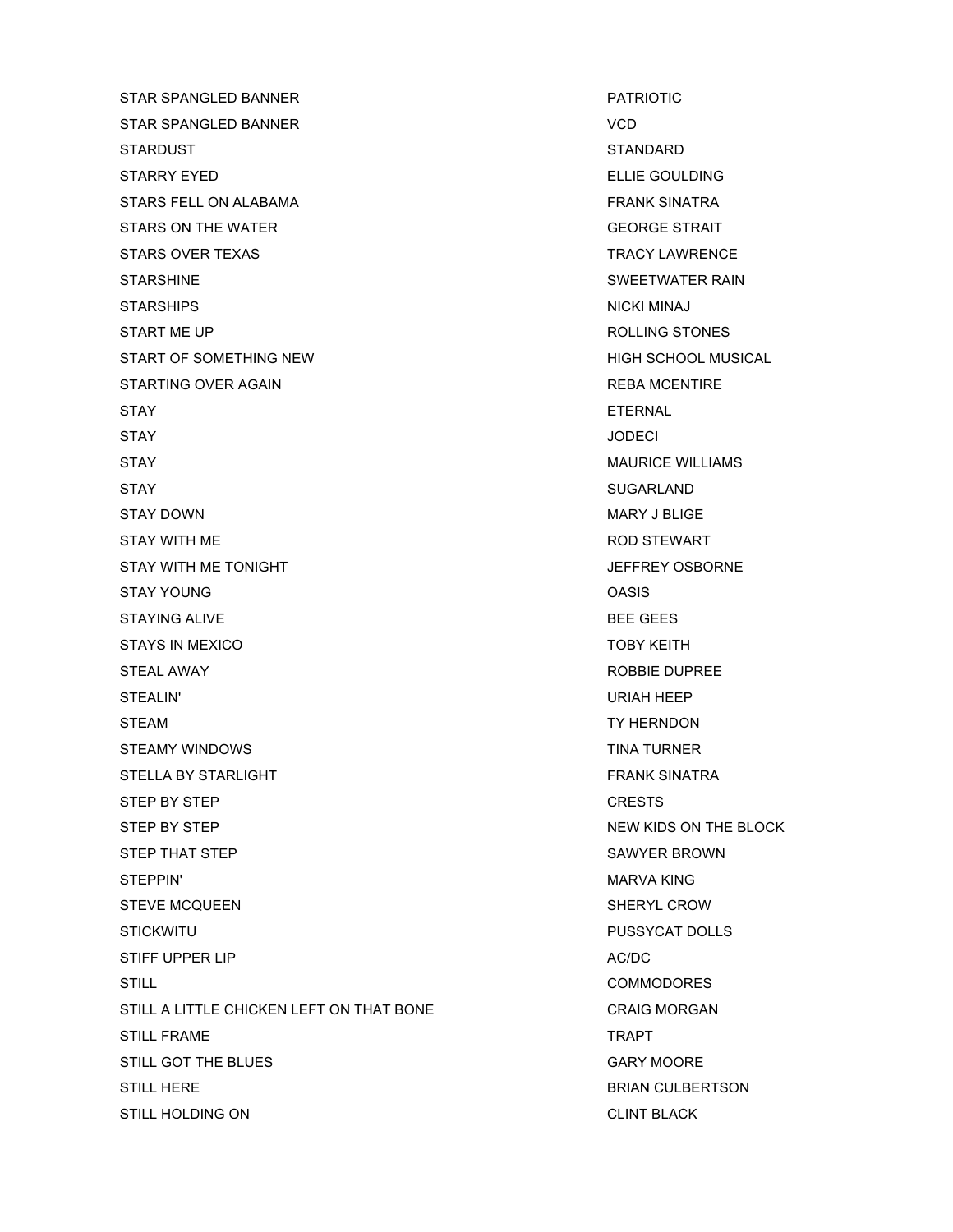STILL THE ONE **STILL THE ONE** STILL THE SAME **BOB SEGER** STILL WAITING SUM 41 STINGY GINUWINE STIR IT UP BOB MARLEY STOLE **STOLE STOLE** STOLE MY HEART **ONE DIRECTION** STOMP THE FIRE OUT **A STOMP THE FIRE OUT PAYTON RAE** STONE FREE JIMI HENDRIX STONE SOUL PICNIC STONE SOUL PICNIC STONE SOUL PICNIC STOP DRAGGIN' MY HEART AROUND **STEVIE NICKS** STOP DRAGGIN' MY HEART AROUND **TOM PETTY & SINICKS** STOP IN THE NAME OF LOVE SUPREMES STORMY WEATHER **EXECUTE IN THE STORMY WEATHER LENA HOME** STORYBOOK CHILDREN BILLY VERA / CLAY STRAIGHT FROM THE HEART **EXECUTE IS STRAIGHT AND ADAMS** STRAIGHT TEQUILA NIGHT **STRAIGHT TEQUILA NIGHT** STRAIGHT UP **PAULA ABDUL** STRANGE PATSY CLINE STRANGE BREW **CREAM** STRANGE DAYS DOORS DOORS STRANGE WAY **EITHER AND STRANGE WAY** STRANGER IN MY HOUSE **RONNIE MILSAP** RONNIE MILSAP STRANGERS IN THE NIGHT **DUET** STRANGERS IN THE NIGHT FRANK SINATRA STRAWBERRY FIELDS FOREVER **BEATLES** STRAWBERRY WINE **Example 2018** 2019 12:30 TO 2019 20:40 20:40 TO 20:40 20:40 20:40 20:40 20:40 20:40 20:40 20:40 20:40 20:40 20:40 20:40 20:40 20:40 20:40 20:40 20:40 20:40 20:40 20:40 20:40 20:40 20:40 20:40 20:40 20:40 2 STRAY CAT STRUT STRAY CATS STREETS OF PHILADELPHIA BRUCE SPRINGSTEEN STRENGTH OF A WOMAN STRENGTH OF A WOMAN SHAGGY STRIP CHRIS BROWN FEAT. KEVIN MCCALL STROKIN' CLARENCE CARTER STRONG ENOUGH CHER STRONG ENOUGH TO BE YOUR MAN TRAVIS TRITT STRONG ENOUGH TO BEND TANYA TUCKER STRONGER KANYE WEST STUCK IN A MOMENT YOU CAN'T GET OUT OF U2 STUCK IN THE MIDDLE WITH YOU STUCK IN THE MIDDLE WITH YOU STUCK LIKE GLUE **SUGARLAND** STUCK ON YOU GOT A CONTROL CONTROL CONTROL BOBBY CALDWELL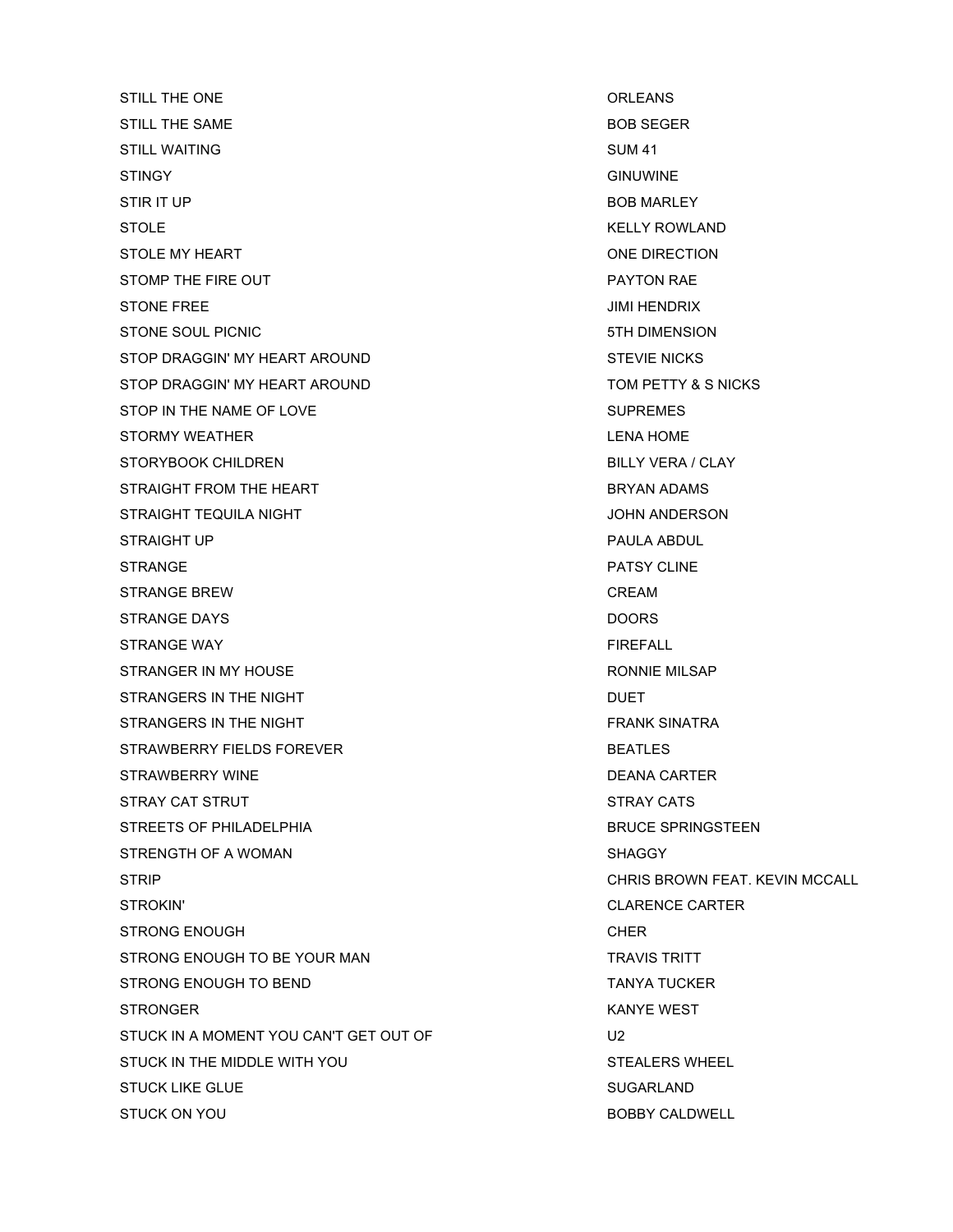STUCK ON YOU GET A CONTROL CONTROL CONTROL CONTROL CONTROL CONTROL CONTROL CONTROL CONTROL CONTROL CONTROL CONTROL CONTROL CONTROL CONTROL CONTROL CONTROL CONTROL CONTROL CONTROL CONTROL CONTROL CONTROL CONTROL CONTROL CON STUCK WITH YOU GOT A GOT A GOT A GOT A GOT A GOT A GOT A GOT A GOT A GOT A GOT A GOT A GOT A GOT A GOT A GOT A STUNT 101 G-UNIT STUPID HOE NICKI MINAJ SUDDENLY I SEE K.T. TUNSTALL SUDDENLY LAST SUMMER **MOTELS** MOTELS SUDS IN THE BUCKET SARA EVANS SUERTE SHAKIRA SUFFOCATE COLD SUFFRAGETTE CITY **DAVID BOWIE** SUGA SUGA BABY BASH SUGAR SUGAR MAGNETO SUGAR WE'RE GOIN' DOWN FALL OUT BOY SUICIDE BLONDE INXS SUITE MADAME BLUE STYX SUMMER IN THE CITY **LOVIN'S RUMMER IN THE CITY** SUMMER NIGHTS GREASE SUMMER SUMMER SUMMER SUMMER SUMMER SERVICES AND LOCAL CONTROLLER SUMMER SUMMER SUMMER SUMMER SUMMER SUMMER SUMMER SUMMER SUMMER SUMMER SUMMER SUMMER SUMMER SUMMER SUMMER SUMMER SUMMER SUMMER SUMMER SUM SUMMER OF '69 BRYAN ADAMS SUMMER OF LOVE STEPS SUMMER WIND **FRANK SINATRA** SUMMER WIND STANDARD STANDARD SUMMERTIME **KENNY CHESNEY** SUMMERTIME SUMMERTIME SUMMERTIME BLUES ALAN JACKSON SUNDAY BLOODY SUNDAY DESCRIPTION AND LOCAL CONTROL CONTROL CONTROL CONTROL CONTROL CONTROL CONTROL CONTROL CONTROL CONTROL CONTROL CONTROL CONTROL CONTROL CONTROL CONTROL CONTROL CONTROL CONTROL CONTROL CONTROL CONTROL CON SUNDAY IN THE SOUTH SHENANDOAH SUNDAY MORNIN' COMIN' DOWN **CASH** JOHNNY CASH SUNDAY SUNRISE BRENDA LEE SUNDOWN GORDON LIGHTFOOT SUNFLOWERS **EXAMPLE 2018 12:20 IN SUNFLOWERS LOGAN MIZE** SUNGLASSES AT NIGHT COREY HART COREY HART SUNNY BOBBY HERB SUNSHINE **SUNSHINE** SUNSHINE And the state of the state of the state of the state of the state of the state of the state of the state of the state of the state of the state of the state of the state of the state of the sta SUNSHINE LIL FLIP SUNSHINE AND SUMMERTIME FAITH HILL SUNSHINE OF YOUR LOVE CREAM SUNSHINE ON MY SHOULDER **SUNSHINE ON MY SHOULDER** 

SUMMER IS OVER **SUMMER IS OVER**  $\sim$  300 MCLAUGHLIN FEAT SARA BAREILLES SUMMER NIGHTS OLIVIA NEWTON-JOHN & JOHN TRAVOLTA SUNSPOT BABY **BOB SEGER**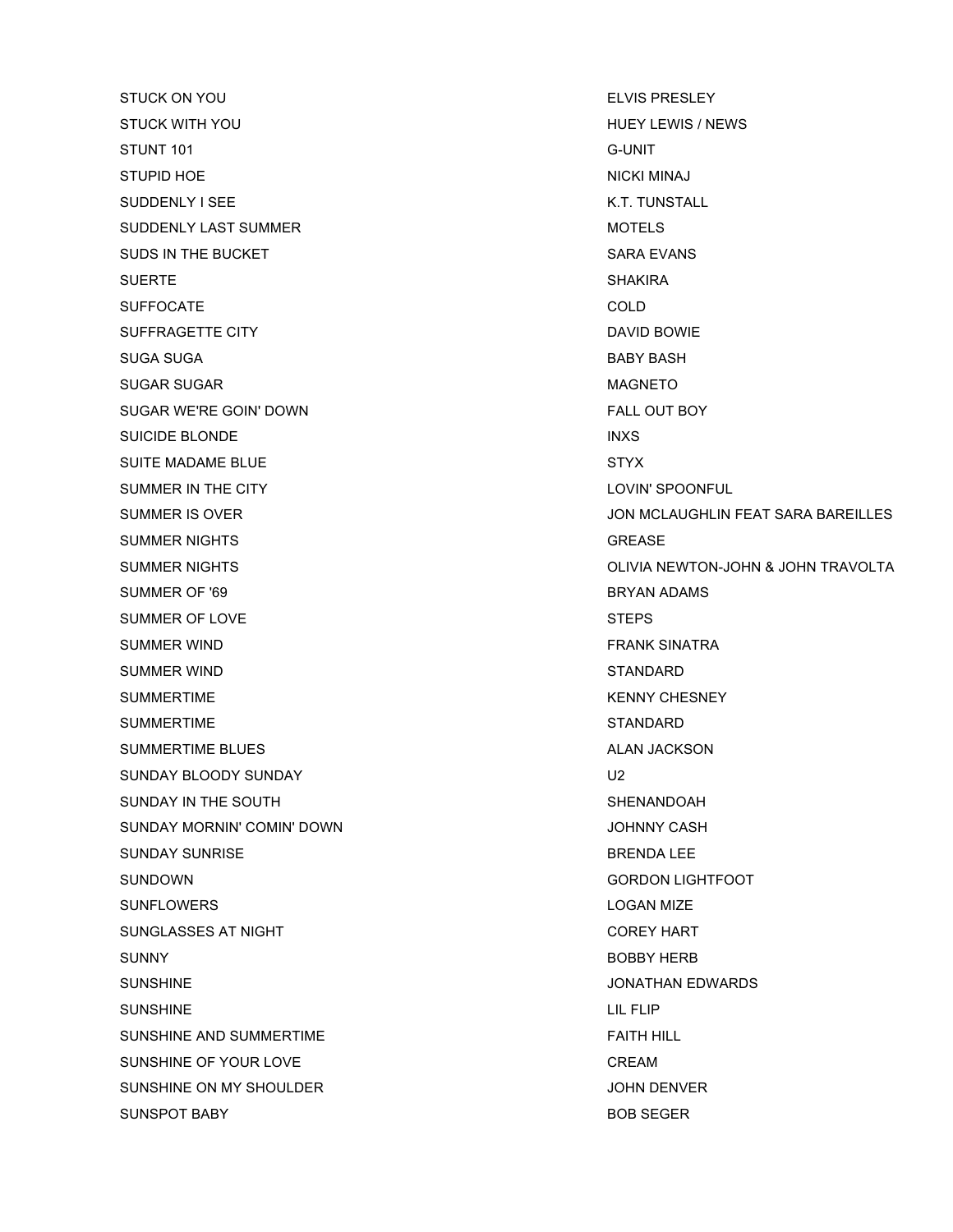SUPER FREAK RICK JAMES SUPER TROOPER ABBA SUPERHUMAN CHRIS BROWN SUPERMAN FIVE FOR FIGHTING SUPERSTITION STEVIE WONDER SUPRCALIFRAGILISTIC **MARY POPPINS** SURE SHOT BEASTIE BOYS SURFER GIRL BEACH BOYS SURFIN' SAFARI BEACH BOYS SURFIN' USA BEACH BOYS SURRENDER 4HIM SURRENDER ELVIS PRESLEY SURVIVOR **DESTINYS CHILD** SUSPICION **TERRY STAFFORD** SUSPICIONS **EDDIE RABBITT** SUSPICIOUS MINDS **ELVIS PRESLEY** SUSSUDIO PHIL COLLINS SWALBER **ERIC CLAPTON** SWAMP MUSIC **SWAMP MUSIC EXAMPLE SKYNYRD** SKYNYRD SWEET CAROLINE NEIL DIAMOND SWEET CHILD O MINE GUNS N ROSES SWEET CITY WOMAN SWEET COMMUNISMENT CONTROL IN THE STAMPEDERS SWEET DREAMS AIR SUPPLY SWEET DREAMS AND RESOURCE IN A SEXUAL BEYONCE IN A SEXUAL BEYONCE. SWEET DREAMS **EURYTHMICS** SWEET DREAMS LA BOUCHE SWEET GEORGIA BROWN STANDARD SWEET HOME ALABAMA LAND HOME ALABAMA LAND SKYNYRD SKYNYRD SKYNYRD SKYNYRD SKYNYRD SKYNYRD SKYNYRD SKYNYRD SKYNYRD SKYNYRD SKYNYRD SKYNYRD SKYNYRD SKYNYRD SKYNYRD SKYNYRD SKYNYRD SKYNYRD SKYNYRD SKYNYRD SKYNYRD SKYNYRD SKYN SWEET HOME CHICAGO **BLUES BROTHERS** SWEET JANE LOU REED SWEET LITTLE SIXTEEN CHUCK BERRY SWEET LORRAINE **WAS IMPOUNDED ASSAULTED** FOR A SWEET LORRAINE SWEET LOVE AND A SERVICE AND A SERVICE AND A SERVICE AND A SERVICE AND A SERVICE AND A SERVICE AND A SERVICE AN SWEET ROSIE O'GRADY **ISSUE AND A STANDARD STANDARDS** SWEET SOUTHERN COMFORT **BUDDY JEWELL** SWEET SURRENDER GERALD AND THE SURRENDER SWEET SURRENDER SWEET SURRENDER SARAH MCLACHLAN SWEET TALKIN' GUY THE CHIFFTONS SWEET WINE OF LOVE **ROBIN TROWER ROBIN TROWER** 

SUZIE Q CREEDENCE CLEARWATER SUZIE Q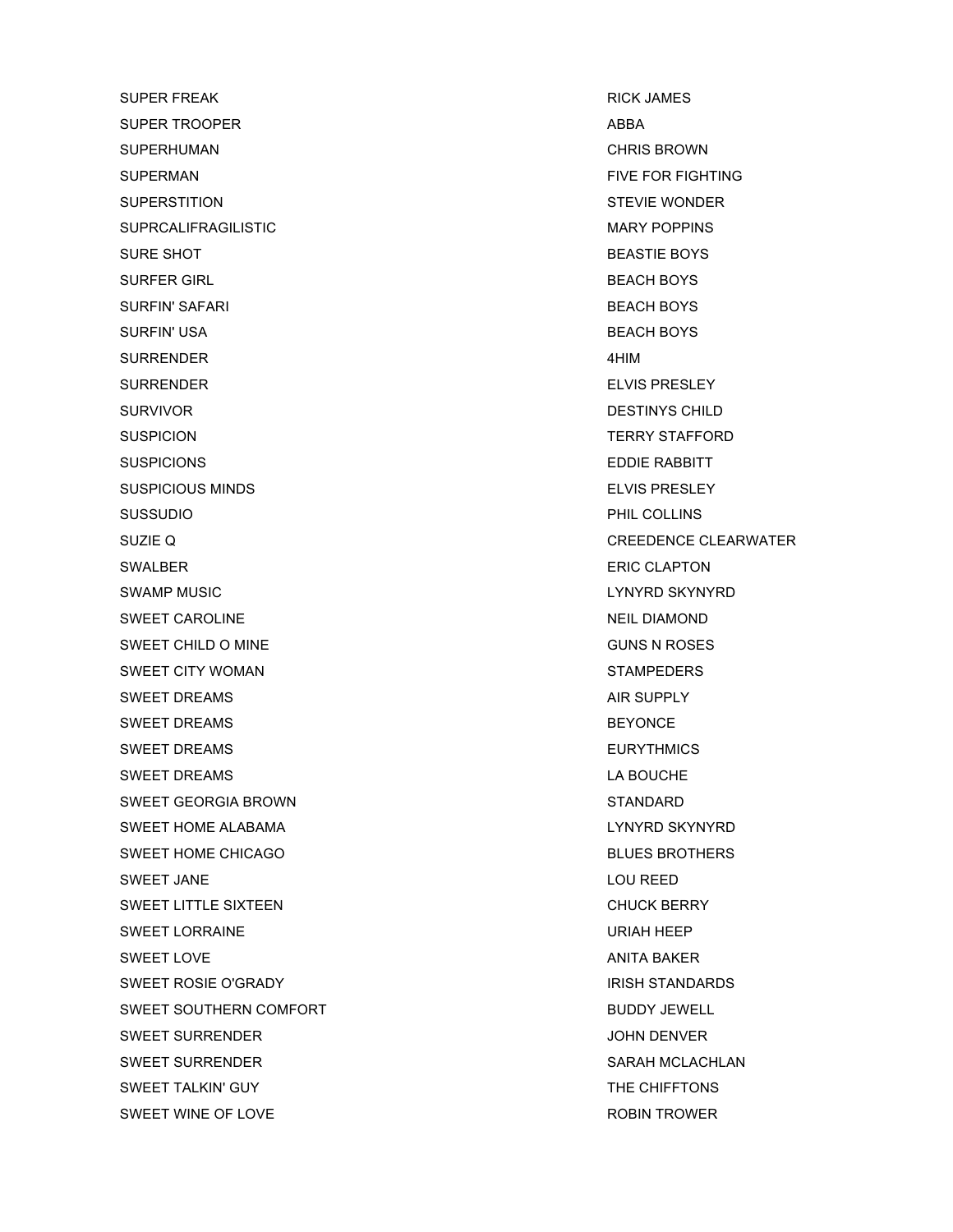SWEETEST LOVE, THE **ROBIN THICKE** SWEETEST SIN JESSICA SIMPSON SWEETEST THING **SWEETEST THING** SWING SWING ALL AMERICAN REJECTS SWINGING DOORS NEED BEEN ALSO MERLE HAGGARD SWINGTOWN STEVE MILLER BAND SWITCHIN' TO GLIDE **KINKS** SYMPHONEY OF DESTRUCTION **Example 20 and 20 and 20 and 20 and 20 and 20 and 20 and 20 and 20 and 20 and 20 and 20 and 20 and 20 and 20 and 20 and 20 and 20 and 20 and 20 and 20 and 20 and 20 and 20 and 20 and 20 and 20 and** SYNCHRONICITY POLICE T FOR TEXAS LYNYRD SKYNYRD T. I. M. E. RANDY TRAVIS FEAT. JOSH TURNER TAKE A BOW RIHANNA TAKE A CHANCE ON ME ABBA TAKE A LOOK AROUND **LIMP BIZKIT** TAKE EM AS I AM FAITH HILL TAKE GOOD CARE OF MY BABY BOBBY VEE TAKE IT BACK **REBA MCENTIRE** TAKE IT EASY **EAGLES** TAKE IT OFF SALES AND TAKE IT OFFICE A SALES AND TAKE IT OFFICE A SALES AND TAKE SHALL ASSESS AND TAKE SHALL A TAKE IT OIFF **KESHA** TAKE IT TO THE LIMIT TAKE THE LIMIT TAKE TO THE LIMIT TAKE ME AWAY **FEFE DOBSON** TAKE ME DOWN **ALABAMA** TAKE ME HOME CHER TAKE ME HOME COUNTRY ROADS **TAKE ME HOME COUNTRY ROADS** TAKE ME OUT **FRANZ FERDINAND** TAKE ME OUT TO THE BALL GAME TAKE ME TO THE KING TAMELA MANN TAMELA MANN TAKE MY BREATH AWAY **BERLIN** TAKE MY BREATH AWAY JESSICA SIMPSON TAKE MY BREATH AWAY **REX SMITH** TAKE MY HAND **CLAUDIA LEE** TAKE THE A TRAIN AND TAKE THE A TRAIN ANITA O'DAY TAKE THE MONEY AND RUN STEVE MILLER BAND TAKE THESE CHAINS FROM MY HEART **HANK WILLIAMS** TAKE THIS JOB AND SHOVE IT **SHOW AND SHOW TAKE THIS JOHNNY PAYCHECK** TAKE TIME TO KNOW HER **FOULD ASSESSED ASSAULT AND TAKE TIME TO KNOW HER** PERCY SLEDGE TAKE YOU HOME ANGIE MARTINEZ TAKE YOUR MEMORY WITH YOU VINCE GILL TAKE YOUR TIME SOS BAND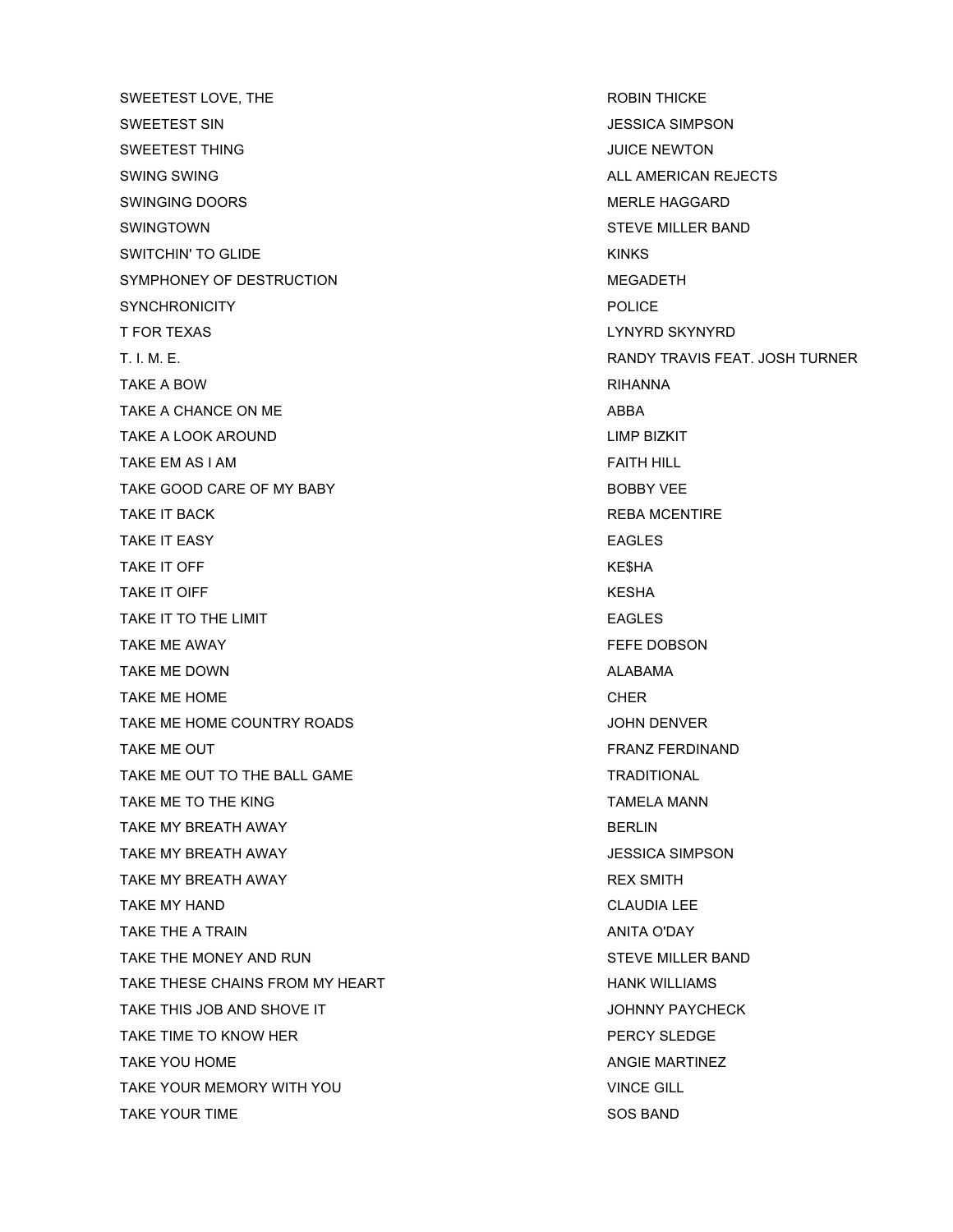TAKIN' IT EASY LACY J DALTON TAKING A CHANCE ON LOVE **FRANK SINATRA** TAKING CARE OF BUSINESS **BTO** BTO TAKING MY LIFE AWAY **DEFAULT** TALES OF BRAVE ULYSSES **CREAM** TALES OF BRAVE ULYSSES ERIC CLAPTON TALK BACK TREMBLING LIPS THE SERVICE OF STATE ASHWORTH TALK TO ME DANCE WITH ME **HOT HOT HOT HOT HEAT** TALKIN' TO ME AMERIC AND TALKIN' TO ME TALKING IN YOUR SLEEP **ROMANTICS** TAMMY DEBBIE REYNOLDS TANGLED UP IN ME SKYE SWEETNAM TATOOED LADY GROUCHO MARX TATTOO JORDIN SPARKS TAXI HARRY CHAPIN TE DEJO MADRID SHAKIRA NG MASA NG MASA NG MASA NG MASA NG SHAKIRA SHAKIRA NG MASA NG MASA NG MASA NG MASA NA SH TEARDROPS GEORGE DUCAS TEARDROPS ON MY GUITAR TAYLOR SWIFT TEARIN UP MY HEART NSYNC TEARS OF A CLOWN SMOKEY ROBINSON TEDDY BEAR SONG BARBARA FAIRCHILD TEDDY BEARS' PICNIC **And Account to the CONTROL** TEENAGE DREAM KATY PERRY TEENAGE DREAM KATY PERRY TEENAGER IN LOVE **DION & THE BELMONTS** TEENAGERS MY CHEMICAL ROMANCE TELEPHONE LADY GAGA / BEYONCE TELL HER ABOUT IT **EXAMPLE 2008** SILLY JOEL TELL HIM B STREISAND & C DION TELL IT TO MY HEART TAXILOR DAYNE TELL ME **BOBBY VALENTINE** TELL ME SALL TELL ME SALL TELL ME SALL TELL ME SALL TELL ME SALL TELL ME SALL TELL ME SALL TELL ME SALL TELL ME TELL ME A LIE ONE DIRECTION TELL ME WHY **EXPOSE** TELL ME WHY TAYLOR SWIFT TELL ME WHY WYNONNA JUDD TEMPERATURE **SEAN PAUL** 

TAKIN' CARE OF BUSINESS **BACHMAN TURNER OVERDRIVE** TEARS ON MY PILLOW LITTLE ANTHONY & THE IMPERIALS TELL HIM **CELINE DION** / B STREISAND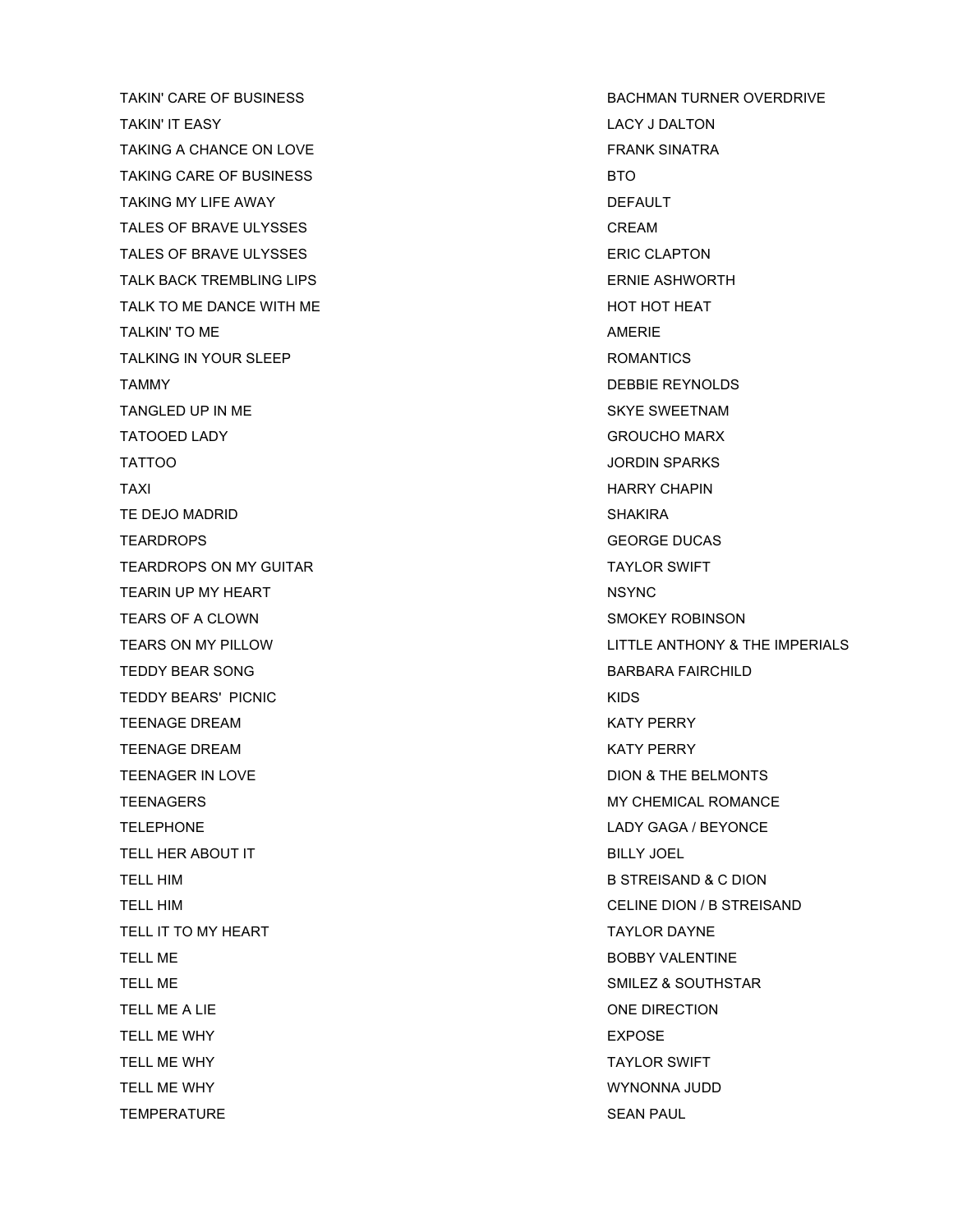TEMPTED SQUEEZE TEN GUITARS ENGLEBERT HUMPERDINCK TENDER YEARS JOHN CAFFERTY TENNESSEE FLAT TOP BOX **ROSEANNE CASH** TENNESSEE RIVER RUN DARRYL WORLEY TENTH AVE FREEZE OUT **BRUCE SPRINGSTEEN** TEXAS FLOOD STEVIE RAY VAUGHAN TEXAS PLATES AND TEXAS PLATES AND TEXAS PLATES AND TEXAS PLATES AND TEXAS AND TEXAS AND TEXAS AND TEXAS AND TEXAS AND TEXAS AND TEXAS AND TEXAS AND TEXAS AND TEXAS AND TEXAS AND TEXAS AND TEXAS AND TEXAS AND TEXAS AND TEXA TEXAS WHEN I DIE TANYA TUCKER TANYA TUCKER THANK HEAVEN FOR LITTLE GIRLS GIGI THANK U ALANIS MORISSETTE THANK YOU DIDO THANK YOU FOR THE MUSIC **ABBA** THANKS FOR THE MEMORY **BOB HOPE** THAT AIN'T GOOD **HANK WILLIAMS JR.** THAT COULD BE US MAINO THAT DON'T IMPRESS ME MUCH SHANIA TWAIN THAT KIND OF LIFE BILL GENTRY THAT OLD BLACK MAGIC **FRANK SINATRA** THAT SMILE **THAT SMILE** THAT THING YOU DO **CANDY COBURN** THAT WAS YESTERDAY THAT WAS YESTERDAY THAT'D BE ALRIGHT ALAN JACKSON ALAN JACKSON THAT'LL BE THE DAY **BUDDY HOLLY** THAT'S ALL RIGHT ELVIS PRESLEY THAT'S AMORE **Example 2018** THAT'S AMORE THAT'S AN AMERICAN BENTON BLOUNT THAT'S BEAUTIFUL TO ME **SECUL TO ME** And the second to the second version of the second version of the second version of the second version of the second version of the second version of the second version of the second ve THAT'S HOW COUNTRY BOY ROLLS BILLY CURRINGTON THAT'S HOW LOVE MOVES **FAITH HILL** THAT'S HOW THEY DO IT IN DIXIE HANG HANK WILLIAMS JR. THAT'S IMPORTANT TO ME **SECURITY IN THAT'S IMPORTANT TO ME** THAT'S LIFE THAT'S LIFE THAT'S LIFE THAT'S LIFE THAT'S LIFE THAT'S LIFE THAT'S LIFE THAT'S LIFE THAT'S LIFE THAT'S LIFE THAT'S LIFE THAT'S LIFE THAT'S LIFE THAT'S LIFE THAT'S LIFE THAT'S LIFE THAT'S LIFE THAT'S LIFE THAT'S THAT'S NOT MY NAME THAT'S NOT MY NAME THAT'S THE WAY (I LIKE IT) THAT'S THE SUNSHINE BAND THAT'S THE WAY I LIKE IT **Example 20 SET ASSESS** BACKSTREET BOYS THAT'S THE WAY IT IS **THAT'S THE WAY IT IS** THAT'S THE WAY LOVE GOES **THAT'S THE WAY LOVE GOES** THAT'S THE WAY LOVE GOES THAT'S THE WAY LOVE GOES THAT'S WHAT FRIENDS ARE FOR **Example 20 Set and ATT** DIONNE WARWICK & FRIENDS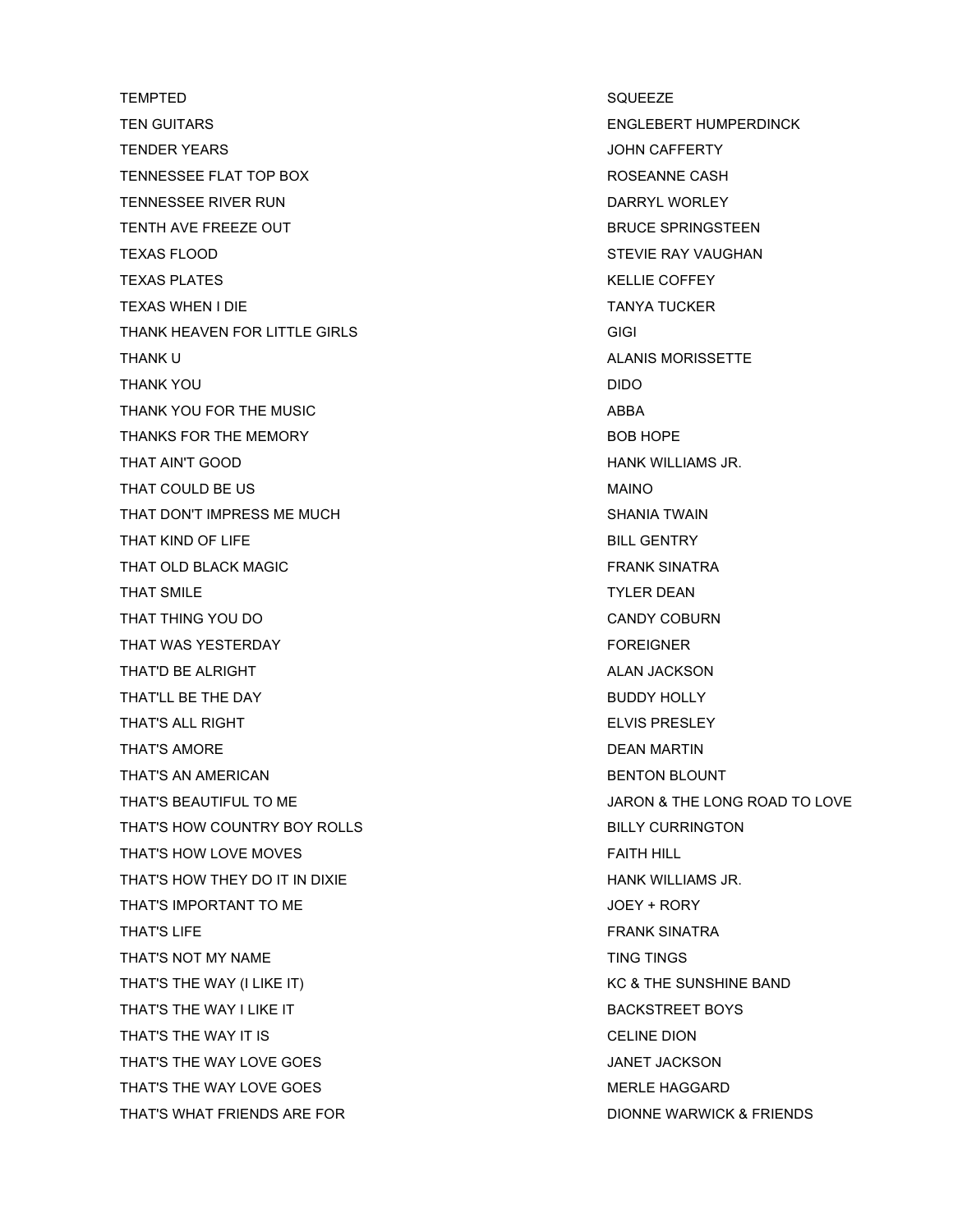THAT'S WHAT I LIKE ABOUT YOU TRISHA YEARWOOD THAT'S WHAT I LOVE ABOUT SUNDAY CRAIG MORGAN THAT'S WHAT SHE GETS **BROOKS** AND DUNN THE ADDAMS FAMILY **THE ADDAMS FAMILY THE ADDAMS** FAMILY THE AIR THAT I BREATHE HOLLIES THE ALABAMA SONG DOORS DOORS THE ANIMAL SONG SAVAGE GARDEN THE ANNIVERSARY SONG STANDARD STANDARD THE ANTHEM GOOD CHARLOTTE THE ANTS GO MARCHING THE ANTS ON A RESERVE AND A RESERVE AND A RESERVE AND A RESERVE AND A RESERVE AND A RESERVE AND A RESERVE AND A RESERVE AND A RESERVE A RESERVE AND A RESERVE A RESERVE A RESERVE A RESERVE A RESERVE A R THE ART OF LOSING AMERICAN HI-FI THE BABY **BLAKE SHELTON** THE BAD TOUCH GANG BLOODHOUND GANG THE BALL **THE BALL** THE BALLAD OF CHASEY LAIN BLOODHOUND GANG THE BALLAD OF CURTIS LOEW **LACK CONSUMING THE BALLAD OF CURTIS** THE BARE NECESSITIES **EXECUTE:** DISNEY THE BEAT GOES ON CHER THE BED YOU MADE FOR ME **HIGHWAY 101** THE BELLS COLOR ME BAD THE BEST DAY TAYLOR SWIFT THE BEST THING THAT EVER HAPPENED TO ME GLADYS KNIGHT & PIPS THE BEST THINGS IN LIFE ARE FREE **STARF ARE ARE ASSESSED ASSAULT** JANET JACKSON THE BITCH IS BACK **ELTON JOHN** THE BLAME **HIGHWAY 101** THE BLESSED HELLRIDE **BLACK LABEL SOCIETY** THE BOY IS MINE **BRANDY & MONICA** THE BOYS ARE BACK IN TOWN BUS BOYS THE BREAKUP SONG GREG KIHN BAND THE CAVE **ALCOHOL THE CAVE MUMFORD & SONS** THE CEREMONY GEORGE JONES & T WYNETTE THE CHAIR GEORGE STRAIT CHAIRS AND THE CHAIR GEORGE STRAIT THE CHILL OF AN EARLY FALL GEORGE STRAIT THE CHRISTMAS SONG NAT KING COLE THE CLIMB **HANNAH MONTANA** THE CLOSER YOU GET ALABAMA THE COLOUR OF MY LOVE CELINE DION THE CONNECTION **PHISH** THE CUP OF LIFE **RICKY MARTIN** THE DANCE **GARTH BROOKS**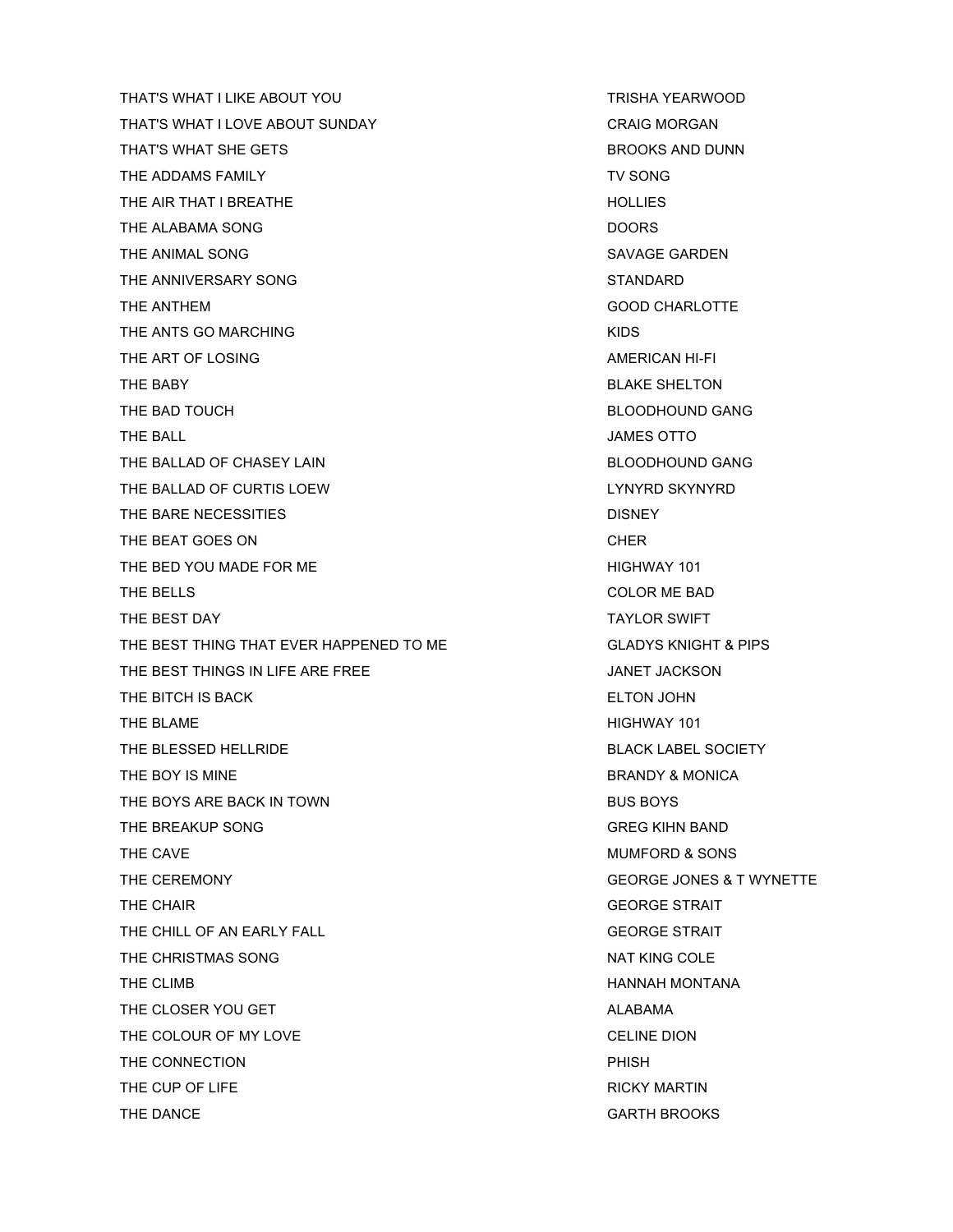THE DAYS OF WINE & ROSES STANDARD THE DAYS OF WINE AND ROSES AND ANDY WILLIAMS THE DIFFICULT KIND SHERYL CROW THE DING DONG DADDY OF THE D CAR LINE CHERRY POPPIN' DADDIES THE EAGLE **WAYLON JENNINGS** THE END DOORS THE EYES OF A NEW YORK WOMAN BUTHOMAS THE FAMOUS FINAL SCENE **BOB SEGER** THE FIRST CUT IS THE DEEPEST SHERYL CROW THE FIRST MAN YOU REMEMBER ASPECT OF LOVE THE FOOL ON THE HILL **EXECUTE ASSESSED ASSAULT** BEATLES THE GAMBLER **KENNY ROGERS** THE GAME OF LOVE SANTANA THE GIRL FROM IPANEMA **DUET** THE GOOD LIFE **HANNAH MONTANA** THE GOOD LIFE TO A RESIDENCE TO A RESIDENCE TO A RESIDENCE TO A RESIDENCE TO A RESIDENCE TO A RESIDENCE TO A RESIDENCE TO A RESIDENCE TO A RESIDENCE OF A RESIDENCE OF A RESIDENCE OF A RESIDENCE OF A RESIDENCE OF A RESIDENC THE GRAND TOUR **AARON NEVILLE** THE GUITAR MAN BREAD THE HAPPENING **SUPREMES** THE HARDEST BUTTON TO BUTTON **THE HARDEST BUTTON** THE HARDEST THING **1998 DEGREES** 98 DEGREES THE HAWAIIAN WEDDING SONG AND THE HAWAIIAN WEDDING SONG THE HOUSE I LIVE IN FRANK SINATRA THE HUMPTY DANCE **Example 20 and 20 and 20 and 20 and 20 and 20 and 20 and 20 and 20 and 20 and 20 and 20 and 20 and 20 and 20 and 20 and 20 and 20 and 20 and 20 and 20 and 20 and 20 and 20 and 20 and 20 and 20 and 20 and** THE HURT CAT STEVENS THE INDIGO SWING **INDIGO SWING** THE IRISH WASHERWOMAN ISSUED AND THE IRISH STANDARDS THE JOKER STEVE MILLER BAND THE KEEPER OF THE STARS TRACY BYRD THE KERRY DANCE **IRISH STANDARDS** THE KETCHUP SONG LAS KETCHUP SONG LAS KETCHUP AT LAS KETCHUP THE LADY IS A TRAMP **FRANK SINATRA** THE LAST THING ON MY MIND **EXAMPLE 20 YOU CONTER WAGONER & D PARTON** THE LAST TIME I FELT LIKE THIS **SEE ALL ASSESSED AS A SET OF A SEE ALL ASSESSED A** JOHNNY MATHIS & JANE OLIVER THE LAST WALTZ **ENGELBERT HUMPERDINCK** THE LAZY SONG **BRUNO MARS** THE LEAVING SONG A.F.I. THE LETTER **BOX TOPS** THE LETTER **SECURE ASSESSED ASSESSED.** THE LETTER **SECURE ASSESSED.** THE LETTER THE LONG AND WINDING ROAD **BEATLES**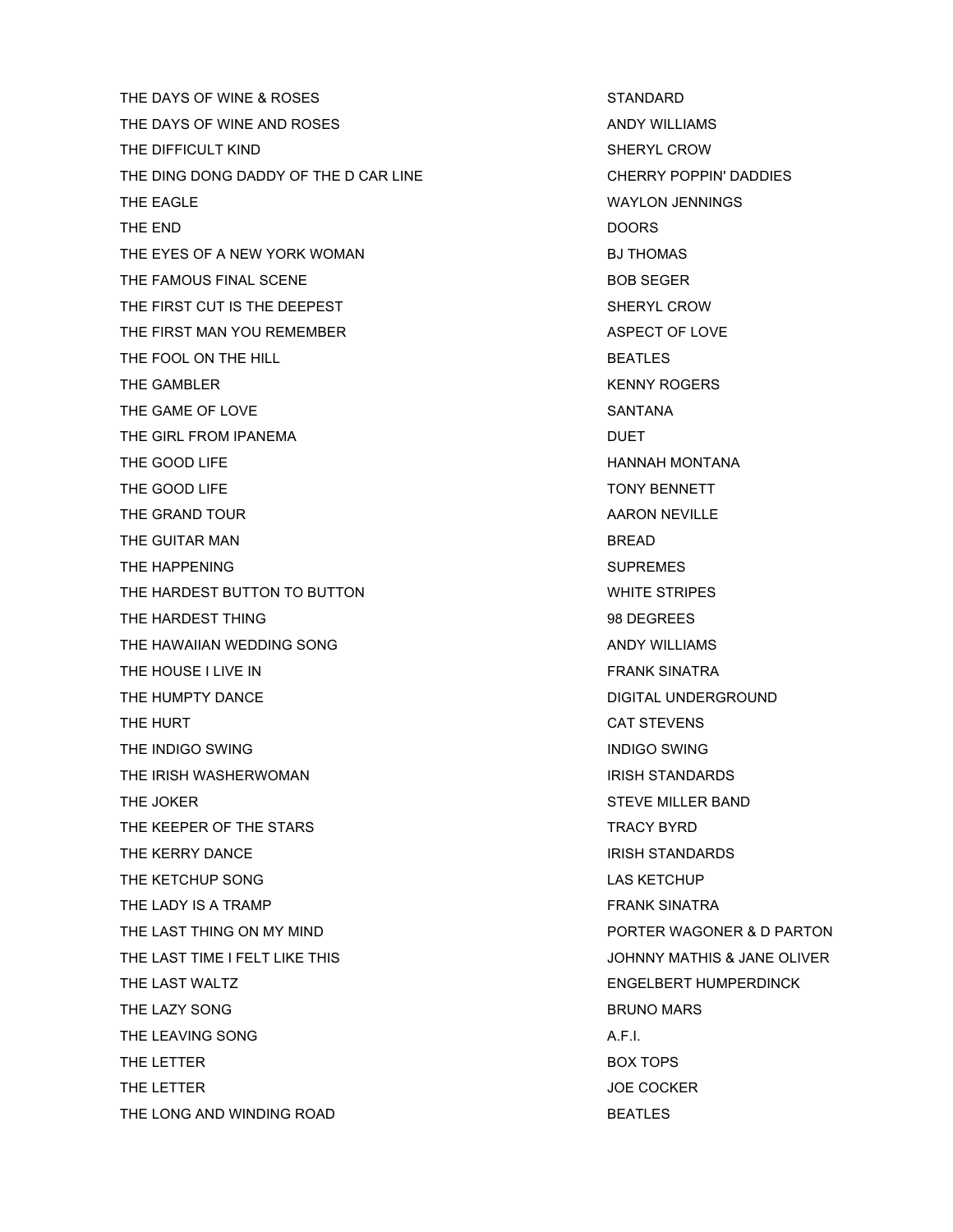THE LONG RUN EAGLES THE LONGEST TIME **BILLY JOEL** THE LOVE SONG KEEF BATES THE LOWSPARK OF HIGH HEELED BOYS THE LOWSPARK OF HIGH HEELED BOYS THE LUCKIEST MAN IN THE WORLD NEAL MCCOY THE LUCKY ONE AMY GRANT THE MAN WHO SHOT LIBERTY VALANCE **CONSIDER A SEXUAL CONSIDERATION** GENE PITNEY THE MAN WITH THE GOLDEN GUN LULU LULU THE MIDDLE **THE MIDDLE** THE MONEY SONG CABARET THE MORE WE GET TOGETHER THE MORE WE GET TO SERVER AND THE MORE WE GET TO SERVER AND MORE THAN A SAME OF THE MORE THAN A SAME OF THE MORE THAN A SAME OF THE MORE THAN A SAME OF THE MORE THAN A SAME OF THE MORE THAN A SAME THE MOST BEAUTIFUL GIRL CHARLIE RICH THE MOST BEAUTIFUL GIRL IN THE WORLD **EXAMPLE PRINCE** THE MOTOWN SONG **ROD STEWART** THE MUNSTERS THE MUNSTERS THE MUNSTERS TO A SAFETY SONG AND THE MUNICIPALITY SONG THE MUSIC OF THE NIGHT PHANTOM OF THE OPERA THE NAME OF THE GAME ABBA THE NEEDLE AND THE SPOON LYNYRD SKYNYRD THE NIGHT CHICAGO DIED **EXAMPLE 20 YO FARE A STATE AND RAPER LACE** THE NIGHT THE LIGHTS WENT OUT IN GEORGIA VICKI LAWRENCE THE ONE ELTON JOHN THE ONE THE ONE THAT YOU LOVE ALL CONTROL CONTROL CONTROL AIR SUPPLY THE ONE YOU LOVE THE ONE YOU LOVE THE ONLY STATIC X THE ONLY EXCEPTION **THE ONLY EXCEPTION** THE OTHER SIDE OF THE RADIO **CHRIS RICE** THE OUTSIDER A PERFECT CIRCLE THE PARTY'S OVER **JUDY HOLLIDAY** THE POWER OF LOVE THE POWER OF LOVE THE PRAYER CELINE DION THE RACE IS ON GEORGE JONES THE REAL ME SHOOTER JENNINGS THE REAL SLIM SHADY **EMINEM** THE REASON **Example 20 and 20 and 20 and 20 and 20 and 20 and 20 and 20 and 20 and 20 and 20 and 20 and 20 and 20 and 20 and 20 and 20 and 20 and 20 and 20 and 20 and 20 and 20 and 20 and 20 and 20 and 20 and 20 and 20 and** THE REFLEX **DURAN DURAN DURAN DURAN DURAN DURAN** THE RIVER OF DREAMS BILLY JOEL THE ROCK SHOW **BLINK 182** THE ROCKERFELLA SKANK FAT BOY SLIM THE RODEO SONG **LEE GARY & SHOWDOWN** THE ROSE **BETTE MIDLER**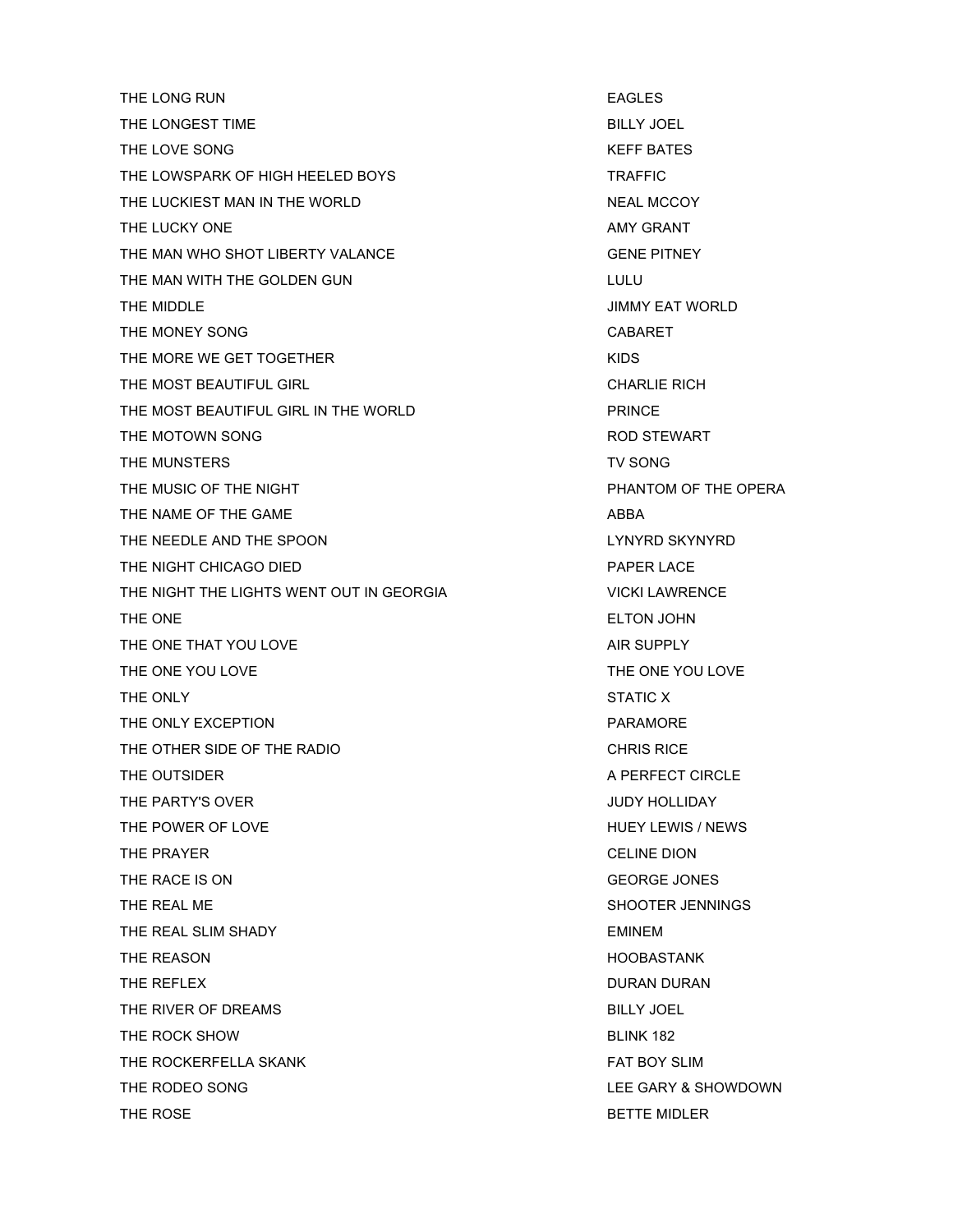THE ROSE OF TRALEE **IRISH STANDARDS** THE SAGA BEGINS(AMERICAN PIE) WEIRD AL YANKOVIC THE SCIENTIST **WILLIE NELSON** THE SECRET OF LIFE FAITH HILL SECRET OF LIFE FAITH HILL THE SHOW MUST GO ON **THE SHOW MUST GO ON** THE SIMPLE LIFE **ELTON JOHN** THE SKY IS CRYING GARY MOORE CONSUMING A SALE OF A SALE OF A GARY MOORE. THE SLOOP JOHN B KIDS THE SONG IS YOU STANDARD STANDARD THE SOUND OF YOU AND ME YELLOWCARD THE SPACE BETWEEN **THE SPACE BETWEEN** THE STAKE STAKE STAKE STAKE STAKE STEVE MILLER BAND THE STORY OF MY LIFE NEIL DIAMOND THE STREAK **RAY STEVENS** THE STROLL DIAMONDS THE SUN IS SHINING BOB MARLEY THE SWEET ESCAPE GWEN STEFANI THE TENDER TRAP **FRANK SINATRA** THE THUNDER ROLLS **GARTH BROOKS** THE TIDE IS HIGH BLONDIE THE TIME OF MY LIFE WARNES / MEDLEY THE TROUBLE WITH LOVE IS THE TROUBLE WITH LOVE IS THE TWIST **EXECUTE A REPORT OF A REPORT OF A REPORT OF A REPORT OF A REPORT OF A REPORT OF A REPORT OF A REPORT** THE UNFORGIVEN **METALLICA** THE UNICORN **IRISH STANDARDS** THE VERY THOUGHT OF YOU NAT KING COLE THE VOICE WITHIN CHRISTINA AGUILERA THE WANDERER **THE WANDERER EXAMPLE ASSESSED AS A RESISTING WATER** DION & THE BELMONTS THE WARRIOR **EXECUTIVE SCANDAL** SCANDAL THE WAY I ARE THE WAY I ARE THE WAY I ARE TIMBALAND / KERI HILSON THE WAY I LOVED YOU THE WAY I LOVED YOU THE WAY OF LOVE THE SERIES AND THE WAY OF LOVE THE WAY WE WERE **BARBRA STREISAND** THE WAY YOU LOOK TONIGHT STANDARD THE WAY YOU LOVE ME **FAITH HILL** THE WAY YOU MOVE **OUTKAST** THE WAYS TO LOVE A MAN TAMMY WYNETTE THE WEDDING **THE WEDDING THE WEDDING** THE WEIGHT THE BAND THE WHEELS ON THE BUS THE RESERVE THE STATE OF THE BUSINESS ON THE BUSINESS OF THE RESERVE THE RESERVE THAT A STATE OF THE RESERVE THE RESERVE THAT A STATE OF THE RESERVE THAT A STATE OF THE RESERVE THAT A STATE OF THE RES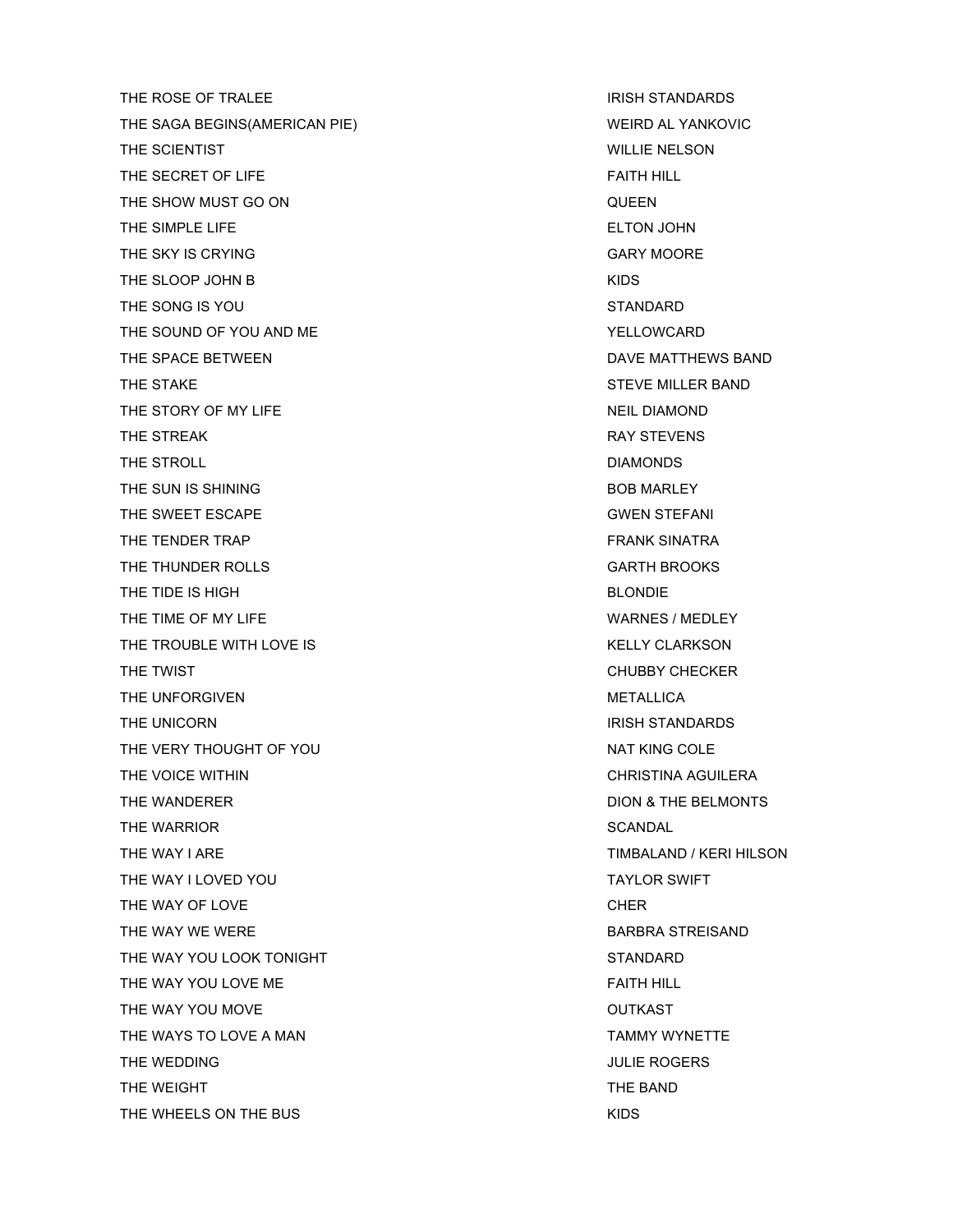THE WIDOW **MARS VOLTA** THE WILD BOYS **DURAN DURAN DURAN BOYS** THE WILD ROVER IN THE WILD ROVER THE WILD SIDE OF LIFE THE HANK THOMPSON THE WIND BENEATH MY WINGS GARY MORRIS THE WOMAN GERMAN AND THE WOMAN SERVICES AND THE WOMAN AND THE WOMAN SERVICES AND THE SERVICES AND THE SERVICES THE WOMAN IN ME NEEDS MAN IN YOU **Example 20 HEART** THE WOMAN IN ME NEEDS THE MAN IN YOU SHANIA TWAIN THE WONDER OF YOU ELVIS PRESLEY THE WORD **BEATLES** THE WORLD GENERAL BRAD PAISLEY THE WORLD NEEDS A DRINK TERRI CLARK TERRI CLARK THEME FROM MAHOGANY **EXAMPLE THEME FROM MAHOGANY DIANA ROSS** THEN **PAISLEY, BRAD** THEN AGAIN **ALABAMA** THEN HE KISSED ME THE CRYSTALS THEN YOU CAN TELL ME GOODBYE CASINOS THERE AIN'T NOTHING WRONG WITH THE RADIO AARON TIPPIN THERE GOES MY BABY **USHER** THERE GOES MY EVERYTHING THE SAME CONSIDERED AS A RESERT HUMPERDINCK THERE GOES MY EVERYTHING **THERE GOES AND EXAMPLE ASSAULT** A CHARGE AND THE METAL ASSAULT. THERE IS **BOX CAR RACER** THERE IT IS GINUWINE THERE SHE GOES SIXPENCE NONE THE RICHER THERE WILL COME A DAY FAITH HILL SAME A SALE AND THE REAL PAIR OF THE REAL PAIR OF THE REAL PAIR OF THE REAL PAIR OF THE REAL PAIR OF THE REAL PAIR OF THE REAL PAIR OF THE REAL PAIR OF THE REAL PAIR OF THE REAL PAIR OF THE THERE YOU GO **PINK** THERE YOU'LL BE FAITH HILL AND RESERVE THERE FAITH HILL THERE'LL NEVER BE ANOTHER YOU STANDARD THERE'S A KIND OF HUSH ENGLEBERT HUMPERDINCK THERE'S A MOON OUT TONIGHT THERE'S A MOON OUT TONIGHT THERE'S A TEAR IN MY BEER THE HANK WILLIAMS JR THERE'S MORE TO ME THAN YOU **A CONSIDER A SET ON THE SET OF SECOND RE**WS THERE'S NO BUSINESS LIKE SHOW BUSINESS **EXAMPLE ASSESS THE REST REST ASSESS** THERE'S NO GETTING OVER ME THERE'S NO LIMIT **DEANA CARTER** THERE'S STILL A PLACE FOR THAT **EXAMPLE A PLACE FOR THAT** THERE'S YOUR TROUBLE **THERE'S YOUR TROUBLE** THESE ARE THE DAYS **O-TOWN** THESE ARE THE TIMES **EXECUTE A SET ASSESSED ASSESSED.** THESE ARE THE TIMES THESE BOOTS ARE MADE FOR WALKIN' NANCY SINATRA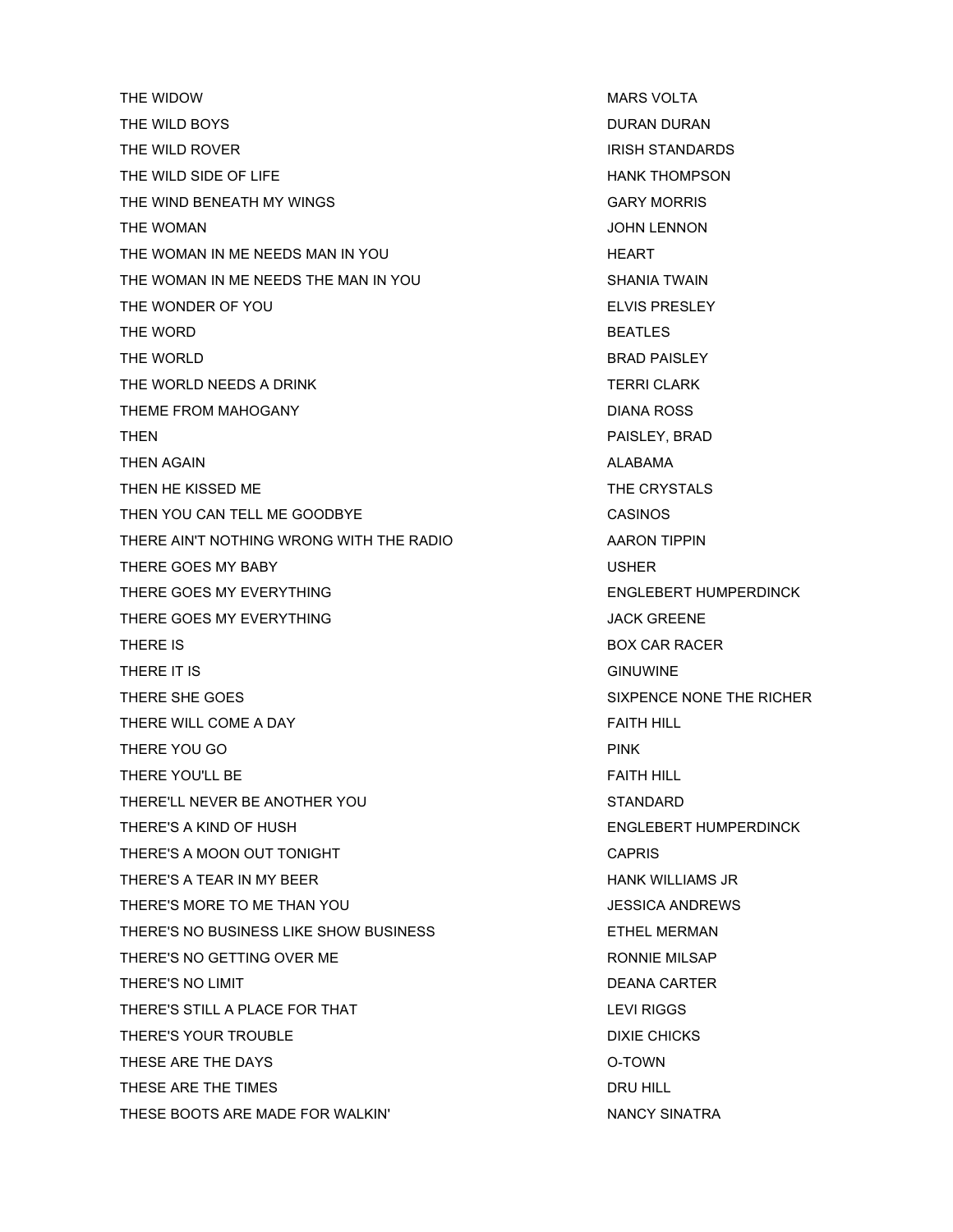THESE DAYS **ALIEN ANT FARM** THESE DAYS FOO FIGHTERS THESE DAYS **RASCAL FLATTS** THESE EYES GUESS WHO GUESS WHO GUESS ON THE SERVES AND THESE EYES THESE TIMES **SAFETYSUIT** THESE WALLS **THESE WALLS** THESE WORDS NATASHA BEDINGFIELD THEY ALL LAUGHED **FRANK SINATRA** THEY CAN'T TAKE THAT AWAY FROM ME FRANK SINATRA THEY JUST CAN'T STOP IT SPINNERS THEY LONG TO BE CLOSE TO YOU CARPENTERS THEY'RE COMING TO TAKE ME AWAY NAPOLEAN XIV THIEVES IN THE TEMPLE **EXAMPLE ASSESSED ASSESSED.** THIEVES IN THE TEMPLE THINK THE RESERVE THINK ARETHER ARETHER AND THINK THINK BLUES BROTHERS THINK OF ME **PHANTOM OF THE OPERA** THINKIN BOUT SOMETHING **HANSON** THINKIN BOUT YOU GALL THINKIN BOUT YOU THINKING OF YOU GOT A CONTROL TO BE A CONTROL OF THINKING OF YOU THINKING OVER **DANA GLOVER DANA GLOVER** THINS AREN'T FUNNY ANYMORE **MERLE HAGGARD** THIRD FINGER LEFT HAND **PEARLS** THIRD ROCK FROM THE SUN **THIRD ROCK FROM THE SUN** THIS **THIS EXECUTE A REPORT OF A REPORT OF A REPORT OF A REPORT OF A REPORT OF A REPORT OF A REPORT OF A REPORT OF A REPORT OF A REPORT OF A REPORT OF A REPORT OF A REPORT OF A REPORT OF A REPORT OF A REPORT OF A REPORT** THIS AFTERNOON AND RESERVE THIS AFTERNOON THIS CAT'S ON A HOT TIN ROOF **BRIAN SETZER ORCHESTRA** THIS COULD TAKE ALL NIGHT AMANDA MARSHALL AMANDA MARSHALL THIS FACE WILLIE NELSON THIS HEAD I HOLD **ELECTRIC GUEST** THIS I PROMISE YOU NSYNC THIS IS A MAN'S WORLD JAMES BROWN THIS IS ALL I ASK NAT KING COLE AND THIS IS ALL I ASK THIS IS COUNTRY MUSIC **Example 20 Inc.** This is country music and the set of the set of the set of the set of the set of the set of the set of the set of the set of the set of the set of the set of the set of the set of th THIS IS GOD **PHIL VASSAR** THIS IS MY COUNTRY **EXAMPLE ASSESSED ASSESSED.** THIS IS MY COUNTRY THIS IS MY NIGHT CHAKA KHAN CHAKA KHAN CHAKA KHAN CHAKA KHAN CHAKA KHAN CHAKA KHAN CHAKA KHAN CHAKA KHAN CHAKA KHAN THIS IS THE NIGHT AMBER THIS IS WHY I'M HOT **MIMS** THIS ISN'T EVERYTHING YOU ARE SNOW PATROL THIS KISS FAITH HILL AND THIS KISS FAITH HILL AND THIS KISS FAITH HILL AND THIS MANUSCRIPT OF THE STATE OF THE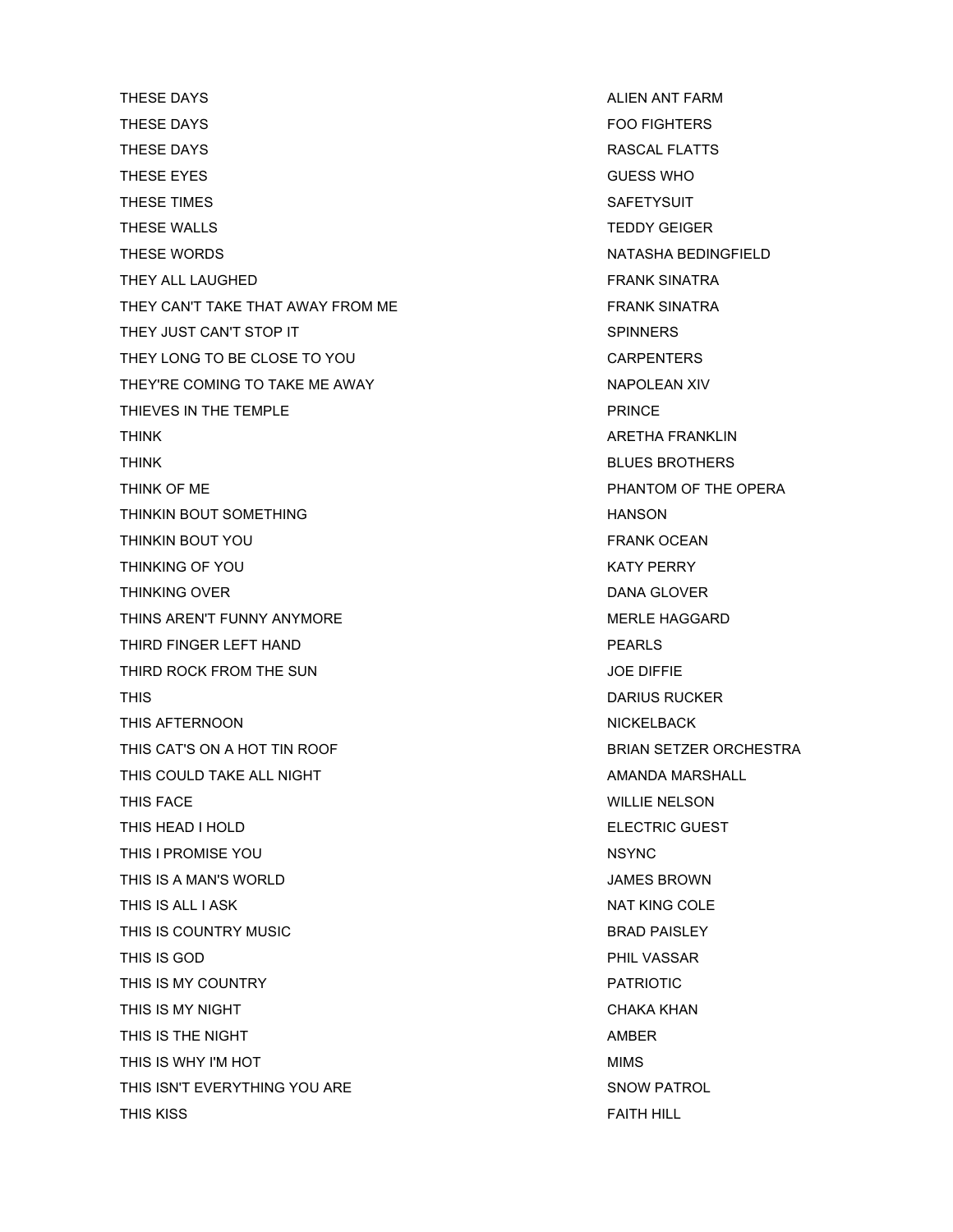THIS LAND IS YOUR LAND **FAIRIOTIC** THIS LOVE **MAROON 5** THIS MAGIC MOMENT **DRIFTERS** THIS MASQUERADE GEORGE BENSON THIS MONENT IN TIME **ENGLEBERT HUMPERDINCK** THIS OLD HOUSE **BRIAN SETZER ORCHESTRA** THIS OLD TOWN THIS OLD TOWN THIS ONE'S FOR THE GIRLS **MARTINA MCBRIDE** THIS SIDE OF GOODBYE **A SIDE OF GOODBYE HIGHWAY 101** THIS SONG WILL LAST FOREVER **LOU RAWLS** THIS TIME **BRYAN ADAMS** THIS TIME AROUND **HANSON** THIS TIME THE DREAM'S ON ME STANDARD THIS USED TO BE MY PLAYGROUND **MADONNA** THIS VERY MOMENT THIS VERY MOMENT THIS WILL BE NATALIE COLE THIS WOMAN NEEDS SHEDAISY THNKS FR TH MMRS FALL OUT BOY THONG SONG SANG SISQO SISQO THOU SWELL STANDARD THOUGHT I'D DIED AND GONE TO HEAVEN BRYAN ADAMS THREE LITTLE BIRDS **BOB MARLEY** THREE TIMES A LADY **COMMODORES** THRILLER MICHAEL JACKSON THROUGH GLASS STONE SOUR THROUGH THE RAIN MARIAH CAREY NARIAH CAREY THROUGH THE WIRE THE RESERVE THROUGH THE WIRE A SAMPLE WEST THROUGH THE YEARS **KENNY ROGERS** THUNDERBALL TOM JONES TICKET TO RIDE **BEATLES** TICKETS MAROON 5 TIE A YELLOW RIBBON TONY ORLANDO TIE OUR LOVE (IN A DOUBLE KNOT) DOLLY PARTON TIGHTEN UP ARCHIE BELL / DRELLS TIGHTROPE STEVIE RAY VAUGHAN TIL IT SHINES BOB SEGER TIL YOU COME BACK TO ME ARETHA FRANKLIN TILL I'M TOO OLD TO DIE YOUNG MAC BANDY MAC BANDY TILL IT HAPPENS TO YOU **CORINNE BAILEY RAE** TILL LOVE COMES AGAIN **REBA MCENTIRE**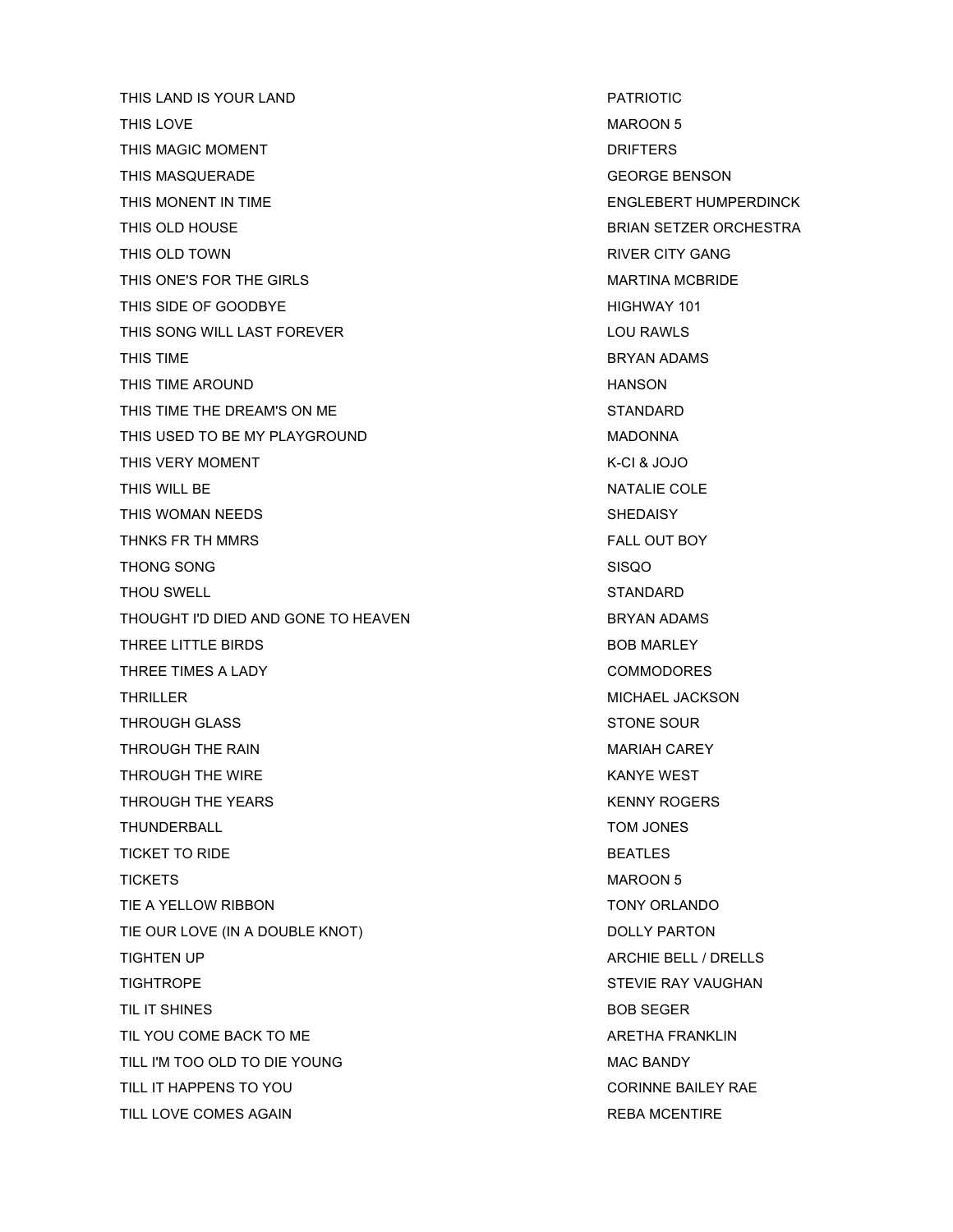TILL THEN GENERAL MILLS BROTHERS AND TILL THEN TILL THERE WAS YOU GOT A CONTROL TO A CONTROL CONTROL CONTROL CONTROL CONTROL CONTROL CONTROL CONTROL CONTROL CONTROL CONTROL CONTROL CONTROL CONTROL CONTROL CONTROL CONTROL CONTROL CONTROL CONTROL CONTROL CONTROL CONTROL TIM MCGRAW TAYLOR SWIFT TIME PINK FLOYD TIME AFTER TIME CYNDI LAUPER TIME AND TIME AGAIN **PAPA ROACH** TIME CHANGES EVERYTHING **BOB WILLS** TIME HAS COME TODAY CHAMBERS BROTHERS TIME IS ON MY SIDE **ROLLING STONES** TIME OF MY LIFE BILL MEDLEY & JENNIFER WARNES TIME OF MY LIFE COOK, DAVID TIME OF YOUR LIFE GREEN DAY TIME WARP **ROCKY HORROR ROCKY HORROR** TIME WON'T LET ME **OUTSIDERS** TIMES LIKE THESE **FOO FIGHTERS** TINY DANCER TINY DANCER TIME OF THE SERVICE OF THE SERVICE OF THE SERVICE OF THE SERVICE OF THE SERVICE OF THE SERVICE OF THE SERVICE OF THE SERVICE OF THE SERVICE OF THE SERVICE OF THE SERVICE OF THE SERVICE OF THE SERVIC TIPTOE THRU THE TULIPS WITH ME THE TO THE TIME TIME TIME TO THE TIME TIME TO THE TIME TO THE TIME THE TIME TO TO ALL THE GIRLS I'VE LOVED BEFORE **FOR A SET ASSESS** A VIOLIO IGLESIAS & W NELSON TO ALL THE GIRLS I'VE LOVED BEFORE WILLIE NELSON TO BE WITH YOU GOT A CONTROL TO BE WITH YOU TO EVER LIVE WITHOUT ME **THE SET ASSESSED ASSAULT A** SHOW MOON MOON MOON MOON MANAGER. TO HELL WITH THE DEVIL **STRYPER** TO KNOW HIM IS TO LOVE HIM TEDDY BEARS TO LOVE SOMEBODY **BEE GEES** TO LOVE YOU MORE TO LOVE TO LOVE OUT A LOCAL CELINE DION TO THE MIDDLE **THE MIDDLE** TO THE MIDDLE A STATE SWEAT FEAT. T-PAIN TOBACCO ROAD NASHVILLE TEENS TODAY WAS A FAIRYTALE **TAYLOR SWIFT** TOGETHER AGAIN BUCK OWENS TOMORROW ANNIE TOMORROW CHRIS YOUNG TOMORROW SILVERCHAIR TOMORROW SR-71 TOMORROW THE CRANBERRIES TONIGHT ENRIQUE IGLESIAS TONIGHT JONAS BROTHERS TONIGHT TONIGHT A RESERVED BY A RESERVED BY A RESERVED BY A RESERVED BY A RESERVED BY A RESERVED BY A RESERVED BY A RESERVED BY A RESERVED BY A RESERVED BY A RESERVED BY A RESERVED BY A RESERVED BY A RESERVED BY A RESERVED TONIGHT **WEST SIDE STORY** TONIGHT I WANNA CRY **KEITH URBAN** 

TONIGHT I CELEBRATE MY LOVE **EXAMPLE ASSESSED ASSESSED A** ROBERTA FLACK & PEABO BRYSON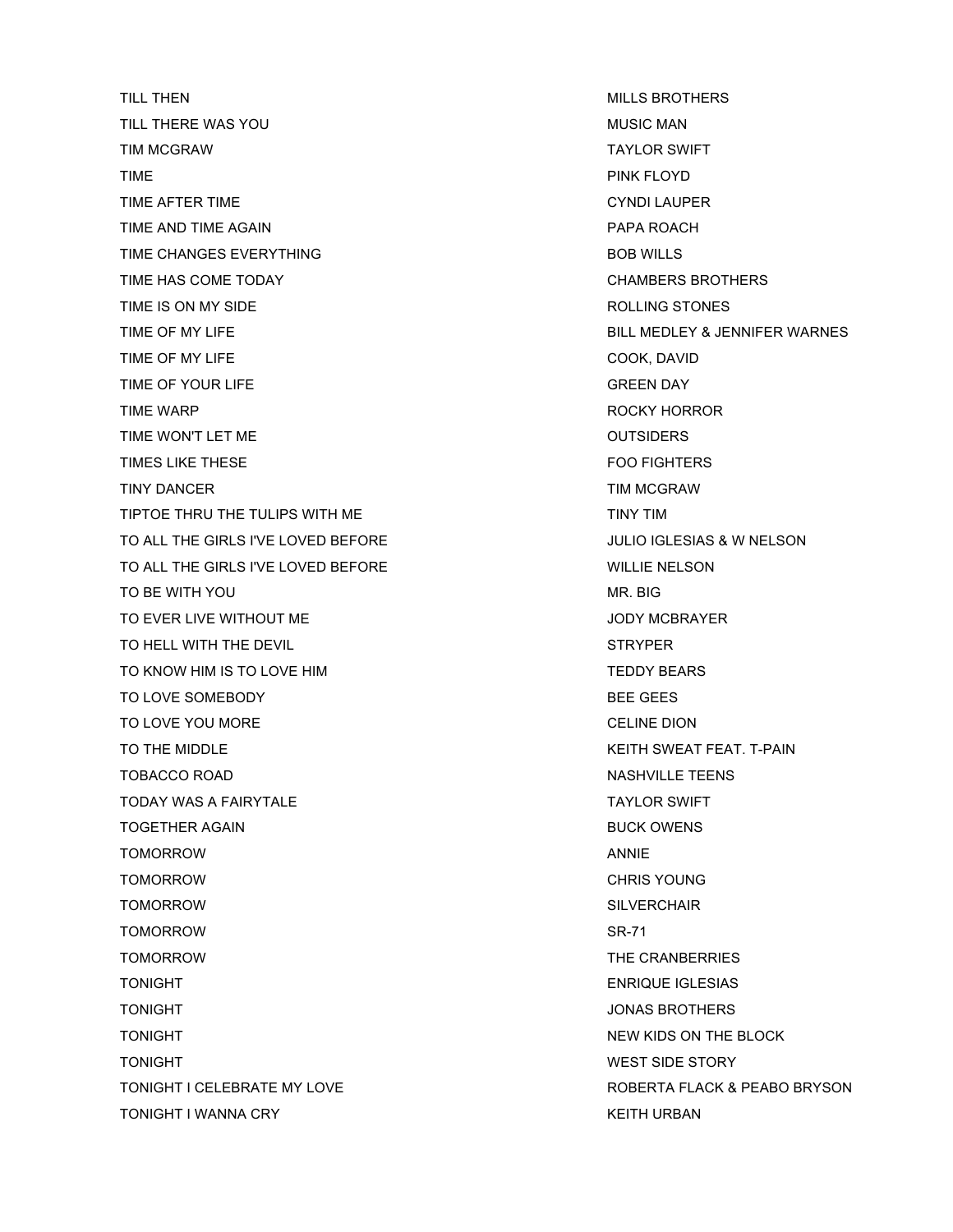TONIGHT IS RIGHT FOR LOVE WITH MERIDETH CHEF & MEATLOAF TONIGHT THE HEARTACHE'S ON ME TONIGHT TONIGHT TONIGHT **TONIGHT EXAMPLE 2012 TONIGHT** PHIL COLLINS TONIGHT, TONIGHT **HOT CHELLE RAE** TONIGHT'S THE NIGHT **ROD STEWART** TOO BAD NICKELBACK TOO GONE TOO LONG ENGLOSE TOO LOOGUE EN VOGUE TOO LATE FOR LOVE TO BE A LOCAL TOO LATE FOR LOVE TO BE A LOCAL TOO LATE FOR LOVE TOO LEGIT TO QUIT TO A LIMIT AND TOO LEGIT TO A LIMIT AND TOO LEGIT TO A LIMIT AND TOO LEGIT TO A LIMIT AND TOO TOO LEGIT TO QUIT TOO LEGIT TO A LIMIT AND TOO LEGIT TO A LIMIT AND TOO LEGIT TO A LIMIT AND TOO LEGIT AT A LIMIT AND TOO LEGIT AT A LIMIT AND TOO LEGIT AT A LIMIT AND TOO LIMIT AT A LIMIT AND TOO LIMIT AT A LIMIT AND TOO TOO LITTLE TOO LATE A GO AND TOO LITTLE TOO LATE TOO MANY MONDAYS BRAD WOLF TOO MANY WALLS GATHY DENNIS TOO MUCH OF A GOOD THING ALAN JACKSON ALAN JACKSON TOO MUCH PASSION GERMAN SANTIFIER EENS TOO MUCH TOO LITTLE TOO LATE **JOHNNY MATHIS** TOO RA LOO RA LOO RA ISO RA ISO BEEN ALLOO RA INSTANDARDS IN THE STANDARDS TOO ROLLING STONED **ROBIN TROWER** ROBIN TROWER TOP OF THE WORLD SUNDAY DRIVE TORN LATOYA TORN NATALIE IMBRUGLIA TORN BETWEEN TWO LOVERS TO A MARY MACGREGOR TOTAL ECLIPSE OF THE HEART **BONNIE TYLER** TOUCH ME DOORS TOUCH ME IN THE MORNING **EXAMPLE 20 IN THE MORNING DIANA ROSS** TOWN WITHOUT PITY TOWN AND TOWN WITHOUT PITY TOXIC BRITNEY SPEARS TRAGEDY **BEE GEES** TRAIN KEPT A-ROLLIN' **ALL AUSTRAIN CONTACT A CONTACT A CONTACT A CONTACT A CONTACT A CONTACT A** TRAVELIN' MAN **RICKY NELSON** TRAVELIN' SOLDIER **DIXIE CHICKS** TRAVELING LIGHT TRAVELING LIGHT TRAVELING LIGHT TREAT ME NICE **ELVIS PRESLEY** TREAT U RITE ANGELA WINBUSH TROUBADOUR **STRAIT, GEORGE** TROUBLE PINK TROUBLE SLEEPING **CORINNE BAILEY RAE** TRUE BELIEVERS DARIUS RUCKER TRUE COLORS CHARGES AND TRUE COLORS CYNDI LAUPER TRUE FINE LOVE STEVE MILLER BAND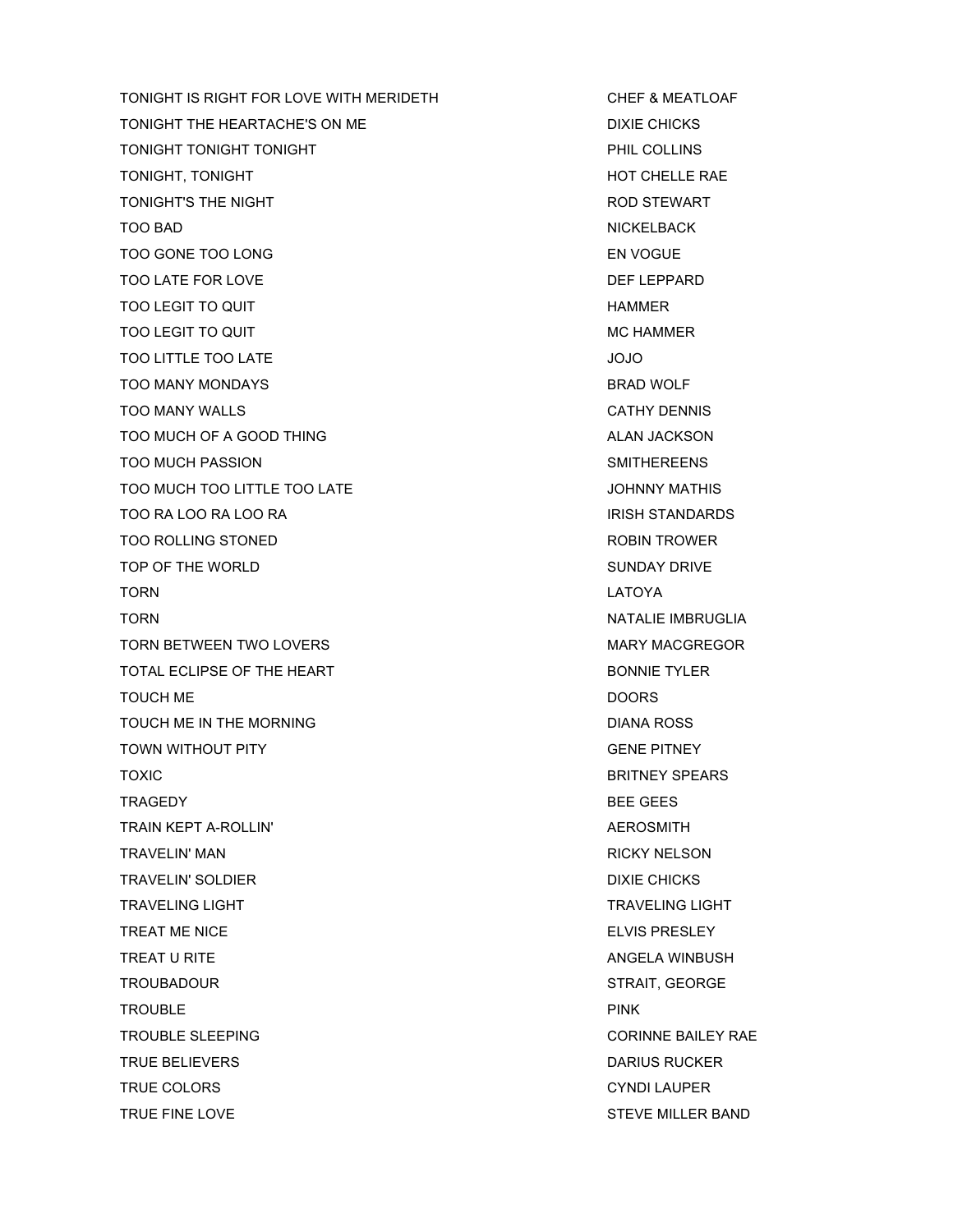TRUE FRIEND **HANNA MONTANA** TRUE LOVE ELTON JOHN & KIKI DEE TRUE LOVE **PAUL MCCARTNEY** TRUE LOVE VINCE GILL FEAT. AMY GRANT TRUE NATURE **TRUE NATURE TRUE NATURE 1999** TRULY MADLY DEEPLY **SAVAGE GARDEN** TRUST ME **RICHARD SMALLWOOD** TRY A LITTLE KINDNESS GLEN CAMPBELL TRY A LITTLE TENDERNESS OTIS REDDING TRY AGAIN AND TRY AGAIN TRY HONESTY BILLY TALENT TRY TO REMEMBER TRY TO REMEMBER TRY TO REMEMBER TRYIN' TO GET THE FEELIN' AGAIN **BARRY MANILOW** TRYING TO FIND ATLANTIS JAMIE O'NEAL TRYING TO GET THE FEELING AGAIN **BARRY MANILOW** TU Y YO THALIA TUBTHUMPING **CHUMBAWAMBA** TUESDAY AFTERNOON MOODY BLUES TUESDAY'S GONE THE LAND ON THE LAND OF THE LAND OF THE LAND OF THE LAND OF THE LAND OF THE LAND OF THE LAND OF THE LAND OF THE LAND OF THE LAND OF THE LAND OF THE LAND OF THE LAND OF THE LAND OF THE LAND OF THE LAND OF THE TUFF ENUFF FABULOUS THUNDERBIRDS TURN TURN TURN BACK THE HANDS OF TIME BIG TWIST TURN IT LOOSE UP AND TURN IT LOOSE TO A SAFEKEEPING A SAFEKEEPING ASSAULT AT A SAFEKEEPING OF A SAFEKEEPING OF A SAFEKEEPING OF A SAFEKEEPING OF A SAFEKEEPING OF A SAFEKEEPING OF A SAFEKEEPING OF A SAFEKEEPING OF A SAFEKEE TURN ME ON KEVIN LYTTLE TURN OFF THE LIGHT NELLY FURTADO TURN ON THE LIGHTS FUTURE FUTURE TURN THE BEAT AROUND GLORIA ESTEFAN TURN THE BEAT AROUND VICKIE SUE ROBINSON TURN THE PAGE **BOB SEGER** TURN UP THE MUSIC **CHRIS BROWN** TURN! TURN! TURN! BYRDS TURN, TURN, TURN, TURN, TURN, TURN, TURN, THE BYRDS TWELFTH OF NEVER JOHNNY MATHIS TWENTY YEARS AGO **KENNY ROGERS** TWENTY YEARS AND TWO HUSBANDS AGO LEE ANN WOMACK TWERK IT SERVICE STATES AND TWEEK IT SERVICE. TWILIGHT ZONE GOLDEN EARRING TWINKLE TWINKLE LITTLE STAR TWINKLE TWINKLE TWINKLE TWINKLE LITTLE STAR MERLE HAGGARD TWINKLE TWINKLE LITTLE STAR TRADITIONAL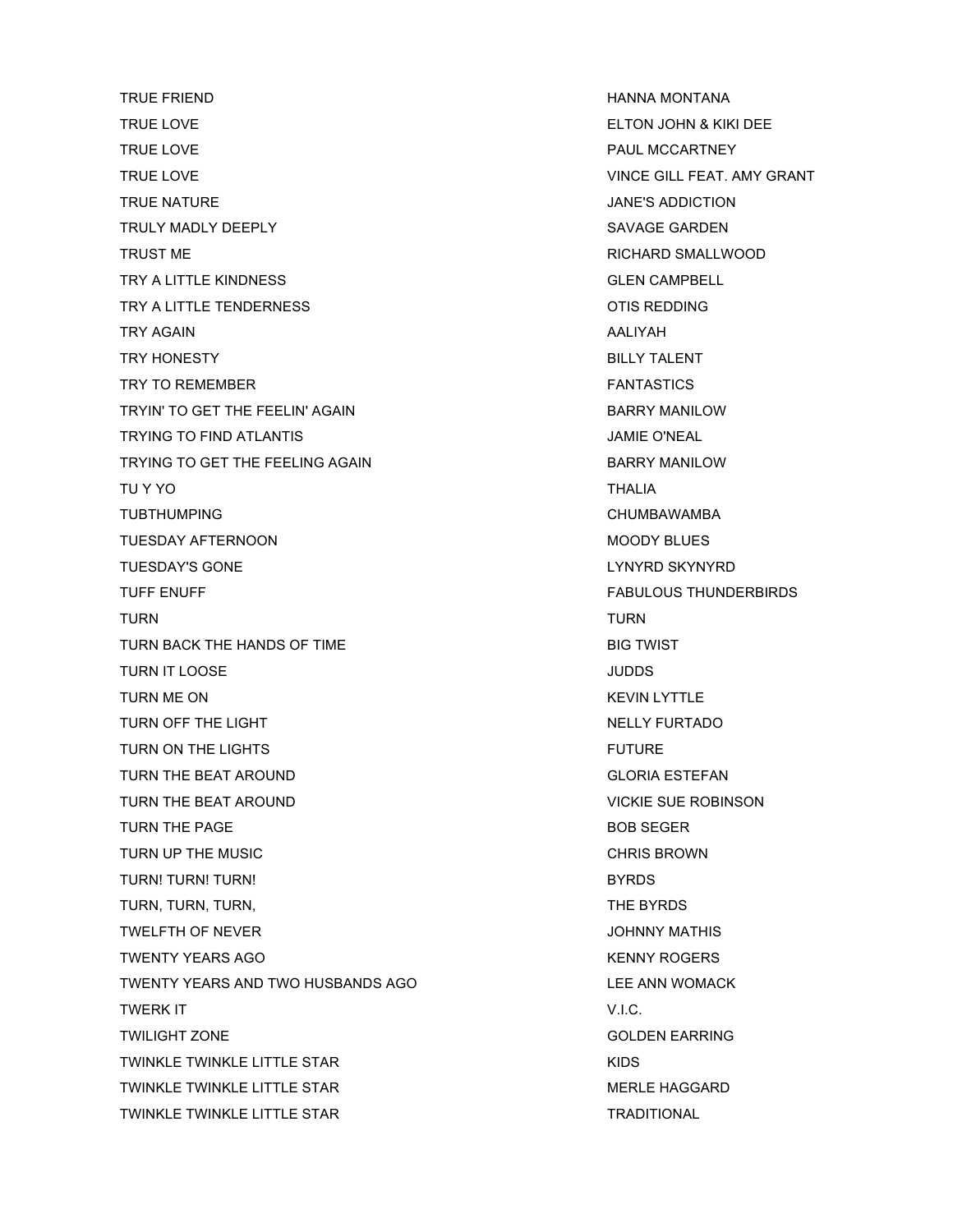TWIST **TWIST CHUBBY CHECKER** TWIST AND SHOUT **EXECUTES BEATLES** TWIST AND SHOUT **AND SHOUT CONTAINING THE SET OF A STATE OF A STATE OF A STATE OF A STATE OF A STATE OF A STATE OF A STATE OF A STATE OF A STATE OF A STATE OF A STATE OF A STATE OF A STATE OF A STATE OF A STATE OF A STAT** TWISTED **TWISTED** TWO FINE PEOPLE **CAT STEVENS** TWO LESS LONELY PEOPLE AIR SUPPLY TWO OF A KIND WORKING ON A FULL HOUSE GARTH BROOKS TWO OUT OF THREE AIN'T BAD MEATLOAF TWO PINA COLADAS **GARTH BROOKS** TWO SPARROWS IN A HURRICANE TANYA TUCKER TWO STEPS BEHIND **DEF LEPPARD** TZENA JEWISH FAVORITES U & UR HAND PINK U CAN'T TOUCH THIS **M.C. HAMMER** U DON'T HAVE TO CALL **USHER** U GOT IT BAD USHER U GOT THE LOOK PRINCE U REMIND ME USHER U SHOULD'VE KNOWN BETTER **MONICA** U SMILE USMILE AND THE STATE OF THE STATE OF THE STATE OF THE STATE OF THE STATE OF THE STATE OF THE STATE OF THE STATE OF THE STATE OF THE STATE OF THE STATE OF THE STATE OF THE STATE OF THE STATE OF THE STATE OF THE STAT UGLY PART OF ME AVERY\*SUNSHINE UMBRELLA RIHANNA UN HOMBRE SECRETO **MYRIAM HERNANDEZ** UNA NOCHE ALENJANDRO SSANZ & THE CORRS UNBELIEVABLE EMF UNBREAK MY HEART TONI BRAXTON UNCHAIN MY HEART JOE COCKER UNCHAINED MELODY **RIGHTEOUS BROTHERS** UNCHARTED SARA BAREILLIS UNCOUNTRIFY ME BARRY MICHAEL UNDER MY WHEELS ALICE COOPER UNDER THE BOARDWALK BETTE MIDLER UNDER THE BOARDWALK DRIFTERS UNDER THE BRIDGE **RED HOT CHILI PEPPERS** UNDER THE SEA LITTLE MERMAID UNDER YOUR SPELL AGAIN BUCK OWENS UNDERNEATH IT ALL NO DOUBT UNDERNEATH YOUR CLOTHES SHAKIRA UNEXPECTED LOVE ESNAVI UNFAITHFUL RIHANNA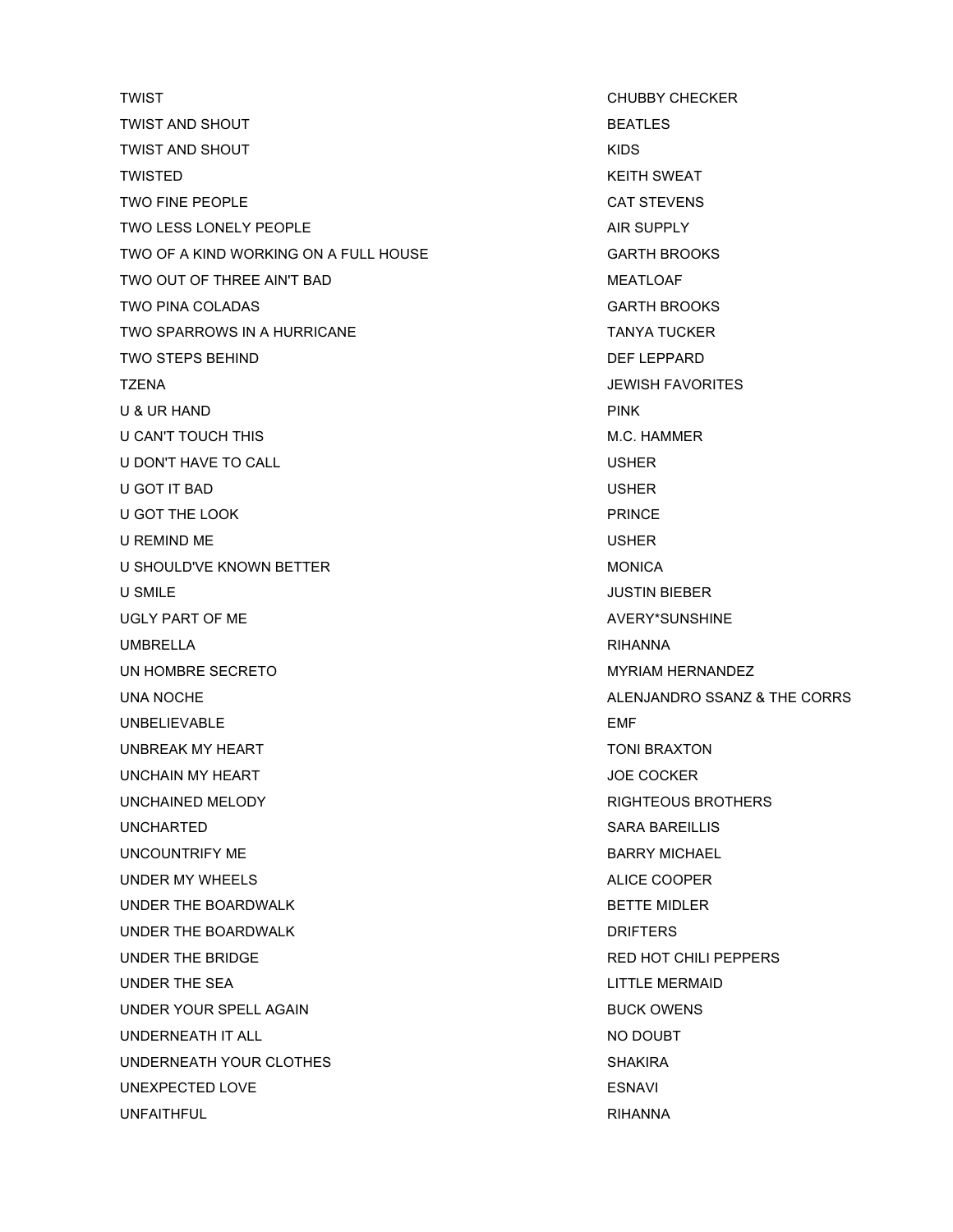UNFORGETTABLE DUET UNFORGETTABLE NAT & NATALIE COLE UNFORGETTABLE FIRE U2 UNFORGIVABLE YOUTH THE RESIDENT RELATIONS OF THE RESIDENT RELATIONS OF THE RESIDENT RELATIONS OF THE RESIDENT OF THE RESIDENT RELATIONS OF THE RESIDENT OF THE RELATIONS OF THE RELATIONS OF THE RELATIONS OF THE RELATIONS OF UNINVITED ALANIS MORISSETTE UNION OF THE SNAKE DURAN DURAN DURAN DURAN DURAN DURAN DURAN DURAN DURAN DURAN DURAN DURAN DURAN DURAN DURAN DU UNLEASH THE DRAGON SISQO UNPRETTY TLC UNSENT CONSENT ALANIS MORISSETTE UNSTABLE ADEMA UNTITLED SIMPLE PLAN UNWELL **MATCHBOX 20** UNWRITTEN NATASHA BEDINGFIELD UP ALL NIGHT HINDER SERVICES AND THE SERVICES OF THE SERVICES OF THE SERVICES OF THE SERVICES OF THE SERVICES UP AND DOWN DEBORAH COX UP ON THE HOUSE TOP TRADITIONAL UP ON THE ROOF **DRIFTERS** UP UP AND AWAY ENGLEBERT HUMPERDINCK UP WHERE WE BELONG JOE COCKER & J WARNES UP! SHANIA TWAIN UPRISING NUMBER OF THE SERVICE SERVICE SERVICE SERVICE SERVICE SERVICE SERVICE SERVICE SERVICE SERVICE SERVICE UPSTAIRS DOWNTOWN TOBY KEITH UPTOWN GIRL BILLY JOEL UP-UP AND AWAY 5TH DIMENSION URGENT FOREIGNER US AND THEM **PINK FLOYD** USE ME HINDER USE SOMEBODY KINGS OF LEON USED TO BE MY GIRL **O'JAYS** VALENTINE THE MARTINE MARTINE MARTINE MARTINE MARTINE VEHICLE **IDES OF MARCH** VENUS BANANARAMA VENUS FRANKIE AVALON VERY THOUGHT OF YOU, THE NAT KING COLE VICTIM OF LOVE **EAGLES** VIDEO GIRL **VIDEO GIRL JONAS BROTHERS** VIENNA BILLY JOEL VIRGINIA PLAN ROXIE VIRTUAL INSANITY JAMIROQUAI

VINDICATED DASHBOARD CONFESSIONAL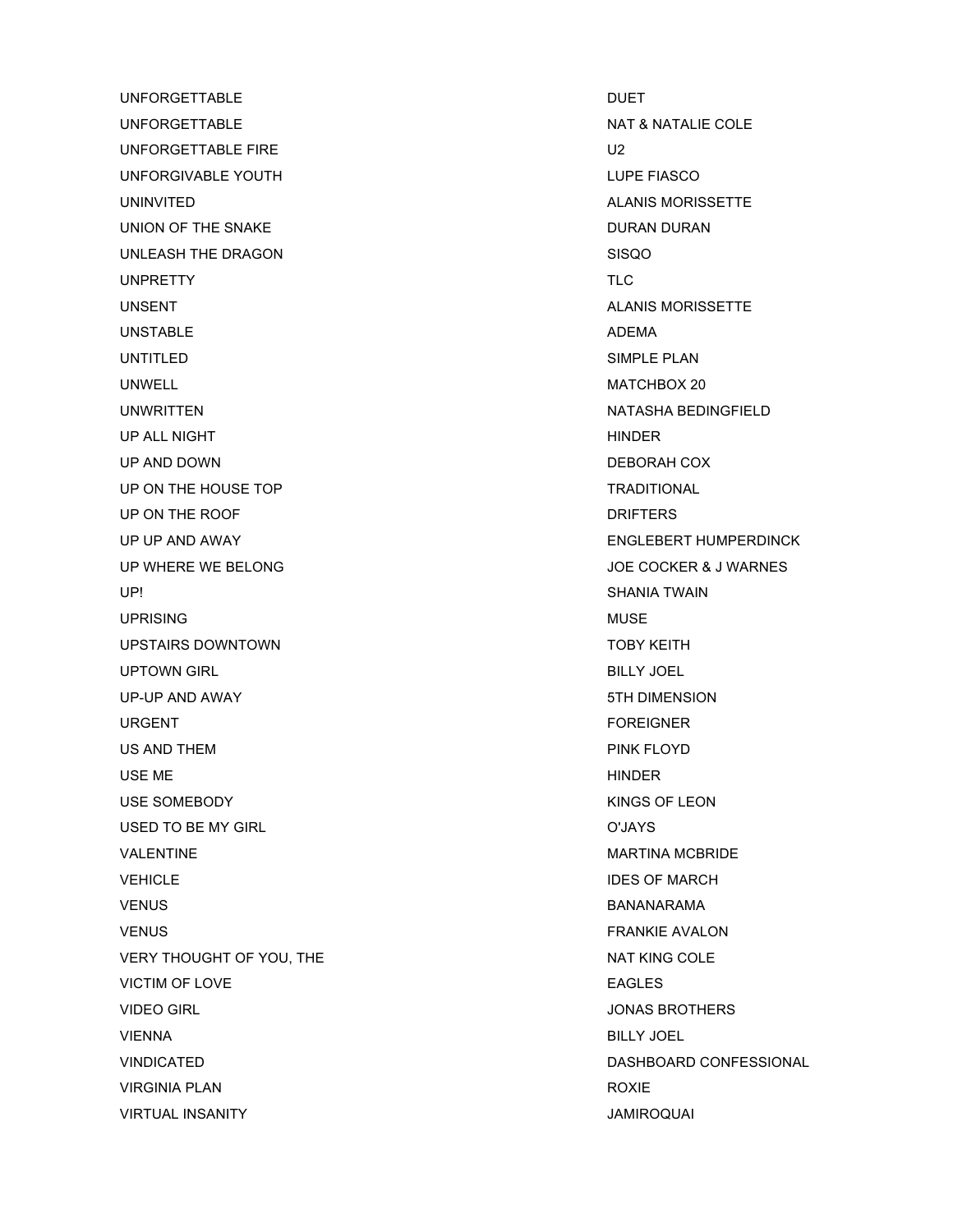VISION OF LOVE **MARIAH CAREY** VITAMIN R<br>
CHEVELLE VIVA LA VIDA COLDPLAY VIVA LAS VEGAS ELVIS PRESLEY VOGUE NADONNA VOLARE DEAN MARTIN VOLVERTE A VER AND THE SYNTEK SYNTEM AND THE SERIES OF THE SYNTEM ALEX SYNTEK VOODOO GODSMACK WAIT FOR ME **REBECCA ST. JAMES** WAITIN' ON JOE STEVE AZAR WAITIN' ON SUNRISE **SHAWNA RUSSELL** WAITING FOR A GIRL LIKE YOU FOREIGNER WAITING FOR TONIGHT **A SET ON THE SET OF STATE AND RESIDENT** SERVICES A SERVICE OF STATES OF STATES AND THE SERVICES WAITING IN VAIN BOB MARLEY WAKE ME UP BEFORE YOU GO GO WHAM WAKE UP A GENERAL METAL CONTROL IN THE SERVICE OF THE MAKE UP A GENERAL METAL METAL METAL METAL METAL METAL ME WAKE UP **LOSTPROPHETS** WAKE UP EVERYBODY **A CONSIDER A CONSIDER THE CONSIDER A** HAROLD MELVIN & BLUENOTES WAKE UP LITTLE SUSIE EVERLY BROTHERS WAKE UP WENDY **ELTON JOHN** WAKING UP VEGAS KATY PERRY WALK A LITTLE STRAIGHTER **BILLY CURRINGTON** WALK AWAY NEWSPAPE AND RELATION OF THE RELATION OF THE RELATION OF THE RELATION OF THE RELATION OF THE RELATION WALK AWAY JOE TRISHA YEARWOOD WALK LIKE AN EGYPTIAN BANGLES WALK ON **MINT CONDITION** WALK ON **REBA MCENTIRE** WALK ON U2 WALK ON THE WILD SIDE **LOU REED** WALK RIGHT BACK **EVERLY BROTHERS** WALK THIS WAY ALL AND THIS WAY A REPOSATE THIS WAY A LIMIT OF THE RESEARCH OF THE RESEARCH OF THE RESEARCH OF THE RESEARCH OF THE RESEARCH OF THE RESEARCH OF THE RESEARCH OF THE RESEARCH OF THE RESEARCH OF THE RESEARCH OF WALKIN' AFTER MIDNIGHT **PATSY CLINE** WALKIN' MY BABY BACK HOME NAT KING COLE WALKIN' TALKIN' CRYIN' BARELY BEATIN' HIGHWAY 101 WALKING ON SUNSHINE KATRINA & WAVES WALKING ON THE MOON **POLICE** WALKING SHOES TANYA TUCKER WALKING THE FLOOR OVER YOU **EXAMPLE THE SENEST TUBB** WALKING TO NEW ORLEANS FATS DOMINO

WANDERER DION & THE BELMONTS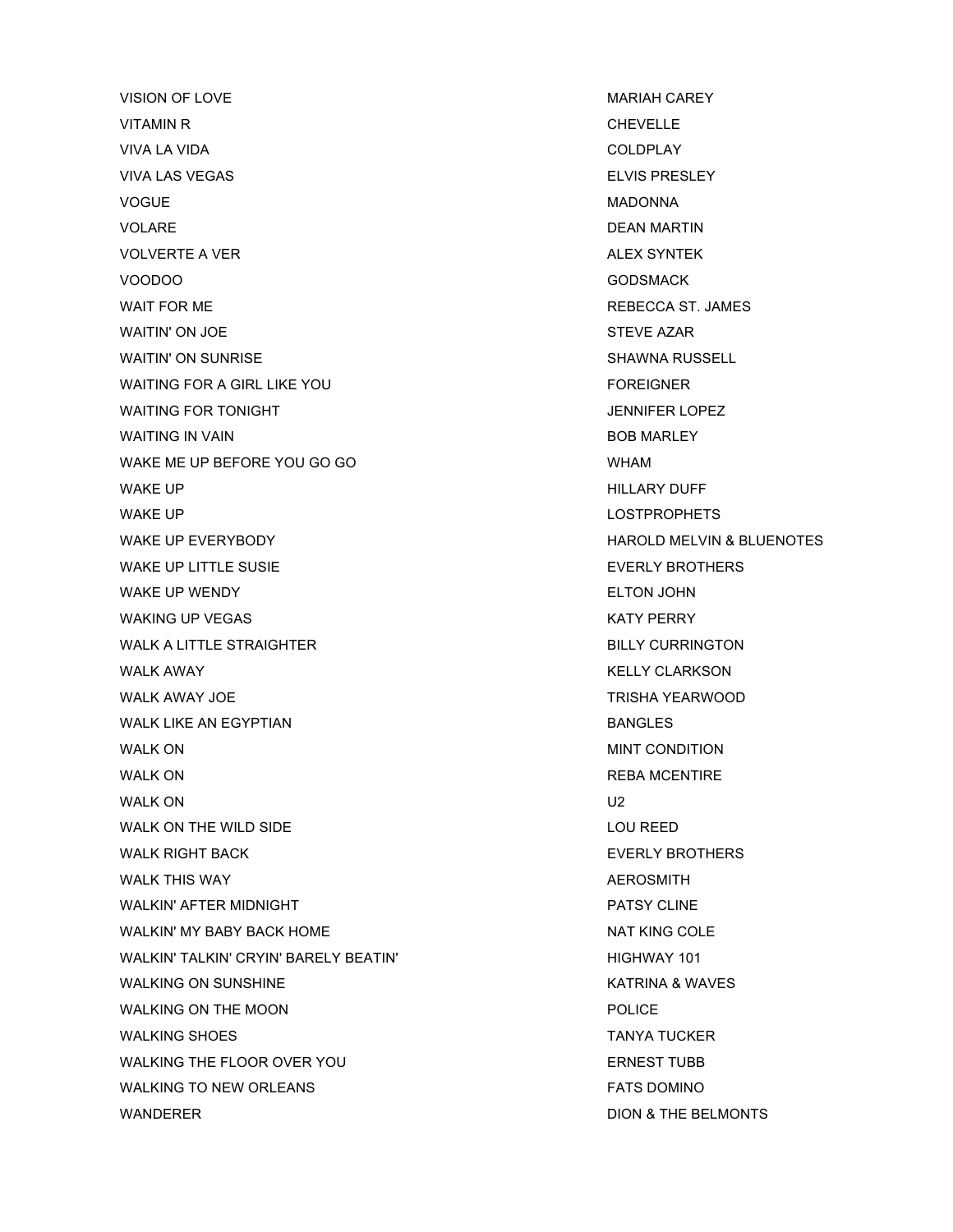WANT TO SUGARLAND WANTED **WANTED WANTED** WANTED DEAD OR ALIVE **BON JOVI** WAR BOB MARLEY WAR PIGS **BLACK SABBATH** WARNING LABELS DOUG STONE WAS THAT MY LIFE THE SERVICE OF THE MESSINA AND THAT MY LIFE OF THE MESSINA WASTED DAYS AND WASTED NIGHTS FREDDIE FENDER WASTING MY TIME **DEFAULT** WATCH ME **LORRIE MORGAN** WATCH THE WIND BLOW BY **TIM MCGRAW** WATCHING YOU WATCH HIM ERIC HUTCHINSON WATERFALLS TLC WATERLOO ABBA WATERMELON CRAWL TRACY BYRD WAVE STANDARD WARE STANDARD WAS STANDARD STANDARD. WAY GENERAL MANUSIC SERVICES IN THE SERVICE OF STRUCK SERVICES IN THE SERVICE OF SERVICES IN THE SERVICE OF STRUCK WAY I ARE **TIMBALAND & KERI HILSON** WAY PAST MY BEER TIME THE TIME TIM DUGGER WE ARE FAMILY SISTER SLEDGE WE ARE THE CHAMPIONS **CULLEY CONSUMING A SET ON A SET OF A SET OF A SET OF A SET OF A SET OF A SET OF A SET OF A SET OF A SET OF A SET OF A SET OF A SET OF A SET OF A SET OF A SET OF A SET OF A SET OF A SET OF A SET OF A** WE BELONG **PAT BENATAR** WE BELONG TOGETHER MARIAH CAREY WE CAN WORK IT OUT **BEATLES** WE DIDN'T START THE FIRE **BILLY JOEL** WE FIT TOGETHER **O-TOWN** WE GO TOGETHER GREASE AND THE SERVICE SERVICE SERVICE SERVICE SERVICE SERVICE SERVICE SERVICE SERVICE SERVICE WE GOT THE BEAT **GOGOS** WE GOT THE PARTY **HANNA MONTANA** WE JUST DISAGREE DAVE MASON DAVE MASON WE LIKE TO PARTY! THE CONSERVENT OF A SERVE AND MELIKE TO PARTY! WE NEED A LITTLE CHRISTMAS MAME WE R WHO WE R GET A RESOLUTION OF RESPONDENT AND RESPONDENTLY A RESOLUTION OF RESPONDENTLY A RESPONDENTLY ASSESSED ASSESSMENT. WE RUN THE NIGHT HAVANA BROWN FEAT. PITBULL WE SHALL BE FREE GARTH BROOKS WEAK AND POWERLESS A PERFECT CIRCLE WEARIN' OF THE GREEN **IRISH STANDARDS** WEATHERED CREED WEDDING BELL BLUES **STATE SECTION CONTROL** STH DIMENSION WELCOME BACK **LOVIN' SPOONFUL**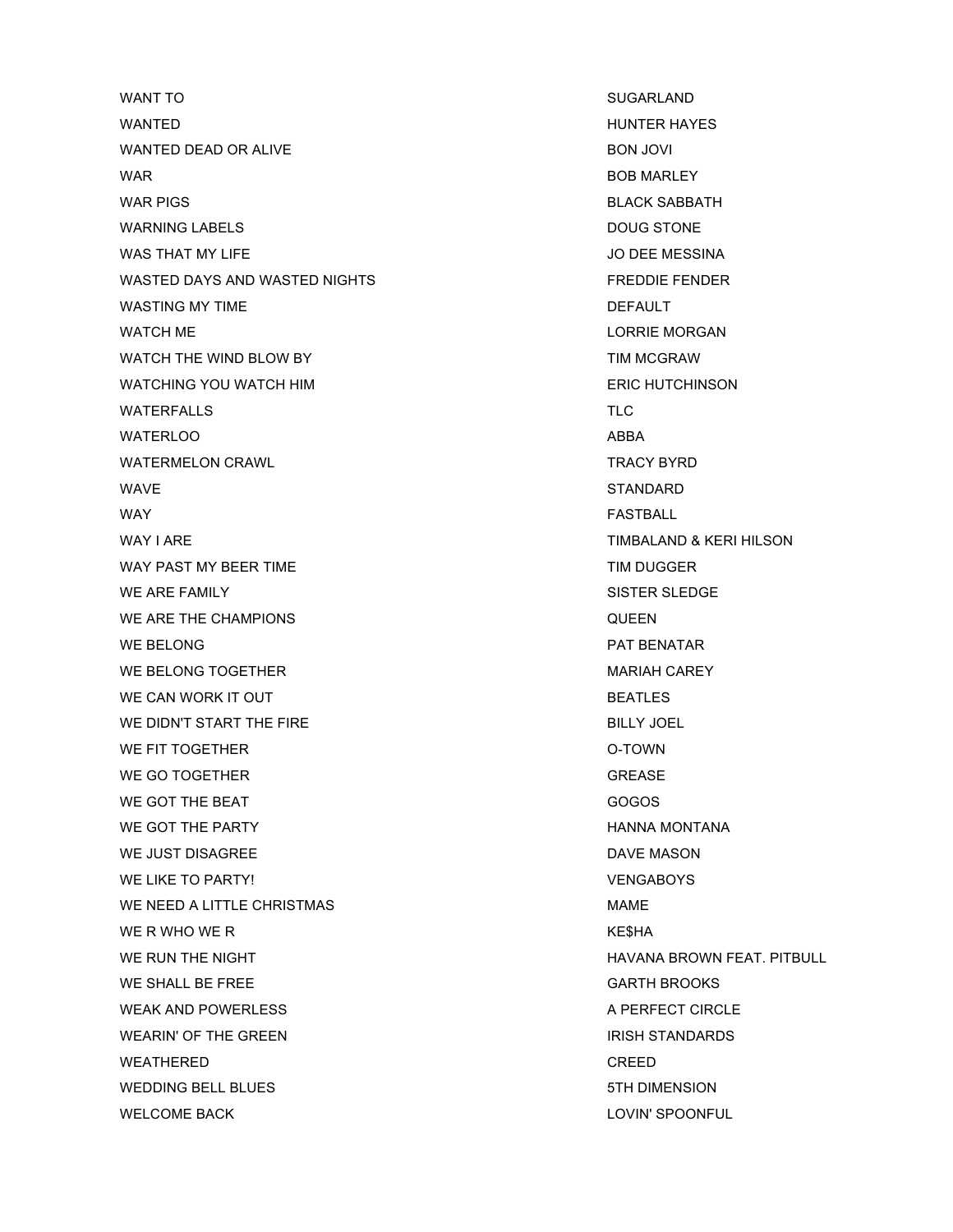WELCOME BACK NEWSLET AND RESERVE THE MASS MASS OF A SERVE THAT A SERVE THAT A SERVE THAT A SERVE THAT A SERVE WELCOME TO MY LIFE SERVICE SIMPLE PLAN WELCOME TO MY NIGHTMARE **ALICE COOPER** WELCOME TO MY WORLD **EXAMPLE ARE INCOMED** EDDIE ARNOLD WELCOME TO THE JUNGLE **COME ASSAULT A ROSES** GUNS N ROSES WE'RE ALL IN THIS TOGETHER HIGH SCHOOL MUSICAL WE'RE IN THIS LOVE TOGETHER ALL JARREAU WE'RE NOT GONNA TAKE IT TWISTED SISTER WE'RE OFF TO SEE THE WIZARD WIZARD WIZARD OF OZ WEREWOLVES OF LONDON **WEREWOLVES OF LONDON** WE'VE GOT IT GOIN' ON BACKSTREET BOYS WE'VE GOT TONIGHT **BOB SEGER** WE'VE GOT TONIGHT **ROGERS & EASTON** WE'VE ONLY JUST BEGUN CARPENTERS WHAT A BEAUTIFUL DAY **CHARGE ASSAUTE AND A BEAUTIFUL DAY** WHAT A DIFFERENCE A DAY MAKES **Example 20 YO FINAL WASHINGTON** WHAT A GIRL WANTS **CHRISTINA AGUILERA** WHAT A MERRY CHRISTMAS THIS COULD BE GEORGE STRAIT WHAT A WONDERFUL WORLD **ENGLEBERT HUMPERDINCK** WHAT A WONDERFUL WORLD **LOUIS ARMSTRONG** WHAT ABOUT NOW **Example 20 YO FOR THE SET ARE AN IMAGE OF STAR** WHAT BECOMES OF THE BROKEN HEARTED **STATE AND STATE STATE IN A STATE AND A** JIMMY RUFFIN WHAT COULD HAVE BEEN GINUWINE WHAT DO YOU SAY GEESSALE CONTROL CONTROL CONTROL CONTROL CONTROL CONTROL CONTROL CONTROL CONTROL CONTROL CONTROL CONTROL CONTROL CONTROL CONTROL CONTROL CONTROL CONTROL CONTROL CONTROL CONTROL CONTROL CONTROL CONTROL CONTR WHAT DO YOU SAY TO THAT GEORGE STRAIT WHAT DO YOU WANT THE SERVICE SERVICE SERVICE SERVICE SERVICE SERVICE SERVICE SERVICE SERVICE SERVICE SERVICE S WHAT HAVE I DONE WRONG LUTHER ALLISON WHAT HAVE YOU DONE FOR ME LATELY **A CONFIDENT CONTAINERT AND MET JACKSON** WHAT I DID FOR LOVE THE CHOURS LINE CHOURS LINE WHAT I GO TO SCHOOL FOR BUSTED BUSTED WHAT I LIKE ABOUT YOU GOT A COMMON CONTROL AND THE ROMANTICS WHAT I MIGHT HAVE BEEN **LITTLE TEXAS** WHAT IF **WHAT IF** SHOW IN THE SERVICE OF THE SERVICE OF THE SERVICE OF THE SERVICE OF THE SERVICE OF THE SERVICE OF THE SERVICE OF THE SERVICE OF THE SERVICE OF THE SERVICE OF THE SERVICE OF THE SERVICE OF THE SERVICE OF T WHAT IF **EXECUTE IS A RUBEN STUDDARD RUBEN STUDDARD** WHAT I'VE BEEN LOOKING FOR **HIGH SCHOOL MUSICAL** WHAT PART OF NO LORRIE MORGAN NETWORK OF NO WHAT THE COWGIRLS DO VINCE GILL WHAT THE HELL **AVRIL LAVIGNE** WHAT THE HELL HAPPENED TO ME ADAM SANDLER WHAT TIME IS IT **A REPORT OF A REPORT OF A REPORT OF SCHOOL MUSICAL 2**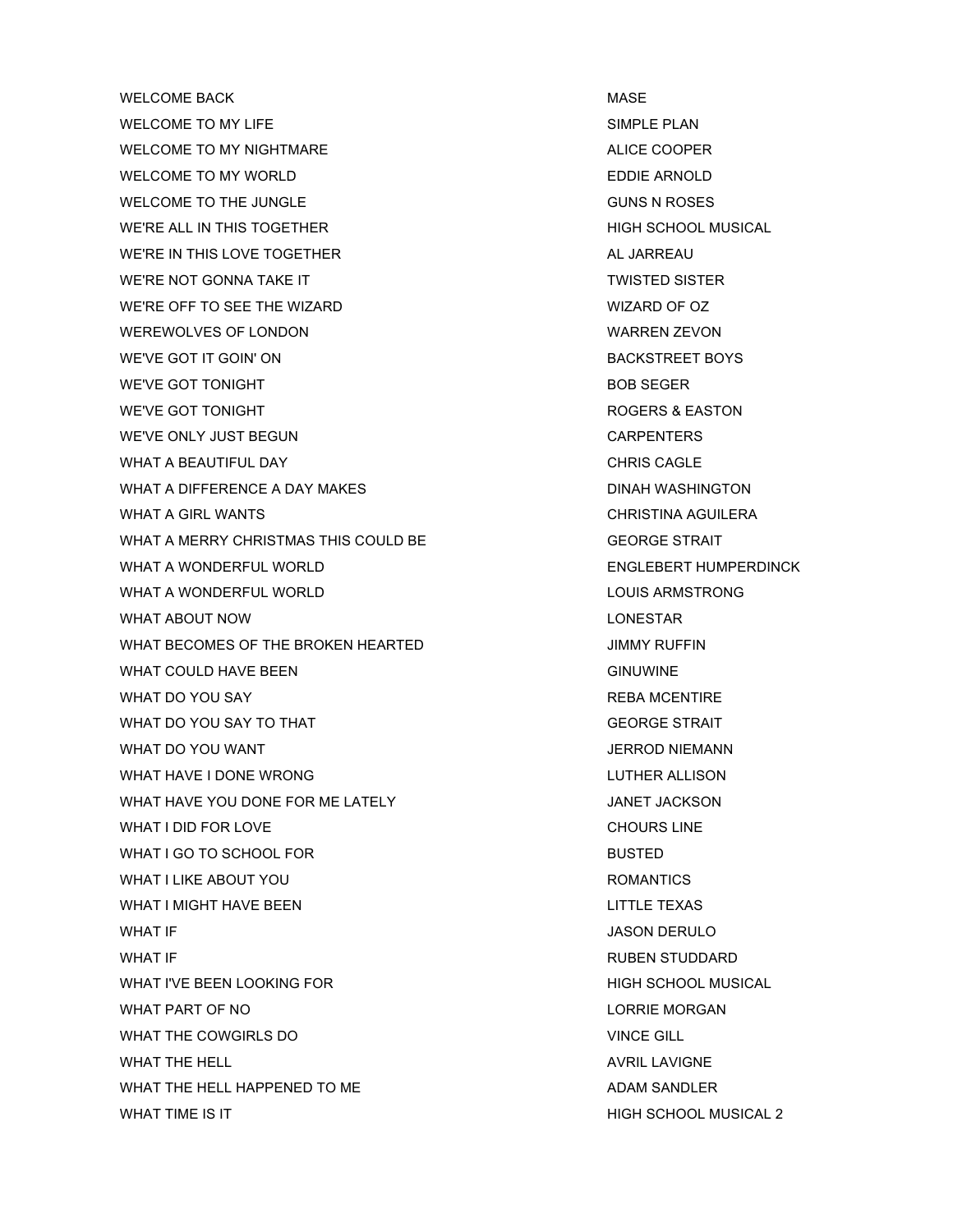WHAT UP GANGSTA 50 CENT WHAT WOULD YOU DO CHARGE THE CONTROLLY HIGH WHAT YOU GONNA DO **HUNTER HAYES** WHATAYA WANT FROM ME ADAM LAMBERT WHAT'D I SAY GAS AND RAY CHARLES AND RAY CHARLES WHATEVER IT IS **EXECUTE A SET OF A SET OF A SET OF A SET OF A SET OF A SET OF A SET OF A SET OF A SET OF A SET OF A SET OF A SET OF A SET OF A SET OF A SET OF A SET OF A SET OF A SET OF A SET OF A SET OF A SET OF A SET OF** WHATEVER U WANT **CHRISTINA MILIAN** WHATEVER YOU SAY GET A MARTINA MCBRIDE WHAT'LL I DO **REMINISCING SERIES** WHAT'LL I DO TRADITIONAL WHAT'S LEFT OF ME NICK LACHEY WHAT'S LUV FAT JOE & ASHANTI WHAT'S MY AGE AGAIN? BLINK 182 WHAT'S MY NAME **RIHANNA FEART DRAKE** WHAT'S NEW PUSSY CAT **TOM JONES** WHAT'S NOT TO LIKE THE HANNAH MONTANA HANNAH MONTANA WHAT'S UP GENERAL METAL CONSUMING THE RESERVE OF THE RESERVE OF THE RESERVE OF THE RESERVE OF THE RESERVE OF THE RESERVE OF THE RESERVE OF THE RESERVE OF THE RESERVE OF THE RESERVE OF THE RESERVE OF THE RESERVE OF THE RESE WHAT'S YOUR FLAVA? CRAIG DAVID WHAT'S YOUR NAME **LYNYRD SKYNYRD** WHEN A MAN LOVES A WOMAN **SECURE 2008 THE SECURE WATER** JODY WATLEY WHEN A MAN LOVES A WOMAN PERCY SLEDGE WHEN A WOMAN LOVES A MAN LEE ROY PARNELL WHEN CAN I SEE YOU GALL THE SECOND STATE STATES AND RESIDENCE IN A BABYFACE WHEN DOVES CRY **PRINCE** WHEN GOD-FEARIN' WOMEN GET THE BLUES MARTINA MCBRIDE WHEN I CALL YOUR NAME VINCE GILL WHEN I COME HOME T-PAIN WHEN I FALL IN LOVE **LINDA RONSTADT** WHEN I FALL IN LOVE NATIONAL SERVICE SERVICE OF A SAFEKEEPING AND NATALIE COLE WHEN I FALL IN LOVE NATALIE COLE WHEN I GROW UP **PUSSYCAT DOLLS** WHEN I LOOKED AT HIM EXPOSE WHEN I SAID GOODBYE STEPS WHEN I SAY GOODNIGHT ENGLEBERT HUMPERDINCK WHEN I THINK OF YOU GOT A GOT A GOT A GOT A GOT A GOT A GAMET JACKSON WHEN I'M GONE 2000 SERVICE 2000 STATES AND THE STATE 3 DOORS DOWN WHEN I'M SIXTY FOUR **BEATLES** WHEN IRISH EYES ARE SMILING ISSUED ASSESSED FOR A RISH STANDARDS IN THE METALL STANDARDS WHEN IT HURTS AND A SERVICE STATES AND A SERVICE STATES AND A SERVICE STATES AND A SERVICE STATES AND A SERVICE STATES AND A SERVICE STATES AND A SERVICE STATES AND A SERVICE STATES AND A SERVICE STATES AND A SERVICE STATE WHEN JOHNNY COMES MARCHING HOME **Example 20 YO HOME** PATRIOTIC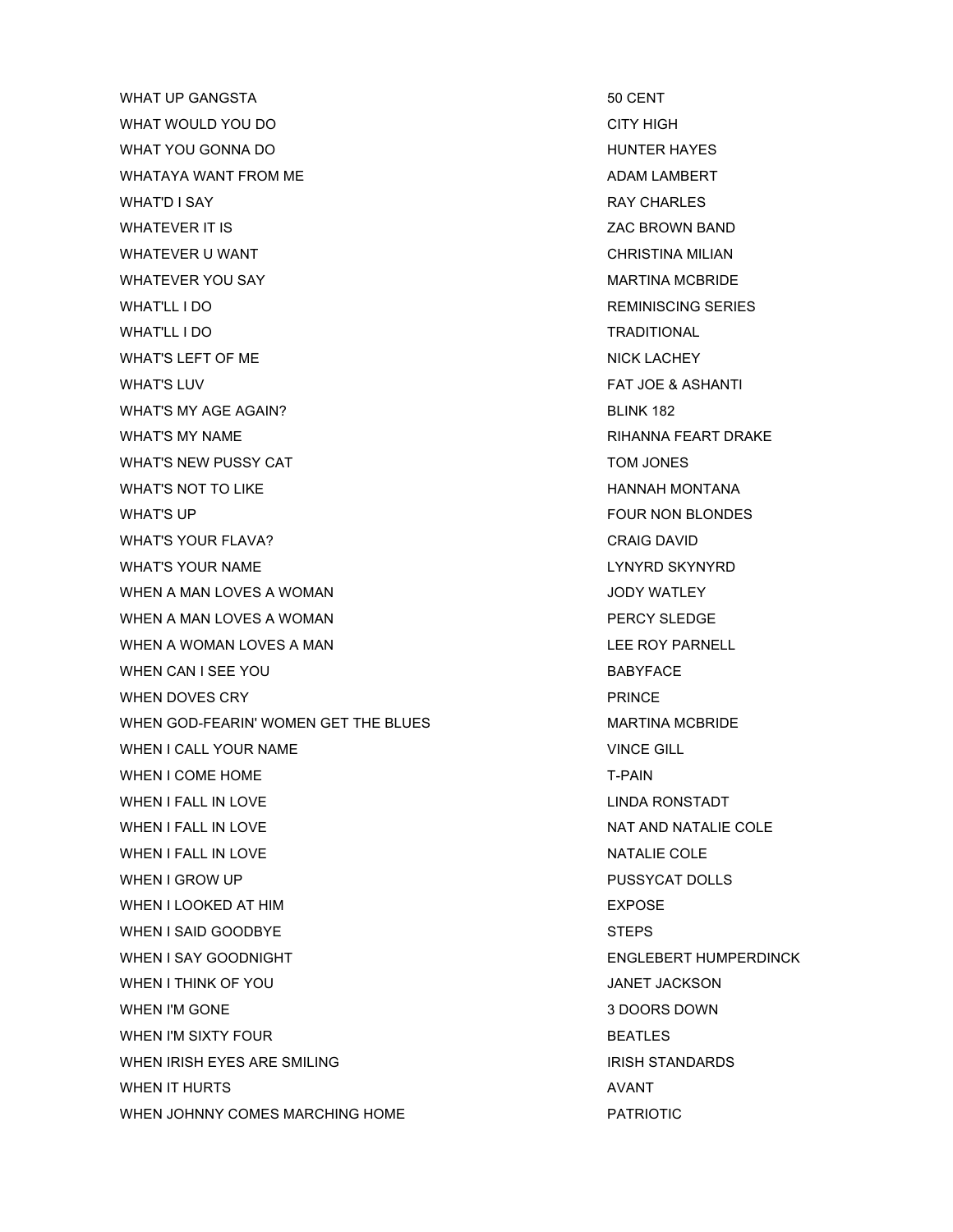WHEN LOVE AND HATE COLLIDE **Example 20 and SECULI** DEF LEPPARD WHEN SUNNY GETS BLUE **SUNNY MATHIS** WHEN SUNNY GETS BLUE STANDARD WHEN THE LAST TIME **CLIPSE** WHEN THE LEVEE BREAKS LED AND THE LEVEL BREAKS WHEN THE LIGHTS GO DOWN FAITH HILL WHEN THE MUSIC'S OVER **DOORS** DOORS WHEN THE SAINTS GO MARCHING IN **EXAMPLE 2018** LOUIS ARMSTRONG WHEN THE STARS GO BLUE TIM MCGRAW WHEN THE SUN GOES DOWN NET CHESNEY WHEN THE THOUGHT OF YOU CATCHES UP **DAVID BALL** WHEN THERE WAS ME AND YOU **Example 20 YOU THERE WAS ME** AND YOU WHEN WE MAKE LOVE ALABAMA ALABAMA WHEN WILL I BE LOVED **LINDA RONSTADT** WHEN WILL YOU TELL ME YOU LOVE ME DIANA ROSS DIANA ROSS WHEN YOU BELIEVE WHITNEY HOUSTON WHEN YOU COME AROUND **DERIC RUTTAN** WHEN YOU KISS ME SHANIA TWAIN WHEN YOU SAY NOTHING AT ALL ALISON KRAUSS WHEN YOU'RE LONELY **A CONSERVANT CONSERVANT CONSERVANT CONSERVANT CONSERVANT CONSERVANT CONSERVANT CONSERVANT CONSERVANT CONSERVANT CONSERVANT CONSERVANT CONSERVANT CONSERVANT CONSERVANT CONSERVANT CONSERVANT CONSERVANT CO** WHEN YOU'RE SMILIN' SALE OF THE SMILING SALE OF THE SMILING SALE OF THE SMILING SALE OF THE SMILING SALE OF THE SMILING SALE OF THE SMILING SALE OF THE SMILING SALE OF THE SMILING SALE OF THE SMILING SALE OF THE SMILING SA WHEN YOU'RE YOUNG **3 DOORS DOWN** WHENEVER I CALL YOU FRIEND **KENNY LOGGINS & STEVIE NICKS** WHENEVER WHEREVER SHAKIRA WHENEVER YOU COME AROUND VINCE GILL WHERE ARE WE RUNNING **LENNY KRAVITZ** WHERE DID OUR LOVE GO SUPREMES WHERE DO YOU GO NO MERCY WHERE DOES MY HEART BEAT NOW **CELINE DION** WHERE HAVE ALL THE COWBOYS GONE **EXAMPLE ASSESSED ASSESSED** PAULA COLE WHERE I'M FROM CARROLL, JASON MICHAEL WHERE THE BOYS ARE **CONNIE FRANCIS** WHERE THE GREEN GRASS GROWS THE STATE STATE STATE STATE STATE STATE STATE STATE STATE STATE STATE STATE STATE STATE STATE STATE STATE STATE STATE STATE STATE STATE STATE STATE STATE STATE STATE STATE STATE STATE STATE STAT WHERE THE STARS AND STRIPES FLY **ARROLL AT A STARS AND STRIPES** FLY WHERE THE STREETS HAVE NO NAME U2 WHERE WOULD YOU BE **MARTINA MCBRIDE** WHERE YOU ARE **JESSICA SIMPSON** WHERE YOU AT THE RESERVE OF THE SERVE AND THE SERVE AND A SERVE AND SONE AND SONE AND A SERVE AND SONE AND A SERVE AND A SERVE AND A SERVE AND A SERVE AND A SERVE AND A SERVE AND A SERVE AND A SERVE AND A SERVE AND A SERVE WHERE'D YOU GO FORT MINOR / HOLLY BROOK WHERE'VE YOU BEEN THE RESERVE THAT IN THE RESERVE THAT IN THE RESERVE THAT IN THE RESERVE THAT IN THE RESERVE THAT IN THE RESERVE THAT IN THE RESERVE THAT IN THE RESERVE THAT IN THE RESERVE THAT IN THE RESERVE THAT IN THE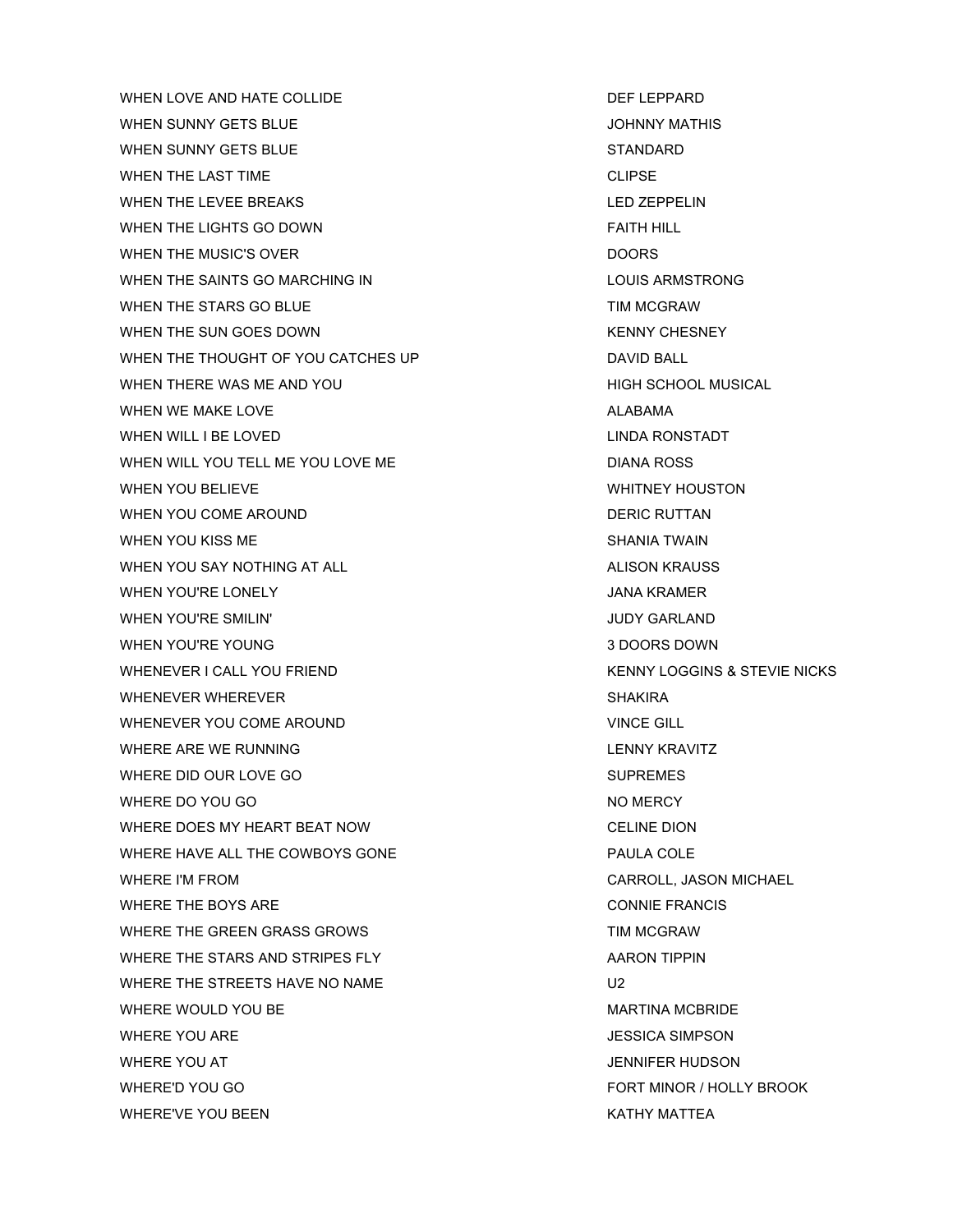WHEREVER YOU GO CLINT BLACK WHEREVER YOU WILL GO CALLING WHIP MY HAIR **WHIP MY HAIR** WHISKEY GIRL TOBY KEITH WHISKEY IF YOU WERE A WOMAN **EXAMPLE AND A SERVICE OF A SERVICE OF A SERVICE OF A SERVICE OF A SERVICE OF A SERVICE OF A SERVICE OF A SERVICE OF A SERVICE OF A SERVICE OF A SERVICE OF A SERVICE OF A SERVICE OF A SERVICE OF** WHISKEY IN A JAR IRISH STANDARDS IRISH STANDARDS WHISKEY LULLABY **BRAD PAISLEY** WHISKEY ROCK-A-ROLLER LYNYRD SKYNYRD WHISTLING GYPSY ROVER **INCOLL STANDARDS** IRISH STANDARDS WHITE CHRISTMAS **CHRISTMAS** CHRISTMAS SONGS WHITE FLAG DIDO WHITE HORSE TAYLOR SWIFT WHITE HOUSES VANESSA CARLTON WHITE RABBIT **ALCOHOL CONTROLLER IN THE RABBIT** WHITE ROOM CREAM WHITE TEES DEM FRANCHIZE BOYS WHITER SHADE OF PALE **PROCOL HARUM** WHO ARE YOU ALLOWED A RESIDENCE IN A RESIDENCE OF A RESIDENCE OF A RESIDENCE OF A RESIDENCE OF A RESIDENCE OF A RESIDENCE OF A RESIDENCE OF A RESIDENCE OF A RESIDENCE OF A RESIDENCE OF A RESIDENCE OF A RESIDENCE OF A RESID WHO ARE YOU WHEN I'M NOT LOOKING **BLAKE SHELTON** WHO DO YOU GIVE YOUR LOVE TO MICHAEL MORALES WHO IS SHE 2 U BRANDY WHO KNEW PINK WHO LET THE DOGS OUT **BAHA MEN** WHO PUT THE BOMP BARRY MANN WHO PUT THE BOMP BARRY MANNILO WHO THREW THE OVERALLS IN MISTRESS IN THE RESOLUTION OF THE RESOLUTION OF THE RESOLUTION OF THE RESOLUTION OF THE RESOLUTION OF THE RESOLUTION OF THE RESOLUTION OF THE RESOLUTION OF THE RESOLUTION OF THE RESOLUTION OF THE WHO WANTS TO LIVE FOREVER **CONTACT CONTACT AND THE CONTROL** WHO WILL I RUN TO THE RESERVE THAT I RUN ISSUED ASSAULTED AND RESERVE THAT IS A RESERVE THAT IS A RESERVE THAT IS A RESERVE THAT IS A RESERVE THAT IS A RESERVE THAT IS A RESERVE THAT IS A RESERVE THAT IS A RESERVE THAT IS WHO WOULDN'T WANNA BE ME KEITH URBAN WHOEVER'S IN NEW ENGLAND **REBA MCENTIRE** WHOLE LOTTA LOVE **LED ZEPPELIN** WHOLE LOTTA ROSIE AC/DC AC/DC WHOLE NEW WORLD **PEABO BRYSON & REGINA BELLE** WHO'LL STOP THE RAIN CREEDENCE CLEARWATER WHOOPS NOW **MICHAEL JACKSON** WHO'S CHEATIN' WHO ALAN JACKSON ALAN JACKSON WHO'S CRYING NOW JOURNEY WHO'S LONELY NOW **HIGHWAY 101** WHO'S SORRY NOW GOT CONTROL TO THE REAL PROPERTY AND THE BRENDA LEE

WHISPER IN THE WIND **WHISPER IN THE WIND** JOSS STONE, THE ROOTS & BETTY WRIGHT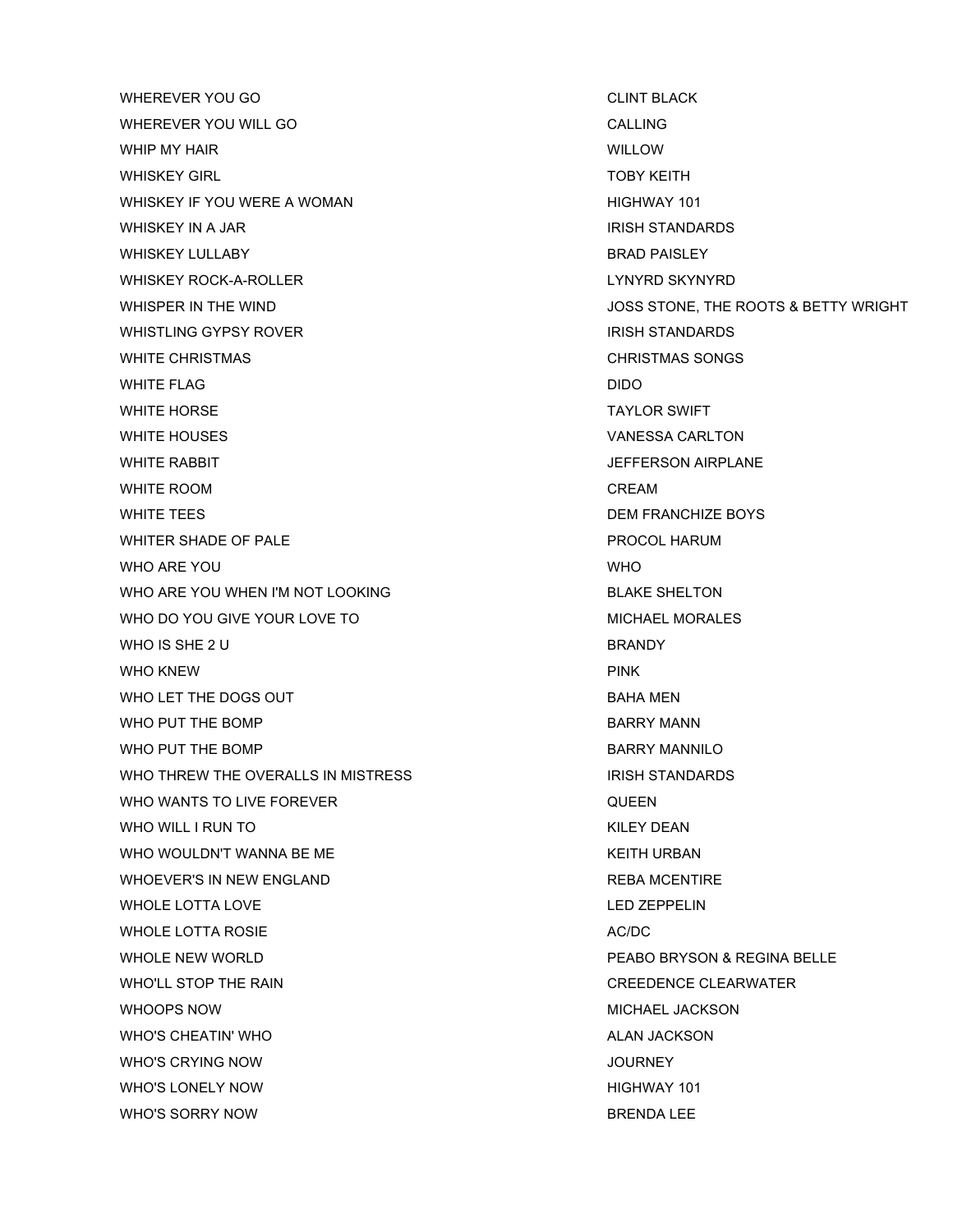WHO'S SORRY NOW **CONNIE FRANCIS** WHO'S YOUR DADDY TOBY KEITH WHOSE BED HAVE YOUR BOOTS BEEN UNDER SHANIA TWAIN WHY JASON ALDEAN WHY JUDAKISS WHY CAN'T HE BE YOU **PATSY CLINE** WHY CAN'T I LIZ PHAIR WHY CAN'T THIS BE LOVE **VAN HALEN** WHY DID YOU DO IT THE STRETCH STRETCH WHY DIDN'T YOU CALL ME MACY GRAY WHY DO FOOLS FALL IN LOVE **DIANA ROSS** WHY DO I FEEL SO SAD ALICIA KEYS WHY DOES LOVE GOT TO BE SO BAD ERIC CLAPTON WHY DON'T WE DO IT IN THE ROAD BEATLES WHY DON'T WE GET DRUNK GET AND THE SERVICE SERVICE STATES OF THE STATE STATES OF THE STATES OF THE STATES OF THE STATES OF THE STATES OF THE STATES OF THE STATES OF THE STATES OF THE STATES OF THE STATES OF THE STATES OF T WHY DON'T YOU AND I SANTANA WHY HAVEN'T I HEARD FROM YOU **REBA MCENTIRE** WHY JUST BE FRIENDS **SECULIES SECULIES SECULIES JOE** WHY ME **KRISTOFFERSON** WHY NOT ME **SECURE THE SECURE TELEVISION** SUPPORTED A SUPPORTED A SUPPORTED A SUPPORTED A SUPPORTED A SUPPORTED A SUPPORTED A SUPPORTED A SUPPORTED A SUPPORTED A SUPPORTED A SUPPORTED A SUPPORTED A SUPPORTED A SUPPORTED A WHY THEY CALL IT FALLING **LEE ANN WOMACK** WHY YOU WANNA TELEVISION OF THE SERVICE SERVICE SERVICE SERVICE SERVICE SERVICE SERVICE SERVICE SERVICE SERVICE WHY'D YOU COME IN HERE DOLLY PARTON WIDE OPEN SPACES **DIXIE CHICKS** WIFEY **WIFEY ALLEM** WIFEY **A SET ALLEMAN WIFEY NEXT & LIL' MO** WILD BLUE YONDER **PATRIOTIC** WILD HORSES **ROLLING STONES** WILD MOUNTAIN HONEY **STEVE MILLER BAND** WILD ONE FAITH HILL CONE WILD THING TO A RESERVE TO A RELOCTED A RELOCTED A RELOCTED A RELOCTED AND TO A RELOCTED A RELOCTED A RELOCTED A RELOCTED A RELOCTED A RELOCTED AND A RELOCTED A RELOCTED A RELOCTED A RELOCTED A RELOCTED A RELOCTED A RELOCT WILD THING **TROGGS** WILD WILD LIFE **TALKING HEADS** WILD WILD WEST **WILD WEST AND INCOMING THE SMITH** WILD WORLD CAT STEVENS WILDEST DREAMS **BRANDY** BRANDY WILDFLOWER SKYLARK WILL IT GO ROUND IN CIRCLES **BILLY PRESTON** WILL YOU BE THERE (FROM 'FREE WILLY') MICHAEL JACKSON WILL YOU LOVE ME TOMORROW **CAROLE KING** WILLING TO FORGET AND THE SERVICE OF THE SERVICE OF THE SERVICE OF THE SERVICE OF THE SERVICE OF THE SERVICE OF THE SERVICE OF THE SERVICE OF THE SERVICE OF THE SERVICE OF THE SERVICE OF THE SERVICE OF THE SERVICE OF THE S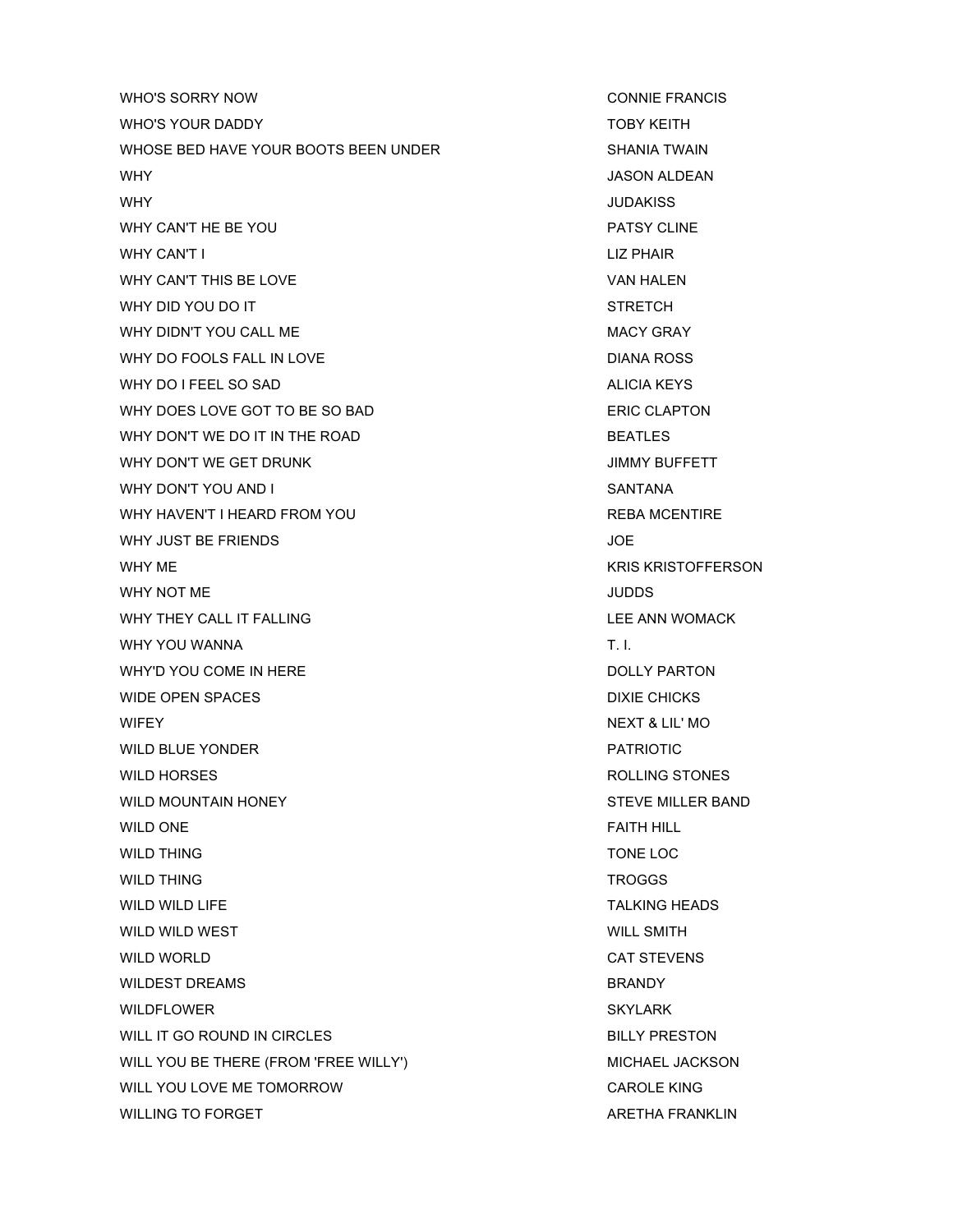WINCHESTER CATHEDRAL **NEW YAUDEVILLE BAND** WIND BENEATH MY WINGS **BETTE MIDLER** WIND OF CHANGE THE SCORPIONS WINNIE THE POOH **DISNEY** WINTER TIME STEVE MILLER BAND WINTER WONDERLAND **ENGLEBERT HUMPERDINCK** WIPEOUT **BEACH BOYS & FAT BOYS** WISH YOU WERE HERE **PINK FLOYD** WISHING ON A STAR ROSE ROYCE WISHING WELL **WISHING WELL TERRENCE TRENT D'ARBY** WISHING YOU WERE HERE **CHICAGO** WISHING YOU WERE SOMEWHERE HERE AGAIN PHANTOM OF THE OPERA WITCH DOCTOR **DAVID SEVILLE** WITCHY WOMAN **EAGLES** WITH A LITTLE HELP FROM MY FRIENDS JOE COCKER WITH ARMS WIDE OPEN **CREED** WITH HEAVEN ON OUR SIDE **FOREIGNER** FOREIGNER WITH ME GINNY OWENS WITH OR WITHOUT YOU GAS A SERVE TO MAKE THE MANUSCRIPT OF THE MANUSCRIPT OF THE MANUSCRIPT OF THE MANUSCRIPT OF THE MANUSCRIPT OF THE MANUSCRIPT OF THE MANUSCRIPT OF THE MANUSCRIPT OF THE MANUSCRIPT OF THE MANUSCRIPT OF TH WITH YOU GET A GET A CONTROLLED A GET A GET A GET A GET A GET A GET A GET A GET A GET A GET A GET A GET A GET A GET A GET A GET A GET A GET A GET A GET A GET A GET A GET A GET A GET A GET A GET A GET A GET A GET A GET A GE WITHOUT ME **EMINEM** WITHOUT YOU GO HINDER THE RESERVE THAT THE RESERVE THE RESERVE THAT THE RESERVE THAT THE RESERVE THAT THE RESERVE THAT THE RESERVE THAT THE RESERVE THAT THE RESERVE THAT THE RESERVE THAT THE RESERVE THAT THE RESERVE THAT T WITHOUT YOU GET ALL THE SERVICE OF THE SERVICE OF THE SERVICE OF THE SERVICE OF THE SERVICE OF THE SERVICE OF THE SERVICE OF THE SERVICE OF THE SERVICE OF THE SERVICE OF THE SERVICE OF THE SERVICE OF THE SERVICE OF THE SER WITHOUT YOU GET A CONTROL TO BE A GET A CONTROLLER WITHOUT YOU WITHOUT YOU GO AND THE SERVICE SERVICE SERVICE SERVICE SERVICE SERVICE SERVICE SERVICE SERVICE SERVICE SERVICE WIVES & LOVERS FRANK SINATRA WOBBLE THE STATE OF THE SERVICE STATES OF THE SERVICE STATES OF THE SERVICE STATES OF THE SERVICE STATES OF THE STATES OF THE STATES OF THE STATES OF THE STATES OF THE STATES OF THE STATES OF THE STATES OF THE STATES OF TH WOKE UP THIS MORNING(SOPRANOS) A3 WOMAN BEFORE ME TRISHA YEARWOOD WOMAN DOWN **ALANIS MORISSETTE** WOMANIZER BRITNEY SPEARS WONDER OF YOU ELVIS PRESLEY WONDER WHO'S KISSING HER NOW DUET WONDERFUL **EVERCLEAR** WONDERFUL **WONDERFUL** SALE WONDERFUL TONIGHT **ERIC CLAPTON** WON'T BACK DOWN FUEL AND THE SERVICE OF THE SERVICE OF THE SERVICE OF THE SERVICE OF THE SERVICE OF THE SERVICE OF THE SERVICE OF THE SERVICE OF THE SERVICE OF THE SERVICE OF THE SERVICE OF THE SERVICE OF THE SERVICE OF TH WON'T BE LONELY LONG GOVERNMENT BE LONELY LONG WON'T GO HOME WITHOUT YOU **A CONSERVER SHOW THAT A CONSERVATION** MAROON 5 WON'T YOU BE MY NEIGHBOR WON'T YOU BE MY NEIGHBOR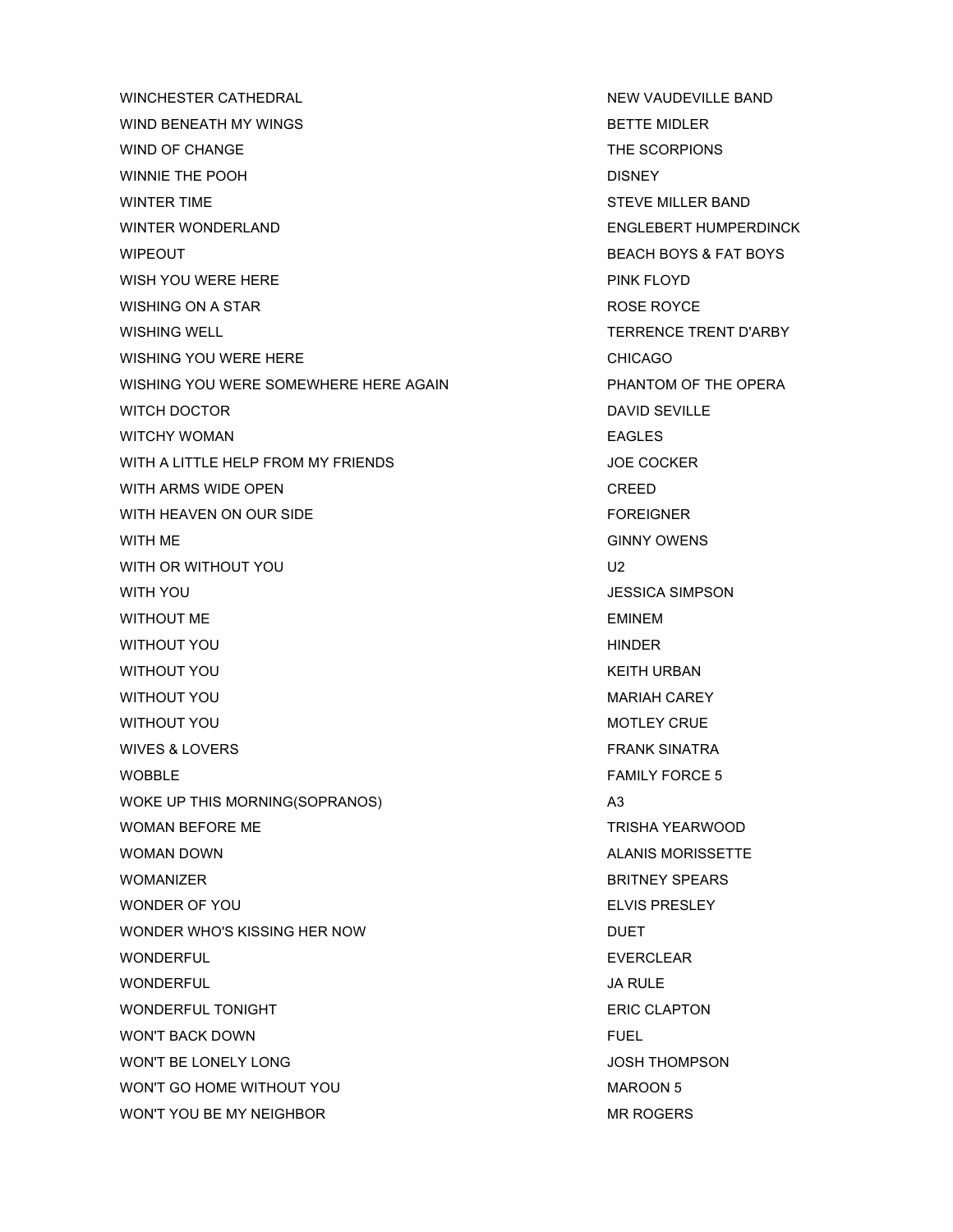WOODSTOCK UNITED ASSESSED AND THE UNITED ASSESSED. THE UNITED ASSESSED ASSESSED. THE USE OF THE USE OF THE USE OF THE USE OF THE USE OF THE USE OF THE USE OF THE USE OF THE USE OF THE USE OF THE USE OF THE USE OF THE USE O WOOLY BULLY **SAM THE SHAM** WORDS GET IN THE WAY GLORIA ESTEFAN WORDS OF LOVE **MAMAS / PAPAS** WORK IN PROGRESS ALAN JACKSON ALAN JACKSON WORK IT **MISSY ELLIOTT** WORK IT A RELEASE OF THE SERVICE OF THE SERVICE OF THE SERVICE OF THE SERVICE OF THE SERVICE OF THE SERVICE OF WORK IT OUT **BEYONCE** WORK THIS OUT **A SCHOOL MUSICAL 2 HIGH SCHOOL MUSICAL 2** WORKIN' FOR A LIVIN' **HUEY LEWIS** WORKING FOR M.C.A. LYNYRD SKYNYRD WORKING FOR THE WEEKEND **LOWER AND A SERVICE ASSAULT A** LOVERBOY WORKING ON THE HIGHWAY **BRUCE SPRINGSTEEN** WORKOUT PLAN KANYE WEST WORLD FIVE FOR FIGHTING WORST THAT COULD HAPPEN BROOKLYN BRIDGE WOULD I LIE TO YOU CHARLES / EDDIE WRAPPED AROUND YOUR FINGER POLICE WRITE THIS DOWN GEORGE STRAIT WRITING ON THE WALL ANTHONY HAMILTON WRITTEN IN THE STARS **ELTON JOHN** WRONG SIDE OF A LOVE SONG MELANIE FIONA **Y QUE All the Second Second Second Second Second Second Second Second Second Second Second Second Second Second Second Second Second Second Second Second Second Second Second Second Second Second Second Second Second Seco** YANKEE DOODLE THE STATE OF THE STATE OF THE STATE OF THE STATE OF THE STATE OF THE STATE OF THE STATE OF THE ST YANKEE DOODLE BOY TRADITIONAL YANKEE DOODLE DANDY **EXAMPLE AND A TAILOT AND A TRIOTIC** YEAH USHER **YEAH 3X** CHRIS BROWN YELLOW COLDPLAY YELLOW SUBMARINE **BEATLES** YELLOW SUBMARINE THE RESERVE THAT IS A RESERVE TO A RESERVE THAT IS A RESERVE TO A RESERVE THAT IS A RESERVE TO **YER BLUES** BEATLES YES I BELIEVE **POINT OF GRACE** YES I'M READY TERI DESARIO YES MR PETERS **REDUCES ASSESSED AS A REDUCE OF A REDUCE OF A R** DRUSKY & P MITCHELL YODA(LOLA) WEIRD AL YANKOVIC YOU & ME & THE BOTTLE MAKES 3 BIG BAD VOODOO DADDY YOU AIN'T SEEN NOTHING YET BTO YOU AIN'T WOMAN ENOUGH TO TAKE MY MAN LORETTA LYNN YOU AND DAT E40 / TPAIN / KANDI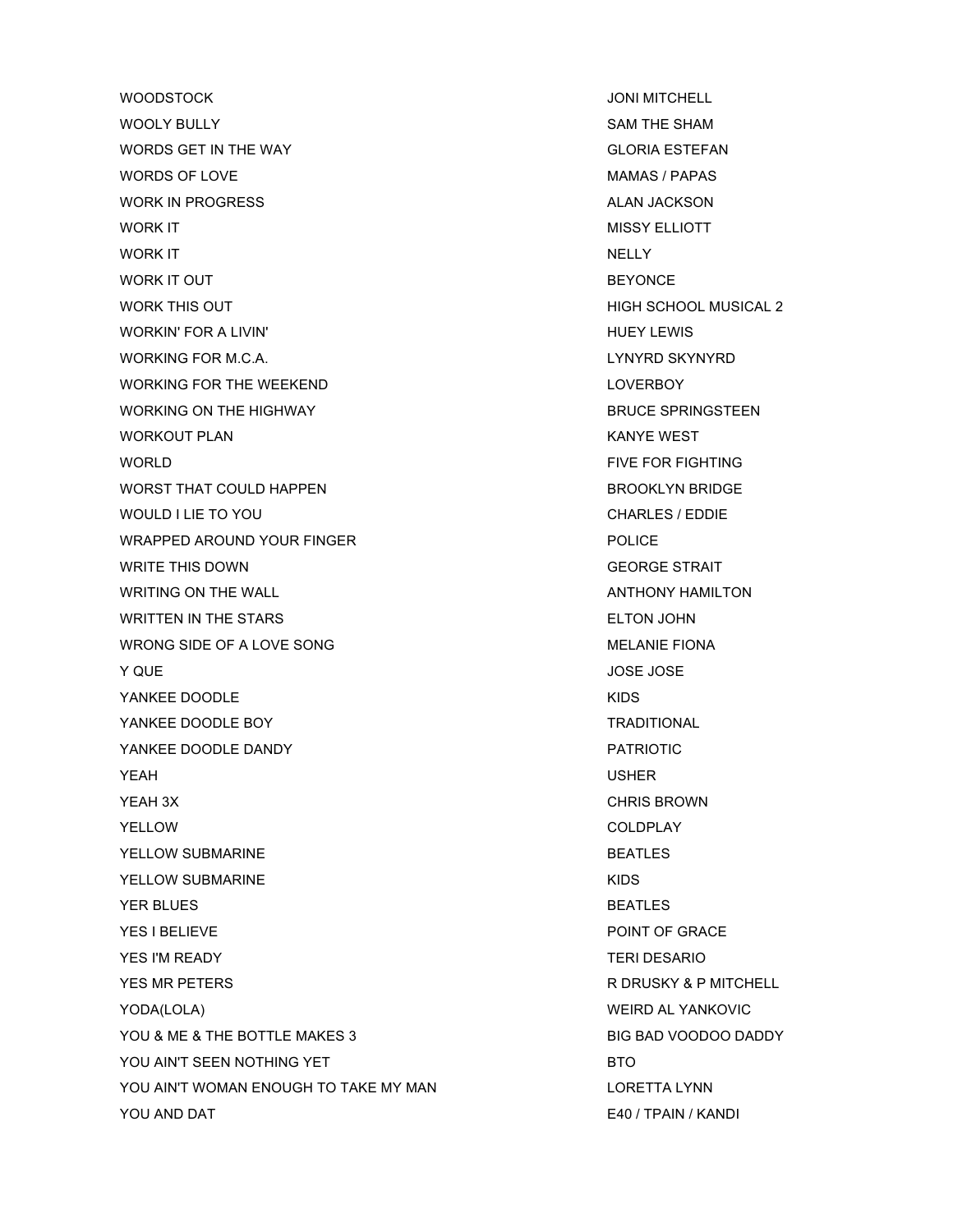YOU AND I EDDIE RABBITT & CRYSTAL GAYLE YOU AND ME LIFEHOUSE YOU ARE EVERYTHING STYLISTICS YOU ARE MY DESTINY **PAUL ANKA** YOU ARE MY NUMBER ONE SMASH MOUTH YOU ARE NOT ALONE WICHAEL JACKSON YOU ARE SO BEAUTIFUL JOE COCKER YOU ARE THE MUSIC IN ME **HIGH SCHOOL MUSICAL 2** YOU ARE THE SUNSHINE OF MY LIFE STEVIE WONDER STEVIE WONDER YOU BABY YOU ASSESSED FOR THE RESERVE THAT THE RESERVE THAT THE HIGHWAY 101 YOU BELONG WITH ME TAYLOR SWIFT YOU BETTER RUN ASSALS IN THE RASCALS AND RASCALS YOU BETTER RUN YOU BETTER RUN YOU BETTER RUN YOU BETTER RUN YOU BETTER RUN YOU BETTER RUN YOU BETTER RUN IN THE YOU CAN CALL ME AL PAUL SIMON AND RAUL SIMON YOU CAN DO MAGIC **AMERICA** YOU CAN HAVE HER (HIM) GEORGE JONES & J PAYCHECK YOU CAN LEAVE YOUR HAT ON THE SERVICE OF SALE AND LOTE COCKER YOU CAN'T HURRY LOVE **DIXIE CHICKS** YOU CAN'T HURRY LOVE **PHIL COLLINS** YOU CAN'T HURRY LOVE SUPREMES YOU COMPLETE ME KEYSHIA COLE YOU DA MAN JAMESON CLARK YOU DECORATED MY LIFE THE CONSTRUCTION OF THE REAL ASSESSMENT ROGERS. YOU DIDN'T HAVE TO BE SO NICE **LOVIN'SPOONFUL** YOU DO YOUR THING MONTGOMERY GENTRY YOU DON'T HAVE TO SAY YOU LOVE ME DUSTY SPRING DUSTY SPRINGFIELD YOU DON'T BRING ME FLOWERS NEIL DIAMOND & B STREISAND YOU DON'T HAVE TO BE A STAR 5TH DIMENSION / MARILYN MCCOO YOU DON'T HAVE TO SAY YOU LOVE ME THE RESOLUTE THAT HAVE TO SAY YOU LOVE ME YOU DON'T KNOW MY NAME ALICIA KEYS YOU DON'T KNOW WHAT LOVE IS **STANDARD** YOU DON'T OWN ME LESLIE GORE YOU FOUND ME FRAY YOU GETS NO LOVE FAITH EVANS YOU GIVE GOOD LOVE THE SAME RELATION OF THE SAME WHITNEY HOUSTON YOU GO TO MY HEAD STANDARD YOU GOT IT THE BLOCK IN THE BLOCK SERVED AS A SERVED ON THE BLOCK ON THE BLOCK IN THE BLOCK ON THE BLOCK ON THE BLOCK YOU GOT IT A ROY ORBISON CONTROL CONTROL CONTROL CONTROL CONTROL CONTROL CONTROL CONTROL CONTROL CONTROL CONTROL CONTROL CONTROL CONTROL CONTROL CONTROL CONTROL CONTROL CONTROL CONTROL CONTROL CONTROL CONTROL CONTROL CONTR YOU GOT ME FLOATIN' JIMI HENDRIX YOU KEEP ME HANGIN' ON KIM WILDE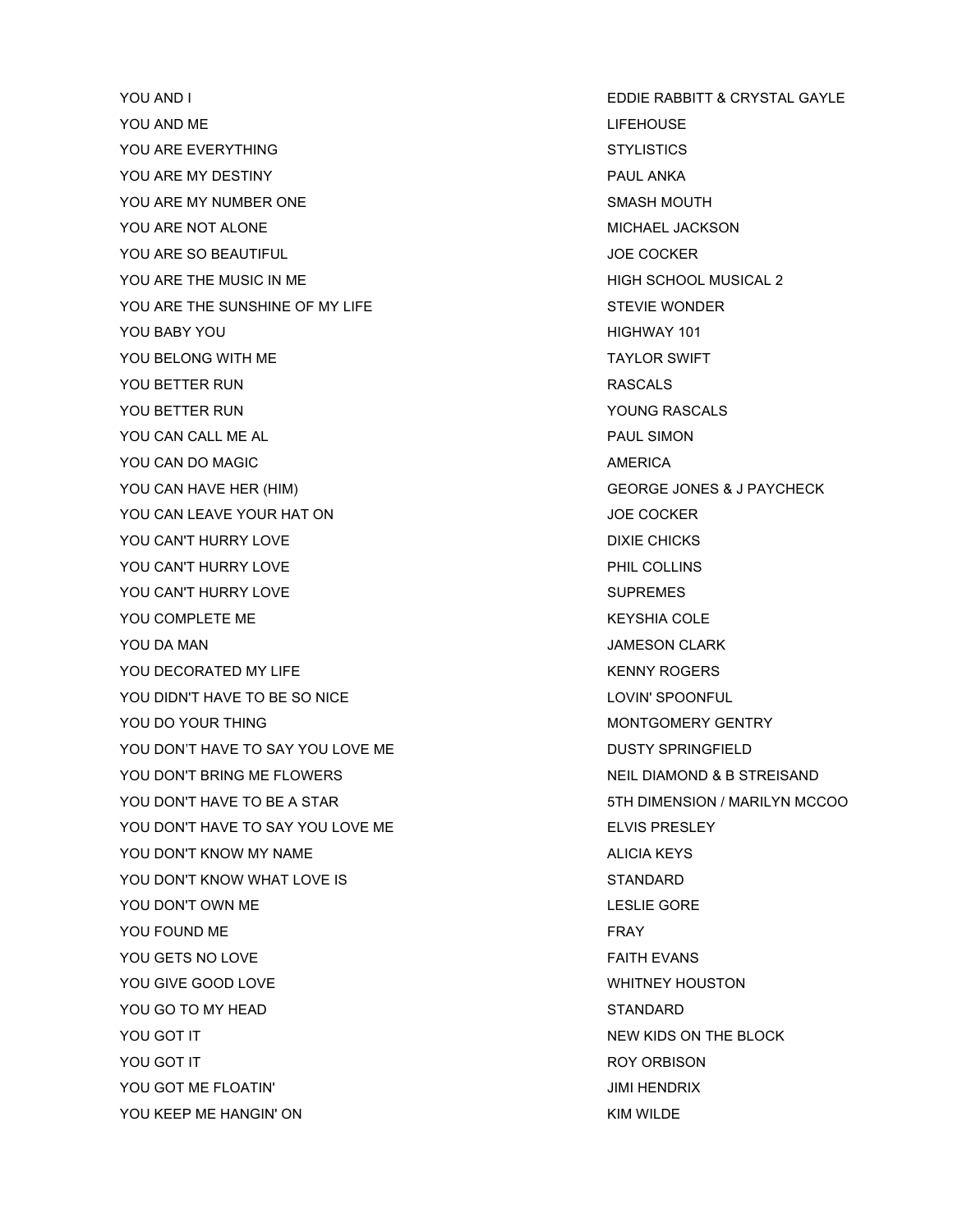YOU KEEP ME HANGIN' ON VANILLA FUDGE YOU KNOW I'M NO GOOD AMY WINEHOUSE YOU KNOW YOU'RE RIGHT NIRVANA YOU LEARN ALANIS MORISSETTE **YOU LIE** REBA MCENTIRE YOU LIE THE BAND PERRY YOU LIGHT UP MY LIFE THE RESERVED ON A SERIES ON A SERIES ON BEBBY BOONE YOU LIGHT UP MY LIFE LEANN RIMES YOU MAKE ME FEEL TOBACK JEREMY YOU MAKE ME FEEL BRAND NEW STYLISTICS YOU MAKE ME FEEL SO YOUNG THE SAME SINATRA SINATRA YOU MAY BE RIGHT BILLY JOEL AND RESERVE TO A STATE OF THE BILLY JOEL BILLY JOEL YOU MEAN THE WORLD TO ME TONI BRAXTON YOU MUST HAVE BEEN A BEAUTIFUL BABY **BOBBY DARIN** YOU NEED ME MARIAH CAREY YOU NEEDED ME ANNE MURRAY YOU NEVER EVEN CALL ME BY MY NAME DAVID ALLAN COE YOU NEVER GAVE UP ON ME CRYSTAL GAYLE YOU ONLY LIVE TWICE NANCY SINATRA YOU OUGHTA KNOW ALANIS MORISSETTE YOU RAISE ME UP **A SECURE 2018 TO A SECURE 2019 TO A SECURE 2019** TO A SECURE 2019 TO A SECURE 2019 TO A SECURE 2019 YOU REALLY GOT ME KINKS YOU REALLY GOT ME VAN HALEN YOU SANG TO ME MARC ANTHONY YOU SAVE ME KENNY CHESNEY YOU SEXY THING THING THE CHOOSE SERVER THING THE CHOOSE SERVER THING THE CHOOSE SERVER THING THE CHOOSE SERVER THING YOU SHOOK ME ALL NIGHT LONG ACADEMIC AC/DC AC/DC YOU SHOULD BE DANCING BEE GEES YOU SHOULDN'T KISS ME LIKE THIS TOBY TOBY KEITH YOU STAY WITH ME **RICKY MARTIN** YOU STEPPED OUT OF A DREAM STANDARD YOU TAKE ME HOME **LEANN RIMES** YOU TO ME ARE EVERYTHING TO THE REAL THING YOU TOOK ADVANTAGE OF ME STANDARD STANDARD YOU TURNED THE TABLES ON ME STANDARD YOU WANT THIS **A SECURE 20 YOU WANT THIS** YOU WEAR IT WELL THE ROD STEWART ROD STEWART YOU WERE MEANT FOR ME **SECURE 1999** JEWEL YOU WERE MINE THE RESERVE THE RESERVE THAT THE DIXIE CHICKS YOU WIN AGAIN **BEE GEES**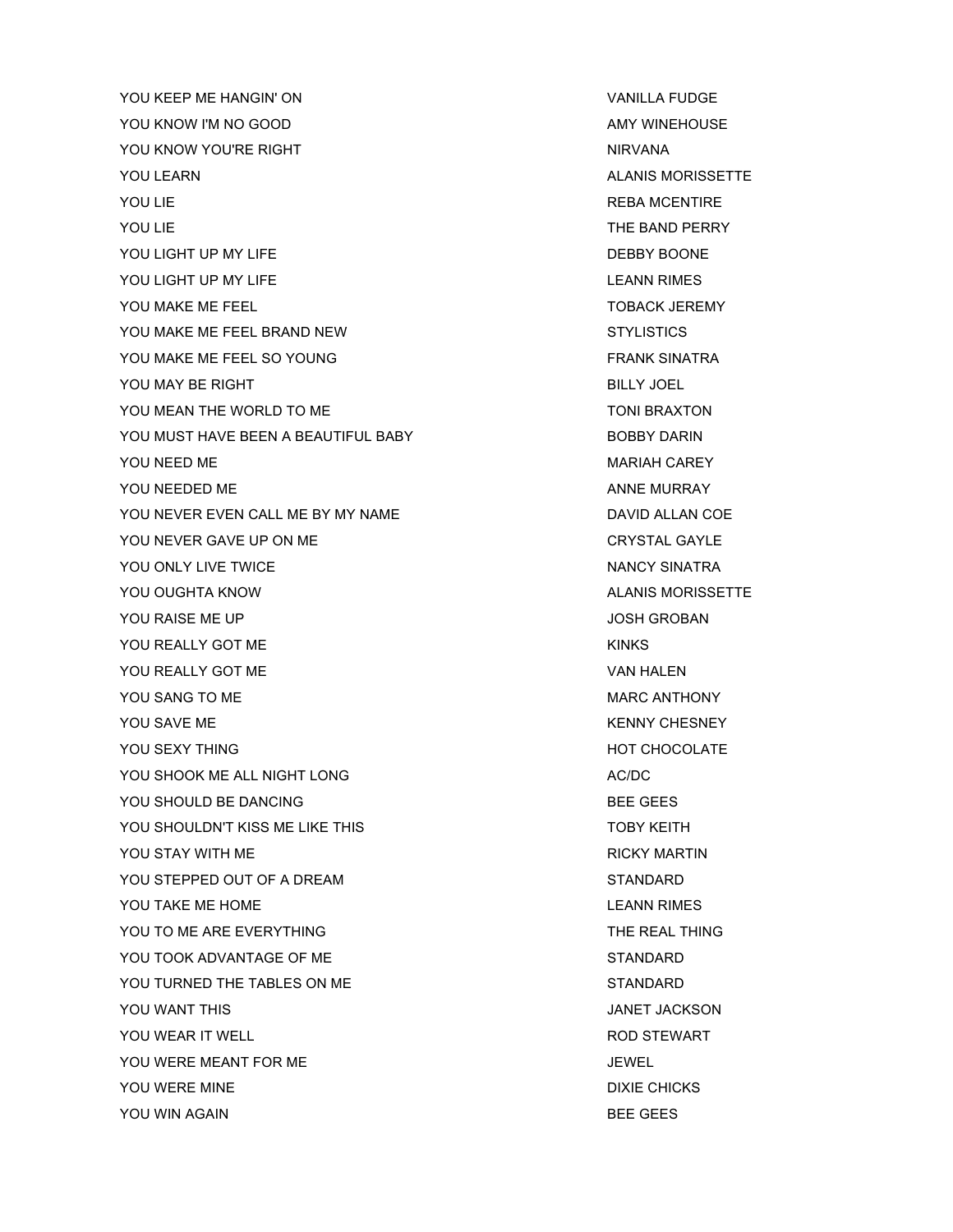YOU WIN AGAIN HANK WILLIAMS YOU'LL ACCOMP'NY ME A RESERT FOR SEGER AND THE BOB SEGER YOU'LL ALWAYS BE MY BABY SARA EVANS YOU'LL ALWAYS FIND YOUR WAY **A HANNAH MONTANA** YOU'LL BE IN MY HEART (TARZAN) FHIL COLLINS YOU'LL NEVER BE ALONE ANASTACIA YOU'LL NEVER FIND **LOU RAWLS** YOUNG & FOOLISH STANDARD YOUNG HEARTS RUN FREE STATON CANDI YOUNG LOVE **SONNY JAMES** YOUR BODY IS A WONDERLAND JOHN MAYER YOUR CHEATIN' HEART **HANK WILLIAMS** YOUR EVERYTHING THE RESERVE THAT IS A RESERVE TO LARGE THAT IS A RESERVE TO LARGE THAT IS A RESERVE TO LARGE THAT IS A RESERVE TO LARGE THAT IS A RESERVE TO LARGE THAT IS A RESERVE TO LARGE THAT IS A RESERVE TO LARGE THAT YOUR LOVE **CHIC** YOUR LOVE IS MY DRUG KESHA YOUR LOVE IS MY DRUG KESHA YOUR LOVE IS MY OXYGEN CUTTING EDGE YOUR LOVE KEEPS WORKING ON ME **SAND A SERVICE OF A SERVICE OF A SERVICE OF A SERVICE OF A SERVICE OF A SERVICE O** YOUR LOVING ARMS **BILLY RAY MARTIN** YOUR MAMA DON'T DANCE **LOGGINS & MESSINA** YOUR MAMA DON'T DANCE LOGGINS & MESSINA YOUR MAMA DON'T DANCE LOGGINS & MESSINA YOUR MAN JOSH TURNER YOUR PLAN DUSTIN LYNCH YOUR SONG ELTON JOHN YOU'RE A GOD **VERTICAL HORIZON** YOU'RE A GRAND OLD FLAG PATRIOTIC PATRIOTIC YOU'RE BEAUTIFUL JAMES BLUNT YOU'RE GONNA LOVE YOURSELF CHARLIE RICH YOU'RE GONNA MISS THIS ADKINS, TRACE YOU'RE IN MY HEART THE STEWART STEWART AND STEWART THE STEWART STEWART AND STEWART YOU'RE LIKE COMIN' HOME LONES AND RESERVE THE LONESTAR YOU'RE MY BEST FRIEND **Example 2018** 2019 12:00 DON WILLIAMS YOU'RE MY BETTER HALF **KEITH URBAN** YOU'RE MY SOUL AND INSPITRATION **RIGHTEOUS BROS.** YOU'RE NOBODY TILL SOMEBODY LOVES YOU DEAN MARTIN YOU'RE NOT SORRY TAYLOR SWIFT YOU'RE ON MY MIND KEM YOU'RE ONLY LONELY **A SECULAR SECURE ONLY LONELY** A SAMPLE ONLY LONELY **J.D. SOUTHER** YOU'RE SIXTEEN **RINGO STARR**